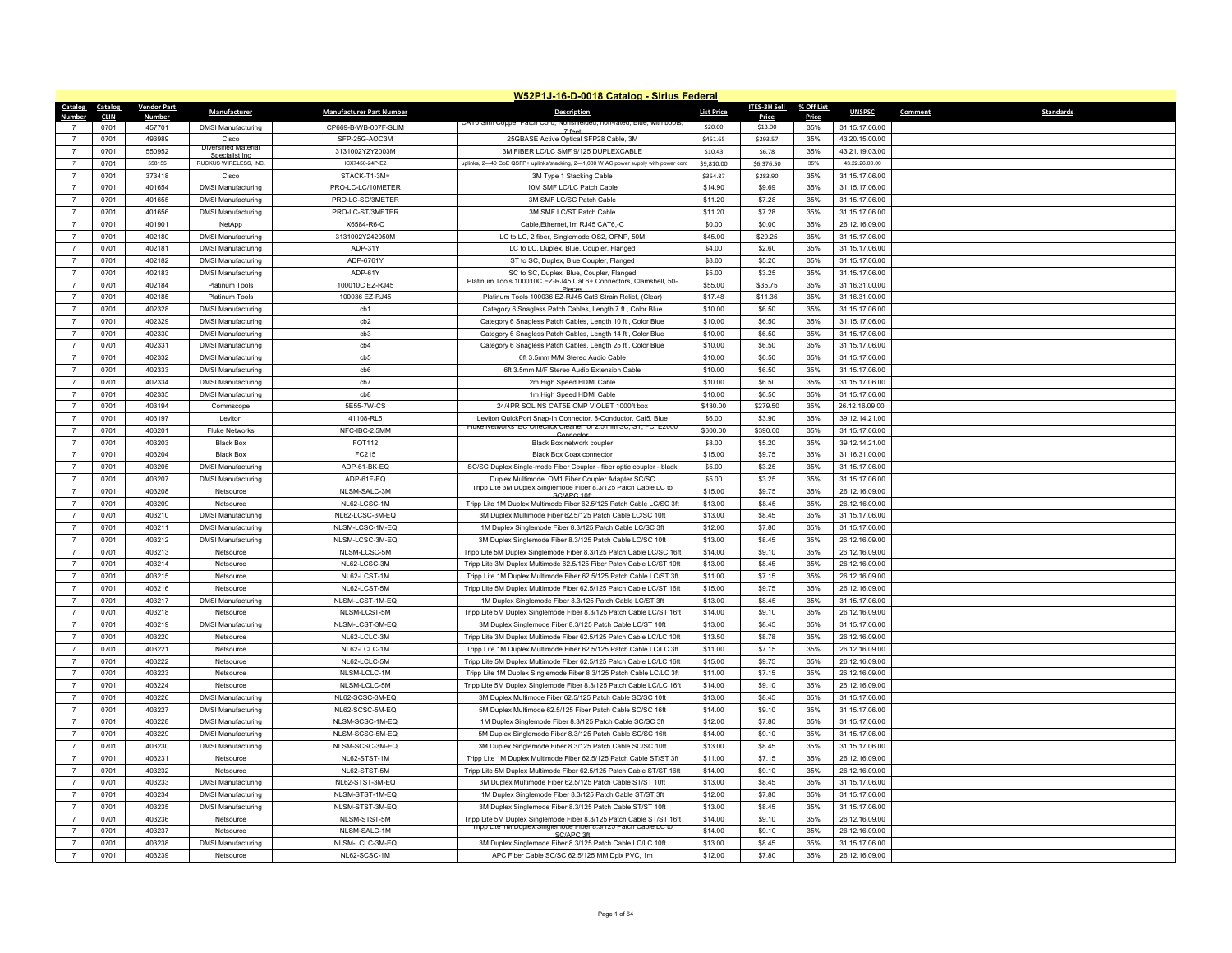|                |              |                    |                             |                                 | W52P1J-16-D-0018 Catalog - Sirius Federal                                                                                                                   |                    |                     |            |                                  |         |                  |
|----------------|--------------|--------------------|-----------------------------|---------------------------------|-------------------------------------------------------------------------------------------------------------------------------------------------------------|--------------------|---------------------|------------|----------------------------------|---------|------------------|
| Catalog        | Catalog      | <b>Vendor Part</b> | Manufacturer                | <b>Manufacturer Part Number</b> | <b>Description</b>                                                                                                                                          | <b>List Price</b>  | <b>ITES-3H Sell</b> | % Off List | <b>UNSPSC</b>                    | Comment | <b>Standards</b> |
| Numbe          | <b>CLIN</b>  | Number             |                             |                                 |                                                                                                                                                             |                    | Price               | Price      |                                  |         |                  |
| $\overline{7}$ | 0701<br>0701 | 403240<br>403415   | Netsource                   | FP900SM-SA-1M                   | Panduit Opti-Core pigtail - 3.3 ft - yellow                                                                                                                 | \$6.00             | \$3.90<br>\$40.00   | 35%<br>35% | 43.21.16.00.00                   |         |                  |
| $\overline{7}$ | 0701         | 403470             | Allen Tel<br>StarTech.com   | GBLC2-D1-01<br>DPPNLFM3PW       | DUPLEX LC -LC SINGLEMODE 1 METER<br>itar i ech.com 3 ft 20 pin DisplayPort Extension Panel Mount Cable - M/                                                 | \$61.54<br>\$25.00 | \$16.25             | 35%        | 26.12.16.09.00<br>26.12.16.20.00 |         |                  |
|                |              |                    |                             |                                 | DisplayPort cable - DisplayPort (M) to DisplayPort (F) - 3 ft - latched                                                                                     |                    |                     |            |                                  |         |                  |
| $\overline{7}$ | 0701         | 403480             | Corning                     | 95-000-99-Z                     | FIBER CONNECTOR LC 62.5 PACK OF 25                                                                                                                          | \$500.00           | \$325.00            | 35%        | 39.12.14.21.00                   |         |                  |
| $\overline{7}$ | 0701         | 403998             | <b>DMSI Manufacturing</b>   | 3131002G2R2002M                 | 2m LC-LC 50/125 OM2 Duplex Multimode PVC Fiber Optic Cable Red                                                                                              | \$13.00            | \$8.45              | 35%        | 31.15.17.06.00                   |         |                  |
| $\overline{7}$ | 0701         | 404004             | Tech Data                   | POFINJ1G                        | 1PT GIGABIT POF+ PWR OVER FTH INJECTOR                                                                                                                      | \$83.99            | \$54.59             | 35%        | 39.12.10.04.00                   |         |                  |
| $\overline{7}$ | 0701         | 404006             | <b>DMSI Manufacturing</b>   | CP6AS-WB001F-SS                 | 1Ft Cat6A shielded patch Cable- Gray                                                                                                                        | \$6.00             | \$3.90              | 35%        | 31.15.17.06.00                   |         |                  |
| $\overline{7}$ | 0701         | 404315             | Accu-Tech Corporation       | PS1267G                         | 20A, 120V Basic PDU, 12x 5-20R, 10 Cord w/ 5-20P Plug                                                                                                       | \$286.66           | \$186.33            | 35%        | 39.12.10.17.00                   |         |                  |
| $\overline{7}$ | 0701         | 404316             | <b>Transition Networks</b>  | E-100BTX-FX-05(SC)-NA           | FETH 100BTX TO 100BFX SC MMF SA CONVRT 2                                                                                                                    | \$250.00           | \$162.50            | 35%        | 43.20.15.53.00                   |         |                  |
| $\overline{7}$ | 0701         | 404548             | Chief                       | PAC390                          | CUBE WALL ADAPTER                                                                                                                                           | \$216.00           | \$140.40            | 35%        | 43.21.20.00.00                   |         |                  |
| $\overline{7}$ | 0701         | 404550             | Kanex                       | HD4PSPF                         | HDMI 1x4 Splitter with CAT5e/6 Outputs                                                                                                                      | \$300.00           | \$195.00            | 35%        | 32.10.15.29.00                   |         |                  |
| $\overline{7}$ | 0701         | 404581             | Legrand                     | BE1200-10                       | 10' Nonmetallic Pancake Overfloor Raceway                                                                                                                   | \$23.00            | \$14.95             | 35%        | 39.13.17.09.00                   |         |                  |
| $\overline{7}$ | 0701         | 404582             | <b>Belden</b>               | AX104014                        | Faceplates and Panels - CAT5E Patch Panel - KeyConnect                                                                                                      | \$335.30           | \$217.95            | 35%        | 43.22.33.09.00                   |         |                  |
| $\overline{7}$ | 0701         | 404604             | Panduit                     | LD3IW10                         | PanWay LD Surface Raceway 10 ft Cable raceway<br>ft Cat6 Snagless Unshielded (UTP) Slim Ethernet Network Patch Cable                                        | \$24.00            | \$15.60             | 35%        | 39.13.17.00.00                   |         |                  |
| $\overline{7}$ | 0701         | 404620             | <b>DMSI Manufacturing</b>   | FER6E-007-BLU                   | <b>Blue</b>                                                                                                                                                 | \$8.00             | \$5.20              | 35%        | 31.15.17.06.00                   |         |                  |
| $\overline{7}$ | 0701         | 404621             | <b>DMSI Manufacturing</b>   | FER6E-015-BLU                   | Cat6 Snagless Unshielded (UTP) Ethernet Network Patch Cable - Blue                                                                                          | \$4.52             | \$2.94              | 35%        | 31.15.17.06.00                   |         |                  |
| $\overline{7}$ | 0701         | 404622             | <b>DMSI Manufacturing</b>   | FER6E-025-BLU                   | Cat6 Snagless Unshielded (UTP) Ethernet Network Patch Cable Blue                                                                                            | \$10.00            | \$6.50              | 35%        | 31.15.17.06.00                   |         |                  |
| $\overline{7}$ | 0701         | 404623             | <b>DMSI Manufacturing</b>   | 3131002G2B9002M                 | LC-LC 50/125 OM3 Duplex Multimode PVC Fiber Optic Cable - Blue                                                                                              | \$12.50            | \$8.13              | 35%        | 31.15.17.06.00                   |         |                  |
| $\overline{7}$ | 0701         | 404624             | <b>DMSI Manufacturing</b>   | 3131002G2B9008M                 | LC-LC 50/125 OM3 Duplex Multimode PVC Fiber Optic Cable - Blue                                                                                              | \$19.40            | \$12.61             | 35%        | 31.15.17.06.00                   |         |                  |
| $\overline{7}$ | 0701         | 404625             | <b>DMSI Manufacturing</b>   | 3131002G2B9020M                 | LC-LC 50/125 OM3 Duplex Multimode PVC Fiber Optic Cable - Blue                                                                                              | \$36.00            | \$23.40             | 35%        | 31.15.17.06.00                   |         |                  |
| $\overline{7}$ | 0701         | 404626             | <b>DMSI Manufacturing</b>   | 3131002G2B9025M                 | LC-LC 50/125 OM3 Duplex Multimode PVC Fiber Optic Cable - Blue                                                                                              | \$42.30            | \$27.50             | 35%        | 31.15.17.06.00                   |         |                  |
| $\overline{7}$ | 0701         | 404627             | Quiktron                    | 400M4-NMNM-528                  | LMR 400, Plenum (LLPL), N-Male to N-Male, length 44                                                                                                         | \$914.36           | \$594.33            | 35%        | 31.15.17.06.00                   |         |                  |
| $\overline{7}$ | 0701         | 404628             | Quiktron                    | 240M4-NMNM-120                  | LMR 240, Plenum (LLPL), N-Male to N-Male, 10 ft                                                                                                             | \$161.06           | \$104.69            | 35%        | 26.12.16.09.00                   |         |                  |
| $\overline{7}$ | 0701         | 404629             | Quiktron                    | 240M4-NMNM-072                  | LMR 240, Plenum (LLPL), N-Male to N-Male, 6 ft.                                                                                                             | \$111.04           | \$72.18             | 35%        | 31.15.17.06.00                   |         |                  |
| $\overline{7}$ | 0701         | 404631             | Quiktron                    | 58UB4-BMBM-696                  | RG 58, plenum rated, BNC - Male to BNC - Male, length 58'                                                                                                   | \$363.68           | \$236.39            | 35%        | 31.15.17.06.00                   |         |                  |
| $\overline{7}$ | 0701         | 404632             | Quiktron                    | 820-L32-012                     | LC to SC Multi-Mode Fiber, Orange, Length 12'                                                                                                               | \$42.22            | \$27.44             | 35%        | 26.12.16.09.00                   |         |                  |
| $\overline{7}$ | 0701         | 404649             | <b>DMSI Manufacturing</b>   | 3161002F249003M                 | LC to SC, 2 fiber, OM1, OFNR, 3M                                                                                                                            | \$13.30            | \$8.65              | 35%        | 31.15.17.06.00                   |         |                  |
| $\overline{7}$ | 0701         | 404709             | <b>Black Box</b>            | FMT920-R2                       | GIGABASE2 CAT5E JACK KEYSTONE - BLUE                                                                                                                        | \$12.00            | \$7.80              | 35%        | 39.12.14.21.00                   |         |                  |
| $\overline{7}$ | 0701         | 404736             | Tripp-lite                  | RS-1215-20                      | POWER STRIP 19IN 1U 20AMP RACKMOUNT                                                                                                                         | \$105.60           | \$68.64             | 35%        | 39.12.10.00.00                   |         |                  |
| $\overline{7}$ | 0701         | 404737             | Accu-Tech Corporation       | WMP1E                           | <b>WIRE MANAGER</b>                                                                                                                                         | \$98.00            | \$63.70             | 35%        | 24.10.20.01.00                   |         |                  |
| $\overline{7}$ | 0701         | 404738             | Cables To Go                | 29853                           | 25ft Hook and Loop Cable Wrap Nylon                                                                                                                         | \$14.99            | \$9.74              | 35%        | 39.12.17.02.00                   |         |                  |
| $\overline{7}$ | 0701         | 404740             | Cables To Go                | 844                             | C2G 3FT CAT6 SNAGLESS STP CBL-RED                                                                                                                           | \$16.99            | \$11.04             | 35%        | 26.12.16.09.00                   |         |                  |
| $\overline{7}$ | 0701         | 404741             | Cables To Go                | 855                             | C2G 20FT CAT6 SNAGLESS STP CBL-RED                                                                                                                          | \$33.99            | \$22.09             | 35%        | 31.15.17.06.00                   |         |                  |
| $\overline{7}$ | 0701         | 404742             | Tripp-lite                  | N254-024-SH                     | 24-PORT SHIELDED CAT6 FEED                                                                                                                                  | \$731.03           | \$475.17            | 35%        | 43.22.00.00.00                   |         |                  |
| $\overline{7}$ | 0701         | 404743             | <b>Brady Corporation</b>    | PTL-31-427-RD                   | 1.000 IN X 1.500 IN (25.40MM X 38.10MM)                                                                                                                     | \$97.34            | \$63.27             | 35%        | 14.11.15.06.00                   |         |                  |
| $\overline{7}$ | 0701         | 405189             | Raritan                     | D2CIM-VUSB                      | DOMINION KX2 VIRTUAL MEDIA USB CIM                                                                                                                          | \$170.00           | \$127.50            | 25%        | 31.15.17.06.00                   |         |                  |
| $\overline{7}$ | 0701         | 405286             | <b>DMSI Manufacturing</b>   | ADP-6167F                       | SC Female to ST Female Duplex Fiber Optic Adapter                                                                                                           | \$7.00             | \$4.55              | 35%        | 31.15.17.06.00                   |         |                  |
| $\overline{7}$ | 0701         | 405287             | <b>DMSI Manufacturing</b>   | ADP-61F                         | SC Female to SC Female Duplex Fiber Optic Adapte                                                                                                            | \$7.00             | \$4.55              | 35%        | 31.15.17.06.00                   |         |                  |
| $\overline{7}$ | 0701         | 405288             | Cables To Go                | 27112                           | LC/LC Duplex Single-Mode Fiber Optic Coupler                                                                                                                | \$11.16            | \$7.25              | 35%        | 31.15.17.06.00                   |         |                  |
| $\overline{7}$ | 0701         | 405289             | <b>DMSI Manufacturing</b>   | ADP-67F                         | ST Female to ST Female Duplex Fiber Optic Adapter                                                                                                           | \$7.00             | \$4.55              | 35%        | 31.15.17.06.00                   |         |                  |
| $\overline{7}$ | 0701         | 405292             | Corning                     | 95-000-41                       | SC UniCam Connector, 62.5um MM, Ceramic Ferrule                                                                                                             | \$20.97            | \$13.63             | 35%        | 26.12.16.07.00                   |         |                  |
| $\overline{7}$ | 0701         | 405293             | Corning                     | 95-000-99                       | LC UniCam Connector, 62.5um MM, Ceramic Ferrule                                                                                                             | \$22.40            | \$14.56             | 35%        | 26.12.16.07.00                   |         |                  |
| $\overline{7}$ | 0701         | 405294             | <b>DMSI Manufacturing</b>   | M-70                            | 10-100-1000, SFP (empty), media converter                                                                                                                   | \$156.24           | \$101.56            | 35%        | 31.15.17.06.00                   |         |                  |
| $\overline{7}$ | 0701         | 405336             | <b>DMSI Manufacturing</b>   | 265002B51NZ010M-BL              | Corning Blue Keyed LC to ST, 2 fiber, OM2, OFNR, Blue Jacket, 10M                                                                                           | \$46.00            | \$29.90             | 35%        | 31.15.17.06.00                   |         |                  |
| $\overline{7}$ | 0701         | 405556             | Accu-Tech Corporation       | UQFP-4DRA                       | ULTRA QUT FN PNL W/ DSPLY BLCK                                                                                                                              | \$741.76           | \$482.14            | 35%        | 31.15.17.06.00                   |         |                  |
| $\overline{7}$ | 0701         | 405641             | Cables To Go                | 9591                            | 14FT CBL MODULAR RJ11 6P4C STRAIGHT                                                                                                                         | \$4.99             | \$3.24              | 35%        | 31.15.17.06.00                   |         |                  |
| $\overline{7}$ | 0701         | 405649             | Cables To Go                | 22015                           | 15FT CBL PATCH UTP CAT6 SNAGLESS BLUE                                                                                                                       | \$18.99            | \$12.34             | 35%        | 31.15.17.06.00                   |         |                  |
| $\overline{7}$ | 0701         | 405650             | Cables To Go                | 33346                           | 2M PATCH CBL LC SC DUPLX 9/125 SM BLUE                                                                                                                      | \$40.99            | \$26.64             | 35%        | 31.15.17.06.00                   |         |                  |
| $\overline{7}$ | 0701         | 405652             | Cables To Go                | 37376                           | 2M LC/LC DUPLX 50/125 FIBER CBL RED                                                                                                                         | \$37.99            | \$24.69             | 35%        | 31.15.17.06.00                   |         |                  |
| $\overline{7}$ | 0701         | 405689             | Cables To Go                | 2971                            | 7FT CBL MODULAR RJ11 6P4C STRAIGHT                                                                                                                          | \$2.99             | \$1.94              | 35%        | 31.15.17.06.00                   |         |                  |
| $\overline{7}$ | 0701         | 405691             | Cables To Go                | 27142                           | 7FT CAT6 PATCH CABLE 550MHZ MOLDED RJ45                                                                                                                     | \$9.99             | \$6.49              | 35%        | 31.15.17.06.00                   |         |                  |
| $\overline{7}$ | 0701         | 405692             | Cables To Go                | 27143                           | 10FT CAT6 PATCH CABLE 550MHZ SNAGLESS RJ                                                                                                                    | \$9.99             | \$6.49              | 35%        | 31.15.17.06.00                   |         |                  |
| $\overline{7}$ | 0701         | 405695             | Cables To Go                | 37375                           | 1M MMF CBL LC-LC 50/125 OM2 DPX RED                                                                                                                         | \$36.99            | \$24.04             | 35%        | 31.15.17.06.00                   |         |                  |
| $\overline{7}$ | 0701         | 405697             | Cables To Go                | 37377                           | 3M LC/LC DUPLX 50/125 FIBER CBL RED                                                                                                                         | \$41.99            | \$27.29             | 35%        | 31.15.17.06.00                   |         |                  |
| $\overline{7}$ | 0701         | 405786             | Tripp-lite                  | N366-10M                        | ripp Lite 10M Duplex Singlemode 8.3/125 Fiber Optic Patch Cable LC/SC                                                                                       | \$58.64            | \$38.12             | 35%        | 31.16.31.00.00                   |         |                  |
| $\overline{7}$ | 0701         | 405787             | <b>Belkin International</b> | F2F802L7-03M                    | 33' 33ft 10 Meter - Patch cable, L.C. single-mode (M) to StCrPC single-mode                                                                                 | \$33.21            | \$21.59             | 35%        | 31.16.31.00.00                   |         |                  |
| $\overline{7}$ | 0701         | 405788             | Tripp-lite                  | N366-05M                        | Tripp Lite 5M Duplex Singlemode 8.3/125 micron -B2B<br>Tripp Lite 5M Duplex Singlemode 8.3/125 Fiber Optic Patch Cable LC/SC                                | \$39.12            | \$25.43             | 35%        | 31.16.31.00.00                   |         |                  |
| $\overline{7}$ | 0701         | 405789             | Cables To Go                | 37483                           | <u> 15 1911 A Meter - Batch centrul C single-mode (M) to SC single-mode (M</u>                                                                              | \$51.32            | \$33.36             | 35%        | 31.15.17.06.00                   |         |                  |
| $\overline{7}$ | 0701         | 405790             | <b>Relkin International</b> | F2F802L0-05M                    | Yellow - Patch cable - LC single-mode (M) to ST single-mode (M) - 33 ft -<br>Belkin - Patch cable - LC/PC single-mode (M) to ST/PC single-mode (M)          | \$36.87            | \$23.97             | 35%        | 31.16.31.00.00                   |         |                  |
| $\overline{7}$ | 0701         | 405814             | <b>DMSI Manufacturing</b>   | 3C3C002Y249001M                 | C to LC <sup>16</sup> 4 ft - fiber ontic - 8.3 / 125 micron - OS1 - Vellow - B2B<br>C to LC. W side release clips. 2 fiber Single-mode rOS2). 2.0mm zipcord | \$12.42            | \$8.07              | 35%        | 31.15.17.06.00                   |         |                  |
| $\overline{7}$ | 0701         | 405815             | <b>DMSI Manufacturing</b>   | 3C3C002Y249003M                 | riser_vellow_1 meter<br>LC to LC, w/ side release clips, 2 fiber Single-mode (OS2), 2.0mm zipcord                                                           | \$13.46            | \$8.75              | 35%        | 31.15.17.06.00                   |         |                  |
|                |              |                    |                             |                                 | riser vellow 3 meter                                                                                                                                        |                    |                     |            |                                  |         |                  |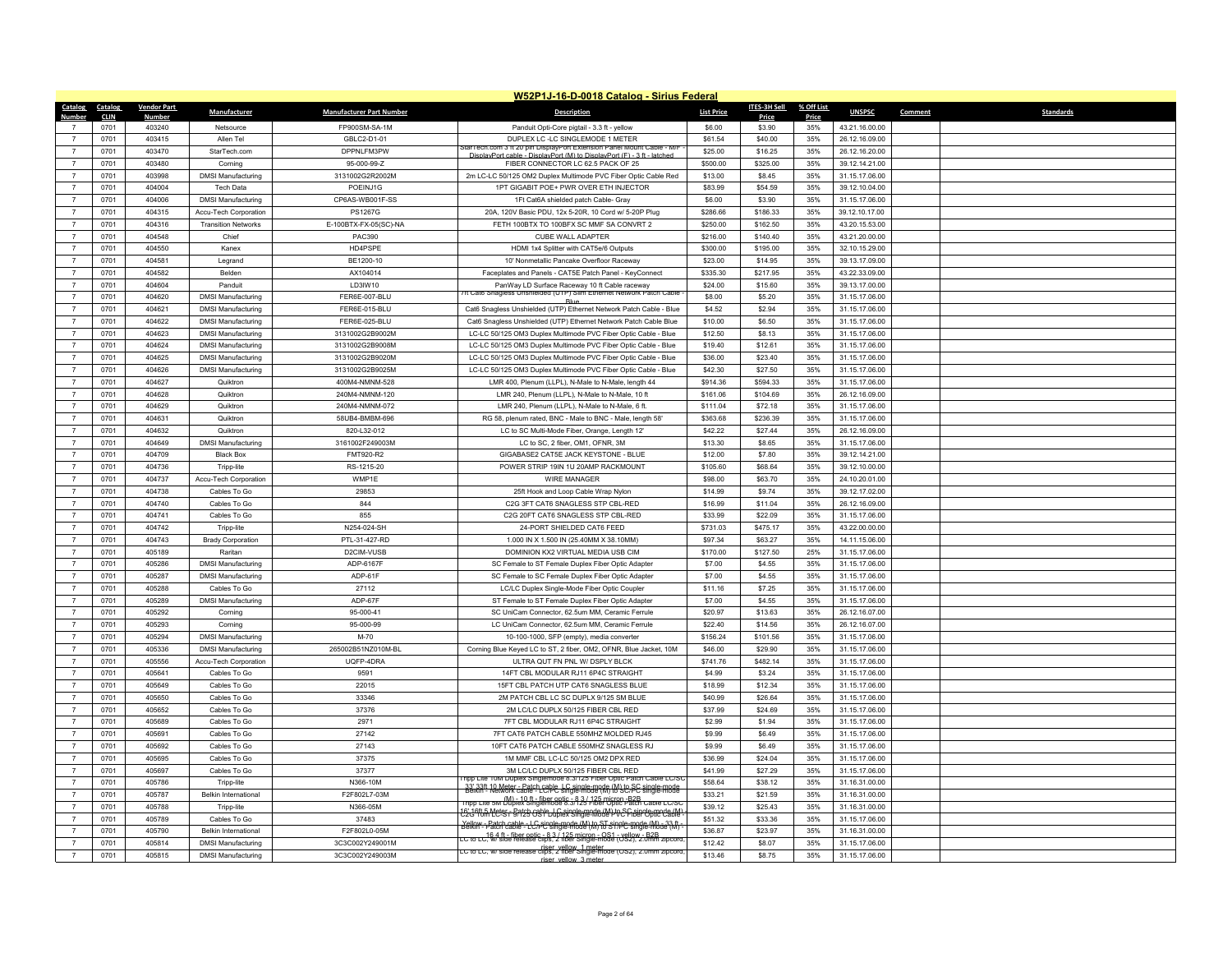|                                  |              |                    |                             |                                          | W52P1J-16-D-0018 Catalog - Sirius Federal                                                                                                        |                    |                    |            |                                  |         |                  |
|----------------------------------|--------------|--------------------|-----------------------------|------------------------------------------|--------------------------------------------------------------------------------------------------------------------------------------------------|--------------------|--------------------|------------|----------------------------------|---------|------------------|
| Catalog                          | Catalog      | <b>Vendor Part</b> | Manufacturer                | <b>Manufacturer Part Number</b>          | <b>Description</b>                                                                                                                               | <b>List Price</b>  | ITES-3H Sell       | % Off List | <b>UNSPSC</b>                    | Comment | <b>Standards</b> |
| Numbe                            | <b>CLIN</b>  | Number             |                             |                                          | <b>FILABLEXP</b>                                                                                                                                 |                    | Price              | Price      |                                  |         |                  |
| $\overline{7}$                   | 0701<br>0701 | 405816<br>405817   | <b>DMSI Manufacturing</b>   | CAT6-005B-YLW                            | 7FT CABLEXPRESS MINI CA 16 RY45 RJ45 568BSLIM CLEAR BOOT                                                                                         | \$2.45             | \$1.59             | 35%<br>35% | 31.15.17.06.00                   |         |                  |
| $\overline{7}$                   | 0701         | 405818             | <b>DMSI Manufacturing</b>   | CAT6-007B-YLW<br>CAT6-010B-YLW           | 10FT CABLEXPRESS MINI CATO WAS RIFS 568BSLIM CLEAR BOOT                                                                                          | \$2.60<br>\$3.42   | \$1.69<br>\$2.22   | 35%        | 31.15.17.06.00<br>31.15.17.06.00 |         |                  |
|                                  |              |                    | <b>DMSI Manufacturing</b>   |                                          | YELLOW CABLE                                                                                                                                     |                    |                    |            |                                  |         |                  |
| $\overline{7}$                   | 0701         | 405825             | Raritar                     | <b>DLX-116</b>                           | DOMINION LX 1-IP U 16PT KVM SWCH                                                                                                                 | \$1,125.00         | \$731.25           | 35%        | 31.15.17.06.00                   |         |                  |
| $\overline{7}$                   | 0701         | 405826             | Raritan                     | D2CIM-DVUSB-DP                           | DISP Dual USB Virtual Dominion KX II CIM                                                                                                         | \$280.00           | \$182.00           | 35%        | 31.15.17.06.00                   |         |                  |
| $\overline{7}$                   | 0701         | 405827             | <b>Belkin International</b> | A3L980-10-RED-S                          | 10FT CAT6 RJ45M CBL SNAGLESS RED                                                                                                                 | \$8.99             | \$5.84             | 35%        | 26.12.16.07.00                   |         |                  |
| $\overline{7}$<br>$\overline{7}$ | 0701         | 406234             | StarTech.com                | SAT32M225                                | M.2 NGFF SSD to SATA Adapter Converter<br>umiCore Optical Cable, 24F. Corning SMF-28 Ultra, Single-mode (OS2                                     | \$41.77            | \$27.15            | 35%        | 31.15.17.06.00                   |         |                  |
|                                  | 0701         | 406433<br>406612   | <b>DMSI Manufacturing</b>   | T024YT442<br>262602T58YY001M-AQ          | 10mm bend insensitive, indoor, tight buffer, Plenum, vellow,<br>"ellow Keyed LC Duplex to Yellow Keyed LC Duplex laser-optimized 50 r            | \$1.12<br>\$52.98  | \$0.73<br>\$34.44  | 35%<br>35% | 26.12.16.04.00<br>31.15.17.06.00 |         |                  |
| $\overline{7}$                   | 0701         |                    | Corning                     |                                          | fiber 2-fiber jumper, plenum rated, 1-meter in length<br>How Keyed LC Duplex to LC Duplex laser-optimized 50 m fiber 2-fibe                      |                    |                    |            |                                  |         |                  |
| $\overline{7}$                   | 0701         | 406613             | Corning                     | 052602T58ZY001M-AQ                       | ellow Keyea Lü Düpfex Versich Labels 1a9eter in Jenath ו- Tellow Keyea Lü Düpfex Versich Labels 1a9eter in Jena                                  | \$51.52            | \$33.49            | 35%        | 31.15.17.06.00                   |         |                  |
| $\overline{7}$<br>$\overline{7}$ | 0701         | 406614             | Corning                     | 265702T58YZ001M-AQ<br>265002T58YZ001M-AO | Yellow Keyed LC Duplex to ST laser-optimized 50 m fiber 2-fiber jumper                                                                           | \$49.36<br>\$49.36 | \$32.08            | 35%        | 31.15.17.06.00                   |         |                  |
| $\overline{7}$                   | 0701<br>0701 | 406615<br>406616   | Corning                     | 262602T58RR001M-AQ                       | ed Keyed LC Duplex to Red Reyed LC Duplex laser-optimized 50 m fibi                                                                              | \$52.98            | \$32.08<br>\$34.44 | 35%<br>35% | 31.15.17.06.00<br>31.15.17.06.00 |         |                  |
| $\overline{7}$                   |              | 406617             | Corning                     |                                          | Red Reved { the iumper plenum rated 1-meter in length<br>Red Reved { the bublex to LC Duplex laser-optimized 50 m fiber 2-fiber                  |                    |                    | 35%        |                                  |         |                  |
|                                  | 0701         |                    | Corning                     | 052602T58ZR001M-AQ                       | Red Keyed LC Uuplex to SC Duplex laser-optimized 50 m fiber 2-fiber                                                                              | \$51.52            | \$33.49            |            | 31.15.17.06.00                   |         |                  |
| $\overline{7}$<br>$\overline{7}$ | 0701         | 406618             | Corning                     | 265702T58RZ001M-AQ                       | e <del>a Keyea LC UDDBK D<sup>i</sup>sh marated 1-meter in length z-moer</del>                                                                   | \$49.36            | \$32.08            | 35%        | 31.15.17.06.00                   |         |                  |
| $\overline{7}$                   | 0701         | 406619<br>406620   | Corning                     | 265002T58RZ001M-AQ<br>262602T58GG001M-AO | Green Keyed LC Duplex to Green Keyed LC Duplex laser-optimized 50 n                                                                              | \$49.36<br>\$52.98 | \$32.08<br>\$34.44 | 35%<br>35% | 31.15.17.06.00                   |         |                  |
|                                  | 0701         |                    | Corning                     |                                          | Green Keyed LC Duplex to LC Duplex faser-optimized 50 m fiber 2-fiber                                                                            |                    |                    |            | 31.15.17.06.00                   |         |                  |
| $\overline{7}$<br>$\overline{7}$ | 0701<br>0701 | 406621<br>406622   | Corning                     | 052602T58ZG001M-AQ<br>265002T58GZ001M-AQ | Green Keyed LC Duplex to ST laser-optimized 50 m fiber 2-fiber jumper.                                                                           | \$51.52<br>\$49.36 | \$33.49<br>\$32.08 | 35%<br>35% | 31.15.17.06.00                   |         |                  |
|                                  |              |                    | Corning                     |                                          | ellow Keyed LC Duplex to Yellow Keyed LC Duplex laser-optimized 50 r                                                                             |                    |                    |            | 31.15.17.06.00                   |         |                  |
| $\overline{7}$                   | 0701         | 406623             | Corning                     | 262602T58YY002M-AQ                       | enow Keyed LC-Duplex Ret_Planum rated-3-meter in Jonather z-moer                                                                                 | \$54.56            | \$35.46            | 35%        | 31.15.17.06.00                   |         |                  |
| $\overline{7}$<br>$\overline{7}$ | 0701<br>0701 | 406624<br>406625   | Corning                     | 052602T58ZY002M-AQ                       | ellow Keyed LC Duplex to SC Duplex laser-optimized 50 m fiber 2-fiber                                                                            | \$53.10<br>\$50.99 | \$34.52<br>\$33.14 | 35%<br>35% | 31.15.17.06.00                   |         |                  |
| $\overline{7}$                   | 0701         | 406626             | Corning                     | 265702T58YZ002M-AQ<br>265002T58YZ002M-AQ | rellow Keyed LC Duplex hlep im rated. 2-meter in length.<br>rellow Keyed LC Duplex to ST laser-optimized 50 m fiber 2-fiber jumper               | \$50.99            | \$33.14            | 35%        | 31.15.17.06.00<br>31.15.17.06.00 |         |                  |
| $\overline{7}$                   | 0701         | 406627             | Corning                     | 262602T58RR002M-AQ                       | nlenum rated, 2-meter in length.<br>The Keyed LC Duplex to Red Reyed LC Duplex laser-optimized 50 m fiber                                        | \$54.56            | \$35.46            | 35%        |                                  |         |                  |
| $\overline{7}$                   |              | 406628             | Corning                     |                                          | Fred Keyed LC Duplex to LC Duplex laser-optimized 50 m fiber 2-fiber<br>Red Keyed LC Duplex to LC Duplex laser-optimized 50 m fiber 2-fiber      |                    |                    |            | 31.15.17.06.00                   |         |                  |
|                                  | 0701         |                    | Corning                     | 052602T58ZR002M-AQ                       | Red Keyed LC Uuplex to SC Duplex laser-optimized 50 m fiber 2-fiber                                                                              | \$53.10            | \$34.52            | 35%        | 31.15.17.06.00                   |         |                  |
| $\overline{7}$<br>$\overline{7}$ | 0701         | 406629             | Corning                     | 265702T58RZ002M-AQ                       | Freen Keyed LC Duplex to Green Keyed LC Duplex laser-optimized 50 n                                                                              | \$50.99<br>\$54.56 | \$33.14            | 35%        | 31.15.17.06.00                   |         |                  |
| $\overline{7}$                   | 0701         | 406630             | Corning                     | 262602T58GG002M-AQ                       | Green Keyed LC Duplex to LC Duplex laser-optimized 50 m fiber 2-meet                                                                             |                    | \$35.46            | 35%        | 31.15.17.06.00                   |         |                  |
|                                  | 0701         | 406631<br>406632   | Corning                     | 052602T58ZG002M-AQ                       | Green Keyed LC Duplex to SC Duplex laser-optimized 50 m fiber 2-fiber                                                                            | \$53.10            | \$34.52            | 35%        | 31.15.17.06.00                   |         |                  |
| $\overline{7}$<br>$\overline{7}$ | 0701         |                    | Corning                     | 265702T58GZ002M-AQ                       | Green Keyed LC Duplex to ST laser-optimized 50 m fiber 2-fiber jumper                                                                            | \$50.99            | \$33.14            | 35%        | 31.15.17.06.00                   |         |                  |
|                                  | 0701         | 406633             | Corning                     | 265002T58GZ002M-AQ                       | ellow Keyed LC Duplex to Yellow Keyed LC Duplex laser-optimized 50 r                                                                             | \$50.99            | \$33.14            | 35%        | 31.15.17.06.00                   |         |                  |
| $\overline{7}$                   | 0701<br>0701 | 406634<br>406635   | Corning                     | 262602T58YY003M-AQ<br>052602T58ZY003M-AQ | fiber 2-fiber jumper, plenum rated, 3-meters in length<br>Yellow Keyed LC Duplex to LC Duplex laser-optimized 50 m fiber 2-fiber                 | \$56.14<br>\$54.68 | \$36.49<br>\$35.54 | 35%<br>35% | 31.15.17.06.00<br>31.15.17.06.00 |         |                  |
| $\overline{7}$<br>$\overline{7}$ | 0701         | 406636             | Corning<br>Corning          | 265702T58YZ003M-AQ                       | ellow Keyed LC Duplex to SC Duplex laser-optimized 50 m fiber 2-fibe                                                                             | \$52.62            | \$34.20            | 35%        | 31.15.17.06.00                   |         |                  |
| $\overline{7}$                   |              | 406637             |                             | 265002T58YZ003M-AO                       | rellow Keved LC UDDer plenum rated, 3-meter in length<br>reliow Keved LC UDDex to SIT laser-optimized 50 m fiber 2-hiber jumper                  | \$52.62            |                    | 35%        | 31.15.17.06.00                   |         |                  |
| $\overline{7}$                   | 0701         |                    | Corning                     | 262602T58RR003M-AO                       | ed Keyed LC Duplex to Red Reyed LC Duplex laser-optimized 50 m fibe                                                                              | \$56.14            | \$34.20            |            |                                  |         |                  |
| $\overline{7}$                   | 0701<br>0701 | 406638<br>406639   | Corning                     | 052602T58ZR003M-AQ                       | Red Keyed LC Duplex to LC Duplex laser-optimized 50 m fiber 2-fiber                                                                              | \$54.68            | \$36.49<br>\$35.54 | 35%<br>35% | 31.15.17.06.00<br>31.15.17.06.00 |         |                  |
| $\overline{7}$                   | 0701         | 406640             | Corning<br>Corning          | 265702T58RZ003M-AQ                       | Red Keyed LC UUDDEX to SC Duplex laser-optimized 50 m fiber 2-fiber                                                                              | \$52.62            | \$34.20            | 35%        | 31.15.17.06.00                   |         |                  |
| $\overline{7}$                   | 0701         | 406641             | Corning                     | 265002T58RZ003M-AO                       | Red Keyed LC Uuplex to SI laser-optimized 50 m fiber 2-fiber jumper,                                                                             | \$52.62            | \$34.20            | 35%        | 31.15.17.06.00                   |         |                  |
| $\overline{7}$                   | 0701         | 406642             |                             | 262602T58GG003M-AQ                       | Freen Keyed LC Duplex to Green Keyed LC Duplex laser-optimized 50 n                                                                              | \$56.14            | \$36.49            | 35%        | 31.15.17.06.00                   |         |                  |
| $\overline{7}$                   | 0701         | 406643             | Corning<br>Corning          | 052602T58ZG003M-AQ                       | Green Keved LC Dublex to LC Dublex laser-optimized 50 m floer 2-meters.<br>Green Keved LC Dublex to LC Dublex laser-optimized 50 m floer 2-meter | \$54.68            | \$35.54            | 35%        | 31.15.17.06.00                   |         |                  |
| $\overline{7}$                   | 0701         | 406644             | Corning                     | 265702T58GZ003M-AQ                       | Green Keyed LC Duplex to SC Duplex laser-optimized 50 m fiber 2-fiber                                                                            | \$52.62            | \$34.20            | 35%        | 31.15.17.06.00                   |         |                  |
| $\overline{7}$                   | 0701         | 406645             | Corning                     | 265002T58GZ003M-AQ                       | Green Keyed LC Duplex to ST laser-optimized 50 m fiber 2-fiber jumper                                                                            | \$52.62            | \$34.20            | 35%        | 31.15.17.06.00                   |         |                  |
| $\overline{7}$                   | 0701         | 406646             | Corning                     | 262602T58YY005M-AQ                       | rellow Keyed LC Duplex to Yellow Keyed LC Duplex laser-optimized 50 m                                                                            | \$59.30            | \$38.55            | 35%        | 31.15.17.06.00                   |         |                  |
| $\overline{7}$                   | 0701         | 406647             | Corning                     | 052602T58ZY005M-AQ                       | fiber 2-fiber jumper, plenum rated, 5-meters in length.<br>Yellow Keyed LC Duplex to LC Duplex laser-optimized 50 m fiber 2-fiber                | \$57.84            | \$37.60            | 35%        | 31.15.17.06.00                   |         |                  |
| $\overline{7}$                   | 0701         | 406648             | Corning                     | 265702T58YZ005M-AQ                       | rellow Keved LC Dublex to SC Dublex laser-optimized 50 m fiber 2-fiber<br>reliow Keved LC Dublex to SC Dublex laser-optimized 50 m fiber 2-fiber | \$55.88            | \$36.32            | 35%        | 31.15.17.06.00                   |         |                  |
| $\overline{7}$                   | 0701         | 406649             | Corning                     | 265002T58YZ005M-AQ                       | rellow Keyed LC Duplex to SIT laser-optimized 50 m fiber 2-fiber jumpe                                                                           | \$55.88            | \$36.32            | 35%        | 31.15.17.06.00                   |         |                  |
| $\overline{7}$                   | 0701         | 406650             | Corning                     | 262602T58RR005M-AQ                       | ed Keyed LC Duplex to Red Reyed LC Duplex laser-optimized 50 m fibe                                                                              | \$59.30            | \$38.55            | 35%        | 31.15.17.06.00                   |         |                  |
| $\overline{7}$                   | 0701         | 406651             | Corning                     | 052602T58ZR005M-AQ                       | Red Keyed LC Duplex to LC Duplex laser-optimized 50 m fiber 2-fiber                                                                              | \$57.84            | \$37.60            | 35%        | 31.15.17.06.00                   |         |                  |
| $\overline{7}$                   | 0701         | 406652             | Corning                     | 265702T58R7005M-AO                       | Red Keyed LC Duplex to SC Duplex laser-optimized 50 m fiber 2-fiber<br>Red Keyed LC Duplex to SC Duplex laser-optimized 50 m fiber 2-fiber       | \$55.88            | \$36.32            | 35%        | 31.15.17.06.00                   |         |                  |
| $\overline{7}$                   | 0701         | 406653             | Corning                     | 265002T58RZ005M-AQ                       | Red Keyed LC Umper, plenum rated. 5-meter in length<br>Red Keyed LC Uuplex to ST laser-optimized 50 m fiber 2-fiber jumper                       | \$55.88            | \$36.32            | 35%        | 31.15.17.06.00                   |         |                  |
| $\overline{7}$                   | 0701         | 406654             | Corning                     | 262602T58GG005M-AQ                       | Freen Keyed LC Duplex to Green Keyed LC Duplex laser-optimized 50 n                                                                              | \$59.30            | \$38.55            | 35%        | 31.15.17.06.00                   |         |                  |
| $\overline{7}$                   | 0701         | 406655             | Corning                     | 052602T58ZG005M-AQ                       | Green Keyed LC Duplex to LC Duplex laser-optimized 50 m fiber 2-fiber<br>Green Keyed LC Duplex to LC Duplex laser-optimized 50 m fiber 2-fiber   | \$57.84            | \$37.60            | 35%        | 31.15.17.06.00                   |         |                  |
| $\overline{7}$                   | 0701         | 406656             | Corning                     | 265702T58GZ005M-AQ                       | Green Keyed LC Duplex to SC Duplex laser-optimized 50 m fibe                                                                                     | \$55.88            | \$36.32            | 35%        | 31.15.17.06.00                   |         |                  |
| $\overline{7}$                   | 0701         | 406657             | Corning                     | 265002T58GZ005M-AQ                       | Green Keved LC Dublex to SIT laser-optimized 50 m fiber 2-fiber jumper                                                                           | \$55.88            | \$36.32            | 35%        | 31.15.17.06.00                   |         |                  |
| $\overline{7}$                   | 0701         | 406658             | Corning                     | 024T88-33180-29                          | nlenum rated. 5-meter in lenu<br>24-Fiber MIC Cable Plenum 50 Micron Laser Optimized OM3 Fiber                                                   | \$5.24             | \$3.41             | 35%        | 31.15.17.06.00                   |         |                  |
| $\overline{7}$                   | 0701         | 406659             | Corning                     | 024T88-33190-29                          | 24-Fiber MIC Cable Plenum 50 Micron Laser Optimized OM4 Fiber                                                                                    | \$6.74             | \$4.38             | 35%        | 31.15.17.06.00                   |         |                  |
| $\overline{7}$                   | 0701         | 406660             | Corning                     | 95-05X-KY                                | Keyed LC UNICAM 50 MICRON LOMMF, MM Corning, Yellow Connector                                                                                    | \$23.16            | \$15.05            | 35%        | 26.12.16.07.00                   |         |                  |
| $\overline{7}$                   | 0701         | 406661             | Corning                     | 95-05X-KR                                | Keyed LC UNICAM 50 MICRON LOMMF, MM Corning, Red Connector                                                                                       | \$23.16            | \$15.05            | 35%        | 26.12.16.07.00                   |         |                  |
| $\overline{7}$                   | 0701         | 406662             | Corning                     | 95-05X-KG                                | Keyed LC UNICAM 50 MICRON LOMMF, MM Corning, Green Connector                                                                                     | \$23.16            | \$15.05            | 35%        | 26.12.16.07.00                   |         |                  |
|                                  | 0701         | 406663             | Corning                     | 95-050-99-X                              | LC UNICAM 50 MICRON OM3/OM4 Connectors                                                                                                           | \$21.72            | \$14.12            | 35%        | 26.12.16.07.00                   |         |                  |
| $\overline{7}$                   | 0701         | 406664             | Corning                     | CCH-CP24-K9                              | orning CCH Connector Panel with LC Duplex, 50 Micron LOMMF, Yello                                                                                | \$286.00           | \$185.90           | 35%        | 31.16.31.00.00                   |         |                  |
|                                  |              |                    |                             |                                          | Keyed Adapt                                                                                                                                      |                    |                    |            |                                  |         |                  |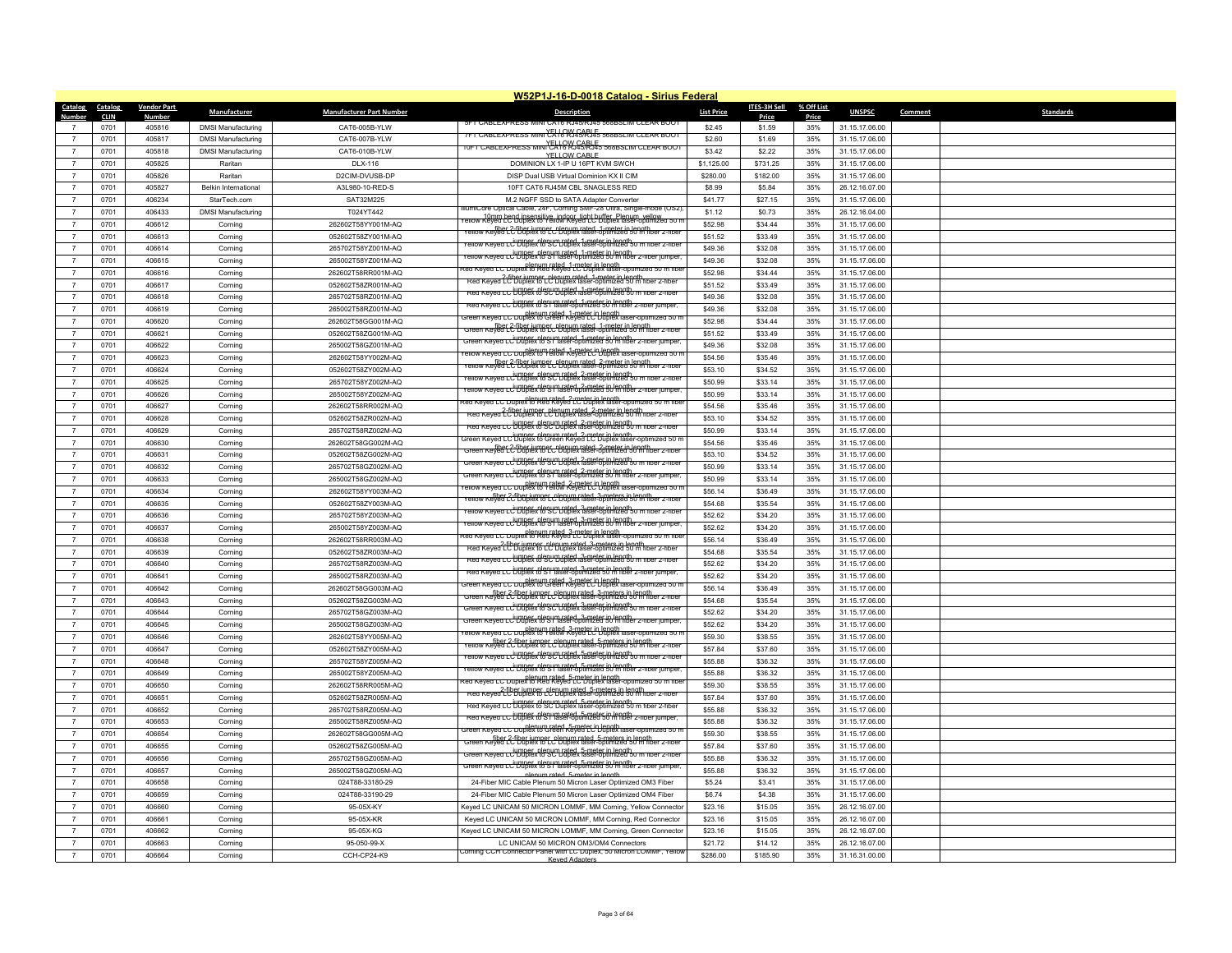|                                  |             |                    |                           |                                 | W52P1J-16-D-0018 Catalog - Sirius Federal                                    |                   |              |            |                |                             |
|----------------------------------|-------------|--------------------|---------------------------|---------------------------------|------------------------------------------------------------------------------|-------------------|--------------|------------|----------------|-----------------------------|
| Catalog                          | Catalog     | <b>Vendor Part</b> | Manufacturer              | <b>Manufacturer Part Number</b> | <b>Description</b>                                                           | <b>List Price</b> | ITES-3H Sell | % Off List | <b>UNSPSC</b>  | <b>Standards</b><br>Comment |
| Number                           | <b>CLIN</b> | Number             |                           |                                 | Corning CCH Connector Panel With LC Dublex, 50                               |                   | Price        | Price      |                |                             |
|                                  | 0701        | 406665             | Corning                   | CCH-CP24-K5                     | Corning CCH Connector Panel With LC Duplex, 50 Micron LOMMF, Greet           | \$286.00          | \$185.90     | 35%        | 31.16.31.00.00 |                             |
| $\overline{7}$                   | 0701        | 406666             | Corning                   | CCH-CP24-KD                     | Keyed Adanter                                                                | \$286.00          | \$185.90     | 35%        | 31.16.31.00.00 |                             |
| $\overline{7}$                   | 0701        | 406667             | Corning                   | PCH-04U                         | Corning PCH-04U 72/288-F Rack Mount Enclosure 19"                            | \$652.32          | \$424.01     | 35%        | 31.15.17.06.00 |                             |
| $\overline{7}$                   | 0701        | 406668             | Corning                   | PC4-BKT-FLSH                    | Corning PCH-04U Flush Mount Brackets (1 Set)                                 | \$46.62           | \$30.30      | 35%        | 31.15.17.06.00 |                             |
| $\overline{7}$                   | 0701        | 406669             | Corning                   | PC4-LBL-PI10                    | Corning Label Ink Kit for PCH-04U<br>°CH-∪4∪ Strail<br>keller Bracket, accel | \$78.28           | \$50.88      | 35%        | 31.15.17.06.00 |                             |
| $\overline{7}$                   | 0701        | 406670             | Corning                   | PC4-RJ-STR                      | Kits (LICC-001)                                                              | \$27.44           | \$17.84      | 35%        | 31.15.17.06.00 |                             |
| $\overline{7}$                   | 0701        | 406671             | Corning                   | CJP-01U-P                       | Pretium 1U Jumper Management Panel                                           | \$106.32          | \$69.11      | 35%        | 31.15.17.06.00 |                             |
| $\overline{7}$                   | 0701        | 406672             | Corning                   | CJP-02U-P                       | Pretium 2U Jumper Management Panel                                           | \$109.88          | \$71.42      | 35%        | 31.15.17.06.00 |                             |
| $\overline{7}$                   | 0701        | 406673             | Corning                   | EDGE-04U                        | Corning Edge 4RU Rack MountEnclosure                                         | \$1,392.46        | \$905.10     | 35%        | 31.15.17.06.00 |                             |
| $\overline{7}$                   | 0701        | 406674             | Corning                   | ECM-UM12-05-93Q                 | Edge Universal Module, 12-Fiber, OM3/OM4                                     | \$625.58          | \$406.63     | 35%        | 31.16.31.00.00 |                             |
| $\overline{7}$                   | 0701        | 406675             | Corning                   | ECM-UM12-04-89G                 | Edge Universal Module, 12-Fiber, SMF                                         | \$623.40          | \$405.21     | 35%        | 31.16.31.00.00 |                             |
| $\overline{7}$                   | 0701        | 406676             | Corning                   | A757512TADAAU002M               | Laser-Optimized 50 m multimode 12 fiber armored MTP/MTP trunk, 2-            | \$786.94          | \$511.51     | 35%        | 31.15.17.06.00 |                             |
| $\overline{7}$                   | 0701        | 406677             | Corning                   | 024E88-33131-29                 | 24 Strand Single Mode Fiber, Plenum                                          | \$7,626.46        | \$4,728.41   | 35%        | 31.15.17.06.00 |                             |
| $\overline{7}$                   | 0701        | 406678             | <b>DMSI Manufacturing</b> | NLSMP-LCLC-1M                   | 1 Meter LC-LC SM Duplex Plenum                                               | \$10.00           | \$6.50       | 35%        | 26.12.16.09.00 |                             |
| $\overline{7}$                   | 0701        | 406679             | <b>DMSI Manufacturing</b> | NLSMP-LCLC-2M                   | 2 Meter LC-LC SM Duplex Plenum                                               | \$10.62           | \$6.90       | 35%        | 26.12.16.09.00 |                             |
| $\overline{7}$                   | 0701        | 406680             | <b>DMSI Manufacturing</b> | NLSMP-LCLC-3M                   | 3 Meter LC-LC SM Duplex Plenum                                               | \$11.64           | \$7.57       | 35%        | 26.12.16.09.00 |                             |
| $\overline{7}$                   | 0701        | 406681             | <b>DMSI Manufacturing</b> | NLSMP-LCLC-5M                   | 5 Meter LC-LC SM Duplex Plenum                                               | \$12.36           | \$8.03       | 35%        | 26.12.16.09.00 |                             |
| $\overline{7}$                   | 0701        | 406682             | <b>DMSI Manufacturing</b> | NLSMP-LCSC-1M                   | 1 Meter LC-SC SM Duplex Plenum                                               | \$10.00           | \$6.50       | 35%        | 26.12.16.09.00 |                             |
| $\overline{7}$                   | 0701        | 406683             | <b>DMSI Manufacturing</b> | NLSMP-LCSC-2M                   | 2 Meter LC-SC SM Duplex Plenum                                               | \$10.64           | \$6.92       | 35%        | 26.12.16.09.00 |                             |
| $\overline{7}$                   | 0701        | 406684             | <b>DMSI Manufacturing</b> | NLSMP-LCSC-3M                   | 3 Meter LC-SC SM Duplex Plenum                                               | \$11.24           | \$7.31       | 35%        | 26.12.16.09.00 |                             |
| $\overline{7}$                   | 0701        | 406685             | <b>DMSI Manufacturing</b> | NLSMP-LCSC-5M                   | 5 Meter LC-SC SM Duplex Plenum                                               | \$12.36           | \$8.03       | 35%        | 26.12.16.09.00 |                             |
| $\overline{7}$                   | 0701        | 406686             | <b>DMSI Manufacturing</b> | NLXGP-LCLC-1M                   | 1 Meter LC-LC OM3 Duplex Plenum                                              | \$10.00           | \$6.50       | 35%        | 26.12.16.09.00 |                             |
| $\overline{7}$                   | 0701        | 406687             | <b>DMSI Manufacturing</b> | NLXGP-LCLC-2M                   | 2 Meter LC-LC OM3 Duplex Plenum                                              | \$10.86           | \$7.06       | 35%        | 26.12.16.09.00 |                             |
| $\overline{7}$                   | 0701        | 406688             | <b>DMSI Manufacturing</b> | NLXGP-LCLC-3M                   | 3 Meter LC-LC OM3 Duplex Plenum                                              | \$12.00           | \$7.80       | 35%        | 26.12.16.09.00 |                             |
| $\overline{7}$                   | 0701        | 406689             | <b>DMSI Manufacturing</b> | NLXGP-LCLC-5M                   | 5 Meter LC-LC OM3 Duplex Plenum                                              | \$14.24           | \$9.26       | 35%        | 26.12.16.09.00 |                             |
| $\overline{7}$                   | 0701        | 406690             | <b>DMSI Manufacturing</b> | NLXGP-LCSC-1M                   | 1 Meter LC-SC OM3 Duplex Plenum                                              | \$9.62            | \$6.25       | 35%        | 26.12.16.09.00 |                             |
| $\overline{7}$                   | 0701        | 406691             | <b>DMSI Manufacturing</b> | NLXGP-LCSC-2M                   | 2 Meter LC-SC OM3 Duplex Plenum                                              | \$10.86           | \$7.06       | 35%        | 26.12.16.09.00 |                             |
| $\overline{7}$                   | 0701        | 406692             | <b>DMSI Manufacturing</b> | NLXGP-LCSC-3M                   | 3 Meter LC-SC OM3 Duplex Plenum                                              | \$12.00           | \$7.80       | 35%        | 26.12.16.09.00 |                             |
| $\overline{7}$                   | 0701        | 406693             | <b>DMSI Manufacturing</b> | NLXGP-LCSC-5M                   | 5 Meter LC-SC OM3 Duplex Plenum                                              | \$14.24           | \$9.26       | 35%        | 26.12.16.09.00 |                             |
| $\overline{7}$                   | 0701        | 406694             | Ortronics                 | EZC6A03Q50-06                   | EZ Patch Clarity 10G modular patch cord, 3'                                  | \$1,030.50        | \$669.83     | 35%        | 31.16.31.00.00 |                             |
| $\overline{7}$                   | 0701        | 406695             | Ortronics                 | EZC6A05Q50-06                   | EZ Patch Clarity 10G modular patch cord, 5'                                  | \$1,028.88        | \$668.77     | 35%        | 31.16.31.00.00 |                             |
| $\overline{7}$                   | 0701        | 406696             | Ortronics                 | FZC6A07Q40-06                   | EZ Patch Clarity 10G modular patch cord, 7'                                  | \$1,200.00        | \$780.00     | 35%        | 31.16.31.00.00 |                             |
| $\overline{7}$                   | 0701        | 406697             | Ortronics                 | EZC6A09Q30-06                   | EZ Patch Clarity 10G modular patch cord, 9'                                  | \$1,028.88        | \$668.77     | 35%        | 31.16.31.00.00 |                             |
| $\overline{7}$                   | 0701        | 406698             | Ortronics                 | EZC6A15Q20-06                   | EZ Patch Clarity 10G modular patch cord, 15'                                 | \$768.88          | \$499.77     | 35%        | 31.16.31.00.00 |                             |
| $\overline{7}$                   | 0701        | 406699             | Corning                   | CCH-UM24-05-70T                 | 24F CCH Plug & Play Module (OM3) Shuttered LC Duplex to MTP                  | \$956.84          | \$621.95     | 35%        | 31.15.17.06.00 |                             |
| $\overline{7}$                   | 0701        | 406883             | Chief                     | LSM1U                           | Large Fusion Micro-Adjustable Fixed Wall Display Mount                       | \$350.00          | \$227.50     | 35%        | 43.21.20.00.00 |                             |
| $\overline{7}$                   | 0701        | 409757             | Netsource                 | PCS6B-XX-1.5                    | Patch Cable 1.5' (CAT6)                                                      | \$7.00            | \$4.55       | 35%        | 26.12.16.09.00 |                             |
| $\overline{7}$                   | 0701        | 409764             | Netsource                 | 77-240-XX                       | Cable CAT6 1000' Plenum PER BOX                                              | \$410.00          | \$266.50     | 35%        | 31.15.17.06.00 |                             |
| $\overline{7}$                   | 0701        |                    |                           | Panduit- CPP24FMWBLY            |                                                                              |                   |              | 35%        |                |                             |
|                                  |             | 409766             | Panduit                   |                                 | CAT6 24 Port Patch Panel                                                     | \$45.00           | \$29.25      |            | 26.12.16.09.00 |                             |
| $\overline{7}$                   | 0701        | 409768             | Panduit                   | Panduit -PT# CJ688TGIW(GYL)     | PANDUIT - INSERT Cat6 MINI COM - WHITE(YELLOW)                               | \$13.76           | \$8.94       | 35%        | 26.12.16.09.00 |                             |
| $\overline{7}$<br>$\overline{7}$ | 0701        | 409778             | Netsource                 | 51-241-XX                       | Cable CAT5E 1000' Plenum PER BOX                                             | \$256.00          | \$166.40     | 35%        | 31.15.17.06.00 |                             |
|                                  | 0701        | 409781             | Panduit                   | Panduit- CPP48FMWBLY            | CAT5E 48 Port Patch Panel                                                    | \$80.24           | \$52.16      | 35%        | 26.12.16.09.00 |                             |
| $\overline{7}$                   | 0701        | 409782             | <b>Superior Essex</b>     | 51-240-XX                       | 24AWG 4PR SOL N/S PVC CAT5E                                                  | \$180.00          | \$117.00     | 35%        | 31.15.17.06.00 |                             |
| $\overline{7}$                   | 0701        | 409783             | Panduit                   | Panduit- PT# PAND CJ5E88TGYL    | PANDUIT - INSERT C5E 8C MINI COM - PAND CJ5E88TGYL                           | \$9.00            | \$5.85       | 35%        | 26.12.16.09.00 |                             |
| $\overline{7}$                   | 0701        | 409785             | Accu-Tech Corporation     | NLSM-STST-1M                    | ST/ST Single Mode 1 Meter - Fiber (SM) ST/ST Patch Cable 1 Meter             | \$12.00           | \$7.80       | 35%        | 26.12.16.09.00 |                             |
| $\overline{7}$                   | 0701        | 409786             | Netsource                 | NLSM-STSC-1M                    | ST/SC Single Mode 1 Meter - Fiber (SM) ST/SC Patch Cable 1 Meter             | \$12.00           | \$7.80       | 35%        | 26.12.16.09.00 |                             |
| $\overline{7}$                   | 0701        | 409787             | Netsource                 | NLSM-LCST-1M                    | ST/LC Single Mode 1 Meter - Fiber (SM) ST/LC Patch Cable 1 Meter             | \$12.00           | \$7.80       | 35%        | 26.12.16.09.00 |                             |
| $\overline{7}$                   | 0701        | 409788             | Netsource                 | NLSM-LCSC-1M                    | LC/SC Single Mode 1 Meter - Fiber (SM) LC/SC Patch Cable 1 Meter             | \$12.00           | \$7.80       | 35%        | 26.12.16.09.00 |                             |
| $\overline{7}$                   | 0701        | 409789             | Netsource                 | NLSM-STST-2M                    | ST/ST Single Mode 2 Meter - Fiber (SM) ST/ST Patch Cable 2 Meter             | \$12.50           | \$8.13       | 35%        | 26.12.16.09.00 |                             |
| $\overline{7}$                   | 0701        | 409790             | Netsource                 | NLSM-STSC-2M                    | ST/SC Single Mode 2 Meter - Fiber (SM) ST/SC Patch Cable 2 Meter             | \$12.50           | \$8.13       | 35%        | 26.12.16.09.00 |                             |
| $\overline{7}$                   | 0701        | 409791             | Accu-Tech Corporation     | NLSM-LCST-2M                    | ST/LC Single Mode 2 Meter - Fiber (SM) ST/LC Patch Cable 2 Meter             | \$12.50           | \$8.13       | 35%        | 26.12.16.09.00 |                             |
| $\overline{7}$                   | 0701        | 409792             | Netsource                 | NLSM-LCSC-2M                    | LC/SC Single Mode 2 Meter - Fiber (SM) LC/SC Patch Cable 2 Meter             | \$12.50           | \$8.13       | 35%        | 26.12.16.09.00 |                             |
| $\overline{7}$                   | 0701        | 409793             | Netsource                 | NLSM-LCLC-2M                    | LC/LC Single Mode 2 Meter - Fiber (SM) LC/LC Patch Cable 2 Meter             | \$12.50           | \$8.13       | 35%        | 26.12.16.09.00 |                             |
| $\overline{7}$                   | 0701        | 409794             | Netsource                 | NLSM-STST-3M                    | ST/ST Single Mode 3 Meter - Fiber (SM) ST/ST Patch Cable 3 Meter             | \$13.00           | \$8.45       | 35%        | 26.12.16.09.00 |                             |
| $\overline{7}$                   | 0701        | 409795             | Netsource                 | NLSM-STSC-3M                    | ST/SC Single Mode 3 Meter - Fiber (SM) ST/SC Patch Cable 3 Meter             | \$13.00           | \$8.45       | 35%        | 26.12.16.09.00 |                             |
| $\overline{7}$                   | 0701        | 409796             | Netsource                 | NLSM-LCST-3M                    | ST/LC Single Mode 3 Meter - Fiber (SM) ST/LC Patch Cable 3 Meter             | \$13.00           | \$8.45       | 35%        | 26.12.16.09.00 |                             |
| $\overline{7}$                   | 0701        | 409797             | Netsource                 | NLSM-LCSC-3M                    | LC/SC Single Mode 3 Meter - Fiber (SM) LC/SC Patch Cable 3 Meter             | \$13.00           | \$8.45       | 35%        | 26.12.16.09.00 |                             |
| $\overline{7}$                   | 0701        | 409798             | Netsource                 | NLSM-LCLC-3M                    | LC/LC Single Mode 3 Meter - Fiber (SM) LC/LC Patch Cable 3 Meter             | \$13.00           | \$8.45       | 35%        | 26.12.16.09.00 |                             |
| $\overline{7}$                   | 0701        | 409799             | Netsource                 | NLSM-LCST-10M                   | ST/LC SINGLE MODE FIER 10 METER DUPLEX                                       | \$17.00           | \$11.05      | 35%        | 26.12.16.09.00 |                             |
| $\overline{7}$                   | 0701        | 409804             | Corning                   | Corning -PT# 95-000-50          | UNI-CAM ST MULTI MODE FIBER CONNECTORS                                       | \$17.00           | \$11.05      | 35%        | 26.12.16.07.00 |                             |
| $\overline{7}$                   | 0701        | 409805             | Corning                   | Corning-PT# 95-000-99           | UNI- CAM LC MULTI MODE FIBER CONNECTORS                                      | \$22.00           | \$14.30      | 35%        | 26.12.16.07.00 |                             |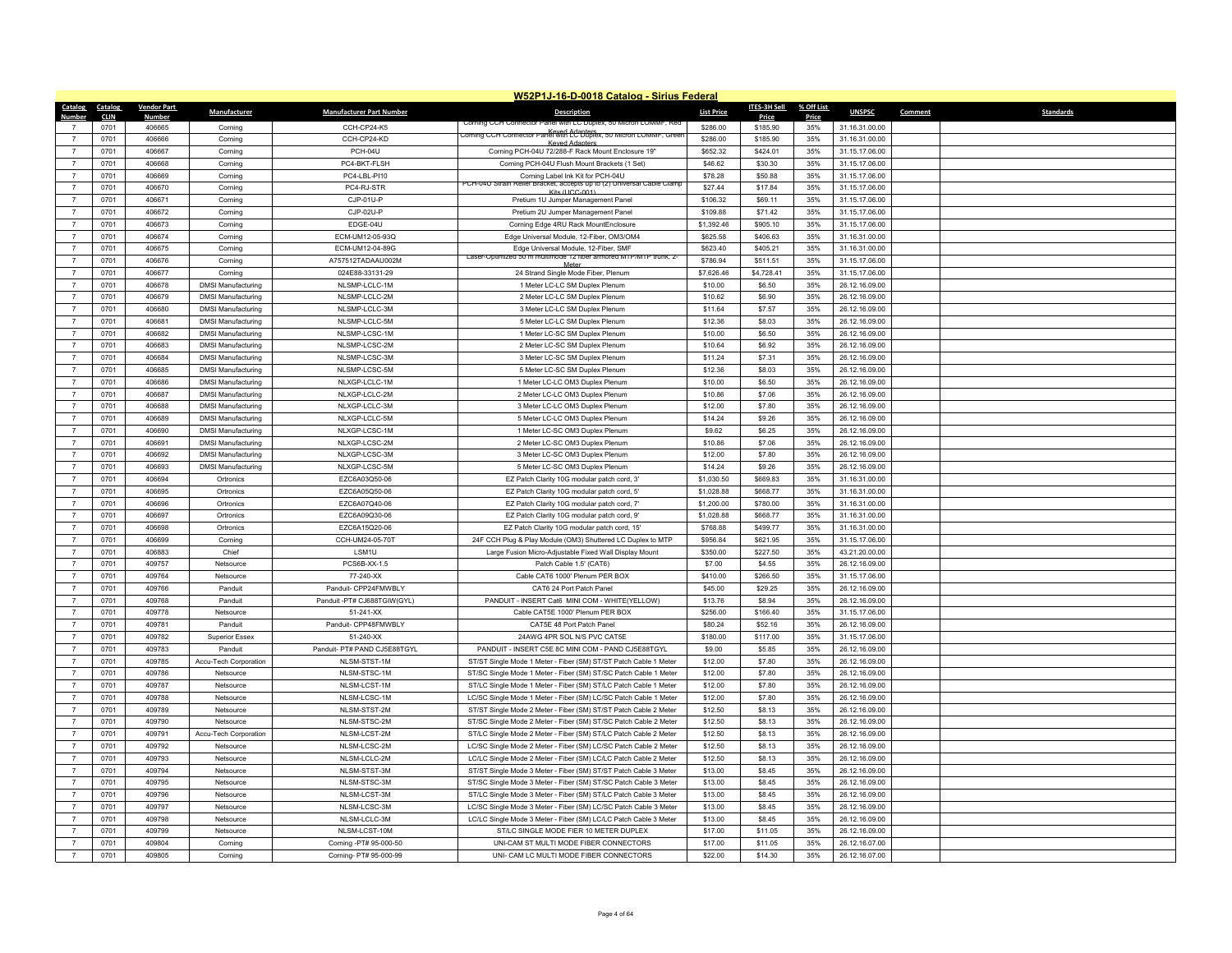|                  |             |                    |                                        |                                 | W52P1J-16-D-0018 Catalog - Sirius Federal                                                                                 |                   |              |            |                |                             |
|------------------|-------------|--------------------|----------------------------------------|---------------------------------|---------------------------------------------------------------------------------------------------------------------------|-------------------|--------------|------------|----------------|-----------------------------|
| Catalog Catalog  |             | <b>Vendor Part</b> | Manufacturer                           | <b>Manufacturer Part Number</b> | <b>Description</b>                                                                                                        | <b>List Price</b> | ITES-3H Sell | % Off List | <b>UNSPSC</b>  | <b>Standards</b><br>Comment |
| Number           | <b>CLIN</b> | Number             |                                        |                                 |                                                                                                                           |                   | Price        | Price      |                |                             |
|                  | 0701        | 409806             | Corning                                | Corning- PT# 95-200-99          | UNI-CAM LC SINGLE MODE FIBER CONNECTORS                                                                                   | \$26.00           | \$16.90      | 35%        | 26.12.16.07.00 |                             |
| $\overline{7}$   | 0701        | 409807             | Corning                                | Corning -PT# 95-200-51          | UNI-CAM ST SINGLE MODE CONNECTORS<br>CABLE MANAGEMENT- Panduit 19" horiz. 1 ru FRONT AND BACK                             | \$25.00           | \$16.25      | 35%        | 26.12.16.07.00 |                             |
| $\overline{7}$   | 0701        | 409812             | I eviton                               | Panduit PT# -WMPSE              | WMPSF                                                                                                                     | \$80.00           | \$52.00      | 35%        | 31.15.17.06.00 |                             |
| $\overline{7}$   | 0701        | 409824             | <b>Crestron Electronics</b>            | CBL-HD-20                       | Crestron Certified HDMI Interface Cable, 20 ft                                                                            | \$100.00          | \$65.00      | 35%        | 31.16.31.00.00 |                             |
| $\overline{7}$   | 0701        | 409827             | CableWholesale.com                     | 10X8-16110                      | 10' iumper cat6                                                                                                           | \$12.00           | \$7.80       | 35%        | 31.15.17.06.00 |                             |
| $\overline{7}$   | 0701        | 409828             | CableWholesale.com                     | 10X8-06100.5                    | 6' iumper cat6                                                                                                            | \$1.60            | \$1.04       | 35%        | 31.15.17.06.00 |                             |
| $\overline{7}$   | 0701        | 409829             | <b>VSGI</b>                            | CBL-VSG-MISC                    | Cables and Connectors                                                                                                     | \$600.00          | \$390.00     | 35%        | 31.15.17.06.00 |                             |
| $\overline{7}$   | 0701        | 409862             | <b>DMSI Manufacturing</b>              | FER6E-010-BLU                   | CAT6 TAA Compliant Snagless Patch Cables, Color - Blue, Length - 10ft                                                     | \$8.00            | \$5.20       | 35%        | 31.15.17.06.00 |                             |
| $\overline{7}$   | 0701        | 409863             | <b>DMSI Manufacturing</b>              | (15) FER6E-015-BLU              | CAT6 TAA Compliant Snagless Patch Cables, Color - Blue, Length - 14ft                                                     | \$9.00            | \$5.85       | 35%        | 31.15.17.06.00 |                             |
| $\overline{7}$   | 0701        | 409865             | <b>DMSI Manufacturing</b>              | FER6E-050-BLU                   | CAT6 TAA Compliant Snagless Patch Cables, Color - Blue, Length - 50ft                                                     | \$16.00           | \$10.40      | 35%        | 31.15.17.06.00 |                             |
| $\overline{7}$   | 0701        | 410080             | <b>DMSI Manufacturing</b>              | CBL-C61GN-AM                    | Cat6 Ethernet Cable, 1000 feet (GREEN)--SOLID                                                                             | \$218.00          | \$141.70     | 35%        | 31.15.17.06.00 |                             |
| $\overline{7}$   | 0701        | 410081             | <b>DMSI Manufacturing</b>              | CBL-C63GN-AM                    | Cat6 Ethernet Cable, 1000 feet (GREEN)--STRANDED                                                                          | \$208.00          | \$135.20     | 35%        | 31.15.17.06.00 |                             |
| $\overline{7}$   | 0701        | 410082             | <b>DMSI Manufacturing</b>              | CBL-C61RD-AM                    | CAT6 Ethernet Cable, 500 feet (RED)--SOLID                                                                                | \$218.00          | \$141.70     | 35%        | 31.15.17.06.00 |                             |
| $\overline{7}$   | 0701        | 410083             | <b>DMSI Manufacturing</b>              | CBL-C63RD-AM                    | CAT6 Ethernet Cable, 500 feet (RED)-STRANDED                                                                              | \$208.00          | \$135.20     | 35%        | 31.15.17.06.00 |                             |
| $\overline{7}$   | 0701        | 410084             | <b>DMSI Manufacturing</b>              | CBI-C61BI-AM                    | CAT6 Ethernet Cable, 500 feet (BLUE)--SOLID                                                                               | \$218.00          | \$141.70     | 35%        | 31.15.17.06.00 |                             |
| $\overline{7}$   | 0701        | 410085             | <b>DMSI Manufacturing</b>              | CBL-C63BL-AM                    | CAT6 Ethernet Cable, 500 feet (BLUE)--STRANDED                                                                            | \$208.00          | \$135.20     | 35%        | 31.15.17.06.00 |                             |
| $\overline{7}$   | 0701        | 410086             | <b>DMSI Manufacturing</b>              | CON-1003                        | Cat6 RJ45 modular plugs                                                                                                   | \$0.34            | \$0.22       | 35%        | 31.15.17.06.00 |                             |
| $\overline{7}$   | 0701        | 410087             | <b>DMSI Manufacturing</b>              | PT-BOOT45GN-B6                  | Cat6 strain relief boots (GREEN                                                                                           | \$0.34            | \$0.22       | 35%        | 31.15.17.06.00 |                             |
| $\overline{7}$   | 0701        | 410088             | <b>DMSI Manufacturing</b>              | PT-BOOT45RD-B6                  | Cat6 strain relief boots (RED)                                                                                            | \$0.34            | \$0.22       | 35%        | 31.15.17.06.00 |                             |
| $\overline{7}$   | 0701        | 410089             | <b>DMSI Manufacturing</b>              | PT-BOOT45BL-B6                  | Cat6 strain relief boots (BLUE)                                                                                           | \$0.34            | \$0.22       | 35%        | 31.15.17.06.00 |                             |
| $\boldsymbol{7}$ | 0701        | 410090             | <b>DMSI Manufacturing</b>              | CAT6-025B-GRN                   | Cat6 patch cables, 20 feet (GREEN)                                                                                        | \$7.08            | \$4.60       | 35%        | 31.15.17.06.00 |                             |
| $\overline{7}$   | 0701        | 410091             | <b>DMSI Manufacturing</b>              | CAT6-010B-GRN                   | Cat6 patch cables, 10 feet (GREEN)                                                                                        | \$4.24            | \$2.76       | 35%        | 31.15.17.06.00 |                             |
| $\overline{7}$   | 0701        | 410092             | <b>DMSI Manufacturing</b>              | CAT6-015B-RED                   | Cat6 path cables, 15 feet (RED)                                                                                           | \$5.16            | \$3.35       | 35%        | 31.15.17.06.00 |                             |
| $\overline{7}$   | 0701        | 410136             | Mohawk Wire & Cable                    | M58180                          | 1000M spool Green, CAT 6, 24 AWG, SF/UTP, plenum cable                                                                    | \$800.00          | \$520.00     | 35%        | 31.15.17.06.00 |                             |
| $\overline{7}$   | 0701        | 410137             | моһаwк Wire & Cable                    | M58181                          | 1000M spool Red, CAT 6, 24 AWG, SF/UTP, plenum cable                                                                      | \$800.00          | \$520.00     | 35%        | 31.15.17.06.00 |                             |
| $\overline{7}$   | 0701        | 410138             | Mohawk Wire & Cable                    | M58183                          | 1000M spool Black, CAT 6, 24 AWG, SF/UTP, plenum cable                                                                    | \$800.00          | \$520.00     | 35%        | 31.15.17.06.00 |                             |
| $\overline{7}$   | 0701        | 410139             | Mohawk Wire & Cable                    | M58176                          | 1000M spool Blue, CAT 6, 24 AWG, SF/UTP, plenum cable                                                                     | \$800.00          | \$520.00     | 35%        | 31.15.17.06.00 |                             |
| $\overline{7}$   | 0701        | 410140             | моһаwк <sup>00</sup> ire & Саые        | M58178                          | 1000M spool Yellow, CAT 6, 24 AWG, SF/UTP, plenum cable                                                                   | \$800.00          | \$520.00     | 35%        | 31.15.17.06.00 |                             |
| $\overline{7}$   | 0701        | 410141             | моһаwк <sup>00гр</sup> & Саые          | 100010C                         | 1000pcs Platinum Tools 100010C EZ-RJ45 Cat 6+ Connectors, Clamshell                                                       | \$1.00            | \$0.65       | 35%        | 31.16.31.00.00 |                             |
| $\overline{7}$   | 0701        | 410142             | Mohawk Wire & Cable<br>$C_{\text{or}}$ | 100036                          | 1000pcs Platinum Tools 100036 EZ-RJ45 Cat6 Strain Relief                                                                  | \$14.00           | \$9.10       | 35%        | 31.15.17.06.00 |                             |
| $\overline{7}$   | 0701        | 410150             | <b>DMSI Manufacturing</b>              | C3B31002G2G2003M                | Blue Jacket, Keyed LC - non-keyed LC, OM-3, MM cable, 3 Meter, 501/4m                                                     | \$45.90           | \$29.84      | 35%        | 31.16.31.00.00 |                             |
| $\overline{7}$   | 0701        | 410151             | <b>DMSI Manufacturing</b>              | C3K31002G2K2003M                | Black Jacket, Keyed LC - non-keyed LC, OM-3, MM cable, 3 Meter, 501/m                                                     | \$45.90           | \$29.84      | 35%        | 31.16.31.00.00 |                             |
| $\overline{7}$   | 0701        | 410155             | Commscope                              | FEWLCLC42-AXF020                | 20' of Duplex Single Mode Blue unkeyed LC to Blue unkeyed LC                                                              | \$65.76           | \$42.74      | 35%        | 31.15.17.06.00 |                             |
| $\overline{7}$   | 0701        | 410156             | Commscope                              | FEWLCLC42-AXF050                | 50' of Duplex Single Mode Blue unkeyed LC to Blue unkeyed LC                                                              | \$79.44           | \$51.64      | 35%        | 31.15.17.06.00 |                             |
| $\overline{7}$   | 0701        | 410157             | Commscope                              | FEWL2LC42-JXF020                | 20" of Duplex Single Mode Yellow Commscope keyed LC to Blue unkeyed                                                       | \$90.64           | \$58.92      | 35%        | 31.15.17.06.00 |                             |
| $\overline{7}$   | 0701        | 410158             | Commscope                              | FEWL2LC42-JXF050                | 50" of Duplex Single Mode Yellow Commscope keyed LC to Blue unkeyed<br>$\overline{1}$                                     | \$104.50          | \$67.93      | 35%        | 31.15.17.06.00 |                             |
| $\overline{7}$   | 0701        | 410196             | <b>DMSI Manufacturing</b>              | CBX-CP-M6CBBL-014               | 14ft CablExpress Mini Cat6 RJ45/RJ45 568B Slim Clear Boot Blue Cable                                                      | \$2.62            | \$1.70       | 35%        | 31.15.17.06.00 |                             |
| $\overline{7}$   | 0701        | 410197             | <b>DMSI Manufacturing</b>              | CBX-CP-M6CBBL-007               | 7ft CablExpress Mini Cat6 RJ45/RJ45 568B Slim Clear Boot Blue Cable                                                       | \$2.89            | \$1.88       | 35%        | 31.15.17.06.00 |                             |
| $\overline{7}$   | 0701        | 410198             | <b>DMSI Manufacturing</b>              | CBX-CP-M6CBBL-010               | 10ft CablExpress Mini Cat6 RJ45/RJ45 568B Slim Clear Boot Blue Cable                                                      | \$3.69            | \$2.40       | 35%        | 31.15.17.06.00 |                             |
| $\overline{7}$   | 0701        | 410342             | Panduit                                | OPP24BL                         | 24-port, patch panel which accepts QuickNet¢ Pre-1erminated Cassettes                                                     | \$45.00           | \$29.25      | 35%        | 31.15.17.06.00 |                             |
| $\overline{7}$   | 0701        | 410343             | Panduit                                | QPP48HDBL                       | and Patch Panel Adapters<br>48-port, patch panel which accepts QuickNet¢ Pre-1erminated Cassettes                         | \$129.62          | \$84.25      | 35%        | 31.15.17.06.00 |                             |
| $\overline{7}$   | 0701        | 410800             | <b>Black Box</b>                       | 1212 002U1000                   | and Patch Panel Adanter<br>Black Box Cat5e Solid Bulk Cable 1,000 ft Red, PVC                                             | \$130.00          | \$84.50      | 35%        | 31.15.17.06.00 |                             |
| $\overline{7}$   | 0701        | 410801             | <b>Black Box</b>                       | 1212 005U1000                   | Black Box Cat5e Solid Bulk Cable 1,000 ft Green, PVC                                                                      | \$130.00          | \$84.50      | 35%        | 31.15.17.06.00 |                             |
| $\boldsymbol{7}$ | 0701        | 410849             | Panduit                                | FAP6WEIDLC                      | PANDUIT FIBER ADAPTER PANEL 6 DUPLEX LC ADAPTERS                                                                          | \$98.84           | \$64.25      | 35%        | 31.16.31.00.00 |                             |
| $\overline{7}$   | 0701        | 410850             | Panduit                                | FAP8WBUDLCZ                     | PANDUIT FIBER ADAPTER PANEL 8 DUPLEX LC ADAPTERS                                                                          | \$170.42          | \$110.77     | 35%        | 31.16.31.00.00 |                             |
| $\overline{7}$   | 0701        | 410853             | Panduit                                | FAP12WBUDLCZ                    | ANDUIT LC FAP 12 LC DUPLEX M-MODE FIBER OPTIC ADAPTERS                                                                    | \$238.56          | \$155.06     | 35%        | 31.16.31.00.00 |                             |
| $\overline{7}$   | 0701        | 410854             | Panduit                                | FAP12WEIDLC                     | PANDUIT LC FAP 12 LC DUPLEX <sup>(EI)</sup> MODE FIBER OPTIC ADAPTERS                                                     | \$190.00          | \$123.50     | 35%        | 31.16.31.00.00 |                             |
| $\overline{7}$   | 0701        | 410855             | AFI Telecom                            | FUSE-LC9SMU-6                   | (RI IIF)<br>PACK OF 6 SINGLE MODE FUSE CONNECT LC FIBER ENDS                                                              | \$151.88          | \$98.72      | 35%        | 31.16.31.00.00 |                             |
| $\overline{7}$   | 0701        | 410856             | Panduit                                | FUSE-LC9M62-6                   | PACK OF 6 MULTI MODE FUSE CONNECT LC FIBER ENDS                                                                           | \$125.95          | \$81.87      | 35%        | 31.16.31.00.00 |                             |
| $\overline{7}$   | 0701        | 410857             | Netsource                              | NLSM-LC-ST-3M                   | 3 METER LC/ST SM DX PVC FIBER ASSY NET LITE                                                                               | \$23.65           | \$15.37      | 35%        | 26.12.16.09.00 |                             |
| $\overline{7}$   | 0701        | 410858             | Netsource                              | NLSM-LCST-7M                    | 7 METER LC/ST SINGLE MODE DUPLEX PVC                                                                                      | \$20.56           | \$13.36      | 35%        | 26.12.16.09.00 |                             |
|                  | 0701        | 410870             | Netsource                              | LMR240SMANRAMM-76IN             | LMR 240 Cable with SMA-Male (straight connector) to Right-Angled N                                                        | \$47.64           | \$30.97      | 35%        | 31.15.17.06.00 |                             |
| $\overline{7}$   | 0701        | 410871             | Netsource                              | LMR240SMANRAMM-80IN             | LMR 240 Cable with SMA-Male connectors (76 inches)<br>LMR 240 Cable with SMA-Male (straight connector) to Right-Angled N- | \$47.64           | \$30.97      | 35%        | 31.15.17.06.00 |                             |
| $\overline{7}$   | 0701        | 410872             | Netsource                              | LMR240SMANRAMM-84IN             | LMR 240 Cable with SMA-Male connectors (80 Inches)<br>LMR 240 Cable with SMA-Male (straight connector) to Right-Angled N- | \$47.64           | \$30.97      | 35%        | 31.15.17.06.00 |                             |
| $\overline{7}$   | 0701        | 410873             | Netsource                              | LMR240SMANRAMM-88IN             | Type-Male connectors (84 inches)<br>LMR 240 Cable with SMA-Male (straight connector) to Right-Angled N-                   | \$49.28           | \$32.03      | 35%        | 31.15.17.06.00 |                             |
| $\overline{7}$   | 0701        | 410874             | Netsource                              | LMR240SMANRAMM-92IN             | LMR 240 Cable with SMA-Male connectors (88 inches)<br>LMR 240 Cable with SMA-Male (straight connector) to Right-Angled N  | \$49.28           | \$32.03      | 35%        | 31.15.17.06.00 |                             |
| $\overline{7}$   | 0701        | 410875             | Netsource                              | LMR240SMANRAMM-96IN             | LMR 240 Cable with SMA-Male connectors (92 inches)<br>LMR 240 Cable with SMA-Male (straight connector) to Right-Angled N  | \$49.28           | \$32.03      | 35%        | 31.15.17.06.00 |                             |
|                  | 0701        | 410876             | Netsource                              | COAS58B-35IN                    | Tyne-Male connectors (96 inches<br>RG58 Cable with BNC-Male to BNC-Male Connectors (35 inches)                            | \$39.16           | \$25.45      | 35%        | 31.15.17.06.00 |                             |
| $\overline{7}$   | 0701        | 410877             | Netsource                              | COAS58B-39IN                    | RG58 Cable with BNC-Male to BNC-Male Connectors (39 inches)                                                               | \$39.16           | \$25.45      | 35%        | 31.15.17.06.00 |                             |
|                  | 0701        | 410878             | Netsource                              | COAS58B-43IN                    | RG58 Cable with BNC-Male to BNC-Male Connectors (43 inches)                                                               | \$39.16           | \$25.45      | 35%        | 31.15.17.06.00 |                             |
| $\overline{7}$   | 0701        | 410879             | Netsource                              | COAS58B-47IN                    | RG58 Cable with BNC-Male to BNC-Male Connectors (47 inches)                                                               | \$39.16           | \$25.45      | 35%        | 31.15.17.06.00 |                             |
|                  |             |                    |                                        |                                 |                                                                                                                           |                   |              |            |                |                             |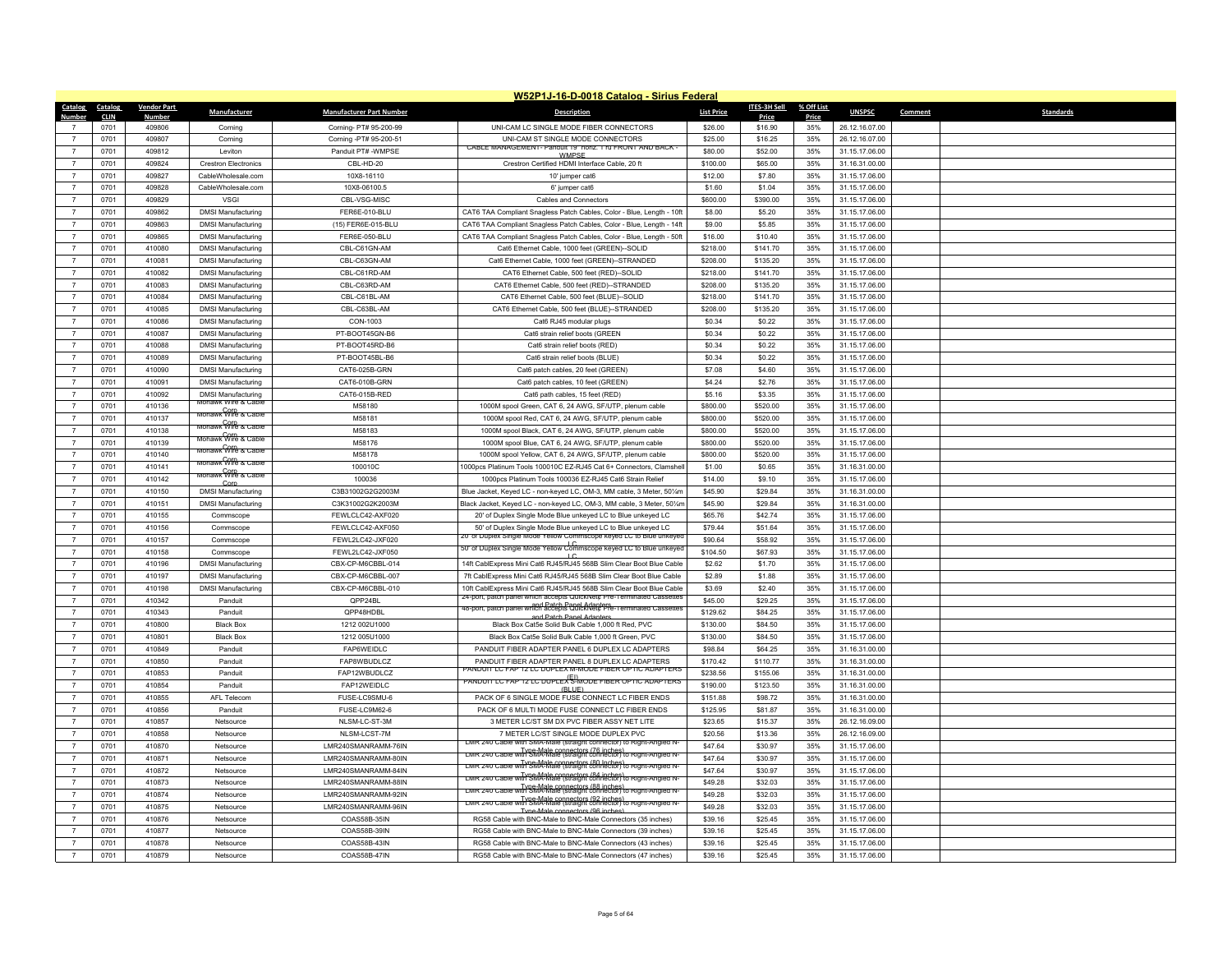|                                  |              |                    |                           |                                         | W52P1J-16-D-0018 Catalog - Sirius Federal                                                                                                      |                   |                     |            |                |         |                  |
|----------------------------------|--------------|--------------------|---------------------------|-----------------------------------------|------------------------------------------------------------------------------------------------------------------------------------------------|-------------------|---------------------|------------|----------------|---------|------------------|
| Catalog                          | Catalog      | <b>Vendor Part</b> | <b>Manufacturer</b>       | <b>Manufacturer Part Number</b>         | <b>Description</b>                                                                                                                             | <b>List Price</b> | <b>ITES-3H Sell</b> | % Off List | <b>UNSPSC</b>  | Comment | <b>Standards</b> |
| Number                           | <b>CLIN</b>  | Number             |                           | COAS58B-51IN                            |                                                                                                                                                |                   | <b>Price</b>        | Price      |                |         |                  |
| $\overline{7}$                   | 0701         | 410880             | Netsource                 |                                         | RG58 Cable with BNC-Male to BNC-Male Connectors (51 inches)                                                                                    | \$39.88           | \$25.92             | 35%        | 31.15.17.06.00 |         |                  |
|                                  | 0701         | 410881             | Netsource                 | COAS58B-55IN                            | RG58 Cable with BNC-Male to BNC-Male Connectors (55 inches)                                                                                    | \$39.88           | \$25.92             | 35%        | 31.15.17.06.00 |         |                  |
| $\overline{7}$                   | 0701         | 410882             | Netsource                 | LMR240SMAMM-94IN<br>LMR240SMAMM-99IN    | LMR 240 Cable SMA-Males to SMA-Male Connectors (94 inches)                                                                                     | \$49.18           | \$31.97             | 35%        | 31.15.17.06.00 |         |                  |
| $\overline{7}$                   | 0701         | 410883             | Netsource                 |                                         | LMR 240 Cable SMA-Males to SMA-Male Connectors (99 inches)                                                                                     | \$50.94           | \$33.11             | 35%        | 31.15.17.06.00 |         |                  |
| $\overline{7}$                   | 0701         | 410884             | Netsource                 | I MR240SMAMM-104IN                      | LMR 240 Cable SMA-Males to SMA-Male Connectors (104 inches)                                                                                    | \$50.94           | \$33.11             | 35%        | 31.15.17.06.00 |         |                  |
| $\overline{7}$                   | 0701         | 410885             | Netsource                 | LMR240SMAMM-109IN<br>I MR240SMAMM-114IN | LMR 240 Cable SMA-Males to SMA-Male Connectors (109 Inches)                                                                                    | \$52.58           | \$34.18             | 35%        | 31.15.17.06.00 |         |                  |
| $\overline{7}$<br>$\overline{7}$ | 0701<br>0701 | 410886<br>410887   | Netsource                 | LMR240SMAMM-119IN                       | LMR 240 Cable SMA-Males to SMA-Male Connectors (114 inches)                                                                                    | \$52.58           | \$34.18<br>\$34.18  | 35%<br>35% | 31.15.17.06.00 |         |                  |
| $\overline{7}$                   |              |                    | Netsource                 |                                         | LMR 240 Cable SMA-Males to SMA-Male Connectors (119 inches)                                                                                    | \$52.58           |                     |            | 31.15.17.06.00 |         |                  |
|                                  | 0701         | 410974             | <b>DMSI Manufacturing</b> | Z-002YZ442                              | Zipcord, Singlemode, Plenum, 2.0mm, Yellow Jacket                                                                                              | \$0.90            | \$0.59              | 35%        | 31.15.17.06.00 |         |                  |
| $\overline{7}$<br>$\overline{7}$ | 0701         | 410976             | Netsource                 | NLSM-LCLC-7M                            | C2G 7M LC/LC DPX 9/125 SM PATCH YLW                                                                                                            | \$13.89           | \$9.03              | 35%        | 26.12.16.09.00 |         |                  |
|                                  | 0701         | 410977             | Netsource                 | NLSM-LCLC-8M                            | C2G 8M LC/LC DUPLEX 9/125 SM FIBER                                                                                                             | \$13.74           | \$8.93              | 35%        | 26.12.16.09.00 |         |                  |
| $\overline{7}$                   | 0701         | 410978             | Netsource                 | NLSM-LCLC-20M                           | C2G 20M LC/LC DPX 9/125 SM PATCH YLW                                                                                                           | \$20.48           | \$13.31             | 35%        | 26.12.16.09.00 |         |                  |
| $\overline{7}$                   | 0701         | 410979             | Netsource                 | NLSM-LCLC-30M                           | C2G 30M LC/LC DPX 9/125 SM PATCH YLW                                                                                                           | \$26.10           | \$16.97             | 35%        | 26.12.16.09.00 |         |                  |
| $\overline{7}$                   | 0701         | 410980             | Netsource                 | NLSM-LCST-15M                           | C2G 15M LC/ST DPX 9/125 SM PATCH YLW                                                                                                           | \$17.68           | \$11.49             | 35%        | 26.12.16.09.00 |         |                  |
| $\overline{7}$                   | 0701         | 410981             | Netsource                 | NLSM-LCST-20M                           | C2G 20M LC/ST DPX 9/125 SM PATCH YLW                                                                                                           | \$20.48           | \$13.31             | 35%        | 26.12.16.09.00 |         |                  |
| $\overline{7}$                   | 0701         | 410982             | Netsource                 | NLXG-LCLC-2M                            | C2G 2M 10 GB LC/LC 50/125 MM FIBER                                                                                                             | \$10.60           | \$6.89              | 35%        | 26.12.16.09.00 |         |                  |
| $\overline{7}$                   | 0701         | 410983             | Netsource                 | NLXG-LCLC-3M                            | C2G 3M LC/LC DPX 50/125 MM FIBER                                                                                                               | \$11.70           | \$7.61              | 35%        | 26.12.16.09.00 |         |                  |
| $\overline{7}$                   | 0701         | 410984             | Netsource                 | NLXG-LCLC-5M                            | C2G 5M 10 GB LC/LC 50/125 MM FIBER                                                                                                             | \$13.45           | \$8.74              | 35%        | 26.12.16.09.00 |         |                  |
| $\overline{7}$                   | 0701         | 410985             | Netsource                 | NLXG-LCLC-7M                            | C2G 7M LC/LC DPX 50/125 MM FIBER                                                                                                               | \$16.22           | \$10.54             | 35%        | 26.12.16.09.00 |         |                  |
| $\overline{7}$                   | 0701         | 410986             | Netsource                 | NLXG-LCLC-8M                            | C2G 8M LC/LC DPX 50/125 MM FIBER                                                                                                               | \$17.22           | \$11.19             | 35%        | 26.12.16.09.00 |         |                  |
| $\overline{7}$                   | 0701         | 410987             | Netsource                 | NLXG-LCLC-15M                           | C2G 15M LC/LC DPX 50/125 MM FIBER                                                                                                              | \$25.24           | \$16.41             | 35%        | 26.12.16.09.00 |         |                  |
| $\overline{7}$                   | 0701         | 410988             | Netsource                 | NL4G-LCLC-50M                           | C2G 50M LC/LC OM4 MM DUPLEX PVC AQUA                                                                                                           | \$92.68           | \$60.24             | 35%        | 26.12.16.09.00 |         |                  |
| $\overline{7}$                   | 0701         | 410989             | Netsource                 | NL62-LCST-2M                            | C2G 2M LC/ST DPX 62.5/125 MM FIBER                                                                                                             | \$9.76            | \$6.34              | 35%        | 26.12.16.09.00 |         |                  |
| $\overline{7}$                   | 0701         | 410990             | Netsource                 | NL62-LCST-6M                            | C2G 6M LC/ST DPX 62.5/125 MM FIBER                                                                                                             | \$12.80           | \$8.32              | 35%        | 26.12.16.09.00 |         |                  |
| $\overline{7}$                   | 0701         | 410991             | Netsource                 | NL62-LCST-8M                            | C2G 8M LC/ST DPX 62.5/125 MM FIBER                                                                                                             | \$14.26           | \$9.27              | 35%        | 26.12.16.09.00 |         |                  |
| $\overline{7}$                   | 0701         | 410992             | Netsource                 | NL62-LCST-15M                           | C2G 15M LC/ST DUPLEX 62.5/125 MM                                                                                                               | \$19.53           | \$12.69             | 35%        | 26.12.16.09.00 |         |                  |
| $\overline{7}$                   | 0701         | 410993             | Netsource                 | IMS5BE-WH-3                             | C2G 3FT CAT5E SNAGLESS CBL - WHT                                                                                                               | \$1.50            | \$0.98              | 35%        | 31.16.31.00.00 |         |                  |
| $\overline{7}$                   | 0701         | 410994             | Netsource                 | IMS5BE-WH-5                             | C2G 5FT CAT5E SNAGLESS CBL - WHT                                                                                                               | \$2.00            | \$1.30              | 35%        | 31.16.31.00.00 |         |                  |
| $\overline{7}$                   | 0701         | 410995             | Netsource                 | IMS5BE-WH-7                             | C2G 7FT CAT5E SNAGLESS CBL - WHT                                                                                                               | \$2.32            | \$1.51              | 35%        | 31.16.31.00.00 |         |                  |
| $\overline{7}$                   | 0701         | 410996             | Netsource                 | IMS5BE-WH-10                            | C2G 10FT CAT5E SNAGLESS CBL - WHT                                                                                                              | \$3.04            | \$1.98              | 35%        | 31.16.31.00.00 |         |                  |
| $\overline{7}$                   | 0701         | 410997             | Netsource                 | IMS5BE-WH-15                            | C2G 15FT CAT5E SNAGLESS PATCH WHT                                                                                                              | \$4.26            | \$2.77              | 35%        | 31.16.31.00.00 |         |                  |
| $\overline{7}$                   | 0701         | 410998             | Netsource                 | IMS5BE-WH-50                            | C2G 50FT CAT5E SNAGLESS CBL - WHITE                                                                                                            | \$12.20           | \$7.93              | 35%        | 31.16.31.00.00 |         |                  |
| $\overline{7}$                   | 0701         | 411023             | <b>Black Box</b>          | FOCMR50-002M-SCLC-RD                    | 50 MM FO PATCH CABLE DUPLX, PVC, RED, SCLC                                                                                                     | \$55.99           | \$36.39             | 35%        | 31.16.31.00.00 |         |                  |
| $\overline{7}$                   | 0701         | 411024             | <b>DMSI Manufacturing</b> | 3161002G2R9002M                         | 2M 10Gb Duplex Multimode 50 125 OM3 Fiber Cable LC SC Red 6.6ft                                                                                | \$10.98           | \$7.14              | 35%        | 31.15.17.06.00 |         |                  |
| $\overline{7}$                   | 0701         | 411090             | Commscope                 | 760102749                               | Orange LC, single mode, keyed, Commscope fiber optic connectors<br>Red jacketed, duplex, single mode fiber jumpers, 3 meters, side A - red     | \$20.00           | \$13.00             | 35%        | 31.15.17.06.00 |         |                  |
| $\overline{7}$                   | 0701         | 411091             | Commscope                 | FDWL2SC42-JXM003                        | e LC keved connector side B - blue LC unkeved connector                                                                                        | \$85.00           | \$55.25             | 35%        | 31.16.31.00.00 |         |                  |
| $\overline{7}$                   | 0701         | 411092             | Commscope                 | 760115204                               | Blue LC fiber adapters, single mode, duple:                                                                                                    | \$980.00          | \$637.00            | 35%        | 31.15.17.06.00 |         |                  |
| $\overline{7}$                   | 0701         | 411135             | <b>DMSI Manufacturing</b> | Z-002YZ442-C                            | Zipcord, Singlemode, Plenum, 2.0mm, Yellow Jacket (1.000 meters)<br>RJ45 TO RJ45 S/T CAT5 CABLE 7 GERNEAL PURPOSES S/T CAT5                    | \$750.00          | \$487.50            | 35%        | 26.12.16.09.00 |         |                  |
| $\overline{7}$                   | 0701         | 411202             | <b>DMSI Manufacturing</b> | CAB0018                                 | CARLE                                                                                                                                          | \$2.00            | \$1.30              | 35%        | 31.16.31.00.00 |         |                  |
| $\overline{7}$                   | 0701         | 411203             | <b>DMSI Manufacturing</b> | 420-0011-050                            | 50' Plenum CAT-5 Cable                                                                                                                         | \$40.00           | \$26.00             | 35%        | 31.15.17.06.00 |         |                  |
| $\overline{7}$                   | 0701         | 411396             | <b>DMSI Manufacturing</b> | CAT6-03-RD                              | Red 3ft Cat6 Shielded (STP) Ethernet Network Patch Cables                                                                                      | \$6.60            | \$4.29              | 35%        | 31.15.17.06.00 |         |                  |
| $\overline{7}$                   | 0701         | 411397             | <b>DMSI Manufacturing</b> | CAT6-03-YL                              | Yellow 3ft Cat6 Shielded (STP) Ethernet Network Patch Cables                                                                                   | \$6.60            | \$4.29              | 35%        | 31.15.17.06.00 |         |                  |
| $\overline{7}$                   | 0701         | 411640             | <b>DMSI Manufacturing</b> | CBL-C57E-YL-AM                          | CAT5E CM GRADE BULK YELLOW SLD (1000ft)                                                                                                        | \$199.80          | \$129.87            | 35%        | 31.15.17.06.00 |         |                  |
| $\overline{7}$                   | 0701         | 411641             | <b>DMSI Manufacturing</b> | CBL-C57E-GY-AM                          | CAT5E CM GRADE BULK GRAYSLD (1000ft)                                                                                                           | \$199.80          | \$129.87            | 35%        | 31.15.17.06.00 |         |                  |
| $\overline{7}$                   | 0701         | 411642             | <b>DMSI Manufacturing</b> | CBL-C57E-GN-AM                          | CAT5E CM GRADE BULK GREEN SLD (1000 ft)                                                                                                        | \$199.80          | \$129.87            | 35%        | 31.15.17.06.00 |         |                  |
| $\overline{7}$                   | 0701         | 411720             | Corning                   | 012ESP-T4101D20                         | Fiber Cable (12 strand), 20,000 Feet                                                                                                           | \$44,200.00       | \$28,730.00         | 35%        | 31.15.17.06.00 |         |                  |
| $\overline{7}$                   | 0701         | 411721             | Corning                   | 072EWP-T4101D20                         | Fiber Cable (144 72 strand), 20,000 Feet                                                                                                       | \$108,600.00      | \$70,590.00         | 35%        | 31.15.17.06.00 |         |                  |
| $\overline{7}$                   | 0701         | 411722             | Corning                   | 727202R5120003M                         | SC Duplex to SC Duplex Patch cord                                                                                                              | \$45.00           | \$29.25             | 35%        | 31.15.17.06.00 |         |                  |
| $\overline{7}$                   | 0701         | 411723             | Corning                   | 040402R5120003M                         | LC Duplex to LC Duplex Patch cord                                                                                                              | \$54.72           | \$35.57             | 35%        | 31.15.17.06.00 |         |                  |
| $\overline{7}$                   | 0701         | 411724             | Corning                   | 047202R5120001M                         | 1M Singlemode Duplex Fiber Optic Cable (9/125) - LC to SC                                                                                      | \$48.31           | \$31.40             | 35%        | 31.15.17.06.00 |         |                  |
| $\overline{7}$                   | 0701         | 411725             | Corning                   | 047202R5120003M                         | 3M Singlemode Duplex Fiber Optic Cable (9/125) - LC to SC                                                                                      | \$48.00           | \$31.20             | 35%        | 31.15.17.06.00 |         |                  |
| $\overline{7}$                   | 0701         | 411726             | Corning                   | 047202R5120004M                         | 4M Singlemode Duplex Fiber Optic Cable (9/125) - LC to SC                                                                                      | \$49.83           | \$32.39             | 35%        | 31.15.17.06.00 |         |                  |
| $\overline{7}$                   | 0701         | 411727             | Carlon                    | IDPL1-3                                 | Plenum Innerduct, 1 inch                                                                                                                       | \$11,613.33       | \$7,548.66          | 35%        | 31.15.17.06.00 |         |                  |
| $\overline{7}$                   | 0701         | 411728             | MaxCell                   | MXC3456BK5300                           | MAXCELL INNERDUCT, 3" 3 CELL, DETECTABLE, 500 Feet                                                                                             | \$2,135.00        | \$1,387.75          | 35%        | 31.15.17.06.00 |         |                  |
| $\overline{7}$                   | 0701         | 411729             | MaxCell                   | MX-CIK11                                | Swivel 1800 lb                                                                                                                                 | \$241.00          | \$156.65            | 35%        | 31.15.17.06.00 |         |                  |
| $\overline{7}$                   | 0701         | 411737             | Corning                   | M67-048-C                               | Splice Tray, Heat-shrink Fusion Splices, Clear cover, 02, 12 F                                                                                 | \$71.94           | \$46.76             | 35%        | 31.15.17.06.00 |         |                  |
| $\overline{7}$                   | 0701         | 411741             | Corning                   | CCH-04U                                 | loset Connector Housing (CCH), four rack units, holds 12 CCH connect                                                                           | \$471.23          | \$306.30            | 35%        | 31.16.31.00.00 |         |                  |
| $\overline{7}$                   | 0701         | 411742             | Corning                   | <b>CCH-01U</b>                          | Closet Connector Housing (CCH), one rack unit, holds two CCH connecto<br>CCH Pigtailed Splice Cassette, 12 F, SC UPC duplex, Single-mode (OS2) | \$311.03          | \$202.17            | 35%        | 31.16.31.00.00 |         |                  |
| $\overline{7}$                   | 0701         | 411743             | Corning                   | CCH-CS12-59-P00RE                       | Closet Connector Housing (CCH), two rack units, holds four CCH                                                                                 | \$529.47          | \$344.16            | 35%        | 31.15.17.06.00 |         |                  |
| $\overline{7}$                   | 0701         | 411744             | Corning                   | <b>CCH-02U</b>                          | Closet Connector Housing (CCH) Panels pigtalled, SC Connectors,                                                                                | \$369.82          | \$240.38            | 35%        | 31.16.31.00.00 |         |                  |
| $\overline{7}$                   | 0701         | 411745             | Corning                   | CCH-RM12-59-P03RH                       | Dunley LIPC 12 E Singlemode                                                                                                                    | \$600.87          | \$390.57            | 35%        | 31.15.17.06.00 |         |                  |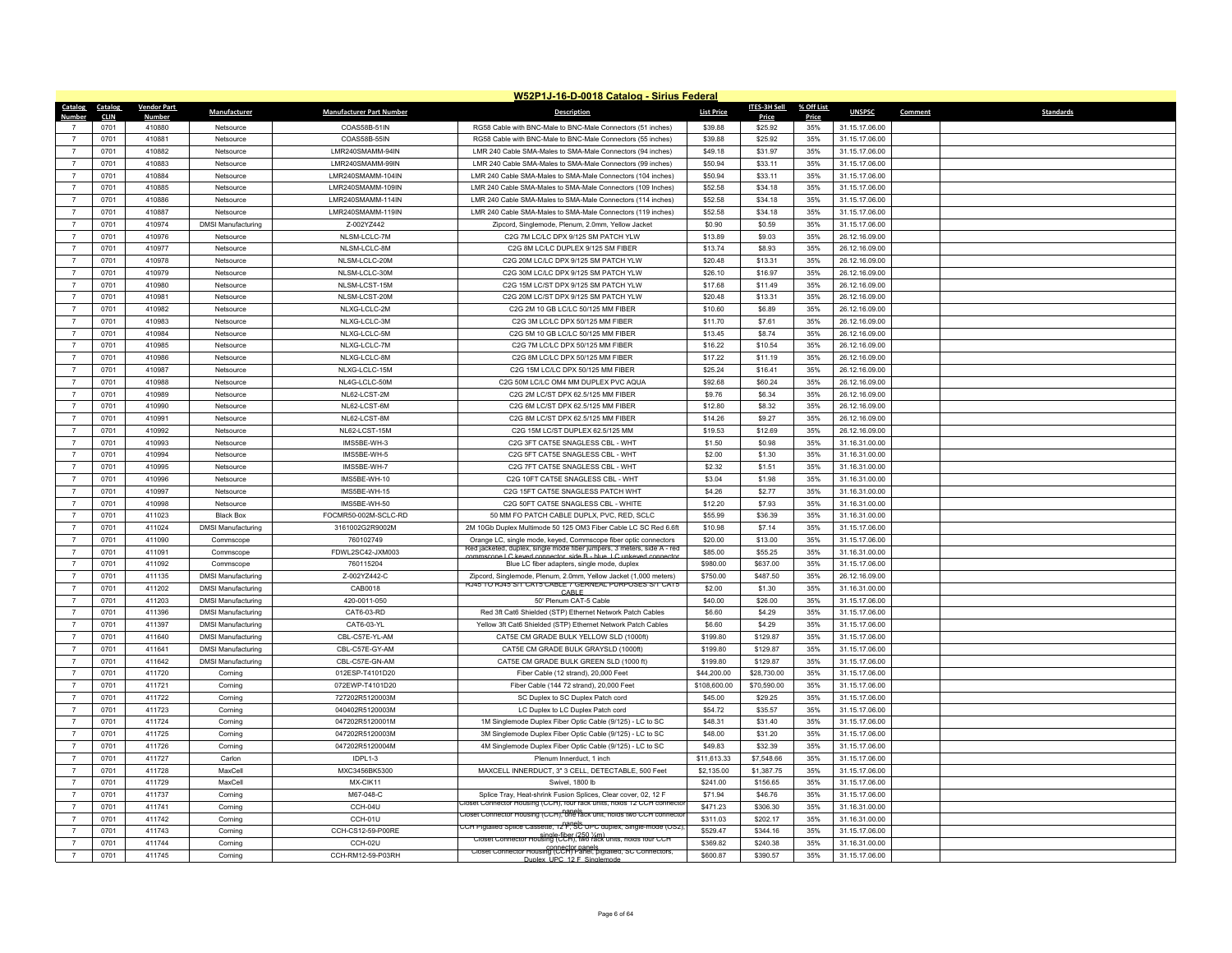|                  |             |                    |                                   |                                 | W52P1J-16-D-0018 Catalog - Sirius Federal                                                                                        |                   |              |            |                |                             |
|------------------|-------------|--------------------|-----------------------------------|---------------------------------|----------------------------------------------------------------------------------------------------------------------------------|-------------------|--------------|------------|----------------|-----------------------------|
| Catalog Catalog  |             | <b>Vendor Part</b> | Manufacturer                      | <b>Manufacturer Part Number</b> | <b>Description</b>                                                                                                               | <b>List Price</b> | ITES-3H Sell | % Off List | <b>UNSPSC</b>  | <b>Standards</b><br>Comment |
| Number           | <b>CLIN</b> | Number             |                                   |                                 | Closer Connector Housing (CCH)<br>poule plotalied St. Connectors                                                                 |                   | Price        | Price      |                |                             |
|                  | 0701        | 411746             | Corning                           | CCH-RM12-59-P06RJ               | wall-Mountable UPC 12 F Singlem (VHC) Holds 4 CCH connector                                                                      | \$698.33          | \$453.91     | 35%        | 31.15.17.06.00 |                             |
| $\overline{7}$   | 0701        | 411747             | Corning                           | WCH-04P                         | Self-Lam Fiber Optic Marker Tags, 3.5"x2", Caution Fiber", BL/YEL,5                                                              | \$207.63          | \$134.96     | 35%        | 31.15.17.06.00 |                             |
| $\overline{7}$   | 0701        | 411748             | Panduit                           | PAN-PST-FO                      | tas&ties/pk                                                                                                                      | \$19.18           | \$12.47      | 35%        | 31.15.17.06.00 |                             |
| $\overline{7}$   | 0701        | 411758             | StarTech.com                      | ST7200USBM                      | MOUNTABLE INDUSTRIAL 7 PORT USB HUB                                                                                              | \$118.00          | \$76.70      | 35%        | 31.15.17.06.00 |                             |
| $\overline{7}$   | 0701        | 411845             | Middle Atlantic                   | MRK-4431-AV                     | 44SP/31D CONFIG AV RACK                                                                                                          | \$5,000.00        | \$3,250.00   | 35%        | 31.15.17.06.00 |                             |
| $\overline{7}$   | 0701        | 412244             | Quiktron                          | ASH-58UX-BMBM-35.00             | RG58 Cable with BNC-Male to BNC-Male connector                                                                                   | \$26.23           | \$17.05      | 35%        | 31.15.17.06.00 |                             |
| $\overline{7}$   | 0701        | 412245             | Quiktron                          | ASH-58UX-BMBM-39.00             | RG58 Cable with BNC-Male to BNC-Male connector                                                                                   | \$26.52           | \$17.24      | 35%        | 31.15.17.06.00 |                             |
| $\overline{7}$   | 0701        | 412246             | Quiktron                          | ASH-58UX-BMBM-43.00             | RG58 Cable with BNC-Male to BNC-Male connector                                                                                   | \$26.82           | \$17.43      | 35%        | 31.15.17.06.00 |                             |
| $\overline{7}$   | 0701        | 412247             | Quiktron                          | ASH-58UX-BMBM-45.00             | RG58 Cable with BNC-Male to BNC-Male connector                                                                                   | \$26.95           | \$17.52      | 35%        | 31.15.17.06.00 |                             |
| $\overline{7}$   | 0701        | 412248             | Quiktron                          | ASH-58UX-BMBM-47.00             | RG58 Cable with BNC-Male to BNC-Male connector                                                                                   | \$27.13           | \$17.63      | 35%        | 31.15.17.06.00 |                             |
| $\overline{7}$   | 0701        | 412249             | Quiktron                          | ASH-58UX-BMBM-49.00             | RG58 Cable with BNC-Male to BNC-Male connector                                                                                   | \$27.27           | \$17.73      | 35%        | 31.15.17.06.00 |                             |
| $\overline{7}$   | 0701        | 412250             | Quiktron                          | ASH-58UX-BMBM-51.00             | RG58 Cable with BNC-Male to BNC-Male connector                                                                                   | \$27.45           | \$17.84      | 35%        | 31.15.17.06.00 |                             |
| $\overline{7}$   | 0701        | 412251             | Quiktron                          | ASH-58UX-BMBM-53.00             | RG58 Cable with BNC-Male to BNC-Male connector                                                                                   | \$27.60           | \$17.94      | 35%        | 31.15.17.06.00 |                             |
| $\overline{7}$   | 0701        | 412252             | Quiktron                          | ASH-58UX-BMBM-55.00             | RG58 Cable with BNC-Male to BNC-Male connector                                                                                   | \$27.73           | \$18.02      | 35%        | 31.15.17.06.00 |                             |
| $\overline{7}$   | 0701        | 412253             | Quiktron                          | ASH-58UX-BMBM-57.00             | RG58 Cable with BNC-Male to BNC-Male connector                                                                                   | \$27.90           | \$18.14      | 35%        | 31.15.17.06.00 |                             |
| $\overline{7}$   | 0701        | 412254             | Quiktron                          | ASH-58UX-BMBM-61.00             | RG58 Cable with BNC-Male to BNC-Male connector                                                                                   | \$28.18           | \$18.32      | 35%        | 31.15.17.06.00 |                             |
| $\overline{7}$   | 0701        | 412255             | Quiktron                          | ASH-58UX-BMBM-65.00             | RG58 Cable with BNC-Male to BNC-Male connector                                                                                   | \$28.50           | \$18.53      | 35%        | 31.15.17.06.00 |                             |
| $\overline{7}$   | 0701        | 412256             | Netsource                         | LMR240SMAMM-124.IN              | LMR 240 Cable SMA-Male to SMA-Male connector                                                                                     | \$38.23           | \$24.85      | 35%        | 31.15.17.06.00 |                             |
| $\overline{7}$   | 0701        | 412257             | Netsource                         | LMR240SMAMM-129IN               | LMR 240 Cable SMA-Male to SMA-Male connector                                                                                     | \$38.23           | \$24.85      | 35%        | 31.15.17.06.00 |                             |
| $\overline{7}$   | 0701        | 412258             | Quiktron                          | 570-125-005                     | 5ft white snagless Cat5E cable                                                                                                   | \$1.52            | \$0.99       | 35%        | 31.15.17.06.00 |                             |
| $\boldsymbol{7}$ | 0701        | 412260             | Quiktron                          | 570-125-007                     | 7ft white snagless Cat5E cable                                                                                                   | \$1.73            | \$1.12       | 35%        | 31.15.17.06.00 |                             |
| $\overline{7}$   | 0701        | 412261             | Quiktron                          | 485                             | 8ft white snagless Cat5E cable                                                                                                   | \$1.85            | \$1.20       | 35%        | 31.15.17.06.00 |                             |
| $\overline{7}$   | 0701        | 412262             | Quiktron                          | 570-100-005                     | 5ft grey snagless Cat5E cable                                                                                                    | \$1.52            | \$0.99       | 35%        | 31.15.17.06.00 |                             |
| $\overline{7}$   | 0701        | 412264             | Quiktron                          | 570-100-007                     | 7ft grey snagless Cat5E cable                                                                                                    | \$1.73            | \$1.12       | 35%        | 31.15.17.06.00 |                             |
| $\overline{7}$   |             |                    |                                   |                                 |                                                                                                                                  |                   |              |            |                |                             |
|                  | 0701        | 412265             | Quiktron                          | 570-110-005                     | 5ft blue snagless Cat5E cable                                                                                                    | \$1.52            | \$0.99       | 35%        | 31.15.17.06.00 |                             |
| $\overline{7}$   | 0701        | 412267             | Quiktron                          | 570-110-007                     | 7ft blue snagless Cat5E cable                                                                                                    | \$1.73            | \$1.12       | 35%        | 31.15.17.06.00 |                             |
| $\overline{7}$   | 0701        | 412268             | Quiktron                          | 570-135-005                     | 5ft black snagless Cat5E cable                                                                                                   | \$1.52            | \$0.99       | 35%        | 31.15.17.06.00 |                             |
| $\overline{7}$   | 0701        | 412270             | Quiktron                          | 570-135-007                     | 7ft black snagless Cat5E cable                                                                                                   | \$1.73            | \$1.12       | 35%        | 31.15.17.06.00 |                             |
| $\overline{7}$   | 0701        | 412271             | Quiktron                          | 570-120-007                     | 7ft green snagless Cat5E cable                                                                                                   | \$1.73            | \$1.12       | 35%        | 31.15.17.06.00 |                             |
| $\overline{7}$   | 0701        | 412272             | Quiktron                          | 413                             | 8ft green snagless Cat5E cable<br>L6-30P Connectors: C13 x 4 Amps: 15A Voltage: 250V Wire/Jacket: 14/3                           | \$1.85            | \$1.20       | 35%        | 31.15.17.06.00 |                             |
| $\overline{7}$   | 0701        | 412367             | Netsource                         | PWCD-L30PC13-6                  | S.IT Length: 6'                                                                                                                  | \$148.44          | \$96.49      | 35%        | 31.15.17.06.00 |                             |
| $\overline{7}$   | 0701        | 412370             | <b>DMSI Manufacturing</b>         | CAT6-015B-YLW                   | 15 foot yellow patch cable                                                                                                       | \$4.88            | \$3.17       | 35%        | 31.15.17.06.00 |                             |
| $\overline{7}$   | 0701        | 412714             | Tripp-lite                        | N001-007-YW                     | 7FT CAT5E CAT5 SNAGLESS CBL RJ45 YLW                                                                                             | \$4.83            | \$3.14       | 35%        | 31.16.31.00.00 |                             |
| $\overline{7}$   | 0701        | 412715             | Tripp-lite                        | N001-025-YW                     | 25FT CAT5E CAT5 SNAGLESS CBL RJ45 YLW                                                                                            | \$11.18           | \$7.27       | 35%        | 31.16.31.00.00 |                             |
| $\overline{7}$   | 0701        | 412789             | Commscope                         | FDWLCLC42-JXM005                | Commscope fiberwire 5M LC/LC Duplex Plen Blue                                                                                    | \$63.80           | \$41.47      | 35%        | 31.15.17.06.00 |                             |
| $\overline{7}$   | 0701        | 412871             | Cables To Go                      | 3131002G2G2020M                 | 20M Duplex Multimode Fiber 50/125 OM3 Patch Cable LC/LC - Green<br>10M Duplex Multimode Fiber 50/125 OM3 Patch Cable LC/LC Green | \$33.96           | \$22.07      | 35%        | 31.15.17.06.00 |                             |
| $\overline{7}$   | 0701        | 412872             | Cables To Go                      | 3131002G2G2010M                 | Plenum Jacket                                                                                                                    | \$19.80           | \$12.87      | 35%        | 31.15.17.06.00 |                             |
| $\overline{7}$   | 0701        | 412877             | Cables To Go                      | 6122                            | 1M SFP+ 10G 24AWG PAS CPR TWINAX                                                                                                 | \$134.99          | \$87.74      | 35%        | 31.15.17.06.00 |                             |
| $\overline{7}$   | 0701        | 412878             | Cables To Go                      | 42612                           | 3M DIRECT ATTACH CBL PASSIVE TWX MSA                                                                                             | \$79.99           | \$51.99      | 35%        | 31.15.17.06.00 |                             |
| $\overline{7}$   | 0701        | 412879             | Cables To Go                      | 42609                           | 0.5M DIRECT ATTACH CBL PASSIVE TWX MSA                                                                                           | \$57.99           | \$37.69      | 35%        | 31.15.17.06.00 |                             |
| $\overline{7}$   | 0701        | 412929             | Cables To Go                      | 42600                           | Twinax passive cables 1M                                                                                                         | \$134.99          | \$87.74      | 35%        | 31.15.17.06.00 |                             |
| $\overline{7}$   | 0701        | 412930             | Cables To Go                      | 42602                           | Twinax passive cables 3M                                                                                                         | \$79.99           | \$51.99      | 35%        | 31.15.17.06.00 |                             |
| $\overline{7}$   | 0701        | 412931             | Cables To Go                      | 42603                           | Twinax passive cables 5M                                                                                                         | \$339.99          | \$220.99     | 35%        | 31.15.17.06.00 |                             |
| $\boldsymbol{7}$ | 0701        | 413023             | Hewlett Packard (HPI)             | H6Y90UT#ABA                     | SBUY HP 90W Smart AC Adapter                                                                                                     | \$82.00           | \$53.30      | 35%        | 31.16.31.00.00 |                             |
| $\overline{7}$   | 0701        | 413026             | <b>Superior Essex</b>             | 77-240-2A                       | CAT 6 cable (QTY: 1000 FT) - non-plenum, blue                                                                                    | \$217.62          | \$141.45     | 35%        | 31.15.17.06.00 |                             |
| $\overline{7}$   | 0701        | 413139             | <b>DMSI Manufacturing</b>         | 3131002G242014M                 | Duplex LC to Duplex LC, 2F OM3, 50um multimode, 2.0mm zipcord, aqua<br>OENP - 14 meter                                           | \$28.57           | \$18.57      | 35%        | 31.15.17.06.00 |                             |
| $\overline{7}$   | 0701        | 413157             | Mohawk Wire & Cable               | M58287                          | CABLE CAT 6 LAN UTP PLENUM RED 4PR IOOON PCI' REEL                                                                               | \$617.62          | \$401.45     | 35%        | 31.15.17.06.00 |                             |
| $\overline{7}$   | 0701        | 413166             | Corr<br><b>DMSI Manufacturing</b> | USB-MM-006F                     | 6 ft High Speed Certified USB 2.0 A to B (M to M)                                                                                | \$4.50            | \$2.93       | 35%        | 32.10.16.22.00 |                             |
| $\overline{7}$   | 0701        | 413168             | <b>DMSI Manufacturing</b>         | UHD-AHDMHDM-080F                | 80 ft Active High Speed HDMI Cable M/M - Ultra                                                                                   | \$150.00          | \$97.50      | 35%        | 31.15.17.06.00 |                             |
| $\overline{7}$   | 0701        | 413169             | <b>DMSI Manufacturing</b>         | CPC5E-003F-GR                   | 3' CAT5e or CAT5 RJ45 Patch Cable Green                                                                                          | \$1.75            | \$1.14       | 35%        | 31.15.17.06.00 |                             |
| $\overline{7}$   | 0701        | 413171             | <b>DMSI Manufacturing</b>         | CC5EUTPS-BL                     | Catbe Bulk Unshielded (UTP) Network Cable with Stranded Conductor                                                                | \$245.00          | \$159.25     | 35%        | 31.15.17.06.00 |                             |
|                  | 0701        | 413173             | <b>DMSI Manufacturing</b>         | RMP-5E-PK                       | RJ45 CAT5e Round Modular Plug, 100 pack                                                                                          | \$45.00           | \$29.25      | 35%        | 31.15.17.06.00 |                             |
| $\overline{7}$   | 0701        | 413210             | <b>DMSI Manufacturing</b>         | CPC5E-003F-RD                   | 3' CAT5e or CAT5 RJ45 Patch Cable Red                                                                                            | \$1.75            | \$1.14       | 35%        | 31.15.17.06.00 |                             |
|                  |             |                    |                                   |                                 |                                                                                                                                  |                   |              |            |                |                             |
| $\overline{7}$   | 0701        | 413330             | <b>DMSI Manufacturing</b>         | CAT6-03-BL                      | Cat6 patch cords 3ft                                                                                                             | \$2.12            | \$1.38       | 35%        | 31.15.17.06.00 |                             |
| $\overline{7}$   | 0701        | 413331             | <b>DMSI Manufacturing</b>         | CAT6-5-BL                       | Cat6 patch cords 5ft                                                                                                             | \$2.62            | \$1.70       | 35%        | 31.15.17.06.00 |                             |
| $\overline{7}$   | 0701        | 413333             | <b>DMSI Manufacturing</b>         | CAT6-25-BL                      | Cat6 patch cords 25ft                                                                                                            | \$7.14            | \$4.64       | 35%        | 31.15.17.06.00 |                             |
| $\overline{7}$   | 0701        | 413357             | Corning                           | 040402G5120001M                 | Corning Fiber Jumbler Singlemode LC-LC Duplex Plenum rated, 1 Meter                                                              | \$50.83           | \$33.04      | 35%        | 31.15.17.06.00 |                             |
|                  | 0701        | 413361             | <b>DMSI Manufacturing</b>         | CAT6-10-BL                      | Cat6 patch cords 10ft<br>VG : 8 (203 mm) Ceiling Plate with Adjustable 1.<br><b>CHIEF MANUFACTU</b>                              | \$3.68            | \$2.39       | 35%        | 31.15.17.06.00 |                             |
| $\overline{7}$   | 0701        | 413450             | Chief                             | <b>CMA100</b>                   | NPT Column Black                                                                                                                 | \$200.00          | \$130.00     | 35%        | 43.21.20.00.00 |                             |
|                  | 0701        | 413535             | Cables To Go                      | 33172                           | 1M CBL MMF LC LC 62.5/125 PVC DUPLX ORG                                                                                          | \$22.99           | \$14.94      | 35%        | 31.15.17.06.00 |                             |
| $\overline{7}$   | 0701        | 413568             | Accu-Tech Corporation             | MCTP6I-5-3                      | CAT6 PATCHCORD 3' G                                                                                                              | \$2.24            | \$1.46       | 35%        | 31.16.31.00.00 |                             |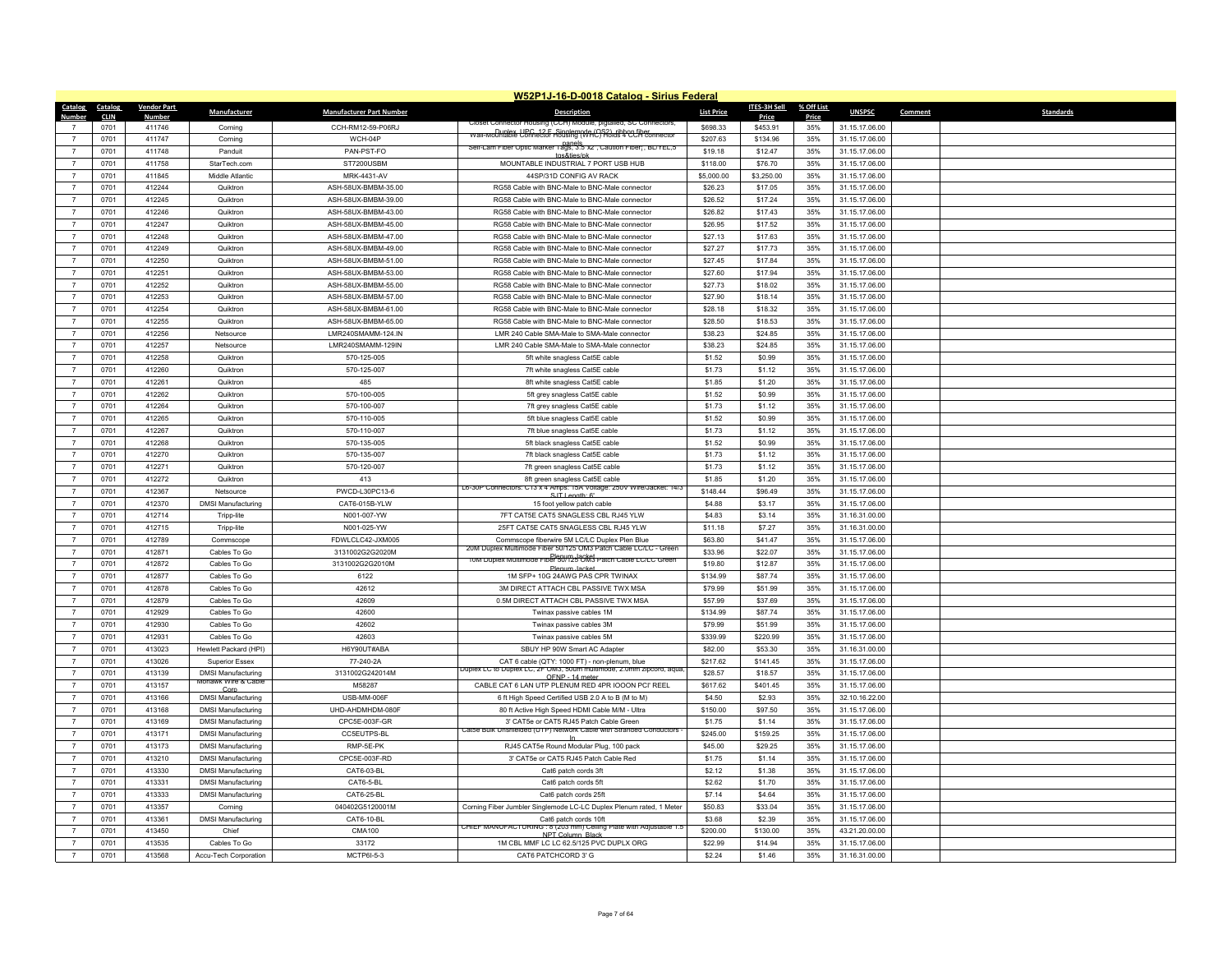| W52P1J-16-D-0018 Catalog - Sirius Federal |             |                    |                           |                                 |                                                                                                                                                  |                   |                     |            |                |                             |
|-------------------------------------------|-------------|--------------------|---------------------------|---------------------------------|--------------------------------------------------------------------------------------------------------------------------------------------------|-------------------|---------------------|------------|----------------|-----------------------------|
| Catalog                                   | Catalog     | <b>Vendor Part</b> | Manufacturer              | <b>Manufacturer Part Number</b> | <b>Description</b>                                                                                                                               | <b>List Price</b> | <b>ITES-3H Sell</b> | % Off List | <b>UNSPSC</b>  | Comment<br><b>Standards</b> |
| Numher                                    | <b>CLIN</b> | <b>Numbe</b>       |                           |                                 |                                                                                                                                                  |                   | Price               | Price      |                |                             |
|                                           | 0701        | 413569             | Accu-Tech Corporation     | MCTP6I-5-15                     | CAT6 PATCHCORD 15' G                                                                                                                             | \$6.56            | \$4.26              | 35%        | 31.16.31.00.00 |                             |
| $\overline{7}$                            | 0701        | 413667             | Cables To Go              | 33342                           | 3M LC SC DUPLEX 9/125 SM PATCH - BLK                                                                                                             | \$42.99           | \$27.94             | 35%        | 31.15.17.06.00 |                             |
| $\overline{7}$                            | 0701        | 413668             | Cables To Go              | 33322                           | 3m LC/ST Duplex SM Fiber - Black 9                                                                                                               | \$42.99           | \$27.94             | 35%        | 31.15.17.06.00 |                             |
| $\overline{7}$                            | 0701        | 413692             | Cables To Go              | FER6E-010-BLK                   | Cables, CAT6, Black, 10'                                                                                                                         | \$3.34            | \$2.17              | 35%        | 31.15.17.06.00 |                             |
| $\overline{7}$                            | 0701        | 413693             | Cables To Go              | FER6E-015-BLK                   | Cables, CAT6, Black, 15                                                                                                                          | \$4.42            | \$2.87              | 35%        | 31.15.17.06.00 |                             |
| $\overline{7}$                            | 0701        | 413694             | Cables To Go              | FFR6F-007-BLK                   | Cables, CAT6, Black, 7'                                                                                                                          | \$2.78            | \$1.81              | 35%        | 31.15.17.06.00 |                             |
| $\overline{7}$                            | 0701        | 413695             | Cables To Go              | FER6E-005-BLK                   | Cables, CAT6, Black, 5'                                                                                                                          | \$2.34            | \$1.52              | 35%        | 31.15.17.06.00 |                             |
| $\overline{7}$                            | 0701        | 413696             | Cables To Go              | FER6E-007-RED                   | Cables, CAT6, Red, 7'                                                                                                                            | \$2.82            | \$1.83              | 35%        | 31.15.17.06.00 |                             |
| $\overline{7}$                            | 0701        | 413697             | Cables To Go              | FER6E-010-RED                   | Cables, CAT6, Red, 10'                                                                                                                           | \$3.34            | \$2.17              | 35%        | 31.15.17.06.00 |                             |
| $\overline{7}$                            | 0701        | 413704             | Panduit                   | CJ688TGRD                       | PANDUIT MINI-COM TX6 PLUS JACK MODULE (RJ45) (RED)                                                                                               | \$13.06           | \$8.49              | 35%        | 31.15.17.06.00 |                             |
| $\overline{7}$                            | 0701        | 413705             | Panduit                   | CJ688TBI                        | PANDUIT MINI-COM TX6 PLUS JACK MODULE (RJ45) (BLACK)                                                                                             | \$11.33           | \$7.36              | 35%        | 31.15.17.06.00 |                             |
| $\overline{7}$                            | 0701        | 413706             | Panduit                   | CJ688TGIG                       | PANDUIT MINI-COM TX6 PLUS JACK MODULE (RJ45) (GREY)                                                                                              | \$11.33           | \$7.36              | 35%        | 31.15.17.06.00 |                             |
| $\overline{7}$                            | 0701        | 413707             | Panduit                   | CJ688TGWH                       | PANDUIT MINI-COM TX6 PLUS JACK MODULE (RJ45) (WHITE)                                                                                             | \$11.33           | \$7,36              | 35%        | 31.15.17.06.00 |                             |
| $\overline{7}$                            | 0701        | 413708             | Panduit                   | CMBBL-X                         | PANDUIT MINI-COM BLANKS (BLACK)                                                                                                                  | \$0.39            | \$0.25              | 35%        | 31.15.17.06.00 |                             |
| $\overline{7}$                            | 0701        | 413709             | Panduit                   | CMBIG-X                         | PANDUIT MINI-COM BLANKS (GREY)                                                                                                                   | \$0.39            | \$0.25              | 35%        | 31.15.17.06.00 |                             |
| $\overline{7}$                            | 0701        | 413710             | Panduit                   | CMBWH-X                         | PANDUIT MINI-COM BLANKS (WHITE)                                                                                                                  | \$0.39            | \$0.25              | 35%        | 31.15.17.06.00 |                             |
| $\overline{7}$                            | 0701        | 413711             | Panduit                   | CMD15HDWHY                      | PANDUIT MINI-COM FIELD TERMINATION 15 PIN (WHITE)                                                                                                | \$35.88           | \$23.32             | 35%        | 31.15.17.06.00 |                             |
| $\overline{7}$                            | 0701        | 413712             | Panduit                   | CM35MSCEI                       | PANDUIT MINI-COM 3.5 AUDIO (ELECTRIC IVORY)                                                                                                      | \$17.06           | \$11.09             | 35%        | 31.15.17.06.00 |                             |
| $\overline{7}$                            | 0701        | 413713             | Panduit                   | CM35MSCIWY                      | PANDUIT MINI-COM 3.5 AUDIO (WHITE)                                                                                                               | \$17.06           | \$11.09             | 35%        | 31.15.17.06.00 |                             |
| $\overline{7}$                            | 0701        | 413714             | Panduit                   | CMD15HDCWHY                     | PANDUIT MINI COM 15 PIN COUPLING (WHITE)                                                                                                         | \$24.99           | \$16.24             | 35%        | 31.15.17.06.00 |                             |
| $\overline{7}$                            | 0701        | 413715             | Panduit                   | CF1062EIY                       | PANDUIT MINI-COM 106 FRAME 2 POSITION (ELECTRIC IVORY)<br>PANDUIT MINI-COM 6 POSITION MODULE FRAME (ELECTRIC                                     | \$3.94            | \$2.56              | 35%        | 31.15.17.06.00 |                             |
| $\overline{7}$                            | 0701        | 413716             | Panduit                   | CFG6EI                          | IVORY)                                                                                                                                           | \$3.54            | \$2.30              | 35%        | 31.15.17.06.00 |                             |
| $\overline{7}$                            | 0701        | 413717             | Panduit                   | <b>CFG6WH</b>                   | PANDUIT MINI-COM 6 POSITION MODULE FRAME (WHITE)                                                                                                 | \$3.54            | \$2.30              | 35%        | 31.15.17.06.00 |                             |
| $\overline{7}$                            | 0701        | 413718             | Panduit                   | CBXF6WHY-AY                     | PANDUIT MINI-COM 6 POSITION BOX (WHITE)<br>PANDUIT MINI-COM SELF TERMINATING F-TYPE COUPLER (COAX)                                               | \$19.45           | \$12.64             | 35%        | 31.15.17.06.00 |                             |
| $\overline{7}$                            | 0701        | 413719             | Panduit                   | CMFSRWHY                        | (NHITF)                                                                                                                                          | \$22.00           | \$14.30             | 35%        | 31.15.17.06.00 |                             |
| $\overline{7}$                            | 0701        | 413720             | Panduit                   | CMHDMIWH                        | PANDUIT MINI-COM HDMI 1.3 TYPE A COUPLER (WHITE)                                                                                                 | \$71.60           | \$46.54             | 35%        | 31.15.17.06.00 |                             |
| $\overline{7}$                            | 0701        | 413787             | <b>DMSI Manufacturing</b> | 6731002G2N2003M                 | 3M ST/LC Multimode 50/125 Cable, Orange                                                                                                          | \$12.18           | \$7.92              | 35%        | 31.15.17.06.00 |                             |
| $\overline{7}$                            | 0701        | 413788             | <b>DMSI Manufacturing</b> | 6731002G2N2005M                 | 5M ST/LC Multimode 50/125 Cable, Orange                                                                                                          | \$14.46           | \$9.40              | 35%        | 31.15.17.06.00 |                             |
| $\overline{7}$                            | 0701        | 413789             | <b>DMSI Manufacturing</b> | 6131002G2R2003M                 | 3M SC/LC Multimode 50/125 Cable, Red                                                                                                             | \$17.06           | \$11.09             | 35%        | 31.15.17.06.00 |                             |
| $\overline{7}$                            | 0701        | 413790             | <b>DMSI Manufacturing</b> | 6131002G2R2005M                 | 5M SC/LC Multimode 50/125 Cable, Red<br>NETSOURCE LC to LC MM Fiber Optic Patch Cable, MM-50 10Gb OM3                                            | \$22.76           | \$14.79             | 35%        | 31.15.17.06.00 |                             |
| $\overline{7}$                            | 0701        | 414824             | Netsource                 | NLXG-LCLC-10M                   | MTRJ female to LC, MM 50/125 UM2, duplex, 2.0mm zipcord, riser,                                                                                  | \$17.90           | \$11.64             | 35%        | 31.15.17.06.00 |                             |
| $\overline{7}$                            | 0701        | 415120             | <b>DMSI Manufacturing</b> | 4431002E2N9001M                 | MTRJ female to LC, MM 30/125 OM2, duplex, 2.0mm zipcord, riser, red                                                                              | \$10.16           | \$6.60              | 35%        | 31.15.17.06.00 |                             |
| $\overline{7}$                            | 0701        | 415121             | <b>DMSI Manufacturing</b> | 4431002E2R9001M                 | iacket 1 meter<br>LC Duplex to LC Duplex, 2F Single-mode OS2, 2.0mm zipcord, riser,                                                              | \$10.16           | \$6.60              | 35%        | 31.15.17.06.00 |                             |
| $\overline{7}$                            | 0701        | 415529             | <b>DMSI Manufacturing</b> | 3131002Y249006F                 | Cat 6 cables - Red 4' (Gigabit Speed at 550 MHz 100% Stranded Copper                                                                             | \$10.74           | \$6.98              | 35%        | 31.15.17.06.00 |                             |
| $\overline{7}$                            | 0701        | 415530             | <b>DMSI Manufacturing</b> | CPC6-WB002F-RR                  | Cable 55 Micro lach Gold Connectors 568B Wire 1 & El VIIA Compliant)                                                                             | \$2.28            | \$1.48              | 35%        | 31.15.17.06.00 |                             |
| $\overline{7}$                            | 0701        | 415531             | <b>DMSI Manufacturing</b> | CPC6-WB003F-RR                  | Cable 55 Micro Jpch, Gold Connectors 568B Wire 4 & E. A.T.IA Compliant                                                                           | \$2.48            | \$1.61              | 35%        | 31.15.17.06.00 |                             |
| $\overline{7}$                            | 0701        | 415532             | <b>DMSI Manufacturing</b> | CPC6-WB004F-RR                  | Cable 55 Micro Jack, Gold Connectors 568B Wire 4 & 5 VTJA Compliant                                                                              | \$2.76            | \$1.79              | 35%        | 31.15.17.06.00 |                             |
| $\overline{7}$                            | 0701        | 415533             | <b>DMSI Manufacturing</b> | CPC6-WB005F-RR                  | Cable 55 Micro Inch Gold Connectors 568B Wired & EIA/TIA Compliant)                                                                              | \$2.92            | \$1.90              | 35%        | 31.15.17.06.00 |                             |
| $\overline{7}$                            | 0701        | 415534             | <b>DMSI Manufacturing</b> | CPC6-WB007F-RR                  | Cable 55 Micro Inch Gold Connectors 568B Wired & El VIIA Compliant<br>at 6 cables - Red 10 (Gigabit Speed at 550 MHz 100% Stranded Coppe         | \$3.48            | \$2.26              | 35%        | 31.15.17.06.00 |                             |
| $\overline{7}$                            | 0701        | 415535             | <b>DMSI Manufacturing</b> | CPC6-WB010F-RR                  | Cable 55 Micro Inch Gold Connectors 568B Wire MA F1001/A Compliant                                                                               | \$4.74            | \$3.08              | 35%        | 31.15.17.06.00 |                             |
| $\overline{7}$                            | 0701        | 415536             | <b>DMSI Manufacturing</b> | CPC6-WB002F-VV                  | Conner Cable 55 Micro Inch Gold Connectors 568B Wited & Flanded                                                                                  | \$2.28            | \$1.48              | 35%        | 31.15.17.06.00 |                             |
| $\overline{7}$                            | 0701        | 415537             | <b>DMSI Manufacturing</b> | CPC6-WB003F-VV                  | Conner Cable 55 Micro-Inch Gold Connectors 568B-Wired & EIA/TIA                                                                                  | \$2.48            | \$1.61              | 35%        | 31.15.17.06.00 |                             |
| $\overline{7}$                            | 0701        | 415538             | <b>DMSI Manufacturing</b> | CPC6-WB005F-VV                  | Conner Cable 55 Micro Inch Gold Connectors 568B Wited & FIA/TIA                                                                                  | \$2.92            | \$1.90              | 35%        | 31.15.17.06.00 |                             |
| $\overline{7}$                            | 0701        | 415539             | <b>DMSI Manufacturing</b> | CPC6-WB007F-VV                  | Copper Cable 55 Micro Inch Gold Connectors 568B Wired & FIA/TIA                                                                                  | \$3.58            | \$2.33              | 35%        | 31.15.17.06.00 |                             |
| $\overline{7}$                            | 0701        | 415540             | <b>DMSI Manufacturing</b> | CPC6-WB010F-VV                  | nner Cable 55 Micro Inch Gold Connectors 568B Wired & FIA/TIA                                                                                    | \$4.74            | \$3.08              | 35%        | 31.15.17.06.00 |                             |
| $\overline{7}$                            | 0701        | 415541             | <b>DMSI Manufacturing</b> | 3161002Y249005M                 | LC to SC, Single-mode OS2, duplex, riser, 5 meter - Yellow                                                                                       | \$11.87           | \$7.72              | 35%        | 31.15.17.06.00 |                             |
| $\overline{7}$                            | 0701        | 415542             | <b>DMSI Manufacturing</b> | 3167002Y249005M                 | LC to ST, Single-mode OS2, duplex, riser, 5 meter - Yellow                                                                                       | \$11.87           | \$7.72              | 35%        | 31.15.17.06.00 |                             |
| $\overline{7}$                            | 0701        | 415543             | <b>DMSI Manufacturing</b> | 3161002Y249010M                 | LC to SC, Single-mode OS2, duplex, riser, 10 meter - Yellow                                                                                      | \$15.16           | \$9.85              | 35%        | 31.15.17.06.00 |                             |
| $\overline{7}$                            | 0701        | 415544             | <b>DMSI Manufacturing</b> | 3131002G249010M                 | 10M LC/LC Duplex 10Gb Multimode 50/125 OM3 Fiber Cable - Aqua                                                                                    | \$19.02           | \$12.36             | 35%        | 31.15.17.06.00 |                             |
| $\overline{7}$                            | 0701        | 416052             | Corning                   | INS-06F-250-3-Y                 | CORNING Spider Fan-Out Kit, 3.0 mm legs, 6 F, accepts 250m, vello                                                                                | \$23.64           | \$15.37             | 35%        | 31.15.17.06.00 |                             |
| $\overline{7}$                            | 0701        | 416053             | Corning                   | INS-24F-RIB-V-O                 | Spider Fan-Out Kit, 3.0 mm legs, 24 F, accepts 250m, orange                                                                                      | \$32.68           | \$21.24             | 35%        | 31.15.17.06.00 |                             |
| $\overline{7}$                            | 0701        | 416054             | Circa                     | 1890ECT1-100                    | LUCENT 100PR 66/66 BUILDING TERMINAL                                                                                                             | \$568.80          | \$369.72            | 35%        | 31.15.17.06.00 |                             |
| $\overline{7}$                            | 0701        | 416055             | Coyote Point Systems      | 80806033                        | COYOTE Pup Splice Tray                                                                                                                           | \$33.71           | \$21.91             | 35%        | 31.15.17.06.00 |                             |
| $\overline{7}$                            | 0701        | 416056             | <b>Superior Essex</b>     | 2202                            | CAT6 4X24 AWG UTP Indoor RED                                                                                                                     | \$0.86            | \$0.56              | 35%        | 31.15.17.06.00 |                             |
| $\overline{7}$                            | 0701        | 416057             | Optical Cable Corporation | DX006SWLS9OP                    | Fiber Optic Cable Multimode 62.5/125 6-Strand Indoor Plenum Rated<br>:IRCA TELECOM - 1880ECA1-50 <sup>ragge</sup> 50PR indoor 110 IN/110 out wit | \$0.90            | \$0.59              | 35%        | 31.15.17.06.00 |                             |
| $\overline{7}$                            | 0701        | 416059             | Circa                     | 1880ECA1-50                     |                                                                                                                                                  | \$402.15          | \$261.40            | 35%        | 31.15.17.06.00 |                             |
|                                           | 0701        | 416068             | Corning                   | CCH-CP12-15T                    | Corning Closet Connector Housing Panel Multimode OM1 12-port ST                                                                                  | \$68.50           | \$44.53             | 35%        | 31.16.31.00.00 |                             |
| $\overline{7}$                            | 0701        | 416072             | Corning                   | 95-000-51                       | Corning Unicam ST High-performance connector, Multimode (OM1)                                                                                    | \$19.14           | \$12.44             | 35%        | 26.12.16.07.00 |                             |
| $\overline{7}$                            | 0701        | 416073             | Coyote Point Systems      | 8006622                         | Coyote Pup Closure Kit, 6 x 17" 6 ports                                                                                                          | \$268.29          | \$174.39            | 35%        | 31.15.17.06.00 |                             |
|                                           | 0701        | 416357             | <b>DMSI Manufacturing</b> | ST-24-11                        | Fiber splice Tray, 11 inch, 24 fiber single fusion splices                                                                                       | \$24.00           | \$15.60             | 35%        | 31.15.17.06.00 |                             |
| $\overline{7}$                            | 0701        | 416359             | <b>DMSI Manufacturing</b> | 0060001Y249006F                 | SC pigtail, 1F, single-mode OS2, simplex, yellow, 2.0mm, 6 feet                                                                                  | \$6.00            | \$3.90              | 35%        | 31.15.17.06.00 |                             |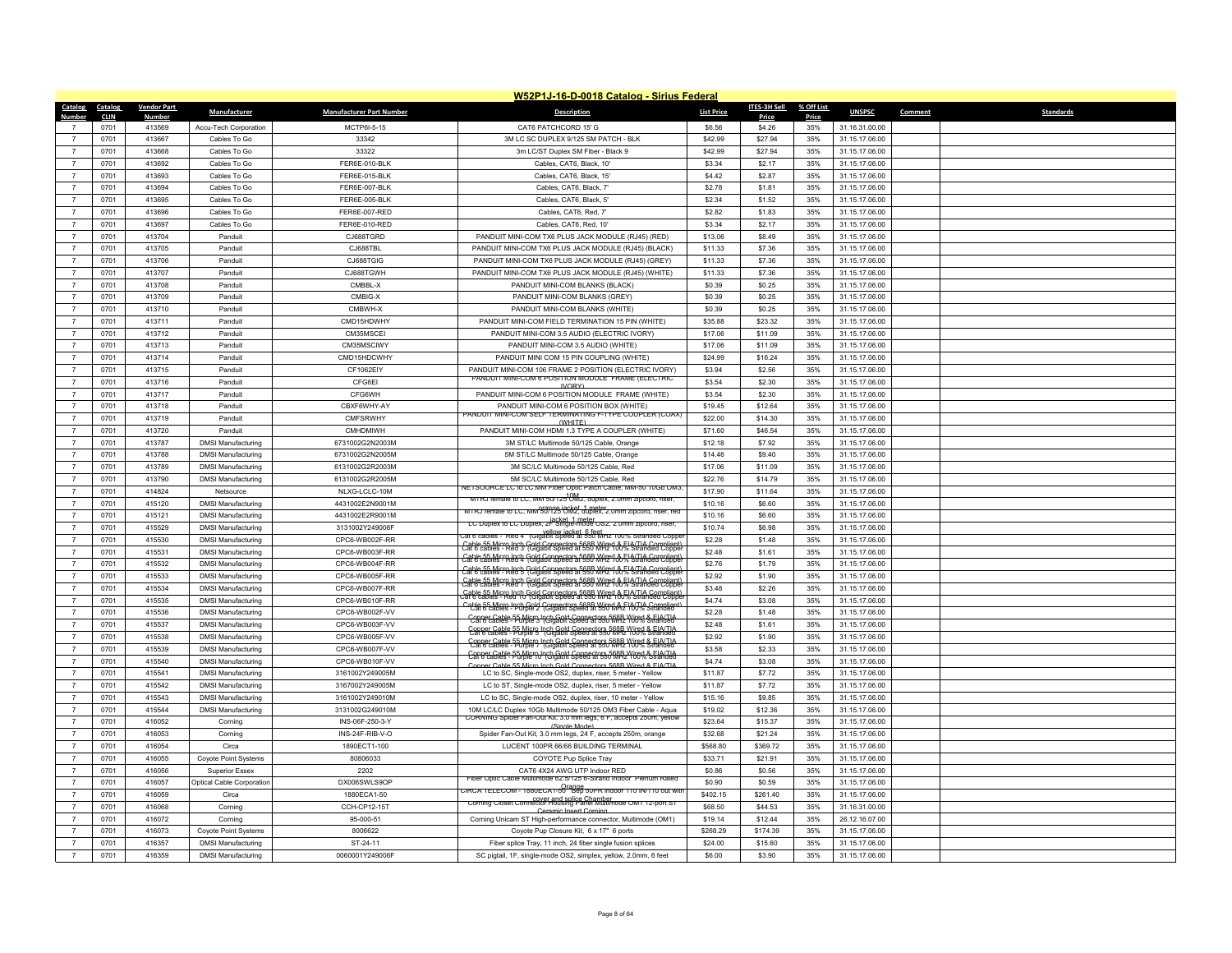|                  |             |                    |                           |                                 | W52P1J-16-D-0018 Catalog - Sirius Federal                                                                                           |                   |                     |            |                |                             |
|------------------|-------------|--------------------|---------------------------|---------------------------------|-------------------------------------------------------------------------------------------------------------------------------------|-------------------|---------------------|------------|----------------|-----------------------------|
| Catalog Catalog  |             | <b>Vendor Part</b> | Manufacturer              | <b>Manufacturer Part Number</b> | <b>Description</b>                                                                                                                  | <b>List Price</b> | <b>ITES-3H Sell</b> | % Off List | <b>UNSPSC</b>  | Comment<br><b>Standards</b> |
| Number           | <b>CLIN</b> | <b>Number</b>      |                           |                                 |                                                                                                                                     |                   | Price               | Price      |                |                             |
|                  | 0701        | 416538             | <b>DMSI Manufacturing</b> | 3131002G2B2003M                 | LC Duplex MM/LC Duplex MM OM3 50 UM 2 F Zipcord, blue jacket                                                                        | \$12.60           | \$8.19              | 35%        | 31.15.17.06.00 |                             |
| $\overline{7}$   | 0701        | 416539             | <b>DMSI Manufacturing</b> | 3131002G2B2002M                 | LC Duplex MM/LC Duplex MM OM3 50 UM 2 F Zipcord, blue jacket                                                                        | \$11.40           | \$7.41              | 35%        | 31.15.17.06.00 |                             |
| $\overline{7}$   | 0701        | 416910             | <b>DMSI Manufacturing</b> | CAT6-75-GY                      | CAT 6 GRAY 75FT<br>328 ft (100 m) Reel Outdoor Copper Clad CA15E (Recommended for                                                   | \$31.70           | \$20.61             | 35%        | 31.15.17.06.00 |                             |
| $\overline{7}$   | 0701        | 417147             | Cambium Networks          | <b>WB3176A</b>                  | PTP)** TRUSTED PRODUCT **                                                                                                           | \$494.50          | \$321.43            | 35%        | 31.15.17.06.00 |                             |
| $\overline{7}$   | 0701        | 417186             | Cornino                   | 3131002G249001M                 | LC to LC, 2F 50m multimode OM3, 2.0mm zipcord, aqua jacket, 1 meter                                                                 | \$8.06            | \$5.24              | 35%        | 31.15.17.06.00 |                             |
| $\overline{7}$   | 0701        | 417238             | <b>Leviton</b>            | 5R1UL-F03                       | 1RU FIBER ENCLOSURE W/COVER                                                                                                         | \$115.63          | \$75.16             | 35%        | 31.15.17.06.00 |                             |
| $\overline{7}$   | 0701        | 417239             | Leviton                   | 5F100-6IC                       | 3-PACK DUPLEX SC MM 6-FIBER<br>Cat6 Plenum cables CMP UTP 550 MHz 23awg 1000ft pull box Color:                                      | \$44.80           | \$29.12             | 35%        | 31.15.17.06.00 |                             |
| $\overline{7}$   | 0701        | 417284             | <b>Belden</b>             | 4813 0501000                    | Green                                                                                                                               | \$1,408.72        | \$915.67            | 35%        | 31.15.17.06.00 |                             |
| $\overline{7}$   | 0701        | 417364             | Tripp-lite                | N490-016-LCLC                   | 16-Port Duplex LC/LC Fiber                                                                                                          | \$224.00          | \$145.60            | 35%        | 31.16.31.00.00 |                             |
| $\overline{7}$   | 0701        | 417719             | <b>DMSI Manufacturing</b> | CAT6-ETH-GR                     | 10X8-05102 10X8-05102 CAT6 GREEN ETHERNE 10X8-05102<br>25 m Yellow LC to LC PVC Singlemode Duplex 9/125m 2 Strand 1                 | \$2.00            | \$1.30              | 35%        | 31.15.17.06.00 |                             |
| $\overline{7}$   | 0701        | 417724             | <b>DMSI Manufacturing</b> | 3131002Y249025M                 | 3ft Cat6 RJ-45 UTP snagless CROSSOVER cable (RED) with slide or                                                                     | \$23.00           | \$14.95             | 35%        | 31.15.17.06.00 |                             |
| $\overline{7}$   | 0701        | 417830             | <b>DMSI Manufacturing</b> | CAT6-03-RD-CRS                  | hoots                                                                                                                               | \$9.98            | \$6.49              | 35%        | 31.15.17.06.00 |                             |
| $\overline{7}$   | 0701        | 417894             | Zero Connect              | 42DVIDHDMI590                   | DVI-D DUAL LINK TOHIGH SPEED HDMI                                                                                                   | \$350.00          | \$227.50            | 35%        | 31.15.17.06.00 |                             |
| $\overline{7}$   | 0701        | 417933             | Quiktron                  | 540-110-005                     | CAT 6e cable 5ft (blue)                                                                                                             | \$6.29            | \$4.09              | 35%        | 31.15.17.06.00 |                             |
| $\overline{7}$   | 0701        | 417934             | Quiktron                  | 540-110-007                     | CAT 6e cable 7ft (blue)                                                                                                             | \$6.59            | \$4.28              | 35%        | 31.15.17.06.00 |                             |
| $\overline{7}$   | 0701        | 417935             | Quiktron                  | 540-110-010                     | CAT 6e cable 10ft (blue)                                                                                                            | \$6,79            | \$4,41              | 35%        | 31.15.17.06.00 |                             |
| $\overline{7}$   | 0701        | 421340             | Quiktron                  | 810-L32-009R                    | Fiber Patch Cable, duplex, MM, LC-SC, Red 3M 62.5/125                                                                               | \$7.42            | \$4.82              | 35%        | 31.15.17.06.00 |                             |
| $\overline{7}$   | 0701        | 421341             | Quiktron                  | 810-L32-015R                    | Fiber Patch Cable, duplex, MM, LC-SC, Red 5M 62.5/125                                                                               | \$9.33            | \$6.06              | 35%        | 31.15.17.06.00 |                             |
| $\overline{7}$   | 0701        | 421459             | Netsource                 | IMS6B-GY-14                     | Patch cable - Cat6 14'<br>rellow Fiber Optic Cable, MTRJ (Male)/LC, Single Mode, Duplex - 3 mete                                    | \$11.20           | \$7.28              | 35%        | 31.15.17.06.00 |                             |
| $\overline{7}$   | 0701        | 421538             | <b>DMSI Manufacturing</b> | 3147002Y242003M                 | ellow fiber optic cabl                                                                                                              | \$14.66           | \$9.53              | 35%        | 31.15.17.06.00 |                             |
| $\boldsymbol{7}$ | 0701        | 421558             | Neat-patch                | NP <sub>2</sub>                 | Cable Management Bay                                                                                                                | \$118.00          | \$76.70             | 35%        | 31.15.17.06.00 |                             |
| $\overline{7}$   | 0701        | 421561             | Netsource                 | PC6X-PR-7                       | CrossOver 7' Purple CAT6 Network Cable                                                                                              | \$6.50            | \$4.23              | 35%        | 31.15.17.06.00 |                             |
| $\overline{7}$   | 0701        | 421563             | Netsource                 | NLSM-SCSC-2M                    | 2-Meter Single Mode Fiber Patch Cable SC-SC                                                                                         | \$9.24            | \$6.01              | 35%        | 31.15.17.06.00 |                             |
| $\overline{7}$   | 0701        | 421565             | Netsource                 | PC6B-BL-2                       | Standard 2' Blue CAT6 Network Cable (patch panel)                                                                                   | \$4.12            | \$2.68              | 35%        | 31.15.17.06.00 |                             |
| $\overline{7}$   | 0701        | 421566             | Netsource                 | PC6B-BL-7                       | Standard 7' Blue CAT6 Network Cable (PC to Phone)                                                                                   | \$6.30            | \$4.10              | 35%        | 31.15.17.06.00 |                             |
| $\overline{7}$   | 0701        | 421567             | Netsource                 | PC6B-BL-10                      | Standard 10' Blue CAT6 Network Cable (Phone to Wall)<br>MIC DX Tight-Buffered Armored Cable, Plenum, 12 Fiber, 50 m Multimode       | \$8.45            | \$5.49              | 35%        | 31.15.17.06.00 |                             |
| $\overline{7}$   | 0701        | 421852             | Corning                   | 012T88-33180-D3                 | nic DX Tight-Buffered Armored Cable, Plenum, 6 Fiber, 50 m Multimode                                                                | \$4.04            | \$2.63              | 35%        | 26.12.16.07.00 |                             |
| $\overline{7}$   | 0701        | 421853             | Corning                   | 006T88-31180-D3                 | (OM3)<br>MIC DX Tight-Buffered Armored Cable, Plenum, 6 fiber, Single-mode                                                          | \$2.62            | \$1.70              | 35%        | 26.12.16.07.00 |                             |
| $\overline{7}$   | 0701        | 421854             | Corning                   | 006E88-31131-D3                 | CCH Splice Cassette, 12 fiber, LC, PC, Duplex, 50 m (OM3), Multimode-                                                               | \$2.10            | \$1.37              | 35%        | 26.12.16.07.00 |                             |
| $\overline{7}$   | 0701        | 421855             | Corning                   | CCH-CS12-E4-P00QE               | CCH Splice Cassette, 6 hber, LC, PC, Duplex, 50 m (OM3), Multimode-                                                                 | \$485.23          | \$315.40            | 35%        | 26.12.16.07.00 |                             |
| $\overline{7}$   | 0701        | 421856             | Corning                   | CCH-CS06-E4-P00QE               | CCH Splice Cassette, 6 tiber, CC, CPC, Duplex, Single mode (OS2),                                                                   | \$292.40          | \$190.06            | 35%        | 26.12.16.07.00 |                             |
| $\overline{7}$   | 0701        | 421857             | Corning                   | CCH-CS06-E4-P00RE               | Single-Eiher (250 m)                                                                                                                | \$299.00          | \$194.35            | 35%        | 26.12.16.07.00 |                             |
| $\overline{7}$   | 0701        | 421861             | <b>Belden</b>             | 2412F0061000                    | Cable CAT 6A 23 AWG 1000 FT BL F/UTP<br>STP Shielded CAT6 Cable Blue (for runs inside panduit, patch panel to                       | \$500.18          | \$325.12            | 35%        | 31.15.17.06.00 |                             |
| $\overline{7}$   | 0701        | 422063             | Belden                    | 2413F D151000                   | wall faceplate)<br>STP Shielded CAT6 Cable Green (for runs inside panduit, patch panel to                                           | \$925.00          | \$601.25            | 35%        | 31.15.17.06.00 |                             |
| $\overline{7}$   | 0701        | 422064             | <b>Relden</b>             | 2413F-0051000                   | STP Shielded CAT6 Cable Red (for runs inside panduit, patch panel to                                                                | \$925.00          | \$601.25            | 35%        | 31.15.17.06.00 |                             |
| $\overline{7}$   | 0701        | 422065             | <b>Belden</b>             | 2413F 0021000                   | STP Shielded CAT6 Cable Yellow (for runs inside panduit, patch panel to                                                             | \$925.00          | \$601.25            | 35%        | 31.15.17.06.00 |                             |
| $\overline{7}$   | 0701        | 422066             | Belden                    | 2413F 0041000                   | wall focaniate)                                                                                                                     | \$925.00          | \$601.25            | 35%        | 31.15.17.06.00 |                             |
| $\overline{7}$   | 0701        | 422067             | <b>Platinum Tools</b>     | 100020                          | CAT6 sheilded RJ45 ends - box of 100                                                                                                | \$240.00          | \$156.00            | 35%        | 31.16.31.00.00 |                             |
| $\overline{7}$   | 0701        | 422071             | Shepherd                  | <b>EMT150</b>                   | 1.5" Steel EMT (interior conduit for 3 classified networks)<br>1/5" Rigid Compression threaded box connectors (interior conduit for | \$5.00            | \$3.25              | 35%        | 52.16.15.20.00 |                             |
| $\overline{7}$   | 0701        | 422072             | Shepherd                  | NT2754                          | LC Fiber Adapter Panels <sup>elassified</sup> Detworks)<br>LC Fiber Adapter Panels <sup>2</sup> UM3/UM4 50/1251%m (Aqua Adapters)   | \$22.56           | \$14.66             | 35%        | 52.16.15.20.00 |                             |
| $\overline{7}$   | 0701        | 422073             | Panduit                   | FAP12WAQDLCZ                    | Mini-Com 1X6A Shielded Color Coded Modular Jacks, 24 coun                                                                           | \$264.00          | \$171.60            | 35%        | 31.15.17.06.00 |                             |
| $\overline{7}$   | 0701        | 422074             | Panduit                   | CJS6X88TGBUY-24                 | Mini-Com TX6A Shielded Color Coded Modular Jacks, 24 coun                                                                           | \$532.00          | \$345.80            | 35%        | 31.15.17.06.00 |                             |
| $\overline{7}$   | 0701        | 422075             | Panduit                   | CJS6X88TGGRY-24                 | K (C.IS6X88TGY-24 Green)<br>X6A Shielded Color Coded Modular Jacks, 24 count                                                        | \$532.00          | \$345.80            | 35%        | 31.15.17.06.00 |                             |
| $\boldsymbol{7}$ | 0701        | 422076             | Panduit                   | CJS6X88TGRDY-24                 | (CJS6X88TGY-24, Red)<br>TX6A Shielded Color Coded Modular Jacks, 24 count                                                           | \$532.00          | \$345.80            | 35%        | 31.15.17.06.00 |                             |
| $\overline{7}$   | 0701        | 422077             | Panduit                   | CJS6X88TGYLY-24                 | (CJS6X88TGY-24 Yellow                                                                                                               | \$532.00          | \$345.80            | 35%        | 31.15.17.06.00 |                             |
| $\overline{7}$   | 0701        | 422078             | Commscope                 | D-012-LN-5L-F12NS               | OM3/OM4 Multi-Mode Fiber (12 Pair)<br>Jpticom QuickNet Rack Mount Fiber Enclosures (FCE1U) (raised cabinets                         | \$2.22            | \$1.44              | 35%        | 31.15.17.06.00 |                             |
| $\overline{7}$   | 0701        | 422079             | Panduit                   | FCE1U                           | (Protect Fiber Adapter Patch Panels (CFAPPBL1) (Protect Fiber                                                                       | \$332.00          | \$215.80            | 35%        | 31.15.17.06.00 |                             |
| $\overline{7}$   | 0701        | 422080             | Panduit                   | CFAPPBL1                        | Ferminations)<br>Panduit - Mini-Com Sloped Faceplate (170FV2IW, 2 port Mini-Com jack                                                | \$0.00            | \$0.00              | 35%        | 31.15.17.06.00 |                             |
| $\overline{7}$   | 0701        | 422081             | Panduit                   | T70FV2IW                        | faceplate)<br>Panduit - Mini-Com Sloped Faceplate (170FV4IW, 4 port_Mini-Com jack                                                   | \$32.70           | \$21.26             | 35%        | 31.15.17.06.00 |                             |
| $\overline{7}$   | 0701        | 422082             | Panduit                   | T70FV4IW                        | faceplate)<br>T-45 Surface Raceway System (145BIW10-A, 1.25"                                                                        | \$7.60            | \$4.94              | 35%        | 31.15.17.06.00 |                             |
| $\overline{7}$   | 0701        | 422083             | Panduit                   | T45BIW10-A                      | Panduit - Pan-Way Surface Mount Outlet Box (JB1FSIW-A, Single-gang                                                                  | \$4.24            | \$2.76              | 35%        | 31.15.17.06.00 |                             |
|                  | 0701        | 422084             | Panduit                   | JB1FSIW-A                       | Panduit - Pan-Way Surface Mount Outlet box) (JBP2FSIW, Double-gang                                                                  | \$7.80            | \$5.07              | 35%        | 31.15.17.06.00 |                             |
| $\overline{7}$   | 0701        | 422085             | Panduit                   | JBP2FSIW                        | Panduit outlet box)                                                                                                                 | \$15.00           | \$9.75              | 35%        | 31.15.17.06.00 |                             |
| $\overline{7}$   | 0701        | 422086             | Panduit                   | T45CCIW-X                       | Pan-Way T-45 Raceway Fittings T45CCIW-X                                                                                             | \$2.34            | \$1.52              | 35%        | 31.15.17.06.00 |                             |
| $\overline{7}$   | 0701        | 422087             | Panduit                   | T45EEIW                         | Pan-Way T-45 Raceway Fittings T45EEIW                                                                                               | \$19.60           | \$12.74             | 35%        | 31.15.17.06.00 |                             |
| $\overline{7}$   | 0701        | 422088             | Panduit                   | T45ICIW                         | Pan-Way T-45 Raceway Fittings T45ICIW                                                                                               | \$9.98            | \$6.49              | 35%        | 31.15.17.06.00 |                             |
| $\overline{7}$   | 0701        | 422089             | Panduit                   | T45TIW                          | Pan-Way T-45 Raceway Fittings T45TIW                                                                                                | \$11.94           | \$7.76              | 35%        | 31.15.17.06.00 |                             |
|                  | 0701        | 422090             | Shepherd                  | NT2764                          | Rigic Compression 1.5" Conduit Couplings (interior conduit for classified<br>networks                                               | \$30.34           | \$19.72             | 35%        | 52.16.15.20.00 |                             |
| $\overline{7}$   | 0701        | 422091             | Panduit                   | SRBWCY                          | Strain Relief Bar with Clips (SRBWCY)<br>I X6A Copper Cabling System - MiniCom All Metal Modular Path Panels                        | \$51.60           | \$33.54             | 35%        | 31.15.17.06.00 |                             |
|                  | 0701        | 422093             | Panduit                   | CP24BLY                         | TX6A-SD STP Shielded Patch Cords (Blue, STP6X *BU-Q, 25 count                                                                       | \$50.88           | \$33.07             | 35%        | 31.15.17.06.00 |                             |
| $\overline{7}$   | 0701        | 422094             | Panduit                   | STP6XBU-Q                       | nackage)                                                                                                                            | \$500.50          | \$325.33            | 35%        | 31.15.17.06.00 |                             |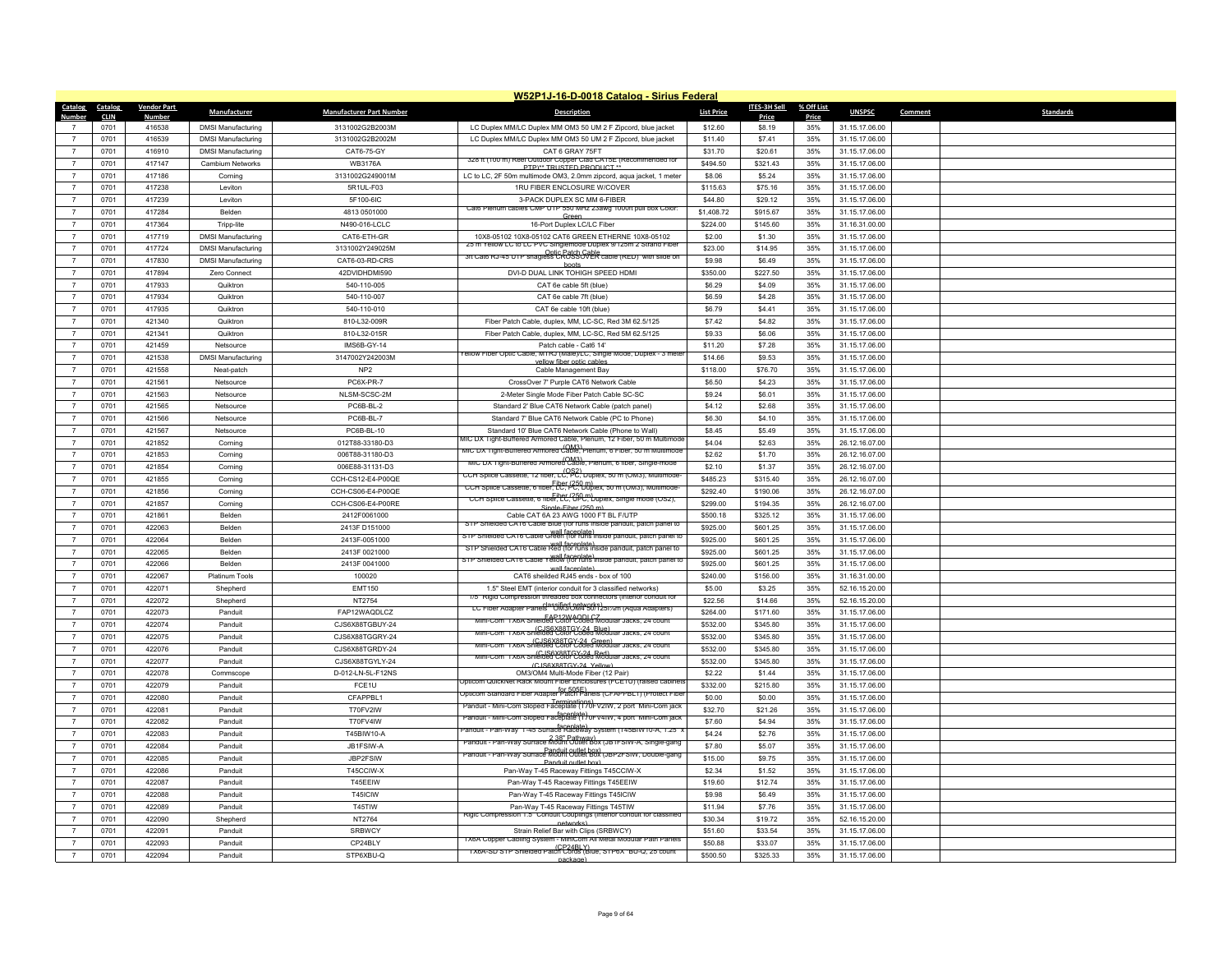|                                    |                     |                         |                                                |                                      | W52P1J-16-D-0018 Catalog - Sirius Federal                                                                                                             |                     |                     |              |                                  |                             |
|------------------------------------|---------------------|-------------------------|------------------------------------------------|--------------------------------------|-------------------------------------------------------------------------------------------------------------------------------------------------------|---------------------|---------------------|--------------|----------------------------------|-----------------------------|
| Catalog                            | Catalog             | <b>Vendor Part</b>      | Manufacturer                                   | <b>Manufacturer Part Number</b>      | <b>Description</b>                                                                                                                                    | <b>List Price</b>   | ITES-3H Sell        | % Off List   | <b>UNSPSC</b>                    | <b>Standards</b><br>Comment |
| Number                             | <b>CLIN</b><br>0701 | <u>Number</u><br>422095 | Panduit                                        | STP6XGR-Q                            | I YOY-2D 2TH 2UIGIGGO                                                                                                                                 | \$500.50            | Price<br>\$325.33   | Price<br>35% | 31.15.17.06.00                   |                             |
| $\overline{7}$                     | 0701                | 422096                  | Panduit                                        | STP6XGY-Q                            | TX6A-SD STP Shielded Patch Cords (Grey, STP6X *??-Q, 25 count                                                                                         | \$500.50            | \$325.33            | 35%          | 31.15.17.06.00                   |                             |
| $\overline{7}$                     | 0701                | 422097                  | Panduit                                        | STP6XOR-Q                            | TX6A-SD STP Shielded Patch Cords (Orange, STP6X *??-Q, 25 count                                                                                       | \$500.50            | \$325.33            | 35%          | 31.15.17.06.00                   |                             |
| $\overline{7}$                     | 0701                | 422098                  | Panduit                                        | STP6XPU-Q                            | nackage)<br>TX6A-SD STP Shielded Patch Cords (Purple, STP6X *??-Q, 25 count                                                                           | \$500.50            | \$325.33            | 35%          | 31.15.17.06.00                   |                             |
| $\overline{7}$                     | 0701                | 422099                  | Panduit                                        | STP6XRD-Q                            | nackage)<br>TX6A-SD STP Shielded Patch Cords (Red, STP6X "RD-Q, 25 count                                                                              | \$500.50            |                     |              | 31.15.17.06.00                   |                             |
| $\overline{7}$                     |                     |                         |                                                |                                      | лхьд-SD STP Sniergeg Patch C3R83 (Yellow, STP6X "YW-Q, 25 count                                                                                       |                     | \$325.33            | 35%          |                                  |                             |
| $\overline{7}$                     | 0701                | 422100                  | Panduit                                        | STP6XYW-Q<br>NL50-LCLC-3M            |                                                                                                                                                       | \$500.50            | \$325.33            | 35%<br>35%   | 31.15.17.06.00                   |                             |
| $\overline{7}$                     | 0701<br>0701        | 422128<br>434410        | Netsource<br>Corning                           | FAN-BT25-12                          | 3m LC-LC (MM) Multi Mode 2OM<br>Buffer Tube Fan Out Kit                                                                                               | \$11.60<br>\$25.08  | \$7.54<br>\$16.30   | 35%          | 31.15.17.06.00                   |                             |
| $\overline{7}$                     | 0701                | 434411                  | Corning                                        | 95-200-51-Z                          | ST SM Unicam Conn                                                                                                                                     | \$590.05            | \$383.53            | 35%          | 31.15.17.06.00<br>31.15.17.06.00 |                             |
|                                    |                     |                         |                                                |                                      |                                                                                                                                                       |                     |                     |              |                                  |                             |
| $\overline{7}$<br>$\overline{7}$   | 0701                | 434412                  | Corning                                        | CCH-CP12-19T                         | 12 FBR CCH PNL W/ST SGLMOD                                                                                                                            | \$106.49            | \$69.22             | 35%<br>35%   | 31.15.17.06.00                   |                             |
| $\overline{7}$                     | 0701<br>0701        | 434413<br>434414        | Corning                                        | WCH-02P<br>SPH-01P                   | W-MNTD CLST HOUS/2CCH PNL<br>Wall Mount Cross Connect/Splice                                                                                          | \$126.01<br>\$86.34 | \$81.91<br>\$56.12  | 35%          | 31.15.17.06.00<br>31.15.17.06.00 |                             |
| $\overline{7}$                     | 0701                | 435229                  | Corning<br>Cables To Go                        | 11214                                |                                                                                                                                                       | \$8.94              | \$5.81              | 35%          |                                  |                             |
| $\overline{7}$                     |                     |                         |                                                |                                      | 3M FIBER SM SC-SC 9/125 DUPLEX TAA PATCH CABLE                                                                                                        |                     |                     | 35%          | 31.15.17.06.00                   |                             |
|                                    | 0701                | 435230                  | Cables To Go                                   | 11215                                | 4M FIBER SM SC-SC 9/125 DUPLEX TAA PATCH CABLE<br>5M SC-SC TAA DUPLEX 9/125 SM FIBER                                                                  | \$9.54<br>\$10.14   | \$6.20              | 35%          | 31.15.17.06.00<br>31.15.17.06.00 |                             |
| $\overline{7}$                     | 0701                | 435231                  | Cables To Go                                   | 11216                                |                                                                                                                                                       |                     | \$6.59              |              |                                  |                             |
| $\overline{7}$<br>$\overline{7}$   | 0701                | 436081                  | Quiktron                                       | 810-L47-033                          | 10M LC-SC singlemode fiber jumpers                                                                                                                    | \$15.00             | \$9.75              | 35%          | 31.15.17.06.00                   |                             |
|                                    | 0701                | 436082                  | Quiktron                                       | 810-L47-050                          | 15M LC-SC singlemode fiber jumpers                                                                                                                    | \$19.16             | \$12.45             | 35%          | 31.15.17.06.00                   |                             |
| $\overline{7}$                     | 0701                | 436586                  | <b>DMSI Manufacturing</b>                      | 3167002F249007M                      | LC-ST MM OM1 Duplex Fiber Patch Cable 7-meter                                                                                                         | \$13.96             | \$9.07              | 35%          | 31.15.17.06.00                   |                             |
| $\overline{7}$                     | 0701                | 436587                  | <b>DMSI Manufacturing</b>                      | ADP-01Y-67                           | Thread mount ST Metal Coupler, simplex, ceramic                                                                                                       | \$2.10              | \$1.37              | 35%          | 31.15.17.06.00                   |                             |
| $\overline{7}$                     | 0701                | 437248                  | Tripp-lite                                     | 640-110-025                          | 25FT CAT6 BLUE GIGABIT SOLID JUMPER<br><b>02.5 MM FO PATCH CABLE DUPLX, PVC, OR, STLC 1-M, ST-LC, 62.5</b>                                            | \$12.62             | \$8.20              | 35%          | 31.15.17.06.00                   |                             |
| $\overline{7}$                     | 0701                | 439497                  | <b>DMSI Manufacturing</b>                      | 3167002F249001M                      | on Multimode, PVC, Orange Fiber Optic Cabl                                                                                                            | \$11.00             | \$7.15              | 35%          | 31.15.17.06.00                   |                             |
| $\overline{7}$<br>$\overline{7}$   | 0701                | 439747                  | <b>DMSI Manufacturing</b>                      | CP66-003M-GG                         | 3m CAT6 Snagless Green Patch Cables                                                                                                                   | \$3.50              | \$2.28              | 35%          | 31.15.17.06.00                   |                             |
|                                    | 0701                | 439758                  | Contemporary Research                          | RK1                                  | RK1 Single Rack Kit, 1RU<br>6FT CAT6 SNAGLESS UNSHIELDED (UTP) ETHERNET NETWORK                                                                       | \$68.20             | \$44.33             | 35%          | 31.15.17.06.00                   |                             |
| $\overline{7}$<br>$\overline{7}$   | 0701                | 439805                  | Cables To Go                                   | 3975                                 | PATCH CABLE - BLUE                                                                                                                                    | \$15.92             | \$10.35             | 35%          | 31.15.17.06.00                   |                             |
| $\overline{7}$                     | 0701                | 440938                  | Accu-Tech Corporation                          | S09DL12CZNPBL                        | Fiber Cable   Indoor   Plenum Rated   12 Strand Single Mode                                                                                           | \$0.64              | \$0.42              | 35%          | 31.15.17.06.00                   |                             |
|                                    | 0701                | 440939                  | Accu-Tech Corporation                          | IDPL1-3                              | 1" Inside Diameter   Orange   With Pull Rope Inside<br>Iber Optic Pigtailed Cassette   Single-Mode   SC Connectors   12 Strand                        | \$2.82              | \$1.83              | 35%          | 31.15.17.06.00                   |                             |
| $\boldsymbol{7}$<br>$\overline{7}$ | 0701                | 440942<br>440947        | Accu-Tech Corporation                          | CCH-CP12-59-P00RE                    | ncludes: (1) Cassette (12) Single-Mode LIPC Terminated SC Connector                                                                                   | \$500.00            | \$325.00            | 35%          | 31.15.17.06.00                   |                             |
|                                    | 0701<br>0701        | 440948                  | Accu-Tech Corporation                          | EYN879B-PB-1000<br>CMPH1W            | CAT 6 Plenum rated cable   Green   1000'/box                                                                                                          | \$508.00<br>\$58.90 | \$330.20<br>\$38.29 | 35%<br>35%   | 31.16.31.00.00<br>31.15.17.06.00 |                             |
| $\overline{7}$                     |                     |                         | Accu-Tech Corporation                          |                                      | Horizontal cable management panel   1RU   Black                                                                                                       |                     |                     |              |                                  |                             |
| $\overline{7}$<br>$\overline{7}$   | 0701                | 440949                  | Accu-Tech Corporation                          | DP24688TGY                           | 1RU   T568A/B compatible   24-Port                                                                                                                    | \$328.36            | \$213.43            | 35%          | 31.16.31.00.00                   |                             |
| $\overline{7}$                     | 0701<br>0701        | 440950<br>440951        | Accu-Tech Corporation<br>Accu-Tech Corporation | QCC-A504-0263-1M<br>QCC-A504-0263-2M | CAT 6A Patch Cord   Green   1 Meter<br>CAT 6A Patch Cord   Green   2 Meter                                                                            | \$13.82<br>\$15.88  | \$8.98<br>\$10.32   | 35%<br>35%   | 31.15.17.06.00<br>31.15.17.06.00 |                             |
| $\overline{7}$                     | 0701                | 440952                  | Accu-Tech Corporation                          | CJ688TGGR-24                         | Category 6, RJ45, 8-position, 8-wire universal module, bulk packaged                                                                                  | \$297.60            | \$193.44            | 35%          | 31.15.17.06.00                   |                             |
| $\overline{7}$                     | 0701                | 440958                  | Accu-Tech Corporation                          | CAT126Z34                            | Green   Package of 24<br>Enco CAT126234 Caddy J-Hook With Rod/Wire Clip; 3/4 Inch Radius,                                                             | \$3.22              | \$2.09              | 35%          | 31.16.31.00.00                   |                             |
| $\overline{7}$                     |                     | 440965                  |                                                | T45BWH8                              | Spring steel                                                                                                                                          | \$30.56             | \$19.86             | 35%          | 31.15.17.06.00                   |                             |
| $\overline{7}$                     | 0701<br>0701        | 440966                  | Accu-Tech Corporation<br>Accu-Tech Corporation | T45CWH8                              | T45 Base  PVC non metallic   8' lengths   White<br>T45 Cover  PVC non metallic   8' lengths                                                           | \$14.56             | \$9,46              | 35%          | 31.15.17.06.00                   |                             |
| $\overline{7}$                     | 0701                | 440967                  | Accu-Tech Corporation                          | T45TWH                               | T45 Tee Fitting   PVC non metallic   White                                                                                                            | \$11.54             | \$7.50              | 35%          | 31.15.17.06.00                   |                             |
| $\overline{7}$                     | 0701                | 440968                  |                                                | T45WC2WH                             | T45 Outlet Offset Box for Faceplates   PVC non                                                                                                        | \$18.92             | \$12.30             | 35%          | 31.15.17.06.00                   |                             |
| $\overline{7}$                     | 0701                | 440969                  | Accu-Tech Corporation<br>Accu-Tech Corporation | CFPHSL4WH                            | Single gang, horizontal faceplate accepts four Mini-Com Modules (White)                                                                               | \$3.58              | \$2.33              | 35%          | 31.15.17.06.00                   |                             |
|                                    | 0701                | 441537                  | <b>Belden</b>                                  | C601106006                           | CAT6+ UTP Network Patch Cable, Blue, 6FT                                                                                                              | \$15.00             | \$9.75              | 35%          | 31.16.31.00.00                   |                             |
| $\overline{7}$                     | 0701                | 441538                  | Belder                                         | 6100UE 877U1000                      | RS-232 Control Cable, Plenum Rated, 500FT                                                                                                             | \$200.00            | \$130.00            | 35%          | 31.15.17.06.00                   |                             |
| $\overline{7}$                     | 0701                | 441539                  | Corning                                        | 030301T2180003M-AQUA                 | LC-LC Simplex, Pre-Terminated, Fiber Patch Cable, OM3 Aqua, 3M                                                                                        | \$27.00             | \$17.55             | 35%          | 31.15.17.06.00                   |                             |
| $\overline{7}$                     | 0701                | 441540                  | Corning                                        | 030301T2180005M-AQUA                 | LC-LC Simplex, Pre-Terminated, Fiber Patch Cable, OM3 Aqua, 5M                                                                                        | \$30.00             | \$19.50             | 35%          | 31.15.17.06.00                   |                             |
| $\overline{7}$                     | 0701                | 441541                  | Platinum Tools                                 | 106112C                              | RJ11 (6P6C) Modular Plug (25 PK)                                                                                                                      | \$6.00              | \$3.90              | 35%          | 31.16.31.00.00                   |                             |
| $\overline{7}$                     | 0701                | 441542                  | <b>Tyco Electronics</b>                        | 205089-1                             | D-Sub Male Crimp Pins (100 Package)                                                                                                                   | \$3.00              | \$1.95              | 35%          | 31.15.17.06.00                   |                             |
| $\overline{7}$                     | 0701                | 441543                  | <b>Tyco Electronics</b>                        | 205090-1                             | D-Sub Female Crimp Sockets (100 Package)                                                                                                              | \$3.00              | \$1.95              | 35%          | 31.15.17.06.00                   |                             |
| $\overline{7}$                     | 0701                | 441544                  | Te Connectivity                                | 205203-8                             | D-Sub 9-Pin Female Connector                                                                                                                          | \$7.00              | \$4.55              | 35%          | 31.15.17.06.00                   |                             |
| $\overline{7}$                     | 0701                | 441545                  | Te Connectivity                                | 748676-1                             | D-Sub 9-Pin Backshell Hood                                                                                                                            | \$24.00             | \$15.60             | 35%          | 31.15.17.06.00                   |                             |
| $\overline{7}$                     | 0701                | 441546                  | <b>Tvco Electronics</b>                        | 205204-9                             | D-Sub 9-Pin Male Connector                                                                                                                            | \$4.00              | \$2.60              | 35%          | 31.15.17.06.00                   |                             |
| $\overline{7}$                     | 0701                | 441560                  | Middle Atlantic                                | $EB-1$                               | PANEL, BLANK, 1 RU                                                                                                                                    | \$12.00             | \$7.80              | 35%          | 31.16.31.00.00                   |                             |
| $\overline{7}$                     | 0701                | 442543                  | Cables To Go                                   | 786                                  | C2G 15ft Cat6 Snagless Shielded (STP) Network Patch Cable - Gray                                                                                      | \$18.99             | \$12.34             | 35%          | 31.15.17.06.00                   |                             |
| $\overline{7}$                     | 0701                | 442544                  | Cables To Go                                   | 779                                  | C2G 6ft Cat6 Snagless Shielded (STP) Network Patch Cable - Gray                                                                                       | \$10.49             | \$6.82              | 35%          | 31.15.17.06.00                   |                             |
| $\overline{7}$                     | 0701                | 442564                  | <b>TIMKEN</b>                                  | 26886                                | 1FT CABLE USB A DB9M SER PDA                                                                                                                          | \$45.99             | \$29.89             | 35%          | 31.15.17.06.00                   |                             |
| $\overline{7}$                     | 0701                | 442570                  | Tripp-lite                                     | N200-007-GN                          | Tripp Life /ff Caf6 Gigabit Molded Patch Cable RJ45 M/M 550MHz 24                                                                                     | \$7.18              | \$4.67              | 35%          | 31.15.17.06.00                   |                             |
| $\overline{7}$                     | 0701                | 442571                  | Tripp-lite                                     | N200-010-GN                          | <u> AWG Green 7' - Patch cable - R.I-45 (M) to R.I-45 (M) - 7 ft , UTB - CAT 6</u><br>AWG Green 7' - Raib Gidabit Molded Patch Cable Rj45 MiM 55 JMHz | \$8.56              | \$5.56              | 35%          | 31.15.17.06.00                   |                             |
| $\overline{7}$                     | 0701                | 442585                  | <b>DMSI Manufacturing</b>                      | CAT6-7-YL                            | <del>2ANY G.GPPER PARTEN DABLE, RJ48,54AWG, HOSOLD, PELEUT</del>                                                                                      | \$2.99              | \$1.94              | 35%          | 31.15.17.06.00                   |                             |
| $\overline{7}$                     | 0701                | 442596                  | <b>DMSI Manufacturing</b>                      | CAT6-25-YL                           | CA16 COPPER PATCH CABLE. R45. 24AWG. HOODED YELLOW. 25                                                                                                | \$7.99              | \$5.19              | 35%          | 31.15.17.06.00                   |                             |
| $\overline{7}$                     | 0701                | 442738                  | Belden                                         | 6300FE 010U500                       | EEET<br>500' 18 -6C CMP Plenum Security Cable, Stranded, Shielded                                                                                     | \$100.00            | \$65.00             | 35%          | 31.15.17.06.00                   |                             |
| $\overline{7}$                     | 0701                | 442756                  | <b>DMSI Manufacturing</b>                      | 3131002Y249005M                      | LC duplex to LC duplex, 2F Single-mode OS2, 2.0mm zipcord, OFNR                                                                                       | \$10.99             | \$7.14              | 35%          | 31.15.17.06.00                   |                             |
|                                    | 0701                | 442757                  | <b>DMSI Manufacturing</b>                      | 3131002Y249001F                      | LC duplex to LC duplex, 2F Single-mode US2, 2.0mm zipcord, OFNR,                                                                                      | \$9.99              | \$6.49              | 35%          | 31.15.17.06.00                   |                             |
| $\overline{7}$                     | 0701                | 442761                  | Cables To Go                                   | 27181                                | C2G : C2G 3ft Cat6 Snagless Unshielded (UTP) Network Patch Cable                                                                                      | \$8.99              | \$5.84              | 35%          | 31.15.17.06.00                   |                             |
|                                    |                     |                         |                                                |                                      | Red                                                                                                                                                   |                     |                     |              |                                  |                             |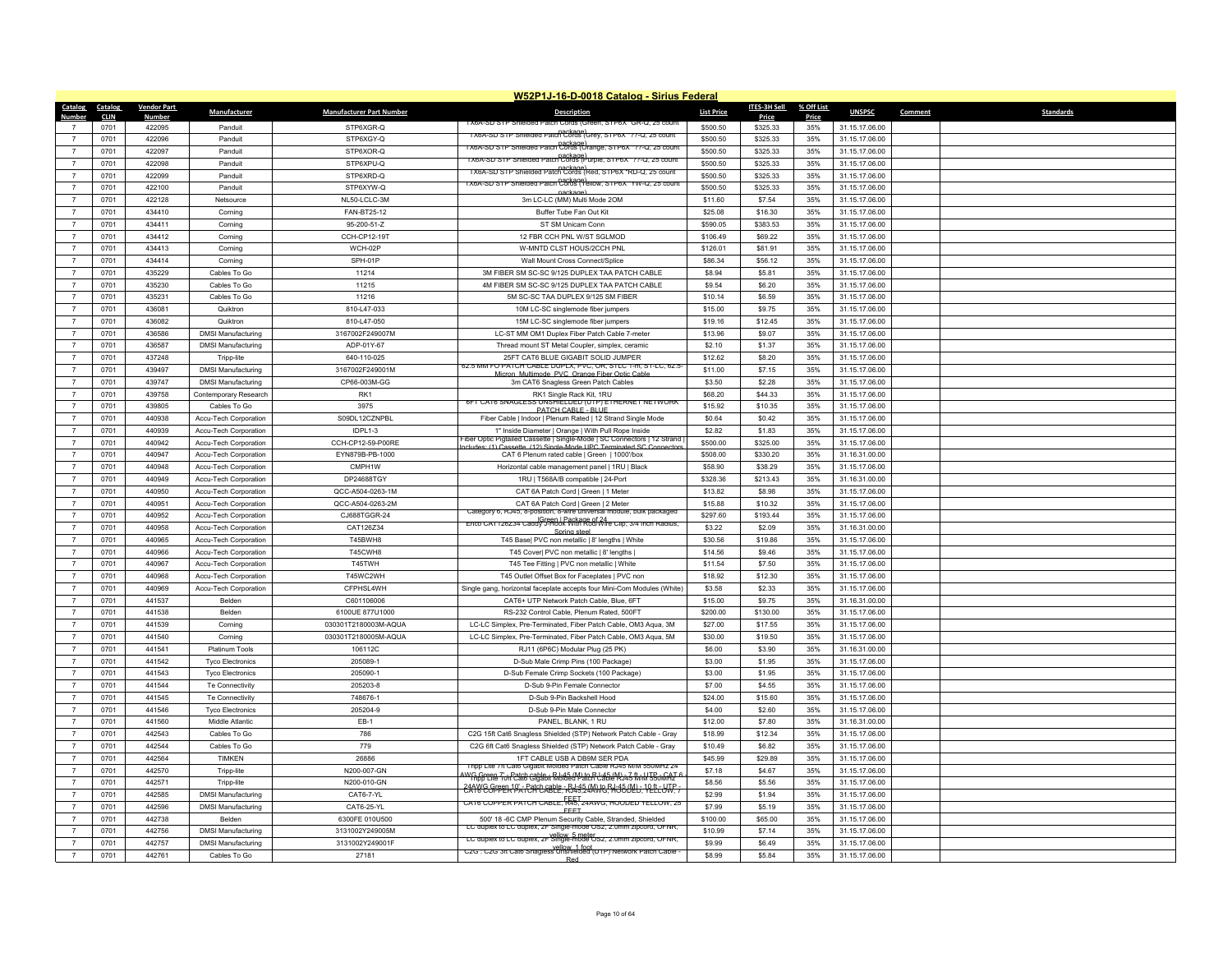|                   |             |                    |                           |                                 | W52P1J-16-D-0018 Catalog - Sirius Federal                                                                                           |                   |              |            |                |         |                  |
|-------------------|-------------|--------------------|---------------------------|---------------------------------|-------------------------------------------------------------------------------------------------------------------------------------|-------------------|--------------|------------|----------------|---------|------------------|
| Catalog           | Catalog     | <b>Vendor Part</b> | Manufacturer              | <b>Manufacturer Part Number</b> | <b>Description</b>                                                                                                                  | <b>List Price</b> | ITES-3H Sell | % Off List | <b>UNSPSC</b>  | Comment | <b>Standards</b> |
| Number            | <b>CLIN</b> | <b>Number</b>      |                           |                                 | UZG : UZG SIT Cato Shagless                                                                                                         |                   | Price        | Price      |                |         |                  |
| $\overline{7}$    | 0701        | 442762             | Cables To Go              | 31345                           | C2G : C2G 10ff Cat6 Snagless Unshielded (UTP) Network Patch Cable                                                                   | \$9.99            | \$6.49       | 35%        | 31.15.17.06.00 |         |                  |
| $\overline{7}$    | 0701        | 442763             | Cables To Go              | 27183                           | C2G : C2G 15ft Cat6 Snagless Unshielded (UTP) Network Patch Cable                                                                   | \$13.99           | \$9.09       | 35%        | 31.15.17.06.00 |         |                  |
| $\overline{7}$    | 0701        | 442764             | Cables To Go              | 4004                            | ERd<br>C2G : C2G 6ft Cat6 Snagless Unshielded (UTP) Network Patch Ethernet                                                          | \$18.99           | \$12.34      | 35%        | 31.15.17.06.00 |         |                  |
| $\overline{7}$    | 0701        | 442845             | Cables To Go              | 7.5712E+11                      | Cable Blue - Network Cable, Patch Cable, Cat6 Cable, Category Cable - 6                                                             | \$4.99            | \$3.24       | 35%        | 31.15.17.06.00 |         |                  |
| $\overline{7}$    | 0701        | 443131             | Panduit                   | CBOT24K                         | Cable Comb                                                                                                                          | \$121.82          | \$79.18      | 35%        | 31.15.17.06.00 |         |                  |
| $\overline{7}$    | 0701        | 443133             | Netsource                 | PCS6BSH-BK-3                    | 3Ft Cat 6 Shielded Patch Cable Molded Black                                                                                         | \$14.35           | \$9.33       | 35%        | 31.15.17.06.00 |         |                  |
| $\overline{7}$    | 0701        | 443134             | Netsource                 | PCS6BSH-BK-6                    | 6Ft Cat.6 Shielded Patch Cable Molded Black                                                                                         | \$15.30           | \$9.95       | 35%        | 31.15.17.06.00 |         |                  |
| $\overline{7}$    | 0701        | 443135             | Netsource                 | PCS6BSH-GN-3                    | 3Ft Cat 6 Shielded Patch Cable Molded Green                                                                                         | \$14.35           | \$9.33       | 35%        | 31.15.17.06.00 |         |                  |
| $\overline{7}$    | 0701        | 443136             | Netsource                 | PCS6BSH-GN-6                    | 6Ft Cat 6 Shielded Patch Cable Molded Green                                                                                         | \$15.30           | \$9.95       | 35%        | 31.15.17.06.00 |         |                  |
| $\overline{7}$    | 0701        | 443137             | Netsource                 | PCS6BSH-RD-3                    | 3Ft Cat.6 Shielded Patch Cable Molded Red                                                                                           | \$14.35           | \$9.33       | 35%        | 31.15.17.06.00 |         |                  |
| $\overline{7}$    | 0701        | 443138             | Netsource                 | PCS6BSH-RD-6                    | 6Ft Cat.6 Shielded Patch Cable Molded Red                                                                                           | \$15.30           | \$9.95       | 35%        | 31.15.17.06.00 |         |                  |
| $\overline{7}$    | 0701        | 443139             | Netsource                 | PCS6BSH-YL-3                    | 3Ft Cat 6 Shielded Patch Cable Molded Yellow                                                                                        | \$14.35           | \$9.33       | 35%        | 31.15.17.06.00 |         |                  |
| $\overline{7}$    | 0701        | 443140             | Netsource                 | PCS6BSH-YL-6                    | 6Ft Cat.6 Shielded Patch Cable Molded Yellow                                                                                        | \$15.30           | \$9.95       | 35%        | 31.15.17.06.00 |         |                  |
| $\overline{7}$    | 0701        | 443141             | Netsource                 | PCS6BSH-PR-3                    | 3Ft Cat.6 Shielded Patch Cable Molded Violet                                                                                        | \$14.35           | \$9.33       | 35%        | 31.15.17.06.00 |         |                  |
| $\overline{7}$    | 0701        | 443142             | Netsource                 | PCS6BSH-PR-6                    | 6Ft Cat 6 Shielded Patch Cable Molded Violet<br>LAUK BUX NETWURK SERVICES : CAT6 Shielded 400-MHZ                                   | \$15.30           | \$9.95       | 35%        | 31.15.17.06.00 |         |                  |
| $\overline{7}$    | 0701        | 443166             | <b>Black Box</b>          | EVNSL0616A-1000                 | BLACR BÓSTRE 176 OKK SÉRRIC 2999 TO GIO MATE O PRITO PERILLE                                                                        | \$759.99          | \$493.99     | 35%        | 31.16.31.00.00 |         |                  |
| $\overline{7}$    | 0701        | 443167             | <b>Black Box</b>          | FOCMP10-005M-STLC-RD            | BLACK BOX NETWORK SERVICES "TO STO MM FO PATCH CABLE                                                                                | \$94.84           | \$61.65      | 35%        | 31.15.17.06.00 |         |                  |
| $\overline{7}$    | 0701        | 443169             | <b>Black Box</b>          | FOCMP10-010M-LCLC-YL            | LACK BOX NETWORK SLRVACELY CATE Sheided 400-MHz Solid BL                                                                            | \$120.18          | \$78.12      | 35%        | 31.15.17.06.00 |         |                  |
| $\overline{7}$    | 0701        | 443170             | <b>Black Box</b>          | EVNSL0619A-1000                 | BLACR BOX RE ROCKE & ROLL 1900-ft (304 8-m) Plenum Violet                                                                           | \$770.55          | \$500.86     | 35%        | 31.16.31.00.00 |         |                  |
| $\overline{7}$    | 0701        | 443171             | <b>Black Box</b>          | FOLZH105MLCLCVT                 | <del>u Cable BULIN291R JR MISERR RM3 ! R7 HeleP GopWR181BM (18 R4 Place</del>                                                       | \$34.08           | \$22.15      | 35%        | 31.15.17.06.00 |         |                  |
| $\overline{7}$    | 0701        | 443172             | <b>Black Box</b>          | FOLZH1010MLCLCVT                | <del>GACR BUXTREPWORN'SERVICES : S7HeteFJGpVisIet_10M/32 8.ft.)</del>                                                               | \$46.45           | \$30.19      | 35%        | 31.15.17.06.00 |         |                  |
| $\overline{7}$    | 0701        | 443173             | <b>Black Box</b>          | FOLZH108MLCLCBL                 | <b>GERER BUTTRET VORK SERVICES</b> STALL LOLG VOIET 8M (26.3-1)                                                                     | \$43.75           | \$28.44      | 35%        | 31.15.17.06.00 |         |                  |
| $\overline{7}$    | 0701        | 443174             | <b>Black Box</b>          | ENVMDPDP-0015-MM                | Cable MM 15-ft (4.5-m)                                                                                                              | \$25.10           | \$16.32      | 35%        | 31.16.31.00.00 |         |                  |
| $\overline{7}$    | 0701        | 443175             | <b>Black Box</b>          | VCB-DP-0015-MM                  | BLACK BOX NETWORK SERVICES : MALE/MALE 15FT (4.5M)                                                                                  | \$73.45           | \$47.74      | 35%        | 31.15.17.06.00 |         |                  |
| $\overline{7}$    | 0701        | 443176             | <b>Black Box</b>          | EVNSL0614A-1000                 | LACK BOX NETWORK SERVICES : CAT6 Shielded 400-MHz Solid Bu<br>BLACK BOJRNE ? WUKR SERVICES ? TU 313 ANN F BPATTCH CLABLE            | \$800.10          | \$520.07     | 35%        | 31.16.31.00.00 |         |                  |
| $\overline{7}$    | 0701        | 443177             | <b>Black Box</b>          | FOCMP10-005M-LCLC-YL            | BLACK BOX NETWORK SERVICES YOU GIG MM FO PATCH CABLE                                                                                | \$92.99           | \$60.44      | 35%        | 31.15.17.06.00 |         |                  |
| $\overline{7}$    | 0701        | 443178             | <b>Black Box</b>          | FOCMP10-005M-STST-RD            | BLACK BOX NETWORK SERVICES " TO STO MM FO PATCH CABLE                                                                               | \$86.99           | \$56.54      | 35%        | 31.15.17.06.00 |         |                  |
| $\overline{7}$    | 0701        | 443179             | <b>Black Box</b>          | FOCMP10-010M-STST-RD            | BLACK BOX NETWORK SERVICES . 10 GIG MM FO PATCH CABLE                                                                               | \$105.99          | \$68.89      | 35%        | 31.15.17.06.00 |         |                  |
| $\overline{7}$    | 0701        | 443180             | <b>Black Box</b>          | FOCMP10-003M-STST-RD            | BLACK BOX NETWORK SEAVELLS P. D. STO MM FO PATCH CABLE                                                                              | \$71.55           | \$46.51      | 35%        | 31.15.17.06.00 |         |                  |
| $\overline{7}$    | 0701        | 443182             | <b>Black Box</b>          | FOCMP10-010M-STLC-RD            | BLACK BOX NETWORK SERVICES : PL STLC                                                                                                | \$94.35           | \$61.33      | 35%        | 31.15.17.06.00 |         |                  |
| $\overline{7}$    | 0701        | 443183             | <b>Black Box</b>          | FOLZH102MSTLCYL                 | BCACK BUYING TO OR NISERVICES! PRILETING YELLOW 2M (6.5-ft)                                                                         | \$27.55           | \$17.91      | 35%        | 31.15.17.06.00 |         |                  |
| $\overline{7}$    | 0701        | 443184             | <b>Black Box</b>          | FOLZH101MSTSTYL                 | node 50 Micron CM3 LSZH STST Yellow 1M (3.2-ft)<br>Cable Multi                                                                      | \$20.35           | \$13.23      | 35%        | 31.15.17.06.00 |         |                  |
| $\overline{7}$    | 0701        | 443521             | <b>Black Box</b>          | FMTP6S-250PAK                   | Black Box CAT6 Shielded Modular Plug                                                                                                | \$315.00          | \$204.75     | 35%        | 31.15.17.06.00 |         |                  |
| $\overline{7}$    | 0701        | 443522             | <b>Black Box</b>          | FMTP5ES-250PAK                  | Black Box Cat.5e Modular Plug                                                                                                       | \$300.00          | \$195.00     | 35%        | 31.15.17.06.00 |         |                  |
| $\overline{7}$    | 0701        | 443612             | Cables To Go              | 14400                           | 1M CBL OS LC LC SM 9/125 DUPLX PVC                                                                                                  | \$107.99          | \$70.19      | 35%        | 31.15.17.06.00 |         |                  |
| $\overline{7}$    | 0701        | 443613             | <b>DMSI Manufacturing</b> | 6161002Y249004M                 | SC duplex to SC duplex, 2F Single-mode OS2, 2.0mm zipcord, OFNR<br>SC duplex to SC duplex, 2F Single-mode OS2, 2.0mm zipcord, OFNR. | \$14.98           | \$9.74       | 35%        | 31.15.17.06.00 |         |                  |
| $\overline{7}$    | 0701        | 443614             | <b>DMSI Manufacturing</b> | 6161002Y249005M                 | SC duplex to SC duplex, 2r Single-mode OS2, 2.0mm zipcord, OFNR,                                                                    | \$15.52           | \$10.09      | 35%        | 31.15.17.06.00 |         |                  |
| $\overline{7}$    | 0701        | 443615             | <b>DMSI Manufacturing</b> | 6161002Y249007M                 | vellow 7 meters                                                                                                                     | \$16.02           | \$10.41      | 35%        | 31.15.17.06.00 |         |                  |
| $\overline{7}$    | 0701        | 443623             | Quiktron                  | 810-447-006HK                   | Single mode fiber optic jumpers - SC-SC, 2 meter                                                                                    | \$12.67           | \$8.24       | 35%        | 31.15.17.06.00 |         |                  |
| $\overline{7}$    | 0701        | 443624             | Quiktron                  | 810-447-009HK                   | Single mode fiber optic jumpers - SC-SC, 3 meter                                                                                    | \$13.67           | \$8.89       | 35%        | 31.15.17.06.00 |         |                  |
| $\overline{7}$    | 0701        | 443625             | Quiktron                  | 810-447-013HK                   | Single mode fiber optic jumpers - SC-SC, 4 meter                                                                                    | \$14.55           | \$9.46       | 35%        | 31.15.17.06.00 |         |                  |
| $\overline{7}$    | 0701        | 443626             | Quiktron                  | 810-447-017HK                   | Single mode fiber optic jumpers - SC-SC, 5 meter                                                                                    | \$15.55           | \$10.11      | 35%        | 31.15.17.06.00 |         |                  |
| $\overline{7}$    | 0701        | 443627             | Quiktron                  | 810-447-023HK                   | Single mode fiber optic jumpers - SC-SC, 7 meter                                                                                    | \$16.78           | \$10.91      | 35%        | 31.15.17.06.00 |         |                  |
| $\scriptstyle{7}$ | 0701        | 443628             | Quiktron                  | 810-L47-009HK                   | Single mode fiber optic jumpers - SC-LC, 3 meter                                                                                    | \$12.85           | \$8.35       | 35%        | 31.15.17.06.00 |         |                  |
| $\overline{7}$    | 0701        | 443629             | Quiktron                  | 810-L47-013HK                   | Single mode fiber optic jumpers - SC-LC, 4 meter                                                                                    | \$13.46           | \$8.75       | 35%        | 31.15.17.06.00 |         |                  |
| $\overline{7}$    | 0701        | 443630             | Quiktron                  | 810-L47-017HK                   | Single mode fiber optic jumpers - SC-LC, 5 meter                                                                                    | \$14.75           | \$9.59       | 35%        | 31.15.17.06.00 |         |                  |
| $\overline{7}$    | 0701        | 443631             | Quiktron                  | 810-L47-023HK                   | Single mode fiber optic jumpers - SC-LC, 7 meter                                                                                    | \$15.65           | \$10.17      | 35%        | 31.15.17.06.00 |         |                  |
| $\overline{7}$    | 0701        | 443633             | Quiktron                  | 810-247-020HK                   | Single mode fiber optic jumpers - ST-SC, 6 meter                                                                                    | \$14.75           | \$9.59       | 35%        | 31.15.17.06.00 |         |                  |
| $\overline{7}$    | 0701        | 443634             | Quiktron                  | 810-247-023HK                   | Single mode fiber optic jumpers 1 - ST-SC, 7 meter                                                                                  | \$15.65           | \$10.17      | 35%        | 31.15.17.06.00 |         |                  |
| $\overline{7}$    | 0701        | 443635             | Quiktron                  | 810-227-006HK                   | Single mode fiber optic jumpers 1 - ST-ST, 2 meter                                                                                  | \$11.50           | \$7.48       | 35%        | 31.15.17.06.00 |         |                  |
| $\overline{7}$    | 0701        | 443636             | Quiktron                  | 810-L27-066HK                   | Single mode fiber optic jumpers 1 - ST-LC, 20 meter                                                                                 | \$25.76           | \$16.74      | 35%        | 31.15.17.06.00 |         |                  |
| $\overline{7}$    | 0701        | 443639             | Quiktron                  | 810-247-009HK                   | Single mode fiber optic jumpers - SC-ST, 3 meter                                                                                    | \$12.35           | \$8.03       | 35%        | 31.15.17.06.00 |         |                  |
| $\overline{7}$    | 0701        | 443640             | Quiktron                  | 810-247-013HK                   | Single mode fiber optic jumpers - SC-ST, 4 meter                                                                                    | \$12.75           | \$8.29       | 35%        | 31.15.17.06.00 |         |                  |
| $\overline{7}$    | 0701        | 443641             | Quiktron                  | 810-247-017HK                   | Single mode fiber optic jumpers - SC-ST, 5 meter                                                                                    | \$13.55           | \$8.81       | 35%        | 31.15.17.06.00 |         |                  |
| $\overline{7}$    | 0701        | 443648             | <b>DMSI Manufacturing</b> | 3131002Y249004M                 | LC duplex to LC duplex, 2F Single-mode OS2, 2.0mm zipcord, OFNR                                                                     | \$14.90           | \$9.69       | 35%        | 31.15.17.06.00 |         |                  |
| $\overline{7}$    | 0701        | 443649             | <b>DMSI Manufacturing</b> | 3131002Y249007M                 | LC duplex to LC duplex, 2F Single-mode Usz, 2.0mm zipcord, OFNR,                                                                    | \$16.63           | \$10.81      | 35%        | 31.15.17.06.00 |         |                  |
| $\overline{7}$    | 0701        | 443948             | Netsource                 | NL62RDLSZH-LCST-15M             | Multicolored Fiber Optic Patch Cable - Duplex Multimode, 62.5-Micron                                                                | \$30.50           | \$19.83      | 35%        | 31.15.17.06.00 |         |                  |
| $\overline{7}$    | 0701        | 443949             | Netsource                 | NI 62RDI SZH-I CST-10M          | Red Fiber Optic Pace Cable - Duplex Multimode, 62.5-Micron                                                                          | \$23.90           | \$15.54      | 35%        | 31.15.17.06.00 |         |                  |
| $\overline{7}$    | 0701        | 443950             | Netsource                 | NL62RDLSZH-LCST-8M              | - OM1   SZH / LSOH, STLC, Red. 10-m (32,8-ft.)<br>ed Fiber Optic Patch Cable - Duplex Multimode, 62.5                               | \$21.40           | \$13.91      | 35%        | 31.15.17.06.00 |         |                  |
| $\overline{7}$    | 0701        | 443951             | Netsource                 | NL62RDLSZH-LCST-6M              | Multicolored Fiber Optic Hatch Cable - Duplex Multimode, 62.5-Micron                                                                | \$18.20           | \$11.83      | 35%        | 31.15.17.06.00 |         |                  |
| $\overline{7}$    | 0701        | 443952             | Netsource                 | NL62RDLSZH-LCST-4M              | Multicolored Fiber Optic Patch Cable - Duplex Ami (19.7-ft)<br>OM1 LSZH / LSOH STJ C. Red. 4-m (13.1-ft).                           | \$16.00           | \$10.40      | 35%        | 31.15.17.06.00 |         |                  |
|                   |             |                    |                           |                                 |                                                                                                                                     |                   |              |            |                |         |                  |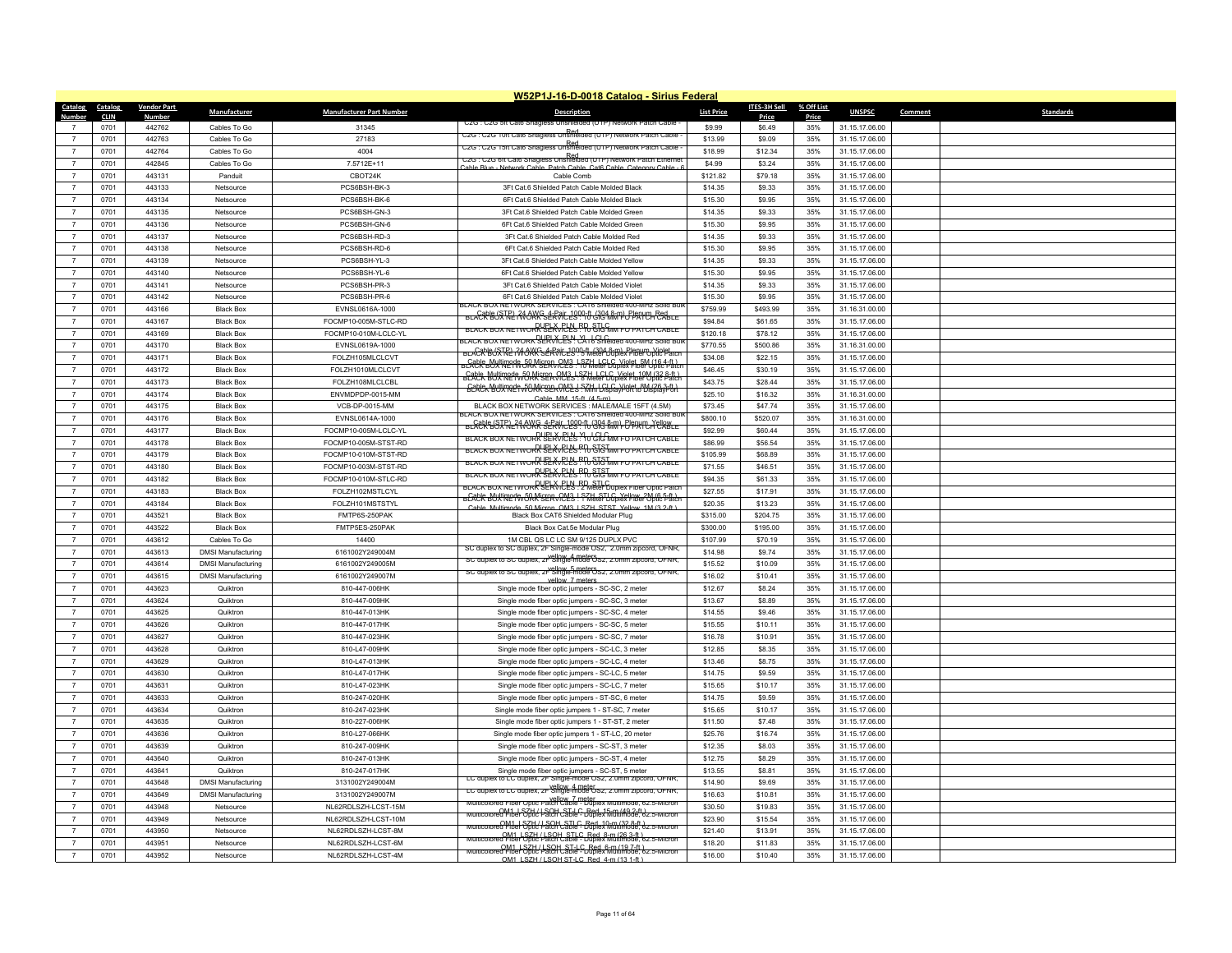| W52P1J-16-D-0018 Catalog - Sirius Federal |              |                    |                                               |                                  |                                                                       |                    |                     |            |                                  |                             |
|-------------------------------------------|--------------|--------------------|-----------------------------------------------|----------------------------------|-----------------------------------------------------------------------|--------------------|---------------------|------------|----------------------------------|-----------------------------|
| Catalog                                   | Catalog      | <b>Vendor Part</b> | Manufacturer                                  | <b>Manufacturer Part Number</b>  | <b>Description</b>                                                    | <b>List Price</b>  | <b>ITES-3H Sell</b> | % Off List | <b>UNSPSC</b>                    | Comment<br><b>Standards</b> |
| Numher                                    | <b>CLIN</b>  | Numbe              |                                               |                                  |                                                                       |                    | Price               | Price      |                                  |                             |
|                                           | 0701         | 443953             | Netsource                                     | NL62RDLSZH-LCST-2M               | OM1 LSZH / LSOH ST-LC Red 2-m (6.5-ft)                                | \$13.50            | \$8.78              | 35%        | 31.15.17.06.00                   |                             |
| $\overline{7}$                            | 0701         | 443963             | Corning                                       | M67-048                          | Splice Tray 12 Fiber SM/MM for Heat Shrink Fusion Splice              | \$49.50            | \$32.18             | 35%        | 31.15.17.06.00                   |                             |
| $\overline{7}$                            | 0701         | 443964             | Panduit<br>awk Wire & Cabl                    | DP48688TGY                       | 48 Port CAT6 Rackmount Patch Panel, Loaded                            | \$708.00           | \$460.20            | 35%        | 31.16.31.00.00                   |                             |
| $\overline{7}$                            | 0701         | 443965             | Mohawk Wire & Cable                           | M58292                           | 24awg 4 Pair CAT6 UTP Data Cable, Blue 1000ft                         | \$236.00           | \$153.40            | 35%        | 31.15.17.06.00                   |                             |
| $\overline{7}$                            | 0701         | 443966             | <del>monawк<sup>00</sup>ffe &amp; Cable</del> | M58296                           | 24awg 4 Pair CAT6 UTP Data Cable, Green 1000ft                        | \$236.00           | \$153.40            | 35%        | 31.15.17.06.00                   |                             |
| $\overline{7}$                            | 0701         | 443967             | Corn                                          | M58297                           | 24awg 4 Pair CAT6 UTP Data Cable, Red 1000ft                          | \$236.00           | \$153.40            | 35%        | 31.15.17.06.00                   |                             |
| $\overline{7}$                            | 0701         | 443978             | Panduit                                       | CFP4IW                           | 4 Port Single Gang Mini-Com Faceplate, Vertical, Off White            | \$2.36             | \$1.53              | 35%        | 31.15.17.06.00                   |                             |
| $\overline{7}$                            | 0701         | 443979             | Panduit                                       | JBP1DIW                          | Single Gang Raceway Junction Box 5.05"L x 3.31"W x 2.75"H, Off White  | \$15.10            | \$9.82              | 35%        | 31.16.31.00.00                   |                             |
| $\overline{7}$                            | 0701         | 443980             | Panduit                                       | CMBIW-X                          | Blank Inserts for Faceplates, Mini-Com, Off White                     | \$0.34             | \$0.22              | 35%        | 31.15.17.06.00                   |                             |
| $\overline{7}$                            | 0701         | 443982             | Corning                                       | 2806031-01                       | Fusion Splice Protection Sleeves, Heat Shrink (Pk 50)                 | \$83.65            | \$54.37             | 35%        | 31.15.17.06.00                   |                             |
| $\overline{7}$                            | 0701         | 443985             | Panduit                                       | WMPFSE<br>T45BIW8                | Horizontal Cable Manager 1U, 1.7"H x 19"H x 3.7"D, Front Only, Black  | \$54.48            | \$35.41             | 35%<br>35% | 31.15.17.06.00                   |                             |
| $\overline{7}$<br>$\overline{7}$          | 0701<br>0701 | 443986<br>443987   | Panduit                                       | T45CIW8                          | T-45 Raceway Base Non Metallic 2.375"W x 1.25"D x 8ft Lgth, Off White | \$30.56<br>\$14.56 | \$19.86<br>\$9.46   | 35%        | 31.15.17.06.00                   |                             |
| $\overline{7}$                            |              | 443990             | Panduit                                       | 5748676-1                        | T-45 Raceway Cover Non Metallic 8ft Lgth, Off White                   |                    |                     | 35%        | 31.15.17.06.00                   |                             |
|                                           | 0701         |                    | Netsource                                     |                                  | -Sub Backshells KIT W/GROMMETS 9P .32"                                | \$20.00            | \$13.00             |            | 31.15.17.06.00                   |                             |
| $\overline{7}$<br>$\overline{7}$          | 0701<br>0701 | 444059<br>444060   | Netsource                                     | IM6B-BK-50-TAA                   | Cat6 50 Feet                                                          | \$15.84            | \$10.30<br>\$7.10   | 35%        | 31.16.31.00.00                   |                             |
| $\overline{7}$                            | 0701         | 444061             | Netsource<br>Netsource                        | IM6B-BK-25-TAA<br>IM6B-BK-14-TAA | Cat6 25 Feet<br>Cat6 14 Fee                                           | \$10.93<br>\$6.37  | \$4.14              | 35%<br>35% | 31.16.31.00.00<br>31.16.31.00.00 |                             |
| $\overline{7}$                            | 0701         | 444062             | Netsource                                     | IM6B-BK-10-TAA                   | Cat6 10 Feet                                                          | \$5.58             | \$3.63              | 35%        | 31.16.31.00.00                   |                             |
| $\overline{7}$                            | 0701         | 444063             | Netsource                                     | IM6B-BK-7-TAA                    | Cat6 7 Feet                                                           | \$3.79             | \$2.46              | 35%        | 31.16.31.00.00                   |                             |
| $\overline{7}$                            | 0701         | 444064             | Netsource                                     | IM6B-BK-5-TAA                    | Cat6 5 Feet                                                           | \$3.28             | \$2.13              | 35%        | 31.16.31.00.00                   |                             |
| $\overline{7}$                            | 0701         | 444065             | Netsource                                     | IM6B-BK-4-TAA                    | Cat6 4 Feet                                                           | \$2.94             | \$1.91              | 35%        | 31.16.31.00.00                   |                             |
| $\overline{7}$                            | 0701         | 444066             | Netsource                                     | IM6B-BK-3-TAA                    | Cat6 3 Feet                                                           | \$2.65             | \$1.72              | 35%        | 31.16.31.00.00                   |                             |
| $\overline{7}$                            | 0701         | 444067             | Quiktron                                      | 810-247-003HK                    | ST-SC 1 Meter Single Mode                                             | \$8.35             | \$5.43              | 35%        | 31.15.17.06.00                   |                             |
| $\overline{7}$                            | 0701         | 444068             | Quiktron                                      | 810-247-006HK                    | ST-SC 2 Meter Single Mode                                             | \$8.95             | \$5.82              | 35%        | 31.15.17.06.00                   |                             |
| $\overline{7}$                            | 0701         | 444069             | Quiktron                                      | 810-247-033HK                    | ST-SC 10 Meter Single Mode                                            | \$13.53            | \$8.79              | 35%        | 31.15.17.06.00                   |                             |
| $\overline{7}$                            | 0701         | 444070             | Quiktron                                      | 810-227-003HK                    | ST-ST 1 Meter Single Mode                                             | \$8.74             | \$5.68              | 35%        | 31.15.17.06.00                   |                             |
| $\overline{7}$                            | 0701         | 444071             | Quiktron                                      | 810-227-009HK                    | ST-ST 3 Meter Single Mode                                             | \$9.36             | \$6.08              | 35%        | 31.15.17.06.00                   |                             |
| $\overline{7}$                            | 0701         | 444072             | Quiktron                                      | 810-227-033HK                    | ST-ST 10 Meter Single Mode                                            | \$12.58            | \$8.18              | 35%        | 31.15.17.06.00                   |                             |
| $\overline{7}$                            | 0701         | 444073             | Quiktron                                      | 810-LL7-003HK                    | LC-LC 1 Meter Single Mode                                             | \$9.59             | \$6.23              | 35%        | 31.15.17.06.00                   |                             |
| $\overline{7}$                            | 0701         | 444074             | Quiktron                                      | 810-LL7-006HK                    | LC-LC 2 Meter Single Mode                                             | \$10.07            | \$6.55              | 35%        | 31.15.17.06.00                   |                             |
| $\overline{7}$                            | 0701         | 444075             | Quiktron                                      | 810-LL7-009HK                    | LC-LC 3 Meter Single Mode                                             | \$10.52            | \$6.84              | 35%        | 31.15.17.06.00                   |                             |
| $\overline{7}$                            | 0701         | 444076             | Quiktron                                      | 810-LL7-033HK                    | LC-LC 10 Meter Single Mode                                            | \$14.21            | \$9.24              | 35%        | 31.15.17.06.00                   |                             |
| $\overline{7}$                            | 0701         | 444077             | Quiktron                                      | 810-L47-003HK                    | LC-SC 1 Meter Single Mode                                             | \$8.76             | \$5.69              | 35%        | 31.15.17.06.00                   |                             |
| $\overline{7}$                            | 0701         | 444078             | Quiktron                                      | 810-L47-006HK                    | LC-SC 2 Meter Single Mode                                             | \$9.29             | \$6.04              | 35%        | 31.15.17.06.00                   |                             |
| $\overline{7}$                            | 0701         | 444079             | Quiktron                                      | 810-L47-033HK                    | LC-SC 10 Meter Single Mode                                            | \$13.46            | \$8.75              | 35%        | 31.15.17.06.00                   |                             |
| $\overline{7}$                            | 0701         | 444080             | Quiktron                                      | 810-447-003HK                    | SC-SC 1 Meter Single Mode                                             | \$8.17             | \$5.31              | 35%        | 31.15.17.06.00                   |                             |
| $\overline{7}$                            | 0701         | 444081             | Quiktron                                      | 810-447-033HK                    | SC-SC 10 Meter Single Mode                                            | \$13.38            | \$8.70              | 35%        | 31.15.17.06.00                   |                             |
| $\overline{7}$                            | 0701         | 444082             | Quiktron                                      | 810-L27-006HK                    | LC-ST 2 Meter Single Mode                                             | \$9.23             | \$6.00              | 35%        | 31.15.17.06.00                   |                             |
| $\overline{7}$                            | 0701         | 444083             | Quiktron                                      | 810-L27-009HK                    | LC-ST 3 Meter Single Mode                                             | \$9.83             | \$6.39              | 35%        | 31.15.17.06.00                   |                             |
| $\overline{7}$                            | 0701         | 444084             | Quiktron                                      | 810-L27-033HK                    | LC-ST 10 Meter Single Mode                                            | \$13.55            | \$8.81              | 35%        | 31.15.17.06.00                   |                             |
| $\overline{7}$                            | 0701         | 444085             | Quiktron                                      | 810-LL2-003HK                    | LC-LC 1 Meter OM1 62.5 Multimode                                      | \$8.14             | \$5.29              | 35%        | 31.15.17.06.00                   |                             |
| $\overline{7}$                            | 0701         | 444086             | Quiktron                                      | 810-LL2-006HK                    | LC-LC 2 Meter OM1 62.5 Multimode                                      | \$8.87             | \$5.77              | 35%        | 31.15.17.06.00                   |                             |
| $\overline{7}$                            | 0701         | 444087             | Quiktron                                      | 810-LL2-009HK                    | LC-LC 3 Meter OM1 62.5 Multimode                                      | \$9.60             | \$6.24              | 35%        | 31.15.17.06.00                   |                             |
| $\overline{7}$                            | 0701         | 444088             | Quiktron                                      | 810-LL2-033HK                    | LC-LC 10 Meter OM1 62.5 Multimode                                     | \$14.97            | \$9.73              | 35%        | 31.15.17.06.00                   |                             |
| $\overline{7}$                            | 0701         | 444089             | Quiktron                                      | 810-L32-003HK                    | LC-SC 1 Meter OM1 62.5 Multimode                                      | \$7.88             | \$5.12              | 35%        | 31.15.17.06.00                   |                             |
| $\overline{7}$                            | 0701         | 444090             | Quiktron                                      | 810-L32-006HK                    | LC-SC 2 Meter OM1 62.5 Multimode                                      | \$8.56             | \$5.56              | 35%        | 31.15.17.06.00                   |                             |
| $\overline{7}$                            | 0701         | 444091             | Quiktron                                      | 810-L32-009HK                    | LC-SC 3 Meter OM1 62.5 Multimode                                      | \$9.10             | \$5.92              | 35%        | 31.15.17.06.00                   |                             |
| $\overline{7}$                            | 0701         | 444092             | Quiktron                                      | 810-L32-033HK                    | LC-SC 10 Meter OM1 62.5 Multimode                                     | \$14.54            | \$9.45              | 35%        | 31.15.17.06.00                   |                             |
| $\overline{7}$                            | 0701         | 444093             | Quiktron                                      | 810-L12-003HK                    | LC-ST 1 Meter OM1 62.5 Multimode                                      | \$7.88             | \$5.12              | 35%        | 31.15.17.06.00                   |                             |
| $\overline{7}$                            | 0701         | 444094             | Quiktron                                      | 810-L12-006HK                    | LC-ST 2 Meter OM1 62.5 Multimode                                      | \$8.50             | \$5.53              | 35%        | 31.15.17.06.00                   |                             |
| $\boldsymbol{7}$                          | 0701         | 444095             | Quiktron                                      | 810-L12-009HK                    | LC-ST 3 Meter OM1 62.5 Multimode                                      | \$9.12             | \$5.93              | 35%        | 31.15.17.06.00                   |                             |
| $\overline{7}$                            | 0701         | 444096             | Quiktron                                      | 810-L12-033HK                    | LC-ST 10 Meter OM1 62.5 Multimode                                     | \$14.50            | \$9.43              | 35%        | 31.15.17.06.00                   |                             |
| $\overline{7}$                            | 0701         | 444097             | Quiktron                                      | 810-132-003HK                    | ST-SC 1 Meter OM1 62.5 Multimode                                      | \$7.66             | \$4.98              | 35%        | 31.15.17.06.00                   |                             |
| $\overline{7}$                            | 0701         | 444098             | Quiktron                                      | 810-132-006HK                    | ST-SC 2 Meter OM1 62.5 Multimode                                      | \$8.05             | \$5.23              | 35%        | 31.15.17.06.00                   |                             |
| $\overline{7}$                            | 0701         | 444099             | Quiktron                                      | 810-132-009HK                    | ST-SC 3 Meter OM1 62.5 Multimode                                      | \$8.89             | \$5.78              | 35%        | 31.15.17.06.00                   |                             |
| $\overline{7}$                            | 0701         | 444100             | Quiktron                                      | 810-132-033HK                    | ST-SC 10 Meter OM1 62.5 Multimode                                     | \$14.25            | \$9.26              | 35%        | 31.15.17.06.00                   |                             |
| $\overline{7}$                            | 0701         | 444101             | Quiktron                                      | 810-112-003HK                    | ST-ST 1 Meter OM1 62.5 Multimode                                      | \$7.67             | \$4.99              | 35%        | 31.15.17.06.00                   |                             |
|                                           | 0701         | 444102             | Quiktron                                      | 810-112-006HK                    | ST-ST 2 Meter OM1 62.5 Multimode                                      | \$8.05             | \$5.23              | 35%        | 31.15.17.06.00                   |                             |
| $\overline{7}$                            | 0701         | 444103             | Quiktron                                      | 810-112-009HK                    | ST-ST 3 Meter OM1 62.5 Multimode                                      | \$8.79             | \$5.71              | 35%        | 31.15.17.06.00                   |                             |
|                                           | 0701         | 444104             | Quiktron                                      | 810-112-033HK                    | ST-ST 10 Meter OM1 62.5Multimode                                      | \$14.14            | \$9.19              | 35%        | 31.15.17.06.00                   |                             |
| $\overline{7}$                            | 0701         | 444105             | Quiktron                                      | 852-LL2-009HK                    | LC-LC 3 Meter OM3 50 Multimode                                        | \$11.45            | \$7.44              | 35%        | 31.15.17.06.00                   |                             |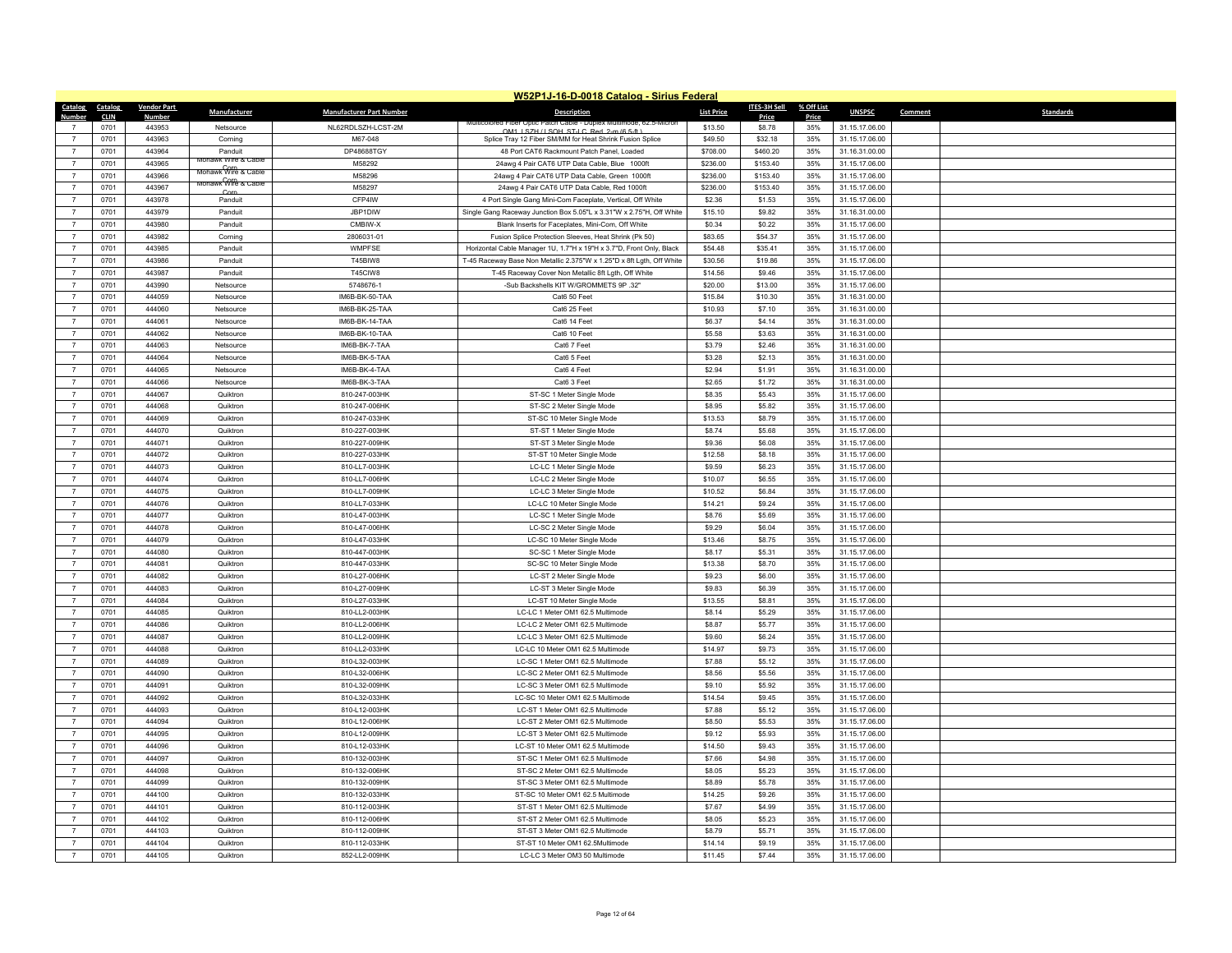|                | W52P1J-16-D-0018 Catalog - Sirius Federal |                    |                           |                                 |                                                                                                                       |                   |                     |            |                |                             |  |
|----------------|-------------------------------------------|--------------------|---------------------------|---------------------------------|-----------------------------------------------------------------------------------------------------------------------|-------------------|---------------------|------------|----------------|-----------------------------|--|
| Catalog        | Catalog                                   | <b>Vendor Part</b> | Manufacturer              | <b>Manufacturer Part Number</b> | <b>Description</b>                                                                                                    | <b>List Price</b> | <b>ITES-3H Sell</b> | % Off List | <b>UNSPSC</b>  | Comment<br><b>Standards</b> |  |
| Numher         | <b>CLIN</b>                               | Numbe              |                           |                                 |                                                                                                                       |                   | Price               | Price      |                |                             |  |
|                | 0701                                      | 444106             | Quiktron                  | 852-LL2-033HK                   | LC-LC 10 Meter OM3 50 Multimode                                                                                       | \$19.25           | \$12.51             | 35%        | 31.15.17.06.00 |                             |  |
| $\overline{7}$ | 0701                                      | 444420             | Corning                   | 444401G2831002M-GR              | Fiber Optic Patch Cable, Single Mode, 2 Meter, Green                                                                  | \$27.40           | \$17.81             | 35%        | 31.15.17.06.00 |                             |  |
| $\overline{7}$ | 0701                                      | 444421             | Corning                   | 444401G2831004M-GR              | Fiber Optic Patch Cable, Single Mode, 4 Meter, Green                                                                  | \$28.70           | \$18.66             | 35%        | 31.15.17.06.00 |                             |  |
| $\overline{7}$ | 0701                                      | 444422             | Corning                   | 444401G2831002M-YL              | Fiber Optic Patch Cable, Single Mode, 2 Meter, Yellow                                                                 | \$27.12           | \$17.63             | 35%        | 31.15.17.06.00 |                             |  |
| $\overline{7}$ | 0701                                      | 444424             | Corning                   | 444401G2831002M-RD              | Fiber Optic Patch Cable, Single Mode, 2 Meter, Red                                                                    | \$27.40           | \$17.81             | 35%        | 31.15.17.06.00 |                             |  |
| $\overline{7}$ | 0701                                      | 444425             | Corning                   | 444401G2831004M-RD              | Fiber Optic Patch Cable, Single Mode, 4 Meter, Red                                                                    | \$28.70           | \$18.66             | 35%        | 31.15.17.06.00 |                             |  |
| $\overline{7}$ | 0701                                      | 444426             | Corning                   | 444401G2831100M-BK              | Fiber Optic Patch Cable, Single Mode 100 Meter, Black                                                                 | \$107.84          | \$70.10             | 35%        | 31.15.17.06.00 |                             |  |
| $\overline{7}$ | 0701                                      | 444427             | Corning                   | 444401G2831100M-YL              | Fiber Optic Patch Cable, Single Mode 100 Meter, Yellow                                                                | \$93.20           | \$60.58             | 35%        | 31.15.17.06.00 |                             |  |
| $\overline{7}$ | 0701                                      | 444428             | Corning                   | 444401G2831100M-RD              | Fiber Optic Patch Cable, Single Mode 100 Meter, Red                                                                   | \$107.84          | \$70.10             | 35%        | 31.15.17.06.00 |                             |  |
| $\overline{7}$ | 0701                                      | 444429             | I eviton                  | 42081-2WS                       | Face Plate                                                                                                            | \$2.56            | \$1.66              | 35%        | 31.15.17.06.00 |                             |  |
| $\overline{7}$ | 0701                                      | 444430             | Leviton                   | 41085-SWC                       | Fiber Optic Connector Single Mode                                                                                     | \$12.06           | \$7.84              | 35%        | 31.15.17.06.00 |                             |  |
| $\overline{7}$ | 0701                                      | 444431             | Quiktron                  | 868                             | Cable, Cat 6, Shielded, 3 Meter, Yellow                                                                               | \$9.84            | \$6.40              | 35%        | 31.15.17.06.00 |                             |  |
| $\overline{7}$ | 0701                                      | 444432             | Quiktron                  | 834                             | Cable, Cat 6, Shielded, 3 Meter, Green                                                                                | \$9.84            | \$6,40              | 35%        | 31.15.17.06.00 |                             |  |
| $\overline{7}$ | 0701                                      | 444433             | Quiktron                  | 864                             | Cable, Cat 6, Shielded, 2 Meter, Yellow                                                                               | \$6.90            | \$4.49              | 35%        | 31.15.17.06.00 |                             |  |
| $\overline{7}$ | 0701                                      | 444434             | Quiktron                  | 830                             | Cable, Cat 6, Shielded, 2 Meter, Green<br>DIEX TO SU/APU SIMDIEX. TH SINGIE-MODE USZ. Z.UMM                           | \$6.90            | \$4.49              | 35%        | 31.15.17.06.00 |                             |  |
| $\overline{7}$ | 0701                                      | 444435             | <b>DMSI Manufacturing</b> | 6565001Y2G2002M                 | SC/APC simplex to SC/APC simplex, 1F Single-mode OS2, 2.0mm,                                                          | \$27.40           | \$17.81             | 35%        | 31.15.17.06.00 |                             |  |
| $\overline{7}$ | 0701                                      | 444436             | <b>DMSI Manufacturing</b> | 6565001Y2G2004M                 | $SCIAPC$ simplex to $SCIAPC$ simplex 1F $Sindie$ -mode $OSZ$ $Z$ Umm                                                  | \$28.70           | \$18.66             | 35%        | 31.15.17.06.00 |                             |  |
| $\overline{7}$ | 0701                                      | 444437             | <b>DMSI Manufacturing</b> | 6565001Y242002M                 | SC/APC simplex to SC/APC simplex, 1F Single-mode OS2, 2.0mm,                                                          | \$27.12           | \$17.63             | 35%        | 31.15.17.06.00 |                             |  |
| $\overline{7}$ | 0701                                      | 444438             | <b>DMSI Manufacturing</b> | 6565001Y242004M                 | Diex to SC/APC simplex, 1F Single-mode US2, 2.0mm                                                                     | \$28.70           | \$18.66             | 35%        | 31.15.17.06.00 |                             |  |
| $\overline{7}$ | 0701                                      | 444439             | <b>DMSI Manufacturing</b> | 6565001Y2R2002M                 | sc/APc simplex to sc/AFLP simplex. The Single-mode OS2, 2.0mm.                                                        | \$27.12           | \$17.63             | 35%        | 31.15.17.06.00 |                             |  |
| $\overline{7}$ | 0701                                      | 444440             | <b>DMSI Manufacturing</b> | 6565001Y2R2004M                 | SC/APC simplex to SC/AFC simplex. 1F Single-mode OS2, 2.0mm.                                                          | \$28.70           | \$18.66             | 35%        | 31.15.17.06.00 |                             |  |
| $\overline{7}$ | 0701                                      | 444441             | <b>DMSI Manufacturing</b> | 6565001Y2K2100M                 | SC/APC simplex to SCFAPC black_100 meters.<br>SC/APC simplex to SCFAPC simplex. 1F Single-mode OS2, 2.0mm.            | \$93.20           | \$60.58             | 35%        | 31.15.17.06.00 |                             |  |
| $\overline{7}$ | 0701                                      | 444442             | <b>DMSI Manufacturing</b> | 6565001Y242100M                 | SC/APC simplex to SC/APC simplex 1- Single-mode OS2, 2.0mm                                                            | \$93.20           | \$60.58             | 35%        | 31.15.17.06.00 |                             |  |
| $\overline{7}$ | 0701                                      | 444443             | <b>DMSI Manufacturing</b> | 6565001Y2R2100M                 | <b>2 PORT SINGLE GANG ARG: 100 REPSI ONE FACEPLATE</b>                                                                | \$93.20           | \$60.58             | 35%        | 31.15.17.06.00 |                             |  |
| $\overline{7}$ | 0701                                      | 444444             | <b>DMSI Manufacturing</b> | <b>FACEPLATE</b>                | <u>KEYSTONE OPTICAL MOBULE JACH, SKRGLEMODE, SIMPLEX,</u>                                                             | \$2.56            | \$1.66              | 35%        | 31.16.31.00.00 |                             |  |
| $\overline{7}$ | 0701                                      | 444445             | <b>DMSI Manufacturing</b> | KMJ-Y-69                        | CAT6 SHIELDED <sup>S</sup> CABCE. R545FCONRECTORS FRIFA STRAIN RELIEF                                                 | \$12.06           | \$7.84              | 35%        | 31.16.31.00.00 |                             |  |
| $\overline{7}$ | 0701                                      | 444446             | <b>DMSI Manufacturing</b> | CAT6-10-RD                      | cats shielded caBCE. R5AP&AREEF&R5 With strain relief                                                                 | \$9.84            | \$6.40              | 35%        | 31.15.17.06.00 |                             |  |
| $\overline{7}$ | 0701                                      | 444447             | <b>DMSI Manufacturing</b> | CAT6-10-YL                      | cats shielded CAQILL FNQS CONNECTYRY WY h strain relief                                                               | \$9.84            | \$6.40              | 35%        | 31.15.17.06.00 |                             |  |
| $\overline{7}$ | 0701                                      | 444448             | <b>DMSI Manufacturing</b> | CAT6-10-GN                      | CATE SHIELDED CABLE, FJ45 CONNECT ORS WITH STRAIN RELIEF                                                              | \$9.84            | \$6.40              | 35%        | 31.15.17.06.00 |                             |  |
| $\overline{7}$ | 0701                                      | 444450             | <b>DMSI Manufacturing</b> | CAT6-7-GN                       | Cat 5E 350 MHz uto flame relargant blenum. Unshielded I wisted Pair                                                   | \$6.90            | \$4.49              | 35%        | 31.15.17.06.00 |                             |  |
| $\overline{7}$ | 0701                                      | 444602             | <b>DMSI Manufacturing</b> | CAT5E-1000-GN                   | UTEL S50 m24 awg wires made of solid hare conner conductors J II                                                      | \$286.00          | \$185.90            | 35%        | 31.16.31.00.00 |                             |  |
| $\overline{7}$ | 0701                                      | 444603             | <b>DMSI Manufacturing</b> | CAT5E-1000-RD                   | (LIFE) Cable, 24 awg wires made of solid bare copper conductors Ull                                                   | \$286.00          | \$185.90            | 35%        | 31.16.31.00.00 |                             |  |
| $\overline{7}$ | 0701                                      | 444604             | <b>DMSI Manufacturing</b> | CAT5E-1000-BL                   | (UTP) Cable 24 awg wires made of solid bare copper conductors UI                                                      | \$286.00          | \$185.90            | 35%        | 31.16.31.00.00 |                             |  |
| $\overline{7}$ | 0701                                      | 444847             | <b>DMSI Manufacturing</b> | CAT6-30-BL                      | CAT6 PATCH CORD, 30 FEET, BLUE<br>LC duplex to ST, 2F Single-mode OS2, 2.0mm zipcord, OFNR, yellow, 6                 | \$25.00           | \$16.25             | 35%        | 31.15.17.06.00 |                             |  |
| $\overline{7}$ | 0701                                      | 444848             | <b>DMSI Manufacturing</b> | 3167002Y249006N                 | inches                                                                                                                | \$13.30           | \$8.65              | 35%        | 31.15.17.06.00 |                             |  |
| $\overline{7}$ | 0701                                      | 444938             | Quiktron                  | QMC-MSSC-01-01                  | 10/100/1000Base-T to 1000BaseSX MM, LC Connector                                                                      | \$378.67          | \$246.14            | 35%        | 31.15.17.06.00 |                             |  |
| $\overline{7}$ | 0701                                      | 444939             | Quiktron                  | QMC-SLSC-01-01                  | 10/100/1000Base-T to 1000BaseLX SM, LC Connector                                                                      | \$366.10          | \$237.97            | 35%        | 31.15.17.06.00 |                             |  |
| $\overline{7}$ | 0701                                      | 445308             | Quiktron                  | 852-LL2-033                     | 10m Multimode Duplex Fiber Cable, 10G Aqua LC/LC MMF 50/125                                                           | \$28.00           | \$18.20             | 35%        | 31.15.17.06.00 |                             |  |
| $\overline{7}$ | 0701                                      | 445309             | Quiktron                  | 852-LL2-003                     | 1m Multimode Duplex Fiber Cable, 10G Aqua LC/LC MMF 50/125                                                            | \$12.00           | \$7.80              | 35%        | 31.15.17.06.00 |                             |  |
| $\overline{7}$ | 0701                                      | 445310             | Chatsworth                | 30130-719                       | 30130-719 CPI 2U 19" Horizontal Cable Manger - Black<br>CommScope TeraSPEED LC to LC. Fiber Patch Cord. 1.6 mm Duplex | \$100.00          | \$65.00             | 35%        | 31.15.17.06.00 |                             |  |
| $\overline{7}$ | 0701                                      | 445526             | Commscope                 | FDWLCLC42-AXM003                | EC duplex to EC duplex, 2F 62.5 multimode OM1, 2.0mm zipcord, OFNP                                                    | \$65.99           | \$42.89             | 35%        | 31.15.17.06.00 |                             |  |
| $\overline{7}$ | 0701                                      | 446608             | <b>DMSI Manufacturing</b> | 3131002F2G2050M                 | LC duplex to LC duplex, 2F 62.5 multimode OM1, 2.0mm zipcord, OFNF                                                    | \$49.48           | \$32.16             | 35%        | 31.15.17.06.00 |                             |  |
| $\overline{7}$ | 0701                                      | 446609             | <b>DMSI Manufacturing</b> | 3131002F2G2030M                 | LC duplex to LC duplex, 2F 62.5 multimode OM1, 2.0mm zipcord, OFNF                                                    | \$33.38           | \$21.70             | 35%        | 31.15.17.06.00 |                             |  |
| $\overline{7}$ | 0701                                      | 446610             | <b>DMSI Manufacturing</b> | 3131002F2G2020M                 | LC duplex to LC duplex. 2F 82.5 multimode OM1. 2.0mm zipcord. OFNF                                                    | \$19.12           | \$12.43             | 35%        | 31.15.17.06.00 |                             |  |
| $\overline{7}$ | 0701                                      | 446611             | <b>DMSI Manufacturing</b> | 3131002F2G2003M                 | LC duplex to LC duplex, 2F 62.5 multimode OM1, 2.0mm zipcord, OFNF                                                    | \$11.80           | \$7.67              | 35%        | 31.15.17.06.00 |                             |  |
| $\overline{7}$ | 0701                                      | 446612             | <b>DMSI Manufacturing</b> | 3131002F2G2002M                 | LC duplex to LC duplex, 2F 62.5 multimode OM1, 2.0mm zipcord, OFNF                                                    | \$11.08           | \$7.20              | 35%        | 31.15.17.06.00 |                             |  |
| $\overline{7}$ | 0701                                      | 446613             | <b>DMSI Manufacturing</b> | 3131002F2G2001M                 | Corning Keyed Orange LC to hon-keyed LC, 2F 62.5 multimode OM1.                                                       | \$10.28           | \$6.68              | 35%        | 31.15.17.06.00 |                             |  |
| $\overline{7}$ | 0701                                      | 446614             | <b>DMSI Manufacturing</b> | C3N31002F2N2050M                | Corning Keved Orange LC to hon-keved LC, 2F 62.5 multimode OM1.                                                       | \$73.08           | \$47.50             | 35%        | 31.16.31.00.00 |                             |  |
| $\overline{7}$ | 0701                                      | 446615             | <b>DMSI Manufacturing</b> | C3N31002F2N2030M                | 2.0mm zincord, OENP, orange, 30 meters<br>Corning Keyed Orange LC to non-keyed LC, 21-62.5 multimode OM1.             | \$63.08           | \$41.00             | 35%        | 31.16.31.00.00 |                             |  |
| $\overline{7}$ | 0701                                      | 446616             | <b>DMSI Manufacturing</b> | C3N31002F2N2020M                | Corning Keved Urange LC to hon-keved LC. 2F 62.5 multimode OM1.                                                       | \$58.08           | \$37.75             | 35%        | 31.16.31.00.00 |                             |  |
| $\overline{7}$ | 0701                                      | 446617             | <b>DMSI Manufacturing</b> | C3N31002F2N2003M                | Corning Keyed Orange LC to non-keyed LC 22-5 Beters                                                                   | \$49.58           | \$32.23             | 35%        | 31.16.31.00.00 |                             |  |
| $\overline{7}$ | 0701                                      | 446618             | <b>DMSI Manufacturing</b> | C3N31002F2N2002M                | EC duplex to EC auplex, 2F 62.5 multimode OM 1, 2.0mm zipcord, OFNF                                                   | \$49.08           | \$31.90             | 35%        | 31.16.31.00.00 |                             |  |
| $\overline{7}$ | 0701                                      | 446619             | <b>DMSI Manufacturing</b> | 3131002F2N2001M                 | Corning Keyed Red LC to non-keyed LC, 2F 62.5 multimode OM1, 2.0mn                                                    | \$10.28           | \$6.68              | 35%        | 31.15.17.06.00 |                             |  |
| $\overline{7}$ | 0701                                      | 446620             | <b>DMSI Manufacturing</b> | C3R31002F2R2050M                | Corning Keved Red LC to non-keved LC, 2P 62.5 multimode OM1, 2.0mm                                                    | \$73.08           | \$47.50             | 35%        | 31.16.31.00.00 |                             |  |
| $\overline{7}$ | 0701                                      | 446621             | <b>DMSI Manufacturing</b> | C3R31002F2R2030M                | oming Keyed Red LC to non-keyed LC, 2P 62.5 multimode OM1                                                             | \$73.08           | \$47.50             | 35%        | 31.16.31.00.00 |                             |  |
| $\overline{7}$ | 0701                                      | 446622             | <b>DMSI Manufacturing</b> | C3R31002F2R2020M                | .<br>Coming Keyed Red LC to non-keyed LC, 2F 62.5 multimode OM1, 2.0mi                                                | \$58.08           | \$37.75             | 35%        | 31.16.31.00.00 |                             |  |
|                | 0701                                      | 446623             | <b>DMSI Manufacturing</b> | C3R31002F2R2003M                | Corning Keyed Red LC <sup>zi</sup> to Roh-Reyed LC, 2 <del>1</del> B2.5 multimode OM1, 2.0mn                          | \$49.58           | \$32.23             | 35%        | 31.16.31.00.00 |                             |  |
| $\overline{7}$ | 0701                                      | 446624             | <b>DMSI Manufacturing</b> | C3R31002F2R2002M                | LC duplex to LC duplex, 2P 62.5 multimode OM1, 2.0mm zipcord, OFNP                                                    | \$49.08           | \$31.90             | 35%        | 31.16.31.00.00 |                             |  |
| $\overline{7}$ | 0701                                      | 446625             | <b>DMSI Manufacturing</b> | 3131002F2R2001M                 | red 1 meter                                                                                                           | \$10.28           | \$6.68              | 35%        | 31.15.17.06.00 |                             |  |
| $\overline{7}$ | 0701                                      | 446859             | Tripp-lite                | N002-010-YW                     | 10FT CAT5E CAT5 CBL PATCH RJ45 YLW                                                                                    | \$5.00            | \$3.25              | 35%        | 31.15.17.06.00 |                             |  |
| $\overline{7}$ | 0701                                      | 446860             | Tripp-lite                | N002-006-YW                     | 6FT CAT5E CAT5 CBL PATCH RJ45 YLW                                                                                     | \$5.00            | \$3.25              | 35%        | 31.15.17.06.00 |                             |  |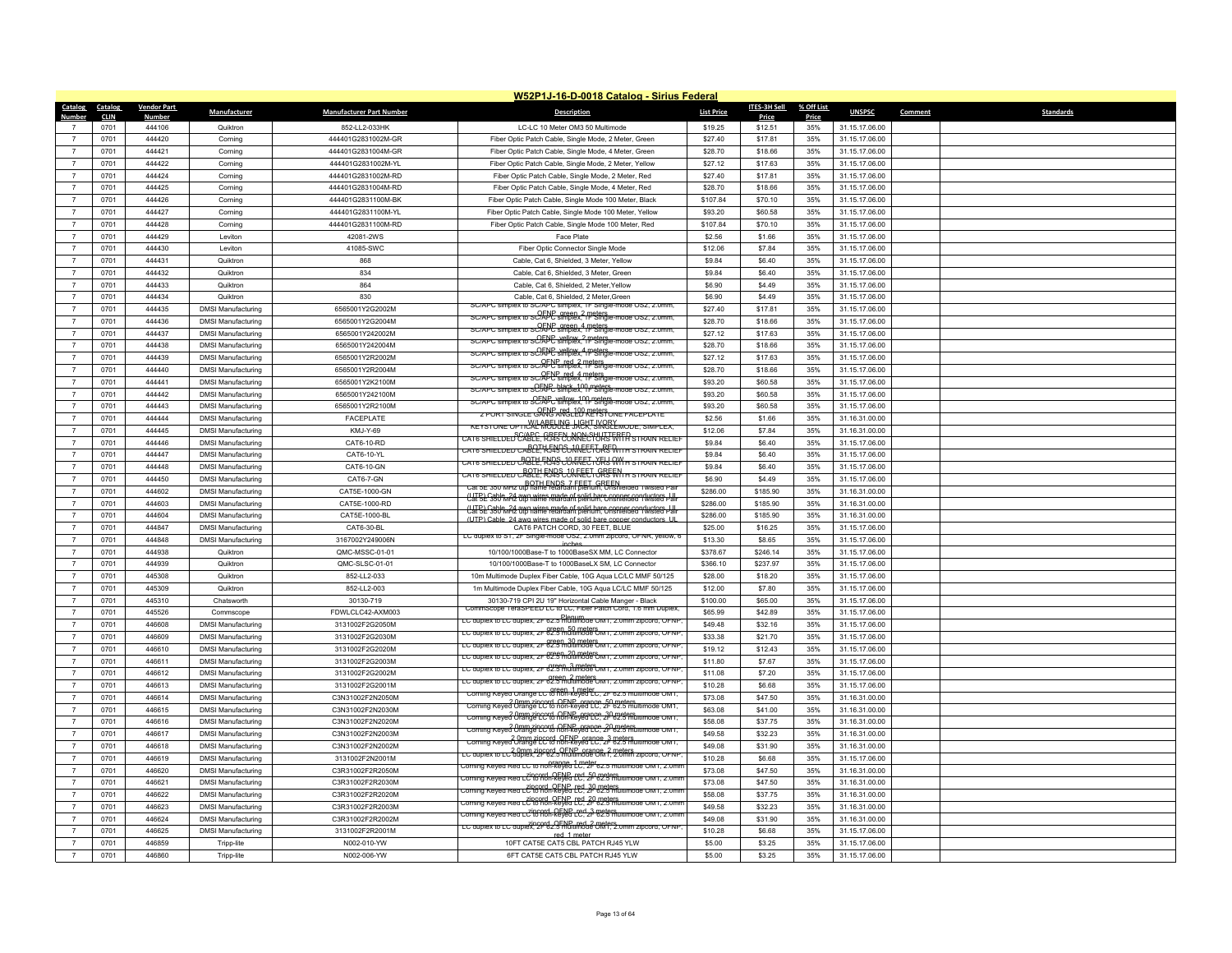|                                  |              |                    |                                                        |                                    | W52P1J-16-D-0018 Catalog - Sirius Federal                                                            |                    |                     |            |                                  |                             |
|----------------------------------|--------------|--------------------|--------------------------------------------------------|------------------------------------|------------------------------------------------------------------------------------------------------|--------------------|---------------------|------------|----------------------------------|-----------------------------|
| Catalog Catalog                  |              | <b>Vendor Part</b> | Manufacturer                                           | <b>Manufacturer Part Number</b>    | <b>Description</b>                                                                                   | <b>List Price</b>  | ITES-3H Sell        | % Off List | <b>UNSPSC</b>                    | <b>Standards</b><br>Comment |
| Number                           | <b>CLIN</b>  | Number             |                                                        |                                    |                                                                                                      |                    | Price               | Price      |                                  |                             |
| $\overline{7}$                   | 0701         | 446989             | Quiktron                                               | 810-LL2-009                        | 3M LC-LC DPLX 62.5 FIBERCBL 250ea                                                                    | \$9.34             | \$6.07              | 35%        | 31.15.17.06.00                   |                             |
| $\overline{7}$                   | 0701         | 446990<br>446991   | Quiktron<br>Quiktron                                   | 810-LL2-003                        | 1M LC-LC DPLX 62.5 FIBERCBL 250ea                                                                    | \$7.86             | \$5.11              | 35%        | 31.15.17.06.00                   |                             |
|                                  | 0701         |                    |                                                        | 810-L32-003                        | 1 METER SC-TO-LC OM1 62.5 FIBER 366ea                                                                | \$7.32             | \$4.76              | 35%        | 31.15.17.06.00                   |                             |
| $\overline{7}$                   | 0701         | 446992             | Quiktron                                               | 810-L32-003G                       | VS 1M LC SC 62.5 DPX PVC GRN 240ea                                                                   | \$7.32             | \$4.76              | 35%        | 31.15.17.06.00                   |                             |
| $\overline{7}$                   | 0701         | 446993             | Quiktron                                               | 810-L12-003                        | 1M LC-ST DPLX 62.5 FIBERCBL 72ea                                                                     | \$7.32             | \$4.76              | 35%        | 31.15.17.06.00                   |                             |
| $\overline{7}$                   | 0701         | 446994             | Quiktron                                               | 810-L12-003G                       | VS 1M LC ST 62.5 DPX PVC GRN 96ea                                                                    | \$7.32             | \$4.76              | 35%        | 31.15.17.06.00                   |                             |
| $\overline{7}$<br>$\overline{7}$ | 0701         | 446995             | Quiktron                                               | 810-L12-003R                       | RED 1 METER ST-LC 62.5 MULTIMODE FIBERS 96ea                                                         | \$7.32             | \$4.76              | 35%        | 31.15.17.06.00                   |                             |
|                                  | 0701         | 446996             | Quiktron                                               | 2101-41352-000                     | HDMI M TO SINGLE LINK DVI-D F ADPT 8IN 12ea                                                          | \$14.14            | \$9.19              | 35%        | 31.15.17.06.00                   |                             |
| $\overline{7}$                   | 0701         | 447427             | Quiktron                                               | 544-120-007                        | CAT6 - 7 Crossover Cable. CAT6 STP. Green 7'                                                         | \$7.05             | \$4.58              | 35%        | 31.15.17.06.00                   |                             |
| $\overline{7}$                   | 0701         | 447430             | Quiktron                                               | 810-L32-009GHK                     | LC-SC 3M Green Patch Cable LC/SC fiber MM 62.5/125 Duplex, Green                                     | \$7.75             | \$5.04              | 35%        | 31.15.17.06.00                   |                             |
| $\overline{7}$                   | 0701         | 447453             | Hitachi                                                | 30129-8-YE3                        | Cat6 yellow Riser and shielded                                                                       | \$660.00           | \$429.00            | 35%        | 31.15.17.06.00                   |                             |
| $\overline{7}$                   | 0701         | 447454             | Hitachi                                                | 30129-8-VI3                        | Cat 6 purple Riser and shielded                                                                      | \$660.00           | \$429.00            | 35%        | 31.15.17.06.00                   |                             |
| $\overline{7}$                   | 0701         | 447455             | Hitachi                                                | 30129-8-RD3                        | Cat 6 red Riser and shielded                                                                         | \$660.00           | \$429.00            | 35%        | 31.15.17.06.00                   |                             |
| $\overline{7}$                   | 0701         | 447456             | Hitachi                                                | 30129-8-BL3                        | Cat 6 blue Riser and shielded                                                                        | \$660.00           | \$429.00            | 35%        | 31.15.17.06.00                   |                             |
| $\overline{7}$                   | 0701         | 447457             | Hitachi                                                | 30129-8-GR3                        | Cat 6 green Riser and shielded                                                                       | \$660.00           | \$429.00            | 35%        | 31.15.17.06.00                   |                             |
| $\overline{7}$                   | 0701         | 447458             | Panduit                                                | CJ688TGYL-24                       | Mini-Com CAT 6 Keystone, yellow                                                                      | \$226.60           | \$147.29            | 35%        | 31.15.17.06.00                   |                             |
| $\overline{7}$                   | 0701         | 447459             | Panduit                                                | CJ688TGVL-24                       | Mini-Com CAT 6 Keystone, purple                                                                      | \$226.60           | \$147.29            | 35%        | 31.15.17.06.00                   |                             |
| $\overline{7}$                   | 0701         | 447460             | Panduit                                                | CJ688TGRD-24                       | Mini-Com CAT 6 Keystone, Red                                                                         | \$226.60           | \$147.29            | 35%        | 31.15.17.06.00                   |                             |
| $\overline{7}$                   | 0701         | 447461             | Panduit                                                | CJ688TGBU-24                       | Mini-Com CAT 6 Keystone, Blue                                                                        | \$226.60           | \$147.29            | 35%        | 31.15.17.06.00                   |                             |
| $\overline{7}$                   | 0701         | 447463             | Panduit                                                | CJ688TGOR-24                       | Mini-Com CAT 6 Keystone, Orange                                                                      | \$226.60           | \$147.29            | 35%        | 31.15.17.06.00                   |                             |
| $\boldsymbol{7}$                 | 0701         | 447942             | Quiktron                                               | 810-L12-006RHK                     | 62.5 Duplex LC-ST 2m Red TAA                                                                         | \$8.22             | \$5.34              | 35%        | 31.15.17.06.00                   |                             |
| $\overline{7}$                   | 0701         | 447943             | Quiktron                                               | 810-L12-009RHK                     | 62.5 Duplex LC-ST 3m Red TAA                                                                         | \$8.98             | \$5.84              | 35%        | 31.15.17.06.00                   |                             |
| $\overline{7}$                   | 0701         | 447944             | Quiktron                                               | 810-L12-017RHK                     | 62.5 Duplex LC-ST 5m Red TAA                                                                         | \$10.50            | \$6.83              | 35%        | 31.15.17.06.00                   |                             |
| $\overline{7}$                   | 0701         | 447945             | Quiktron                                               | 810-L12-033RHK                     | 62.5 Duplex LC-ST 10m Red TAA                                                                        | \$14.28            | \$9.28              | 35%        | 31.15.17.06.00                   |                             |
| $\overline{7}$                   | 0701         | 447946             | Quiktron                                               | 810-112-006RHK                     | 62.5 Duplex ST-ST 2m Red TAA                                                                         | \$7.92             | \$5.15              | 35%        | 31.15.17.06.00                   |                             |
| $\overline{7}$                   | 0701         | 447947             | Quiktron                                               | 810-112-009RHK                     | 62.5 Duplex ST-ST 3m Red TAA                                                                         | \$8,70             | \$5.66              | 35%        | 31.15.17.06.00                   |                             |
| $\overline{7}$                   | 0701         | 447948             | Quiktron                                               | 810-112-017RHK                     | 62.5 Duplex ST-ST 5m Red TAA                                                                         | \$10.22            | \$6.64              | 35%        | 31.15.17.06.00                   |                             |
| $\overline{7}$                   | 0701         | 447949             | Quiktron                                               | 810-112-033RHK                     | 62.5 Duplex ST-ST 10m Red TAA                                                                        | \$14.00            | \$9.10              | 35%        | 31.15.17.06.00                   |                             |
| $\overline{7}$                   | 0701         | 447950             | Quiktron                                               | 810-LL2-006RHK                     | 62.5 Duplex LC-LC 2m Red TAA                                                                         | \$8.76             | \$5.69              | 35%        | 31.15.17.06.00                   |                             |
| $\overline{7}$                   | 0701         | 447951             | Quiktron                                               | 810-LL2-009RHK                     | 62.5 Duplex LC-LC 3m Red TAA                                                                         | \$9.50             | \$6.18              | 35%        | 31.15.17.06.00                   |                             |
| $\overline{7}$                   | 0701         | 447952             | Quiktron                                               | 810-LL2-017RHK                     | 62.5 Duplex LC-LC 5m Red TAA                                                                         | \$11.02            | \$7.16              | 35%        | 31.15.17.06.00                   |                             |
| $\overline{7}$                   | 0701         | 447953             | Quiktron                                               | 810-LL2-033RHK                     | 62.5 Duplex LC-LC 10m Red TAA                                                                        | \$14.80            | \$9.62              | 35%        | 31.15.17.06.00                   |                             |
| $\overline{7}$                   | 0701         | 448104             | logear                                                 | GCS62HU                            | IOGEAR 2-PORT HD CABLE KVM SWITCH WITH AUDIO<br>FIBER JUMPER PATCH CORD: 3 METER. MULTIMODE LC TO LC | \$79.95            | \$79.95             | 0%         | 31.15.17.06.00                   |                             |
| $\overline{7}$                   | 0701         | 448241             | Graybar                                                | 852-LL2-009-55L                    | DUPLEX: OM4 50 MICRON                                                                                | \$20.00            | \$13.00             | 35%        | 31.15.17.06.00                   |                             |
| $\overline{7}$                   | 0701         | 448614             | Quiktron                                               | 541-110-025                        | 25 Foot Snagless Blue Ethernet Cable- CAT6                                                           | \$10.40            | \$6.76              | 35%        | 31.15.17.06.00                   |                             |
| $\overline{7}$<br>$\overline{7}$ | 0701         | 448615             | Quiktron                                               | 541-110-015                        | 15 Foot Snagless Blue Ethernet Cable- CAT6                                                           | \$9.20             | \$5.98              | 35%        | 31.15.17.06.00                   |                             |
|                                  | 0701         | 448775<br>448776   | <b>Black Box</b>                                       | FT9550A<br>FT9120                  | HOOK AND LOOP BUNDLE WRAP, 5/8IN (1.5-CM<br>HOOK & LOOP TIES BLK, 12 IN - 10 PK                      | \$67.23            | \$43.70             | 35%        | 31.15.17.06.00                   |                             |
| $\overline{7}$<br>$\overline{7}$ | 0701<br>0701 | 448777             | <b>Black Box</b><br><b>DMSI Manufacturing</b>          |                                    | LC to ST, 2 fiber, OM1, Riser, Pink Jacket, 6M                                                       | \$12.15<br>\$13.50 | \$7.90<br>\$8.78    | 35%<br>35% | 31.15.17.06.00                   |                             |
| $\overline{7}$                   |              | 448778             |                                                        | 3167002F2S9006M                    |                                                                                                      |                    |                     |            | 31.15.17.06.00                   |                             |
|                                  | 0701         |                    | <b>DMSI Manufacturing</b>                              | 3167002F2S9010M                    | LC to ST, 2 fiber, OM1, Riser, Pink Jacket, 10M                                                      | \$15.75            | \$10.24             | 35%        | 31.15.17.06.00                   |                             |
| $\overline{7}$<br>$\overline{7}$ | 0701<br>0701 | 448779<br>448780   | <b>DMSI Manufacturing</b><br><b>DMSI Manufacturing</b> | 3167002F2S9003M<br>3167002F2S9002M | LC to ST, 2 fiber, OM1, Riser, Pink Jacket, 3M<br>LC to ST, 2 fiber, OM1, Riser, Pink Jacket, 2M     | \$10.40<br>\$8.50  | \$6.76<br>\$5.53    | 35%<br>35% | 31.15.17.06.00<br>31.15.17.06.00 |                             |
| $\overline{7}$                   | 0701         | 448781             | <b>DMSI Manufacturing</b>                              | 3167002F2R9002M                    | LC to ST, 2 fiber, OM1, Riser, Red Jacket, 2M                                                        | \$13.50            | \$8.78              | 35%        | 31.15.17.06.00                   |                             |
| $\boldsymbol{7}$                 | 0701         | 448782             | <b>DMSI Manufacturing</b>                              | 3167002F2Y9002M                    | LC to ST, 2 fiber, OM1, Riser, Yellow Jacket, 2M                                                     | \$8.50             | \$5.53              | 35%        | 31.15.17.06.00                   |                             |
| $\overline{7}$                   | 0701         | 448784             | <b>DMSI Manufacturing</b>                              | 3167002F2Y9006M                    | LC to ST, 2 fiber, OM1, Riser, Yellow Jacket, 6M                                                     | \$14.15            | \$9.20              | 35%        | 31.15.17.06.00                   |                             |
| $\overline{7}$                   | 0701         | 448785             | <b>DMSI Manufacturing</b>                              | 3167002F2Y9003M                    | LC to ST, 2 fiber, OM1, Riser, Yellow Jacket, 3M                                                     | \$10.40            | \$6.76              | 35%        | 31.15.17.06.00                   |                             |
| $\overline{7}$                   | 0701         | 448786             | <b>DMSI Manufacturing</b>                              | 3167002F2R9006M                    | LC to ST, 2 fiber, OM1, Riser, Red Jacket, 6M                                                        | \$13.50            | \$8.78              | 35%        | 31.15.17.06.00                   |                             |
| $\overline{7}$                   | 0701         | 449641             | <b>Belden</b>                                          | AX104186                           | Cat 6 Keystone Jacks Blue                                                                            | \$7.00             | \$4.55              | 35%        | 31.16.31.00.00                   |                             |
| $\overline{7}$                   | 0701         | 449644             | <b>Belden</b>                                          | 2413                               | CAT6 UTP Solid Plenum Cable Blue 1000 ft.                                                            | \$500.00           | \$325.00            | 35%        | 31.15.17.06.00                   |                             |
| $\overline{7}$                   | 0701         |                    |                                                        |                                    |                                                                                                      | \$65.45            |                     | 35%        | 31.15.17.06.00                   |                             |
| $\overline{7}$                   | 0701         | 449767<br>449768   | <b>Tyco Electronics</b><br><b>Superior Essex</b>       | 6-554720-3<br>77-240-5A            | RJ-45 Connectors (Pk 100)<br>23awg 4 Pair CAT6 UTP Data Cable, Green 1000FT Riser                    | \$354.54           | \$42.54<br>\$230.45 | 35%        | 31.15.17.06.00                   |                             |
| $\overline{7}$                   | 0701         | 449769             | Superior Essex                                         | 77-240-9A                          | 23awg 4 Pair CAT6 UTP Data Cable, Red 1000FT Riser                                                   | \$354.65           | \$230.52            | 35%        | 31.15.17.06.00                   |                             |
| $\overline{7}$                   | 0701         | 449770             | Cable Exchange                                         | CEX-TAAC6BTS-RD-1M                 | 24awg 4 Pair CAT6 Stranded Patch Cord, 1mtr Red                                                      | \$7.78             | \$5.06              | 35%        | 31.15.17.06.00                   |                             |
| $\overline{7}$                   | 0701         | 449771             | Cable Exchange                                         | CEX-TAAC6BTS-BL-1M                 | 24awg 4 Pair CAT6 Stranded Patch Cord, 1mtr Blue                                                     | \$7.78             | \$5.06              | 35%        | 31.15.17.06.00                   |                             |
| $\overline{7}$                   | 0701         | 449772             | Cable Exchange                                         | CEX-TAAC6BTS-GN-1M                 | 24awg 4 Pair CAT6 Stranded Patch Cord, 1mtr Green                                                    | \$7.78             | \$5.06              | 35%        | 31.15.17.06.00                   |                             |
| $\overline{7}$                   | 0701         | 449773             | Cable Exchange                                         | CEX-TAAC6BTS-RD-2M                 | 24awg 4 Pair CAT6 Stranded Patch Cord, 2mtr Red                                                      | \$9.65             | \$6.27              | 35%        | 31.15.17.06.00                   |                             |
| $\overline{7}$                   | 0701         | 449774             | Cable Exchange                                         | CEX-TAAC6BTS-BL-2M                 | 24awg 4 Pair CAT6 Stranded Patch Cord, 2mtr Blue                                                     | \$9.65             | \$6.27              | 35%        | 31.15.17.06.00                   |                             |
|                                  | 0701         | 449775             | Cable Exchange                                         | CFX-TAAC6BTS-GN-2M                 | 24awg 4 Pair CAT6 Stranded Patch Cord, 2mtr Green                                                    | \$9.65             | \$6.27              | 35%        | 31.15.17.06.00                   |                             |
| $\overline{7}$                   | 0701         | 449776             | Cable Exchange                                         | CEX-TAAC6BTS-RD-3M                 | 24awg 4 Pair CAT6 Stranded Patch Cord, 3mtr Red                                                      | \$10.43            | \$6.78              | 35%        | 31.15.17.06.00                   |                             |
|                                  | 0701         | 449777             | Cable Exchange                                         | CEX-TAAC6BTS-BL-3M                 | 24awg 4 Pair CAT6 Stranded Patch Cord, 3mtr Blue                                                     | \$10.43            | \$6.78              | 35%        | 31.15.17.06.00                   |                             |
| $\overline{7}$                   | 0701         | 449778             | Cable Exchange                                         | CEX-TAAC6BTS-GN-3M                 | 24awg 4 Pair CAT6 Stranded Patch Cord, 3mtr Green                                                    | \$10.43            | \$6.78              | 35%        | 31.15.17.06.00                   |                             |
|                                  |              |                    |                                                        |                                    |                                                                                                      |                    |                     |            |                                  |                             |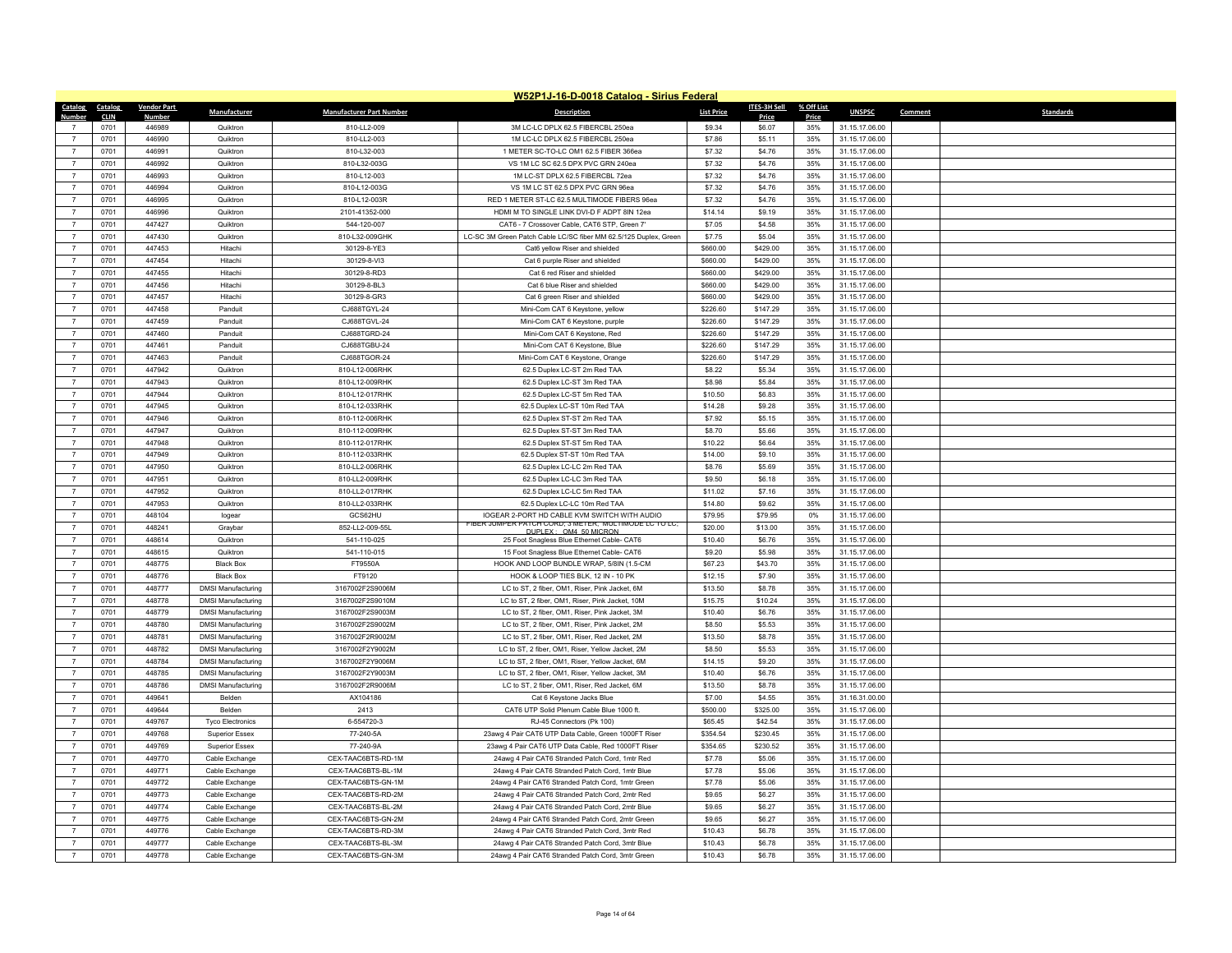|                                  |              |                    |                                                            |                                    | W52P1J-16-D-0018 Catalog - Sirius Federal                                                         |                      |                    |            |                                  |         |                  |
|----------------------------------|--------------|--------------------|------------------------------------------------------------|------------------------------------|---------------------------------------------------------------------------------------------------|----------------------|--------------------|------------|----------------------------------|---------|------------------|
| Catalog                          | Catalog      | <b>Vendor Part</b> | <b>Manufacturer</b>                                        | <b>Manufacturer Part Number</b>    | <b>Description</b>                                                                                | <b>List Price</b>    | ITES-3H Sell       | % Off List | <b>UNSPSC</b>                    | Comment | <b>Standards</b> |
| Number                           | <b>CLIN</b>  | <b>Number</b>      |                                                            |                                    | し duplex to S i , ZF 62.5 multi                                                                   |                      | Price              | Price      |                                  |         |                  |
| $\overline{7}$                   | 0701         | 449798             | <b>DMSI Manufacturing</b>                                  | 3167002F2G2005M                    | LC duplex to S1, 2F 62.5 multimode OM1, 2.0mm zipcord, OFNP, red, 5                               | \$13.06              | \$8.49             | 35%        | 31.15.17.06.00                   |         |                  |
| $\overline{7}$                   | 0701         | 449799<br>449800   | <b>DMSI Manufacturing</b>                                  | 3167002F2R2005M                    | EC duplex to ST, 2F 62.5 multimode OM1, 2.0mm zipcord, OFNP, blue, 5                              | \$13.06              | \$8.49             | 35%<br>35% | 31.15.17.06.00                   |         |                  |
|                                  | 0701         |                    | <b>DMSI Manufacturing</b>                                  | 3167002F2B2005M                    | LC duplex to ST, 2F 62.5 multimode OM1, 2.0mm zipcord, OFNP, yellow,                              | \$13.06              | \$8.49             |            | 31.15.17.06.00                   |         |                  |
| $\overline{7}$<br>$\overline{7}$ | 0701<br>0701 | 449801             | <b>DMSI Manufacturing</b>                                  | 3167002F2Y2005M                    | 5 meters                                                                                          | \$13.06<br>\$354.45  | \$8.49<br>\$230.39 | 35%        | 31.15.17.06.00                   |         |                  |
|                                  | 0701         | 449876<br>449877   | <b>Belkin International</b><br><b>Belkin International</b> | A7L704-1000-RED                    | 1000FT CBL CAT6 GETH PVC SOLID RED BULK<br>1000FT CBL CAT6 SOLID PVC BULK 4PAIR 24A               |                      | \$193.70           | 35%<br>35% | 31.15.17.06.00<br>31.15.17.06.00 |         |                  |
| $\overline{7}$<br>$\overline{7}$ | 0701         | 449878             | <b>Belkin International</b>                                | A7L704-1000-BLK<br>A7L704-1000-GRN | CAT6 SOLID BULK CBL 4PR 24AWG 1000FT GRN                                                          | \$298.00<br>\$298.00 | \$193.70           | 35%        | 31.15.17.06.00                   |         |                  |
| $\overline{7}$                   | 0701         | 450470             |                                                            | CEX-C6BTGNTAA-XXF                  | UTP CAT6 Snagless Boot Green<br>3 foo                                                             | \$5.50               | \$3.58             | 35%        | 31.15.17.06.00                   |         |                  |
| $\overline{7}$                   | 0701         | 450509             | Cable Exchange<br>Cable Exchange                           | CEX-C6BTGNTAA-XXF-3                | UTP CAT6 Snagless Boot Green 3 foot                                                               | \$5.50               | \$3.58             | 35%        | 31.15.17.06.00                   |         |                  |
| $\overline{7}$                   | 0701         | 450510             | Cable Exchange                                             | CEX-C6BTGNTAA-XXF-5                | UTP CAT6 Snagless Boot Green<br>5 foot                                                            | \$5.52               | \$3.59             | 35%        | 31.15.17.06.00                   |         |                  |
| $\overline{7}$                   | 0701         | 450511             | Cable Exchange                                             | CEX-C6BTGNTAA-XXF-7                | UTP CAT6 Snagless Boot Green<br>7 foot                                                            | \$5.73               | \$3.72             | 35%        | 31.15.17.06.00                   |         |                  |
| $\overline{7}$                   | 0701         | 450512             | Cable Exchange                                             | CEX-C6BTGNTAA-XXF-10               | UTP CAT6 Snagless Boot Green<br>10 foot                                                           | \$6.25               | \$4.06             | 35%        | 31.15.17.06.00                   |         |                  |
| $\overline{7}$                   | 0701         | 450513             | Cable Exchange                                             | CEX-C6BTGNTAA-XXF-14               | UTP CAT6 Snagless Boot Green<br>14 foot                                                           | \$8.55               | \$5.56             | 35%        | 31.15.17.06.00                   |         |                  |
| $\overline{7}$                   | 0701         | 450514             | Cable Exchange                                             | CEX-C6BTGNTAA-XXF-20               | UTP CAT6 Snagless Boot Green<br>20 foot                                                           | \$10.57              | \$6.87             | 35%        | 31.15.17.06.00                   |         |                  |
| $\overline{7}$                   | 0701         | 450515             | Cable Exchange                                             | CEX-C6BTGNTAA-XXF-25               | UTP CAT6 Snagless Boot Green<br>25 foot                                                           | \$14.50              | \$9.43             | 35%        | 31.15.17.06.00                   |         |                  |
| $\overline{7}$                   | 0701         | 450516             | Cable Exchange                                             | CEX-C6BTGNTAA-XXF-30               | UTP CAT6 Snagless Boot Green<br>30 foot                                                           | \$12.20              | \$7.93             | 35%        | 31.15.17.06.00                   |         |                  |
| $\overline{7}$                   | 0701         | 450517             | Cable Exchange                                             | CEX-C6BTGNTAA-XXF-35               | UTP CAT6 Snagless Boot Green<br>35 foot                                                           | \$14.54              | \$9.45             | 35%        | 31.15.17.06.00                   |         |                  |
| $\overline{7}$                   | 0701         | 450518             | Cable Exchange                                             | CEX-C6BTGNTAA-XXF-40               | UTP CAT6 Snagless Boot Green<br>40 foot                                                           | \$16.22              | \$10.54            | 35%        | 31.15.17.06.00                   |         |                  |
| $\overline{7}$                   | 0701         | 450519             | Cable Exchange                                             | CEX-C6BTGNTAA-XXF-45               | UTP CAT6 Snagless Boot Green<br>45 foot                                                           | \$18.25              | \$11.86            | 35%        | 31.15.17.06.00                   |         |                  |
|                                  | 0701         | 450520             | Cable Exchange                                             | CEX-C6BTGNTAA-XXF-50               | UTP CAT6 Snagless Boot Green<br>50 foot                                                           | \$19.21              | \$12.49            | 35%        | 31.15.17.06.00                   |         |                  |
| $\overline{7}$                   | 0701         | 450633             | Commscope                                                  | CS34P                              | 23-4P UTP-PLENUM SUL BU CAT6 FEP/FRPVC BLACK JACKET BUX                                           | \$405.90             | \$263.84           | 35%        | 31.16.31.00.00                   |         |                  |
| $\overline{7}$                   | 0701         | 450679             | <b>DMSI Manufacturing</b>                                  | 3131002F2N9001M                    | LC duplex to LC duplex, 2F 62.5 multimode OM1, 2.0mm zipcord, OFNR                                | \$10.90              | \$7.09             | 35%        | 31.15.17.06.00                   |         |                  |
| $\overline{7}$                   | 0701         | 450680             | <b>DMSI Manufacturing</b>                                  | 3167002F2N9001M                    | LC duplex to S1, 2F 62.5 multimode UM1, 2.0mm zipcord, OFNR, orange                               | \$10.90              | \$7.09             | 35%        | 31.15.17.06.00                   |         |                  |
| $\overline{7}$                   | 0701         | 450681             | <b>DMSI Manufacturing</b>                                  | 3161002F2N9001M                    | LC duplex to SC duplex, 2F 62.5 multimode OM1, 2.0mm zipcord, OFNR.                               | \$10.90              | \$7.09             | 35%        | 31.15.17.06.00                   |         |                  |
| $\overline{7}$                   | 0701         | 450682             | <b>DMSI Manufacturing</b>                                  | 3131002F2N9002M                    | LC duplex to LC duplex, 2F 62.5 multimode OM1, 2.0mm zipcord, OFNR                                | \$11.80              | \$7.67             | 35%        | 31.15.17.06.00                   |         |                  |
| $\overline{7}$                   | 0701         | 450683             | <b>DMSI Manufacturing</b>                                  | 3167002F2N9002M                    | t C duplex to ST, 2F 62.5 multimode 3M^1, 2.0mm zipcord, OFNR, orange                             | \$11.80              | \$7.67             | 35%        | 31.15.17.06.00                   |         |                  |
| $\overline{7}$                   | 0701         | 450684             | <b>DMSI Manufacturing</b>                                  | 3161002F2N9002M                    | LC duplex to SC duplex, 2F 62.5 multimode OM1, 2.0mm zipcord,                                     | \$11.80              | \$7.67             | 35%        | 31.15.17.06.00                   |         |                  |
| $\overline{7}$                   | 0701         | 450796             | <b>DMSI Manufacturing</b>                                  | CAT6-1F-BL                         | <u>cats snagless unsAELBEBEAREPPATCH cable, blue, 1</u>                                           | \$2.65               | \$1.72             | 35%        | 31.15.17.06.00                   |         |                  |
| $\overline{7}$                   | 0701         | 450797             | <b>DMSI Manufacturing</b>                                  | CAT6-3F-BL                         | CAT6 SNAGLESS UNSHIELDED ETHERNET PATCH CABLE, BLUE, 3                                            | \$3.25               | \$2.11             | 35%        | 31.15.17.06.00                   |         |                  |
| $\overline{7}$                   | 0701         | 450798             | <b>DMSI Manufacturing</b>                                  | CAT6-5F-BL                         | CAT6 SNAGLESS UNSHIELDED ETHERNET PATCH CABLE, BLUE, 5                                            | \$3.85               | \$2.50             | 35%        | 31.15.17.06.00                   |         |                  |
| $\overline{7}$                   | 0701         | 450911             | Netsource                                                  | NLSM-SCSC-4M                       | ET<br>4 Meter SC/SC SM / Duplex Fiber optic cable                                                 | \$12.99              | \$8.44             | 35%        | 31.16.31.00.00                   |         |                  |
| $\overline{7}$                   | 0701         | 450912             | Netsource                                                  | NI SM-STSC-4M                      | 4 Meter ST/SC SM / Duplex Fiber optic cable                                                       | \$12.99              | \$8.44             | 35%        | 31.16.31.00.00                   |         |                  |
| $\overline{7}$                   | 0701         | 450913             | Netsource                                                  | NLSM-STSC-7M                       | 7 Meter ST/SC SM / Duplex Fiber optic cable                                                       | \$14.79              | \$9.61             | 35%        | 31.16.31.00.00                   |         |                  |
| $\overline{7}$                   | 0701         | 451613             | <b>DMSI Manufacturing</b>                                  | CAT6-7F-BL                         | CAT6 PATCH CABLE, 28AWG DIAMETER, BLUE, 7 FEET                                                    | \$5.19               | \$3.37             | 35%        | 31.15.17.06.00                   |         |                  |
| $\overline{7}$                   | 0701         | 451652             | Corning                                                    | 265702T51GZ005M                    | GREEN KEYED LC DUPLEX MM / STANDARD SC DUPLEX MM, OM3                                             | \$40.60              | \$26.39            | 35%        | 31.15.17.06.00                   |         |                  |
| $\overline{7}$                   | 0701         | 451653             | Corning                                                    | 265702T51RZ005M                    | <u>SHED REYEBEC BD PLEFRWY GJANABA DO JOCKET WW. CITIS</u>                                        | \$40.60              | \$26.39            | 35%        | 31.15.17.06.00                   |         |                  |
| $\overline{7}$                   | 0701         | 451696             | Cables To Go                                               | 21610                              | 50 IM 2 E ZIPCORD RISER STANDARD AOUA JACKET 5 METERS<br>15M USA 10GB LC/LC DUPLX 50/125 MMF PATC | \$126.99             | \$82.54            | 35%        | 31.15.17.06.00                   |         |                  |
| $\overline{7}$                   | 0701         | 451697             | Cables To Go                                               | 21609                              | 10M CBL LC LC 10G 3.0 DUPLX PVC QS                                                                | \$106.99             | \$69.54            | 35%        | 31.15.17.06.00                   |         |                  |
| $\overline{7}$                   | 0701         | 451698             | Cables To Go                                               | 21616                              | QS 2M LC SC 10G 3.0 DUPLX PVC                                                                     | \$75.99              | \$49.39            | 35%        | 31.15.17.06.00                   |         |                  |
|                                  | 0701         | 452515             | Mohawk Wire & Cal<br>$C_{\text{O}}$                        | M58286B                            | MOHAWK, 6 LAN, CATEGORY 6, UTP, PLENUM, 1000 FT. BOX,                                             | \$400.00             | \$260.00           | 35%        | 31.15.17.06.00                   |         |                  |
| $\overline{7}$                   | 0701         | 453424             | Commscope                                                  | 760102798                          | eraSPEED Pre-Radiused Reyed LC Connector for 1.6 mm Fiber, duplex                                 | \$38.30              | \$24.90            | 35%        | 31.15.17.06.00                   |         |                  |
| $\overline{7}$                   | 0701         | 453425             | Commscope                                                  | 760102798                          | eraSPEED Pre-Radiused Reved LC Connector for 1.6 mm Fiber, duplex                                 | \$38.30              | \$24.90            | 35%        | 31.15.17.06.00                   |         |                  |
| $\overline{7}$                   | 0701         | 453809             | Internationa<br>Configuration                              | 70120-BLU                          | SCHUKO CEE7/4 16 AMP 250 VOLT PANEL-MOUNT POWER OUTLET                                            | \$16.60              | \$10.79            | 35%        | 31.15.17.06.00                   |         |                  |
| $\overline{7}$                   | 0701         | 453810             | Corning                                                    | WLL-PL-AN                          | WALL-PLATE OUTLET SINGLE GANG ANGLED 2-PORT WHITE                                                 | \$4.84               | \$3.15             | 35%        | 31.15.17.06.00                   |         |                  |
| $\overline{7}$                   | 0701         | 453811             | Corning                                                    | WLL-PL-AP                          | WALL-PLATE OUTLET SINGLE GANG ANGLED 4-PORT WHITE                                                 | \$4.84               | \$3.15             | 35%        | 31.15.17.06.00                   |         |                  |
| $\overline{7}$                   | 0701         | 453812             | Corning                                                    | WLL-KS-K9                          | WALL-PLATE ADAPTER LC KEYED K9 YELLOW                                                             | \$27.34              | \$17.77            | 35%        | 31.15.17.06.00                   |         |                  |
| $\overline{7}$                   | 0701         | 453813             | Corning                                                    | WLL-KS-K5                          | WALL-PLATE ADAPTER LC KEYED K9 RED                                                                | \$27.38              | \$17.80            | 35%        | 31.15.17.06.00                   |         |                  |
| $\overline{7}$                   | 0701         | 453814             | Corning                                                    | WLL-KS-KH                          | WALL-PLATE ADAPTER LC KEYED K9 ORANGE                                                             | \$27.38              | \$17.80            | 35%        | 31.15.17.06.00                   |         |                  |
| $\overline{7}$                   | 0701         | 453815             | Corning                                                    | WI I-KS-KO                         | WALL-PLATE ADAPTER LC KEYED K9 ROSE                                                               | \$27.38              | \$17.80            | 35%        | 31.15.17.06.00                   |         |                  |
| $\overline{7}$                   | 0701         | 453816             | Corning                                                    | WLL-KS-KL                          | WALL-PLATE ADAPTER LC KEYED K9 SLATE                                                              | \$27.38              | \$17.80            | 35%        | 31.15.17.06.00                   |         |                  |
| $\overline{7}$                   | 0701         | 453817             | Corning                                                    | WLL-KS-00                          | WALL-PLATE ADAPTER BLANK WHITE                                                                    | \$0.36               | \$0.23             | 35%        | 31.15.17.06.00                   |         |                  |
| $\overline{7}$                   | 0701         | 453819             | Corning                                                    | 052602T58ZY016M-YL                 | (EYED LC CONNECTOR ASSEMBLY LC DUPLEX KEYED LC DUPLE)                                             | \$83.50              | \$54.28            | 35%        | 31.15.17.06.00                   |         |                  |
| $\overline{7}$                   | 0701         | 453820             | Corning                                                    | 052602T58ZR016M-RD                 | KEYED LC CONNECTOR RYSEWMEP ELYSTELEX REMED LC DUPLEX                                             | \$83.50              | \$54.28            | 35%        | 31.15.17.06.00                   |         |                  |
| $\overline{7}$                   | 0701         | 453823             | Corning                                                    | 052602T58ZS016M-SL                 | KEYED LC CONNECTOR SSENHARD POLITIC VEREYED LC DUPLEY                                             | \$83.50              | \$54.28            | 35%        | 31.15.17.06.00                   |         |                  |
| $\overline{7}$                   | 0701         | 453824             | Corning                                                    | 052602T58ZY020M-YL                 | KEYED LC CONNEL MK ASSENIN PIEJ SUPIEX REYED LC DUPLEX                                            | \$95.34              | \$61.97            | 35%        | 31.15.17.06.00                   |         |                  |
| $\overline{7}$                   | 0701         | 453826             | Corning                                                    | 052602T58ZE020M-OR                 | KEYED LC CONNECTOR RISSEMBLY ELYSTICEX REYED LC DUPLEX                                            | \$95.34              | \$61.97            | 35%        | 31.15.17.06.00                   |         |                  |
| $\overline{7}$                   | 0701         | 453827             | Corning                                                    | 052602T58ZP020M-RS                 | KEYED LC CONNECTUR RISSEMBLYEL BRANCE REVED LC DUPLEX                                             | \$95.34              | \$61.97            | 35%        | 31.15.17.06.00                   |         |                  |
| $\overline{7}$                   | 0701         | 453828             | Corning                                                    | 052602T58ZS020M-SL                 | keyed to conn2M70KA55ENHMPL&T6RAEXREYEd to duplex                                                 | \$95.34              | \$61.97            | 35%        | 31.15.17.06.00                   |         |                  |
| $\overline{7}$                   | 0701         | 453829             | Netsource                                                  | BU6-C6ASHFF-BL-20M                 | FUTURECOM EA YRUNG EX FRHIM BIST-SLATT ERMINATED CAT 6A<br>SHIFLDED 20M                           | \$968.00             | \$629.20           | 35%        | 31.15.17.06.00                   |         |                  |
|                                  | 0701         | 453830             | Netsource                                                  | KJ-C6A-SH                          | FUTURECOM S500 ETHERNET KEYSTONE MODULE                                                           | \$21.18              | \$13.77            | 35%        | 31.15.17.06.00                   |         |                  |
| $\overline{7}$                   | 0701         | 453831             | Netsource                                                  | PCC6BASH-GN-10M                    | FUTURECOM EA PATCH CORD FRNC RJ45-RJ45 CONNECTOR<br>GREEN 10M                                     | \$41.18              | \$26.77            | 35%        | 31.15.17.06.00                   |         |                  |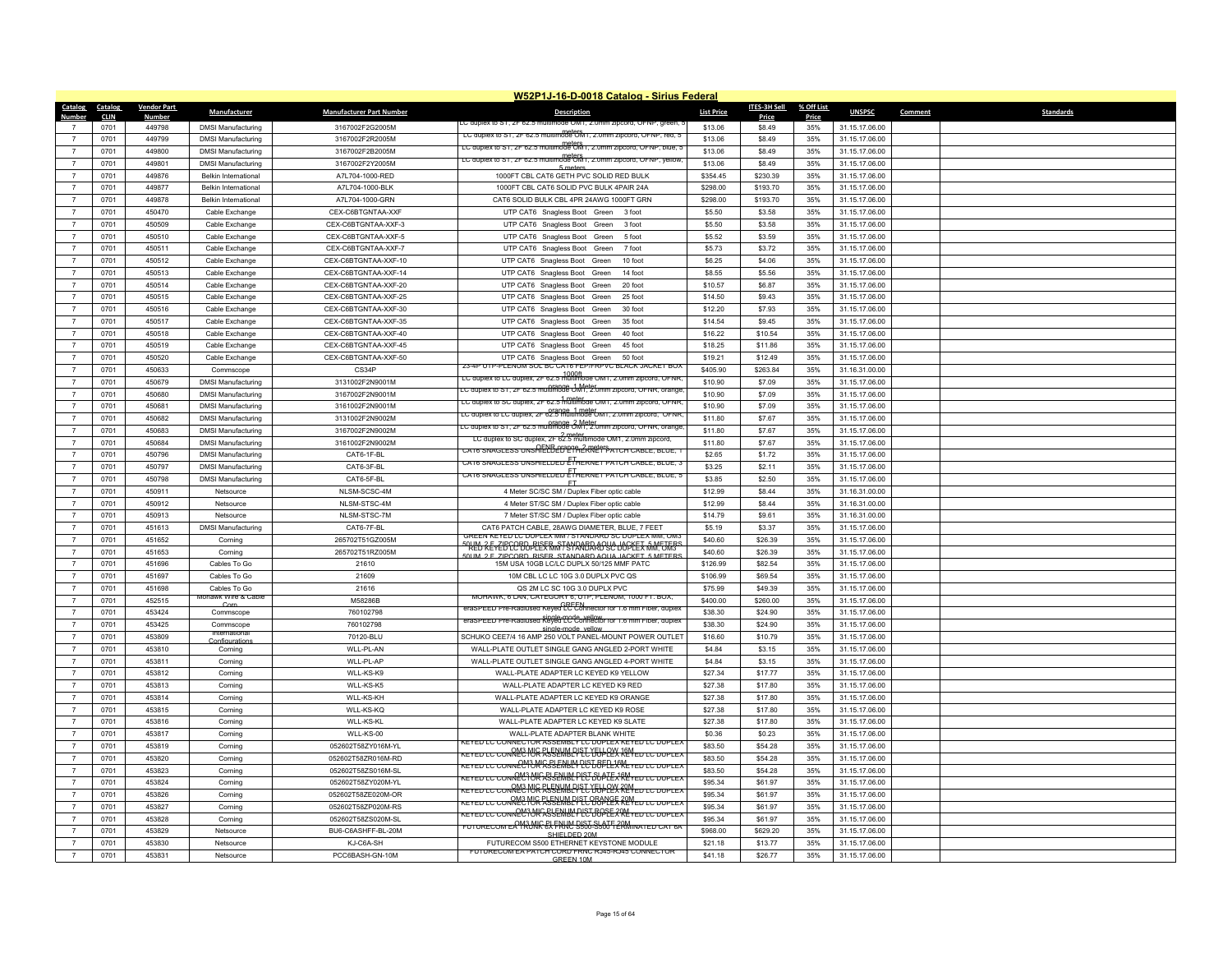|                                    | W52P1J-16-D-0018 Catalog - Sirius Federal |                    |                           |                                 |                                                                                                                                           |                   |                     |            |                |                             |  |
|------------------------------------|-------------------------------------------|--------------------|---------------------------|---------------------------------|-------------------------------------------------------------------------------------------------------------------------------------------|-------------------|---------------------|------------|----------------|-----------------------------|--|
| Catalog                            | Catalog                                   | <b>Vendor Part</b> | <b>Manufacturer</b>       | <b>Manufacturer Part Number</b> | <b>Description</b>                                                                                                                        | <b>List Price</b> | <b>ITES-3H Sell</b> | % Off List | <b>UNSPSC</b>  | <b>Standards</b><br>Comment |  |
| Number                             | <b>CLIN</b>                               | <u>Number</u>      |                           |                                 | FUTURECOM EA PATCH COR                                                                                                                    |                   | Price               | Price      |                |                             |  |
|                                    | 0701                                      | 453832             | Netsource                 | PCC6BASH-BK-10M                 | FUTURECOM EA PATCH COROL AND RJ45-RJ45 CONNECTOR                                                                                          | \$41.18           | \$26.77             | 35%        | 31.15.17.06.00 |                             |  |
| $\overline{7}$                     | 0701                                      | 453833             | Netsource                 | PCC6BASH-GN-15M                 | FUTURECOM EA PATCH CORE HARD RJ45-RJ45 CONNECTOR                                                                                          | \$56.48           | \$36.71             | 35%        | 31.15.17.06.00 |                             |  |
|                                    | 0701                                      | 453834             | Netsource                 | PCC6BASH-BK-15M                 | EC duplex to LC duplex, 2F 62.5 multimode OM1, 2.0mm zipcord, OFNR.                                                                       | \$56.48           | \$36.71             | 35%        | 31.15.17.06.00 |                             |  |
| $\overline{7}$                     | 0701                                      | 457699             | <b>DMSI Manufacturing</b> | 3131002F2N9005F                 | LC duplex to LC duplex, 2F Single-mode OS2, 2.0mm zipcord, OFNR.                                                                          | \$10.90           | \$7.09              | 35%        | 31.15.17.06.00 |                             |  |
| $\overline{7}$                     | 0701                                      | 457700             | <b>DMSI Manufacturing</b> | 3131002Y2Y9005F                 | CAT6 Silm Copper Patch Cord: Nonshelded: non-rated: Blue: with poots                                                                      | \$9.96            | \$6.47              | 35%        | 31.15.17.06.00 |                             |  |
| $\overline{7}$                     | 0701                                      | 457702             | <b>DMSI Manufacturing</b> | CP669-B-WB-015F-SLIM            | 15 feet<br>CAT6 Slim Copper Patch Cord, Nonshielded, non-rated, Blue, with boots                                                          | \$14.00           | \$9.10              | 35%        | 31.15.17.06.00 |                             |  |
| $\overline{7}$                     | 0701                                      | 457703             | <b>DMSI Manufacturing</b> | CP669-B-WB-025F-SLIM            | 25 feet                                                                                                                                   | \$19.34           | \$12.57             | 35%        | 31.15.17.06.00 |                             |  |
| $\overline{7}$                     | 0701                                      | 458098             | Netsource                 | PCS6BSH-YL-7                    | 7ft CAT6 Snagless Shielded (STP) Ethernet Network Patch Cable - Yellow                                                                    | \$17.00           | \$11.05             | 35%        | 31.15.17.06.00 |                             |  |
|                                    | 0701                                      | 458228             | <b>DMSI Manufacturing</b> | 3131002Y2Y9003M                 | LC duplex to LC duplex, 2F Single-mode OS2, 2.0mm zipcord, OFNR,<br>LC duplex to SC duplex, 2F Single-mode US2, 2.0mm zipcord, OFNR,      | \$11.50           | \$7.48              | 35%        | 31.15.17.06.00 |                             |  |
| $\overline{7}$                     | 0701                                      | 458230             | <b>DMSI Manufacturing</b> | 3161002Y2Y9003M                 | LC aupiex to SC aupiex, zr Single-mode 0Sz, z.umm zipcora, OFNR,                                                                          | \$14.00           | \$9.10              | 35%        | 31.15.17.06.00 |                             |  |
| $\overline{7}$                     | 0701                                      | 458231             | <b>DMSI Manufacturing</b> | 3161002Y2Y9005M                 |                                                                                                                                           | \$11.68           | \$7.59              | 35%        | 31.15.17.06.00 |                             |  |
| $\overline{7}$                     | 0701                                      | 458233             | <b>DMSI Manufacturing</b> | 3167002G2R9005M                 | LC duplex to S1, 2F 50 multimode 5 meters from zipcord, OFNR, red, 5                                                                      | \$12.86           | \$8.36              | 35%        | 31.15.17.06.00 |                             |  |
| $\overline{7}$                     | 0701                                      | 458234             | <b>DMSI Manufacturing</b> | 3167002G2R9003M                 | LC duplex to S1, 2F 50 multimode UM3, 2.0mm zipcord, OFNR, red, 3                                                                         | \$10.86           | \$7.06              | 35%        | 31.15.17.06.00 |                             |  |
| $\overline{7}$                     | 0701                                      | 458235             | <b>DMSI Manufacturing</b> | 3161002G2R9005M                 | meters meters<br>LC duplex to SC duplex, 2F 50 multimode OM3, 2.0mm zipcord, OFNR,                                                        | \$12.86           | \$8.36              | 35%        | 31.15.17.06.00 |                             |  |
| $\overline{7}$                     | 0701                                      | 458236             | <b>DMSI Manufacturing</b> | 3167002G2Y9003M                 | red 5 meters.<br>LC duplex to ST simplex, 2F 50 multimode OM3, 2.0mm zipcord, OFNR,                                                       | \$10.86           | \$7.06              | 35%        | 31.15.17.06.00 |                             |  |
| $\overline{7}$                     | 0701                                      | 458594             | <b>DMSI Manufacturing</b> | 3161002G2A9005M                 | LC duplex to SC duplex, 2F 50 multimode CM3, z.umm zipcord, OFNR,<br>agua 5 meters                                                        | \$16.20           | \$10.53             | 35%        | 31.15.17.06.00 |                             |  |
| $\overline{7}$                     | 0701                                      | 460240             | Cisco                     | CAB-ETH-5M                      | Ethernet cable (5m) for auto expand                                                                                                       | \$0.00            | \$0.00              | 35%        | 31.15.17.06.00 |                             |  |
| $\overline{7}$                     | 0701                                      | 460735             | <b>Black Box</b>          | LPD501A                         | POE PD 10/100TX TO 100FX ST MULTIMODE 2KM                                                                                                 | \$243.00          | \$157.95            | 35%        | 31.15.17.06.00 |                             |  |
| $\overline{7}$                     | 0701                                      | 460748             | Net Source                | PCS6B-BL-1                      | 1 ft. CAT6 Patch Cable - Blue - TAA Compliant                                                                                             | \$5.58            | \$3.63              | 35%        | 31.15.17.06.00 |                             |  |
| $\overline{7}$                     | 0701                                      | 460793             | Cisco                     | CAB-SPWR-30CM                   | Catalyst Stack Power Cable 30 CM                                                                                                          | \$95.00           | \$61.75             | 35%        | 43.20.15.52.00 |                             |  |
| $\overline{7}$                     | 0701                                      | 475744             | <b>DMSI Manufacturing</b> | R0023A2                         | Optical Cable, 2F round duplex, 50m multimode OM3, 900m buffered                                                                          | \$0.45            | \$0.29              | 35%        | 31.15.17.06.00 |                             |  |
| $\overline{7}$                     | 0701                                      | 475745             | <b>DMSI Manufacturing</b> | FTC-G31                         | DMST FTC Connector, Pre-polished, no epoxy and no polishing, re-usab                                                                      | \$24.30           | \$15.80             | 35%        | 31.15.17.06.00 |                             |  |
| $\overline{7}$                     | 0701                                      | 475746             | <b>DMSI Manufacturing</b> | FTC-G61                         | United 3 times L.C. Multimode, OM3/4, with 900m boot, requires a cleave                                                                   | \$23.70           | \$15.41             | 35%        | 31.15.17.06.00 |                             |  |
| $\overline{7}$                     | 0701                                      | 475785             | <b>Black Box</b>          | EYN870A-PB-1000                 | <u> Jip to 3 times, SC, Multimode, OM3/4, with 900m hoot, requires a cleave.</u>                                                          | \$286.99          | \$186.54            | 35%        | 31.15.17.06.00 |                             |  |
| $\overline{7}$                     |                                           |                    |                           |                                 | SIACK BOX - TAA COMPILANT - COO! TAIWAR- GIBOX RUE 550 CAT6 BULK                                                                          | \$286.99          |                     |            |                |                             |  |
| $\overline{7}$                     | 0701                                      | 475786             | <b>Black Box</b>          | EYN866A-PB-1000                 | Black Box - TAA Compliant - COO: Taiwan - 1000FT, PVC, BLACK                                                                              |                   | \$186.54            | 35%        | 31.15.17.06.00 |                             |  |
|                                    | 0701                                      | 475787             | <b>Black Box</b>          | EYN880A-PB-1000                 | Black Box - TAA Compliant - COO: Taiwan - GIGATRUE 550 CAT6 BULK                                                                          | \$286.99          | \$186.54            | 35%        | 31.15.17.06.00 |                             |  |
| $\boldsymbol{7}$<br>$\overline{7}$ | 0701                                      | 475788             | <b>Black Box</b>          | EYN878A-PB-1000                 | LC duplex to LC duplex, 2F 50m multimode CM3, OF NP, 2.0mm, aqua, 50                                                                      | \$286.99          | \$186.54            | 35%        | 31.15.17.06.00 |                             |  |
|                                    | 0701                                      | 475922             | <b>DMSI Manufacturing</b> | 3131002G2A2030M                 | meter coiled in a bag                                                                                                                     | \$57.36           | \$37.28             | 35%        | 31.15.17.06.00 |                             |  |
| $\overline{7}$                     | 0701                                      | 476089             | Cables To Go              | 845                             | C2G 4ft Cat6 Snagless Shielded (STP) Network Patch Cable - Red                                                                            | \$9.49            | \$6.17              | 35%        | 31.15.17.06.00 |                             |  |
| $\overline{7}$                     | 0701                                      | 476090             | Cables To Go              | 846                             | 5FT CAT6 550 MHZ MOLDED SHIELDED PATCH CABLE - RED                                                                                        | \$9.99            | \$6.49              | 35%        | 31.15.17.06.00 |                             |  |
| $\overline{7}$                     | 0701                                      | 476091             | Cables To Go              | 847                             | C2G 6ft Cat6 Snagless Shielded (STP) Network Patch Cable - Red                                                                            | \$10.49           | \$6.82              | 35%        | 31.15.17.06.00 |                             |  |
| $\overline{7}$                     | 0701                                      | 476092             | Cables To Go              | 851                             | 10FT CAT6 RED SNAGLESS SHIELDED PATCH CABLE                                                                                               | \$12.99           | \$8.44              | 35%        | 31.15.17.06.00 |                             |  |
| $\overline{7}$                     | 0701                                      | 476093             | Cables To Go              | 854                             | C2G 15ft Cat6 Snagless Shielded (STP) Network Patch Cable - Red                                                                           | \$18.99           | \$12.34             | 35%        | 31.15.17.06.00 |                             |  |
| $\overline{7}$                     | 0701                                      | 476183             | <b>DMSI Manufacturing</b> | 10136226                        | LANmark-6, CAT6, CMP, UTP, BLTP, Plenum, Blue, 1000 ft pull box<br>LANmark-6, CA16, CMP, UTP, RDTP, Plenum, Red, 1000 ft pull box         | \$376.00          | \$244.40            | 35%        | 31.15.17.06.00 |                             |  |
| $\overline{7}$                     | 0701                                      | 476184             | <b>DMSI Manufacturing</b> | 10137365                        | ***This Line Non-Cancel/Non-Returnable****                                                                                                | \$376.00          | \$244.40            | 35%        | 31.15.17.06.00 |                             |  |
| $\overline{7}$                     | 0701                                      | 476185             | <b>DMSI Manufacturing</b> | 10136748                        | LANmark-6, CAT6, CMP, UTP, GNTP, Plenum, Green, 1000 ft pull box<br>CA16 Copper Patch Cord, Non-shielded, non-rated, Green, with boots, 5 | \$376.00          | \$244.40            | 35%        | 31.15.17.06.00 |                             |  |
| $\overline{7}$                     | 0701                                      | 476322             | <b>DMSI Manufacturing</b> | CP669-G-WB-005F                 | CAT5E Copper Patch Cord, Non-shielded, non-rated, Yellow, with boots, 3                                                                   | \$5.99            | \$3.89              | 35%        | 31.15.17.06.00 |                             |  |
| $\overline{7}$                     | 0701                                      | 476942             | <b>DMSI Manufacturing</b> | CP5E9-Y-WB-003F                 | feet                                                                                                                                      | \$2.02            | \$1.31              | 35%        | 31.15.17.06.00 |                             |  |
| $\overline{7}$                     | 0701                                      | 476943             | <b>DMSI Manufacturing</b> | CP6A9-N-WB-003F                 | CAT6A Copper Patch Cord, non-rated, Orange, with boots, 3 feet                                                                            | \$3.86            | \$2.51              | 35%        | 31.15.17.06.00 |                             |  |
|                                    | 0701                                      | 476944             | <b>DMSI Manufacturing</b> | CP5E9-K-WB-003F                 | CAT5E Copper Patch Cord, Non-shielded, non-rated, Black, with boots,<br>feet                                                              | \$2.02            | \$1.31              | 35%        | 31.15.17.06.00 |                             |  |
| $\overline{7}$                     | 0701                                      | 477319             | <b>Black Box</b>          | FM508-R2                        | CAT5E COUPLER, STRAIGHT-PINNED, UNSHIELD                                                                                                  | \$15.00           | \$9.75              | 35%        | 31.15.17.06.00 |                             |  |
| $\overline{7}$                     | 0701                                      | 477740             | <b>DMSI Manufacturing</b> | P4545024GCA2270F                | MTP Trunk, Low Loss, MTP non-pinned to MTP non-pinned, 24F 50                                                                             | \$1,630.00        | \$1,059.50          | 35%        | 31.15.17.06.00 |                             |  |
| $\overline{7}$                     | 0701                                      | 477741             | <b>DMSI Manufacturing</b> | DCFCX-24G-3146                  | multimade CM3, 7-5mm hend insensitive, OENR, cable impripted with<br>LC quoiex to LC dublex, 2F 50 multimode 5m30 2.0mm zipcord, OFNP.    | \$364.00          | \$236.60            | 35%        | 31.15.17.06.00 |                             |  |
| $\overline{7}$                     | 0701                                      | 477742             | <b>DMSI Manufacturing</b> | 3131002G2Y2005M                 |                                                                                                                                           | \$16.90           | \$10.99             | 35%        | 31.15.17.06.00 |                             |  |
| $\overline{7}$                     | 0701                                      | 477743             | <b>DMSI Manufacturing</b> | 3131002G2Y2007M                 | LC duplex to LC duplex, 2F 50 multimode OM3, 2.0mm zipcord, OFNP.                                                                         | \$19.44           | \$12.64             | 35%        | 31.15.17.06.00 |                             |  |
| $\overline{7}$                     | 0701                                      | 477744             | <b>DMSI Manufacturing</b> | 3131002G2Y2015M                 | LC duplex to LC duplex, 2F 50 multimode OM3, 2.0mm zipcord, OFNP,                                                                         | \$29.56           | \$19.21             | 35%        | 31.15.17.06.00 |                             |  |
| $\overline{7}$                     | 0701                                      | 477745             | <b>DMSI Manufacturing</b> | 3131002G2R2005M                 | LC duplex to LC duplex, 2F 50 multimode OM3, 2.0mm zipcord, OFNP,                                                                         | \$16.90           | \$10.99             | 35%        | 31.15.17.06.00 |                             |  |
| $\overline{7}$                     | 0701                                      | 477746             | <b>DMSI Manufacturing</b> | 3131002G2R2007M                 | LC duplex to LC duplex, 2F 50 multimode OM3, 2.0mm zipcord, OFNP,                                                                         | \$19.44           | \$12.64             | 35%        | 31.15.17.06.00 |                             |  |
| $\overline{7}$                     | 0701                                      | 477747             | <b>DMSI Manufacturing</b> | 3131002G2R2015M                 | LC duplex to LC duplex, 2F 50 multimode OM3, 2.0mm zipcord, OFNP                                                                          | \$29.56           | \$19.21             | 35%        | 31.15.17.06.00 |                             |  |
| $\overline{7}$                     | 0701                                      | 477748             | <b>DMSI Manufacturing</b> | P4545024GCA2300F                | MTP Trunk, Low Loss, MTP non-pinned to MTP non-pinned, 24F 50                                                                             | \$1,752.00        | \$1,138.80          | 35%        | 31.15.17.06.00 |                             |  |
| $\overline{7}$                     | 0701                                      | 477749             | <b>DMSI Manufacturing</b> | 3131002G2G2005M                 | -multimed + 6 M3 - 7 5mm hend insensitive OFNP, cable imprinted with                                                                      | \$16.90           | \$10.99             | 35%        | 31.15.17.06.00 |                             |  |
| $\overline{7}$                     | 0701                                      | 477750             | <b>DMSI Manufacturing</b> | 3131002G2G2007M                 | LC duplex to LC duplex, 2F 50 multimode OM3, 2.0mm zipcord, OFNP,                                                                         | \$19.44           | \$12.64             | 35%        | 31.15.17.06.00 |                             |  |
| $\overline{7}$                     | 0701                                      | 477751             | <b>DMSI Manufacturing</b> | 3131002G2G2015M                 | LC duplex to LC duplex, 2F 50 multimode OM3, 2.0mm zipcord, OFNP                                                                          | \$29.56           | \$19.21             | 35%        | 31.15.17.06.00 |                             |  |
| $\overline{7}$                     | 0701                                      | 477752             | <b>DMSI Manufacturing</b> | 3131002G2G2003M                 | LC duplex to LC duplex, 2F 50 multimode OM3, 2.0mm zipcord, OFNP,                                                                         | \$16.54           | \$10.75             | 35%        | 31.15.17.06.00 |                             |  |
| $\overline{7}$                     | 0701                                      | 477934             | CableCreation             | 170-Cat6-6                      | CAT 6 Ethernet Cable, 6 foot, RJ45 Male Connectors, Straight Through,                                                                     | \$18.99           | \$12.34             | 35%        | 31.15.17.06.00 |                             |  |
| $\overline{7}$                     | 0701                                      | 477935             | CableCreation             | 170-Cat6-25                     | with BOOTS, BLI IF also Barcode Labeled<br>CAT 6 Ethernet Cable, 25 tool, IF also Male Connectors, Straight Through                       | \$35.49           | \$23.07             | 35%        | 31.15.17.06.00 |                             |  |
| $\overline{7}$                     | 0701                                      | 477963             | Hitachi                   | 30025-8-BB2                     | CA16+ (350 WH2), 4-Pair BUUF P-0 hshellared Plenum-CMP, Premise                                                                           | \$418.00          | \$271.70            | 35%        | 31.15.17.06.00 |                             |  |
| $\overline{7}$                     |                                           |                    |                           |                                 | tal Cable, 23 AWG Solid Bare Conner Conductors, Dual                                                                                      |                   |                     |            |                |                             |  |
| $\overline{7}$                     | 0701                                      | 477964             | <b>DMSI Manufacturing</b> | P4545096YBY2008M                | MTP Trunk Cable, 96 Fiber, OS2, 08 meters<br>Single-mode MTP-24 (Female) to Dual MTP-12 (Female) Connectors, 09                           | \$2,352.00        | \$1,528.80          | 35%        | 31.15.17.06.00 |                             |  |
|                                    | 0701                                      | 477965             | <b>DMSI Manufacturing</b> | H4A-2X45U-24YY2009M             | Meter Corning Universal Pinout                                                                                                            | \$516.00          | \$335.40            | 35%        | 31.15.17.06.00 |                             |  |
|                                    | 0701                                      | 477967             | <b>DMSI Manufacturing</b> | 3161002Y2Y9002M                 | Fiber Cable, Single-mode, DUPLEX, LC-SC 2M                                                                                                | \$10.42           | \$6.77              | 35%        | 31.15.17.06.00 |                             |  |
| $\overline{7}$                     | 0701                                      | 477968             | <b>DMSI Manufacturing</b> | 3030001Y2Y9002M                 | Fiber, Simplex, LC-LC-2M (ASR9000v-v2 front to FDP front)                                                                                 | \$6.50            | \$4.23              | 35%        | 31.15.17.06.00 |                             |  |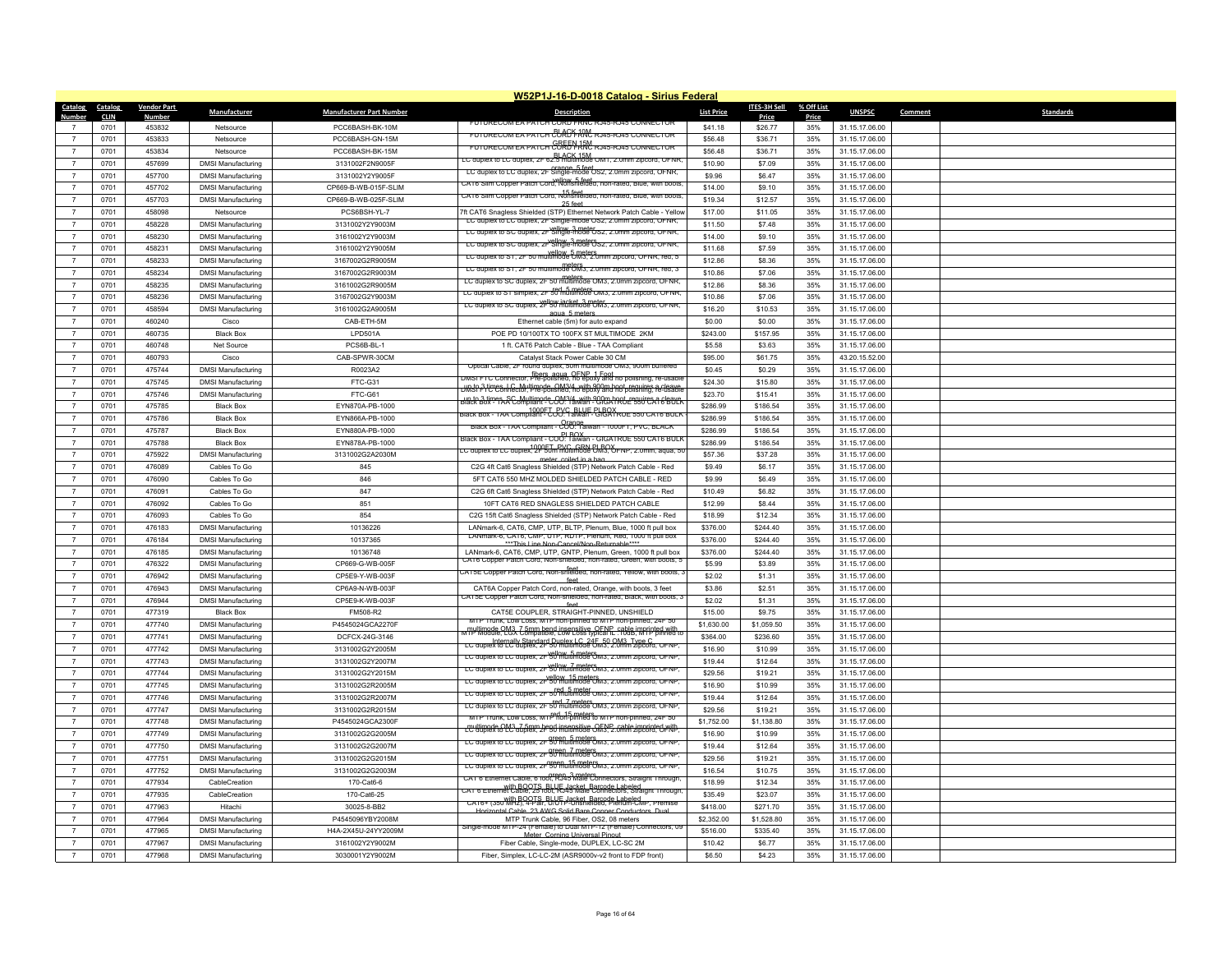|                |              |                    |                                    |                                       | W52P1J-16-D-0018 Catalog - Sirius Federal                                                                                                       |                    |                    |            |                                  |         |                  |
|----------------|--------------|--------------------|------------------------------------|---------------------------------------|-------------------------------------------------------------------------------------------------------------------------------------------------|--------------------|--------------------|------------|----------------------------------|---------|------------------|
| Catalog        | Catalog      | <b>Vendor Part</b> | Manufacturer                       | <b>Manufacturer Part Number</b>       | Description                                                                                                                                     | <b>List Price</b>  | ITES-3H Sell       | % Off List | <b>UNSPSC</b>                    | Comment | <b>Standards</b> |
| <b>Number</b>  | <b>CLIN</b>  | Number             |                                    |                                       |                                                                                                                                                 |                    | Price              | Price      |                                  |         |                  |
| $\overline{7}$ | 0701         | 477969             | <b>DMSI Manufacturing</b>          | 3060001Y2Y9003M                       | Fiber Cable, Single-mode, SIMPLEX LC-SC 3M<br>LC duplex to LC duplex, 2F Single-mode OS2, 2.0mm zipcord, OFNR,                                  | \$6.45             | \$4.19             | 35%        | 31.16.28.00.00                   |         |                  |
| $\overline{7}$ | 0701         | 478817             | <b>DMSI Manufacturing</b>          | 3131002Y2Y9050F                       | vellow, 50 feet                                                                                                                                 | \$17.30            | \$11.25            | 35%        | 31.15.17.06.00                   |         |                  |
| $\overline{7}$ | 0701         | 479208             | Cables To Go                       | 10314                                 | 5FT CAT6 BLUE SNAGLESS CABLE TAA                                                                                                                | \$9.99             | \$6.49             | 35%        | 31.15.17.06.00                   |         |                  |
| $\overline{7}$ | 0701         | 479209             | Cables To Go                       | 10316                                 | 10FT CAT6 BLUE SNAGLESS CABLE TAA                                                                                                               | \$14.99            | \$9.74             | 35%        | 31.15.17.06.00                   |         |                  |
| $\overline{7}$ | 0701         | 481072             | Commscope                          | CS34R-5W                              | Riser rated, green, cat6 cable                                                                                                                  | \$300.00           | \$195.00           | 35%        | 31.15.17.06.00                   |         |                  |
| $\overline{7}$ | 0701         | 481449             | Quiktron                           | 852-LL2-003R                          | 1M 10g DPX 2.0MM LC-LC PVC Red                                                                                                                  | \$11.00            | \$7.15             | 35%        | 31.15.17.06.00                   |         |                  |
| $\overline{7}$ | 0701         | 481450             | Quiktron                           | 852-LL2-009R                          | 3M 10g DPX 2.0MM LC-LC PVC Red                                                                                                                  | \$13.00            | \$8.45             | 35%        | 31.15.17.06.00                   |         |                  |
| $\overline{7}$ | 0701         | 481451             | Quiktron                           | 852-LL2-003Y                          | 1M 10g DPX 2.0MM LC-LC PVC Yellow                                                                                                               | \$11.00            | \$7.15             | 35%        | 31.15.17.06.00                   |         |                  |
| $\overline{7}$ | 0701         | 481452             | Quiktron                           | 852-112-009Y                          | 3M 10g DPX 2 0MM LC-LC PVC Yellow<br>Hitachi Cable Manchester - TAA Compliant - COO: USA - Wire &                                               | \$13.00            | \$8.45             | 35%        | 31.15.17.06.00                   |         |                  |
| $\overline{7}$ | 0701         | 481849             | Hitachi                            | 30237-8-VI2                           | Cable Category Wire CAT6 Plenum: 23/4PR SOL NS CAT6 FCO CMP                                                                                     | \$386.00           | \$250.90           | 35%        | 26.12.16.09.00                   |         |                  |
| $\overline{7}$ | 0701         | 481850             | Legrand                            | 541-145-050                           | Legrand - Quiktron - TAA Compliant - 50FT PURPLE SNAGLESS C6 CM<br>terminated Trunk, SC duplex to SC duplex, 8F Single-mode OS2                 | \$19.95            | \$12.97            | 35%        | 31.15.17.06.00                   |         |                  |
| $\overline{7}$ | 0701         | 481890             | <b>DMSI Manufacturing</b>          | 6161008YTKD800F                       | Li <sup>o</sup> doplex telsec diptibulier formalmining coms, Lisa Lill listed OFFRR                                                             | \$2,500.00         | \$1,625.00         | 35%        | 31.15.17.06.00                   |         |                  |
| $\overline{7}$ | 0701         | 482850             | <b>DMSI Manufacturing</b>          | 3161002G2A900.5M                      | agua 5 meter<br>LC duplex to LC duplex, 2F 50 multimode OM3, 2.0mm zipcord, OFNP                                                                | \$9.50             | \$6.18             | 35%        | 31.15.17.06.00                   |         |                  |
| $\overline{7}$ | 0701         | 482851             | <b>DMSI Manufacturing</b>          | 3131002G2N2015M                       |                                                                                                                                                 | \$24.22            | \$15.74            | 35%        | 31.15.17.06.00                   |         |                  |
| $\overline{7}$ | 0701         | 482852             | <b>DMSI Manufacturing</b>          | 3131002G2N2020M                       | LC duplex to LC duplex. 2F 50 multimode OM3, 2.0mm zipcord, OFNP.                                                                               | \$29.64            | \$19.27            | 35%        | 31.15.17.06.00                   |         |                  |
| $\overline{7}$ | 0701         | 482853             | <b>DMSI Manufacturing</b>          | 3131002G2R2020M                       | LC duplex to LC duplex, 2F 50 multimode OM3, z.umm zipcord, OFNP<br>LC duplex to LC duplex, 2F 50 multimode OM3, 2.0mm zipcord, OFNP            | \$29.64            | \$19.27            | 35%        | 31.15.17.06.00                   |         |                  |
| $\overline{7}$ | 0701         | 482854             | <b>DMSI Manufacturing</b>          | 3131002G2G2020M                       |                                                                                                                                                 | \$29.64            | \$19.27            | 35%        | 31.15.17.06.00                   |         |                  |
| $\overline{7}$ | 0701         | 482958             | Cables To Go                       | 11007                                 | C2G 3m LC-SC 10Gb 50/125 CM3 Duplex Multimode Fiber Optic Cable                                                                                 | \$66.99            | \$43.54            | 35%        | 31.15.17.06.00                   |         |                  |
| $\overline{7}$ | 0701         | 483894             | Orolia                             | 9489                                  | (TAA Compliant) - Agua - Patch cable - SC multi-mode (M) to LC multi-<br>Stratum 1 GPS unit with built-in Ethernet connectivity and N1 - server | \$4,500.00         | \$2,925.00         | 35%        | 31.15.17.06.00                   |         |                  |
| $\overline{7}$ | 0701         | 483899             | <b>Black Box</b>                   | C6APC80S-YL-03                        | capability with web browser interface, 19 inch width with 11 Lhigh<br>Giga Trues CATBA 650-MHz Stranded Ethernet Patch Cable - Shielded         | \$12.33            | \$8.01             | 35%        | 43.22.33.09.00                   |         |                  |
| $\overline{7}$ | 0701         | 483900             | <b>Black Box</b>                   | C6APC80S-BK-03                        | Giga Trues CATOA 650-MHZ Strandess Boot_Nellow 3aft. Capie - Shierded,<br>PVC, Snanless Boot, Black, 3-ft                                       | \$12.52            | \$8.14             | 35%        | 43.22.33.09.00                   |         |                  |
| $\overline{7}$ | 0701         | 484013             | uantum Researc<br>International IN | MR-L5MQN-BC                           | QUANTUM DATA CARTRIDGE LTO ULTHRIUM 5 PRE-LABELED.                                                                                              | \$35.00            | \$22.75            | 35%        | 31.15.17.06.00                   |         |                  |
| $\overline{7}$ | 0701         | 485686             | Commscope                          | FDXL6SC42-EXM003                      | duplex multimode OM4 SLATE Keved LC to Keved SC fiber lumper                                                                                    | \$80.00            | \$52.00            | 35%        | 31.15.17.06.00                   |         |                  |
| $\overline{7}$ | 0701         | 486011             | Corning                            | A7575E4TPNAAU560F                     | Corning, Inc. Plug & Play? Universal MTP Trunk, 50m multimode (OM3),                                                                            | \$31,956.22        | \$20,771.54        | 35%        | 31.15.17.06.00                   |         |                  |
| $\overline{7}$ | 0701         | 486012             | Corning                            | A9375E4TPNAAX180F                     | MTP (non-pinned) to MTP (non-pinned) -144 E_24-in legs on both ends<br>Corning, Inc. 50m multimode (OM3), MTP (pinned) to MTP (non-pinned).     | \$13,847.42        | \$9,000.82         | 35%        | 31.15.17.06.00                   |         |                  |
| $\overline{7}$ | 0701         | 486013             | Corning                            | A937572TPNAAX045F                     | Corning, 144 5.24/36 in leg lengths, Willip (princer) to MTP (non-pinned)                                                                       | \$3,945.00         | \$2,564.25         | 35%        | 31.15.17.06.00                   |         |                  |
| $\overline{7}$ | 0701         | 486014             | Corning                            | A7575F4TPNAAU405F                     | Corning, Inc. Plug & Play? Universal MTP 1 runk, 96 side 45 ft                                                                                  | \$24,575.00        | \$15,973.75        | 35%        | 31.15.17.06.00                   |         |                  |
| $\overline{7}$ | 0701         | 486015             | Corning                            | A9375E4TPNAAX165F                     | MTP (non-pinned) to MTP (portinged) + 144 E 24-in lens on both ends                                                                             | \$13,133.00        | \$8,536.45         | 35%        | 31.15.17.06.00                   |         |                  |
| $\overline{7}$ | 0701         | 486016             | Corning                            | ECM-UM12-05-93T                       | EDGE 34/36-in leg lengths, pulling grip one side 165 ft                                                                                         | \$428.00           | \$278.20           | 35%        | 31.16.31.00.00                   |         |                  |
| $\overline{7}$ | 0701         | 486017             | Corning                            | Edge-CCHBKT-2                         | Bracket that allows two EDGE modules to be installed in a CCH/PCH                                                                               | \$54.00            | \$35.10            | 35%        | 31.15.17.06.00                   |         |                  |
| $\overline{7}$ | 0701         | 486018             | Corning                            | EDGE-CP72-U3                          | anclosup<br>EDGE AO Panel, 72 F, 50m multimode (OM3/OM4)                                                                                        | \$226.00           | \$146.90           | 35%        | 31.15.17.06.00                   |         |                  |
| $\overline{7}$ | 0701         | 486019             | Corning                            | CCH-CP72-E3                           | Panel, MTP Adapters, 72 F. 50m multimode (OM3/4), Closet Connecto                                                                               | \$206.00           | \$133.90           | 35%        | 31.16.31.00.00                   |         |                  |
| $\overline{7}$ | 0701         | 486020             | Corning                            | PWH-04P                               | 4 CCH connector panels/cassettes, Pretium Wall-Mountable Housing                                                                                | \$281.55           | \$183.01           | 35%        | 31.15.17.06.00                   |         |                  |
| $\overline{7}$ | 0701         | 486021             | Corning                            | 055702T5120015M-OR                    | Corning, Inc. umper, Iow-Ioss, OM3, LC-SC, 10M (Corning Plug & Play)                                                                            | \$57.00            | \$37.05            | 35%        | 31.15.17.06.00                   |         |                  |
| $\overline{7}$ | 0701         | 486022             | Corning                            | 050502T5120015M-RD                    | Universal Systems), Orange<br>Corning, Inc. Jumper, Iow-Ioss, OM3, LC-LC, 15M (Corning Plug & Play)                                             | \$61.00            | \$39.65            | 35%        | 31.15.17.06.00                   |         |                  |
| $\overline{7}$ |              | 486023             | Corning                            |                                       | Injversal Systems), Red, Coming, Inc. Jumper, Iow-Ioss, OM3, LC-LC, 12M (Coming Plug & Play                                                     |                    |                    |            |                                  |         |                  |
| $\overline{7}$ | 0701<br>0701 | 486525             | <b>DMSI Manufacturing</b>          | 050502T5120015M-GR<br>CP6S2-G-WB-002M | <b>Liniversal Systems)</b> Gree<br>DMSI, Copper Patch Cord CAT6 Shielded Plenum Rated, Green, 2m                                                | \$61.00<br>\$24.50 | \$39.65<br>\$15.93 | 35%<br>35% | 31.15.17.06.00<br>31.15.17.06.00 |         |                  |
| $\overline{7}$ | 0701         | 486527             | <b>DMSI Manufacturing</b>          | CP6S2-G-WB-003M                       | DMSI, Copper Patch Cord CAT6 Shielded Plenum Rated, Green, 3m                                                                                   | \$30.95            | \$20.12            | 35%        | 31.15.17.06.00                   |         |                  |
| $\overline{7}$ | 0701         | 486528             |                                    |                                       |                                                                                                                                                 |                    |                    | 35%        |                                  |         |                  |
|                |              |                    | <b>DMSI Manufacturing</b>          | CP6S2-R-WB-002M                       | DMSI, Copper Patch Cord CAT6 Shielded Plenum Rated, Red, 2m                                                                                     | \$24.50            | \$15.93            |            | 31.15.17.06.00                   |         |                  |
| $\overline{7}$ | 0701         | 486529             | <b>DMSI Manufacturing</b>          | CP6S2-Y-WB-002M                       | DMSI, Copper Patch Cord CAT6 Shielded Plenum Rated, Yellow, 2m                                                                                  | \$24.50            | \$15.93            | 35%        | 31.15.17.06.00                   |         |                  |
| $\overline{7}$ | 0701         | 486530             | <b>DMSI Manufacturing</b>          | G3G3002G2G2003M                       | DMSI, Illumicore Secure Solutions Jumper LC/LC MMF OM3, Green, 3m                                                                               | \$18.63            | \$12.11            | 35%        | 31.15.17.06.00                   |         |                  |
| $\overline{7}$ | 0701         | 486531             | <b>DMSI Manufacturing</b>          | G3G6002G2G2003M                       | DMSI, Illumicore Secure Solutions Jumper LC/SC MMF OM3, Green, 3m                                                                               | \$18.63            | \$12.11            | 35%        | 31.15.17.06.00                   |         |                  |
| $\overline{7}$ | 0701         | 486532             | <b>DMSI Manufacturing</b>          | R3R3002G2R2003M                       | DMSI, Illumicore Secure Solutions Jumper LC/LC MMF OM3, Red, 3m                                                                                 | \$18.63            | \$12.11            | 35%        | 31.15.17.06.00                   |         |                  |
| $\overline{7}$ | 0701         | 486533             | <b>DMSI Manufacturing</b>          | R3R6002G2R2003M                       | DMSI, Illumicore Secure Solutions Jumper LC/SC MMF OM3, Red, 3m                                                                                 | \$18.63            | \$12.11            | 35%        | 31.15.17.06.00                   |         |                  |
| $\overline{7}$ | 0701         | 486534             | <b>DMSI Manufacturing</b>          | Y3Y3002G2Y2003M                       | DMSI, Illumicore Secure Solutions Jumper LC/LC MMF OM3, Yellow, 3m                                                                              | \$18.63            | \$12.11            | 35%        | 31.15.17.06.00                   |         |                  |
| $\overline{7}$ | 0701         | 486535             | <b>DMSI Manufacturing</b>          | Y3Y6002G2Y2003M                       | DMSI, Illumicore Secure Solutions Jumper LC/SC MMF OM3, Yellow, 3m                                                                              | \$18.63            | \$12.11            | 35%        | 31.15.17.06.00                   |         |                  |
| $\overline{7}$ | 0701         | 486644             | Hitachi                            | 30154-8-GR3                           | Hitachi, Hitachi Cat6 shielded plenum green jacket, 1,000 ft spool<br>DMSI. OMNIA MTP Trunk. Low Loss. MTP non-pinned to MTP non-               | \$760.00           | \$494.00           | 35%        | 31.15.17.06.00                   |         |                  |
| $\overline{7}$ | 0701         | 486648             | <b>DMSI Manufacturing</b>          | P4545024GCAM100F                      | product to multipode OM3 OFNP, cable imprinted with traceable U.<br>PDMs ( University Miller Low Loss, M1P hon-pinned to M1P hon-               | \$918.75           | \$597.19           | 35%        | 31.15.17.06.00                   |         |                  |
| $\overline{7}$ | 0701         | 486649             | <b>DMSI Manufacturing</b>          | P4545072GCAM140F                      | nned 725.50 multimode OM3, OENP, cable imprinted with traceable UI<br>"DMST, UMNA MITP Trunk, Low Loss, MTP non-pinned to MTP non-              | \$2,595.83         | \$1,687.29         | 35%        | 26.12.16.09.00                   |         |                  |
| $\overline{7}$ | 0701         | 486650             | <b>DMSI Manufacturing</b>          | P4545072GCAM150F                      | prost? E SAN A Wimpote OM3 OF NPs, sable imprinted with traceable U.                                                                            | \$2,663.88         | \$1,731.52         | 35%        | 26.12.16.09.00                   |         |                  |
| $\overline{7}$ | 0701         | 486651             | <b>DMSI Manufacturing</b>          | P4545072GCAM200F                      | <b>PDRIST Conflict With Order Covers Cable imprinted with traceable U</b>                                                                       | \$3,258.25         | \$2,117.86         | 35%        | 26.12.16.09.00                   |         |                  |
| $\overline{7}$ | 0701         | 486652             | <b>DMSI Manufacturing</b>          | P4545072GCAM060F                      | PDMs7.25 MMX WITP Trunk, Low Loss, MTP non-pinned with traceable LII                                                                            | \$1,655.40         | \$1,076.01         | 35%        | 26.12.16.09.00                   |         |                  |
| $\overline{7}$ | 0701         | 486654             | <b>DMSI Manufacturing</b>          | P4545024GCAM200F                      | inned, 24F 50 multimode QM3, OF NR, cable imprinted with traceable.                                                                             | \$698.75           | \$454.19           | 35%        | 31.15.17.06.00                   |         |                  |
| $\overline{7}$ | 0701         | 486655             | <b>DMSI Manufacturing</b>          | 3131002G2R2003M                       | DMST. LC duplex to LC duplex, 2F 90 multimode OM3, 2.0mm zipcord.                                                                               | \$16.13            | \$10.48            | 35%        | 31.15.17.06.00                   |         |                  |
| $\overline{7}$ | 0701         | 486656             | <b>DMSI Manufacturing</b>          | 3131002G2Y2003M                       | DMSI, IllumiCore HD Jumper HD LC to duplex LC 2 fiber Corning                                                                                   | \$18.60            | \$12.09            | 35%        | 31.15.17.06.00                   |         |                  |
| $\overline{7}$ | 0701         | 486658             | <b>DMSI Manufacturing</b>          | 3P31002G3A2010M                       | learCurve OM3.7-5mm hend 3.0mm CENP w/American ULL Listed_10M<br>DMSI, IllumiCofe HD Jumper HD CENP w/American ULL Listed_10M                   | \$45.25            | \$29.41            | 35%        | 31.15.17.06.00                   |         |                  |
| $\overline{7}$ | 0701         | 486659             | <b>DMSI Manufacturing</b>          | 3P31002G3A2015M                       | earCurve OM3 7 5mm hend 3 PMD CENE w/American Lill Listed 15M                                                                                   | \$54.13            | \$35.18            | 35%        | 31.15.17.06.00                   |         |                  |
| $\overline{7}$ | 0701         | 486660             | <b>DMSI Manufacturing</b>          | 3P31002G3A2020M                       | -<br>Profile Campion of the Magnetic Campion of the Magnetic Campion of the Campion of the Campion of the Special C                             | \$61.88            | \$40.22            | 35%        | 31.15.17.06.00                   |         |                  |
| $\overline{7}$ | 0701         | 486692             | <b>DMSI Manufacturing</b>          | 3131002G2G2018M                       | DMST. LC quplex to LC quplex. 2F 50 multimode OM3, 2.0mm zipcord                                                                                | \$34.88            | \$22.67            | 35%        | 31.15.17.06.00                   |         |                  |
| $\overline{7}$ | 0701         | 486693             | <b>DMSI Manufacturing</b>          | 3131002G2K2018M                       | OFNP 18 meter BLACK                                                                                                                             | \$34.88            | \$22.67            | 35%        | 31.15.17.06.00                   |         |                  |
| $\overline{7}$ | 0701         | 486968             | Cisco                              | CAB-ACI                               | AC Power Cord (Italy), C13, CEI 23-16, 2.5m                                                                                                     | \$0.00             | \$0.00             | 35%        | 43.23.29.00.00                   |         |                  |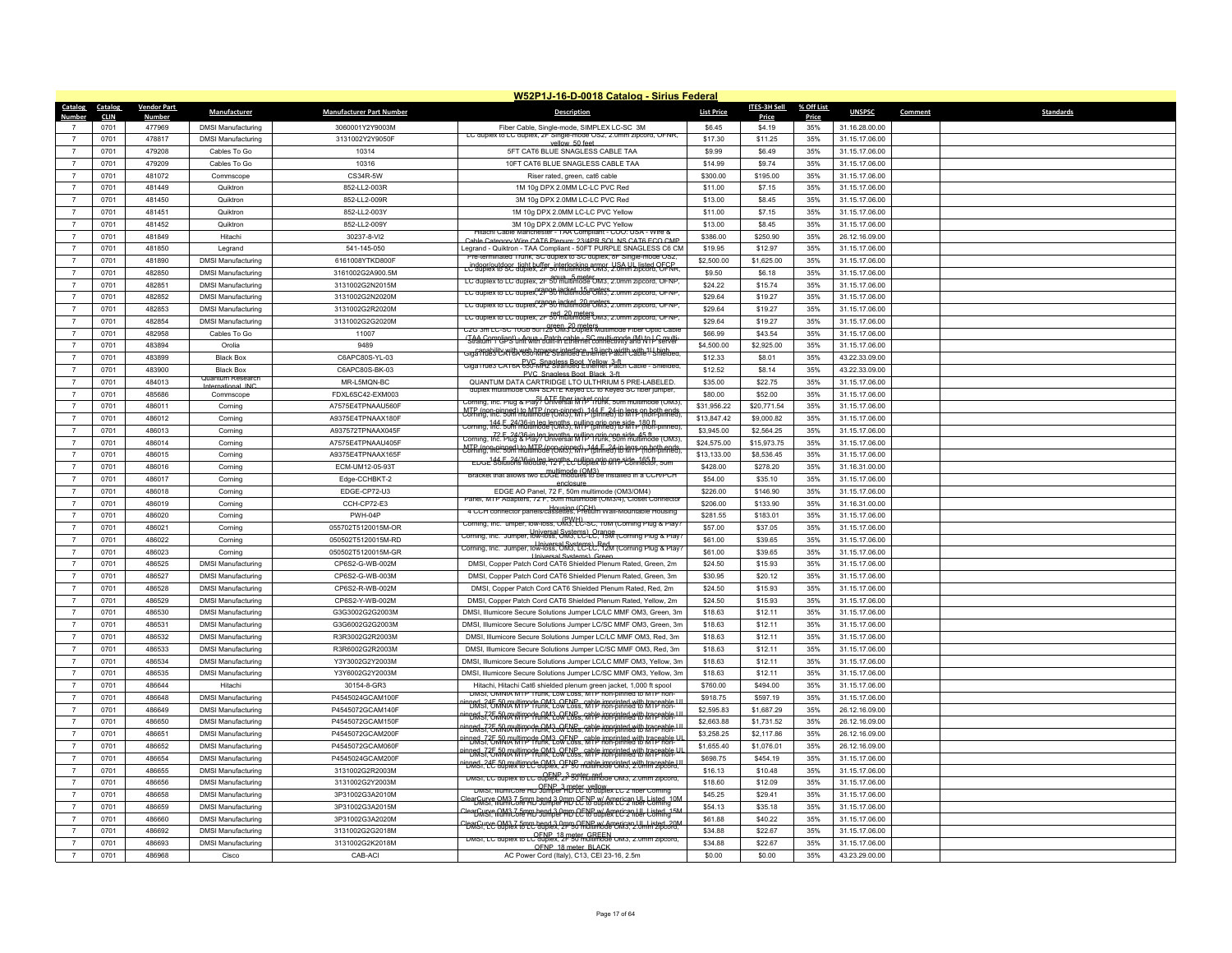|                |             |                    |                           |                                 | W52P1J-16-D-0018 Catalog - Sirius Federal                                                                                                  |                   |              |            |                |         |                  |
|----------------|-------------|--------------------|---------------------------|---------------------------------|--------------------------------------------------------------------------------------------------------------------------------------------|-------------------|--------------|------------|----------------|---------|------------------|
| Catalog        | Catalog     | <b>Vendor Part</b> | Manufacturer              | <b>Manufacturer Part Number</b> | Description                                                                                                                                | <b>List Price</b> | ITES-3H Sell | % Off List | <b>UNSPSC</b>  | Comment | <b>Standards</b> |
| <b>Number</b>  | <b>CLIN</b> | <b>Number</b>      |                           |                                 |                                                                                                                                            |                   | Price        | Price      |                |         |                  |
| $\overline{7}$ | 0701        | 487113             | Corning                   | A7575E4TPNAAU200F               | 200ft Fiber Trunk                                                                                                                          | \$17,000.00       | \$11,050.00  | 35%        | 31.15.17.06.00 |         |                  |
| $\overline{7}$ | 0701        | 487114             | Corning                   | A9375F4TPNAAU300F               | 300ft Fiber Trunk Extender Fiber<br>SC duplex to SC duplex, 2F Single-mode OS2, 2.0mm zipcord, OFNR                                        | \$24,850.00       | \$16,152.50  | 35%        | 31.15.17.06.00 |         |                  |
| $\overline{7}$ | 0701        | 487624             | <b>DMSI Manufacturing</b> | 6161002Y2Y9002M                 | SC duplex to SC duplex, 2F Single-mode OS2, 2.0mm zipcord, OFNR,                                                                           | \$10.42           | \$6.77       | 35%        | 31.15.17.06.00 |         |                  |
| $\overline{7}$ | 0701        | 487625             | <b>DMSI Manufacturing</b> | 6161002Y2Y9003M                 | vellow 3 meters<br>SC duplex to SC duplex, 2F Single-mode 0sz, 2.0mm zipcord, OFNR,                                                        | \$10.90           | \$7.09       | 35%        | 31.15.17.06.00 |         |                  |
| $\overline{7}$ | 0701        | 487626             | <b>DMSI Manufacturing</b> | 6161002Y2Y9010M                 | LC auplex to LC auplex, zk <sup>ellow</sup> , 10.888°CSz, z.umn                                                                            | \$14.14           | \$9.19       | 35%        | 31.15.17.06.00 |         |                  |
| $\overline{7}$ | 0701        | 487627             | <b>DMSI Manufacturing</b> | 3131002Y2Y9020M                 | LC duplex to SC duplex, 2P Single-mode OS2, 2.0mm zipcord, OFNR,                                                                           | \$18.80           | \$12.22      | 35%        | 31.15.17.06.00 |         |                  |
| $\overline{7}$ | 0701        | 487628             | <b>DMSI Manufacturing</b> | 3161002Y2Y9020M                 | SC duplex to SC duplex, 2F Single-mode OS2, 2.0mm zipcord, OFNR                                                                            | \$18.80           | \$12.22      | 35%        | 31.15.17.06.00 |         |                  |
| $\overline{7}$ | 0701        | 487629             | <b>DMSI Manufacturing</b> | 6161002Y2Y9020M                 | vellow 20 meters.<br>Fiber Adapter, LC, Duplex, Singlemode, Fiber Adapter, LC, Duplex,                                                     | \$18.80           | \$12.22      | 35%        | 31.15.17.06.00 |         |                  |
| $\overline{7}$ | 0701        | 487630             | <b>DMSI Manufacturing</b> | ADP-02Y-31-FF                   | Fiber Adapter, SC, Duplex, Singlemode, Fiber Adapter, SC, Duplex,                                                                          | \$5.00            | \$3.25       | 35%        | 31.15.17.06.00 |         |                  |
| $\overline{7}$ | 0701        | 487631             | <b>DMSI Manufacturing</b> | ADP-02Y-61-FF                   | Singlemode, full flange, blue                                                                                                              | \$5.00            | \$3.25       | 35%        | 31.15.17.06.00 |         |                  |
| $\overline{7}$ | 0701        | 487714             | Cisco                     | SFP-H25G-CU2M                   | 25GBASE-CU SFP28 Cable 2 Meter                                                                                                             | \$125.00          | \$81.25      | 35%        | 31.15.17.06.00 |         |                  |
| $\overline{7}$ | 0701        | 487715             | Tripp-lite                | B156-004-HD-V2                  | 4PT DPT TO HDMI MULTI STREAM TRANSPORT                                                                                                     | \$272.00          | \$176.80     | 35%        | 43.22.33.09.00 |         |                  |
| $\overline{7}$ | 0701        | 488070             | <b>DMSI Manufacturing</b> | CPSA9-Y-WB-007F                 | CAT6A Copper Patch Cord, Shielded, nonrated, Yellow, with boots, 7 feet                                                                    | \$10.00           | \$6.50       | 35%        | 31.15.17.06.00 |         |                  |
| $\overline{7}$ | 0701        | 488113             | <b>DMSI Manufacturing</b> | 3131002M2A9002M                 |                                                                                                                                            | \$11.55           | \$7.51       | 35%        | 31.15.17.06.00 |         |                  |
| $\overline{7}$ | 0701        | 488138             | <b>DMSI Manufacturing</b> | 6CMP234BO                       | CAT6 Cable, UTP, Plenum, Blue, 4 pair, 23AWG, 1000 ft pull box                                                                             | \$420.00          | \$273.00     | 35%        | 31.15.17.06.00 |         |                  |
| $\overline{7}$ | 0701        | 488139             | <b>DMSI Manufacturing</b> | 6CMP234BV                       | CAT6 Cable, UTP, Plenum, Green, 4 pair, 23AWG, 1000 ft pull box                                                                            | \$420.00          | \$273.00     | 35%        | 31.15.17.06.00 |         |                  |
| $\overline{7}$ | 0701        | 488363             | Cables To Go              | 864                             | 6ft Cat6 Snagless Shielded (STP) Network Patch Cable - Yellow                                                                              | \$10.99           | \$7.14       | 35%        | 31.15.17.06.00 |         |                  |
| $\overline{7}$ | 0701        | 488364             | Cables To Go              | 868                             | C2G 10ft Cat6 Snagless Shielded (STP) Network Patch Cable - Yellow                                                                         | \$13.99           | \$9.09       | 35%        | 31.15.17.06.00 |         |                  |
| $\overline{7}$ | 0701        | 489258             | <b>DMSI Manufacturing</b> | 4461002F2A2015M                 | TIRJ non-pinned to SC Duplex, 2F 62.5 multimode OM1, 2.0mm zipcoro                                                                         | \$24.22           | \$15.74      | 35%        |                |         |                  |
| $\overline{7}$ | 0701        | 489306             | <b>Allied Telesis</b>     | AT-PC2000/SP-90                 | OFNP Agua 15 meters<br>1000T POE+ to 1000X(SFP) Media Converter, TAA                                                                       | \$476.00          | \$309.40     | 35%        | 31.15.17.06.00 |         |                  |
| $\overline{7}$ | 0701        | 489887             | StarTech.com              | USB2AAEXT5M                     | 5M USB2 ACTIVE EXTN CBL M/F                                                                                                                | \$45.99           | \$29.89      | 35%        | 31.15.17.06.00 |         |                  |
| $\overline{7}$ | 0701        | 490187             | <b>Black Box</b>          | EVNSL0612A-1000                 | CAT6 SHIELDED 400-MHZ SOLID BULK CABLE (                                                                                                   | \$741.56          | \$482.01     | 35%        | 31.16.31.00.00 |         |                  |
| $\overline{7}$ |             |                    |                           |                                 |                                                                                                                                            |                   |              |            |                |         |                  |
|                | 0701        | 490188             | <b>Black Box</b>          | EYN856A-PB-1000                 | GIGABASE 350 CAT5E, 350-MHZ SOLID BULK C                                                                                                   | \$351.20          | \$228.28     | 35%        | 31.15.17.06.00 |         |                  |
| $\overline{7}$ | 0701        | 490189             | <b>Black Box</b>          | C6ABC51-GY-1000                 | CAT6A SOLID PLENUM 1000' GRAY<br>LC duplex to MTRJ(F), 2F 62.5 multimode OM1, 2.0mm zipcord, OFNR,                                         | \$942.21          | \$612.44     | 35%        | 43.22.33.09.00 |         |                  |
| $\overline{7}$ | 0701        | 490706             | <b>DMSI Manufacturing</b> | 3144002F2N9001M                 | LC duplex to MTRJ(F), 2F 62.5 multimode OM1, 2.0mm zipcord, OFNR,                                                                          | \$13.12           | \$8.53       | 35%        | 31.15.17.06.00 |         |                  |
| $\overline{7}$ | 0701        | 490707             | <b>DMSI Manufacturing</b> | 3144002F2N9003M                 | LC duplex to MTRJ(F), 2F 62.5 multimode OM1, 2.0mm zipcord, OFNR,                                                                          | \$14.68           | \$9.54       | 35%        | 31.15.17.06.00 |         |                  |
| $\overline{7}$ | 0701        | 490708             | <b>DMSI Manufacturing</b> | 3144002F2N9005M                 | LC duplex to MTRJ(F), 2F 62.5 multimode OM1, 2.0mm zipcord, OFNR,                                                                          | \$16.22           | \$10.54      | 35%        | 31.15.17.06.00 |         |                  |
| $\overline{7}$ | 0701        | 490709             | <b>DMSI Manufacturing</b> | 3144002F2N9010M                 | LC duplex to MTRJ(F), 2F 62.5 multimode OM1, 2.0mm zipcord, OFNR                                                                           | \$20.10           | \$13.07      | 35%        | 31.15.17.06.00 |         |                  |
| $\overline{7}$ | 0701        | 490710             | <b>DMSI Manufacturing</b> | 3144002F2R9001M                 | LC duplex to MTRJ(F), 2F 62.5 multimode OM1, 2.0mm zipcord, OFNR,                                                                          | \$13.12           | \$8.53       | 35%        | 31.15.17.06.00 |         |                  |
| $\overline{7}$ | 0701        | 490711             | <b>DMSI Manufacturing</b> | 3144002F2R9003M                 | LC duplex to MTRJ(F), 2F 62.5 multimode OM1, 2.0mm zipcord, OFNR,                                                                          | \$14.68           | \$9.54       | 35%        | 31.15.17.06.00 |         |                  |
| $\overline{7}$ | 0701        | 490712             | <b>DMSI Manufacturing</b> | 3144002F2R9005M                 | LC duplex to MTRJ(F), 2F 62.5 multimode OM1, 2.0mm zipcord, OFNR                                                                           | \$16.22           | \$10.54      | 35%        | 31.15.17.06.00 |         |                  |
| $\overline{7}$ | 0701        | 490713             | <b>DMSI Manufacturing</b> | 3144002F2R9010M                 | LC duplex to MTRJ(F), 2F 62.5 multimode OM1, 2.0mm zipcord, OFNR,                                                                          | \$20.10           | \$13.07      | 35%        | 31.15.17.06.00 |         |                  |
| $\overline{7}$ | 0701        | 490714             | <b>DMSI Manufacturing</b> | 3144002F2G9001M                 | Green, 1 meter<br>.LC duplex to MTRJ(F), 2F 62.5 multimode UM1, 2.0mm zipcord, UFNR                                                        | \$13.12           | \$8.53       | 35%        | 31.15.17.06.00 |         |                  |
| $\overline{7}$ | 0701        | 490715             | <b>DMSI Manufacturing</b> | 3144002F2G9003M                 |                                                                                                                                            | \$14.68           | \$9.54       | 35%        | 31.15.17.06.00 |         |                  |
| $\overline{7}$ | 0701        | 490716             | <b>DMSI Manufacturing</b> | 3144002F2G9005M                 | EC duplex to MTRJ(F), 2F 62.5 multimode OM1, 2.0mm zipcord, OFNR,                                                                          | \$16.22           | \$10.54      | 35%        | 31.15.17.06.00 |         |                  |
| $\overline{7}$ | 0701        | 490717             | <b>DMSI Manufacturing</b> | 3144002F2G9010M                 | LC duplex to MTRJ(F), 2F 62.5 multimode OM1, 2.0mm zipcord, OFNR,                                                                          | \$20.10           | \$13.07      | 35%        | 31.15.17.06.00 |         |                  |
| $\overline{7}$ | 0701        | 490718             | <b>DMSI Manufacturing</b> | 3144002F2V9001M                 | LC duplex to MTRJ(F), 2F 62.5 multimode OM1, 2.0mm zipcord, OFNR,                                                                          | \$13.12           | \$8.53       | 35%        | 31.15.17.06.00 |         |                  |
| $\overline{7}$ | 0701        | 490719             | <b>DMSI Manufacturing</b> | 3144002F2V9003M                 | LC duplex to MTRJ(F), 2F 62.5 multimode OM1, 2.0mm zipcord, OFNR,                                                                          | \$14.68           | \$9.54       | 35%        | 31.15.17.06.00 |         |                  |
| $\overline{7}$ | 0701        | 490720             | <b>DMSI Manufacturing</b> | 3144002F2V9005M                 | LC duplex to MTRJ(F), 2F 62.5 multimode OM1, 2.0mm zipcord, OFNR                                                                           | \$16.22           | \$10.54      | 35%        | 31.15.17.06.00 |         |                  |
| $\overline{7}$ | 0701        | 490721             | <b>DMSI Manufacturing</b> | 3144002F2V9010M                 | LC duplex to MTRJ(F), 2F 62.5 multimode OM1, 2.0mm zipcord, OFNR,                                                                          | \$20.10           | \$13.07      | 35%        | 31.15.17.06.00 |         |                  |
| $\overline{7}$ | 0701        | 490722             | <b>DMSI Manufacturing</b> | 4467002F2V9015M                 | MTRJ to ST, 2F 62.5 multimode OM1, 2.0mm zipcord, OFNR, violet, 15                                                                         | \$25.08           | \$16.30      | 35%        | 31.15.17.06.00 |         |                  |
| $\overline{7}$ | 0701        | 490723             | <b>DMSI Manufacturing</b> | 4461002F2A9015M                 | MTRJ non-pinned to SC Duplex, 2F 62.5 multimode OM1, 2.0mm zipcoro                                                                         | \$24.22           | \$15.74      | 35%        | 31.15.17.06.00 |         |                  |
| $\overline{7}$ | 0701        | 490786             | <b>DMSI Manufacturing</b> | 3131002G2AZ009M                 | LC duplex to LC duplex, 2F 50 multimode CM3, 2.0mm zipcord, LSZH,                                                                          | \$25.99           | \$16.89      | 35%        | 31.15.17.06.00 |         |                  |
| $\overline{7}$ | 0701        | 493233             | <b>DMSI Manufacturing</b> | CP6A9-G-WB-005F                 | agua 9 meters<br>CAT6A Copper Patch Cord, non-rated, Green, with boots, 5 feet                                                             | \$3.60            | \$2.34       | 35%        | 31.15.17.06.00 |         |                  |
| $\overline{7}$ | 0701        | 493234             | <b>DMSI Manufacturing</b> | CP6A9-K-WB-005F                 | CAT6A Copper Patch Cord, non-rated, Black, with boots, 5 feet                                                                              | \$3.60            | \$2.34       | 35%        | 31.15.17.06.00 |         |                  |
| $\overline{7}$ | 0701        | 493236             | <b>DMSI Manufacturing</b> | Z002Y2Y9                        | Optical Cable, 2F zipcord, Single-mode OS2, 2.0mm, riser, yellow, 1000                                                                     | \$0.30            | \$0.20       | 35%        | 31.15.17.06.00 |         |                  |
| $\overline{7}$ | 0701        | 493382             | <b>DMSI Manufacturing</b> | CP669-Y-WB-003F                 | meters<br>CAT6 Copper Patch Cord, Non-shielded, non-rated, Yellow, with boots, 3                                                           | \$3.25            | \$2.11       | 35%        | 31.15.17.06.00 |         |                  |
| $\overline{7}$ | 0701        | 493383             | <b>DMSI Manufacturing</b> | CP669-Y-WB-005F                 | teet<br>CAT6 Copper Patch Cord, Non-shielded, non-rated, Yellow, with boots, t                                                             | \$3.76            | \$2.44       | 35%        | 31.15.17.06.00 |         |                  |
| $\overline{7}$ | 0701        | 493384             | <b>DMSI Manufacturing</b> | CP669-Y-WB-007F                 | feet<br>CAT6 Copper Patch Cord, Non-shielded, non-rated, Yellow, with boots,                                                               | \$4.21            | \$2.74       | 35%        | 31.15.17.06.00 |         |                  |
|                |             |                    |                           |                                 |                                                                                                                                            |                   |              |            |                |         |                  |
| $\overline{7}$ | 0701        | 493385             | <b>DMSI Manufacturing</b> | Copper Cable                    | USB to DB-9 Male RS-232 Converter P/N#91-146<br>24-F CCH PANEL W/12 LC DUPLEX ADAPTERS, FOR OS2 CABLE                                      | \$23.56           | \$15.31      | 35%        | 31.16.28.00.00 |         |                  |
| $\overline{7}$ | 0701        | 493409             | Corning                   | CCH-CP24-A9                     | W/CERAMIC INSERTS                                                                                                                          | \$216.32          | \$140.61     | 35%        | 31.16.31.00.00 |         |                  |
| $\overline{7}$ | 0701        | 494900             | Quiktron                  | 820-L47-009                     | QS 3M LC SC SM 3.0 DPX PVC                                                                                                                 | \$41.00           | \$26.65      | 35%        | 81.11.18.12.00 |         |                  |
| $\overline{7}$ | 0701        | 494901             | Quiktron                  | 820-L27-009                     | QS 3M LC ST SM 3.0 DPX PVC                                                                                                                 | \$41.00           | \$26.65      | 35%        | 81.11.18.12.00 |         |                  |
| $\overline{7}$ | 0701        | 494902             | Quiktron                  | 820-L47-033                     | QS 10M LC SC SM 3.0 DPX PVC                                                                                                                | \$43.00           | \$27.95      | 35%        | 81.11.18.12.00 |         |                  |
| $\overline{7}$ | 0701        | 495000             | Vertiv                    | CBL0149                         | 10FT DH DVI-D CBL USB AUD DPP<br>ecure Solutions MTP Module, Classic, Low Loss, 24F, Black MTP pinne                                       | \$68.00           | \$44.20      | 35%        | 31.15.17.06.00 |         |                  |
| $\overline{7}$ | 0701        | 495011             | <b>DMSI Manufacturing</b> | DUFCC-24Y-SKKM                  | secure Solutions MTP Module, Classic, Low Loss, 24F, Red MTP pinned<br>Secure Solutions MTP Module, Classic, Low Loss, 24F, Red MTP pinned | \$380.00          | \$247.00     | 35%        | 45.11.19.00    |         |                  |
| $\overline{7}$ | 0701        | 495012             | <b>DMSI Manufacturing</b> | DUFCC-24M-SRRM                  | Secure to Red Shuttered LC Duplex OM4, Universal Wiring<br>Secure Solutions MTP Trunk, Low Loss, Black Non-Keved MTP non-                  | \$380.00          | \$247.00     | 35%        | 45.11.19.00    |         |                  |
| $\overline{7}$ | 0701        | 495013             | <b>DMSI Manufacturing</b> | PKFKF024YBK2050F                | pinned to Black Non-Keyed MTP non-ninned, 24F Singlemode OS2.<br>Secure Solutions MTP Trunk, Low Loss, Black Non-Keyed MTP non-            | \$550.92          | \$358.10     | 35%        | 26.12.16.09.00 |         |                  |
| $\overline{7}$ | 0701        | 495014             | <b>DMSI Manufacturing</b> | PKFKF024YBK2120F                | pinned to Black Non-Keyed MTP non-ninned, 24E Singlemode OS2                                                                               | \$786.72          | \$511.37     | 35%        | 26.12.16.09.00 |         |                  |
| $\overline{7}$ | 0701        | 495015             | <b>DMSI Manufacturing</b> | PKFKF024YBK2150F                | ninned to Black Non-Keyed MTP non-pinned, 24E Singlemode OS2<br>secure Solutions MTP Trunk, Low Loss, Red Non-Keyed MTP non-pinned         | \$856.92          | \$557.00     | 35%        | 26.12.16.09.00 |         |                  |
| $\overline{7}$ | 0701        | 495016             | <b>DMSI Manufacturing</b> | PRFRF024MBR2100F                | to Red Non-Keyed MTP non-ninned 24F 50um multimode OM4 7 5mn                                                                               | \$949.28          | \$617.03     | 35%        | 31.16.28.00.00 |         |                  |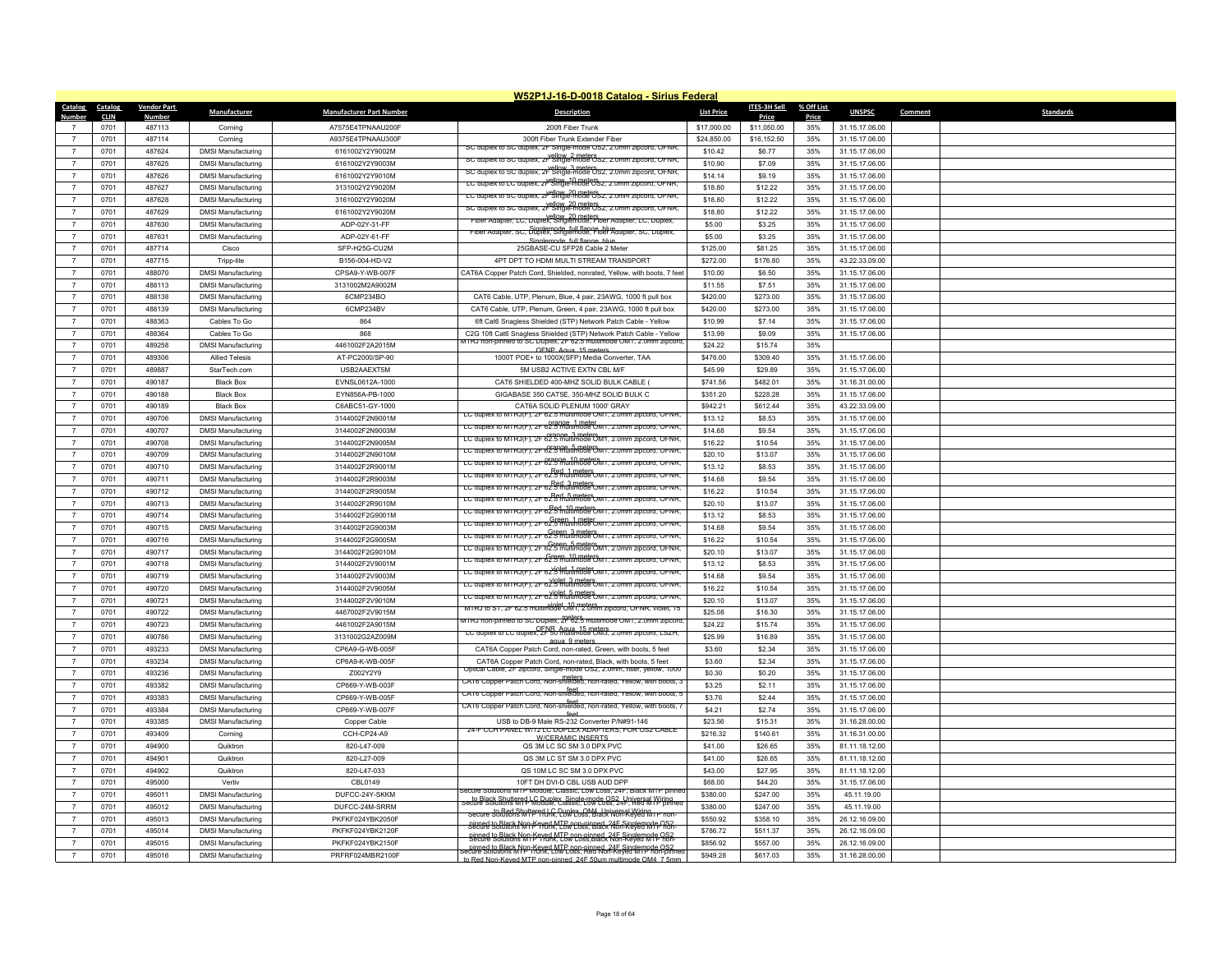|                  | W52P1J-16-D-0018 Catalog - Sirius Federal |                         |                           |                                 |                                                                                                                                                       |                   |                   |              |                |                             |  |
|------------------|-------------------------------------------|-------------------------|---------------------------|---------------------------------|-------------------------------------------------------------------------------------------------------------------------------------------------------|-------------------|-------------------|--------------|----------------|-----------------------------|--|
| Catalog          | Catalog                                   | <b>Vendor Part</b>      | <b>Manufacturer</b>       | <b>Manufacturer Part Number</b> | <b>Description</b>                                                                                                                                    | <b>List Price</b> | ITES-3H Sell      | % Off List   | <b>UNSPSC</b>  | <b>Standards</b><br>Comment |  |
| Number           | <b>CLIN</b><br>0701                       | <u>Number</u><br>495017 | <b>DMSI Manufacturing</b> | PRFRF024MBR2150F                |                                                                                                                                                       | \$1,255,28        | Price<br>\$815.93 | Price<br>35% | 31.16.28.00.00 |                             |  |
| $\overline{7}$   | 0701                                      | 495018                  | <b>DMSI Manufacturing</b> | PYFYF024MBY2050F                | to Bed Non-Keyed MTP non-pinned 24F 50um multimode OMA 7 5mm                                                                                          | \$595.28          | \$386.93          | 35%          | 43.21.19.02.00 |                             |  |
| $\overline{7}$   | 0701                                      | 495019                  | <b>DMSI Manufacturing</b> | PYFYF024MBY2150F                | inned to Yellow Non-Keyed MTP non-pinned, 245 50um multimode OM4                                                                                      | \$1,255.28        | \$815.93          | 35%          | 43.21.19.02.00 |                             |  |
| $\overline{7}$   |                                           | 495042                  |                           | 6CMP234BOR                      | inned to Yellow Non-Keved MTP non-pinned 24F 50um multimode OM                                                                                        | \$400.00          |                   | 35%          | 31.15.17.06.00 |                             |  |
| $\overline{7}$   | 0701                                      |                         | <b>DMSI Manufacturing</b> |                                 | CAT6 Cable, UTP, Plenum, Orange, 4 pair, 23AWG, 1000 ft pull box                                                                                      |                   | \$260.00          |              |                |                             |  |
|                  | 0701                                      | 495066                  | Dell                      | 210-ARYQ                        | Dell Thunderbolt Dock- WD19TB 130w Power Delivery                                                                                                     | \$425.69          | \$276.70          | 35%          | 43.21.15.15    |                             |  |
| $\overline{7}$   | 0701                                      | 495067                  | Dell                      | 824-3984                        | 3 Years Advanced Exchange Service                                                                                                                     | \$0.00            | \$0.00            | 35%          | 81.11.18.12.00 |                             |  |
| $\overline{7}$   | 0701                                      | 495068                  | Dell                      | 824-3993                        | 3 Years Advanced Exchange Service<br>Dell Notebook Power Bank Plus - USB-C, 65Wh - PW7018LC with Del                                                  | \$0.00            | \$0.00            | 35%          | 81.11.18.12.00 |                             |  |
| $\overline{7}$   | 0701                                      | 495070                  | Dell                      | 469-5571                        | Adanter 65-Watt Tyne-C with 1M Power Cord, Cus Kit                                                                                                    | \$369.24          | \$240.01          | 35%          | 43.21.15.01.00 |                             |  |
| $\overline{7}$   | 0701                                      | 495072                  | Dell                      | 570-AAPT                        | Dell Premier Wireless Mouse                                                                                                                           | \$168.66          | \$109.63          | 35%          | 43.21.15.15    |                             |  |
| $\overline{7}$   | 0701                                      | 495073                  | Dell                      | 452-BDGB                        | Dell Dual Monitor Stand                                                                                                                               | \$214.69          | \$139.55          | 35%          | 43.21.15.15    |                             |  |
| $\overline{7}$   | 0701                                      | 496606                  | <b>DMSI Manufacturing</b> | 44-344-3.5S-25                  | 25FT 3.5MM STEREO MALE/MALE PATCH CABLE STEREO                                                                                                        | \$6.70            | \$4.36            | 35%          | 31.15.17.06.00 |                             |  |
| $\overline{7}$   | 0701                                      | 496607                  | <b>DMSI Manufacturing</b> | 44-1/4€MONO-14AWG-50FT          | 1/4" Male to 1/4" Male Speaker Cable (14-Gauge) - 50', MONO                                                                                           | \$48.00           | \$31.20           | 35%          | 43.21.19.04.00 |                             |  |
| $\overline{7}$   | 0701                                      | 496635                  | <b>DMSI Manufacturing</b> | DMAPX-24Y-Q1                    | Adapter Panel, LGX Compatible, 24F, Singlemode, Quad LC, Blue<br>Adapter Panel, LGX Compatible, 24F, Multimode OM3/OM4, Quad LC,                      | \$64.00           | \$41.60           | 35%          | 31.15.17.06.00 |                             |  |
| $\overline{7}$   | 0701                                      | 496636                  | <b>DMSI Manufacturing</b> | DMAPX-24G-Q1                    | EC duplex to MTRJ(F), 2F 50 multimode OM3, 2.0mm zipcord, OFNR, red.                                                                                  | \$64.00           | \$41.60           | 35%          | 31.15.17.06.00 |                             |  |
| $\overline{7}$   | 0701                                      | 496637                  | <b>DMSI Manufacturing</b> | 3144002G2R9005M                 | ت duplex to m ו Ku(F), zF <del>ou multimode "U</del> ma, z.umm zipcora, OFNR, rec                                                                     | \$18.24           | \$11.86           | 35%          | 31.15.17.06.00 |                             |  |
| $\overline{7}$   | 0701                                      | 496638                  | <b>DMSI Manufacturing</b> | 3144002G2R9007M                 | 7 meter                                                                                                                                               | \$20.34           | \$13.22           | 35%          | 31.15.17.06.00 |                             |  |
| $\overline{7}$   | 0701                                      | 496685                  | Netsource                 | NLSM-SCLC-3M                    | 3M SC-LC SM fiber patch cable                                                                                                                         | \$12.50           | \$8.13            | 35%          | 26.12.16.09.00 |                             |  |
| $\overline{7}$   | 0701                                      | 496686                  | Netsource                 | NLSM-STLC-3M                    | 3M ST-LC SM fiber patch cable                                                                                                                         | \$12.50           | \$8.13            | 35%          | 26.12.16.09.00 |                             |  |
| $\overline{7}$   | 0701                                      | 496687                  | Netsource                 | NL62-SCLC-3M                    | 3M SC-LC MM fiber patch cable                                                                                                                         | \$12.00           | \$7.80            | 35%          | 31.15.17.06.00 |                             |  |
| $\overline{7}$   | 0701                                      | 496688                  | Netsource                 | NL62-STLC-3M                    | 3M ST-LC MM fiber patch cable                                                                                                                         | \$12.00           | \$7.80            | 35%          | 31.15.17.06.00 |                             |  |
| $\overline{7}$   | 0701                                      | 496689                  | Netsource                 | NL62-LCLC-3M                    | 3M LC-LC MM fiber patch cable                                                                                                                         | \$12.00           | \$7.80            | 35%          | 26.12.16.09.00 |                             |  |
| $\overline{7}$   | 0701                                      | 496833                  | <b>DMSI Manufacturing</b> | 3131002E2N9015M                 | 15 Meter LC/LC 50m OM2 Duplex Fiber, orange, riser<br>100/1000Base-1 (RJ-45) to 100/1000Base-X SFP Slot (empty) Media                                 | \$19.20           | \$12.48           | 35%          | 31.15.17.06.00 |                             |  |
| $\overline{7}$   | 0701                                      | 496835                  | <b>DMSI Manufacturing</b> | MX70XXX                         | Converter with nower supply                                                                                                                           | \$110.00          | \$71.50           | 35%          | 31.15.17.06.00 |                             |  |
| $\overline{7}$   | 0701                                      | 496867                  | Netsource                 | TECAENSH-RD                     | Cat 5e bulk stranded shielded cable, 1000 ft, red<br>CAT5E Copper Patch Cord, shielded, nonrated, Red, with boots, 50 fee                             | \$400.00          | \$260.00          | 35%          | 31.15.17.06.00 |                             |  |
| $\overline{7}$   | 0701                                      | 496869                  | <b>DMSI Manufacturing</b> | CP5S9-R-WB-050F                 | CAT5E Copper Patch Cord, shielded, nonrated, Red, with boots, 25 feet-                                                                                | \$23.00           | \$14.95           | 35%          | 31.15.17.06.00 |                             |  |
| $\overline{7}$   | 0701                                      | 496870                  | <b>DMSI Manufacturing</b> | CP5S9-R-WB-025F                 | CAT5E Copper Patch Cord, shielded, nonrated, Red, with boots, 15 feet-                                                                                | \$16.24           | \$10.56           | 35%          | 31.15.17.06.00 |                             |  |
| $\boldsymbol{7}$ | 0701                                      | 496871                  | <b>DMSI Manufacturing</b> | CP5S9-R-WB-015F                 | CATE CROSSOVER TREME ON SAFE UP ADAPTER (ONLY avail in                                                                                                | \$13.00           | \$8.45            | 35%          | 31.15.17.06.00 |                             |  |
| $\overline{7}$   | 0701                                      | 496877                  | <b>DMSI Manufacturing</b> | 44-742-8C6-XO                   | LC duplex to LC duplex, 2F Single-mode OS2, 2.0mm zipcord, OFNR.                                                                                      | \$13.00           | \$8.45            | 35%          | 31.15.17.06.00 |                             |  |
| $\overline{7}$   | 0701                                      | 497098                  | <b>DMSI Manufacturing</b> | 3131002Y2G9025M                 | creen 25 meters<br>LC duplex to LC duplex, 2F Single-mode US2, 2.0mm zipcord, OFNR,                                                                   | \$20.06           | \$13.04           | 35%          | 31.15.17.06.00 |                             |  |
| $\overline{7}$   | 0701                                      | 497099                  | <b>DMSI Manufacturing</b> | 3131002Y2G9030M                 | LC duplex to SC duplex, 2F Single-mode OS2, 2.0mm zipcord, OFNR,                                                                                      | \$22.40           | \$14.56           | 35%          | 31.15.17.06.00 |                             |  |
| $\overline{7}$   | 0701                                      | 497108                  | <b>DMSI Manufacturing</b> | 3161002Y2Y9040M                 | SC duplex to SC duplex, 2P Single-mode OS2, 3.0mm zipcord, OFNR,                                                                                      | \$27.48           | \$17.86           | 35%          | 31.15.17.06.00 |                             |  |
| $\overline{7}$   | 0701                                      | 497109                  | <b>DMSI Manufacturing</b> | 6161002Y3Y9005M                 | SC duplex to SC duplex, 21 Single-mode OS2, 3.0mm zipcord, OFNR,                                                                                      | \$12.72           | \$8.27            | 35%          | 31.15.17.06.00 |                             |  |
| $\overline{7}$   | 0701                                      | 497110                  | <b>DMSI Manufacturing</b> | 6161002Y3Y9010M                 | sc duplex to SC duplex, 2F Single-mode US2, 3.0mm zipcord, OFNR,                                                                                      | \$16.12           | \$10.48           | 35%          | 31.15.17.06.00 |                             |  |
| $\overline{7}$   | 0701                                      | 497111                  | <b>DMSI Manufacturing</b> | 6161002Y3Y9015M                 | SC duplex to ST duplex, 2F multimode 62.5 OM1, 3.0mm zipcord, OFNR,                                                                                   | \$19.54           | \$12.70           | 35%          | 31.15.17.06.00 |                             |  |
| $\overline{7}$   | 0701                                      | 497112                  | <b>DMSI Manufacturing</b> | 6167002F3N9004M                 | SC duplex to S1, 2F Single-mode 0S2, 3.0mm zipcord, OFNR, yellow, 3                                                                                   | \$13.90           | \$9.04            | 35%          | 31.15.17.06.00 |                             |  |
| $\overline{7}$   | 0701                                      | 497113                  | <b>DMSI Manufacturing</b> | 6167002Y3Y9003M                 | SC duplex to S1, 2F Single-mode US2, 3.0mm zipcord, OFNR, yellow, 5                                                                                   | \$11.98           | \$7.79            | 35%          | 31.15.17.06.00 |                             |  |
| $\overline{7}$   | 0701                                      | 497114                  | <b>DMSI Manufacturing</b> | 6167002Y3Y9005M                 |                                                                                                                                                       | \$13.34           | \$8.67            | 35%          | 31.15.17.06.00 |                             |  |
| $\overline{7}$   | 0701                                      | 497115                  | <b>DMSI Manufacturing</b> | 6167002Y3Y9010M                 | SC duplex to ST, 2F Single-mode US2, 3.0mm zipcord, OFNR, yellow, 10<br>meters.<br>LC duplex to SC duplex, 2F 62.5 multimode OM1, 3.0mm zipcord, OFNR | \$16.74           | \$10.88           | 35%          | 31.15.17.06.00 |                             |  |
| $\overline{7}$   | 0701                                      | 497116                  | <b>DMSI Manufacturing</b> | 3161002F3N9002M                 | LC duplex to SC duplex, 2F 62.5 multimode OM1, 3.0mm zipcord, OFNR                                                                                    | \$10.48           | \$6.81            | 35%          | 31.15.17.06.00 |                             |  |
|                  | 0701                                      | 497117                  | <b>DMSI Manufacturing</b> | 3161002F3N9004M                 | LC duplex to SC duplex, 2F Single-mode US2, 3.0mm zipcord, OFNR,                                                                                      | \$12.78           | \$8.31            | 35%          | 31.15.17.06.00 |                             |  |
| $\overline{7}$   | 0701                                      | 497118                  | <b>DMSI Manufacturing</b> | 3161002Y3Y9005M                 | LC duplex to SC duplex, 2F Single-mode US2, 3.0mm zipcord, OFNR,                                                                                      | \$12.28           | \$7.98            | 35%          | 31.15.17.06.00 |                             |  |
| $\overline{7}$   | 0701                                      | 497119                  | <b>DMSI Manufacturing</b> | 3161002Y3Y9010M                 | LC duplex to SC duplex, 2F Single-mode OS2, 3.0mm zipcord, OFNR,                                                                                      | \$15.70           | \$10.21           | 35%          | 31.15.17.06.00 |                             |  |
| $\overline{7}$   | 0701                                      | 497120                  | <b>DMSI Manufacturing</b> | 3161002Y3Y9015M                 | LC duplex to LC duplex, 2F 62.5 multimode OM1, 3.0mm zipcord, OFNR.                                                                                   | \$19.10           | \$12.42           | 35%          | 31.15.17.06.00 |                             |  |
| $\overline{7}$   | 0701                                      | 497121                  | <b>DMSI Manufacturing</b> | 3131002F3N9001M                 | LC duplex to LC duplex, 2F Single-mode OS2, 3.0mm zipcord, OFNR,                                                                                      | \$9.10            | \$5.92            | 35%          | 31.15.17.06.00 |                             |  |
| $\overline{7}$   | 0701                                      | 497122                  | <b>DMSI Manufacturing</b> | 3131002Y3Y9005M                 | LC duplex to LC duplex, 2F Single-mode 0s2, 3.0mm zipcord, OFNR,                                                                                      | \$11.86           | \$7.71            | 35%          | 31.15.17.06.00 |                             |  |
| $\overline{7}$   | 0701                                      | 497123                  | <b>DMSI Manufacturing</b> | 3131002Y3Y9010M                 | LC duplex to LC duplex, 2F Single-mode OS2, 3.0mm zipcord, OFNR,                                                                                      | \$15.26           | \$9.92            | 35%          | 31.15.17.06.00 |                             |  |
| $\overline{7}$   | 0701                                      | 497124                  | <b>DMSI Manufacturing</b> | 3131002Y3Y9015M                 |                                                                                                                                                       | \$18.68           | \$12.14           | 35%          | 31.15.17.06.00 |                             |  |
| $\overline{7}$   | 0701                                      | 497125                  | <b>DMSI Manufacturing</b> | 3167002F3N9001M                 | LC duplex to ST, 2F 62.5 multimode OM1, 3.0mm zipcord, OFNR, orange,                                                                                  | \$10.20           | \$6.63            | 35%          | 31.15.17.06.00 |                             |  |
| $\overline{7}$   | 0701                                      | 497126                  | <b>DMSI Manufacturing</b> | 3167002Y3Y9003M                 | : 1 meter<br>: LC duplex to S1, 2F Single-mode US2, 3.0mm zipcord, OFNR, yellow,                                                                      | \$11.54           | \$7.50            | 35%          | 31.15.17.06.00 |                             |  |
| $\overline{7}$   | 0701                                      | 497127                  | <b>DMSI Manufacturing</b> | 3167002Y3Y9005M                 | LC duplex to S1, 2F Single-mode OS2, 3.0mm zipcord, OFNR, yellow, t                                                                                   | \$12.90           | \$8.39            | 35%          | 31.15.17.06.00 |                             |  |
| $\overline{7}$   | 0701                                      | 497128                  | <b>DMSI Manufacturing</b> | 3167002Y3Y9010M                 | LC duplex to S1, 2F Single-mode US2, 3.0mm zipcord, OFNR, yellow, 10<br>motore                                                                        | \$26.32           | \$17.11           | 35%          | 31.15.17.06.00 |                             |  |
| $\overline{7}$   | 0701                                      | 497129                  | <b>DMSI Manufacturing</b> | 6767002Y3Y9003M                 | ST to ST, 2F Single-mode OS2, 3.0mm zipcord, OFNR, yellow, 3 meters                                                                                   | \$12.60           | \$8.19            | 35%          | 31.15.17.06.00 |                             |  |
| $\overline{7}$   | 0701                                      | 497130                  | <b>DMSI Manufacturing</b> | 6767002Y3Y9005M                 | ST to ST, 2F Single-mode OS2, 3.0mm zipcord, OFNR, yellow, 5 meters                                                                                   | \$13.96           | \$9.07            | 35%          | 31.15.17.06.00 |                             |  |
| $\overline{7}$   | 0701                                      | 497131                  | <b>DMSI Manufacturing</b> | 6767002Y3Y9010M                 | ST to ST, 2F Single-mode OS2, 3.0mm zipcord, OFNR, yellow, 10 meters                                                                                  | \$17.36           | \$11.28           | 35%          | 31.15.17.06.00 |                             |  |
| $\overline{7}$   | 0701                                      | 497401                  | Corning                   | CCH-CS24-A9-POORE               | Corning CCH Splice Cassette, 24 Fiber, LC Duplex Singlemode (OS2)                                                                                     | \$963.64          | \$626.37          | 35%          | 31.15.17.06.00 |                             |  |
| $\overline{7}$   | 0701                                      | 497487                  | Cables To Go              | 37231                           | Fiber Patch Cable LC-SC Duplex MM 1m GRN                                                                                                              | \$21.99           | \$14.29           | 35%          | 31.15.17.06.00 |                             |  |
| $\overline{7}$   | 0701                                      | 497488                  | Cables To Go              | 37234                           | 5M LC SC DUPLEX 62.5/125 MM PATCH - GRN                                                                                                               | \$33.99           | \$22.09           | 35%          | 31.15.17.06.00 |                             |  |
| $\overline{7}$   | 0701                                      | 498122                  | <b>DMSI Manufacturing</b> | 3144002G2A9005M                 | LC duplex to MTRJ(F), 2F 50 multimode OM3, 2.0mm zipcord, OFNR,<br>agua 5 meter                                                                       | \$17.78           | \$11.56           | 35%          | 31.15.17.06.00 |                             |  |
| $\overline{7}$   | 0701                                      | 498127                  | Dell                      | 429-AAUL                        | 5.25" FlexBay   8x Half-Height BD-RE Drive Cables                                                                                                     | \$0.00            | \$0.00            | 35%          | 43.21.15.01.00 |                             |  |
|                  | 0701                                      | 498138                  | <b>DMSI Manufacturing</b> | 3131002G2G2010M                 | LC duplex to LC duplex, 2F 50 multimode: OM3, 2.0mm zipcord, OFNP<br>Green 10 mete                                                                    | \$23.76           | \$15.44           | 35%          | 31.15.17.06.00 |                             |  |
| $\overline{7}$   | 0701                                      | 498394                  | <b>EMC</b>                | D3MSHDMSSHD2                    | Unity 2x2M MINI SAS HD Cables                                                                                                                         | \$271.62          | \$176.55          | 35%          | 44.10.15.03.00 |                             |  |
|                  |                                           |                         |                           |                                 |                                                                                                                                                       |                   |                   |              |                |                             |  |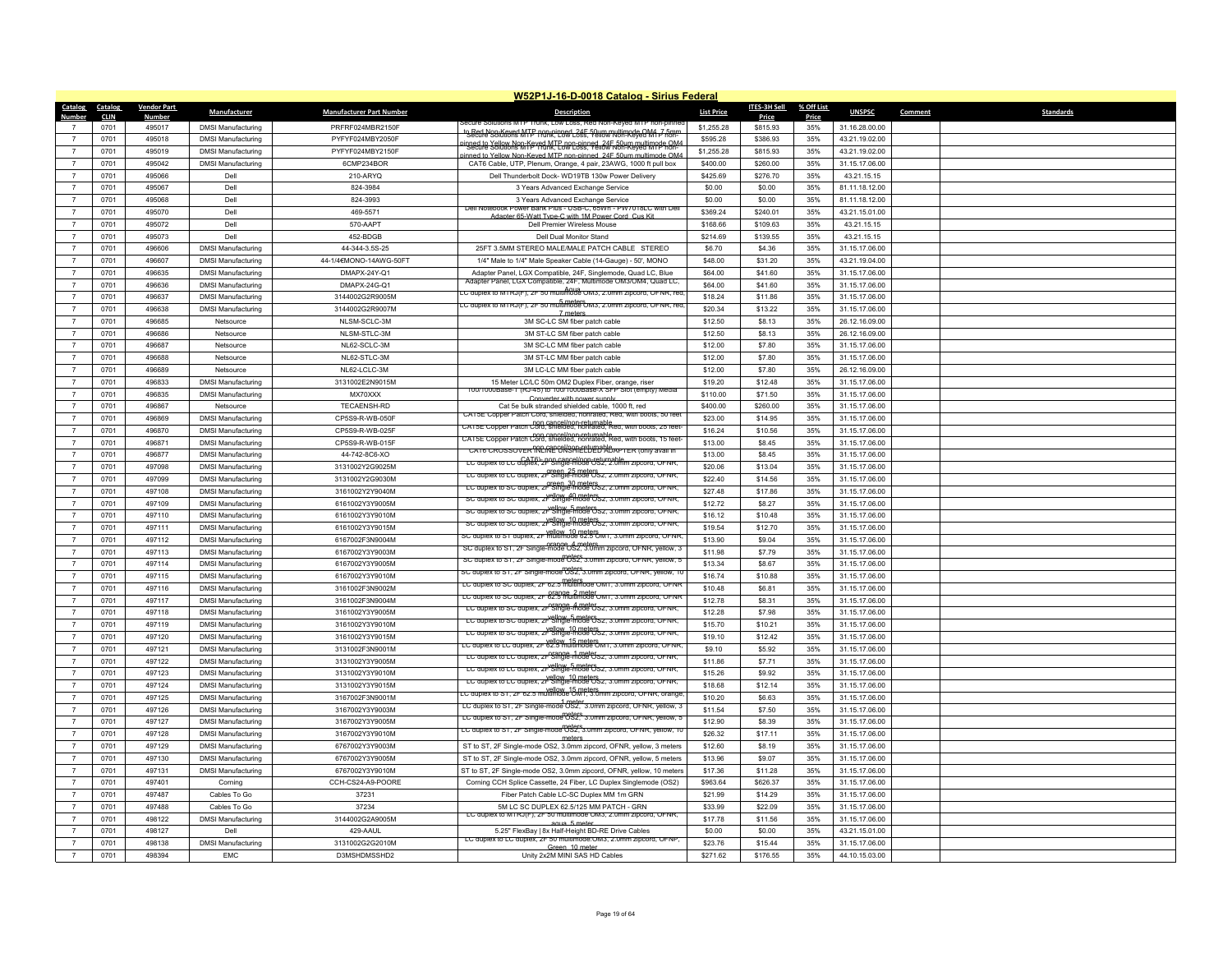|                                  |              |                    |                                              |                                         | W52P1J-16-D-0018 Catalog - Sirius Federal                                                                                                |                     |              |            |                |         |                  |
|----------------------------------|--------------|--------------------|----------------------------------------------|-----------------------------------------|------------------------------------------------------------------------------------------------------------------------------------------|---------------------|--------------|------------|----------------|---------|------------------|
| Catalog                          | Catalog      | <b>Vendor Part</b> | Manufacturer                                 | <b>Manufacturer Part Number</b>         | <b>Description</b>                                                                                                                       | <b>List Price</b>   | ITES-3H Sell | % Off List | <b>UNSPSC</b>  | Comment | <b>Standards</b> |
| Number                           | <b>CLIN</b>  | <b>Number</b>      |                                              |                                         |                                                                                                                                          |                     | Price        | Price      |                |         |                  |
| $\overline{7}$<br>$\overline{7}$ | 0701         | 498547             | <b>Black Box</b>                             | EYN868A-PB-1000                         | 1000FT, PVC, RED, PLBOX                                                                                                                  | \$275.65            | \$179.17     | 35%        | 31.16.31.00.00 |         |                  |
|                                  | 0701         | 498548             | <b>Belkin International</b>                  | F2F402LL-20M                            | 20M CBL MMF DUPLX LC LC 50/125<br>Dell Broadcom 57406 Dual Port 10G Base-1 Server Adapter Etherne                                        | \$56.34             | \$36.62      | 35%        | 31.16.31.00.00 |         |                  |
| $\overline{7}$                   | 0701         | 498576             | Dell<br>Audio Visual Innovations             | 406-BBKQ                                | PCIe Network Interface Card Low Profile Custom                                                                                           | \$716.49            | \$465.72     | 35%        | 43.21.15.01.00 |         |                  |
| $\overline{7}$<br>$\overline{7}$ | 0701         | 498638             | $(AVI-SPI)$                                  | COMCAT6STP100RED                        | Cat6 Snagless Shielded Ethernet Cables<br>DMSI Media Converter, PoE/PoE+, 10/100/1000mbps, SC to RJ45,                                   | \$96.36             | \$62.63      | 35%        | 43.20.15.52.00 |         |                  |
|                                  | 0701         | 498692             | <b>DMSI Manufacturing</b>                    | PMF61855                                | — Guplex & Weltimade A50pm 29550M with USA Power Supply . ب= Guplex Ruther Supply                                                        | \$179.00            | \$116.35     | 35%        | 31.15.17.06.00 |         |                  |
| $\overline{7}$                   | 0701         | 498766             | <b>DMSI Manufacturing</b>                    | 6161002F2N9001M                         | MTP Trunk, Low Loss, M P hon-pinned to MTP non-pinned, 8F 50                                                                             | \$9.22              | \$5.99       | 35%        | 31.15.17.06.00 |         |                  |
| $\overline{7}$<br>$\overline{7}$ | 0701         | 499054             | <b>DMSI Manufacturing</b>                    | 4545008GAA2001M                         | multimode OM3, 7.5mm hend insensitive, OENP, cable imp                                                                                   | \$75.00             | \$48.75      | 35%        | 31.15.17.06.00 |         |                  |
|                                  | 0701         | 499200             | Dell                                         | 770-BBIE                                | 1U Cable Management Arm, Customer Kit                                                                                                    | \$63.25             | \$41.11      | 35%        | 43.21.15.01.00 |         |                  |
| $\overline{7}$                   | 0701         | 499241             | Dell                                         | A9412665                                | Belkin USB Smart Card Reader - Card reader (SM) - USB                                                                                    | \$56.36             | \$36.63      | 35%        | 43 21 15 15    |         |                  |
| $\overline{7}$                   | 0701         | 499270             | Cables To Go                                 | 37570                                   | 1M LC LC PLN DPX 62.5/125 MM FBR - GRN                                                                                                   | \$31.93             | \$20.75      | 35%        | 31.15.17.06.00 |         |                  |
| $\overline{7}$                   | 0701<br>0701 | 499271<br>499466   | Cables To Go                                 | 37573                                   | 5M LC LC PLN DPX 62.5/125 MM FBR - GRN<br>lug & Play(TM) Universal Module, LC, Low-Loss, 24 fiber, Shuttered Lt                          | \$35.52<br>\$425.00 | \$23.09      | 35%<br>35% | 31.15.17.06.00 |         |                  |
| $\overline{7}$                   |              |                    | <b>DMSI Manufacturing</b>                    | DMAFC-24G-3S46                          | sum MTP 10Gb s0/12st0M3Rnafthmodelthocde Cable - Aqua,                                                                                   |                     | \$276.25     |            | 31.15.17.06.00 |         |                  |
| $\overline{7}$                   | 0701         | 499477             | <b>DMSI Manufacturing</b>                    | 4545012GAA2050M                         | Plenum MTP Cable, MTP to LC 15 Meter / 50ft 12 Strand 40G/100G                                                                           | \$425.00            | \$276.25     | 35%        | 31.15.17.06.00 |         |                  |
| $\overline{7}$                   | 0701         | 499478             | <b>DMSI Manufacturing</b>                    | 3045012GAA2015M                         | Multimode                                                                                                                                | \$175.00            | \$113.75     | 35%        | 31.16.28.00.00 |         |                  |
| $\overline{7}$                   | 0701         | 499479             | <b>DMSI Manufacturing</b>                    | 3045012GAA2020M                         | 20 Meter Multimode Plenum MTP Cable, 12 Fiber MTP-LC Connectors<br>LU to LU Multimode Fiber Optic Patch Cable, MM-50 10Gb OM3, 10M       | \$195.00            | \$126.75     | 35%        | 31.16.28.00.00 |         |                  |
| $\overline{7}$                   | 0701         | 499480             | <b>DMSI Manufacturing</b>                    | 3131002G2Y2010M                         | LC to SC Multimode Fiber Optic Patch Cable, MM-50 10Gb OM3, /M,                                                                          | \$21.80             | \$14.17      | 35%        | 31.15.17.06.00 |         |                  |
| $\overline{7}$                   | 0701         | 499485             | <b>DMSI Manufacturing</b>                    | 3161002G2G2007M                         | LC to SC Multimode Fiber Optic Patch Cable, MM-50 10Gb OM3, 7M,                                                                          | \$18.60             | \$12.09      | 35%        | 31.15.17.06.00 |         |                  |
| $\overline{7}$                   | 0701         | 499486             | <b>DMSI Manufacturing</b>                    | 3161002G2R2007M                         | 2mm Jacket Color Red<br>LC to SC Multimode Fiber Optic Patch Cable, MM-50 10Gb OM3, 3M                                                   | \$18.60             | \$12.09      | 35%        | 31.15.17.06.00 |         |                  |
| $\overline{7}$                   | 0701         | 499487             | <b>DMSI Manufacturing</b>                    | 3161002G2G2003M                         | 2mm, Jacket Color Green<br>LC to SC Multimode Fiber Optic Patch Cable, MM-50 10Gb OM3, 3M,                                               | \$14.40             | \$9.36       | 35%        | 31.15.17.06.00 |         |                  |
| $\overline{7}$                   | 0701         | 499488             | <b>DMSI Manufacturing</b>                    | 3161002G2R2003M                         | LC to SC Multimode FinePOpte Paten Cable, MM-50 10Gb CM3, 1M,                                                                            | \$14.40             | \$9.36       | 35%        | 31.15.17.06.00 |         |                  |
| $\overline{7}$                   | 0701         | 499489             | <b>DMSI Manufacturing</b>                    | 3161002G2Y22001M                        | LC to SC Multimode Fiber Optic Patch Cable, MM-50 10Gb OM3, 1M                                                                           | \$12.38             | \$8.05       | 35%        | 31.15.17.06.00 |         |                  |
| $\overline{7}$                   | 0701         | 499490             | <b>DMSI Manufacturing</b>                    | 3161002G2R2001M                         | LC to SC Multimode Fiber Optic Patch Cable, MM-50 10Gb OM3, 1M,                                                                          | \$12.38             | \$8.05       | 35%        | 31.15.17.06.00 |         |                  |
| $\overline{7}$                   | 0701         | 499491             | <b>DMSI Manufacturing</b>                    | 3161002G2G2001M                         | 2mm. Jacket Color Green<br>MTP Trunk, Low Loss, MTP non-pinned to MTP non-pinned, 12F 50                                                 | \$12.38             | \$8.05       | 35%        | 31.15.17.06.00 |         |                  |
| $\overline{7}$                   | 0701         | 499510             | <b>DMSI Manufacturing</b>                    | P4545012MAAA330F                        | MILL Tripped CM4 hend insensitive OECP Interlocking Armor cable.                                                                         | \$3,250.00          | \$2,112.50   | 35%        | 26.12.16.09.00 |         |                  |
| $\overline{7}$                   | 0701         | 499511             | <b>DMSI Manufacturing</b>                    | P4545024MAAA275F                        | Unit in the CM4 hend insensitive OFCP Interlocking Armor cable<br>Unit it enclosure, Rack Mount, 1U, Classic, 2 panel or module capacity | \$5,326.00          | \$3,461.90   | 35%        | 31.15.17.06.00 |         |                  |
| $\overline{7}$                   | 0701         | 499513             | <b>DMSI Manufacturing</b>                    | OMNIA1C                                 | sliding tray raised rear cable management plate, includes                                                                                | \$350.00            | \$227.50     | 35%        | 26.12.16.09.00 |         |                  |
| $\overline{7}$                   | 0701         | 499800             | Cables To Go                                 | 43037                                   | 100PK 6IN CABLE TIES BLACK                                                                                                               | \$12.99             | \$8.44       | 35%        | 31.15.17.06.00 |         |                  |
| $\overline{7}$                   | 0701         | 499802             | <b>Crestron Electronics</b>                  | CBL-HD-3                                | Crestron certified HDMI interface cable, 3 feet                                                                                          | \$60.00             | \$39.00      | 35%        | 31.16.31.00.00 |         |                  |
| $\overline{7}$                   | 0701         | 499803             | <b>Crestron Flectronics</b>                  | CBL-HD-6                                | Crestron Certified HDMI Interface Cable, 6 ft                                                                                            | \$70.00             | \$45.50      | 35%        | 31.16.31.00.00 |         |                  |
| $\overline{7}$                   | 0701         | 499804             | <b>Crestron Electronics</b>                  | CBL-VGA-AUD-6                           | Crestron Certified Computer VGA Interface Cable w/Audio, 6 ft                                                                            | \$50.00             | \$32.50      | 35%        | 31.16.31.00.00 |         |                  |
| $\overline{7}$                   | 0701         | 499805             | <b>Crestron Electronics</b>                  | DM-CBL-ULTRA-P-SP1000                   | Ultra Cable, Plenum Type CMP, 1000 ft spool                                                                                              | \$4,000.00          | \$2,600.00   | 35%        | 31.15.17.06.00 |         |                  |
| $\overline{7}$                   | 0701         | 499806             | <b>Crestron Flectronics</b><br>Miscellaneous | DM-CONN-20                              | DM CONNECTORS, 20-PACK                                                                                                                   | \$620.00            | \$403.00     | 35%        | 31.15.17.06.00 |         |                  |
| $\overline{7}$                   | 0701         | 499816             | Manufacturer                                 | FRG MISC CABLES, CONNECTORS, FACEPLATES | FRG MISC CABLES, CONNECTORS, FACEPLATES                                                                                                  | \$4,880.00          | \$3,172.00   | 35%        | 31.16.28.00.00 |         |                  |
| $\overline{7}$                   | 0701         | 499969             | Cables To Go                                 | 00394                                   | 6FT CAT5E CBL SNAGLESS PATCH BLUE                                                                                                        | \$9.99              | \$6.49       | 35%        | 31.15.17.06.00 |         |                  |
| $\overline{7}$                   | 0701         | 500060             | Cables To Go                                 | 11139                                   | 1M FIBER MM SC-SC 62.5/125 DUPLEX TAA PATCH CABLE                                                                                        | \$22.99             | \$14.94      | 35%        | 31.15.17.06.00 |         |                  |
| $\overline{7}$                   | 0701         | 500258             | <b>DMSI Manufacturing</b>                    | 5ECMR244BV                              | CAT5E 350 CMR 24/4 1000 FT PULL BOX, Green                                                                                               | \$135.99            | \$88.39      | 35%        | 26.12.16.09.00 |         |                  |
| $\overline{7}$                   | 0701         | 500259             | <b>DMSI Manufacturing</b>                    | 5ECMR244BF                              | CAT5E 350 CMR 24/4 1000 FT PULL BOX, Purple                                                                                              | \$135.99            | \$88.39      | 35%        | 26.12.16.09.00 |         |                  |
| $\overline{7}$                   | 0701         | 500260             | <b>DMSI Manufacturing</b>                    | 5ECMR244BR                              | CAT5E 350 CMR 24/4 1000 FT PULL BOX, Red                                                                                                 | \$135.99            | \$88.39      | 35%        | 26.12.16.09.00 |         |                  |
| $\overline{7}$                   | 0701         | 500266             | Cables To Go                                 | 11111                                   | 10M FIBER LC/LC MM 62.5/125 DUPLEX TAA<br>2G 6m LC-SC 9/125 Duplex Single Mode OS2 Fiber Cable - Yellow - 20                             | \$54.99             | \$35.74      | 35%        | 31.15.17.06.00 |         |                  |
| $\overline{7}$                   | 0701         | 500298             | Cables To Go                                 | 37468                                   | LC duplex to LC duplex, 20 Foot Fiber Cable - 6 Meter - 20 feet<br>LC duplex to LC duplex, 2F, 62.5m multimode OM1, orange jacket, 7     | \$43.99             | \$28.59      | 35%        | 31.15.17.06.00 |         |                  |
| $\overline{7}$                   | 0701         | 500674             | <b>DMSI Manufacturing</b>                    | 3131002F2N9007M                         | LC duplex to LC duplex, 2F, 62.5m multimode OM1, orange jacket, /                                                                        | \$14.50             | \$9.43       | 35%        | 31.15.17.06.00 |         |                  |
| $\overline{7}$                   | 0701         | 500675             | <b>DMSI Manufacturing</b>                    | 3131002F2N9007M                         | Pre-polished Field Termination Connector, no epoxy and no polish, LC,                                                                    | \$10.00             | \$6.50       | 35%        | 43.20.18.03.00 |         |                  |
| $\overline{7}$                   | 0701         | 500896             | <b>DMSI Manufacturing</b>                    | FTC-Y31-9                               | CA RFORETTE (GREEN BA RFORTH 804-PATR, 29AWG,                                                                                            | \$15.00             | \$9.75       | 35%        | 31.15.17.06.00 |         |                  |
| $\scriptstyle{7}$                | 0701         | 501515             | <b>DMSI Manufacturing</b>                    | 6CMR234BV                               | <b>CMR 1000FT/BX</b><br>44-Fiber OPTION 1 Dry Tube SM OFNR Jacket Dielectric AllWave SM                                                  | \$202.00            | \$131.30     | 35%        | 31.15.17.06.00 |         |                  |
| $\overline{7}$                   | 0701         | 501519             | <b>DMSI Manufacturing</b>                    | M144YKI                                 | 35/31/25                                                                                                                                 | \$1.46              | \$0.95       | 35%        | 31.16.31.00.00 |         |                  |
| $\overline{7}$                   | 0701         | 501531             | <b>DMSI Manufacturing</b>                    | T004YY2                                 | 4-Fiber SM ACCUMAX Plenum Distribution Cable w AllWave Flex+ Fiber                                                                       | \$0.29              | \$0.19       | 35%        | 26.12.16.04.00 |         |                  |
| $\overline{7}$                   | 0701         | 501532             | <b>DMSI Manufacturing</b>                    | T012YY2                                 | 12-Fiber SM ACCUMAX Plenum Distribution Cable w/AllWave Flex+ Fiber                                                                      | \$0.50              | \$0.33       | 35%        | 26.12.16.04.00 |         |                  |
| $\overline{7}$                   | 0701         | 501533             | Panduit                                      | PLT1M-L0                                | PAN-TY PAN-POUCH CABLE TIE COLOR: BLACK 50EA/PG                                                                                          | \$8.32              | \$5.41       | 35%        | 26.12.16.09.00 |         |                  |
| $\overline{7}$                   | 0701         | 501534             | <b>DMSI Manufacturing</b>                    | DM1RUX-ST                               | RDS 1U FDP Housing Sliding Tray up to 72 Fiber                                                                                           | \$210.00            | \$136.50     | 35%        | 31.15.17.06.00 |         |                  |
| $\overline{7}$                   | 0701         | 501535             | <b>DMSI Manufacturing</b>                    | DMSCX-12Y-313M                          | LC/UPC Sm 12 Fiber Loose Tube Splice Cassette<br>KM RDS 3U Rack Mount Panel, Holds Up To (9) L- Type Adapter Plate                       | \$250.00            | \$162.50     | 35%        | 43.22.26.12.00 |         |                  |
| $\overline{7}$                   | 0701         | 501537             | <b>DMSI Manufacturing</b>                    | DM3RUX                                  |                                                                                                                                          | \$324.00            | \$210.60     | 35%        | 31.15.17.06.00 |         |                  |
| $\overline{7}$                   | 0701         | 501550             | <b>DMSI Manufacturing</b>                    | T004FN2                                 | 4-Fiber MM ACCUMAX Plenum Distribution Cable w/62.5MM<br>6-Fiber OPTION 1 Dry Tube SM OFNR Jacket Dielectric AllWave SM                  | \$0.66              | \$0,43       | 35%        | 26.12.16.04.00 |         |                  |
| $\overline{7}$                   | 0701         | 501551             | <b>DMSI Manufacturing</b>                    | <b>M006YKI</b>                          | 12-Fiber OPTION 1 Dry Tube SM OFNR Jacket Dielectric AllWave SM                                                                          | \$0.42              | \$0.27       | 35%        | 31.16.31.00.00 |         |                  |
| $\overline{7}$                   | 0701         | 501553             | <b>DMSI Manufacturing</b>                    | M012YKL                                 | .35/31/25<br>LC duplex to SC duplex, 2F 50 multimode OM3, 2.0mm zipcord, OFNP,                                                           | \$0.44              | \$0.29       | 35%        | 31.16.31.00.00 |         |                  |
| $\overline{7}$                   | 0701         | 502398             | <b>DMSI Manufacturing</b>                    | 3161002G2R2006M                         | LC duplex to SC duplex, 2F 50 multimode OM3, 2.0mm zipcord, OFNP,                                                                        | \$16.00             | \$10.40      | 35%        | 31.15.17.06.00 |         |                  |
| $\overline{7}$                   | 0701         | 502399             | <b>DMSI Manufacturing</b>                    | 3161002G2G2006M                         | LC duplex to SC duplex, 2F 30 multimode OM3, 2.0mm zipcord, OFNP                                                                         | \$16.00             | \$10.40      | 35%        | 31.15.17.06.00 |         |                  |
| $\overline{7}$                   | 0701         | 502400             | <b>DMSI Manufacturing</b>                    | 3161002G2N2020M                         | LC duplex to LC duplex, 2F 50 multimode OM3, 2.0mm zipcord, OFNP                                                                         | \$32.00             | \$20.80      | 35%        | 31.15.17.06.00 |         |                  |
| $\overline{7}$                   | 0701         | 502401             | <b>DMSI Manufacturing</b>                    | 3131002G2N2003M                         | LC duplex to LC duplex, 2F 50 multimode OM3, 2.0mm zipcord, OFNP                                                                         | \$12.00             | \$7.80       | 35%        | 31.15.17.06.00 |         |                  |
| $\overline{7}$                   | 0701         | 502402             | <b>DMSI Manufacturing</b>                    | 3131002G2H2001M                         | LC duplex to LC duplex, 2F 50 multimode OM3, 2.0mm zipcord, OFNP                                                                         | \$10.00             | \$6.50       | 35%        | 31.15.17.06.00 |         |                  |
| $\overline{7}$                   | 0701         | 502403             | <b>DMSI Manufacturing</b>                    | 3131002G2V2001M                         | LC duplex to LC duplex, 2F 50 multimode OM3, 2.0mm zipcord, OFNP,                                                                        | \$10.00             | \$6.50       | 35%        | 31.15.17.06.00 |         |                  |
| $\overline{7}$                   | 0701         | 502404             | <b>DMSI Manufacturing</b>                    | 3131002G2H2003M                         | white 3 meters                                                                                                                           | \$12.00             | \$7.80       | 35%        | 31.15.17.06.00 |         |                  |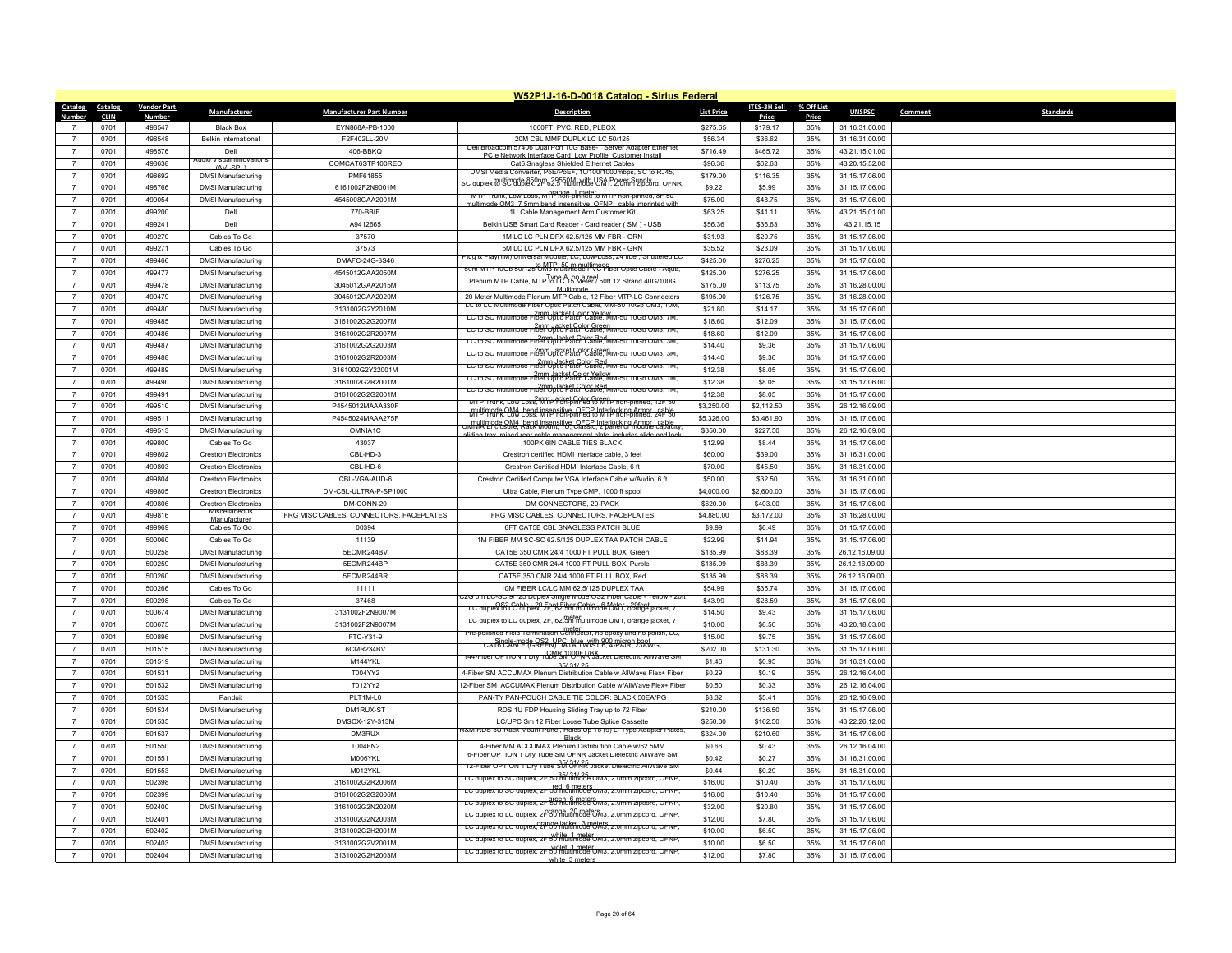|                                  |                        |                              |                                                        |                                    | W52P1J-16-D-0018 Catalog - Sirius Federal                                                                                               |                     |                       |                     |                |                             |  |
|----------------------------------|------------------------|------------------------------|--------------------------------------------------------|------------------------------------|-----------------------------------------------------------------------------------------------------------------------------------------|---------------------|-----------------------|---------------------|----------------|-----------------------------|--|
| <b>Catalog</b><br>Number         | Catalog<br><b>CLIN</b> | <b>Vendor Part</b><br>Number | Manufacturer                                           | <b>Manufacturer Part Number</b>    | <b>Description</b>                                                                                                                      | <b>List Price</b>   | ITES-3H Sell<br>Price | % Off List<br>Price | <b>UNSPSC</b>  | <b>Standards</b><br>Comment |  |
|                                  | 0701                   | 502405                       | <b>DMSI Manufacturing</b>                              | 3131002G2V2003M                    | LC duplex to LC duplex, ZF 50 I                                                                                                         | \$12.00             | \$7.80                | 35%                 | 31.15.17.06.00 |                             |  |
| $\overline{7}$                   | 0701                   | 502406                       | <b>DMSI Manufacturing</b>                              | 3131002G2H2005M                    | LC duplex to LC duplex, 2F 50 multimode OM3, 2.0mm zipcord, OFNP.                                                                       | \$15.00             | \$9.75                | 35%                 | 31.15.17.06.00 |                             |  |
| $\overline{7}$                   | 0701                   | 502407                       | <b>DMSI Manufacturing</b>                              | 3131002G2V2005M                    | LC duplex to LC duplex, 2F 50 multimode OM3, 2.0mm zipcord, OFNP.                                                                       | \$15.00             | \$9.75                | 35%                 | 31.15.17.06.00 |                             |  |
| $\overline{7}$                   | 0701                   | 502408                       | <b>DMSI Manufacturing</b>                              | 3144002F2R2001M                    | EC duplex to MTRJ(F), 2F 62.5 multimode OM1, 2.0mm zipcord, OFNP,                                                                       | \$16.00             | \$10.40               | 35%                 | 31.15.17.06.00 |                             |  |
| $\overline{7}$                   | 0701                   | 502409                       | <b>DMSI Manufacturing</b>                              | 3144002F2G2001M                    | LC duplex to MTRJ(F), 2F 62.5 multimode OM1, 2.0mm zipcord, OFNP.                                                                       | \$16.00             | \$10.40               | 35%                 | 31.15.17.06.00 |                             |  |
|                                  | 0701                   | 502410                       | <b>DMSI Manufacturing</b>                              | 3144002F2N2001M                    | LC duplex to MTRJ(F), ZF 62.5 munihi888 UMT, Z.Umm zipcora, OFNP                                                                        | \$16.00             | \$10.40               | 35%                 | 31.15.17.06.00 |                             |  |
|                                  | 0701                   | 502411                       | <b>DMSI Manufacturing</b>                              | 3144002F2R2003M                    | LC duplex to MTRJ(F), 2F 62.3 Multimode OM1, 2.0mm zipcord, OFNP                                                                        | \$19.00             | \$12.35               | 35%                 | 31.15.17.06.00 |                             |  |
| $\overline{7}$                   | 0701                   | 502412                       | <b>DMSI Manufacturing</b>                              | 3144002F2G2003M                    | LC duplex to MTRJ(F), 2F 62.5 multimode OM1, 2.0mm zipcord, OFNP                                                                        | \$19.00             | \$12.35               | 35%                 | 31.15.17.06.00 |                             |  |
|                                  | 0701                   | 502413                       | <b>DMSI Manufacturing</b>                              | 3144002F2N2003M                    | LC duplex to MTRJ(F), 2F 62.5 multimode OM1, 2.0mm zipcord, OFNP                                                                        | \$19.00             | \$12.35               | 35%                 | 31.15.17.06.00 |                             |  |
| $\overline{7}$                   | 0701                   | 502414                       | <b>DMSI Manufacturing</b>                              | 3144002F2R2005M                    | DMSI Jumper, LC/UPC to MIRG Non-Pinned, 2 Fiber, OM1, 2.0mm                                                                             | \$20.00             | \$13.00               | 35%                 | 31.15.17.06.00 |                             |  |
| $\overline{7}$                   | 0701                   | 502415                       | <b>DMSI Manufacturing</b>                              | 3144002F2G2005M                    | LC auplex to MTRJ(F), ZF62.9 multimode OM1, z.umm zipcora, OFNF                                                                         | \$20.00             | \$13.00               | 35%                 | 31.15.17.06.00 |                             |  |
| $\overline{7}$                   | 0701                   | 502416                       | <b>DMSI Manufacturing</b>                              | 3144002F2N2005M                    | LC duplex to MTRJ(F), 2F 62.5 multimode OM1, 2.0mm zipcord, OFNP,                                                                       | \$20.00             | \$13.00               | 35%                 | 31.15.17.06.00 |                             |  |
| $\overline{7}$                   | 0701                   | 502417                       | <b>DMSI Manufacturing</b>                              | 3144002F2H2001M                    | LC duplex to MTRJ(F), 2F 62.5 multimode UM1, 2.0mm zipcord, OFNP                                                                        | \$16.00             | \$10.40               | 35%                 | 31.15.17.06.00 |                             |  |
| $\overline{7}$                   | 0701                   | 502418                       | <b>DMSI Manufacturing</b>                              | 3144002F2V2001M                    | LC duplex to MTRJ(F), 2F 62.5 multimode OM1, 2.0mm zipcord, OFNP                                                                        | \$16.00             | \$10.40               | 35%                 | 31.15.17.06.00 |                             |  |
| $\overline{7}$                   | 0701                   | 502419                       | <b>DMSI Manufacturing</b>                              | 3144002F2H2003M                    | LC duplex to MTRJ(F), 2F 62.5 multimode OM1, 2.0mm zipcord, OFNP                                                                        | \$19.00             | \$12.35               | 35%                 | 31.15.17.06.00 |                             |  |
| $\overline{7}$                   | 0701                   | 502420                       | <b>DMSI Manufacturing</b>                              | 3144002F2V2003M                    | LC duplex to MTRJ(F), ZF 62.5 multimode OMT, Z.Umm zipcord, OFNP                                                                        | \$19.00             | \$12.35               | 35%                 | 31.15.17.06.00 |                             |  |
| $\overline{7}$                   | 0701                   | 502421                       | <b>DMSI Manufacturing</b>                              | 3144002F2H2005M                    | LC duplex to MTRJ(F), 2F 62.5 multimode OM1, 2.0mm zipcord, OFNP,                                                                       | \$20.00             | \$13.00               | 35%                 | 31.15.17.06.00 |                             |  |
| $\overline{7}$                   | 0701                   | 502422                       | <b>DMSI Manufacturing</b>                              | 3144002F2V2005M                    | LC duplex to MTRJ(F), 2F 62.5 multimode OM1, 2.0mm zipcord, OFNP                                                                        | \$20.00             | \$13.00               | 35%                 | 31.15.17.06.00 |                             |  |
| $\overline{7}$                   | 0701                   | 502873                       | <b>DMSI Manufacturing</b>                              | 5ECMP244BP                         | CAT5E 350 CMP PLENUM 24/4 1000 FT PURPLE PULL BOX                                                                                       | \$264.00            | \$171.60              | 35%                 | 26.12.16.09.00 |                             |  |
|                                  | 0701                   | 502874                       | <b>DMSI Manufacturing</b>                              | 5ECMP244BV                         | CAT5E 350 CMP PLENUM 24/4 1000 FT Green Pull Box                                                                                        | \$264.00            | \$171.60              | 35%                 | 26.12.16.09.00 |                             |  |
| $\overline{7}$                   | 0701                   | 503213                       | <b>DMSI Manufacturing</b>                              | 3131002M2N9002M                    | LC duplex to LC duplex, 2F 50 multimode OM4, 2.0mm zipcord, OFNF                                                                        | \$12.00             | \$7.80                | 35%                 | 31.15.17.06.00 |                             |  |
| $\overline{7}$                   | 0701                   | 503214                       | <b>DMSI Manufacturing</b>                              | 3131002M2N9010M                    | LC duplex to LC duplex, 2F 30 multimode OM4, 2.0mm zipcord, OFNR                                                                        | \$25.00             | \$16.25               | 35%                 | 31.15.17.06.00 |                             |  |
| $\overline{7}$                   | 0701                   | 503215                       | <b>DMSI Manufacturing</b>                              | 3131002M2G9002M                    | LC duplex to LC duplex, 2F 50 multimode OM4, 2.0mm zipcord, OFNR,                                                                       | \$12.00             | \$7.80                | 35%                 | 31.15.17.06.00 |                             |  |
| $\overline{7}$                   | 0701                   | 503216                       | <b>DMSI Manufacturing</b>                              | 3131002M2R9002M                    | LC duplex to LC duplex, 2F 50 multimode OM4, 2.0mm zipcord, OFNR,                                                                       | \$12.00             | \$7.80                | 35%                 | 31.15.17.06.00 |                             |  |
|                                  | 0701                   | 503217                       |                                                        |                                    | LC duplex to LC duplex, 2F Single-mode OS2, 2.0mm zipcord, OFNR,                                                                        | \$9.00              | \$5.85                | 35%                 | 31.15.17.06.00 |                             |  |
| $\overline{7}$                   | 0701                   | 503218                       | <b>DMSI Manufacturing</b><br><b>DMSI Manufacturing</b> | 3131002Y2G9001M<br>3131002Y2G9002M | LC duplex to LC duplex, 2F Single-mode US2, 2.0mm zipcord, OFNR,                                                                        | \$10.00             | \$6,50                | 35%                 | 31.15.17.06.00 |                             |  |
| $\overline{7}$                   | 0701                   | 503219                       |                                                        | 3131002Y2G9005M                    | LC duplex to LC duplex, 2r Single-mode Os2, 2.0mm zipcord, OFNR,                                                                        | \$11.00             | \$7.15                | 35%                 | 31.15.17.06.00 |                             |  |
| $\overline{7}$                   | 0701                   | 503220                       | <b>DMSI Manufacturing</b>                              |                                    | LC duplex to LC duplex, 2F Single-mode OS2, 2.0mm zipcord, OFNR,                                                                        | \$12.00             | \$7.80                | 35%                 | 31.15.17.06.00 |                             |  |
| $\overline{7}$                   | 0701                   | 503221                       | <b>DMSI Manufacturing</b><br><b>DMSI Manufacturing</b> | 3131002Y2G9007M<br>3131002Y2G9015M | LC duplex to LC duplex, 2F Single-mode OS2, 2.0mm zipcord, OFNR,                                                                        | \$16.00             | \$10.40               | 35%                 | 31.15.17.06.00 |                             |  |
| $\overline{7}$                   | 0701                   | 503222                       | <b>DMSI Manufacturing</b>                              | 3131002Y2G9020M                    | areen 15 meters<br>LC duplex to LC duplex, 2F Single-mode US2, 2.0mm zipcord, OFNR,                                                     | \$18.00             | \$11.70               | 35%                 | 31.15.17.06.00 |                             |  |
| $\overline{7}$                   | 0701                   | 503224                       |                                                        | 3131002Y2R9001M                    | LC duplex to LC duplex, 2F Single-mode US2, 2.0mm zipcord, OFNR, rec                                                                    | \$9.00              | \$5.85                | 35%                 | 31.15.17.06.00 |                             |  |
| $\overline{7}$                   | 0701                   | 503225                       | <b>DMSI Manufacturing</b><br><b>DMSI Manufacturing</b> | 3131002Y2R9002M                    | LC duplex to LC duplex, 2F single-mode US2, 2.0mm zipcord, OFNR, re                                                                     | \$10.00             | \$6.50                | 35%                 | 31.15.17.06.00 |                             |  |
| $\overline{7}$                   | 0701                   | 503226                       | <b>DMSI Manufacturing</b>                              | 3131002Y2R9005M                    | LC duplex to LC duplex, 2F Single-mode US2, 2.0mm zipcord, OFNR, rec                                                                    | \$11.00             | \$7.15                | 35%                 | 31.15.17.06.00 |                             |  |
| $\overline{7}$                   | 0701                   | 503227                       | <b>DMSI Manufacturing</b>                              | 3131002Y2R9007M                    | iacket 5 meters.<br>LC duplex to LC duplex, 2F Single-mode US2, 2.0mm zipcord, OFNR, red                                                | \$12.00             | \$7.80                | 35%                 | 31.15.17.06.00 |                             |  |
| $\overline{7}$                   | 0701                   | 503228                       | <b>DMSI Manufacturing</b>                              | 3131002Y2R9015M                    | LC duplex to LC duplex, 2F Single-mode OS2, 2.0mm zipcord, OFNR, red                                                                    | \$16.00             | \$10.40               | 35%                 | 31.15.17.06.00 |                             |  |
| $\overline{7}$                   | 0701                   | 503229                       | <b>DMSI Manufacturing</b>                              | 3131002Y2R9020M                    | LC duplex to LC duplex, 2F Single-mode US2, 2.0mm zipcord, OFNR, re                                                                     | \$18.00             | \$11.70               | 35%                 | 31.15.17.06.00 |                             |  |
|                                  | 0701                   | 503230                       | <b>DMSI Manufacturing</b>                              | 3131002Y2R9030M                    | LC duplex to LC duplex, 2F Single-mode US2, 2.0mm zipcord, OFNR, rec                                                                    | \$23.00             | \$14.95               | 35%                 | 31.15.17.06.00 |                             |  |
| $\overline{7}$                   | 0701                   | 503232                       | <b>DMSI Manufacturing</b>                              | 3131002Y2Y9005M                    | LC duplex to LC duplex, 2F Single-modeOS2, 2.0mm zipcord, OFNR,                                                                         | \$11.00             | \$7.15                | 35%                 | 31.15.17.06.00 |                             |  |
| $\overline{7}$                   | 0701                   | 503233                       |                                                        | 3131002Y2Y9015M                    | LC duplex to LC duplex, 2F Single-mode OS2, 2.0mm zipcord, OFNR,                                                                        | \$24.00             | \$15.60               | 35%                 | 31.15.17.06.00 |                             |  |
|                                  | 0701                   | 503235                       | <b>DMSI Manufacturing</b><br><b>DMSI Manufacturing</b> | 3131002Y2Y9030M                    | vellow 15 meters<br>LC duplex to LC duplex, 2F Single-mode US2, 2.0mm zipcord, OFNR,                                                    | \$23.00             | \$14.95               | 35%                 | 31.15.17.06.00 |                             |  |
| $\overline{7}$                   | 0701                   | 503236                       |                                                        |                                    | LC duplex to MTRJ(F), 2F 62.5 multimode OM1, 2.0mm zipcord, OFNR,                                                                       | \$35.60             |                       | 35%                 | 31.15.17.06.00 |                             |  |
| $\overline{7}$                   | 0701                   | 503237                       | <b>DMSI Manufacturing</b>                              | 3144002F2R9030M<br>ATT-31Y-05      | Red 30 meter                                                                                                                            | \$16.50             | \$23.14<br>\$10.73    | 35%                 | 43.22.26.00.00 |                             |  |
|                                  | 0701                   | 503238                       | <b>DMSI Manufacturing</b><br><b>DMSI Manufacturing</b> | ADP-02F-31FF                       | Fiber Optic Attenuator LC/UPC Singlemode 5 dB                                                                                           | \$5.50              | \$3.58                | 35%                 | 31.15.17.06.00 |                             |  |
| $\overline{7}$                   | 0701                   |                              |                                                        |                                    | LC Adapter, Multimode, with flange, beige<br>CRE CAGE3 CONTROL CARD EXPANSION CAGE FOR AV3                                              | \$685.35            | \$445.48              | 35%                 | 43.22.26.00.00 |                             |  |
| $\overline{7}$                   |                        | 503613                       | <b>Crestron Electronics</b>                            | CRECAGE3                           | .<br>2G 3m LC-SC 9/125 Duplex Single Mode OS2 Fiber Cable TAA - Yellow                                                                  |                     |                       |                     |                |                             |  |
| $\overline{7}$                   | 0701                   | 503714                       | Cables To Go                                           | 11189                              | 19tr-Batch-sellen SC single-mode (M) to LC single-mode (M) x 3 m + fibs                                                                 | \$34.99             | \$22.74               | 35%                 | 31.15.17.06.00 |                             |  |
| $\overline{7}$                   | 0701                   | 503715                       | Cables To Go                                           | 11191                              | cable - SC single-mode (M) to LC single-mode (M) - 5 m - fibr                                                                           | \$37.99<br>\$850.99 | \$24.69               | 35%<br>35%          | 31.15.17.06.00 |                             |  |
| $\overline{7}$                   | 0701                   | 503935                       | Cables To Go                                           | 31405                              | 50M MTP SINGLEMODE FIBER MTP(F)-MTP(F)                                                                                                  |                     | \$553.14              |                     | 31.15.17.06.00 |                             |  |
| $\overline{7}$                   | 0701                   | 503937                       | Cables To Go                                           | 39104                              | 1U RACK-MOUNT FIBER PANEL 3PANEL QSERIES FIBER SYSTEM                                                                                   | \$32.99             | \$21.44               | 35%                 | 31.15.17.06.00 |                             |  |
| $\overline{7}$                   | 0701                   | 503948                       | <b>DMSI Manufacturing</b>                              | 6767002G2R2005M                    | ST to ST, 2F 50 multimode OM3, 2.0mm zipcord, OFNP, red, 5 meters                                                                       | \$18.00             | \$11.70               | 35%                 | 31.15.17.06.00 |                             |  |
|                                  | 0701                   | 503949                       | <b>DMSI Manufacturing</b>                              | 6767002G2R2010M                    | ST to ST, 2F 50 multimode OM3, 2.0mm zipcord, OFNP, red, 10 meters                                                                      | \$22.00             | \$14.30               | 35%                 | 31.15.17.06.00 |                             |  |
|                                  | 0701                   | 504056                       | Cisco                                                  | MA-MNT-MR-7                        | Meraki Mounting Kit for MR72/MR74                                                                                                       | \$69.00             | \$44.85               | 35%                 | 31.16.28.00.00 |                             |  |
| $\overline{7}$<br>$\overline{7}$ | 0701<br>0701           | 504059<br>504321             | Cisco                                                  | AIR-AP-BRACKET-2                   | 802.11 AP Universal Mounting Bracket                                                                                                    | \$0.00<br>\$249.00  | \$0.00                | 35%<br>35%          | 43.22.17.00.00 |                             |  |
|                                  |                        |                              | Cisco                                                  | MA-MNT-MV-10                       | Wall Mount Arm for MV72                                                                                                                 |                     | \$161.85              |                     | 31.16.28.00.00 |                             |  |
|                                  | 0701                   | 504325                       | Cisco                                                  | MA-MNT-MV-31                       | Wall Mount Bracket for MV22                                                                                                             | \$249.00            | \$161.85              | 35%                 | 31.16.28.00.00 |                             |  |
| $\overline{7}$                   | 0701                   | 504383                       | Dell                                                   | 332-1396                           | Dell KM714 Wireless Keyboard and Mouse Combo<br>ENET 1M LC/LC Duplex Multimode 50/125 10Gb OM4 or Better Aqua                           | \$109.00            | \$70.85               | 35%                 | 43.21.15.01.00 |                             |  |
| $\overline{7}$                   | 0701                   | 504958                       | ENET SOLUTIONS, INC                                    | LC2-OM4-1M-ENC                     | Lener Ontimized Multi Mode (LOMM) Fiher Patch Cable 1 meter LC L<br>Lener Ontimized Duplex Multimode 50/125 10Gb OM4 or Better Aqua     | \$28.99             | \$18.84               | 35%                 | 31.15.17.06.00 |                             |  |
|                                  | 0701                   | 504959                       | ENET SOLUTIONS, INC.                                   | LC2-OM4-2M-ENC                     | Laser Ontimized Multi-Mode (LOMM) Fines Patch Cable 2 meter LG-LG                                                                       | \$34.99             | \$22.74               | 35%                 | 31.15.17.06.00 |                             |  |
| $\overline{7}$                   | 0701                   | 504960                       | ENET SOLUTIONS, INC.                                   | LC2-OM4-3M-ENC                     | Laser Optimized Multi-Mode (LOMM) Fiber Patch Cable 3 meter LC-LC<br>LENET SM LIZED Multiplex Multimode 50/125 AUGh CAM4 of Better Agua | \$37.99             | \$24.69               | 35%                 | 31.15.17.06.00 |                             |  |
|                                  | 0701                   | 504961                       | ENET SOLUTIONS, INC                                    | LC2-OM4-5M-ENC                     | Laser Ontimized Multi-Mode (LOMM) Fiber Patch Cable 5 meter LC-L                                                                        | \$43.99             | \$28.59               | 35%                 | 31.15.17.06.00 |                             |  |
|                                  | 0701                   | 504962                       | ENET SOLUTIONS, INC.                                   | LC2-OM4-10M-ENC                    | aser Ontimized Multi-Mode (LOMM) Fiber Patch Cable 10 meter LC-LC                                                                       | \$68.99             | \$44.84               | 35%                 | 31.15.17.06.00 |                             |  |
| $\overline{7}$                   | 0701                   | 505180                       | StarTech.com                                           | 25545                              | 6FT UNIVERSAL 16AWG POWER CORD                                                                                                          | \$7.99              | \$5.19                | 35%                 | 31.15.17.06.00 |                             |  |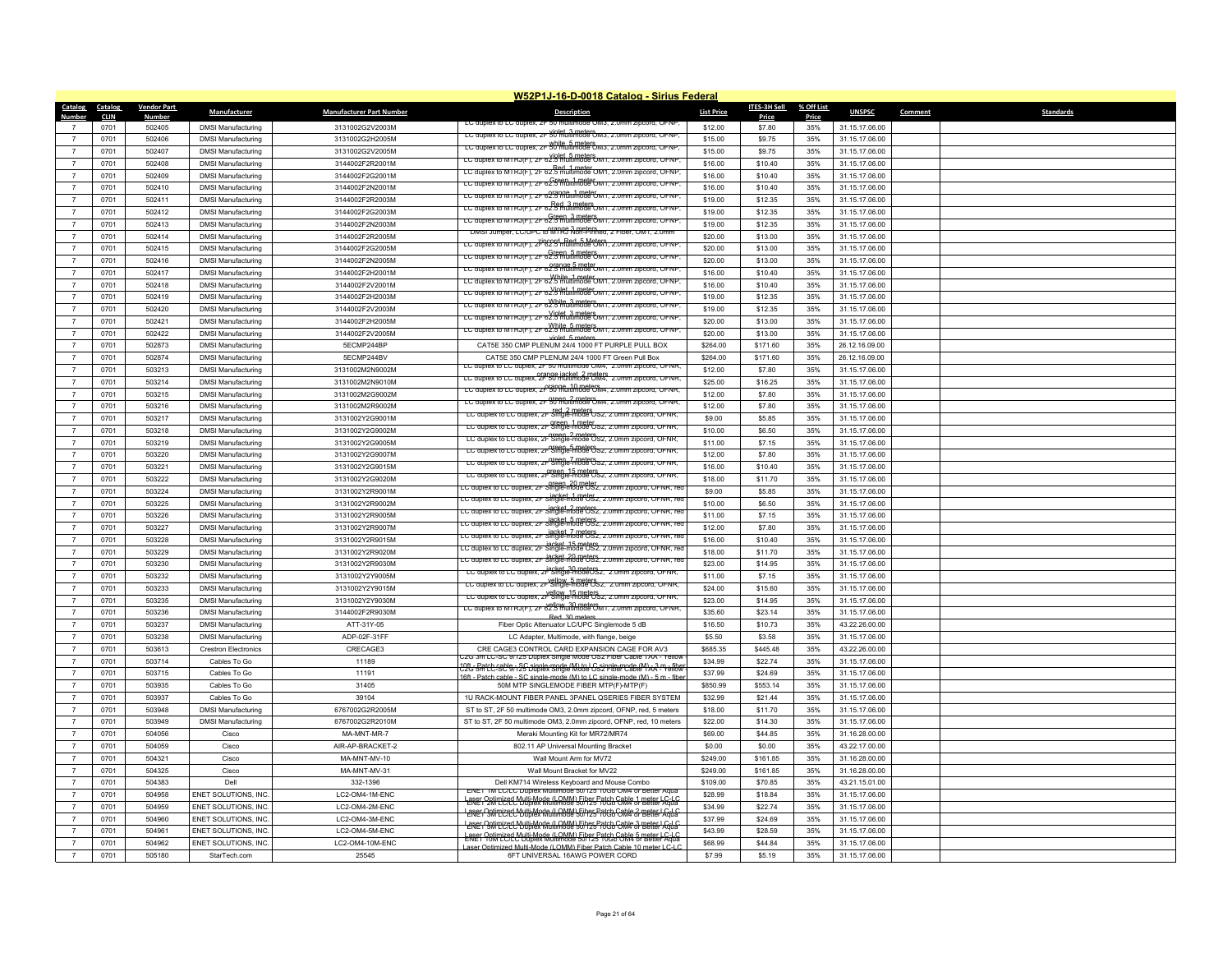|                  |             |                    |                           |                                 | W52P1J-16-D-0018 Catalog - Sirius Federal                                                                                                      |                   |              |            |                |                             |
|------------------|-------------|--------------------|---------------------------|---------------------------------|------------------------------------------------------------------------------------------------------------------------------------------------|-------------------|--------------|------------|----------------|-----------------------------|
| Catalog Catalog  |             | <b>Vendor Part</b> | Manufacturer              | <b>Manufacturer Part Number</b> | <b>Description</b>                                                                                                                             | <b>List Price</b> | ITES-3H Sell | % Off List | <b>UNSPSC</b>  | <b>Standards</b><br>Comment |
| Number           | <b>CLIN</b> | <b>Number</b>      |                           |                                 |                                                                                                                                                |                   | Price        | Price      |                |                             |
|                  | 0701        | 505181             | StarTech.com              | 29925                           | 2FT UNIV PWR CORD C13 TO 5-15P                                                                                                                 | \$6.99            | \$4.54       | 35%        | 31.15.17.06.00 |                             |
| $\overline{7}$   | 0701        | 505353             | Kensington                | K67913WW                        | Kensington USB Port Lock with Blockers - USB port blocker<br>SC duplex to ST duplex, 2F 62.5 multimode OM1, 2.0mm zipcord, OFNF                | \$19.99           | \$12.99      | 35%        | 43.21.15.03    |                             |
| $\overline{7}$   | 0701        | 505374             | <b>DMSI Manufacturing</b> | 6167002F2R9003M                 | Red 3 meters                                                                                                                                   | \$13.00           | \$8.45       | 35%        | 31.15.17.06.00 |                             |
| $\overline{7}$   | 0701        | 505375             | <b>DMSI Manufacturing</b> | 3161002F2Y9003M                 | LC to SC, MM 62.5m OM1, yellow jacket, 3 meter                                                                                                 | \$12.00           | \$7.80       | 35%        | 31.15.17.06.00 |                             |
| $\overline{7}$   | 0701        | 505376             | <b>DMSI Manufacturing</b> | 6767002F2R9003M                 | ST to ST, 2F 62.5 multimode OM1, 2.0mm zipcord, OFNR, red, 3 meters<br>lex to Si duplex, ZF 62.5 multimode OM1, 2.0n                           | \$14.00           | \$9.10       | 35%        | 31.15.17.06.00 |                             |
| $\overline{7}$   | 0701        | 505377             | <b>DMSI Manufacturing</b> | 6167002F2R9005M                 | LC duplex to SC duplex, 2F 62.5 multimode OM1, 2.0mm zipcord, OFNR                                                                             | \$15.00           | \$9.75       | 35%        | 31.15.17.06.00 |                             |
| $\overline{7}$   | 0701        | 505378             | <b>DMSI Manufacturing</b> | 3161002F2Y9005M                 | vellow 5 meter                                                                                                                                 | \$14.00           | \$9.10       | 35%        | 31.15.17.06.00 |                             |
| $\overline{7}$   | 0701        | 505379             | <b>DMSI Manufacturing</b> | 6767002F2R9005M                 | ST to ST, 2F 62.5 multimode OM1, 2.0mm zipcord, OFNR, red, 5 meters<br>LC duplex to SC duplex, 2F 62.5 multimode OM1, 2.0mm zipcord, OFNR      | \$16.00           | \$10.40      | 35%        | 31.15.17.06.00 |                             |
| $\overline{7}$   | 0701        | 505380             | <b>DMSI Manufacturing</b> | 3161002F2Y9001M                 | LC duplex to ST, 2F 62.5 multimode OM1, 2.0mm zipcord, OFNR, red, 1                                                                            | \$11.00           | \$7.15       | 35%        | 31.15.17.06.00 |                             |
| $\overline{7}$   | 0701        | 505381             | <b>DMSI Manufacturing</b> | 3167002F2R9001M                 | meter                                                                                                                                          | \$12.00           | \$7.80       | 35%        | 31.15.17.06.00 |                             |
| $\overline{7}$   | 0701        | 505599             | <b>DMSI Manufacturing</b> | Z002FR2                         | Optical Cable, 2.0mm zipcord, 2 fiber, 62.5m OM1, OFNP, red jacket                                                                             | \$1.00            | \$0.65       | 35%        | 31.15.17.06.00 |                             |
| $\overline{7}$   | 0701        | 505600             | <b>DMSI Manufacturing</b> | Z002FY2                         | Optical Cable, 2.0mm zipcord, 2 fiber, 62.5m OM1, OFNP, yellow jacket                                                                          | \$1.00            | \$0.65       | 35%        | 31.15.17.06.00 |                             |
| $\overline{7}$   | 0701        | 506409             | Netsource                 | NLXG-LCLC-1M                    | Netsource LC/LC 10Gig Om3 Dup PVC Import                                                                                                       | \$12.50           | \$8.13       | 35%        | 26.12.16.09.00 |                             |
| $\overline{7}$   | 0701        | 506412             | Netsource                 | IMS6B-BL-1                      | Netsource Cat 6 Ethernet Blue Patch Cable 1 ft                                                                                                 | \$5.99            | \$3.89       | 35%        | 31.15.17.06.00 |                             |
| $\overline{7}$   | 0701        | 506555             | Cables To Go              | 30823                           | 6FT PWR CBL 250V C13 TO C14                                                                                                                    | \$12.99           | \$8.44       | 35%        | 31.15.17.06.00 |                             |
| $\overline{7}$   | 0701        | 506556             | Cables To Go              | 30821                           | 6FT 250V C19 TO C20 PWR CORD BLK<br>vco/Commscope Keved Red LC to non-keved LC, 2h, 50m multimode                                              | \$19.99           | \$12.99      | 35%        | 31.15.17.06.00 |                             |
| $\overline{7}$   | 0701        | 506611             | <b>DMSI Manufacturing</b> | S3R31002G2R2002M                | OM3 red jacket plenum 2 meter                                                                                                                  | \$55.00           | \$35.75      | 35%        | 43.23.29.00.00 |                             |
| $\overline{7}$   | 0701        | 507392             | Cables To Go              | 10302                           | C2G 10302 3FT GREY SNAGLESS CAT6 CABLE TAA<br>CAT6 Copper Patch Cord, Non-shielded, nonrated, Green, with boot                                 | \$8.99            | \$5.84       | 35%        | 26.12.16.09.00 |                             |
| $\overline{7}$   | 0701        | 507427             | <b>DMSI Manufacturing</b> | CP669-G-WB-007F                 | feet<br>CAT6 Copper Patch Cord, Non-shielded, nonrated, Green, with boots, 15                                                                  | \$6.99            | \$4,54       | 35%        | 31.15.17.06.00 |                             |
| $\overline{7}$   | 0701        | 507428             | <b>DMSI Manufacturing</b> | CP669-G-WB-015F                 | teet<br>CAT6 Copper Patch Cord, Non-shielded, nonrated, Green, with boots, 25                                                                  | \$7.99            | \$5.19       | 35%        | 31.15.17.06.00 |                             |
| $\overline{7}$   | 0701        | 507429             | <b>DMSI Manufacturing</b> | CP669-G-WB-025F                 | iber Network Interface Card (NIC), <sup>feet</sup> (SFP Loaded), 850nm wavelengtl                                                              | \$10.99           | \$7.14       | 35%        | 31.15.17.06.00 |                             |
| $\overline{7}$   | 0701        | 507448             | <b>DMSI Manufacturing</b> | NIC-MF31855                     | 10/100/1000mhps                                                                                                                                | \$175.00          | \$113.75     | 35%        | 43.23.32.03.00 |                             |
| $\overline{7}$   | 0701        | 508121             | <b>DMSI Manufacturing</b> | 3131002F2R9004M                 | 4m red multimode LC LC male fiber, 62.5 OM1, riser                                                                                             | \$18.00           | \$11.70      | 35%        | 31.15.17.06.00 |                             |
| $\overline{7}$   | 0701        | 508213             | <b>DMSI Manufacturing</b> | DM3RUC                          | Patch Panel Housing 3U<br>Wall-Mountable Connector Housing (WCH), Holds 4 CCH Connector                                                        | \$375.00          | \$243.75     | 35%        | 31.15.17.06.00 |                             |
| $\overline{7}$   | 0701        | 508214             | <b>DMSI Manufacturing</b> | WM04PC                          | Panels/Cassette                                                                                                                                | \$225.00          | \$146.25     | 35%        | 31.15.17.06.00 |                             |
| $\overline{7}$   | 0701        | 508215             | <b>DMSI Manufacturing</b> | 4545012GAA9050M                 | 50m MTP 10Gb 50/125 OM3 Multimode PVC Fiber Optic Cable - Agua<br>Plenum MTP Cable w/FiberShield MTP to LC 15 Meter / 50ft 12 Strand           | \$400.00          | \$260.00     | 35%        | 31.15.17.06.00 |                             |
| $\overline{7}$   | 0701        | 508216             | <b>DMSI Manufacturing</b> | 3145012GAA2015M                 | 20 Meter Multimode Plenum MTP Cable w/FiberShield 12 Fiber MTP-LC                                                                              | \$205.00          | \$133.25     | 35%        | 31.15.17.06.00 |                             |
| $\overline{7}$   | 0701        | 508217             | <b>DMSI Manufacturing</b> | 3145012GAA2020M                 | IllumiCore HD Jumper HD LC to duplex LC 2 fiber Corning ClearCurve                                                                             | \$225.00          | \$146.25     | 35%        | 31.15.17.06.00 |                             |
| $\overline{7}$   | 0701        | 508872             | <b>DMSI Manufacturing</b> | 3P31002G3R2020M                 | M3.7 5mm bend 3 0mm CENE w/American UL listed 20 meter-Red                                                                                     | \$75.00           | \$48.75      | 35%        | 31.15.17.06.00 |                             |
| $\overline{7}$   | 0701        | 508873             | <b>DMSI Manufacturing</b> | 3P31002G3Y2020M                 | MM3.7 5mm hend 3 0mm OEC To WAmerican UL listed 20 meter Yellow                                                                                | \$75.00           | \$48.75      | 35%        | 31.15.17.06.00 |                             |
| $\overline{7}$   | 0701        | 508874             | <b>DMSI Manufacturing</b> | 3P31002G3A2030M                 | CM3.7 5mm hend 3 Amm CFNP w/ American ULL Listed 30M Agua                                                                                      | \$86.00           | \$55.90      | 35%        | 31.15.17.06.00 |                             |
| $\overline{7}$   | 0701        | 508884             | <b>DMSI Manufacturing</b> | 3P31002G3G2020M                 | <u>OM3 7 5mm bend 3 0mm OFNR w/ American UL listed, 20 meter. Green</u><br>'re-Terminated Cable, LC 2.0mm simplex to LC 2.0mm simplex, 6F, OM3 | \$52.00           | \$33.80      | 35%        | 31.15.17.06.00 |                             |
| $\overline{7}$   | 0701        | 508927             | <b>DMSI Manufacturing</b> | 3232006GTA2030M                 | nlenum 30 meter coiled<br>UMSI   Stand Alone Media Converter, Duplex S1 to RJ45, Single-mode                                                   | \$250.00          | \$162.50     | 35%        | 43.21.15.15    |                             |
| $\overline{7}$   | 0701        | 509745             | <b>DMSI Manufacturing</b> | CY67101                         | 1310nm 10km distance 10/100mbp:                                                                                                                | \$149.99          | \$97.49      | 35%        | 43.21.19.03.00 |                             |
| $\overline{7}$   | 0701        | 509977             | <b>DMSI Manufacturing</b> | T2404L6P                        | CAT-6 Cable, Plenum rated, 1000, ft, Pull Box                                                                                                  | \$776.00          | \$504.40     | 35%        | 26.12.16.04.00 |                             |
| $\overline{7}$   | 0701        | 510129             | <b>DMSI Manufacturing</b> | CP6S9-K-WB-010F                 | CAT6A patch cord, shielded, black 10FT                                                                                                         | \$11.25           | \$7.31       | 35%        | 31.15.17.06.00 |                             |
| $\overline{7}$   | 0701        | 510130             | <b>DMSI Manufacturing</b> | CP6S9-K-WB-005F                 | CAT6A patch cord, shielded, black 5FT                                                                                                          | \$10.00           | \$6.50       | 35%        | 31.15.17.06.00 |                             |
| $\overline{7}$   | 0701        | 510316             | Cables To Go              | 1116                            | 12M LC/LC 10GB OM3 MULTIMODE FIBER- AQUA<br>orking, Cable, SFP28 - SFP28, 25GbE, Passive Copper                                                | \$47.99           | \$31.19      | 35%        | 43 20 21 05 00 |                             |
| $\overline{7}$   | 0701        | 510349             | Dell                      | 470-ACFX                        | Direct Attach 1 Meter                                                                                                                          | \$186.70          | \$121.36     | 35%        | 43.21.15.01.00 |                             |
| $\overline{7}$   | 0701        | 510617             | NetApp                    | X-QSFP-4SFP10G-CU5M-C           | NetApp   Cable, Cisco, QSFP/4xSFP10G, CU Passive, 5m, -C                                                                                       | \$690.00          | \$448.50     | 35%        | 43.20.18.03.00 |                             |
| $\overline{7}$   | 0701        | 510647             | NetApp                    | X66240A-05-N-C                  | NetApp   Cable,25GbE,SFP28-SFP28,Cu,0.5m,-C                                                                                                    | \$0.00            | \$0.00       | 35%        | 43.20.18.03.00 |                             |
| $\overline{7}$   | 0701        | 510648             | NetApp                    | X66030A-N-C                     | NetApp   Cable, 12Gb, Mini SAS HD, 0.5m, -C                                                                                                    | \$0.00            | \$0.00       | 35%        | 43.20.18.35.00 |                             |
| $\overline{7}$   | 0701        | 510649             | NetApp                    | X66032A-N-C                     | NetApp   Cable, 12Gb, Mini SAS HD, 2m, -C                                                                                                      | \$0.00            | \$0.00       | 35%        | 43.20.18.35.00 |                             |
| $\boldsymbol{7}$ | 0701        | 510650             | NetApp                    | X66211A-05-N-C                  | NetApp   Cable, 100GbE, QSFP28-QSFP28, Cu, 0.5m, -C                                                                                            | \$0.00            | \$0.00       | 35%        | 43.20.18.03.00 |                             |
| $\overline{7}$   | 0701        | 510651             | NetApp                    | X66240A-2-N-C                   | NetApp   Cable,25GbE,SFP28-SFP28,Cu,2m,-C                                                                                                      | \$0.00            | \$0.00       | 35%        | 43.20.18.03.00 |                             |
| $\overline{7}$   | 0701        | 510652             | NetApp                    | X66250-2-N-C                    | NetApp   Cable, Opt, OM4, 50m, LC/LC, 2m, -C                                                                                                   | \$0.00            | \$0.00       | 35%        | 43.20.18.03.00 |                             |
| $\overline{7}$   | 0701        | 510656             | NetApp                    | X6569-R6-N-C                    | NetApp   SFP+ for X1117A, Optical, 10GbE, R6,-C                                                                                                | \$0.00            | \$0.00       | 35%        | 24.10.20.01.00 |                             |
| $\overline{7}$   | 0701        | 510982             | Tripp-lite                | N022-01K-BL                     | 1000ft Cat5e 350MHz Blue Bulk<br>LC to SC Multimode Fiber Optic Patch Cable, MM-50 10Gb OM3, 1M,                                               | \$262.07          | \$170.35     | 35%        | 31.16.31.00.00 |                             |
| $\overline{7}$   | 0701        | 510992             | <b>DMSI Manufacturing</b> | 3161002G2Y9001M                 | LC to SC Multimode Fiber Uptic Patch Cable, MM-50 10Gb OM3, 1M.                                                                                | \$12.00           | \$7.80       | 35%        | 31.15.17.06.00 |                             |
| $\overline{7}$   | 0701        | 510993             | <b>DMSI Manufacturing</b> | 3161002G2R9001M                 | 2mm. lacket Color Red.<br>LC to SC Multimode Fiber Optic Patch Cable, MM-50 10Gb OM3, 1M,                                                      | \$12.00           | \$7.80       | 35%        | 31.15.17.06.00 |                             |
| $\overline{7}$   | 0701        | 510994             | <b>DMSI Manufacturing</b> | 3161002G2G9001M                 | <del>ьm, 12 Fiber MTP Cable, Multimode OMS, MPCP- мPO F to F, Multimode</del>                                                                  | \$12.00           | \$7.80       | 35%        | 31.15.17.06.00 |                             |
|                  | 0701        | 510998             | <b>DMSI Manufacturing</b> | 4545012GAA2002M                 | OM3 50/125 OFNP Method A OFNF                                                                                                                  | \$150.00          | \$97.50      | 35%        | 31.15.17.06.00 |                             |
| $\overline{7}$   | 0701        | 510999             | <b>DMSI Manufacturing</b> | B012YY2                         | 12F jacketed ribbon, single-mode OS2, plenum, yellow                                                                                           | \$3.00            | \$1.95       | 35%        | 43.21.15.15    |                             |
| $\overline{7}$   | 0701        | 511132             | NetApp                    | X800-42U-30-IND-BIS-C           | NetApp   PWR Cable,250V,16A,C19-C20,30-in,India BIS,-C                                                                                         | \$0.00            | \$0.00       | 35%        | 43.20.18.03.00 |                             |
| $\overline{7}$   | 0701        | 511894             | <b>DMSI Manufacturing</b> | NIC-CF61132                     | PCI Adapter (NIC Card), 100mbps, SC Duplex, 1310nm, 2km, multimode<br>Commscope/Tyco Keyed Blue LC to SC, 2F, 62.5m multimode OM1,             | \$100.00          | \$65.00      | 35%        | 43.23.32.03.00 |                             |
| $\overline{7}$   | 0701        | 511895             | <b>DMSI Manufacturing</b> | S3B61002F2B9003M                | Commscope/Tyco Keyed Blue Lc'to SC, 2F, 62.5m multimode OM1,                                                                                   | \$50.00           | \$32.50      | 35%        | 43.23.29.00.00 |                             |
| $\overline{7}$   | 0701        | 511896             | <b>DMSI Manufacturing</b> | S3B61002F2B9005M                | Commscope/Tyco Keyed Blue Let & Sc. 2F, 62.5m                                                                                                  | \$52.00           | \$33.80      | 35%        | 43.23.29.00.00 |                             |
|                  | 0701        | 511897             | <b>DMSI Manufacturing</b> | S3B61002F2B9007M                | Commscope/Tyco Keyed Blue Lucket_riser_7M_<br>Commscope/Tyco Keyed Blue LC to SC, 2F, 62.5m                                                    | \$54.00           | \$35.10      | 35%        | 43.23.29.00.00 |                             |
|                  | 0701        | 511898             | <b>DMSI Manufacturing</b> | S3B61002F2B9010M                | Commscope/Tyco Keyed Blue LC to Sc., 2F, 62.5m multimode OM1,                                                                                  | \$60.00           | \$39.00      | 35%        | 43.23.29.00.00 |                             |
|                  | 0701        | 511899             | <b>DMSI Manufacturing</b> | S3B61002F2B9015M                | 2.0mm blue jacket riser 15M                                                                                                                    | \$65.00           | \$42.25      | 35%        | 43.23.29.00.00 |                             |
| $\overline{7}$   | 0701        | 512957             | Cisco                     | PWR-IE50W-AC-IEC                | AC Power Module w/ IEC Plug                                                                                                                    | \$395.00          | \$256.75     | 35%        | 39.12.10.04.00 |                             |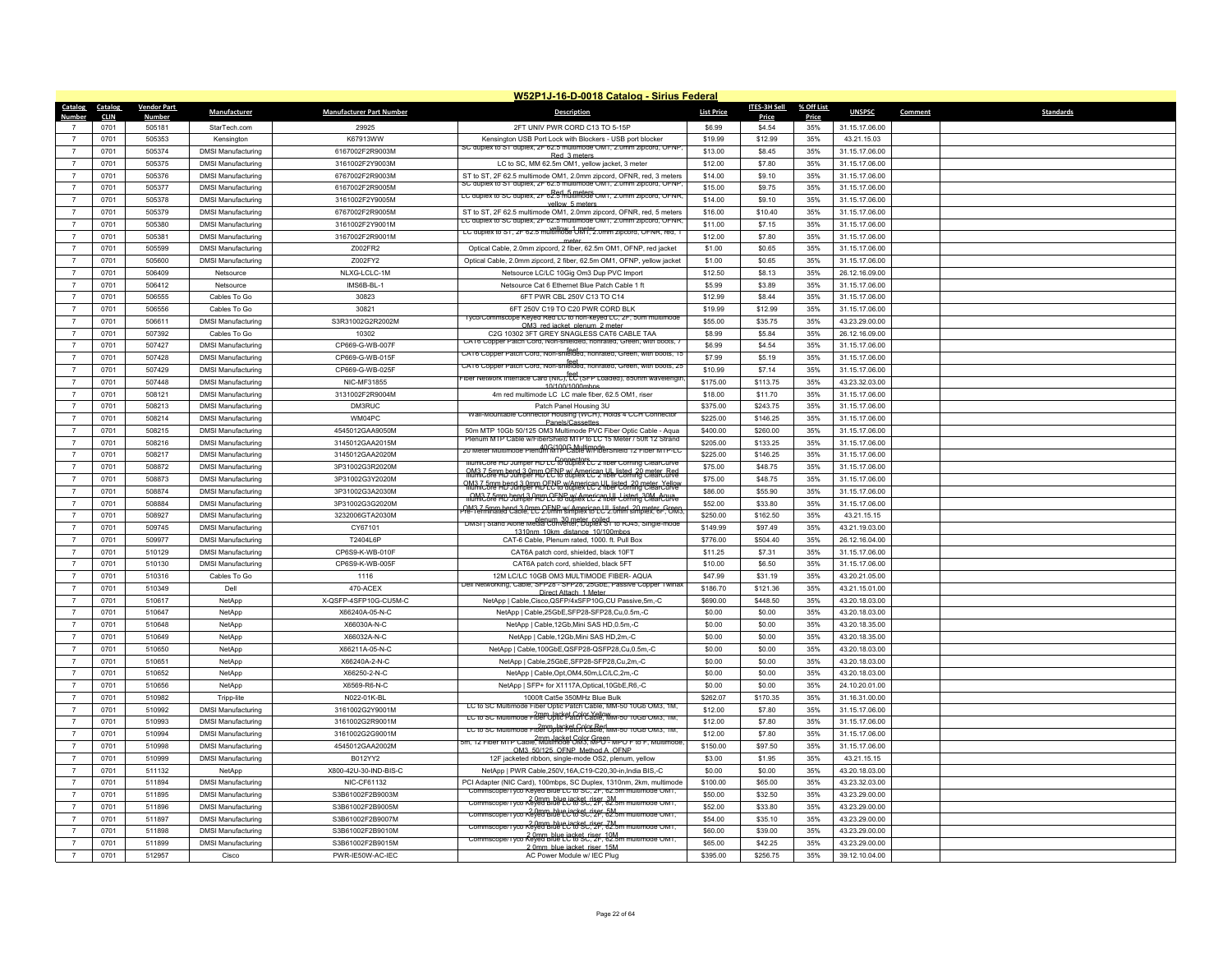|                  |             |                    |                                                    |                                 | W52P1J-16-D-0018 Catalog - Sirius Federal                                                                                                            |                   |              |            |                |                             |
|------------------|-------------|--------------------|----------------------------------------------------|---------------------------------|------------------------------------------------------------------------------------------------------------------------------------------------------|-------------------|--------------|------------|----------------|-----------------------------|
| Catalog Catalog  |             | <b>Vendor Part</b> | Manufacturer                                       | <b>Manufacturer Part Number</b> | <b>Description</b>                                                                                                                                   | <b>List Price</b> | ITES-3H Sell | % Off List | <b>UNSPSC</b>  | Comment<br><b>Standards</b> |
| Number           | <b>CLIN</b> | <b>Number</b>      |                                                    |                                 | JMNIA RACK MOUNT ENCIOSUI<br>tequced Depth & Ultra Ligh                                                                                              |                   | Price        | Price      |                |                             |
|                  | 0701        | 513837             | <b>DMSI Manufacturing</b>                          | OMNIA1C-RA                      | White Finish, Magnetic Door, Classic, 111, 2 nanel or module capac                                                                                   | \$250.00          | \$162.50     | 35%        | 26.12.16.09.00 |                             |
| $\overline{7}$   | 0701        | 513839             | Panduit                                            | CMDSLCZIW                       | Mini-Com I C Adapter Modules. Off White                                                                                                              | \$40.00           | \$26.00      | 35%        | 31.15.17.06.00 |                             |
| $\overline{7}$   | 0701        | 513840             | <b>DMSI Manufacturing</b>                          | 3232012GTA2030M                 | 12-Fiber Plenum Breakout Fiber Cable Multimode 30 Meter LC-LC<br>m, 12 Fiber MTP Cable, Multimode OM3, MPO - MPO F to F, Multimode                   | \$325.00          | \$211.25     | 35%        | 43.21.15.15    |                             |
| $\overline{7}$   | 0701        | 513841             | <b>DMSI Manufacturing</b>                          | 4545012GAA2005M                 | OM3 50/125 OFNP Method A                                                                                                                             | \$140.00          | \$91.00      | 35%        | 31.15.17.06.00 |                             |
| $\overline{7}$   | 0701        | 515124             | <b>DMSI Manufacturing</b>                          | CP669-G-WB-003F                 | CAT6 Copper Patch Cables 3 ft. green                                                                                                                 | \$3.50            | \$2.28       | 35%        | 31.15.17.06.00 |                             |
| $\overline{7}$   | 0701        | 515125             | <b>DMSI Manufacturing</b>                          | CP669-G-WB-010F                 | CAT6 Copper Patch Cables 10 ft, green                                                                                                                | \$6.50            | \$4.23       | 35%        | 31.15.17.06.00 |                             |
| $\overline{7}$   | 0701        | 515126             | <b>DMSI Manufacturing</b>                          | BC66U9G                         | CAT6 Spool (1000 FOOT BOX) Stranded, Green                                                                                                           | \$275.00          | \$178.75     | 35%        | 43.22.26.00.00 |                             |
| $\overline{7}$   | 0701        | 515127             | <b>DMSI Manufacturing</b><br>Legrand North America | CCRJ45                          | CAT6 RJ-45 connectors<br>egrand Cisco SFP-GE-1 Compatible 1000Base1 Copper SFP miniGBI                                                               | \$500.00          | \$325.00     | 35%        | 31.15.17.06.00 |                             |
| $\overline{7}$   | 0701        | 515511             | $\sqcup$ C                                         | SFP-GE-T-LEG                    | Transceiver - SEP (mini-GBIC) transceiver module (equivalent to: Cisco                                                                               | \$79.99           | \$51.99      | 35%        | 31.15.17.06.00 |                             |
| $\overline{7}$   | 0701        | 515580             | Hitachi                                            | 30237-8-BL2                     | CAT6, solid, UTP, blue, plenum, Made in USA, 1000 foot pull box                                                                                      | \$344.81          | \$224.13     | 35%        | 43.23.00.00.00 |                             |
| $\overline{7}$   | 0701        | 516236             | <b>DMSI Manufacturing</b>                          | D3V31002Y2V2002M                | 2M LC to LC Violet Patch Cables                                                                                                                      | \$35.69           | \$23.20      | 35%        | 31.15.17.06.00 |                             |
| $\overline{7}$   | 0701        | 516237             | <b>DMSI Manufacturing</b>                          | D3R31002Y2R2002M                | 2M LC to LC Red Patch Cables                                                                                                                         | \$35.69           | \$23.20      | 35%        | 31.15.17.06.00 |                             |
| $\overline{7}$   | 0701        | 516239             | <b>DMSI Manufacturing</b>                          | CP669-R-WB-003F                 | Cat6 Red Patch Cables 3ft - TAA/BAA Compliant                                                                                                        | \$9.79            | \$6.36       | 35%        | 31.15.17.06.00 |                             |
| $\overline{7}$   | 0701        | 516240             | Leviton                                            | 61110-RV6                       | eXtreme Cat 6 QuickPort Connector, Green                                                                                                             | \$12.99           | \$8.44       | 35%        | 43.21.15.01.00 |                             |
| $\overline{7}$   | 0701        | 516241             | <b>Leviton</b>                                     | 40835-G                         | USB Feedthrough QuickPort Connector, Grey Housing                                                                                                    | \$12.99           | \$8.44       | 35%        | 43.21.15.01.00 |                             |
| $\overline{7}$   | 0701        | 516243             | I eviton                                           | 61110-RC6                       | eXtreme Cat 6 QuickPort Jack, Crimson<br>Aedia Converter, SC to RJ45, 10/100/1000mbps, Stand Alone,                                                  | \$12.65           | \$8.22       | 35%        | 43.21.15.01.00 |                             |
| $\overline{7}$   | 0701        | 518028             | <b>DMSI Manufacturing</b>                          | MF61855-EU                      | Media Converter, LC (SPI) distance with FLI 90/900/H00/mbps, Stand                                                                                   | \$150.00          | \$97.50      | 35%        | 31.15.17.06.00 |                             |
| $\overline{7}$   | 0701        | 518029             | <b>DMSI Manufacturing</b>                          | MF31855-FU                      | SC duplex to SC duplex, 2F, 50m multimode OM3, 2.0mm, aqua, riser, 3                                                                                 | \$175.00          | \$113.75     | 35%        | 31.15.17.06.00 |                             |
| $\overline{7}$   | 0701        | 518030             | <b>DMSI Manufacturing</b>                          | 6161002G2A9002M                 | LC duplex to MTRJ non-pinned, 2F, 50m multimode OM3, 2.0mm, aqua,                                                                                    | \$12.00           | \$7.80       | 35%        | 31.15.17.06.00 |                             |
| $\overline{7}$   | 0701        | 518031             | <b>DMSI Manufacturing</b>                          | 3144002G2A9002M                 | LC duplex to MTRJ non-pinned, 2r, 30m multimode OM3, 2.0mm, aqua,                                                                                    | \$18.00           | \$11.70      | 35%        | 31.15.17.06.00 |                             |
| $\boldsymbol{7}$ | 0701        | 518032             | <b>DMSI Manufacturing</b>                          | 3144002G2A900.5M                | z4-Port 1U Rack-Mount Catoa/Cato/Catse Offset Feed-Through Patch                                                                                     | \$16.00           | \$10.40      | 35%        | 31.15.17.06.00 |                             |
| $\overline{7}$   | 0701        | 518217             | Tripp-lite                                         | N254-024-6A-OF                  | .<br>20 2m EC-EC VIT 23 Duplex Single Mode OS 2 Fiber Cable - Green - 611.                                                                           | \$689.66          | \$448.28     | 35%        | 43.22.00.00.00 |                             |
| $\overline{7}$   | 0701        | 518241             | Cables To Go                                       | 33371                           | Port cable - I. C. single-mode (M) to I. G. single-mode (M) - 2 m- fiber opti-<br>POG SH Cato Snagless Shielded (STP) Ethernet Network Patch Cable - | \$66.99           | \$43.54      | 35%        | 31.15.17.06.00 |                             |
| $\overline{7}$   | 0701        | 518242             | Cables To Go                                       | 795                             | Blue EPatch capie & BL45 (M) to R.L45 (M) = 5 ft - screened shielded                                                                                 | \$9.99            | \$6.49       | 35%        | 31.15.17.06.00 |                             |
| $\overline{7}$   | 0701        | 518244             | <b>DMSI Manufacturing</b>                          | 3167002F2G9003M                 | 3 Meter OM1 ST-LC Multimode patch fiber cables with a red jacket, riser                                                                              | \$20.50           | \$13.33      | 35%        | 31.15.17.06.00 |                             |
| $\overline{7}$   | 0701        | 518245             | <b>DMSI Manufacturing</b>                          | 3167002F2R9003M                 | 2.0mm zincore                                                                                                                                        | \$20.50           | \$13.33      | 35%        | 31.15.17.06.00 |                             |
| $\overline{7}$   | 0701        | 518520             | <b>DMSI Manufacturing</b>                          | CP669-R-WB-003M                 | CAT6 patch cord, red, 3 meter                                                                                                                        | \$7.00            | \$4.55       | 35%        | 31.15.17.06.00 |                             |
| $\overline{7}$   | 0701        | 518521             | <b>DMSI Manufacturing</b>                          | 3131002G2R900.5M                | LC to LC, MM 50m OM3 duplex, 2.0mm, riser, red jacket, 1/2 meter<br>LC to LC Multimode Fiber Optic Patch Cable, MM-50 10Gb OM3, 1M,                  | \$12.00           | \$7.80       | 35%        | 31.15.17.06.00 |                             |
| $\overline{7}$   | 0701        | 519403             | <b>DMSI Manufacturing</b>                          | 3131002G2R9001M                 | 2mm Jacket Color Red<br>LC to LC Multimode Fiber Optic Patch Cable, MM-50 10Gb OM3, 1M,                                                              | \$15.00           | \$9.75       | 35%        | 31.15.17.06.00 |                             |
| $\overline{7}$   | 0701        | 519404             | <b>DMSI Manufacturing</b>                          | 3131002G2G9001M                 | Yellow - Patch cable - LC single-mode (M) to SC single-mode (M) - 3 m                                                                                | \$15.00           | \$9.75       | 35%        | 31.15.17.06.00 |                             |
| $\overline{7}$   | 0701        | 519529             | Cables To Go                                       | 14417                           | rellow - Patch cable - LC single-mode (M) to LC single-mode (M) - 3 m                                                                                | \$96.99           | \$63.04      | 35%        | 31.15.17.06.00 |                             |
| $\overline{7}$   | 0701        | 519530             | Cables To Go                                       | 14402                           | fiber ontic - 9 / 125 micron - OS1 - vello                                                                                                           | \$115.99          | \$75.39      | 35%        | 31.15.17.06.00 |                             |
| $\overline{7}$   | 0701        | 520410             | C2G                                                | 27329                           | Cables to go 3ft USB A to mini B Device<br>LC duplex to SC duplex, 2F Single-mode OS2, 2.0mm zipcord, OFNR                                           | \$4.99            | \$3.24       | 35%        | 31.16.28.00.00 |                             |
| $\overline{7}$   | 0701        | 520417             | <b>DMSI Manufacturing</b>                          | 3161002Y2Y9001M                 | JMNIA Enclosure, Rack Mount, 4U, Classic, 24 panel or module capacity                                                                                | \$12.00           | \$7.80       | 35%        | 31.15.17.06.00 |                             |
| $\overline{7}$   | 0701        | 521788             | <b>DMSI Manufacturing</b>                          | OMNIA4C                         | raised rear cable management plate, includes slide lock compliant cable<br>OMNIA Enclosure, Rack Mount, 2U, Classic, 8 panel or module capacity      | \$575.00          | \$373.75     | 35%        | 26.12.16.09.00 |                             |
| $\overline{7}$   | 0701        | 521789             | <b>DMSI Manufacturing</b>                          | OMNIA2C                         | ised rear cable management plate includes slide-lock compliant cable                                                                                 | \$525.00          | \$341.25     | 35%        | 26.12.16.09.00 |                             |
| $\overline{7}$   | 0701        | 521790             | Panduit                                            | WMPHF2E                         | Horizontal Cable Manager Front Only 2 RU, 3.5"H x 20.2"W x 3.7"D<br>OMNIA MTP Module, M Type, Low Loss Max .55dB IL through entire                   | \$99.00           | \$64.35      | 35%        | 31.15.17.06.00 |                             |
| $\overline{7}$   | 0701        | 521791             | <b>DMSI Manufacturing</b>                          | MCCX-12M-SG46                   | ORROWER 12F GOM4 Type C. Agua MTP pinned to Green Intern                                                                                             | \$300.00          | \$195.00     | 35%        | 31.16.31.00.00 |                             |
| $\overline{7}$   | 0701        | 521792             | <b>DMSI Manufacturing</b>                          | MCCX-12M-SR46                   | module, 125, PM4, Type C. Agua MTP pinned to Red Internally Shuttere                                                                                 | \$300.00          | \$195.00     | 35%        | 31.16.31.00.00 |                             |
| $\overline{7}$   | 0701        | 521794             | <b>DMSI Manufacturing</b>                          | MCCX-12M-SN46                   | ORROUGH ON Type C. Agua MTP pinned to Orange Internally                                                                                              | \$300.00          | \$195.00     | 35%        | 31.16.31.00.00 |                             |
| $\overline{7}$   | 0701        | 521795             | <b>DMSI Manufacturing</b>                          | MCCX-12Y-SB46                   | <b>TORING ATT</b> PS2 Type C. Agua MTP pinned to Blue Internally Shuttere<br>CORING ATT Pield Reconfigurable Trunk, Low Loss, MTP non-pinned to      | \$300.00          | \$195.00     | 35%        | 31.16.31.00.00 |                             |
| $\overline{7}$   | 0701        | 521796             | <b>DMSI Manufacturing</b>                          | P4040072MCGM075F                | <b>ONTRIANNIP Peda 72E 50 multimede OM4 OFNP-cable imprinted with</b>                                                                                | \$3,000.00        | \$1,950.00   | 35%        | 26.12.16.09.00 |                             |
| $\overline{7}$   | 0701        | 521797             | <b>DMSI Manufacturing</b>                          | P4040072MCRM150F                | WIR RON-pipped 72E 50 multimode OM4 OFNP scaple imprinted with                                                                                       | \$3,275.00        | \$2,128.75   | 35%        | 26.12.16.09.00 |                             |
| $\boldsymbol{7}$ | 0701        | 521798             | <b>DMSI Manufacturing</b>                          | P4040072MCYM200F                |                                                                                                                                                      | \$4,900.00        | \$3,185.00   | 35%        | 26.12.16.09.00 |                             |
| $\overline{7}$   | 0701        | 521799             | <b>DMSI Manufacturing</b>                          | P4040072MCNM300F                | MTR M1p pipped 72E 50 multimode OM4, OENP, 69th impointed with                                                                                       | \$6,250.00        | \$4,062.50   | 35%        | 26.12.16.09.00 |                             |
| $\overline{7}$   | 0701        | 521800             | <b>DMSI Manufacturing</b>                          | P4040072YCYM300F                | <sup>to</sup> WIRLA WITP M6dule, M Type, Low Loss Max .55dB IL through                                                                               | \$3,250.00        | \$2,112.50   | 35%        | 26.12.16.09.00 |                             |
| $\overline{7}$   | 0701        | 521803             | <b>DMSI Manufacturing</b>                          | MCCX-12M-SY46                   | ORROW 12F CM4 Type C. Agua MTP pipped to Yellow Internally                                                                                           | \$300.00          | \$195.00     | 35%        | 31.16.31.00.00 |                             |
| $\overline{7}$   | 0701        | 521805             | <b>DMSI Manufacturing</b>                          | MCCX-12M-SX46                   | <b>CRACILLA 12F COM4, Type C. Agua MTP pinned to Color TBD Internally</b>                                                                            | \$300.00          | \$195.00     | 35%        | 31.16.31.00.00 |                             |
| $\overline{7}$   | 0701        | 521806             | <b>DMSI Manufacturing</b>                          | P4040072MCGM530F                | 50 multimpde OM4, OENP scaple imprinted with traceable UL number.                                                                                    | \$10,000.00       | \$6,500.00   | 35%        | 26.12.16.09.00 |                             |
| $\overline{7}$   | 0701        | 521807             | <b>DMSI Manufacturing</b>                          | P4040072MCRM530F                | OMNIK TP Frunk, LOW Loss, MIP non-pinned with traceable I II, number-                                                                                | \$10,000.00       | \$6,500.00   | 35%        | 26.12.16.09.00 |                             |
| $\overline{7}$   | 0701        | 521808             | <b>DMSI Manufacturing</b>                          | P4040072MCYM530F                | <del>SMMIXIMP<sup>de</sup> CM4 LOENE</del> cable imprinted with traceable LU, num<br>SMMIXIMPP Trunk, Low Loss, MTP non-pinned to MTP non-pinned     | \$10,000.00       | \$6,500.00   | 35%        | 26.12.16.09.00 |                             |
|                  | 0701        | 521809             | <b>DMSI Manufacturing</b>                          | P4040072MCNM530F                | FO multimode OM4, OFNP, Cohle imprinted with traceable U Umber                                                                                       | \$10,000.00       | \$6,500.00   | 35%        | 26.12.16.09.00 |                             |
| $\overline{7}$   | 0701        | 521810             | <b>DMSI Manufacturing</b>                          | 3UPP002M2G2030M                 | 2F 50m Illimode OM4, 20mm micro cable, short boots, OENP, Green<br>Zone Box Jumper, Push-Pull LC Uniboot to Reverse Polarity LC Uniboot.             | \$105.00          | \$68.25      | 35%        | 31.15.17.06.00 |                             |
| $\overline{7}$   | 0701        | 521811             | <b>DMSI Manufacturing</b>                          | 3UPP002M2R2030M                 | 2F 50multimode OM4, 2.0mm micro cable, short boots, OENP, Red jacket<br>Zone Box Jumper, Push-Pull LC Uniboot to Reverse Polarity LC Uniboot,        | \$105.00          | \$68.25      | 35%        | 31.15.17.06.00 |                             |
| $\overline{7}$   | 0701        | 521812             | <b>DMSI Manufacturing</b>                          | 3UPP002M2Y2030M                 | 2F 50m utimode OM4 20mm micro cable short boots OENP Yellow                                                                                          | \$105.00          | \$68.25      | 35%        | 31.15.17.06.00 |                             |
| $\overline{7}$   | 0701        | 521813             | <b>DMSI Manufacturing</b>                          | 3UPP002M2N2030M                 | 25 50 multimode OM4, 20 mm micro cable, short boots OFNE, Orange                                                                                     | \$105.00          | \$68.25      | 35%        | 31.15.17.06.00 |                             |
| $\overline{7}$   | 0701        | 521814             | <b>DMSI Manufacturing</b>                          | 3UPP002M2X2030M                 | 25 59 millimode OM4, 2 0mm micro cable, short boots OFNP, X jacket                                                                                   | \$105.00          | \$68.25      | 35%        | 31.15.17.06.00 |                             |
|                  | 0701        | 521815             | <b>DMSI Manufacturing</b>                          | G3G3002M2G2002M                 | <u>Dunlex LC_2F_50m multimode OM4_2 0mm zincord .</u><br>DMSI lilumicore Secure Solutions Jumper, Red Duplex LC to Red Duplex                        | \$19.00           | \$12.35      | 35%        | 31.15.17.06.00 |                             |
| $\overline{7}$   | 0701        | 521816             | <b>DMSI Manufacturing</b>                          | R3R3002M2R2002M                 | LG 2E.50m multimode OM4_2.0mm zincord_OENP_Red_2.meter<br>DMS1.fllumicore Secure Solutions Jumper, Yellow Duplex LC to Yellow                        | \$19.00           | \$12.35      | 35%        | 31.15.17.06.00 |                             |
|                  | 0701        | 521817             | <b>DMSI Manufacturing</b>                          | Y3Y3002M2Y2002M                 | DRISI Michael Secure Solutions Jumper, Orange Duplex LC to Orange                                                                                    | \$19.00           | \$12.35      | 35%        | 31.15.17.06.00 |                             |
| $\overline{7}$   | 0701        | 521818             | <b>DMSI Manufacturing</b>                          | N3N3002M2N2002M                 | Dunlex LC, 2E 50m multimode QM4, 2.0mm zincord, OENP, Orange 2                                                                                       | \$19.00           | \$12.35      | 35%        | 31.15.17.06.00 |                             |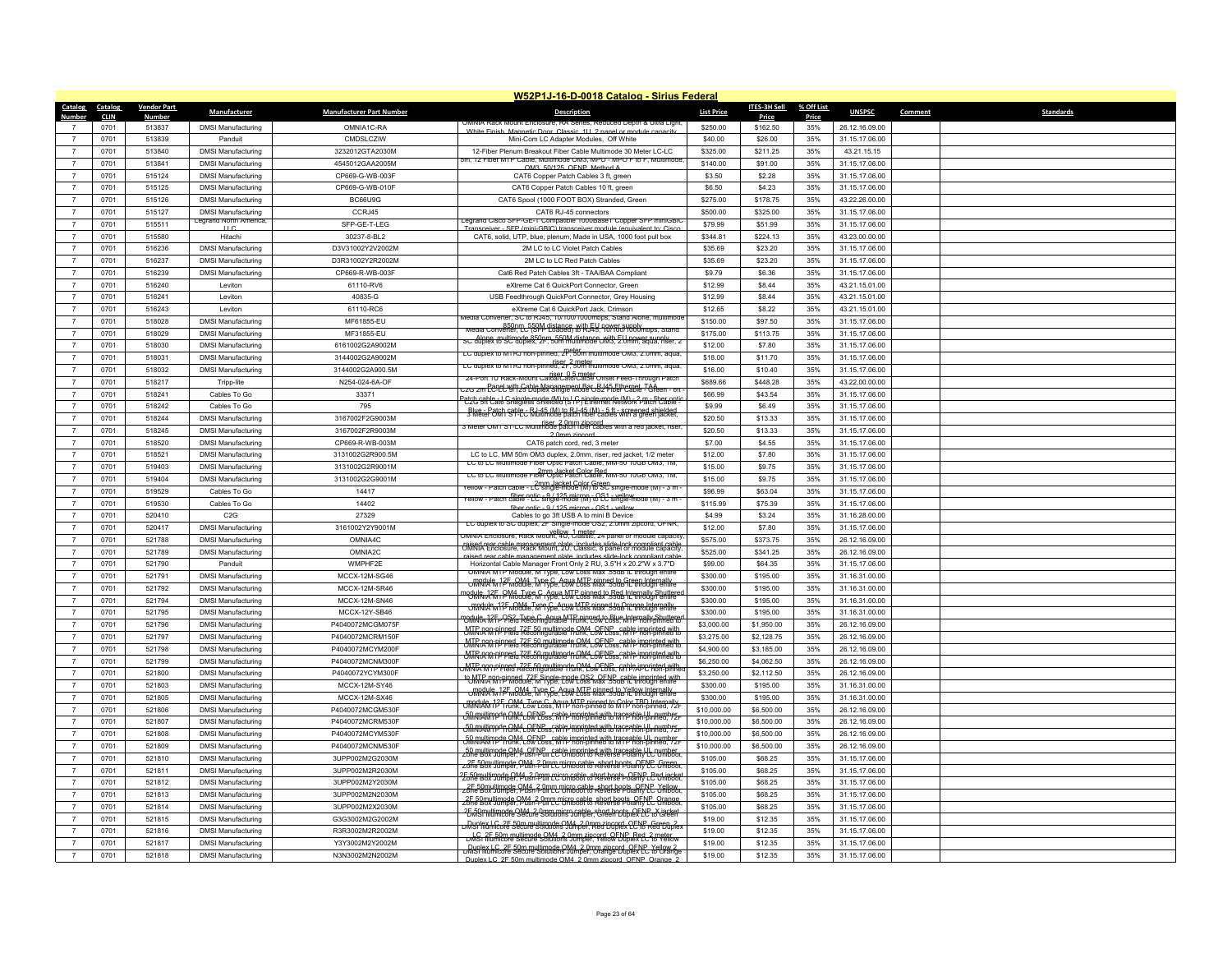|                         |                        |                    |                           |                                 | W52P1J-16-D-0018 Catalog - Sirius Federal                                                                                            |                   |                  |                     |                |         |                  |
|-------------------------|------------------------|--------------------|---------------------------|---------------------------------|--------------------------------------------------------------------------------------------------------------------------------------|-------------------|------------------|---------------------|----------------|---------|------------------|
| <b>Catalog</b><br>Numbe | Catalog<br><b>CLIN</b> | <b>Vendor Part</b> | Manufacturer              | <b>Manufacturer Part Number</b> | <b>Description</b>                                                                                                                   | <b>List Price</b> | ITES-3H Sell     | % Off List<br>Price | <b>UNSPSC</b>  | Comment | <b>Standards</b> |
|                         | 0701                   | Numbei<br>521819   | <b>DMSI Manufacturing</b> | X3X3002M2X2002M                 |                                                                                                                                      | \$19.00           | Price<br>\$12.35 | 35%                 | 26.12.16.09.00 |         |                  |
| $\overline{7}$          | 0701                   | 522048             | Cables To Go              | 54312                           | $A0$ $\cap$ MA $\cap$ $\cap$ m<br><b>DE EOR</b><br>OFNP X 2 met<br>8IN MINI DISPLAYPORT TO DVI M/F WHITE                             | \$18.99           | \$12.34          | 35%                 | 43.21.15.01.00 |         |                  |
| $\overline{7}$          | 0701                   | 522104             | <b>DMSI Manufacturing</b> | P4545024GCA2350F                | MTP Trunk, Low Loss, MTP non-pinned to:MTP non-pinned, 24F 50                                                                        | \$1,200.00        | \$780.00         | 35%                 | 31.15.17.06.00 |         |                  |
| $\overline{7}$          | 0701                   | 522105             | <b>DMSI Manufacturing</b> | P4545024GCA2250F                | multimode OM3: 7 5mm bend insensitive, OENP, cable imprinted with<br>MITP Prink, Low Loss, MTP non-pinned to: MTP non-pinned, 241-50 | \$825.00          | \$536.25         | 35%                 | 26.12.16.09.00 |         |                  |
| $\overline{7}$          | 0701                   | 522107             | <b>DMSI Manufacturing</b> | 3131002GR2003M                  | multimode OM3 :7 5mm bend insensitive OFNP cable imprinted with<br>Fiber Jumper, LC-LC, OM3, zipcord, OFNP, red jacket, 3M           | \$12.00           | \$7.80           | 35%                 | 31.15.17.06.00 |         |                  |
| $\overline{7}$          | 0701                   | 522109             | <b>DMSI Manufacturing</b> | P4545024GCA2150F                | MTP Trunk, Low Loss, MTP non-pinned to:MTP non-pinned, 24F 50                                                                        | \$1,050.00        | \$682.50         | 35%                 | 26.12.16.09.00 |         |                  |
| $\overline{7}$          | 0701                   | 522110             | <b>DMSI Manufacturing</b> | 3131002G2B2005M                 | rultimode CM3 .7 5mm bend insensitive. OFNP, cable imprinted with                                                                    | \$15.00           | \$9.75           | 35%                 | 31.15.17.06.00 |         |                  |
| $\overline{7}$          | 0701                   | 522111             | <b>DMSI Manufacturing</b> | 3131002G2B2007M                 | LC duplex to LC duplex, 2F 50 multimode: UM3, 2.0mm zipcord, OFNP                                                                    | \$14.00           | \$9.10           | 35%                 | 31.15.17.06.00 |         |                  |
| $\overline{7}$          | 0701                   | 522112             | <b>DMSI Manufacturing</b> | 3131002G2B2010M                 | LC duplex to LC duplex, 2F 50 multimode: UM3, 2.0mm zipcord, OFNP                                                                    | \$18.00           | \$11.70          | 35%                 | 31.15.17.06.00 |         |                  |
| $\overline{7}$          | 0701                   | 522906             | <b>DMSI Manufacturing</b> | 3161002E2N9001F                 | LC duplex (female) to SC duplex, 2F 50 multimode OM2, 2.0mm zipcord.                                                                 | \$10.00           | \$6.50           | 35%                 | 31.15.17.06.00 |         |                  |
| $\overline{7}$          | 0701                   | 522907             | <b>DMSI Manufacturing</b> | CP5E9-Y-WB-010F                 | CATSE Copper Paton Coro, Non-Shielded, hot rated, Yellow, with boots                                                                 | \$4.00            | \$2.60           | 35%                 | 31.15.17.06.00 |         |                  |
| $\overline{7}$          | 0701                   | 523269             | Dell                      | AA549668                        | 10 feet (3 meters)<br>Kensington N17 Combination Cable Lock for Dell Devices with Wedge                                              | \$49.99           | \$32.49          | 35%                 | 43.21.15.15    |         |                  |
| $\overline{7}$          | 0701                   | 524453             | <b>DMSI Manufacturing</b> | 3131002M2R9003M                 | Red Non-Keyed LC Duplex MM UM4 Sulm, 2F, Zipcord Riser, Red                                                                          | \$12.00           | \$7.80           | 35%                 | 31.15.17.06.00 |         |                  |
| $\overline{7}$          | 0701                   | 524769             | <b>DMSI Manufacturing</b> | P4545024MBR2110F                | Jacket 3.00 Meters<br>110' 24 STRAND (2X12) MPO CABLES   Fiber Type: OM4 50m                                                         | \$580.00          | \$377.00         | 35%                 | 43.20.15.07.00 |         |                  |
| $\overline{7}$          | 0701                   | 524770             | <b>DMSI Manufacturing</b> | P4545024MBR2125F                | 125' 24 STRAND (2X12) MPO CABLES   Fiber Type: OM4 50m                                                                               | \$634.55          | \$412.46         | 35%                 | 43.20.15.07.00 |         |                  |
| $\overline{7}$          | 0701                   | 524771             | <b>DMSI Manufacturing</b> | P4545024MBR2150F                | 150' 24 STRAND (2X12) MPO CABLES   Fiber Type: OM4 50m                                                                               | \$663.34          | \$431.17         | 35%                 | 43.20.15.07.00 |         |                  |
| $\overline{7}$          | 0701                   | 524772             | <b>DMSI Manufacturing</b> | P4545024MBR2170F                | 170' 24 STRAND (2X12) MPO CABLES   Fiber Type: OM4 50m                                                                               | \$728.34          | \$473.42         | 35%                 | 43.20.15.07.00 |         |                  |
| $\overline{7}$          | 0701                   | 524773             | <b>DMSI Manufacturing</b> | P4545024MBR2180F                | 180' 24 STRAND (2X12) MPO CABLES   Fiber Type: OM4 50m                                                                               | \$761.34          | \$494.87         | 35%                 | 43.20.15.07.00 |         |                  |
| $\overline{7}$          | 0701                   | 524774             | <b>DMSI Manufacturing</b> | P4545024MBR2090F                | 90' 24 STRAND (2X12) MPO CABLES   Fiber Type: OM4 50m                                                                                | \$509.09          | \$330.91         | 35%                 | 43.20.15.07.00 |         |                  |
| $\overline{7}$          | 0701                   | 524775             | <b>DMSI Manufacturing</b> | P4545024MBR2080F                | 80' 24 STRAND (2X12) MPO CABLES   Fiber Type: OM4 50m                                                                                | \$472.73          | \$307.27         | 35%                 | 43.20.15.07.00 |         |                  |
| $\overline{7}$          | 0701                   | 524776             | <b>DMSI Manufacturing</b> | P4545024MBR2095F                | 95' 24 STRAND (2X12) MPO CABLES   Fiber Type: OM4 50m                                                                                | \$527.64          | \$342.97         | 35%                 | 43.20.15.07.00 |         |                  |
| $\overline{7}$          | 0701                   | 524779             | <b>DMSI Manufacturing</b> | P4545024MBR2145F                | 145' 24 STRAND (2X12) MPO CABLES   Fiber Type: OM4 50m                                                                               | \$705.82          | \$458.78         | 35%                 | 43.20.15.07.00 |         |                  |
| $\overline{7}$          | 0701                   | 524782             | <b>DMSI Manufacturing</b> | P4545024MBR2190F                | 190' 24 STRAND (2X12) MPO CABLES   Fiber Type: OM4 50m                                                                               | \$865.46          | \$562.55         | 35%                 | 43.20.15.07.00 |         |                  |
| $\overline{7}$          | 0701                   | 524783             | <b>DMSI Manufacturing</b> | P4545024MBR2220I                | 220' 24 STRAND (2X12) MPO CABLES   Fiber Type: OM4 50m                                                                               | \$972.73          | \$632.27         | 35%                 | 43.20.15.07.00 |         |                  |
| $\overline{7}$          | 0701                   | 524784             | <b>DMSI Manufacturing</b> | P4545024MBR2230F                | 230' 24 STRAND (2X12) MPO CABLES   Fiber Type: OM4 50m                                                                               | \$1,007.28        | \$654.73         | 35%                 | 43.20.15.07.00 |         |                  |
| $\overline{7}$          | 0701                   | 524785             | <b>DMSI Manufacturing</b> | P4545024MBR2200F                | 200' 24 STRAND (2X12) MPO CABLES   Fiber Type: OM4 50m                                                                               | \$901.82          | \$586.18         | 35%                 | 43.20.15.07.00 |         |                  |
| $\overline{7}$          | 0701                   | 524787             | <b>DMSI Manufacturing</b> | AFCU-24M-R146                   | 24 FIBER OM4 NON-KEYED CASSETTE RED BUILT TO SPEC                                                                                    | \$327.28          | \$212.73         | 35%                 | 43.20.15.07.00 |         |                  |
| $\overline{7}$          | 0701                   | 524788             | <b>DMSI Manufacturing</b> | 3131002M2R2020F                 | 20" LC/LC OM4 DUPLEX NON-KEYED FIBER JUMPER RED JACKE                                                                                | \$18.00           | \$11.70          | 35%                 | 31.15.17.06.00 |         |                  |
| $\overline{7}$          | 0701                   | 524789             | <b>DMSI Manufacturing</b> | 3131002M2R2035F                 | 35' LC/LC OM4 DUPLEX NON-REVED FIBER JUMPER RED JACKET                                                                               | \$24.97           | \$16.23          | 35%                 | 31.15.17.06.00 |         |                  |
| $\overline{7}$          | 0701                   | 524790             | <b>DMSI Manufacturing</b> | 3131002M2R2050F                 | 50" LC/LC OM4 DUPLEX NOW-KEYED FIBER JUMPER RED JACKET                                                                               | \$31.79           | \$20.66          | 35%                 | 31.15.17.06.00 |         |                  |
| $\overline{7}$          | 0701                   | 524791             | <b>DMSI Manufacturing</b> | 3131002M2R2060F                 | 60 LC/LC OM4 DUPLEX NOW-KEVED FIBER JUMPER RED JACKET                                                                                | \$36.33           | \$23.61          | 35%                 | 31.15.17.06.00 |         |                  |
| $\overline{7}$          | 0701                   | 524792             | <b>DMSI Manufacturing</b> | KMJ-V3R                         | NON-KEYED RED LC KEYS UNE COOPEER, Red Bezel + Red Duplex                                                                            | \$5.28            | \$3.43           | 35%                 | 43.20.15.07.00 |         |                  |
| $\overline{7}$          | 0701                   | 524793             | <b>DMSI Manufacturing</b> | 3161002M2R2010F                 | <u>10" LC/SC OM4 DUPLEX NON-KE<sup>L</sup>FED FIBER JUMPER RED JACKET</u>                                                            | \$15.00           | \$9.75           | 35%                 | 43.20.15.07.00 |         |                  |
| $\overline{7}$          | 0701                   | 524794             | <b>DMSI Manufacturing</b> | 3131002M2R2006F                 | 6' LC/LC OM4 DUPLEX NON-KETED FIBER JUMPER RED JACKET<br>BUILT TO SPEC                                                               | \$13.00           | \$8.45           | 35%                 | 31.15.17.06.00 |         |                  |
| $\overline{7}$          | 0701                   | 524796             | <b>DMSI Manufacturing</b> | P4545024MBR2160F                | 160' 24 STRAND (2X12) MPO CABLES   Fiber Type: OM4 50m                                                                               | \$758.25          | \$492.86         | 35%                 | 43.20.15.07.00 |         |                  |
| $\overline{7}$          | 0701                   | 524797             | <b>DMSI Manufacturing</b> | P4545024MBR2140F                | 140' 24 STRAND (2X12) MPO CABLES   Fiber Type: OM4 50m                                                                               | \$687.28          | \$446.73         | 35%                 | 43.20.15.07.00 |         |                  |
| $\overline{7}$          | 0701                   | 524798             | <b>DMSI Manufacturing</b> | P4545024MBR2135F                | 135' 24 STRAND (2X12) MPO CABLES   Fiber Type: OM4 50m                                                                               | \$670.19          | \$435.62         | 35%                 | 43.20.15.07.00 |         |                  |
| $\overline{7}$          | 0701                   | 524799             | <b>DMSI Manufacturing</b> | P4545024MBR2100F                | 100' 24 STRAND (2X12) MPO CABLES   Fiber Type: OM4 50m                                                                               | \$545.46          | \$354.55         | 35%                 | 43 20 15 07 00 |         |                  |
| $\overline{7}$          | 0701                   | 524800             | <b>DMSI Manufacturing</b> | P4545024MBR2085                 | 85' 24 STRAND (2X12) MPO CABLES   Fiber Type: OM4 50m                                                                                | \$540.00          | \$351.00         | 35%                 | 43.20.15.07.00 |         |                  |
| $\overline{7}$          | 0701                   | 524802             | <b>DMSI Manufacturing</b> | P4545024MBR2070F                | 70' 24 STRAND (2X12) MPO CABLES   Fiber Type: OM4 50m                                                                                | \$438.19          | \$284.82         | 35%                 | 43.20.15.07.00 |         |                  |
| $\overline{7}$          | 0701                   | 524809             | <b>DMSI Manufacturing</b> | P4545024MBR2275F                | 275' 24 STRAND (2X12) MPO CABLES   Fiber Type: OM4 50m                                                                               | \$1,169.09        | \$759.91         | 35%                 | 43.20.15.07.00 |         |                  |
| $\overline{7}$          | 0701                   | 524810             | <b>DMSI Manufacturing</b> | P4545024MBR2245F                | 245' 24 STRAND (2X12) MPO CABLES   Fiber Type: OM4 50m                                                                               | \$1,061.82        | \$690.18         | 35%                 | 43.20.15.07.00 |         |                  |
| $\overline{7}$          | 0701                   | 524811             | <b>DMSI Manufacturing</b> | P4545024MBR2225F                | 225' 24 STRAND (2X12) MPO CABLES   Fiber Type: OM4 50m                                                                               | \$990.91          | \$644.09         | 35%                 | 43.20.15.07.00 |         |                  |
| $\overline{7}$          | 0701                   | 524812             | <b>DMSI Manufacturing</b> | P4545024MBR2250F                | 250' 24 STRAND (2X12) MPO CABLES   Fiber Type: OM4 50m                                                                               | \$1,080.00        | \$702.00         | 35%                 | 43.20.15.07.00 |         |                  |
| $\overline{7}$          | 0701                   | 524814             | <b>DMSI Manufacturing</b> | P4545024MBR2235F                | 235' 24 STRAND (2X12) MPO CABLES   Fiber Type: OM4 50m                                                                               | \$1,065.00        | \$692.25         | 35%                 | 43.20.15.07.00 |         |                  |
| $\overline{7}$          | 0701                   | 524817             | <b>DMSI Manufacturing</b> | CAS-ARM-24F4GLCRD-1             | 24 FIBER OM4 NON-KEYED CASSETTE RED BUILT TO SPEC                                                                                    | \$327.28          | \$212.73         | 35%                 | 31.16.31.00.00 |         |                  |
| $\overline{7}$          | 0701                   | 524823             | <b>DMSI Manufacturing</b> | P4545024MBR2115F                | 115' 24 STRAND (2X12) MPO CABLES   Fiber Type: OM4 50m                                                                               | \$598.19          | \$388.82         | 35%                 | 43.20.15.07.00 |         |                  |
| $\overline{7}$          | 0701                   | 524830             | <b>DMSI Manufacturing</b> | P4545024MBR2105F                | 105' 24 STRAND (2X12) MPO CABLES   Fiber Type: OM4 50m                                                                               | \$561.82          | \$365.18         | 35%                 | 43.20.15.07.00 |         |                  |
| $\overline{7}$          | 0701                   | 524833             | <b>DMSI Manufacturing</b> | P4545024MBR2155F                | 155' 24 STRAND (2X12) MPO CABLES   Fiber Type: OM4 50m                                                                               | \$740.00          | \$481.00         | 35%                 | 43.20.15.07.00 |         |                  |
| $\overline{7}$          | 0701                   | 524834             | <b>DMSI Manufacturing</b> | P4545024MBR2195F                | 195' 24 STRAND (2X12) MPO CABLES   Fiber Type: OM4 50m                                                                               | \$884.00          | \$574.60         | 35%                 | 43.20.15.07.00 |         |                  |
| $\overline{7}$          | 0701                   | 524836             | <b>DMSI Manufacturing</b> | P4545024MBR2260I                | 260' 24 STRAND (2X12) MPO CABLES   Fiber Type: OM4 50m                                                                               | \$1,114.55        | \$724.46         | 35%                 | 43.20.15.07.00 |         |                  |
| $\overline{7}$          | 0701                   | 524846             | <b>DMSI Manufacturing</b> | P4545024MBR2185F                | 185' 24 STRAND (2X12) MPO CABLES   Fiber Type: OM4 50m                                                                               | \$847.28          | \$550.73         | 35%                 | 43.20.15.07.00 |         |                  |
| $\overline{7}$          | 0701                   | 524857             | <b>DMSI Manufacturing</b> | P4545024MBR2295F                | 295' 24 STRAND (2X12) MPO CABLES   Fiber Type: OM4 50m                                                                               | \$1,240.00        | \$806.00         | 35%                 | 43.20.15.07.00 |         |                  |
| $\overline{7}$          | 0701                   | 524858             | <b>DMSI Manufacturing</b> | P4545024MBR2270F                | 270' 24 STRAND (2X12) MPO CABLES   Fiber Type: OM4 50m                                                                               | \$1,150.00        | \$747.50         | 35%                 | 43.20.15.07.00 |         |                  |
| $\overline{7}$          | 0701                   | 524859             | <b>DMSI Manufacturing</b> | P4545024MBR2290F                | 290' 24 STRAND (2X12) MPO CABLES   Fiber Type: OM4 50m                                                                               | \$1,221.00        | \$793.65         | 35%                 | 43.20.15.07.00 |         |                  |
| $\overline{7}$          | 0701                   | 524861             | <b>DMSI Manufacturing</b> | P4545024MBR2215F                | 215' 24 STRAND (2X12) MPO CABLES   Fiber Type: OM4 50m                                                                               | \$954.00          | \$620.10         | 35%                 | 43.20.15.07.00 |         |                  |
| $\overline{7}$          | 0701                   | 524865             | <b>DMSI Manufacturing</b> | P4545024MBR2210F                | 210' 24 STRAND (2X12) MPO CABLES   Fiber Type: OM4 50m                                                                               | \$936.00          | \$608.40         | 35%                 | 43.20.15.07.00 |         |                  |
| $\overline{7}$          | 0701                   | 524866             | <b>DMSI Manufacturing</b> | P4545024MBR2240F                | 240' 24 STRAND (2X12) MPO CABLES   Fiber Type: OM4 50m                                                                               | \$1,043.00        | \$677.95         | 35%                 | 43.20.15.07.00 |         |                  |
| $\overline{7}$          | 0701                   | 524877             | <b>DMSI Manufacturing</b> | P4545024MBR2120F                | 120' 24 STRAND (2X12) MPO CABLES   Fiber Type: OM4 50m                                                                               | \$617.00          | \$401.05         | 35%                 | 43.20.15.07.00 |         |                  |
| $\overline{7}$          | 0701                   | 524880             | <b>DMSI Manufacturing</b> | 3131002M2R2015F                 | 15' LC/LC OM4 DUPLEX NON-KEYED FIBER JUMPER RED JACKE                                                                                | \$16.50           | \$10.73          | 35%                 | 31.15.17.06.00 |         |                  |
| $\overline{7}$          | 0701                   | 524883             | <b>DMSI Manufacturing</b> | 3131002M2R2075F                 | 75 LC/LC OM4 DUPLEX NON-REVED FIBER JUMPER RED JACKET<br>BUILT TO SPEC                                                               | \$41.00           | \$26.65          | 35%                 | 31.15.17.06.00 |         |                  |
|                         |                        |                    |                           |                                 |                                                                                                                                      |                   |                  |                     |                |         |                  |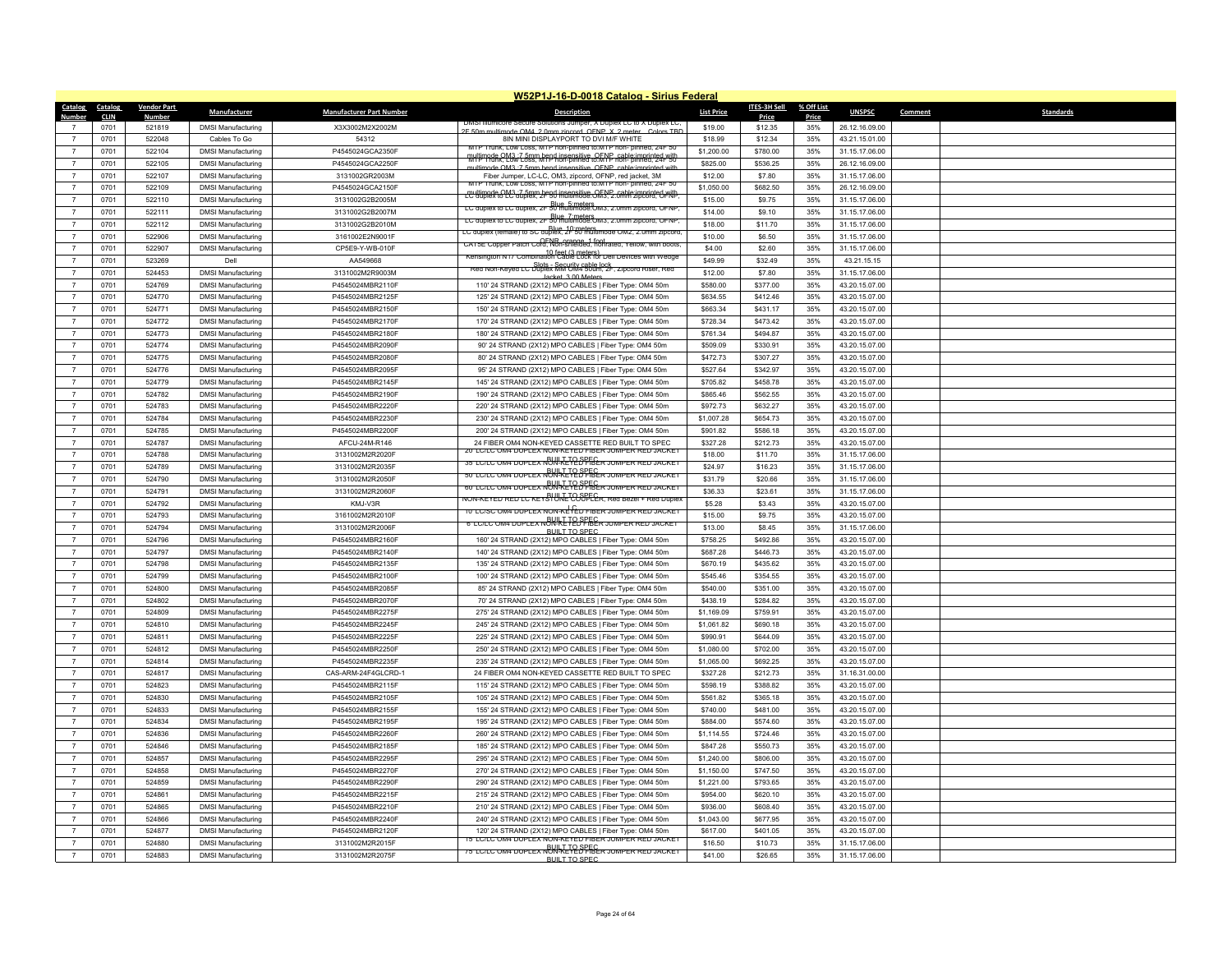|                                  |             |                    |                                                        |                                 | W52P1J-16-D-0018 Catalog - Sirius Federal                              |                   |                     |            |                |                      |
|----------------------------------|-------------|--------------------|--------------------------------------------------------|---------------------------------|------------------------------------------------------------------------|-------------------|---------------------|------------|----------------|----------------------|
| Catalog                          | Catalog     | <b>Vendor Part</b> | <b>Manufacturer</b>                                    | <b>Manufacturer Part Number</b> | <b>Description</b>                                                     | <b>List Price</b> | <b>ITES-3H Sell</b> | % Off List | <b>UNSPSC</b>  | Standards<br>Comment |
| Number                           | <b>CLIN</b> | Number             |                                                        |                                 |                                                                        |                   | Price               | Price      |                |                      |
|                                  | 0701        | 524890             | <b>DMSI Manufacturing</b>                              | P4545024MBR2175F                | 175' 24 STRAND (2X12) MPO CABLES   Fiber Type: OM4 50m                 | \$812.00          | \$527.80            | 35%        | 43.20.15.07.00 |                      |
| $\overline{7}$                   | 0701        | 524896             | <b>DMSI Manufacturing</b>                              | P4545024MBR2055F                | 55' 24 STRAND (2X12) MPO CABLES   Fiber Type: OM4 50m                  | \$383.00          | \$248.95            | 35%        | 43.20.15.07.00 |                      |
|                                  | 0701        | 524907             | <b>DMSI Manufacturing</b>                              | P4545024MBR2280F                | 280' 24 STRAND (2X12) MPO CABLES   Fiber Type: OM4 50m                 | \$1,185.00        | \$770.25            | 35%        | 43.20.15.07.00 |                      |
| $\overline{7}$                   | 0701        | 524909             | <b>DMSI Manufacturing</b>                              | P4545024MBR2075F                | 75' 24 STRAND (2X12) MPO CABLES   Fiber Type: OM4 50m                  | \$456.00          | \$296.40            | 35%        | 43.20.15.07.00 |                      |
| $\overline{7}$                   | 0701        | 524910             | <b>DMSI Manufacturing</b>                              | P4545024MBR2345F                | 345' 24 STRAND (2X12) MPO CABLES   Fiber Type: OM4 50n                 | \$1,418.00        | \$921.70            | 35%        | 43.20.15.07.00 |                      |
| $\overline{7}$                   | 0701        | 524911             | <b>DMSI Manufacturing</b>                              | P4545024MBR2285F                | 285' 24 STRAND (2X12) MPO CABLES   Fiber Type: OM4 50m                 | \$1,203.00        | \$781.95            | 35%        | 43.20.15.07.00 |                      |
| $\overline{7}$                   | 0701        | 524917             | <b>DMSI Manufacturing</b>                              | P4545024MBR2060F                | 60' 24 STRAND (2X12) MPO CABLES   Fiber Type: OM4 50m                  | \$401.00          | \$260.65            | 35%        | 43.20.15.07.00 |                      |
| $\overline{7}$                   | 0701        | 524932             | <b>DMSI Manufacturing</b>                              | P4545024MBR2065F                | 65' 24 STRAND (2X12) MPO CABLES   Fiber Type: OM4 50m                  | \$420.00          | \$273.00            | 35%        | 43.20.15.07.00 |                      |
| $\overline{7}$                   | 0701        | 524935             | <b>DMSI Manufacturing</b>                              | P4545024MBR2205F                | 205' 24 STRAND (2X12) MPO CABLES   Fiber Type: OM4 50m                 | \$918.00          | \$596.70            | 35%        | 43.20.15.07.00 |                      |
| $\overline{7}$                   | 0701        | 524938             | <b>DMSI Manufacturing</b>                              | P4545024MBR2310F                | 310' 24 STRAND (2X12) MPO CABLES   Fiber Type: OM4 50m                 | \$1,292.00        | \$839.80            | 35%        | 43.20.15.07.00 |                      |
| $\overline{7}$                   | 0701        | 524957             | <b>DMSI Manufacturing</b>                              | P4545024MBR2165F                | 165' 24 STRAND (2X12) MPO CABLES   Fiber Type: OM4 50m                 | \$776.00          | \$504.40            | 35%        | 43.20.15.07.00 |                      |
| $\overline{7}$                   | 0701        | 524978             | <b>DMSI Manufacturing</b>                              | P4545024MBR2265F                | 265' 24 STRAND (2X12) MPO CABLES   Fiber Type: OM4 50m                 | \$1,132.00        | \$735.80            | 35%        | 43.20.15.07.00 |                      |
| $\overline{7}$                   | 0701        | 524998             | <b>DMSI Manufacturing</b>                              | P4545024MBR2130F                | 130' 24 STRAND (2X12) MPO CABLES   Fiber Type: OM4 50m                 | \$650.00          | \$422.50            | 35%        | 43.20.15.07.00 |                      |
| $\overline{7}$                   | 0701        | 525011             | <b>DMSI Manufacturing</b>                              | P4545024MBR2340F                | 340' 24 STRAND (2X12) MPO CABLES   Fiber Type: OM4 50m                 | \$1,400.00        | \$910.00            | 35%        | 43.20.15.07.00 |                      |
| $\overline{7}$                   | 0701        | 525012             | <b>DMSI Manufacturing</b>                              | P4545024MBR2255F                | 255' 24 STRAND (2X12) MPO CABLES   Fiber Type: OM4 50m                 | \$1,096.00        | \$712.40            | 35%        | 43.20.15.07.00 |                      |
| $\overline{7}$                   | 0701        | 525044             | <b>DMSI Manufacturing</b>                              | P4545024MBR2305F                | 305' 24 STRAND (2X12) MPO CABLES   Fiber Type: OM4 50m                 | \$1,274.00        | \$828.10            | 35%        | 43.20.15.07.00 |                      |
|                                  | 0701        | 525045             | <b>DMSI Manufacturing</b>                              | P4545024MBR2335F                | 335' 24 STRAND (2X12) MPO CABLES   Fiber Type: OM4 50m                 | \$1,381.00        | \$897.65            | 35%        | 43.20.15.07.00 |                      |
| $\overline{7}$                   | 0701        | 525080             | <b>DMSI Manufacturing</b>                              | 3131002M2R2090F                 | 90' LC to LC Duplex, OM4 RED                                           | \$56.00           | \$36.40             | 35%        | 31.15.17.06.00 |                      |
| $\overline{7}$                   | 0701        | 525084             | <b>DMSI Manufacturing</b>                              | 3131002M2R2085F                 | 85' LC to LC Duplex, OM4 RED                                           | \$54.00           | \$35.10             | 35%        | 31.15.17.06.00 |                      |
| $\overline{7}$                   | 0701        | 525085             | <b>DMSI Manufacturing</b>                              | 3131002M2R2095F                 | 95' LC to LC Duplex, OM4 RED                                           | \$60.00           | \$39.00             | 35%        | 31.15.17.06.00 |                      |
| $\overline{7}$                   | 0701        | 525086             | <b>DMSI Manufacturing</b>                              | 3131002M2R2110F                 | 110' LC to LC Duplex, OM4 RED                                          | \$67.00           | \$43.55             | 35%        | 31.15.17.06.00 |                      |
| $\overline{7}$                   | 0701        | 525087             | <b>DMSI Manufacturing</b>                              | 3131002M2R2030F                 | 30' LC to LC Duplex, OM4 RED                                           | \$24.00           | \$15.60             | 35%        | 31.15.17.06.00 |                      |
|                                  | 0701        | 525090             | <b>DMSI Manufacturing</b>                              | 3131002M2R2100F                 | 100' LC to LC Duplex, OM4 RED                                          | \$61.00           | \$39.65             | 35%        | 31.15.17.06.00 |                      |
| $\overline{7}$                   | 0701        | 525092             | <b>DMSI Manufacturing</b>                              | 3131002M2R2055F                 | 55' LC to LC Duplex, OM4 RED                                           | \$38.00           | \$24.70             | 35%        | 31.15.17.06.00 |                      |
| $\overline{7}$                   |             |                    |                                                        |                                 |                                                                        |                   |                     |            |                |                      |
|                                  | 0701        | 525094             | <b>DMSI Manufacturing</b>                              | 3131002M2R2135F                 | 135' LC to LC Duplex, OM4 RED                                          | \$81.00           | \$52.65             | 35%        | 31.15.17.06.00 |                      |
| $\overline{7}$<br>$\overline{7}$ | 0701        | 525095             | <b>DMSI Manufacturing</b>                              | <b>ECX-01U</b>                  | FX ECX 1U Housing                                                      | \$0.00            | \$0.00              | 35%        | 43.20.15.07.00 |                      |
|                                  | 0701        | 525096             | <b>DMSI Manufacturing</b>                              | FF4X16LD                        | LC Duplex Frame OM4 Ericka Violet Adapters                             | \$0.00            | \$0.00              | 35%        | 43.20.15.07.00 |                      |
| $\overline{7}$                   | 0701        | 525100             | <b>DMSI Manufacturing</b>                              | P4545024MBK2125F                | 125' 24-FIBER OM4 MPO ASSEMBLEY BUILT TO SPEC                          | \$634.00          | \$412.10            | 35%        | 43.20.15.07.00 |                      |
| $\overline{7}$                   | 0701        | 525101             | <b>DMSI Manufacturing</b>                              | P4545024YBK2125F                | 125' 24-FIBER SINGLEMODE MPO ASSEMBLEY BUILT TO SPEC                   | \$407.00          | \$264.55            | 35%        | 43.20.15.07.00 |                      |
| $\overline{7}$                   | 0701        | 525103             | <b>DMSI Manufacturing</b>                              | P4545024YBR2125F                | 125' 24-FIBER SINGLEMODE MPO ASSEMBLEY BUILT TO SPEC                   | \$407.00          | \$264.55            | 35%        | 43.20.15.07.00 |                      |
| $\overline{7}$                   | 0701        | 525104             | <b>DMSI Manufacturing</b>                              | P4545024MBK2140F                | 140' 24-FIBER OM4 MPO ASSEMBLEY BUILT TO SPEC                          | \$687.00          | \$446.55            | 35%        | 43.20.15.07.00 |                      |
| $\overline{7}$                   | 0701        | 525105             | <b>DMSI Manufacturing</b>                              | P4545024YBK2140F                | 140' 24-FIBER SINGLEMODE MPO ASSEMBLEY BUILT TO SPEC                   | \$429.00          | \$278.85            | 35%        | 43.20.15.07.00 |                      |
| $\overline{7}$                   | 0701        | 525107             | <b>DMSI Manufacturing</b>                              | P4545024YBR2140F                | 140' 24-FIBER SINGLEMODE MPO ASSEMBLEY BUILT TO SPEC                   | \$429.00          | \$278.85            | 35%        | 43.20.15.07.00 |                      |
| $\overline{7}$                   | 0701        | 525108             | <b>DMSI Manufacturing</b>                              | P4545024MBK2165F                | 165' 24-FIBER OM4 MPO ASSEMBLEY BUILT TO SPEC                          | \$777.00          | \$505.05            | 35%        | 43.20.15.07.00 |                      |
| $\overline{7}$                   | 0701        | 525109             | <b>DMSI Manufacturing</b>                              | P4545024YBK2165F                | 165' 24-FIBER SINGLEMODE MPO ASSEMBLEY BUILT TO SPEC                   | \$465.00          | \$302.25            | 35%        | 43.20.15.07.00 |                      |
| $\overline{7}$                   | 0701        | 525111             | <b>DMSI Manufacturing</b>                              | P4545024YBR2165F                | 165' 24-FIBER SINGLEMODE MPO ASSEMBLEY BUILT TO SPEC                   | \$465.00          | \$302.25            | 35%        | 43.20.15.07.00 |                      |
| $\overline{7}$                   | 0701        | 525112             | <b>DMSI Manufacturing</b>                              | P4545024MBK2195F                | 195' 24-FIBER OM4 MPO ASSEMBLEY BUILT TO SPEC                          | \$883.00          | \$573.95            | 35%        | 43.20.15.07.00 |                      |
| $\overline{7}$                   | 0701        | 525113             | <b>DMSI Manufacturing</b>                              | P4545024YBR2195F                | 195' 24-FIBER SINGLEMODE MPO ASSEMBLEY BUILT TO SPEC                   | \$509.00          | \$330.85            | 35%        | 43.20.15.07.00 |                      |
| $\overline{7}$                   | 0701        | 525116             | <b>DMSI Manufacturing</b>                              | P4545024MBK2190F                | 190' 24-FIBER OM4 MPO ASSEMBLEY BUILT TO SPEC                          | \$865.00          | \$562.25            | 35%        | 43.20.15.07.00 |                      |
| $\overline{7}$                   | 0701        | 525117             | <b>DMSI Manufacturing</b>                              | P4545024YBK2190F                | 190' 24-FIBER SINGLEMODE MPO ASSEMBLEY BUILT TO SPEC                   | \$501.00          | \$325.65            | 35%        | 43.20.15.07.00 |                      |
| $\overline{7}$                   | 0701        | 525119             | <b>DMSI Manufacturing</b>                              | P4545024YBR2190F                | 190' 24-FIBER SINGLEMODE MPO ASSEMBLEY BUILT TO SPEC                   | \$501.00          | \$325.65            | 35%        | 43.20.15.07.00 |                      |
| $\overline{7}$                   | 0701        | 525120             | <b>DMSI Manufacturing</b>                              | P4545024MBK2205F                | 205' 24-FIBER OM4 MPO ASSEMBLEY BUILT TO SPEC                          | \$918.00          | \$596.70            | 35%        | 43.20.15.07.00 |                      |
| $\overline{7}$                   | 0701        | 525121             | <b>DMSI Manufacturing</b>                              | P4545024YBK2205F                | 205' 24-FIBER SINGLEMODE MPO ASSEMBLEY BUILT TO SPEC                   | \$523.00          | \$339.95            | 35%        | 43.20.15.07.00 |                      |
| $\overline{7}$                   | 0701        | 525123             | <b>DMSI Manufacturing</b>                              | P4545024YBR2205F                | 205' 24-FIBER SINGLEMODE MPO ASSEMBLEY BUILT TO SPEC                   | \$523.00          | \$339.95            | 35%        | 43.20.15.07.00 |                      |
| $\overline{7}$                   | 0701        | 525124             | <b>DMSI Manufacturing</b>                              | AFCU-24Y-R146                   | 24 FIBER SINGLMODE NON-KEYED CASSETTE BUILT TO SPEC                    | \$327.00          | \$212.55            | 35%        | 43.20.15.07.00 |                      |
| $\overline{7}$                   | 0701        | 525126             | <b>DMSI Manufacturing</b>                              | ARS8U-12                        | 8RU CUSTOM RACK MOUNT ENCLOSURE (12 CASSETTE<br>CAPACITY) 12 inch dent | \$718.00          | \$466.70            | 35%        | 31.15.17.06.00 |                      |
| $\overline{7}$                   | 0701        | 525127             | <b>DMSI Manufacturing</b>                              | P4545024MBK2335F                | 335' 24-FIBER OM4 MPO ASSEMBLEY BUILT TO SPEC                          | \$1,381.00        | \$897.65            | 35%        | 43.20.15.07.00 |                      |
|                                  | 0701        | 525128             | <b>DMSI Manufacturing</b>                              | P4545024YBK2335F                | 335' 24-FIBER SINGLEMODE MPO ASSEMBLEY BUILT TO SPEC                   | \$656.00          | \$426.40            | 35%        | 43.20.15.07.00 |                      |
| $\overline{7}$                   | 0701        | 525130             | <b>DMSI Manufacturing</b>                              | P4545024YBR2335F                | 335' 24-FIBER SINGLEMODE MPO ASSEMBLEY BUILT TO SPEC                   | \$656.00          | \$426.40            | 35%        | 43.20.15.07.00 |                      |
| $\overline{7}$                   | 0701        | 525131             | <b>DMSI Manufacturing</b>                              | P4545024MBK2345F                | 345' 24-FIBER OM4 MPO ASSEMBLEY BUILT TO SPEC                          | \$1,418.00        | \$921.70            | 35%        | 43.20.15.07.00 |                      |
| $\overline{7}$                   | 0701        | 525132             | <b>DMSI Manufacturing</b>                              | P4545024YBK2345F                | 345' 24-FIBER SINGLEMODE MPO ASSEMBLEY BUILT TO SPEC                   | \$660.00          | \$429.00            | 35%        | 43.20.15.07.00 |                      |
| $\overline{7}$                   | 0701        | 525134             | <b>DMSI Manufacturing</b>                              | P4545024YBR2345F                | 345' 24-FIBER SINGLEMODE MPO ASSEMBLEY BUILT TO SPEC                   | \$660.00          | \$429.00            | 35%        | 43.20.15.07.00 |                      |
| $\overline{7}$                   | 0701        | 525135             | <b>DMSI Manufacturing</b>                              | P4545024MBK2365F                | 365' 24-FIBER OM4 MPO ASSEMBLEY BUILT TO SPEC                          | \$1,489.00        | \$967.85            | 35%        | 43.20.15.07.00 |                      |
| $\overline{7}$                   | 0701        | 525136             | <b>DMSI Manufacturing</b>                              | P4545024YBK2365F                | 365' 24-FIBER SINGLEMODE MPO ASSEMBLEY BUILT TO SPEC                   | \$696.00          | \$452.40            | 35%        | 43.20.15.07.00 |                      |
| $\overline{7}$                   | 0701        | 525137             |                                                        | P4545024MBR2365F                | 365' 24-FIBER OM4 MPO ASSEMBLEY BUILT TO SPEC                          | \$1,489.00        | \$967.85            | 35%        | 43.20.15.07.00 |                      |
|                                  | 0701        | 525138             | <b>DMSI Manufacturing</b><br><b>DMSI Manufacturing</b> | P4545024YBR2365F                | 365' 24-FIBER SINGLEMODE MPO ASSEMBLEY BUILT TO SPEC                   | \$696.00          | \$452.40            | 35%        | 43.20.15.07.00 |                      |
| $\overline{7}$                   | 0701        | 525139             |                                                        |                                 | 375' 24-FIBER OM4 MPO ASSEMBLEY BUILT TO SPEC                          |                   |                     | 35%        |                |                      |
| $\overline{7}$                   | 0701        |                    | <b>DMSI Manufacturing</b>                              | P4545024MBK2375F                | 375' 24-FIBER SINGLEMODE MPO ASSEMBLEY BUILT TO SPEC                   | \$1,525.00        | \$991.25            |            | 43.20.15.07.00 |                      |
|                                  |             | 525140             | <b>DMSI Manufacturing</b>                              | P4545024YBK2375F                |                                                                        | \$709.00          | \$460.85            | 35%        | 43.20.15.07.00 |                      |
|                                  | 0701        | 525141             | <b>DMSI Manufacturing</b>                              | P4545024MBR2375F                | 375' 24-FIBER OM4 MPO ASSEMBLEY BUILT TO SPEC                          | \$1,525.00        | \$991.25            | 35%        | 43.20.15.07.00 |                      |
| $\overline{7}$                   | 0701        | 525142             | <b>DMSI Manufacturing</b>                              | P4545024YBR2375F                | 375' 24-FIBER SINGLEMODE MPO ASSEMBLEY BUILT TO SPEC                   | \$709.00          | \$460.85            | 35%        | 43.20.15.07.00 |                      |
|                                  | 0701        | 525143             | <b>DMSI Manufacturing</b>                              | P4545024MBK2385F                | 385' 24-FIBER OM4 MPO ASSEMBLEY BUILT TO SPEC                          | \$1,554.00        | \$1,010.10          | 35%        | 43.20.15.07.00 |                      |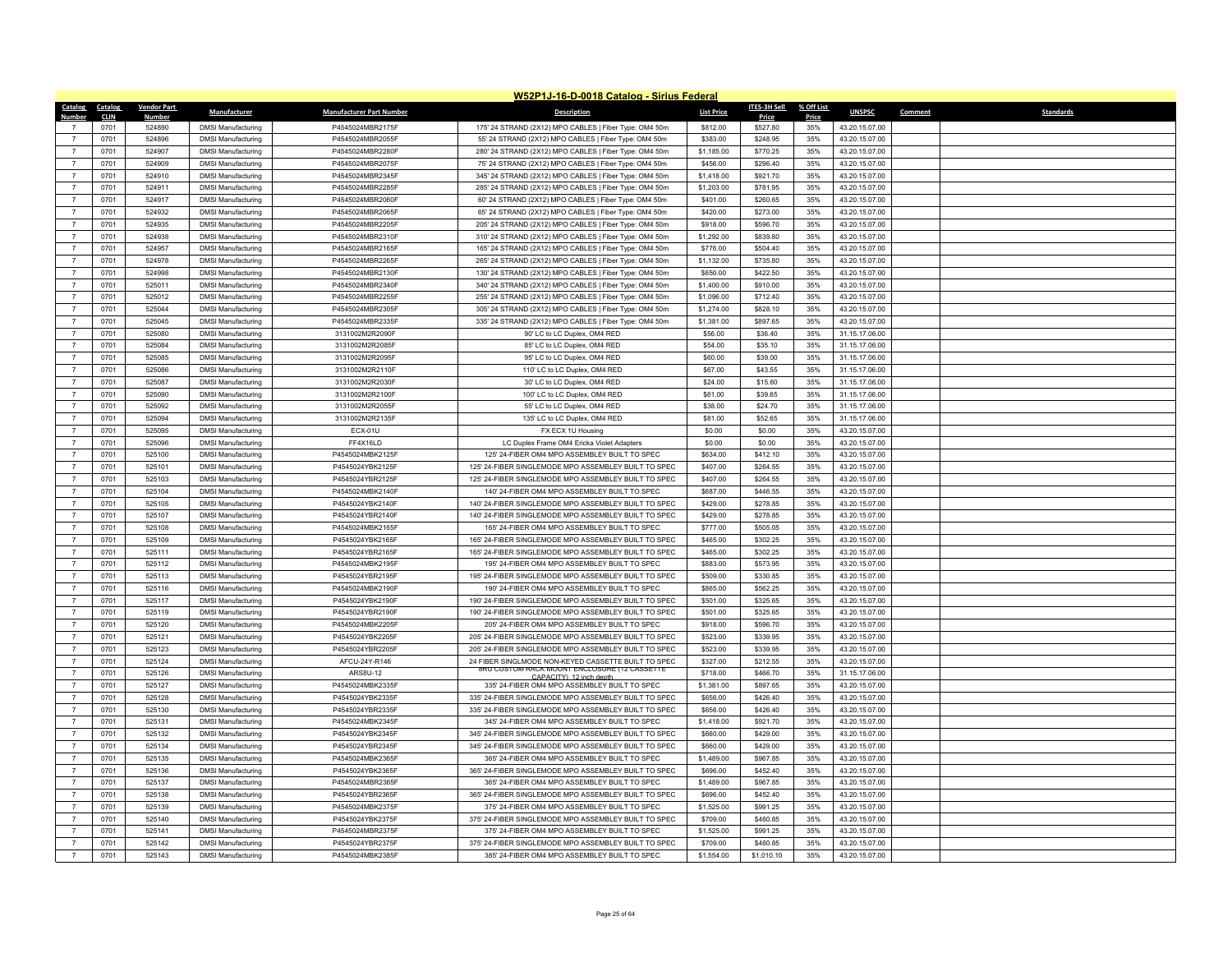|                              |                    |                                                       |                                 | W52P1J-16-D-0018 Catalog - Sirius Federal                                                                                                           |                   |              |            |                |         |                  |
|------------------------------|--------------------|-------------------------------------------------------|---------------------------------|-----------------------------------------------------------------------------------------------------------------------------------------------------|-------------------|--------------|------------|----------------|---------|------------------|
| Catalog<br>Catalog           | <b>Vendor Part</b> | Manufacturer                                          | <b>Manufacturer Part Number</b> | <b>Description</b>                                                                                                                                  | <b>List Price</b> | ITES-3H Sell | % Off List | <b>UNSPSC</b>  | Comment | <b>Standards</b> |
| <b>Number</b><br><b>CLIN</b> | <b>Number</b>      |                                                       |                                 |                                                                                                                                                     |                   | Price        | Price      |                |         |                  |
| 0701<br>$\overline{7}$       | 525144             | <b>DMSI Manufacturing</b>                             | P4545024YBK2385F                | 385' 24-FIBER SINGLEMODE MPO ASSEMBLEY BUILT TO SPEC                                                                                                | \$721.00          | \$468.65     | 35%        | 43.20.15.07.00 |         |                  |
| 0701                         | 525145             | <b>DMSI Manufacturing</b>                             | P4545024MBR2385F                | 385' 24-FIBER OM4 MPO ASSEMBLEY BUILT TO SPEC                                                                                                       | \$1,554.00        | \$1,010.10   | 35%        | 43.20.15.07.00 |         |                  |
| 0701<br>$\overline{7}$       | 525146             | <b>DMSI Manufacturing</b>                             | P4545024YBR2385F                | 385' 24-FIBER SINGLEMODE MPO ASSEMBLEY BUILT TO SPEC                                                                                                | \$721.00          | \$468.65     | 35%        | 43.20.15.07.00 |         |                  |
| 0701<br>$\overline{7}$       | 525147             | <b>DMSI Manufacturing</b>                             | P4545024MBK2425F                | 425' 24-FIBER OM4 MPO ASSEMBLEY BUILT TO SPEC                                                                                                       | \$1,703.00        | \$1,106.95   | 35%        | 43.20.15.07.00 |         |                  |
| $\overline{7}$<br>0701       | 525148             | <b>DMSI Manufacturing</b>                             | P4545024YBK2425F                | 425' 24-FIBER SINGLEMODE MPO ASSEMBLEY BUILT TO SPEC                                                                                                | \$772.00          | \$501.80     | 35%        | 43.20.15.07.00 |         |                  |
| 0701<br>$\overline{7}$       | 525149             | <b>DMSI Manufacturing</b>                             | P4545024MBR2425F                | 425' 24-FIBER OM4 MPO ASSEMBLEY BUILT TO SPEC                                                                                                       | \$1,703.00        | \$1,106.95   | 35%        | 43.20.15.07.00 |         |                  |
| 0701<br>$\overline{7}$       | 525150             | <b>DMSI Manufacturing</b>                             | P4545024YBR2425F                | 425' 24-FIBER SINGLEMODE MPO ASSEMBLEY BUILT TO SPEC                                                                                                | \$772.00          | \$501.80     | 35%        | 43.20.15.07.00 |         |                  |
| $\overline{7}$<br>0701       | 525151             | <b>DMSI Manufacturing</b>                             | P4545024MBK2450F                | 450' 24-FIBER OM4 MPO ASSEMBLEY BUILT TO SPEC                                                                                                       | \$1,792.00        | \$1,164.80   | 35%        | 43.20.15.07.00 |         |                  |
| 0701<br>$\overline{7}$       | 525152             | <b>DMSI Manufacturing</b>                             | P4545024YBK2450F                | 450' 24-FIBER SINGLEMODE MPO ASSEMBLEY BUILT TO SPEC                                                                                                | \$805.00          | \$523.25     | 35%        | 43.20.15.07.00 |         |                  |
| $\overline{7}$<br>0701       | 525153             | <b>DMSI Manufacturing</b>                             | P4545024MBR2450F                | 450' 24-FIBER OM4 MPO ASSEMBLEY BUILT TO SPEC                                                                                                       | \$1,792.00        | \$1,164.80   | 35%        | 43.20.15.07.00 |         |                  |
| $\overline{7}$<br>0701       | 525154             | <b>DMSI Manufacturing</b>                             | P4545024YBR2450F                | 450' 24-FIBER SINGLEMODE MPO ASSEMBLEY BUILT TO SPEC                                                                                                | \$805.00          | \$523.25     | 35%        | 43.20.15.07.00 |         |                  |
| 0701<br>$\overline{7}$       | 525155             | <b>DMSI Manufacturing</b>                             | P4545024MBK2550F                | 550' 24-FIBER OM4 MPO ASSEMBLEY BUILT TO SPEC                                                                                                       | \$2,149.00        | \$1,396.85   | 35%        | 43.20.15.07.00 |         |                  |
| $\overline{7}$<br>0701       | 525156             | <b>DMSI Manufacturing</b>                             | P4545024YBK2550F                | 550' 24-FIBER SINGLEMODE MPO ASSEMBLEY BUILT TO SPEC                                                                                                | \$934.55          | \$607.46     | 35%        | 43.20.15.07.00 |         |                  |
| 0701<br>$\overline{7}$       | 525157             | <b>DMSI Manufacturing</b>                             | P4545024MBR2550F                | 550' 24-FIBER OM4 MPO ASSEMBLEY BUILT TO SPEC                                                                                                       | \$2,149.00        | \$1,396.85   | 35%        | 43.20.15.07.00 |         |                  |
| 0701<br>$\overline{7}$       | 525158             | <b>DMSI Manufacturing</b>                             | P4545024YBR2550F                | 550' 24-FIBER SINGLEMODE MPO ASSEMBLEY BUILT TO SPEC                                                                                                | \$934.55          | \$607.46     | 35%        | 43.20.15.07.00 |         |                  |
| $\overline{7}$<br>0701       | 525159             | <b>DMSI Manufacturing</b>                             | P4545024MBK2280F                | 280' 24-FIBER OM4 MPO ASSEMBLEY BUILT TO SPEC                                                                                                       | \$1,185.00        | \$770.25     | 35%        | 43.20.15.07.00 |         |                  |
| 0701<br>$\overline{7}$       | 525160             | <b>DMSI Manufacturing</b>                             | P4545024YBK2280F                | 280' 24-FIBER SINGLEMODE MPO ASSEMBLEY BUILT TO SPEC                                                                                                | \$585.00          | \$380.25     | 35%        | 43.20.15.07.00 |         |                  |
| 0701<br>$\overline{7}$       | 525162             | <b>DMSI Manufacturing</b>                             | P4545024YBR2280F                | 280' 24-FIBER SINGLEMODE MPO ASSEMBLEY BUILT TO SPEC                                                                                                | \$585.00          | \$380.25     | 35%        | 43.20.15.07.00 |         |                  |
| $\overline{7}$<br>0701       | 525167             | <b>DMSI Manufacturing</b>                             | P4545024MBK2325F                | 325' 24-FIBER OM4 MPO ASSEMBLEY BUILT TO SPEC                                                                                                       | \$1,347.00        | \$875.55     | 35%        | 43.20.15.07.00 |         |                  |
| $\overline{7}$<br>0701       | 525168             | <b>DMSI Manufacturing</b>                             | P4545024YBK2325F                | 325' 24-FIBER SINGLEMODE MPO ASSEMBLEY BUILT TO SPEC                                                                                                | \$643.00          | \$417.95     | 35%        | 43.20.15.07.00 |         |                  |
| 0701<br>$\overline{7}$       | 525169             | <b>DMSI Manufacturing</b>                             | P4545024MBR2325F                | 325' 24-FIBER OM4 MPO ASSEMBLEY BUILT TO SPEC                                                                                                       | \$1,347.00        | \$875.55     | 35%        | 43.20.15.07.00 |         |                  |
| $\overline{7}$<br>0701       | 525170             | <b>DMSI Manufacturing</b>                             | P4545024YBR2325F                | 325' 24-FIBER SINGLEMODE MPO ASSEMBLEY BUILT TO SPEC                                                                                                | \$643.00          | \$417.95     | 35%        | 43.20.15.07.00 |         |                  |
| $\overline{7}$<br>0701       | 525171             | <b>DMSI Manufacturing</b>                             | P4545024MBK2225F                | 225' 24-FIBER OM4 MPO ASSEMBLEY BUILT TO SPEC                                                                                                       | \$990.00          | \$643.50     | 35%        | 43.20.15.07.00 |         |                  |
| 0701<br>$\overline{7}$       | 525172             | <b>DMSI Manufacturing</b>                             | P4545024YBK2225F                | 225' 24-FIBER SINGLEMODE MPO ASSEMBLEY BUILT TO SPEC                                                                                                | \$514.00          | \$334.10     | 35%        | 43.20.15.07.00 |         |                  |
| $\overline{7}$<br>0701       | 525174             | <b>DMSI Manufacturing</b>                             | P4545024YBR2225F                | 225' 24-FIBER SINGLEMODE MPO ASSEMBLEY BUILT TO SPEC                                                                                                | \$514.00          | \$334.10     | 35%        | 43.20.15.07.00 |         |                  |
| 0701<br>$\overline{7}$       | 525175             | <b>DMSI Manufacturing</b>                             | P4545024MBK2150F                | 150' 24-FIBER OM4 MPO ASSEMBLEY BUILT TO SPEC                                                                                                       | \$723.00          | \$469.95     | 35%        | 43 20 15 07:00 |         |                  |
| $\overline{7}$<br>0701       | 525176             | <b>DMSI Manufacturing</b>                             | P4545024YBK2150F                | 150' 24-FIBER SINGLEMODE MPO ASSEMBLEY BUILT TO SPEC                                                                                                | \$418.00          | \$271.70     | 35%        | 43.20.15.07.00 |         |                  |
| $\overline{7}$<br>0701       | 525178             | <b>DMSI Manufacturing</b>                             | P4545024YBR2150F                | 150' 24-FIBER SINGLEMODE MPO ASSEMBLEY BUILT TO SPEC<br>OMNIA Fiber Zone Box, 24 x 24 x 12, two bulkheads bracket for 24                            | \$418.00          | \$271.70     | 35%        | 43.20.15.07.00 |         |                  |
| 0701<br>$\overline{7}$       | 525340             | <b>DMSI Manufacturing</b>                             | C-242412C576RLWLWH              | module capacity, with cable management brackets for tool-less slide-lock<br>JMNIA Slim Wall Mount, Classic, Single panel capacity with reduced size | \$1,950.00        | \$1,267.50   | 35%        | 39.13.17.09.00 |         |                  |
| $\overline{7}$<br>0701       | 525341             | <b>DMSI Manufacturing</b>                             | SWM01PC                         | Pre-Terminated Field Changeable MIPTrunk Cable; Low Loss                                                                                            | \$85.00           | \$55.25      | 35%        | 43.20.15.07.00 |         |                  |
| $\overline{7}$<br>0701       | 525342             | <b>DMSI Manufacturing</b>                             | 4545072GCA2120F                 | Performance of max II., 35dB. Trunks shall have a breakout kit on both<br>Pre-Terminated Field Changeable MTP Trunk Cable: Low Loss                 | \$3,499.00        | \$2,274.35   | 35%        | 31.15.17.06.00 |         |                  |
| 0701<br>$\overline{7}$       | 525344             | <b>DMSI Manufacturing</b>                             | 4545072GCA2200F                 | Performance of max II 35dB. Trunks shall have a breakout kit on both<br>Pre- Lerminated Field Changeable MTP Trunk Cable: Low Loss                  | \$4,000.00        | \$2,600.00   | 35%        | 31.15.17.06.00 |         |                  |
| $\overline{7}$<br>0701       | 525345             | <b>DMSI Manufacturing</b>                             | 4545072GCA2140F                 | Performance of max II. 35dB. Trunks shall have a breakout kit on both                                                                               | \$3,500.00        | \$2,275.00   | 35%        | 31.15.17.06.00 |         |                  |
| 0701<br>$\overline{7}$       | 525346             | <b>DMSI Manufacturing</b>                             | 4545024GCA2600F                 | Performance of max II, 35dB, Trunks shall have a breakout kit on both<br>Pre-Terminated Field Changeable MTP Trunk Cable: Low Loss                  | \$3,499.00        | \$2,274.35   | 35%        | 31.15.17.06.00 |         |                  |
| 0701<br>$\overline{7}$       | 525347             | <b>DMSI Manufacturing</b>                             | 4545012GCA2500F                 | Performance of max II, 35dB, Trunks shall have a breakout kit on both                                                                               | \$1,375.00        | \$893.75     | 35%        | 31.15.17.06.00 |         |                  |
| $\overline{7}$<br>0701       | 525348             | <b>DMSI Manufacturing</b>                             | DCFCC-24G-GS46                  | MIP Module, Classic, Low Loss   voical IC, 305 50 QM3, Type C                                                                                       | \$550.00          | \$357.50     | 35%        | 43.20.15.07.00 |         |                  |
| 0701<br>$\overline{7}$       | 525349             | <b>DMSI Manufacturing</b>                             | DCFCC-24G-RS46                  | MTP Red Internally Shuttered Duplex of 245 50 QM3. Type C.<br>MTP Module, Classic, Low Loss Typical IL . 10dB, Agua MTP pinned to                   | \$550.00          | \$357.50     | 35%        | 43.20.15.07.00 |         |                  |
| 0701<br>$\overline{7}$       | 525350             | <b>DMSI Manufacturing</b>                             | DCFCC-24G-YS46                  | MTP Yellow Internally Shuttered Duplex LC 24F 50 OM3 Type C<br>MTP Module, Classic, Low Loss Typical IL .10dB, Aqua MTP pinned to                   | \$550.00          | \$357.50     | 35%        | 43.20.15.07.00 |         |                  |
| $\overline{7}$<br>0701       | 525351             | <b>DMSI Manufacturing</b>                             | DCFCC-12G-GS46                  | MIP Green Internally Shuttered Duplex LC 12F 50 OM3 Type C<br>MIP Module, Classic, Low Loss Typical IL 10db, Aqua MTP pinned to                     | \$325.00          | \$211.25     | 35%        | 43.20.15.07.00 |         |                  |
| $\overline{7}$<br>0701       | 525352             | <b>DMSI Manufacturing</b>                             | DCFCC-12G-RS46                  | MTP Red Internally Shuttered Dunley In 176 50 OM3. Type Creater to                                                                                  | \$325.00          | \$211.25     | 35%        | 43.20.15.07.00 |         |                  |
| 0701<br>$\overline{7}$       | 525353             | <b>DMSI Manufacturing</b>                             | DCFCC-12G-YS46                  | MumiCore HD Jumper HD LC to Duplex LC, 17 Fee Coming ClearCurve                                                                                     | \$325.00          | \$211.25     | 35%        | 43.20.15.07.00 |         |                  |
| $\overline{7}$<br>0701       | 525357             | <b>DMSI Manufacturing</b>                             | 3P31002G242010M                 | mumiCore HD Jumber HB (C to duplex LC, 2 fiber Coming ClearCurve                                                                                    | \$50.00           | \$32.50      | 35%        | 43.21.15.01.00 |         |                  |
| 0701<br>$\overline{7}$       | 525358             | <b>DMSI Manufacturing</b>                             | 3P61002G242015M                 | mumicore HD Jumber 43 Pmm OENP w/American UL 15 meter                                                                                               | \$60.00           | \$39.00      | 35%        | 31.15.17.06.00 |         |                  |
| 0701<br>$\overline{7}$       | 525359             | <b>DMSI Manufacturing</b>                             | 3P61002G242020M                 | OM3 7 5mm hend 2 0mm OENP w/ American UL 20 mete                                                                                                    | \$70.00           | \$45.50      | 35%        | 31.15.17.06.00 |         |                  |
| $\overline{7}$<br>0701       | 525360             | <b>DMSI Manufacturing</b>                             | ADP-02S3-YL                     | Illumicore Secure solutions Fiber insert LC shuttered Yellow                                                                                        | \$15.00           | \$9.75       | 35%        | 31.15.17.06.00 |         |                  |
| 0701<br>$\overline{7}$       | 525361             | <b>DMSI Manufacturing</b>                             | ADP-02S3-GR                     | Illumicore Secure solutions Fiber insert LC shuttered Green                                                                                         | \$15.00           | \$9.75       | 35%        | 31.15.17.06.00 |         |                  |
| 0701<br>$\overline{7}$       | 525362             | <b>DMSI Manufacturing</b>                             | ADP-02S3-RD                     | Illumicore Secure solutions Fiber insert LC shuttered Red                                                                                           | \$15.00           | \$9.75       | 35%        | 31.15.17.06.00 |         |                  |
| $\overline{7}$<br>0701       | 525363             | PANDUIT CORP.                                         | JBX3510WH-A                     | Surface Mounting Box                                                                                                                                | \$10.00           | \$6.50       | 35%        | 39.13.17.00.00 |         |                  |
| 0701<br>$\overline{7}$       | 525364             | ENET SOLUTIONS, INC                                   | CFP-WH-STL-6                    | White RJ45 SL Wall Plate Coupler, 6 port with screws                                                                                                | \$17.00           | \$11.05      | 35%        | 31.15.17.06.00 |         |                  |
| $\overline{7}$<br>0701       | 526785             | <b>DMSI Manufacturing</b>                             | B4545024GCA2350F                | Irunk, Low Loss, MTP non-pinned to : MTP non-pinned, 24F 50<br>le OM3 .7 5mm hend insensitive OENP cable im                                         | \$1,000.00        | \$650.00     | 35%        | 31.16.31.00.00 |         |                  |
| $\overline{7}$<br>0701       | 526796             | <b>DMSI Manufacturing</b>                             | CP5E9-B-WB-150F                 | 150ft preterminated CAT5e ethernet cable, blue                                                                                                      | \$63.00           | \$40.95      | 35%        | 31.15.17.06.00 |         |                  |
| 0701<br>$\overline{7}$       | 526797             | <b>DMSI Manufacturing</b>                             | CP5E9-B-WB-100F                 | 100ft preterminated CAT5e ethernet cable, blue                                                                                                      | \$52.40           | \$34.06      | 35%        | 31.15.17.06.00 |         |                  |
| $\overline{7}$<br>0701       | 527009             | <b>DMSI Manufacturing</b>                             | <b>BC66-SB2</b>                 | Bulk Cable, CAT6, 550mhz, solid, plenum, blue, 1000 ft box                                                                                          | \$299.99          | \$194.99     | 35%        | 31.16.31.00.00 |         |                  |
| 0701<br>$\overline{7}$       | 528856             | <b>TRIPPF</b><br>MANUFACTURING<br>Comprehensive Cable | N080-104                        | Single-Gang 4-Port Wall Plate Keystone Cat5/6 USB HDMI Dport RCA                                                                                    | \$6.48            | \$4.21       | 35%        | 31.16.31.00.00 |         |                  |
| 0701<br>$\overline{7}$       | 529644             | Comprehensive Cable                                   | ST-ST-MM-1M                     | ST/ST Duplex 62.5/125 Multimode Fiber Patch Cable 1M, 3.28ft. - Orange                                                                              | \$47.99           | \$31.19      | 35%        | 31.16.28.00.00 |         |                  |
| $\overline{7}$<br>0701       | 529645             | and Connectivity                                      | SC-SC-MM-1M                     | SC/SC Duplex 62.5/125 Multimode Fiber Patch Cable 1M, 3.28ft. - Orange                                                                              | \$50.99           | \$33.14      | 35%        | 31.16.28.00.00 |         |                  |
| $\overline{7}$<br>0701       | 529646             | <b>TechOORRIRGCOM</b>                                 | AP0061PNU-ILPA                  | Fiber Optic Cable Plenum- Yellow                                                                                                                    | \$4.99            | \$3.24       | 35%        | 31.15.17.06.00 |         |                  |
| 0701<br>$\overline{7}$       | 529648             | INCOBRARATED                                          | 95-200-99                       | LC Fiber Connector SM (052)                                                                                                                         | \$35.99           | \$23.39      | 35%        | 26.12.16.07.00 |         |                  |
| $\overline{7}$<br>0701       | 529650             | <b>WGQREORAJERS</b>                                   | CCH-CP16-A9                     | Closet Connector Housing (CCH) Panel, LC Adapters Duplex, UPC, 16 F<br>Single-mode (OS2)                                                            | \$265.99          | \$172.89     | 35%        | 31.16.31.00.00 |         |                  |
| 0701<br>$\overline{7}$       | 529651             | $\overline{11}$                                       | LCLCDUPSM-3M                    | Lynn Electric- LCLCDUPSM-3M Fiber Patch Cable                                                                                                       | \$25.99           | \$16.89      | 35%        | 43.20.15.52.00 |         |                  |
| 0701<br>$\overline{7}$       | 530280             | <b>DMSI Manufacturing</b>                             | ZSLTC-MA2850F                   | OMNIA Zone Slide-Lock Integrated Trunk, MTP Low Loss, Reverse<br>Polarity, 72F 50 multimode OM4, OENP, imprinted with traceable                     | \$14,000.00       | \$9,100.00   | 35%        | 43.20.15.07.00 |         |                  |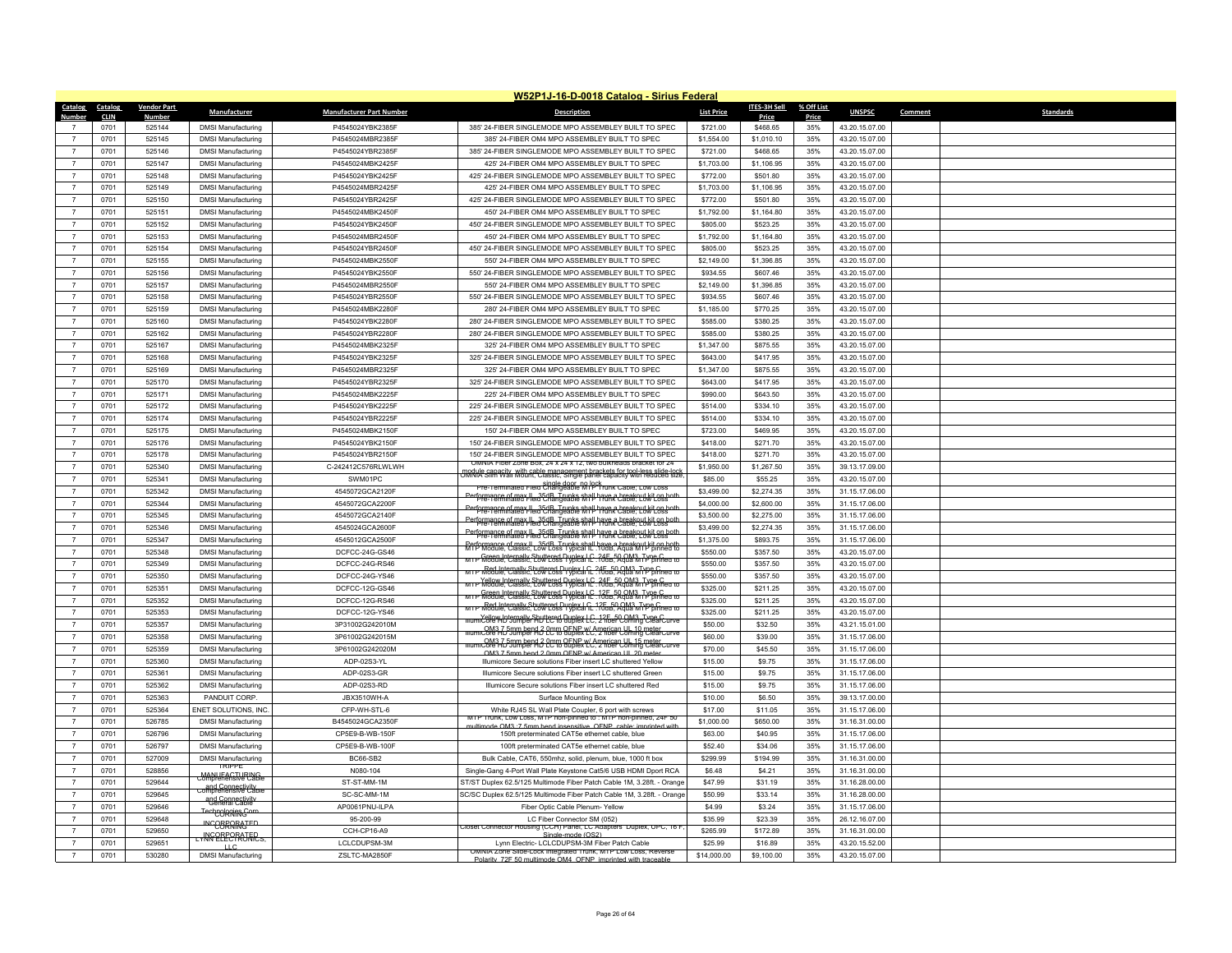|                                  |                        |                                     |                                                        |                                  | W52P1J-16-D-0018 Catalog - Sirius Federal                                                                                               |                   |                              |                     |                                  |         |           |
|----------------------------------|------------------------|-------------------------------------|--------------------------------------------------------|----------------------------------|-----------------------------------------------------------------------------------------------------------------------------------------|-------------------|------------------------------|---------------------|----------------------------------|---------|-----------|
| <b>Catalog</b><br>Number         | Catalog<br><b>CLIN</b> | <b>Vendor Part</b><br><b>Number</b> | Manufacturer                                           | <b>Manufacturer Part Number</b>  | <b>Description</b>                                                                                                                      | <b>List Price</b> | <b>ITES-3H Sell</b><br>Price | % Off List<br>Price | <b>UNSPSC</b>                    | Comment | Standards |
|                                  | 0701                   | 530282                              | <b>DMSI Manufacturing</b>                              | ZSLTC-MA21000F                   | IMINIA ZODE SIIOE-LOCK                                                                                                                  | \$16,000.00       | \$10,400.00                  | 35%                 | 43.20.15.07.00                   |         |           |
| $\overline{7}$                   | 0701                   | 530284                              | <b>DMSI Manufacturing</b>                              | ZSLTC-MA2900F                    | <b>CRARITY 72F 50 multimode OM4 OFNP, imprinted with traceable</b><br>CRARITY 2006 Slide-Lock Integrated Trunk, MTP Low Loss, Reverse   | \$14,000.00       | \$9,100.00                   | 35%                 | 43.20.15.07.00                   |         |           |
| $\overline{7}$                   | 0701                   | 530285                              | <b>DMSI Manufacturing</b>                              | ZSLTC-MA2950F                    | <b>CRARity 725 50 multimode OM4 OFNR imprinted with traceable</b><br>CRARIA 2 one Slide-Lock Integrated Trunk, MTP Low Loss, Reverse    | \$14,000.00       | \$9,100.00                   | 35%                 | 43.20.15.07.00                   |         |           |
| $\overline{7}$                   | 0701                   | 530286                              | <b>DMSI Manufacturing</b>                              | ZSLTC-MA2800F                    | Rolarity, 72F, 50 multimode OM4, OENP, imprinted with traceable.<br>Rolarity one Slide-Lock Integrated Trunk, MTP Low Loss, Reverse     | \$12,000.00       | \$7,800.00                   | 35%                 | 43.20.15.07.00                   |         |           |
| $\overline{7}$                   | 0701                   | 530290                              | <b>DMSI Manufacturing</b>                              | ZSLTC-MA2550F                    | Polarity, 72F-50 multimode OM4, OFNP, imprinted with traceable.<br>UMNIA Zone Slide-Lock Integrated Trunk, MTP Low Loss, Reverse        | \$8,000.00        | \$5,200.00                   | 35%                 | 43.20.15.07.00                   |         |           |
| $\overline{7}$                   | 0701                   | 530295                              | <b>DMSI Manufacturing</b>                              | ZSLTC-MA2700F                    | <u> "GRARATY ZZZE SIGELLVER AREGIALE OF NR. imprinted with trasgedels.</u>                                                              | \$10,000.00       | \$6,500.00                   | 35%                 | 43.20.15.07.00                   |         |           |
| $\overline{7}$                   | 0701                   | 530296                              | <b>DMSI Manufacturing</b>                              | ZSLTC-MA2650F                    | <b>CRARITY 72F 50 multimode OM4, OFNP, imprinted with traceable</b>                                                                     | \$10,000.00       | \$6,500.00                   | 35%                 | 43.20.15.07.00                   |         |           |
| $\overline{7}$                   | 0701                   | 530300                              | <b>DMSI Manufacturing</b>                              | ZSLTC-MA2600F                    | <b>CRARITY 72F 50 multimode OM4, OFNP, imprinted with traceable</b>                                                                     | \$8,500.00        | \$5,525.00                   | 35%                 | 43.20.15.07.00                   |         |           |
| $\overline{7}$                   | 0701                   | 530301                              | <b>DMSI Manufacturing</b>                              | ZSLTC-MA2750F                    | <b>Colarity 72F 50 multimode OM4, OFNP, imprinted with traceable</b><br>CMNIA Zone Slide-Lock Integrated Trunk, MTP Low Loss, Reverse   | \$12,000.00       | \$7,800.00                   | 35%                 | 43.20.15.07.00                   |         |           |
| $\overline{7}$                   | 0701                   | 530309                              | <b>DMSI Manufacturing</b>                              | ZSLTC-MA2500F                    | Rolarity, 72F, 50 multimode OM4, OENP, imprinted with traceable<br>UMNIA Zone Slide-Lock Integrated Trunk, MTP Low Loss, Reven          | \$8,500.00        | \$5,525.00                   | 35%                 | 43.20.15.07.00                   |         |           |
| $\overline{7}$                   | 0701                   | 530312                              | <b>DMSI Manufacturing</b>                              | ZSLTC-MA2450F                    | Rolarity 32 F 510 en Utimode OM4 OFNR, imprinted with trace all                                                                         | \$7,000.00        | \$4,550.00                   | 35%                 | 43.20.15.07.00                   |         |           |
| $\overline{7}$                   | 0701                   | 530316                              | <b>DMSI Manufacturing</b>                              | ZSLTC-MA21050F                   | <b>CRolarity, 72E 50 multimode OM4, OENP, imprinted with traceable</b><br>CMNIA Zone Slide-Lock Integrated Trunk, MTP Low Loss, Reverse | \$16,000.00       | \$10,400.00                  | 35%                 | 43.20.15.07.00                   |         |           |
| $\overline{7}$                   | 0701                   | 530321                              | <b>DMSI Manufacturing</b>                              | ZSLTC-MA21150F                   | <b>Bolarity 72F 50 multimode OM4 OFNR imprinted with traceable</b><br>UMNIA Zone Slide-Lock Integrated Trunk, MTP Low Loss, Reverse     | \$20,000.00       | \$13,000.00                  | 35%                 | 43.20.15.07.00                   |         |           |
| $\overline{7}$                   | 0701                   | 530322                              | <b>DMSI Manufacturing</b>                              | ESLTC-MA2800F                    | Bolarity Z2E 50 multimode OM4 OENP imprinted with traceable                                                                             | \$6,000.00        | \$3,900.00                   | 35%                 | 43.20.15.07.00                   |         |           |
| $\overline{7}$                   | 0701                   | 530323                              | <b>DMSI Manufacturing</b>                              | ZSLTC-MA2375F                    | ultimode OM4, OENP, imprinted with traceable American UL file number                                                                    | \$6,000.00        | \$3,900.00                   | 35%                 | 43.20.15.07.00                   |         |           |
| $\overline{7}$                   | 0701                   | 530325                              | <b>DMSI Manufacturing</b>                              | CAMMC-46R                        | seculerity 72E.50 myltimode OM4 QENP imprinted with trageable                                                                           | \$500.00          | \$325.00                     | 35%                 | 31.16.31.00.00                   |         |           |
| $\overline{7}$                   | 0701                   | 530326                              | <b>DMSI Manufacturing</b>                              | CAMMC-46G                        | module, OM4, Internally Shuttered Green<br>Secure Solutions MTP Module, Low Loss Max .55dB IL through entire                            | \$500.00          | \$325.00                     | 35%                 | 31.16.31.00.00                   |         |           |
| $\overline{7}$                   | 0701                   | 530327                              | <b>DMSI Manufacturing</b>                              | CAMMC-46Y                        | Secure Solutions MTP Module, Low Loss Max, 55dB fL through entire                                                                       | \$500.00          | \$325.00                     | 35%                 | 31.16.31.00.00                   |         |           |
| $\overline{7}$                   | 0701                   | 530328                              | <b>DMSI Manufacturing</b>                              | CAMMC-46N                        | module, OM4 Internally Shuttered Yellow<br>Secure Solutions MTP Module, Low Loss Max .55dB IL through entire                            | \$500.00          | \$325.00                     | 35%                 | 31.16.31.00.00                   |         |           |
| $\overline{7}$                   | 0701                   | 530329                              | <b>DMSI Manufacturing</b>                              | OMNIA4C-RA                       | OMNIA RA Enclosure, Rack Mount, 40, Classic, 12 panel or module                                                                         | \$500.00          | \$325.00                     | 35%                 | 43.20.15.07.00                   |         |           |
| $\overline{7}$                   | 0701                   | 530330                              | <b>DMSI Manufacturing</b>                              | F-242412C576RLWLWH               | mmGRA Fiber Zöne E88. Fable management plate includes slide-lock o                                                                      | \$1,000.00        | \$650.00                     | 35%                 | 43.20.15.07.00                   |         |           |
| $\overline{7}$                   | 0701                   | 530450                              | <b>TRIPPE</b>                                          | N222-01K-BL                      | nt brackets for tool-less slide<br>1000FT CAT6 GIGABIT CBL BULK SOLID PVC B                                                             | \$391.73          | \$254.62                     | 35%                 | 31.16.31.00.00                   |         |           |
| $\overline{7}$                   | 0701                   | 530452                              | <b>MANI IFACTLIBING</b>                                | N250-012                         | 12PORT CAT6PATCH PANEL                                                                                                                  | \$99.31           | \$64.55                      | 35%                 | 31.16.31.00.00                   |         |           |
| $\overline{7}$                   | 0701                   | 530453                              | <b>MANUEACTLIRING</b>                                  | N252-012                         | Patch panel 1U 12 ports Cat6 568E                                                                                                       | \$96.55           | \$62.76                      | 35%                 | 31.16.31.00.00                   |         |           |
| $\overline{7}$                   | 0701                   | 531623                              | MANUFACTURING<br><b>TARGUS US LLC</b>                  | CN31US                           |                                                                                                                                         | \$96.52           | \$62.74                      | 35%                 | 31.15.17.06.00                   |         |           |
| $\overline{7}$                   |                        |                                     | <b>BLACK BOX</b>                                       |                                  | Targus 16" Classic Clamshel<br>Black Box 10ft Cats Catse UTP Ethernet Patch Cable White PVC                                             |                   |                              |                     |                                  |         |           |
| $\overline{7}$                   | 0701<br>0701           | 531631<br>531632                    | CBERCRBURN                                             | CAT5EPC-010-WH<br>CAT5EPC-007-WH | Snanless <sub>10</sub><br>Black Box patch cable - 7 ft - white                                                                          | \$6.23<br>\$5.98  | \$4.05<br>\$3.89             | 35%<br>35%          | 31.16.31.00.00<br>31.16.31.00.00 |         |           |
| $\overline{7}$                   | 0701                   | 531633                              | CBERCRBURN                                             | CAT5EPC-004-WH                   | ack Box 4ft Catb Catbe UTP Ethernet Patch Cable White PVC Snagles                                                                       | \$5.63            | \$3.66                       | 35%                 | 31.16.31.00.00                   |         |           |
| $\overline{7}$                   | 0701                   | 531756                              | CORPORATION<br><b>DMSI Manufacturing</b>               | DMAPX-24V-G3                     | Secure Solutions Adapter Panel, LGX compatible, 24F, w/ 12 Green                                                                        | \$110.00          | \$71.50                      | 35%                 | 43.20.15.07.00                   |         |           |
| $\overline{7}$                   | 0701                   | 531757                              | <b>DMSI Manufacturing</b>                              | DMAPX-24V-R3                     | Standard duplex I C<br>Secure Solutions Adapter Panel, LGX compatible, 24F, w/ 12 Red                                                   | \$110.00          | \$71.50                      | 35%                 | 43.20.15.07.00                   |         |           |
| $\overline{7}$                   | 0701                   | 531758                              |                                                        |                                  | tions Adapter Panel, LGX compatible, 24F, w/<br>tions Adapter Panel, LGX compatible, 24F, w/                                            | \$110.00          | \$71.50                      | 35%                 |                                  |         |           |
| $\overline{7}$                   | 0701                   | 531759                              | <b>DMSI Manufacturing</b><br><b>DMSI Manufacturing</b> | DMAPX-24V-Y3<br>KMJ-VG3          | Standard duplex J.C.<br>KMJ Secure Solutions Optical Module Jack, Green Duplex LC w/ green                                              | \$24.00           | \$15.60                      | 35%                 | 43.20.15.07.00<br>43.20.15.07.00 |         |           |
| $\overline{7}$                   | 0701                   | 531760                              |                                                        | KMJ-VR3                          | KMJ Secure Solutions Optical Module Jack, Red Duplex LC, with red                                                                       | \$24.00           | \$15.60                      | 35%                 | 43.20.15.07.00                   |         |           |
| $\overline{7}$                   | 0701                   | 531761                              | <b>DMSI Manufacturing</b>                              | KMJ-VY3                          | hezel_SM/MM_<br>KMJ Secure Solutions Optical Module Jack, Yellow Duplex LC w/ yellov                                                    | \$24.00           |                              | 35%                 |                                  |         |           |
|                                  |                        |                                     | <b>DMSI Manufacturing</b>                              | T004GG2                          | OMNIA Optical Cable, 4F, 50 multimode OM3 300, indoor, tight buffer                                                                     | \$750.00          | \$15.60<br>\$487.50          |                     | 43.20.15.07.00                   |         |           |
| $\overline{7}$<br>$\overline{7}$ | 0701                   | 531762                              | <b>DMSI Manufacturing</b>                              |                                  | OMNIA Optical Cable, 4F, 50 multimode OM3 300, indoor, tight buffer                                                                     |                   |                              | 35%                 | 43.20.15.07.00                   |         |           |
| $\overline{7}$                   | 0701                   | 531763                              | <b>DMSI Manufacturing</b>                              | T004GR2                          | OMNIA Optical Cable, 4F, 50 multimode 0 M3 500, indoor, tight buffer,                                                                   | \$750.00          | \$487.50                     | 35%                 | 43.20.15.07.00                   |         |           |
|                                  | 0701                   | 531764                              | <b>DMSI Manufacturing</b>                              | T004GY2                          | OENP vellow jacket 1,000 foot rolls                                                                                                     | \$750.00          | \$487.50                     | 35%                 | 43.20.15.07.00                   |         |           |
| $\overline{7}$                   | 0701                   | 531787                              | <b>DMSI Manufacturing</b>                              | 3131002G2V2015M                  | LC to LC, 50m OM3, 2F, 15M PURPLE                                                                                                       | \$28.00           | \$18.20                      | 35%                 | 31.15.17.06.00                   |         |           |
| $\overline{7}$                   | 0701                   | 531788                              | <b>DMSI Manufacturing</b>                              | 3131002G2V2010M                  | LC to LC, 50m OM3, 2F, 15M PURPLE<br>MTP Module, CCH Compatible, MTP pinned to Shuttered LC, 8.3/125                                    | \$17.00           | \$11.05                      | 35%                 | 31.15.17.06.00                   |         |           |
| $\overline{7}$                   | 0701                   | 532382                              | <b>DMSI Manufacturing</b>                              | DAFCC-24Y-3S46                   | MTP Trunk, MTP/APC non-pinned to MYP/APC non-pinned, 24F, Single                                                                        | \$350.00          | \$227.50                     | 35%                 | 31.15.17.06.00                   |         |           |
| $\overline{7}$                   | 0701                   | 532383                              | <b>DMSI Manufacturing</b>                              | 4545024YAY2025M                  | c2G 3ft Cate Snagless 0 ft Vellow jacket, 25 meter, w/ 34 ipch 2 0mm                                                                    | \$550.00          | \$357.50                     | 35%                 | 31.15.17.06.00                   |         |           |
| $\overline{7}$                   | 0701                   | 532970                              | C <sub>2</sub> G                                       | 10313                            | TAA) - Rlue - Patch cahle - TAA Compliant - R.L45 (M) to R.L45 (M) - 3                                                                  | \$8.99            | \$5.84                       | 35%                 | 26.12.16.09.00                   |         |           |
| $\overline{7}$                   | 0701                   | 533107                              | STARTECH.COM LTD.                                      | N6PATCH5BL                       | CAT6 Shielded Gigabit Ethernet Patch Cab<br>Media Converter, 10/100/1000Mbps, Multimode, SC, 1 RJ-45, 850nm.                            | \$7.99            | \$5.19                       | 35%                 | 43.22.26.05.00                   |         |           |
| $\overline{7}$<br>$\overline{7}$ | 0701                   | 533145                              | <b>DMSI Manufacturing</b>                              | MF61855                          | 550M_External Power<br>Multi-Mode- 50 Micron- Non-Armored- 24 Strand- Yellow jacket 18 Metr                                             | \$175.00          | \$113.75                     | 35%                 | 43.20.15.07.00                   |         |           |
|                                  | 0701                   | 533467                              | <b>DMSI Manufacturing</b>                              | PS3Y3Y024GTY2018M                | Multi-Mode- 50 Micron- Neved LC-keyed LC<br>Multi-Mode- 50 Micron- Non-Armored- 24 Strand- Yellow jacket 21 Mete                        | \$1,816.89        | \$1,180.98                   | 35%                 | 43.20.15.07.00                   |         |           |
| $\overline{7}$                   | 0701                   | 533468                              | <b>DMSI Manufacturing</b>                              | PS3Y3Y024GTY2021M                | keyed   C. keyed   C. Keyed   C. Keyed   C.<br>Multi-Mode- 50 Micron- Non-Armored- 24 Strand- Yellow jacket 24 Meter                    | \$1,868.36        | \$1,214.43                   | 35%                 | 43.20.15.07.00                   |         |           |
| $\overline{7}$<br>$\overline{7}$ | 0701                   | 533469                              | <b>DMSI Manufacturing</b>                              | PS3Y3Y024GTY2024M                | keyed LC-keyed LC<br>Multi-Mode- 50 Micron- Non-Armored- 24 Strand- Yellow jacket 27 Mete                                               | \$1,919.84        | \$1,247.90                   | 35%                 | 43.20.15.07.00                   |         |           |
|                                  | 0701                   | 533470                              | <b>DMSI Manufacturing</b>                              | PS3Y3Y024GTY2027M                | keyed   C-keyed   C<br>50 Micron- Non-Armored- 24 Strand- Yellow jacket 30 met                                                          | \$1,971.31        | \$1,281.35                   | 35%                 | 43.20.15.07.00                   |         |           |
| $\overline{7}$                   | 0701                   | 533471                              | <b>DMSI Manufacturing</b>                              | PS3Y3Y024GTY2030M                | keved I C-keved I C<br>Multi-Mode- 50 Micron- Non-Armored- 24 Strand- Yellow jacket 33 Mete                                             | \$2,022.80        | \$1,314.82                   | 35%                 | 43.20.15.07.00                   |         |           |
| $\overline{7}$                   | 0701                   | 533472                              | <b>DMSI Manufacturing</b>                              | PS3Y3Y024GTY2033M                | keyed LC-keyed LC.<br>Multi-Mode- 50 Micron- Non-Armored- 24 Strand- Yellow jacket 36 Mete                                              | \$2,074.29        | \$1,348.29                   | 35%                 | 43.20.15.07.00                   |         |           |
| $\overline{7}$                   | 0701                   | 533473                              | <b>DMSI Manufacturing</b>                              | PS3Y3Y024GTY2036M                | keyed LC-keyed LC<br>Multi-Mode- 50 Micron- Non-Armored- 24 Strand- Yellow jacket 39 Mete                                               | \$2,135.76        | \$1,388.24                   | 35%                 | 43.20.15.07.00                   |         |           |
| $\overline{7}$                   | 0701                   | 533474                              | <b>DMSI Manufacturing</b>                              | PS3Y3Y024GTY2039M                | keyed LC-keyed LC.<br>Multi-Mode- 50 Micron- Non-Armored- 24 Strand- Yellow jacket 42 mete                                              | \$2,177.24        | \$1,415.21                   | 35%                 | 43.20.15.07.00                   |         |           |
| $\overline{7}$                   | 0701                   | 533475                              | <b>DMSI Manufacturing</b>                              | PS3Y3Y024GTY2042M                | keyed LC-keyed LC<br>Multi-Mode- 50 Micron- Non-Armored- 24 Strand- Yellow jacket 45 mete                                               | \$2,228.71        | \$1,448.66                   | 35%                 | 43.20.15.07.00                   |         |           |
| $\overline{7}$                   | 0701                   | 533476                              | <b>DMSI Manufacturing</b>                              | PS3Y3Y024GTY2045M                | keyed LC-keyed LC<br>Multi-Mode- 50 Micron- Non-Armored- 24 Strand- Yellow jacket 48 Mete                                               | \$2,280.20        | \$1,482.13                   | 35%                 | 43.20.15.07.00                   |         |           |
| $\overline{7}$                   | 0701                   | 533477                              | <b>DMSI Manufacturing</b>                              | PS3Y3Y024GTY2048M                | Multi-Mode- 50 Micron- Non-Armored- 24 Strand- Yellow jacket 51 Mete                                                                    | \$2,331.69        | \$1,515.60                   | 35%                 | 43.20.15.07.00                   |         |           |
| $\overline{7}$                   | 0701                   | 533478                              | <b>DMSI Manufacturing</b>                              | PS3Y3Y024GTY2051M                | Multi-Mode- 50 Micron- Non-Armored- 24 Strand- Yellow lacket 57 Mete                                                                    | \$2,383.16        | \$1,549.05                   | 35%                 | 43.20.15.07.00                   |         |           |
| $\overline{7}$                   | 0701                   | 533480                              | <b>DMSI Manufacturing</b>                              | PS3Y3Y024GTY2057M                | Multi-Mode- 50 Micron- Non-Armored- 24 Strand- Yellow jacket 63 Meter                                                                   | \$2,486.11        | \$1,615.97                   | 35%                 | 43.20.15.07.00                   |         |           |
| $\overline{7}$                   | 0701                   | 533481                              | <b>DMSI Manufacturing</b>                              | PS3Y3Y024GTY2063M                | keved I C-keved I C.<br>Multi-Mode- 50 Micron- Non-Armored- 24 Strand- Yellow jacket 72 Mete                                            | \$2,589.09        | \$1,682.91                   | 35%                 | 43.20.15.07.00                   |         |           |
| $\overline{7}$                   | 0701                   | 533482                              | <b>DMSI Manufacturing</b>                              | PS3Y3Y024GTY2072M                |                                                                                                                                         | \$2,743.51        | \$1,783.28                   | 35%                 | 43.20.15.07.00                   |         |           |
|                                  | 0701                   | 533484                              | <b>DMSI Manufacturing</b>                              | S3Y3Y002G2Y2003M                 | Multi-Mode- 50 Micron- Secure- 2 strand - M/M- keyed LC to keyed LC- 4                                                                  | \$103.27          | \$67.13                      | 35%                 | 43.20.15.07.00                   |         |           |
| $\overline{7}$                   | 0701                   | 533485                              | <b>DMSI Manufacturing</b>                              | S3Y3Y002G2Y2004M                 | Meter vellow                                                                                                                            | \$105.04          | \$68.28                      | 35%                 | 43.20.15.07.00                   |         |           |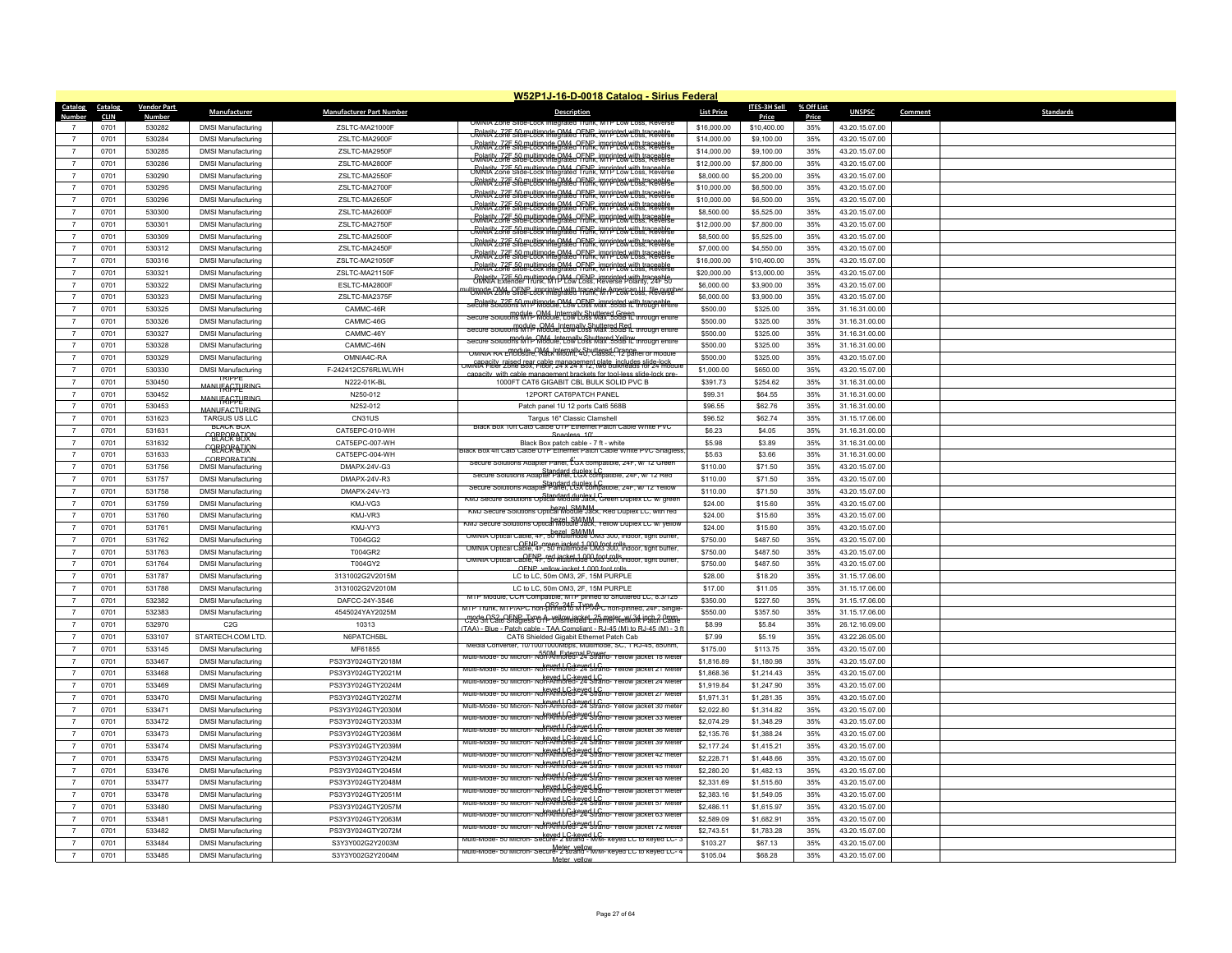|                                                    |                             |                                                        |                                    | W52P1J-16-D-0018 Catalog - Sirius Federal                                                                                                                                                |                           |                          |                     |                                  |         |                  |
|----------------------------------------------------|-----------------------------|--------------------------------------------------------|------------------------------------|------------------------------------------------------------------------------------------------------------------------------------------------------------------------------------------|---------------------------|--------------------------|---------------------|----------------------------------|---------|------------------|
| Catalog<br><b>Catalog</b><br><b>CLIN</b><br>Number | <u>Vendor Part</u><br>Numbe | Manufacturer                                           | <b>Manufacturer Part Number</b>    | <b>Description</b>                                                                                                                                                                       | <b>List Price</b>         | ITES-3H Sell<br>Price    | % Off List<br>Price | <b>UNSPSC</b>                    | Comment | <b>Standards</b> |
| 0701                                               | 533486                      | <b>DMSI Manufacturing</b>                              | S3Y3Y002G2Y2005M                   | им-кеуеа го кеуеа го-:                                                                                                                                                                   | \$106.73                  | \$69.37                  | 35%                 | 43.20.15.07.00                   |         |                  |
| 0701<br>$\overline{7}$                             | 533488                      | <b>DMSI Manufacturing</b>                              | S3Y31002G2Y2003M                   | Multi-Mode- 50 Micron- Non-Sec LC/ Sec LC - plugs 2 strand, 3 Meter<br><b>Rlack/Yelloy</b>                                                                                               | \$61.11                   | \$39.72                  | 35%                 | 43.20.15.07.00                   |         |                  |
| 0701<br>$\overline{7}$                             | 533489                      | <b>DMSI Manufacturing</b>                              | OMNIA2C-RA                         | High Density- 72 port / 144 fiber Patch panel- black 2 RU                                                                                                                                | \$390.00                  | \$253.50                 | 35%                 | 43.20.15.07.00                   |         |                  |
| 0701<br>$\overline{7}$                             | 533490                      | <b>DMSI Manufacturing</b>                              | F-2424-CUSL144RLWLBA               | mnia Zone distribution box, 24 x 24 x 4, LGX compatible, Removable Lic                                                                                                                   | \$1,422.78                | \$924.81                 | 35%                 | 43.20.15.07.00                   |         |                  |
| $\overline{7}$<br>0701                             | 533503                      | <b>DMSI Manufacturing</b>                              | PS3Y3Y024GTY2054M                  | w/l_ock_144 Fiber capacity_white<br>Multi-Mode- 50 Micron- Non-Armored- 24 Strand- Yellow jacket 54 Meter<br>- Sectived LG-keved LC<br>- Sective-2 strakid - MM- keved LC to keved LC- 1 | \$2,434.64                | \$1,582.52               | 35%                 | 43.20.15.07.00                   |         |                  |
| 0701<br>$\overline{7}$                             | 533507                      | <b>DMSI Manufacturing</b>                              | S3Y3Y002G2Y2015M                   | Meter vellow                                                                                                                                                                             | \$123.56                  | \$80.31                  | 35%                 | 43.20.15.07.00                   |         |                  |
| 0701<br>$\overline{7}$                             | 533511                      | <b>DMSI Manufacturing</b>                              | SADP-02G-3Y                        | LC Secure Coupler, Yellow                                                                                                                                                                | \$30.49                   | \$19.82                  | 35%                 | 43.20.15.07.00                   |         |                  |
| $\overline{7}$<br>0701                             | 540992                      | <b>DMSI Manufacturing</b>                              | 3131002G2S2007M                    | LC duplex to LC duplex, 2F, 50m multimode OM3, 2.0mm, OFNF<br>LC duplex to LC duplex, 2F, 50m multimode OM3, 2.0mm, OFN                                                                  | \$40.00                   | \$26.00                  | 35%                 | 31.15.17.06.00                   |         |                  |
| 0701<br>$\overline{7}$                             | 540993                      | <b>DMSI Manufacturing</b>                              | 3131002G2S2010M                    | LC duplex to LC duplex, 2F, 50m multimode CM3, 2.0mm, OFNP                                                                                                                               | \$45.00                   | \$29.25                  | 35%                 | 31.15.17.06.00                   |         |                  |
| $\overline{7}$<br>0701                             | 540994                      | <b>DMSI Manufacturing</b>                              | 3131002G2S2015M                    | LC qupiex to w (PlS") IRNe8"Widt pse Liacket_15 meter, o in                                                                                                                              | \$50.00                   | \$32.50                  | 35%                 | 31.15.17.06.00                   |         |                  |
| $\overline{7}$<br>0701                             | 541965                      | <b>DMSI Manufacturing</b>                              | 3147ADP02F-006N                    | CCH Compatible M1P® Module. Low Loss Max .55dB IL through entire                                                                                                                         | \$19.00                   | \$12.35                  | 35%                 | 31.15.17.06.00                   |         |                  |
| $\overline{7}$<br>0701                             | 542266                      | <b>DMSI Manufacturing</b>                              | DPFCC-24Y-KSKM                     | CCH Compatible M1P® Module, Low Loss Max 55dBTL through entire                                                                                                                           | \$400.00                  | \$260.00                 | 35%                 | 31.15.17.06.00                   |         |                  |
| 0701<br>$\overline{7}$                             | 542267                      | <b>DMSI Manufacturing</b>                              | DPFCC-24M-GSGM                     | CCH Compatible M4 Internally Shuttered Green J C to MTP Pinner                                                                                                                           | \$400.00                  | \$260.00                 | 35%                 | 31.15.17.06.00                   |         |                  |
| $\overline{7}$<br>0701                             | 542268                      | <b>DMSI Manufacturing</b>                              | DPFCC-24M-RSRM                     | CCH Compatule, QM4, Internally Shuttered Red LC to MTP Rinned<br>CCH Compatible M1 P® Module, Low Loss Max, 55dBTP Rinned                                                                | \$400.00                  | \$260.00                 | 35%                 | 31.15.17.06.00                   |         |                  |
| 0701<br>$\overline{7}$                             | 542269                      | <b>DMSI Manufacturing</b>                              | DPFCC-24M-YSYM                     | Jun81861 Woolft besk Woodue, Hylened Yellow, Gated Win shuttered                                                                                                                         | \$400.00                  | \$260.00                 | 35%                 | 31.15.17.06.00                   |         |                  |
| 0701<br>$\overline{7}$                             | 542578                      | <b>DMSI Manufacturing</b>                              | HMDM-2G2R2Y2N4FP                   | duplex adapters, 2 green, 2 Red, 2 yellow, 2 Orange, 4 blanks, rear                                                                                                                      | \$325.00                  | \$211.25                 | 35%                 | 31.15.17.06.00                   |         |                  |
| $\overline{7}$<br>0701                             | 542579                      | <b>DMSI Manufacturing</b>                              | HMDM-1G1R1Y1N1K7FP                 | lunlex adapters<br>unction Mount Wall Module, Hybrid, 12 port, loaded with shuttered duple                                                                                               | \$256.00                  | \$166.40                 | 35%                 | 31.15.17.06.00                   |         |                  |
| 0701<br>$\overline{7}$                             | 542580                      | <b>DMSI Manufacturing</b>                              | HMWM-2G2R2Y2N4FP                   | adanters, 2 green, 2 Red, 2 vellow, 2 Orange, 4 blanks,<br>Junction Mount, Wall Module, Hybrid, 12 port, loaded with shuttered                                                           | \$318.00                  | \$206.70                 | 35%                 | 31.15.17.06.00                   |         |                  |
| 0701<br>$\overline{7}$                             | 542581                      | <b>DMSI Manufacturing</b>                              | HMWM-1G1R1Y1N1K7FP                 | luplex adapters 1 green 1 Red 1 yellow 1 Orange 1 Black 7 blanks<br>unction Mount Wall Module, Hybrid, 12 port, loaded with shuttered duple                                              | \$256.00                  | \$166.40                 | 35%                 | 31.15.17.06.00                   |         |                  |
| $\overline{7}$<br>0701                             | 542582                      | <b>DMSI Manufacturing</b>                              | HMWM-2G4R2N4Y4FP                   | adapters, 2 green 4 Red 4 yellow and 2 por badea wing and entry                                                                                                                          | \$356.00                  | \$231.40                 | 35%                 | 31.15.17.06.00                   |         |                  |
| 0701<br>$\overline{7}$                             | 542583                      | <b>DMSI Manufacturing</b>                              | HMWDM-2G4R2N4Y4FP                  | duplex adapters. 2 green, 4 Bed. 4 yellow a  2 Orange, rear grommet.<br>UMNIA Fiber Zone Box, Ceiling, 24 x 24 x 12, two buikheads for 24                                                | \$356.00                  | \$231.40                 | 35%                 | 31.15.17.06.00                   |         |                  |
| $\overline{7}$<br>0701<br>$\overline{7}$<br>0701   | 542584<br>542585            | <b>DMSI Manufacturing</b><br><b>DMSI Manufacturing</b> | C-242412C576RLWL-WH<br>8PFBLFP     | odule canacity, with cable man<br>nt hrackets for tool-less slide-lor<br>8 Port floor box loaded face plate, metal (97x2=194)                                                            | \$1,200.00<br>\$144.00    | \$780.00<br>\$93.60      | 35%<br>35%          | 31.15.17.06.00<br>31.15.17.06.00 |         |                  |
| 0701<br>$\overline{7}$                             | 542586                      | <b>DMSI Manufacturing</b>                              | <b>FBFPBLNK</b>                    | Floor Box face plate blank, metal (97x2=194)                                                                                                                                             | \$15.00                   |                          | 35%                 | 31.15.17.06.00                   |         |                  |
| 0701<br>$\overline{7}$                             | 542587                      | <b>DMSI Manufacturing</b>                              | KMJ-VK3                            | utions Optical Module Jack, KMJ, Black Duplex LC                                                                                                                                         | \$18.00                   | \$9.75<br>\$11.70        | 35%                 | 31.15.17.06.00                   |         |                  |
| 0701<br>$\overline{7}$                             | 542588                      | <b>DMSI Manufacturing</b>                              | CAMMC-46K                          | Secure Solutions MTP Module, Low Loss Max .55dB IL through entire                                                                                                                        | \$400.00                  | \$260.00                 | 35%                 | 31.15.17.06.00                   |         |                  |
| 0701<br>$\overline{7}$                             | 542589                      | <b>DMSI Manufacturing</b>                              | ZSLAVTC-MA2802F                    | Integrated A/V Trunk, Reverse Polarity MTP®, 72F 50 multimode OM4                                                                                                                        | \$11,230.00               | \$7,299.50               | 35%                 | 31.15.17.06.00                   |         |                  |
| $\overline{7}$<br>0701                             | 542590                      | <b>DMSI Manufacturing</b>                              | ZSI AVTC-MA2848F                   | ntegrated A/V_LOENP_Violet w/Violet legs892 feet_<br>ntegrated A/V_LORK, Reverse Polanty M1P®, 92F 50 m                                                                                  | \$11,800.00               | \$7,670.00               | 35%                 | 31.15.17.06.00                   |         |                  |
| 0701<br>$\overline{7}$                             | 542591                      | <b>DMSI Manufacturing</b>                              | ZSLAVTC-MA2428F                    | Integrated A/V LOENP, Violet W/Violet Jegs., 848 feet<br>Integrated A/V Lunk, Reverse Polarity MTP® 72F 50 mul                                                                           | \$6,442.00                | \$4,187.30               | 35%                 | 31.15.17.06.00                   |         |                  |
| 0701<br>$\overline{7}$                             | 542592                      | <b>DMSI Manufacturing</b>                              | ZSLAVTC-MA2590F                    | Integrated A/V LOENP, Violet W/Violet Jegs 428 feet<br>Integrated A/V Lrunk, Reverse Polarity MTP® 72F 50 multi                                                                          | \$8,516.00                | \$5,535.40               | 35%                 | 31.15.17.06.00                   |         |                  |
| $\overline{7}$<br>0701                             | 542593                      | <b>DMSI Manufacturing</b>                              | ZSLAVTC-MA2497F                    | ntegrated A/V_Irunk, Reverse Polarity MTP®, 72F 50 multimode OM4                                                                                                                         | \$7,324.00                | \$4,760.60               | 35%                 | 31.15.17.06.00                   |         |                  |
| 0701<br>$\overline{7}$                             | 542594                      | <b>DMSI Manufacturing</b>                              | ZSLAVTC-MA2387F                    | Integrated A/V Trunk, Reverse Polarity MTP®, 72F 50 multimode OM4                                                                                                                        | \$6,000.00                | \$3,900.00               | 35%                 | 31.15.17.06.00                   |         |                  |
| 0701<br>$\overline{7}$                             | 542595                      | <b>DMSI Manufacturing</b>                              | ZSLAVTC-MA2777F                    | Integrated A/V Trunk, Reverse Polanty MTP® ?2F 50 multimode OM4                                                                                                                          | \$11,000.00               | \$7,150.00               | 35%                 | 31.15.17.06.00                   |         |                  |
| $\overline{7}$<br>0701                             | 542596                      | <b>DMSI Manufacturing</b>                              | ZSLAVTC-MA2425F                    | Integrated A/V_OENP_Violet w/ Violet legs__777 feet<br>Integrated A/V_Irunk, Reverse Polarity MTP®, 72F 50 mu                                                                            | \$6,400.00                | \$4,160.00               | 35%                 | 31.15.17.06.00                   |         |                  |
| 0701<br>$\overline{7}$                             | 542597                      | <b>DMSI Manufacturing</b>                              | ZSLAVTC-MA2542F                    | ntegrated A/V_OENP_Violet w/Violet legs425 feet<br>Integrated A/V_Irunk, Reverse Polarity MTP®72F 50 multi                                                                               | \$8,000.00                | \$5,200.00               | 35%                 | 31.15.17.06.00                   |         |                  |
| $\overline{7}$<br>0701                             | 542598                      | <b>DMSI Manufacturing</b>                              | ZSLAVTC-MA2463F                    | ntegrated A/V_OENP, Violet w/ Violet JrfDs, 542 feet<br>Integrated A/V_Irunk, Reverse Polarity MTP®, 72F 50 multimode OM4                                                                | \$6,890.00                | \$4,478.50               | 35%                 | 31.15.17.06.00                   |         |                  |
| $\overline{7}$<br>0701                             | 542599                      | <b>DMSI Manufacturing</b>                              | ZSLAVTC-MA2401F                    | Integrated A/V Trunk, Reverse Polarity MTP®, 72F 50 multimode OM4                                                                                                                        | \$6,100.00                | \$3,965.00               | 35%                 | 31.15.17.06.00                   |         |                  |
| 0701<br>$\overline{7}$                             | 542600                      | <b>DMSI Manufacturing</b>                              | ZSLAVTC-MA2724F                    | Integrated A/V Trunk, Reverse Polarity MTP®, 72F 50 multimode OM4<br>Integrated A/V   CENP Violet W/Violet legs 724 feet m                                                               | \$10,200.00               | \$6,630.00               | 35%                 | 31.15.17.06.00                   |         |                  |
| $\overline{7}$<br>0701                             | 542601                      | <b>DMSI Manufacturing</b>                              | ZSLAVTC-MA2772F                    | ode OM4<br>Integrated A/V   CENP Violet W/Violet Jegs772 feet multi                                                                                                                      | \$10,800.00               | \$7,020.00               | 35%                 | 31.15.17.06.00                   |         |                  |
| $\overline{7}$<br>0701                             | 542602                      | <b>DMSI Manufacturing</b>                              | ZSLAVTC-MA2429F                    | OENP Violet W Violet left bo 479 feet multimode OM4                                                                                                                                      | \$6,500.00                | \$4,225.00               | 35%                 | 31.15.17.06.00                   |         |                  |
| $\overline{7}$<br>0701                             | 542603                      | <b>DMSI Manufacturing</b>                              | ZSLAVTC-MA2413F                    | runk, Reverse Polarity Krips 423 feet                                                                                                                                                    | \$6,350.00                | \$4,127.50               | 35%                 | 31.15.17.06.00                   |         |                  |
| $\overline{7}$<br>0701                             | 542604                      | <b>DMSI Manufacturing</b>                              | ZSLAVTC-MA2562F                    | OENP Violet w/Violet legs 562 feet<br>Trunk. Reverse Polanty MTP®, 72F 50 multimode OM4                                                                                                  | \$8,100.00                | \$5,265.00               | 35%                 | 31.15.17.06.00                   |         |                  |
| 0701<br>$\overline{7}$                             | 542606                      | <b>DMSI Manufacturing</b>                              | ZSLAVTC-MA2352F                    | OFNP, Violet w/ Violet legs 352 feet<br>Integrated A/V_Irunk, Reverse Polanty MTP®, 72F 50 multimode OM4                                                                                 | \$5,468.00                | \$3,554.20               | 35%                 | 31.15.17.06.00                   |         |                  |
| $\overline{7}$<br>0701                             | 542607                      | <b>DMSI Manufacturing</b>                              | ZSLAVTC-MA2675F                    | OFNP Violet W/Violet lens 675 feet                                                                                                                                                       | \$9,600.00                | \$6,240.00               | 35%                 | 31.15.17.06.00                   |         |                  |
| $\overline{7}$<br>0701                             | 542608                      | <b>DMSI Manufacturing</b>                              | ZSLAVTC-MA2641F                    | Integrated A/V_I runk, Reverse Polarity MTP®, 72F 50 mult                                                                                                                                | \$9,168.00                | \$5,959.20               | 35%                 | 31.15.17.06.00                   |         |                  |
| 0701<br>$\overline{7}$                             | 542609                      | <b>DMSI Manufacturing</b>                              | ZSLAVTC-MA2511F                    | Trunk, Reverse Polarity MTP® 512 feet multimode OM4                                                                                                                                      | \$7,504.00                | \$4,877.60               | 35%                 | 31.15.17.06.00                   |         |                  |
| 0701<br>$\overline{7}$<br>$\overline{7}$           | 542610                      | <b>DMSI Manufacturing</b>                              | ZSLAVTC-MA2388F                    | <u> GENP, Violet Wolanty Kripto, 388 feet i</u><br>ultimode OM4                                                                                                                          | \$6,000.00                | \$3,900.00               | 35%                 | 31.15.17.06.00                   |         |                  |
| 0701                                               | 542611                      | <b>DMSI Manufacturing</b>                              | ZSLAVTC-MA2498F                    | OF NP Violet W Violet Inns 498 feet                                                                                                                                                      | \$7,338.00                | \$4,769.70               | 35%                 | 31.15.17.06.00                   |         |                  |
| 0701<br>$\overline{7}$                             | 542612                      | <b>DMSI Manufacturing</b>                              | ZSLAVTC-MA2341F                    | ntegrated A/V LOENP, Violet W/Violet Jegs 341 feet multi<br>mode OM4                                                                                                                     | \$5,328.00                | \$3,463.20               | 35%                 | 31.15.17.06.00                   |         |                  |
| $\overline{7}$<br>0701<br>$\overline{7}$           | 542613                      | <b>DMSI Manufacturing</b>                              | ZSLAVTC-MA2817F                    | integrated A/V_irunk, Reverse Polarity Mf19®. <sup>812</sup> r <sup>feet</sup> r                                                                                                         | \$11,420.00               | \$7,423.00               | 35%                 | 31.15.17.06.00                   |         |                  |
| 0701<br>0701<br>$\overline{7}$                     | 542614<br>542615            | <b>DMSI Manufacturing</b><br><b>DMSI Manufacturing</b> | ZSLAVTC-MA2640F<br>ZSLAVTC-MA2709F | <b>CENE, Violet Wolchet Arrive 640 feet multiple CENE.</b> Reverse Polarity MTP® 640 feet                                                                                                | \$9,156.00<br>\$10,040.00 | \$5,951.40<br>\$6,526.00 | 35%<br>35%          | 31.15.17.06.00<br>31.15.17.06.00 |         |                  |
| $\overline{7}$<br>0701                             | 542616                      | <b>DMSI Manufacturing</b>                              | ZSLAVTC-MA2319F                    | nunk. Reverse Polarity MTP® 799-feet m<br>ode OM4                                                                                                                                        | \$5,046.00                | \$3,279.90               | 35%                 | 31.15.17.06.00                   |         |                  |
| 0701<br>$\overline{7}$                             | 542617                      | <b>DMSI Manufacturing</b>                              | ZSLAVTC-MA2434F                    | OENP Violet W Violet legs. 319 feet<br>Trunk, Reverse Polarity MTP® 2/21 50 multimode OM4                                                                                                | \$6,518.00                | \$4,236.70               | 35%                 | 31.15.17.06.00                   |         |                  |
| 0701<br>$\overline{7}$                             | 542618                      | <b>DMSI Manufacturing</b>                              | ZSLAVTC-MA2449F                    | Theorated A/V Trunk, Reverse Polarity MTP®, 434 feet<br>Integrated A/V Trunk, Reverse Polarity MTP®, 72F 50 multimode OM4                                                                | \$6,710.00                | \$4,361.50               | 35%                 | 31.15.17.06.00                   |         |                  |
| $\overline{7}$<br>0701                             | 542619                      | <b>DMSI Manufacturing</b>                              | ZSLAVTC-MA2317F                    | Integrated A/V_Irunk, Reverse Polarity M1P® 449 fest mult<br>mode OM4                                                                                                                    | \$5,020.00                | \$3,263.00               | 35%                 | 31.15.17.06.00                   |         |                  |
| 0701<br>$\overline{7}$                             | 542620                      | <b>DMSI Manufacturing</b>                              | ZSLAVTC-MA2282F                    | Integrated A/V_Irunk, Reverse Polarity MTP®, 317 fest mult                                                                                                                               | \$4,572.00                | \$2,971.80               | 35%                 | 31.15.17.06.00                   |         |                  |
| 0701<br>$\overline{7}$                             | 542621                      | <b>DMSI Manufacturing</b>                              | ZSLAVTC-MA2774F                    | Integrated A/V   CENP Violet W Violet Jens 282 feet multimode OM4                                                                                                                        | \$10,870.00               | \$7,065.50               | 35%                 | 31.15.17.06.00                   |         |                  |
| $\overline{7}$<br>0701                             | 542622                      | <b>DMSI Manufacturing</b>                              | ZSLAVTC-MA2621F                    | Integrated A/V_OENP_Violet W/Violet legs_774 feet<br>Integrated A/V_Irunk, Reverse Polarity M1P®, 72F 50 multimode OM4                                                                   | \$8,912.00                | \$5,792.80               | 35%                 | 31.15.17.06.00                   |         |                  |
| 0701<br>$\overline{7}$                             | 542623                      | <b>DMSI Manufacturing</b>                              | ZSLAVTC-MA2718F                    | Integrated A/V CENP Violet W Violet legs 621 feet<br>Integrated A/V Trunk, Reverse Polanty MTP®, 72F 50 multimode OM4                                                                    | \$10,154.00               | \$6,600.10               | 35%                 | 31.15.17.06.00                   |         |                  |
| 0701<br>$\overline{7}$                             | 542625                      | <b>DMSI Manufacturing</b>                              | ZSLAVTC-MA2286F                    | Integrated A/V Trunk, Reverse Polarity MTP®, 72F 50 multimode OM4<br>OENP Violet w/ Violet legs 286 feet                                                                                 | \$4,624.00                | \$3,005.60               | 35%                 | 31.15.17.06.00                   |         |                  |
|                                                    |                             |                                                        |                                    |                                                                                                                                                                                          |                           |                          |                     |                                  |         |                  |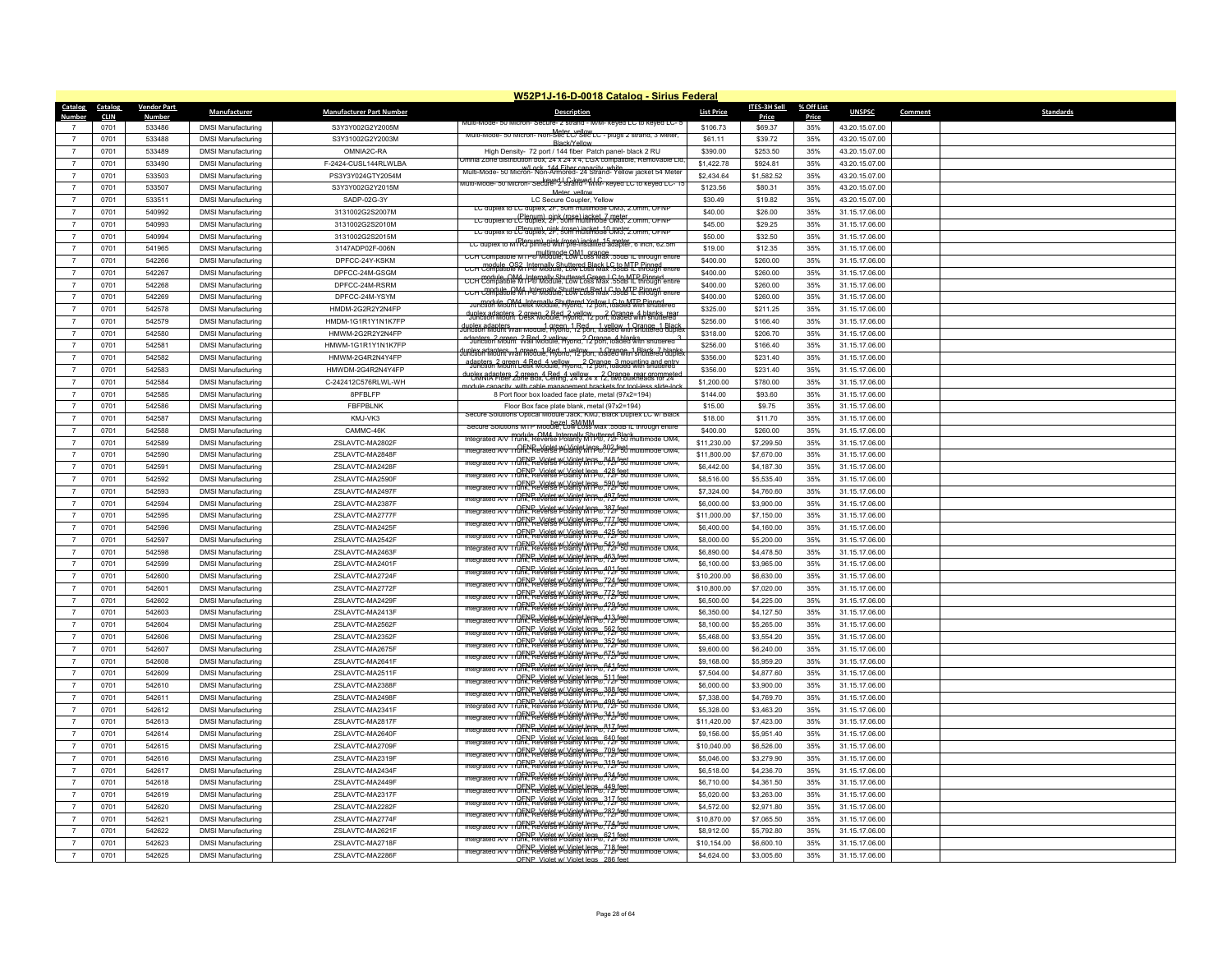|                                  |                     |                    |                                                        |                                    | W52P1J-16-D-0018 Catalog - Sirius Federal                                                                                                                                  |                      |                     |              |                                  |                      |
|----------------------------------|---------------------|--------------------|--------------------------------------------------------|------------------------------------|----------------------------------------------------------------------------------------------------------------------------------------------------------------------------|----------------------|---------------------|--------------|----------------------------------|----------------------|
| <b>Catalog</b>                   | Catalog             | <b>Vendor Part</b> | <b>Manufacturer</b>                                    | <b>Manufacturer Part Number</b>    | <b>Description</b>                                                                                                                                                         | <b>List Price</b>    | <b>ITES-3H Sell</b> | % Off List   | <b>UNSPSC</b>                    | Standards<br>Comment |
| Number                           | <b>CLIN</b><br>0701 | Number<br>542626   | <b>DMSI Manufacturing</b>                              | ZSLAVTC-MA2358F                    | nteorated A/V Trunk, Reverse                                                                                                                                               | \$5,892.00           | Price<br>\$3,829.80 | Price<br>35% |                                  |                      |
| $\overline{7}$                   | 0701                | 542627             | <b>DMSI Manufacturing</b>                              | ZSLAVTC-MA2381F                    | ntegrated A/V_runk, Reverse Polarity MTP®, ?58 feet<br>htegrated A/V_Irunk, Reverse Polarity MTP®, ?2F 50 multimode OM4                                                    | \$5,840.00           | \$3,796.00          | 35%          | 31.15.17.06.00<br>31.15.17.06.00 |                      |
|                                  | 0701                | 542628             |                                                        | ZSLAVTC-MA2646F                    | Integrated A/V   CENP Violet W Violet Jens 381 feet<br>Integrated A/V   runk, Reverse Polarity MTP®, 72F 50 multimode OM4                                                  | \$9,232.00           | \$6,000.80          | 35%          | 31.15.17.06.00                   |                      |
|                                  |                     |                    | <b>DMSI Manufacturing</b>                              |                                    | OFNP Violet w/ Violet legs 646 feet<br>Integrated A/V_Irunk, Reverse Polanty MTP®, 72F 50 multimode OM4,                                                                   |                      |                     |              |                                  |                      |
| $\overline{7}$<br>$\overline{7}$ | 0701                | 542629             | <b>DMSI Manufacturing</b>                              | ZSLAVTC-MA2580F                    | OFNP Violet w/ Violet legs_580 feet<br>tegrated A/V Trunk, Reverse Polanty MTP®, 72F 50 n                                                                                  | \$8,388.00           | \$5,452.20          | 35%          | 31.15.17.06.00                   |                      |
| $\overline{7}$                   | 0701                | 542630             | <b>DMSI Manufacturing</b>                              | ZSLAVTC-MA2575F                    | LC auplex to LC alplex, Yielet W. Violet legs., 575 feet approva, OFNP                                                                                                     | \$8,324.00           | \$5,410.60          | 35%          | 31.15.17.06.00                   |                      |
|                                  | 0701                | 542631             | <b>DMSI Manufacturing</b>                              | 3131002M2G2003M                    | LC duplex to LC duplex, 3 meters. American UIL Listed.                                                                                                                     | \$15.46              | \$10.05             | 35%          | 31.15.17.06.00                   |                      |
| $\overline{7}$<br>$\overline{7}$ | 0701<br>0701        | 542632<br>542633   | <b>DMSI Manufacturing</b>                              | 3131002M2R2003M                    | LC duplex to LC duplex, 2F 50 multimode UM4, 2.0mm zipcord, OFNP.                                                                                                          | \$15.46<br>\$15.46   | \$10.05             | 35%<br>35%   | 31.15.17.06.00                   |                      |
| $\overline{7}$                   | 0701                | 542634             | <b>DMSI Manufacturing</b>                              | 3131002M2N2003M<br>3131002M2Y2003M | LC duplex to LC duplex, 2- "straters, American UI, Listed.<br>LC duplex to LC duplex, 2- "50 multimode OM4, 2.0 mm zipcord, OFNP                                           | \$15.46              | \$10.05<br>\$10.05  | 35%          | 31.15.17.06.00<br>31.15.17.06.00 |                      |
|                                  | 0701                |                    | <b>DMSI Manufacturing</b>                              |                                    | LC duplex to LC duplex, 2r 50 multimode OM4, 2.0mm zipcord, OFNP,                                                                                                          | \$12.38              |                     |              | 31.15.17.06.00                   |                      |
| $\overline{7}$<br>$\overline{7}$ |                     | 542635             | <b>DMSI Manufacturing</b>                              | 3131002M2G2001M                    | LC duplex to LC 80688, 2 msternumeric 0 M4, 2.0 mm zip                                                                                                                     |                      | \$8.05              | 35%          |                                  |                      |
| $\overline{7}$                   | 0701<br>0701        | 542636<br>542637   | <b>DMSI Manufacturing</b><br><b>DMSI Manufacturing</b> | 3131002M2G2002M<br>3131002M2R2001M | LC duplex to LC duplex, 2 P sters, American LIL Listed                                                                                                                     | \$13.92<br>\$12.38   | \$9.05<br>\$8.05    | 35%<br>35%   | 31.15.17.06.00<br>31.15.17.06.00 |                      |
| $\overline{7}$                   | 0701                | 542638             | <b>DMSI Manufacturing</b>                              | 3131002M2R2002M                    | LC duplex to LC duplex, 2F 50 multimode UM4, 2.0mm zipcord, OFNP.                                                                                                          | \$13.92              | \$9.05              | 35%          | 31.15.17.06.00                   |                      |
| $\overline{7}$                   | 0701                | 542639             | <b>DMSI Manufacturing</b>                              | 3131002M2N2001M                    | LC duplex to LC duplex. 2 meters. American UN4, 9:0mm zipcord. OFNP.                                                                                                       | \$12.38              | \$8.05              | 35%          | 31.15.17.06.00                   |                      |
|                                  |                     | 542640             |                                                        |                                    | LC duplex to LC duplex, 2r 50 multimode OM4, 2.0mm zipcord, OFNP.                                                                                                          | \$13.92              |                     | 35%          |                                  |                      |
| $\overline{7}$<br>$\overline{7}$ | 0701<br>0701        | 542641             | <b>DMSI Manufacturing</b>                              | 3131002M2N2002M                    | LC auplex to LC 869988, 2-mstersAmstic OM4, Listed, zip                                                                                                                    | \$12.38              | \$9.05              | 35%          | 31.15.17.06.00                   |                      |
| $\overline{7}$                   | 0701                | 542642             | <b>DMSI Manufacturing</b>                              | 3131002M2Y2001M<br>3131002M2Y2002M | LC duplex to LC duplex. 2F 50 multimode OM4, 2.0mm zipcord, OFNP                                                                                                           | \$13.92              | \$8.05<br>\$9.05    | 35%          | 31.15.17.06.00<br>31.15.17.06.00 |                      |
|                                  |                     |                    | <b>DMSI Manufacturing</b>                              |                                    | Cable shall be UL Listed OFNP (plenum). Made in the USA and imprinted                                                                                                      | \$49.84              |                     |              |                                  |                      |
| $\overline{7}$<br>$\overline{7}$ | 0701                | 542643<br>542644   | <b>DMSI Manufacturing</b>                              | E1P1002M3A2026F                    | dth Ull, file number for traceability: A copy of Ull, certification shall ship wii<br>Cable shall be UL Listed OFNP (plenum), Made in the USA and imprinter                |                      | \$32.40             | 35%          | 31.15.17.06.00                   |                      |
|                                  | 0701                |                    | <b>DMSI Manufacturing</b>                              | E1P1002M3A2028F                    | with UL file number for traceability: A copy of UL certification shall ship with                                                                                           | \$51.56              | \$33.51             | 35%          | 31.15.17.06.00                   |                      |
| $\overline{7}$                   | 0701                | 542645             | <b>DMSI Manufacturing</b>                              | E1P1002M3A2032F                    | dth U. file number for traceability; A cony of U. certification shall shin wil                                                                                             | \$54.88              | \$35.67             | 35%          | 31.15.17.06.00                   |                      |
| $\overline{7}$<br>$\overline{7}$ | 0701                | 542646<br>542647   | <b>DMSI Manufacturing</b>                              | E1P1002M3A2034F                    | with I II, file number for traceability: A copy of III, certification shall ship will                                                                                      | \$56.56              | \$36.76             | 35%          | 31.15.17.06.00                   |                      |
| $\overline{7}$                   | 0701<br>0701        | 542648             | <b>DMSI Manufacturing</b>                              | E1P1002M3A2036F                    | dth ULL file number for traceability; A copy of ULL certification shall ship wi<br>Lable shall be ULL Listed OF NP (blenum), Made in the USA and imprinte                  | \$58.24<br>\$66.64   | \$37.86             | 35%<br>35%   | 31.15.17.06.00<br>31.15.17.06.00 |                      |
| $\overline{7}$                   |                     |                    | <b>DMSI Manufacturing</b>                              | E1P1002M3A2046F                    | vith UL file number for traceability: A copy of UL certification shall ship w<br>Cable shall be UL Listed OFNP (plenum), Made in the USA and imprint                       | \$68.32              | \$43.32<br>\$44.41  |              |                                  |                      |
| $\overline{7}$                   | 0701                | 542649             | <b>DMSI Manufacturing</b>                              | E1P1002M3A2048F                    | with UI, file number for traceability: A copy of UI, certification shall ship with<br>Cable shall be UL Listed OFNP (plenum), Made in the USA and imprinted                |                      |                     | 35%          | 31.15.17.06.00                   |                      |
|                                  | 0701                | 542650             | <b>DMSI Manufacturing</b>                              | E1P1002M2Y2084F                    | <u>with I II. file number for traceability: A copy of III. certification shall ship wil</u>                                                                                | \$112.64             | \$73.22             | 35%          | 31.15.17.06.00                   |                      |
| $\overline{7}$<br>$\overline{7}$ | 0701                | 542651             | <b>DMSI Manufacturing</b>                              | E1P1002M2Y2076F                    | vith I.II, file number for traceability; A copy of I.II, certification shall ship wi<br>Cable shall be UL Listed OFNP (plenum), Made in the USA and imprinte               | \$104.96             | \$68.22             | 35%          | 31.15.17.06.00                   |                      |
|                                  | 0701                | 542652             | <b>DMSI Manufacturing</b>                              | E1P1002M2Y2054F                    | dth III, file number for traceability: A copy of III, certification shall ship will<br>Cable shall be UL Listed OFNP (plenum), Made in the USA and imprinter               | \$83.84              | \$54.50             | 35%          | 31.15.17.06.00                   |                      |
| $\overline{7}$                   | 0701                | 542654             | <b>DMSI Manufacturing</b>                              | E1P1002M2Y2088F                    | vith UL file number for traceability: A copy of UL certification shall ship with<br>Cable shall be UL Listed OFNP (plenum), Made in the USA and imprinted                  | \$116.48             | \$75.71             | 35%          | 31.15.17.06.00                   |                      |
| $\overline{7}$                   | 0701                | 542655             | <b>DMSI Manufacturing</b>                              | E1P1002M2Y2089F                    | dth UL file number for traceability: A copy of UL certification shall ship wi<br>Lable shall be UL Listed OF NP (plenum), Made in the USA and imprinte                     | \$117.44             | \$76.34             | 35%          | 31.15.17.06.00                   |                      |
| $\overline{7}$                   | 0701                | 542656             | <b>DMSI Manufacturing</b>                              | E1P1002M2Y2057F                    | vith ULL file number for traceability: A copy of ULL certification shall ship with<br>Cable shall be ULL Listed OFNP (blenum), Made in the USA and imbrinted               | \$86.72              | \$56.37             | 35%          | 31.15.17.06.00                   |                      |
| $\overline{7}$                   | 0701                | 542657             | <b>DMSI Manufacturing</b>                              | E1P1002M2Y2105F                    | vith ULL file number for traceability: A copy of ULL certification shall ship will<br>Cable shall be ULL (isted OFNP (blenum), Made in the USA and imprinte                | \$132.80             | \$86.32             | 35%          | 31.15.17.06.00                   |                      |
| $\overline{7}$<br>$\overline{7}$ | 0701                | 542658             | <b>DMSI Manufacturing</b>                              | E1P1002M2Y2074F                    | vith ULL file number for traceability: A copy of ULL certification shall ship will<br>Cable shall be ULL (isted OFNP (blenum), Made in the USA and imprinte                | \$103.04             | \$66.98             | 35%          | 31.15.17.06.00                   |                      |
| $\overline{7}$                   | 0701                | 542659             | <b>DMSI Manufacturing</b>                              | E1P1002M2Y2059F                    | with UL file number for traceability: A copy of UL certification shall ship with                                                                                           | \$88.64              | \$57.62             | 35%          | 31.15.17.06.00                   |                      |
|                                  | 0701                | 542660             | <b>DMSI Manufacturing</b>                              | E1P1002M2Y2112F                    | vith UL file number for traceability: A copy of UL certification shall ship will<br>Cable shall be UL Listed OF NP (plenum), Made in the USA and imprinted                 | \$139.52             | \$90.69             | 35%          | 31.15.17.06.00                   |                      |
| $\overline{7}$                   | 0701                | 542661             | <b>DMSI Manufacturing</b>                              | E1P1002M2Y2109F                    | vith I II. file number for traceability: A copy of I II. certification shall ship wit<br>Cable shall be UE Listed OFNP (plenum), Made in the USA and imprinted             | \$136.64             | \$88.82             | 35%          | 31.15.17.06.00                   |                      |
| $\overline{7}$<br>$\overline{7}$ | 0701<br>0701        | 542662<br>542663   | <b>DMSI Manufacturing</b>                              | E1P1002M2Y2119F<br>E1P1002M2Y2078F | with I II, file number for traceability: A copy of III, certification shall ship wi<br>Cable shall be UL Listed OFNP (blenum), Made in the USA and imprinte                | \$146.24<br>\$106.88 | \$95.06<br>\$69.47  | 35%<br>35%   | 31.15.17.06.00<br>31.15.17.06.00 |                      |
| $\overline{7}$                   | 0701                |                    | <b>DMSI Manufacturing</b>                              |                                    | vith I.II. file number for traceability: A copy of I.II. certification shall ship wi<br>Cable shall be UL Listed OFNP (pienum), Made in the USA and imprinte               | \$75.20              | \$48.88             |              |                                  |                      |
| $\overline{7}$                   |                     | 542665             | <b>DMSI Manufacturing</b>                              | E1P1002M2Y2045F                    | with UL file number for traceability: A copy of UL certification shall ship with<br>Cable shall be UL Listed OF NP (plenum), Made in the USA and imprinted                 |                      |                     | 35%          | 31.15.17.06.00                   |                      |
| $\overline{7}$                   | 0701                | 542666             | <b>DMSI Manufacturing</b><br><b>DMSI Manufacturing</b> | E1P1002M2Y2083F                    | vith UL file number for traceability: A copy of UL certification shall ship with<br>Cable shall be UL Listed OFNP (plenum), Made in the USA and imprinted                  | \$111.68<br>\$129.92 | \$72.59             | 35%          | 31.15.17.06.00                   |                      |
| $\overline{7}$                   | 0701<br>0701        | 542668<br>542669   | <b>DMSI Manufacturing</b>                              | E1P1002M2Y2102F                    | vith I.II, file number for traceability; A copy of I.II, certification shall ship wi<br>Cable shall be UL Listed OFNP (plenum), Made in the USA and imprinte               | \$76.16              | \$84.45<br>\$49.50  | 35%<br>35%   | 31.15.17.06.00<br>31.15.17.06.00 |                      |
| $\overline{7}$                   | 0701                | 542728             | <b>DMSI Manufacturing</b>                              | E1P1002M2Y2046F<br>ADP-02F-61-FF   | ith LIL file number for traceability: A copy of LIL certification shall ship with the Lil certification shall ship with the relations of the certification shall ship with | \$6.00               | \$3.90              | 35%          | 31.15.17.06.00                   |                      |
| $\overline{7}$                   | 0701                | 542819             | <b>DMSI Manufacturing</b>                              | TF12-OM4-PL3.0                     | oliMOD, adapter plate and pigtails, 12 connector ports, LC/PC, OM4, 900"                                                                                                   | \$7,000.00           | \$4,550.00          | 35%          | 31.15.17.06.00                   |                      |
| $\overline{7}$                   | 0701                | 543450             |                                                        | 3161002G2YZ010M                    | om, som multimode OM3, LSZH, LC-SC, Yellow Jacket Unkeyed Fibe                                                                                                             | \$60.00              | \$39.00             | 35%          | 31.15.17.06.00                   |                      |
| $\overline{7}$                   | 0701                | 543451             | <b>DMSI Manufacturing</b><br><b>DMSI Manufacturing</b> | 3131002G2GZ010M                    | 10m, 50m multimode OM3, LS2H, LC-LC, Green Jacket Unkeved Fiber                                                                                                            | \$60.00              | \$39.00             | 35%          | 31.15.17.06.00                   |                      |
| $\overline{7}$                   | 0701                | 543452             | <b>DMSI Manufacturing</b>                              | 3131002G2RZ010M                    | 10m, 50m multimode OM3, LS2H, LCLC, Red Jacket Unkeyed Fiber                                                                                                               | \$60.00              | \$39.00             | 35%          | 31.15.17.06.00                   |                      |
| $\overline{7}$                   | 0701                | 543453             | <b>DMSI Manufacturing</b>                              | 3131002G2YZ010M                    | <u>10m, 50m multimode OM3, LS2H, LC2UP, Yellow Jacket Unkeyed Fiber</u>                                                                                                    | \$60.00              | \$39.00             | 35%          | 31.15.17.06.00                   |                      |
| $\overline{7}$                   | 0701                | 543606             | <b>DMSI Manufacturing</b>                              | P4545048H-012M012YG2325F           | MTP® Trunk, MTP non-pinned to MTP non-pinned, 48F Hybrid (24F OM4                                                                                                          | \$6,000.00           | \$3,900.00          | 35%          | 31.15.17.06.00                   |                      |
| $\overline{7}$                   | 0701                | 543607             | <b>DMSI Manufacturing</b>                              | P4545048H-012M012YR2325F           | & 24E OS2), OENP, Green Jacket 325 feet furcation to furcation, tool-list<br>M14 © Trunk, M1P non-pinned to M1P hon-pinned, 48- Hybrid (24F UM                             | \$6,000.00           | \$3,900.00          | 35%          | 31.15.17.06.00                   |                      |
| $\overline{7}$                   | 0701                | 543608             | <b>DMSI Manufacturing</b>                              | P4545048H-012M012YY2325F           | Å 245 0S2), QENP, Red Jacket, 325 feet furcation to furcation (201-less)                                                                                                   | \$6,000.00           | \$3,900.00          | 35%          | 31.15.17.06.00                   |                      |
| $\overline{7}$                   | 0701                | 543609             | <b>DMSI Manufacturing</b>                              | P4545048H-012M012YG2300F           | %245 OF North Willow Jacket 325 feet furcation to furcation to Office<br>M245 OF North M1P non-pinned to M1P non-pinned, 481 Hyprid (241 UM                                | \$5,600.00           | \$3,640.00          | 35%          | 31.15.17.06.00                   |                      |
| $\overline{7}$                   | 0701                | 543610             | <b>DMSI Manufacturing</b>                              | P4545048H-012M012YR2300F           | %24% Prink MPP Green Jacket 300 feet furcation to furcation to Com                                                                                                         | \$5,600.00           | \$3,640.00          | 35%          | 31.15.17.06.00                   |                      |
| $\overline{7}$                   | 0701                | 543611             | <b>DMSI Manufacturing</b>                              | P4545048H-012M012YY2300F           | M 245 Dank MTP non-pinned to MTP from-pinned. 48F From day-loss                                                                                                            | \$5,600.00           | \$3,640.00          | 35%          | 31.15.17.06.00                   |                      |
| $\overline{7}$                   | 0701                | 543612             | <b>DMSI Manufacturing</b>                              | DAFCC-24M-GS46                     | & 24F OS2), OENP, Yellow Jacket, 300 feet furcation to furcation, tool-les<br>Will Po Module, Classic, Low Loss Typical L. 10dB, MTP pinned to                             | \$380.00             | \$247.00            | 35%          | 31.15.17.06.00                   |                      |
| $\overline{7}$                   | 0701                | 543613             | <b>DMSI Manufacturing</b>                              | DAFCC-24M-RS46                     | MI Priemally Shuttered Green Duplex LC (45,580M4 J vne A                                                                                                                   | \$380.00             | \$247.00            | 35%          | 31.15.17.06.00                   |                      |
|                                  | 0701                | 543614             | <b>DMSI Manufacturing</b>                              | DAFCC-24M-YS46                     | MTP® Module, Classic, Low Loss Typical IL. 10dB, MITP phned to                                                                                                             | \$380.00             | \$247.00            | 35%          | 31.15.17.06.00                   |                      |
| $\overline{7}$                   | 0701                | 543615             | <b>DMSI Manufacturing</b>                              | DAFCC-24Y-GS46                     | MI P& Module, Classic, Low Loss Typical R. 145, 58, M1 P pinned to                                                                                                         | \$380.00             | \$247.00            | 35%          | 31.15.17.06.00                   |                      |
| $\overline{7}$                   | 0701                | 543616             | <b>DMSI Manufacturing</b>                              | DAFCC-24Y-RS46                     | Internally Shuttered Green Dunley LC, 24E, Single mode OS2, Tyne 4<br>MTP® Module, Classic, Low Loss Typical IL: 10dB, MTP pinned to                                       | \$380.00             | \$247.00            | 35%          | 31.15.17.06.00                   |                      |
|                                  | 0701                | 543617             | <b>DMSI Manufacturing</b>                              | DAFCC-24Y-YS46                     | Internally Shuttered Red Duplex LC, 24E, Single-mode 0S2, Type A                                                                                                           | \$380.00             | \$247.00            | 35%          | 31.15.17.06.00                   |                      |
| $\overline{7}$                   | 0701                | 543623             | <b>DMSI Manufacturing</b>                              | 3161002Y2Y9004M                    | Internally Shuttered Yellow Dunlex I C 24F Single-mode OS2 Type A<br>4 Meter Singlemode Duplex Fiber Optic Cable (9/125) - LC to SC                                        | \$10.00              | \$6.50              | 35%          | 31.15.17.06.00                   |                      |
| $\overline{7}$                   | 0701                | 543635             | <b>DMSI Manufacturing</b>                              | CP669-R-WB-005F                    | Red CAT 6 cable (5ft)                                                                                                                                                      | \$3.00               | \$1.95              | 35%          | 31.15.17.06.00                   |                      |
|                                  |                     |                    |                                                        |                                    |                                                                                                                                                                            |                      |                     |              |                                  |                      |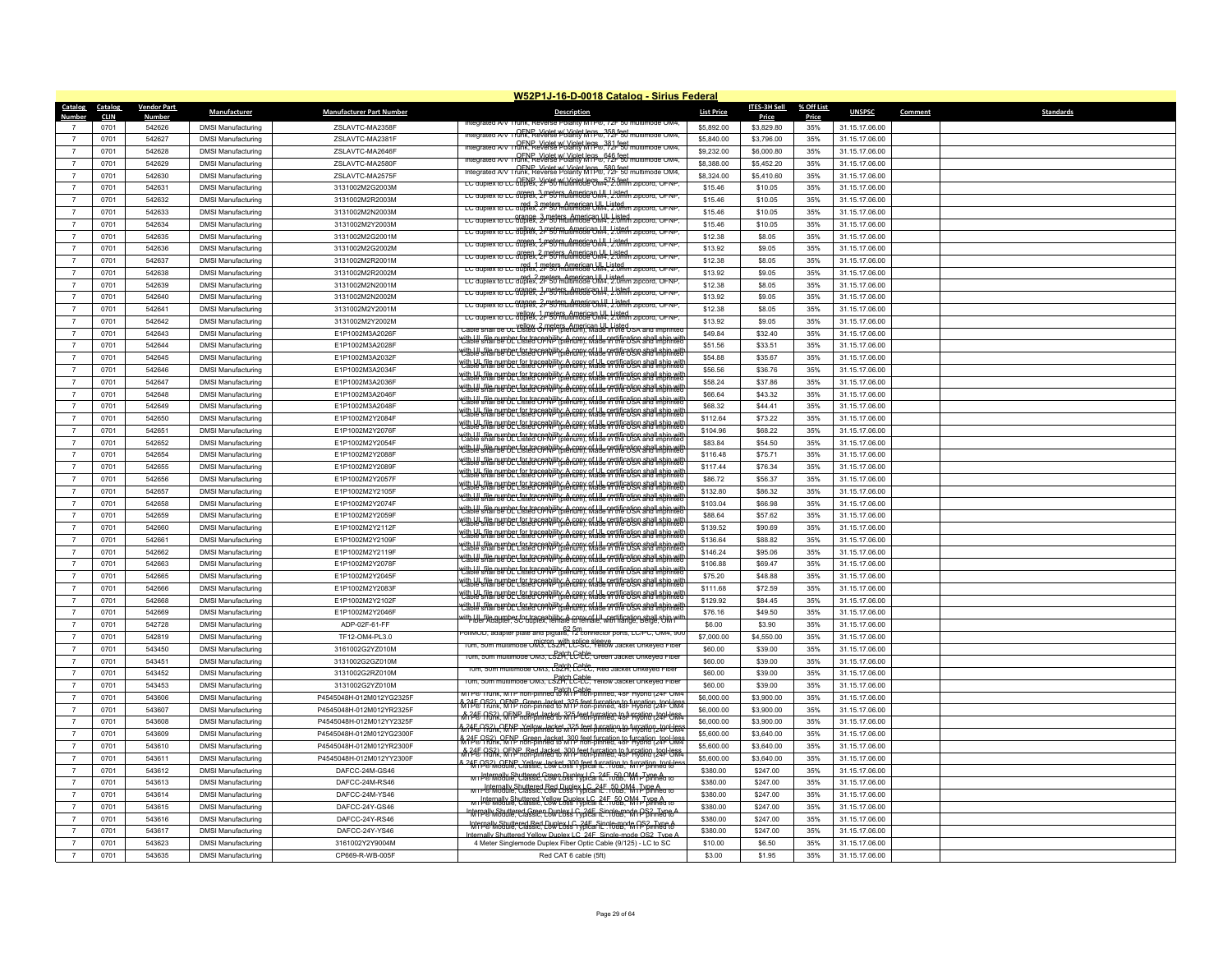|                                  |                     |                         |                                                        |                                    | W52P1J-16-D-0018 Catalog - Sirius Federal                                                                                                                                                                               |                    |                    |              |                                  |         |                  |
|----------------------------------|---------------------|-------------------------|--------------------------------------------------------|------------------------------------|-------------------------------------------------------------------------------------------------------------------------------------------------------------------------------------------------------------------------|--------------------|--------------------|--------------|----------------------------------|---------|------------------|
| Catalog Catalog                  |                     | <b>Vendor Part</b>      | Manufacturer                                           | <b>Manufacturer Part Number</b>    | <b>Description</b>                                                                                                                                                                                                      | <b>List Price</b>  | ITES-3H Sell       | % Off List   | <b>UNSPSC</b>                    | Comment | <b>Standards</b> |
| Number                           | <b>CLIN</b><br>0701 | <b>Number</b><br>543636 |                                                        | CP669-R-WB-015F                    | Red CAT 6 cable (15ft)                                                                                                                                                                                                  | \$5.50             | Price<br>\$3.58    | Price<br>35% | 31.15.17.06.00                   |         |                  |
| $\overline{7}$                   | 0701                | 543645                  | <b>DMSI Manufacturing</b>                              |                                    | LC Duplex to LC Duplex Patch cord, 2 fibres, Zipcord Tight- Buffered                                                                                                                                                    | \$9.00             | \$5.85             | 35%          |                                  |         |                  |
|                                  |                     |                         | <b>DMSI Manufacturing</b>                              | 3131002Y2YZ003M                    | LC Duplex 18th 3 Back Back Single-mode (OS2) 3m                                                                                                                                                                         |                    |                    |              | 31.15.17.06.00                   |         |                  |
| $\overline{7}$                   | 0701                | 543646                  | <b>DMSI Manufacturing</b>                              | 3131002Y2YZ004M                    | LC Duplex to the SCHex Date: both single-mode (OS2) 4m                                                                                                                                                                  | \$9.15             | \$5.95             | 35%          | 31.15.17.06.00                   |         |                  |
| $\overline{7}$                   | 0701                | 543647                  | <b>DMSI Manufacturing</b>                              | 3131002Y2YZ005M                    | LC Duplex to L D 3 best Patch core, single mode (OS2), 5m puttered                                                                                                                                                      | \$9.40             | \$6.11             | 35%          | 31.15.17.06.00                   |         |                  |
| $\overline{7}$<br>$\overline{7}$ | 0701                | 543648                  | <b>DMSI Manufacturing</b>                              | 3131002Y2YZ008M                    | LC Duplex to LC 67the ? Patch cord, 2 tibres, 2ipcord Tight- Br                                                                                                                                                         | \$12.00            | \$7.80             | 35%          | 31.15.17.06.00                   |         |                  |
|                                  | 0701                | 543649                  | <b>DMSI Manufacturing</b>                              | 3131002Y2YZ010M                    | LC Duplex to LC Dublex Patch cord. 2 fibres. 2ipcord Tight-Buttered                                                                                                                                                     | \$14.00            | \$9.10             | 35%          | 31.15.17.06.00                   |         |                  |
| $\overline{7}$                   | 0701                | 543650                  | <b>DMSI Manufacturing</b>                              | 3131002Y2YZ015M                    | SC Duplex to SCH 2.0 mm legs_single-mode (OS2) 15m<br>SC Duplex to SC Duplex Patch cord, 2 fibres, Zipcord Tight-Buffered                                                                                               | \$20.20            | \$13.13            | 35%          | 31.15.17.06.00                   |         |                  |
| $\overline{7}$<br>$\overline{7}$ | 0701                | 543651                  | <b>DMSI Manufacturing</b>                              | 6161002Y3YZ003M                    | sc Duplex to SCH 2.8 mm legs, single-mode (OS2), 3m<br>SC Duplex to Scholex Patch cord, 2 fibres, Zipcord Tight- Buffered                                                                                               | \$99.25            | \$64.51            | 35%          | 31.15.17.06.00                   |         |                  |
|                                  | 0701                | 543652                  | <b>DMSI Manufacturing</b>                              | 6161002Y3YZ004M                    | sc Duplex to Sc b Goldex Barm legs, single-mode (OS2), 4m puttered                                                                                                                                                      | \$9.15             | \$5.95             | 35%          | 31.15.17.06.00                   |         |                  |
| $\overline{7}$                   | 0701                | 543653                  | <b>DMSI Manufacturing</b>                              | 6161002Y3YZ005M                    | sc Duplex to School 3 8 mm legs, single-mode (OS2) 5m untered                                                                                                                                                           | \$9.75             | \$6.34             | 35%          | 31.15.17.06.00                   |         |                  |
| $\overline{7}$<br>$\overline{7}$ | 0701<br>0701        | 543654<br>543655        | <b>DMSI Manufacturing</b>                              | 6161002Y3YZ008M                    | sc Duplex to SJ buplex Patch cord, 2 fibres, 2 ipcord 1 ight- Buffered                                                                                                                                                  | \$12.00<br>\$14.00 | \$7.80<br>\$9.10   | 35%<br>35%   | 31.15.17.06.00                   |         |                  |
| $\overline{7}$                   |                     | 543656                  | <b>DMSI Manufacturing</b>                              | 6161002Y3YZ010M<br>6161002Y3YZ015M | sc Duplex to SCH 28 mm legs_single-mode (OS2) 10m<br>sc Duplex to SCH blex Patch cord, 2 fibres, Zipcord Tight-Buffered                                                                                                 | \$22.00            | \$14.30            | 35%          | 31.15.17.06.00                   |         |                  |
|                                  | 0701                |                         | <b>DMSI Manufacturing</b>                              |                                    | Cable 1 SZH 2.8 mm legs_single-mode (OS2) 15n                                                                                                                                                                           |                    |                    |              | 31.15.17.06.00                   |         |                  |
| $\overline{7}$<br>$\overline{7}$ | 0701<br>0701        | 543714<br>543715        | <b>DMSI Manufacturing</b>                              | 3161002G2A9001M<br>3161002G2A9002M | 1 Meter Multi-Mode Duplex Fiber Optic Cable (50/125) - LC to SC OM3                                                                                                                                                     | \$9.00<br>\$9.25   | \$5.85<br>\$6.01   | 35%<br>35%   | 31.15.17.06.00                   |         |                  |
| $\overline{7}$                   | 0701                | 543716                  | <b>DMSI Manufacturing</b><br><b>DMSI Manufacturing</b> | 3161002G2A9003M                    | 2 Meter Multi-Mode Duplex Fiber Optic Cable (50/125) - LC to SC OM3<br>3 Meter Multi-Mode Duplex Fiber Optic Cable (50/125) - LC to SC OM3                                                                              | \$11.00            | \$7.15             | 35%          | 31.15.17.06.00<br>31.15.17.06.00 |         |                  |
| $\overline{7}$                   | 0701                | 543717                  | <b>DMSI Manufacturing</b>                              | 3161002G2A9004M                    | 4 Meter Multi-Mode Duplex Fiber Optic Cable (50/125) - LC to SC OM3                                                                                                                                                     | \$12.20            | \$7.93             | 35%          | 31.15.17.06.00                   |         |                  |
| $\overline{7}$                   | 0701                | 543718                  | <b>DMSI Manufacturing</b>                              | 3161002G2A9010M                    | 10 Meter Multi-Mode Duplex Fiber Optic Cable (50/125) - LC to SC OM3                                                                                                                                                    | \$20.00            | \$13.00            | 35%          | 31.15.17.06.00                   |         |                  |
| $\overline{7}$                   |                     |                         | <b>AXIOM MEMORY</b>                                    |                                    | AXIOM : Axiom LC/LC Singlemode Duplex OS2 9/125 Fiber Optic Cable                                                                                                                                                       | \$77.00            |                    |              |                                  |         |                  |
| $\overline{7}$                   | 0701<br>0701        | 544197<br>544244        | SOLUTIONS INC                                          | AXG94685<br>314R002G2G9005M        | om TAA Compliant interest in length, OM3, green المعروج Am ⊥ TAA Compliant<br>Keyed MTRJ Green to Unkeyed LC Fiber, 5 Meters in length, OM3, green                                                                      | \$30.00            | \$50.05<br>\$19.50 | 35%<br>35%   | 43.21.15.15<br>31.15.17.06.00    |         |                  |
| $\overline{7}$                   | 0701                | 544245                  | <b>DMSI Manufacturing</b><br><b>DMSI Manufacturing</b> | 314R002G2R9005M                    | Keyed MTRJ Red to Unkeyed LC Fiber, 5 Meters in length, OM3, red                                                                                                                                                        | \$30.00            | \$19.50            | 35%          | 31.15.17.06.00                   |         |                  |
| $\overline{7}$                   | 0701                | 544246                  | <b>DMSI Manufacturing</b>                              | 314G002G2G9010M                    | ceyed MTRJ Green to Unkeyed LC Fiber, 10 Meters in length, OM3 greer                                                                                                                                                    | \$35.00            | \$22.75            | 35%          | 31.15.17.06.00                   |         |                  |
| $\overline{7}$                   | 0701                | 544247                  | <b>DMSI Manufacturing</b>                              | 314R002G2R9010M                    | Keyed MTRJ Red to Unkeyed LC Fiber, 10 Meters in length, OM3, red                                                                                                                                                       | \$35.00            | \$22.75            | 35%          | 31.15.17.06.00                   |         |                  |
| $\overline{7}$                   | 0701                | 544549                  | STARTECH.COM LTD.                                      | <b>MCM110SC2</b>                   | Lincket and extend a 10/100 Mbbs Ethernet connection up to 2 km over                                                                                                                                                    | \$82.99            | \$53.94            | 35%          | 43.20.15.07.00                   |         |                  |
| $\overline{7}$                   |                     |                         |                                                        |                                    | Multi Mode SC fiber - fiber converter - ethernet media converter o fibre                                                                                                                                                |                    |                    | 35%          |                                  |         |                  |
| $\overline{7}$                   | 0701<br>0701        | 544769<br>544770        | <b>DMSI Manufacturing</b><br><b>DMSI Manufacturing</b> | 3161002Y2Y2001M<br>3161002Y2Y2002M | LC duplex to SC duplex, 2F Single-mode OS2, 2.0mm zipcord, OFNP,                                                                                                                                                        | \$13.00<br>\$15.00 | \$8.45<br>\$9.75   | 35%          | 31.15.17.06.00<br>31.15.17.06.00 |         |                  |
| $\overline{7}$                   |                     | 544771                  |                                                        | 3161002Y2Y2003M                    | LC duplex to SC duplex, 2F Single-mode OS2, 2.0mm zipcord, OFNP,                                                                                                                                                        | \$10.00            |                    | 35%          |                                  |         |                  |
| $\overline{7}$                   | 0701<br>0701        | 544772                  | <b>DMSI Manufacturing</b>                              | 3161002Y2Y2004M                    | LC duplex to SC duplex, 2F Single-mode OS2, 2.0mm zipcord, OFNP,                                                                                                                                                        | \$10.26            | \$6.50<br>\$6.67   | 35%          | 31.15.17.06.00<br>31.15.17.06.00 |         |                  |
|                                  |                     | 544773                  | <b>DMSI Manufacturing</b>                              | 3161002Y2Y2005M                    | LC duplex to SC duplex, 2F Single-mode OS2, 2.0mm zipcord, OFNP,                                                                                                                                                        | \$10.90            |                    | 35%          | 31.15.17.06.00                   |         |                  |
| $\overline{7}$                   | 0701<br>0701        | 544774                  | <b>DMSI Manufacturing</b><br><b>DMSI Manufacturing</b> | 6161002Y2Y2001M                    | SC duplex to SC duplex, 2F Single-mode US2, 2.0mm zipcord, OFNP,                                                                                                                                                        | \$9.12             | \$7.09<br>\$5.93   | 35%          | 31.15.17.06.00                   |         |                  |
| $\overline{7}$                   | 0701                | 544775                  | <b>DMSI Manufacturing</b>                              | 6161002Y2Y2002M                    | SC duplex to SC duplex, 2F Single-mode US2, 2.0mm zipcord, OFNP.                                                                                                                                                        | \$9.56             | \$6.21             | 35%          | 31.15.17.06.00                   |         |                  |
| $\overline{7}$                   | 0701                | 544776                  | <b>DMSI Manufacturing</b>                              | 6161002Y2Y2003M                    | SC duplex to SC duplex, 2F Single-mode US2, 2.0mm zipcord, OFNP.                                                                                                                                                        | \$10.00            | \$6.50             | 35%          | 31.15.17.06.00                   |         |                  |
| $\overline{7}$                   | 0701                | 544777                  | <b>DMSI Manufacturing</b>                              | 6161002Y2Y2004M                    | SC duplex to SC duplex, 2r Single-mode OS2, 2.0mm zipcord, OFNP,                                                                                                                                                        | \$10.26            | \$6.67             | 35%          | 31.15.17.06.00                   |         |                  |
| $\overline{7}$                   | 0701                | 544778                  | <b>DMSI Manufacturing</b>                              | 6161002Y2Y2005M                    | SC duplex to SC duplex, 2F Single-mode US2, 2.0mm zipcord, OFNP,                                                                                                                                                        | \$10.90            | \$7.09             | 35%          | 31.15.17.06.00                   |         |                  |
| $\overline{7}$                   | 0701                | 544779                  | Force 3                                                | 9392                               | vellow 1 mete<br>1 Smart Click SC, ST and FC Fiber Optic Cleaner                                                                                                                                                        | \$95.00            | \$61.75            | 35%          | 43.22.15.22.00                   |         |                  |
| $\overline{7}$                   | 0701                | 544780                  | Force 3                                                | 9393                               | 1 Smart Click LC Fiber Optic Connection Cleaner                                                                                                                                                                         | \$95.00            | \$61.75            | 35%          | 43.22.15.22.00                   |         |                  |
| $\overline{7}$                   | 0701                | 544983                  | <b>DMSI Manufacturing</b>                              | 3131002M2B2003M                    | LC duplex to LC duplex, 2F 50 multimode OM4, 2.0mm zipcord, OFNP                                                                                                                                                        | \$21.00            | \$13.65            | 35%          | 31.15.17.06.00                   |         |                  |
| $\overline{7}$                   | 0701                | 544984                  | <b>DMSI Manufacturing</b>                              | 3131002M2B2010M                    | LC duplex to LC duplex, 2F 50 multimode OM4, 2.0mm zipcord, OFNP                                                                                                                                                        | \$35.00            | \$22.75            | 35%          | 31.15.17.06.00                   |         |                  |
| $\overline{7}$                   | 0701                | 544985                  | <b>DMSI Manufacturing</b>                              | 3131002M2B2030M                    | LC duplex to LC duplex, 2F 50 multimode OM4, 2.0mm zipcord, OFNP                                                                                                                                                        | \$60.00            | \$39.00            | 35%          | 31.15.17.06.00                   |         |                  |
| $\overline{7}$                   | 0701                | 545391                  | <b>TRIPPE</b>                                          | B130-101-2                         | blue jacket, 30 mete<br>VGA OVER CAT5 EXTENDER KIT TRANSMITTER/R                                                                                                                                                        | \$184.00           | \$119.60           | 35%          | 31.15.17.06.00                   |         |                  |
| $\overline{7}$                   | 0701                | 545392                  | <b>MANI FACTLIBING</b>                                 | B132-004-2                         | VGA OVER CAT5 EXTENDER 4PORT TRANSMITTER                                                                                                                                                                                | \$192.00           | \$124.80           | 35%          | 31.15.17.06.00                   |         |                  |
| $\overline{7}$                   | 0701                | 545393                  | <b>MANLIFACTLIBING</b>                                 | B132-002A-2                        | VGA + AUDIO OVER CAT5 EXTENDER 2PORT TRA                                                                                                                                                                                | \$128.00           | \$83.20            | 35%          | 31.15.17.06.00                   |         |                  |
| $\overline{7}$                   | 0701                | 545394                  | MANUFACTURING                                          | B156-003-HD-V2                     | TRIPP LITE: 3-Port DisplayPort to HDMI Multi-Stream Transport 4Kx2K                                                                                                                                                     | \$171.20           | \$111.28           | 35%          | 31.15.17.06.00                   |         |                  |
| $\overline{7}$                   | 0701                | 545395                  | <b>MANUEACIMBING</b>                                   | AXG99689                           | AXIOM : AXIOM 50FT CATE UTP 550mhz Patch Cable Clear Snagless                                                                                                                                                           | \$51.00            | \$33.15            | 35%          | 43.21.15.15                      |         |                  |
| $\overline{7}$                   | 0701                | 545396                  | <del>SQIJJJJQNS JNG</del>                              | AXG99692                           | AXIOM: AXIOM 6F1 CAT6 TOTI-550 m E2 Patch Cable Clear Snagless                                                                                                                                                          | \$20.00            | \$13.00            | 35%          | 43.21.15.15                      |         |                  |
| $\overline{7}$                   | 0701                | 545449                  | son Hibble inc                                         | B126-1P1M-U-POC                    | TRIPP LITE: HDMI over Cats) Cats Extender Kit, Power over Cable,                                                                                                                                                        | \$104.00           | \$67.60            | 35%          | 31.15.17.06.00                   |         |                  |
| $\overline{7}$                   | 0701                | 545503                  | MANUFACTURING<br><b>DMSI Manufacturing</b>             | HDHD-K-050F                        | 1080p 60 Hz TAA<br>HDMI 50 Foot Cable (BLACK)                                                                                                                                                                           | \$75.00            | \$48.75            | 35%          | 31.15.17.06.00                   |         |                  |
| $\overline{7}$                   | 0701                | 545504                  | <b>DMSI Manufacturing</b>                              | HDHD-K-006F                        | HDMI 6 Foot Cable (BLACK)                                                                                                                                                                                               | \$15.00            | \$9.75             | 35%          | 31.15.17.06.00                   |         |                  |
| $\overline{7}$                   | 0701                | 545760                  | <b>DMSI Manufacturing</b>                              | HADP-01F-60F30M                    | Hybrid Adapter, SC female to LC male, 62.5um OM1, beige, simplex                                                                                                                                                        | \$30.00            | \$19.50            | 35%          | 31.15.17.06.00                   |         |                  |
| $\overline{7}$                   | 0701                | 545899                  | <b>DMSI Manufacturing</b>                              | E1P1002M3V2020F                    | DMSI ELIMENT¢ Jumper, Push-Pull to Reverse Polarity Uniboot LC, 2H                                                                                                                                                      | \$45.00            | \$29.25            | 35%          | 31.15.17.06.00                   |         |                  |
| $\overline{7}$                   | 0701                | 545900                  | <b>DMSI Manufacturing</b>                              | E1P1002M3V2025F                    | <u>bMSMLltimede QM4, 3 0mm, QFNR, violet, 20 Feet, Cable shall be Ll.</u><br>DMSMLltimede QM4, 3 0mm, QFNR, violet, 20 Feet, Cable shall be Ll.                                                                         | \$50.00            | \$32.50            | 35%          | 31.15.17.06.00                   |         |                  |
| $\overline{7}$                   | 0701                | 545901                  | <b>DMSI Manufacturing</b>                              | E1P1002M3V2030F                    | <del>.<br/>"FAS multimade 2 M4 "3 Amm OFNE, violet 23 F pstafiel britandel bc.! L.</del>                                                                                                                                | \$54.00            | \$35.10            | 35%          | 31.15.17.06.00                   |         |                  |
| $\overline{7}$                   | 0701                | 545902                  | <b>DMSI Manufacturing</b>                              | E1P1002M3V2035F                    | <u>bMSmyllimede 2M4, 3.0mm, OFNR, violet 30 Eest Cable shall be Lly-</u>                                                                                                                                                | \$58.00            | \$37.70            | 35%          | 31.15.17.06.00                   |         |                  |
| $\overline{7}$                   | 0701                | 545903                  | <b>DMSI Manufacturing</b>                              | E1P1002M3V2040F                    | سيابا العام العاملية المسيحية المسيحية المسيحية المسيحية المسيحية المسيحية المسيحية المسيحية المسيحية<br>سيحية المسيحية المسيحية المسيحية المسيحية المسيحية المسيحية المسيحية المسيحية المسيحية المسيحية المسيحية المسي | \$62.00            | \$40.30            | 35%          | 31.15.17.06.00                   |         |                  |
| $\overline{7}$                   | 0701                | 545904                  | <b>DMSI Manufacturing</b>                              | E1P1002M3V2045F                    | <u>BO multimode QM4, 3 0mm, QENR, violet, 40 Eest, Cable shall be UL.</u>                                                                                                                                               | \$66.00            | \$42.90            | 35%          | 31.15.17.06.00                   |         |                  |
| $\overline{7}$                   | 0701                | 545905                  | <b>DMSI Manufacturing</b>                              | E1P1002M3V2050F                    | <u>bMSmeltimede OM4, 3 0mm, OFNP, viglet 45 Epet, Cable shall be UL.</u>                                                                                                                                                | \$71.00            | \$46.15            | 35%          | 31.15.17.06.00                   |         |                  |
| $\overline{7}$                   | 0701                | 545906                  | <b>DMSI Manufacturing</b>                              | E1P1002M3V2055F                    | <del>JASPELLIMEN &amp; SUMBER, PUSA PUR N'ALEVERSE PSI AND UNBOOK LC. LL.</del>                                                                                                                                         | \$75.00            | \$48.75            | 35%          | 31.15.17.06.00                   |         |                  |
|                                  | 0701                | 545907                  | <b>DMSI Manufacturing</b>                              | E1P1002M3V2060F                    | <u>bMsmyttimede 2M4, 3 Amm. AFNR violet á 5 Epet Cable sball he. Y. </u>                                                                                                                                                | \$80.00            | \$52.00            | 35%          | 31.15.17.06.00                   |         |                  |
| $\overline{7}$                   | 0701                | 545908                  | <b>DMSI Manufacturing</b>                              | E1P1002M3V2065F                    | <del>DMSMLLLIMENT? Ydmper, Push Pull to Reverse Polarity Uniboot LC. Ur</del>                                                                                                                                           | \$85.00            | \$55.25            | 35%          | 31.15.17.06.00                   |         |                  |
| $\overline{7}$                   | 0701                | 545909                  | <b>DMSI Manufacturing</b>                              | E1P1002M3V2070F                    | pMS/PLUMeNT&Jumper, Push-Pull to Reverse Polarity Uniboot LC, 2F                                                                                                                                                        | \$89.00            | \$57.85            | 35%          | 31.15.17.06.00                   |         |                  |
|                                  | 0701                | 545910                  | <b>DMSI Manufacturing</b>                              | E1P1002M3V2075F                    | <u>bMSMLltimede OM4, 3 0mm, OFNR, violet, 70 Feet, Cable shall be Lly-</u>                                                                                                                                              | \$105.00           | \$68.25            | 35%          | 31.15.17.06.00                   |         |                  |
|                                  | 0701                | 545911                  | <b>DMSI Manufacturing</b>                              | E1P1002M3V2080F                    | <del>uMsrellimedr &amp;M1 ,3 Arm aRFMR &amp; R&amp;Ve7SE PS1aRiQ UniB88L LC ! Lr</del><br>50 multimode QM4 3.0mm OENP violet 80 Feet Cable shall be UL                                                                  | \$109.00           | \$70.85            | 35%          | 31.15.17.06.00                   |         |                  |
|                                  |                     |                         |                                                        |                                    |                                                                                                                                                                                                                         |                    |                    |              |                                  |         |                  |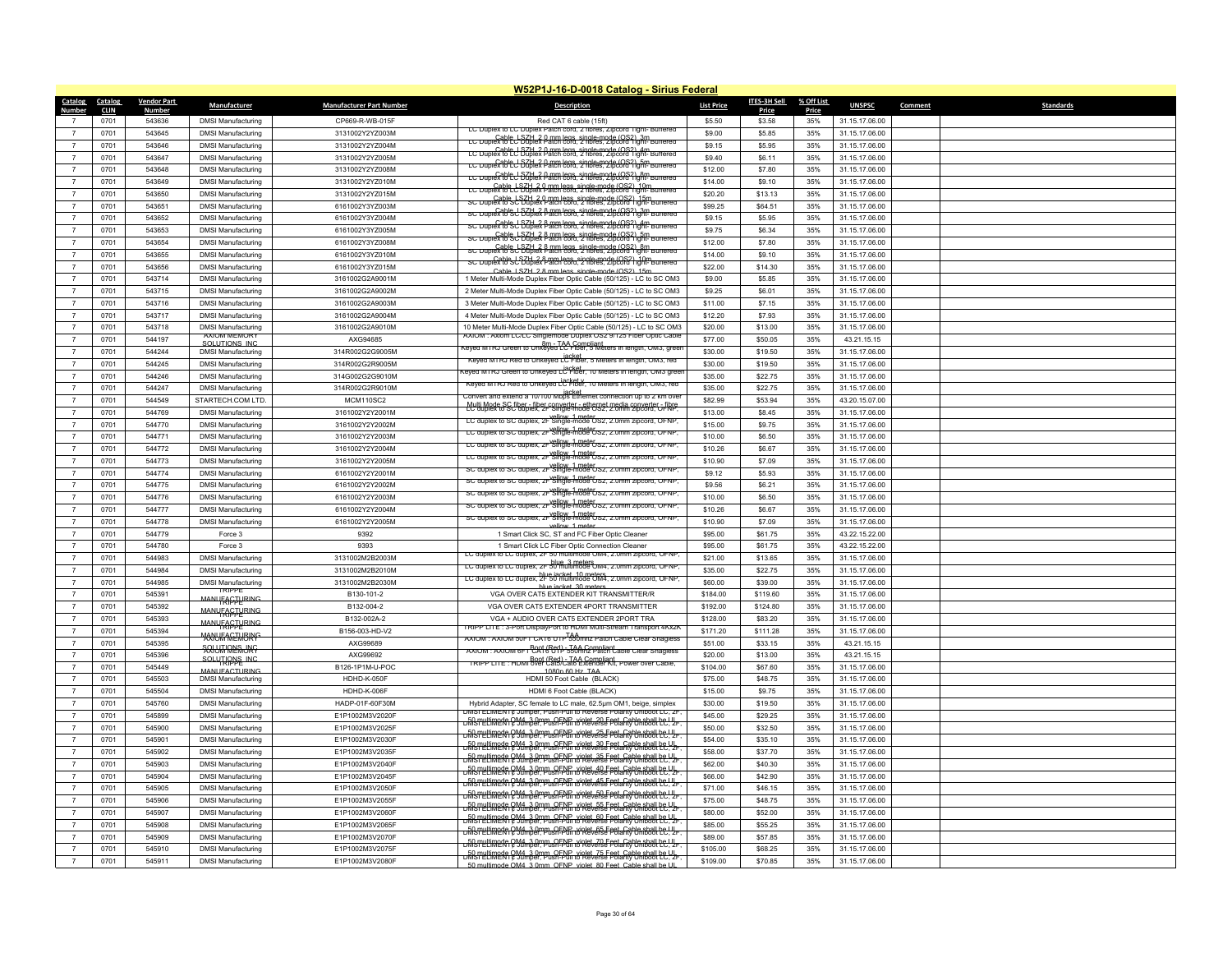|                                  |                        |                    |                                                        |                                    | W52P1J-16-D-0018 Catalog - Sirius Federal                                                                                                                       |                   |                    |                     |                                  |                             |  |
|----------------------------------|------------------------|--------------------|--------------------------------------------------------|------------------------------------|-----------------------------------------------------------------------------------------------------------------------------------------------------------------|-------------------|--------------------|---------------------|----------------------------------|-----------------------------|--|
| <b>Catalog</b><br>Number         | Catalog<br><b>CLIN</b> | <b>Vendor Part</b> | Manufacturer                                           | <b>Manufacturer Part Number</b>    | <b>Description</b>                                                                                                                                              | <b>List Price</b> | ITES-3H Sell       | % Off List<br>Price | <b>UNSPSC</b>                    | <b>Standards</b><br>Comment |  |
|                                  | 0701                   | Number<br>545912   | <b>DMSI Manufacturing</b>                              | F1P1002M3V2085F                    | <b>DMSI ELIMEN I ¢ JUMPER, PU</b>                                                                                                                               | \$114.00          | Price<br>\$74.10   | 35%                 | 31.15.17.06.00                   |                             |  |
| $\overline{7}$                   | 0701                   | 545913             | <b>DMSI Manufacturing</b>                              | E1P1002M3V2090F                    | pMSmettimede 2M4, 3.0mm, OENP, violet, 85 Eest, Cable shall be U.U.                                                                                             | \$120.00          | \$78.00            | 35%                 | 31.15.17.06.00                   |                             |  |
| $\overline{7}$                   | 0701                   | 545914             | <b>DMSI Manufacturing</b>                              | E1P1002M3V2095F                    | pMSTLLUMERG C M4 3 0mm REAL right 90 Feet Cable shall be. V-                                                                                                    | \$125.00          | \$81.25            | 35%                 | 31.15.17.06.00                   |                             |  |
| $\overline{7}$                   | 0701                   | 545915             | <b>DMSI Manufacturing</b>                              | E1P1002M3V2100F                    | pfilsmultimede QM4, 3.0mm, QENR, violet 95 Epet, Cable shall be UL.                                                                                             | \$128.00          | \$83.20            | 35%                 | 31.15.17.06.00                   |                             |  |
| $\overline{7}$                   | 0701                   | 545916             | <b>DMSI Manufacturing</b>                              | E1P1002M3V2105F                    | <del>DM STELLIMER R &amp; Jump GENP, violet 100 Feet, Cable shall be UL</del>                                                                                   | \$133.00          | \$86.45            | 35%                 | 31.15.17.06.00                   |                             |  |
| $\overline{7}$                   |                        | 545917             | <b>DMSI Manufacturing</b>                              | E1P1002M3V2110F                    | <u> 50 myttimade OM4, 3 om m. OF NG, violet 105 Fest Goble sball te Y-</u>                                                                                      | \$137.00          |                    | 35%                 | 31.15.17.06.00                   |                             |  |
| $\overline{7}$                   | 0701<br>0701           | 545918             | <b>DMSI Manufacturing</b>                              | E1P1002M3V2115F                    | <del>DMSTELIMER PM4, 3.0mm OFNR violet 110 Feet Cable shall be UL</del>                                                                                         | \$147.00          | \$89.05<br>\$95.55 | 35%                 | 31.15.17.06.00                   |                             |  |
| $\overline{7}$                   | 0701                   | 545919             | <b>DMSI Manufacturing</b>                              | E1P1002M3V2120F                    | DMSTELIMER PM4,3 0mm OFNE violet 115Feet Cable shall LC. 2                                                                                                      | \$148.00          | \$96.20            | 35%                 | 31.15.17.06.00                   |                             |  |
| $\overline{7}$                   | 0701                   | 545920             | <b>DMSI Manufacturing</b>                              | E1P1002M3V2125F                    | Din multimade OM4, 3.0mm, OFNE, violet, 120 Feet, Cable shall be UL                                                                                             | \$152.00          | \$98.80            | 35%                 | 31.15.17.06.00                   |                             |  |
| $\overline{7}$                   | 0701                   | 545921             | <b>DMSI Manufacturing</b>                              | E1P1002M3V2130F                    | <b>Dina Helmede OM4, 3.0mm, OFNC, violet, 125 Feet, Cable shall be UL</b>                                                                                       | \$157.00          | \$102.05           | 35%                 | 31.15.17.06.00                   |                             |  |
| $\overline{7}$                   | 0701                   | 545922             | <b>DMSI Manufacturing</b>                              | E1P1002M3V2135F                    | <del>JMsryttimek PM4 3.0pp uSF.MG, xoktvalse Fostano Unassall LC. U.</del>                                                                                      | \$163.00          | \$105.95           | 35%                 | 31.15.17.06.00                   |                             |  |
| $\overline{7}$                   | 0701                   | 545923             | <b>DMSI Manufacturing</b>                              | E1P1002M3V2140F                    | DM STELLINGER PM4-3.0mm OF NGH to Reverse Folarity Unibool LC. Y-                                                                                               | \$165.00          | \$107.25           | 35%                 | 31.15.17.06.00                   |                             |  |
| $\overline{7}$                   | 0701                   | 545924             | <b>DMSI Manufacturing</b>                              | E1P1002M3V2150F                    | <del>DMSTELIMER PM4, 3.0mm, OFNE, Holet, 140 Feet, Cable shall be UL</del>                                                                                      | \$175.00          | \$113.75           | 35%                 | 31.15.17.06.00                   |                             |  |
| $\overline{7}$                   | 0701                   | 545925             | <b>DMSI Manufacturing</b>                              | E1P1002M3V2155F                    | DM ST LLIMER PM4 3.0mm OFNE Wolst 150 Feet Cable shall be Y-                                                                                                    | \$180.00          | \$117.00           | 35%                 | 31.15.17.06.00                   |                             |  |
| $\overline{7}$                   | 0701                   | 545926             | <b>DMSI Manufacturing</b>                              | E1P1002M3V2160F                    | DM ST LLIMER CM4, 3.0mm OF NC Holet 155 Feet, Cable shall be Y                                                                                                  | \$184.00          | \$119.60           | 35%                 | 31.15.17.06.00                   |                             |  |
| $\overline{7}$                   | 0701                   | 545927             | <b>DMSI Manufacturing</b>                              | E1P1002M3V2165F                    | <del>JM sretimnek PM4, 3.0m p. SF.PG, xirkt JASE Fest. Røbk B881 LC, Yr</del>                                                                                   | \$189.00          | \$122.85           | 35%                 | 31.15.17.06.00                   |                             |  |
| $\overline{7}$                   | 0701                   | 545928             | <b>DMSI Manufacturing</b>                              | E1P1002M3V2190F                    | <del>DM sn LLIMCR PM4, 3.0mm OFNE, Holet, 165 Feet, Cable shall LC UL.</del>                                                                                    | \$212.00          | \$137.80           | 35%                 | 31.15.17.06.00                   |                             |  |
| $\overline{7}$                   | 0701                   | 545929             | <b>DMSI Manufacturing</b>                              | CP6S2-G-WB-001F                    | 50 multimode OM4 3 0mm OENP violet 190 Feet Cable shall be UL<br>APC iumpers-Rack to rack connectivity                                                          | \$10.00           | \$6.50             | 35%                 | 31.15.17.06.00                   |                             |  |
| $\overline{7}$                   | 0701                   | 545930             | <b>DMSI Manufacturing</b>                              | CP6S2-G-WB-005F                    | APC jumpers-Rack to rack connectivity                                                                                                                           | \$14.00           | \$9.10             | 35%                 | 31.15.17.06.00                   |                             |  |
| $\overline{7}$                   | 0701                   | 545931             | <b>DMSI Manufacturing</b>                              | CP6S2-G-WB-010F                    | APC jumpers-Rack to rack connectivity                                                                                                                           | \$20.00           | \$13.00            | 35%                 | 31.15.17.06.00                   |                             |  |
| $\overline{7}$                   | 0701                   | 545932             | <b>DMSI Manufacturing</b>                              | CP6S2-G-WB-015F                    | APC jumpers-Rack to rack connectivity                                                                                                                           | \$28.00           | \$18.20            | 35%                 | 31.15.17.06.00                   |                             |  |
| $\overline{7}$                   | 0701                   | 545933             | <b>DMSI Manufacturing</b>                              | CP6S2-G-WB-020F                    | APC jumpers-Rack to rack connectivity                                                                                                                           | \$34.00           | \$22.10            | 35%                 | 31.15.17.06.00                   |                             |  |
| $\overline{7}$                   | 0701                   | 545934             | <b>DMSI Manufacturing</b>                              | CP6S2-G-WB-025F                    | APC jumpers-Rack to rack connectivity                                                                                                                           | \$40.00           | \$26.00            | 35%                 | 31.15.17.06.00                   |                             |  |
| $\overline{7}$                   | 0701                   | 545935             | <b>DMSI Manufacturing</b>                              | CP6S2-G-WB-030F                    | APC jumpers-Rack to rack connectivity                                                                                                                           | \$46.00           | \$29.90            | 35%                 | 31.15.17.06.00                   |                             |  |
| $\overline{7}$                   | 0701                   | 545936             | <b>DMSI Manufacturing</b>                              | CP6S2-G-WB-035F                    | APC jumpers-Rack to rack connectivity                                                                                                                           | \$53.00           | \$34.45            | 35%                 | 31.15.17.06.00                   |                             |  |
| $\overline{7}$                   | 0701                   | 545937             | <b>DMSI Manufacturing</b>                              | CP6S2-G-WB-040F                    | APC iumpers-Rack to rack connectivity                                                                                                                           | \$60.00           | \$39.00            | 35%                 | 31.15.17.06.00                   |                             |  |
| $\overline{7}$                   | 0701                   | 545940             | <b>DMSI Manufacturing</b>                              | E1P1002M3Y2135F                    | Cable shall be UL Listed OFNP (plenum), Made in the USA and imprinted                                                                                           | \$162.00          | \$105.30           | 35%                 | 31.15.17.06.00                   |                             |  |
| $\overline{7}$                   | 0701                   | 545941             | <b>DMSI Manufacturing</b>                              | E1P1002M3Y2130F                    | dth UL file number for traceability: A copy of UL certification shall ship wil<br>Cable shall be UL Listed OFNP (plenum), Made in the USA and imprinter         | \$157.00          | \$102.05           | 35%                 | 31.15.17.06.00                   |                             |  |
| $\overline{7}$                   | 0701                   | 545942             | <b>DMSI Manufacturing</b>                              | E1P1002M3Y2125F                    | with UL file number for traceability: A copy of UL certification shall ship with<br>Cable shall be UL Listed OF NP (plenum), Made in the USA and imprinted      | \$153.00          | \$99.45            | 35%                 | 31.15.17.06.00                   |                             |  |
| $\overline{7}$                   | 0701                   | 545943             | <b>DMSI Manufacturing</b>                              | E1P1002M3Y2120F                    | vith UL file number for traceability: A copy of UL certification shall ship will<br>Cable shall be UL Listed OF NP (plenum), Made in the USA and imprinted      | \$148.00          | \$96.20            | 35%                 | 31.15.17.06.00                   |                             |  |
| $\overline{7}$                   | 0701                   | 545944             | <b>DMSI Manufacturing</b>                              | E1P1002M3Y2100F                    | vith I II. file number for traceability: A copy of I II. certification shall ship wit<br>Cable shall be UE Listed OFNP (plenum), Made in the USA and imprinted  | \$140.00          | \$91.00            | 35%                 | 31.15.17.06.00                   |                             |  |
| $\overline{7}$                   | 0701                   | 545945             | <b>DMSI Manufacturing</b>                              | E1P1002M3Y2095F                    | with UL file number for traceability: A copy of UL certification shall ship will<br>Cable shall be UL Listed OFNP (blenum), Made in the USA and imprinte        | \$134.00          | \$87.10            | 35%                 | 31.15.17.06.00                   |                             |  |
| $\overline{7}$                   | 0701                   | 545946             | <b>DMSI Manufacturing</b>                              | E1P1002M3Y2090F                    | vith I II, file number for traceability: A copy of III, certification shall ship wi<br>Cable shall be UL Listed OFNP (plenum), Made in the USA and imprinte     | \$129.00          | \$83.85            | 35%                 | 31.15.17.06.00                   |                             |  |
| $\overline{7}$                   | 0701                   | 545947             | <b>DMSI Manufacturing</b>                              | E1P1002M3Y2085F                    | with UL file number for traceability: A copy of UL certification shall ship with<br>Cable shall be UL Listed OFNP (plenum), Made in the USA and imprinted       | \$124.00          | \$80.60            | 35%                 | 31.15.17.06.00                   |                             |  |
| $\overline{7}$                   | 0701                   | 545948             | <b>DMSI Manufacturing</b>                              | E1P1002M3Y2070F                    | with UL file number for traceability: A copy of UL certification shall ship with<br>Cable shall be UL Listed OFNP (plenum), Made in the USA and imprinted       | \$110.00          | \$71.50            | 35%                 | 31.15.17.06.00                   |                             |  |
| $\overline{7}$                   | 0701                   | 545949             | <b>DMSI Manufacturing</b>                              | E1P1002M3Y2065F                    | dth III, file number for traceability: A copy of III, certification shall ship wi<br>Lable shall be UE Listed OFNP (plenum), Made in the USA and imprinte       | \$105.00          | \$68.25            | 35%                 | 31.15.17.06.00                   |                             |  |
| $\overline{7}$                   | 0701                   | 545950             | <b>DMSI Manufacturing</b>                              | E1P1002M3Y2055F                    | with I II, file number for traceability: A copy of I II, certification shall ship with<br>Cable shall be UE Listed OFNP (plenum), Made in the USA and imprinted | \$95.00           | \$61.75            | 35%                 | 31.15.17.06.00                   |                             |  |
| $\overline{7}$                   | 0701                   | 546003             | <b>DMSI Manufacturing</b>                              | CAMMC-46V                          | with LIL file number for traceability; A cony of LIL certification shall ship wi<br>Secure Solutions MTP® Module, Classic, Low Loss Max .55dB IL throug         | \$500.00          | \$325.00           | 35%                 | 31.15.17.06.00                   |                             |  |
| $\overline{7}$                   | 0701                   | 546050             | <b>DMSI Manufacturing</b>                              | 3131002G2Y9001M                    | entire module, OM4, Type C, MTP Pinned to Internally Shuttered Violet<br>1m LC-LC 50/125 OM3 Duplex Multimode Riser Fiber Optic Cable - Yellow                  | \$15.00           | \$9.75             | 35%                 | 31.15.17.06.00                   |                             |  |
| $\overline{7}$                   | 0701                   | 546051             | <b>DMSI Manufacturing</b>                              | 3131002G2V9001M                    | 1m LC-LC 50/125 OM3 Duplex Multimode Riser Fiber Optic Cable - Purple                                                                                           | \$15.00           | \$9.75             | 35%                 | 31.15.17.06.00                   |                             |  |
|                                  |                        |                    |                                                        |                                    |                                                                                                                                                                 |                   |                    |                     |                                  |                             |  |
| $\overline{7}$<br>$\overline{7}$ | 0701<br>0701           | 546316<br>546318   | <b>DMSI Manufacturing</b><br><b>DMSI Manufacturing</b> | CP669-B-NB-007F<br>CP669-B-NB-003F | 7ft CAT6 Patch Cords (blue) non-booted<br>3ft CAT6 Patch Cords (blue) non-booted                                                                                | \$4.00<br>\$2.50  | \$2.60<br>\$1.63   | 35%<br>35%          | 31.15.17.06.00<br>31.15.17.06.00 |                             |  |
| $\overline{7}$                   | 0701                   | 546319             | <b>DMSI Manufacturing</b>                              | CP669-H-NB-007F                    | 7ft CAT6 Patch Cords (white) non-booted                                                                                                                         | \$4.00            | \$2.60             | 35%                 | 31.15.17.06.00                   |                             |  |
| $\overline{7}$                   | 0701                   | 546320             | <b>DMSI Manufacturing</b>                              | CP669-H-NB-005F                    | 5ft CAT6 Patch Cords (white) non-booted                                                                                                                         | \$3.50            | \$2.28             | 35%                 | 31.15.17.06.00                   |                             |  |
| $\overline{7}$                   | 0701                   | 546321             |                                                        |                                    |                                                                                                                                                                 | \$2.50            | \$1.63             | 35%                 |                                  |                             |  |
| $\overline{7}$                   | 0701                   | 546322             | <b>DMSI Manufacturing</b>                              | CP669-H-NB-003F<br>CP669-B-NB-005F | 3ft CAT6 Patch Cords (white) non-booted<br>5ft CAT6 Patch Cords (blue) non-booted                                                                               | \$3.75            | \$2.44             | 35%                 | 31.15.17.06.00<br>31.15.17.06.00 |                             |  |
| $\overline{7}$                   | 0701                   | 546836             | <b>DMSI Manufacturing</b><br><b>DMSI Manufacturing</b> | 4040012MBA2010M                    | IllumiCore® MTP® Jumper, Made in USA, Low Loss, MTP PRO non-                                                                                                    | \$160.00          | \$104.00           | 35%                 | 31.15.17.06.00                   |                             |  |
| $\overline{7}$                   | 0701                   | 546837             | <b>DMSI Manufacturing</b>                              | 4040012MBA2005M                    | ninned to MTR FBO non-pinned, 12F 59um multimode OM4 USA UL                                                                                                     | \$125.00          | \$81.25            | 35%                 | 31.15.17.06.00                   |                             |  |
| $\overline{7}$                   | 0701                   | 546838             | <b>DMSI Manufacturing</b>                              | 4040012MBA2003M                    | ninned to MTR FBO non-pinned, 12F, 50um multimode OM4, USA UL                                                                                                   | \$115.00          | \$74.75            | 35%                 | 31.15.17.06.00                   |                             |  |
| $\overline{7}$                   | 0701                   | 546839             | <b>DMSI Manufacturing</b>                              | 4040012MBA2002M                    | ninned to MTR PRO non-pinned 12F 50um multimode OM4 USA UI                                                                                                      | \$112.00          | \$72.80            | 35%                 | 31.15.17.06.00                   |                             |  |
| $\overline{7}$                   | 0701                   | 546840             | <b>DMSI Manufacturing</b>                              | 4040012MBA201.5M                   | ninged to MTR PBO non-pinged, 12F 59um gwltimode OM + USA UL<br>110 The USA Company of DM Holder                                                                | \$110.00          | \$71.50            | 35%                 | 31.15.17.06.00                   |                             |  |
| $\overline{7}$                   | 0701                   | 546841             | <b>DMSI Manufacturing</b>                              | 4040012MBA2001M                    | ninged to MTR PBO non-pinged 12F 59um gwltimode OMA USA UL                                                                                                      | \$107.00          | \$69.55            | 35%                 | 31.15.17.06.00                   |                             |  |
| $\overline{7}$                   | 0701                   | 546842             | <b>DMSI Manufacturing</b>                              | 3131002M2A9007M                    | ninned to MTP PRO non-ninned, 12E auflies to LC duplex, 2F, 50 um                                                                                               | \$18.00           | \$11.70            | 35%                 | 31.15.17.06.00                   |                             |  |
| $\overline{7}$                   | 0701                   | 546844             | <b>DMSI Manufacturing</b>                              | 3131002M2A9003M                    | nultimode.OM4_2.0mm zicpord_USA UL listed OENB (riser) aqua jacket<br>Illumic Ore® Jumper, Low Loss, LC duplex to EC Buplex, 2F, 50µm                           | \$12.50           | \$8.13             | 35%                 | 31.15.17.06.00                   |                             |  |
|                                  |                        | 546845             |                                                        |                                    | nultimode OM4, 2 0mm zicpord, USA UL listed OENB (riser), agua jacket<br>Illumic ore® Jumper, Low Loss, LC duplex to EC duplex, 2F, 50um                        | \$11.00           |                    |                     |                                  |                             |  |
| $\overline{7}$<br>$\overline{7}$ | 0701<br>0701           | 546846             | <b>DMSI Manufacturing</b>                              | 3131002M2A901.5M                   | ultimode OM4, 2 0mm zicpord, USA UL listed OENB (riser), aqua iacke<br>IllumiCore® Jumper, Low Loss, LC duplex to LC duplex, 2F, 50µm                           | \$10.50           | \$7.15             | 35%                 | 31.15.17.06.00                   |                             |  |
| $\overline{7}$                   | 0701                   | 546847             | <b>DMSI Manufacturing</b><br><b>DMSI Manufacturing</b> | 3131002M2A9001M<br>3131002Y2Y9007M | multimode@M4_2.0mm.zicpord_LLS&Ublelisted_CENR_(riser)_aqua.jacket                                                                                              | \$14.00           | \$6.83<br>\$9.10   | 35%<br>35%          | 31.15.17.06.00<br>31.15.17.06.00 |                             |  |
| $\overline{7}$                   | 0701                   | 546849             | <b>DMSI Manufacturing</b>                              | 3131002Y2Y9002M                    | OS2, 2.0mm zincord, USA UL listed OENR (riser), vellow jacket, 7 meter<br>IllumiCore® Jumper, Low Loss, LC dublex to LC dublex, 2f, Single-mode                 | \$10.25           | \$6.66             | 35%                 | 31.15.17.06.00                   |                             |  |
| $\overline{7}$                   | 0701                   | 546850             | STARTECH.COM LTD.                                      | CMDUCT1UX                          | OS2 2.0mm zincord USA UL listed OFNR (riser) vellow jacket 2 mete<br>1U Horizontal Finger Duct Rack Cable Management Panel with Cover                           | \$39.99           | \$25.99            | 35%                 | 26.12.16.20.00                   |                             |  |
|                                  | 0701                   | 546970             | <b>DMSI Manufacturing</b>                              | P4545024MBA2150F                   | MIP® Irunk, MIP (non-pinned) to MIP (non-pinned), Low Loss, 24H                                                                                                 | \$1,499.00        | \$974.35           | 35%                 | 31.15.17.06.00                   |                             |  |
| $\overline{7}$                   | 0701                   | 546971             |                                                        | DUFCC-24M-3S46                     | 50um configurade (OMA), Universal Compatible (Type B), 150 feet, 24 incl<br>CCH Compatible MTA® Moddle, Low Loss, MTP pinned to Shuttered LC                    | \$450.00          | \$292.50           | 35%                 | 31.15.17.06.00                   |                             |  |
|                                  |                        |                    | <b>DMSI Manufacturing</b>                              |                                    | 50um OM4 24F Type II                                                                                                                                            |                   |                    |                     |                                  |                             |  |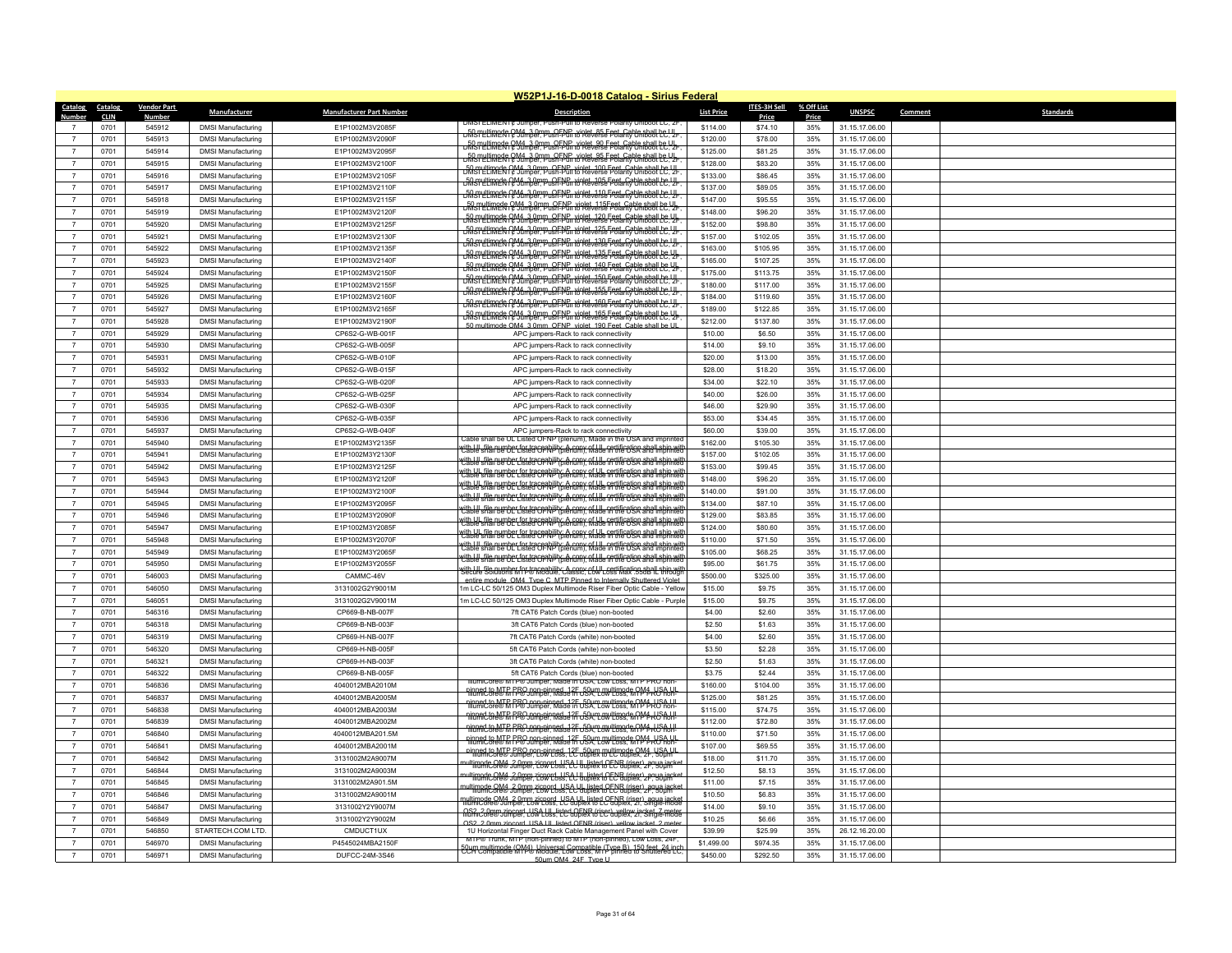|                |             |                    |                                         |                                 | W52P1J-16-D-0018 Catalog - Sirius Federal                                                                                                   |                   |              |            |                |                             |
|----------------|-------------|--------------------|-----------------------------------------|---------------------------------|---------------------------------------------------------------------------------------------------------------------------------------------|-------------------|--------------|------------|----------------|-----------------------------|
| Catalog        | Catalog     | <b>Vendor Part</b> | Manufacturer                            | <b>Manufacturer Part Number</b> | <b>Description</b>                                                                                                                          | <b>List Price</b> | ITES-3H Sell | % Off List | <b>UNSPSC</b>  | <b>Standards</b><br>Comment |
| Number         | <b>CLIN</b> | <u>Number</u>      |                                         |                                 |                                                                                                                                             |                   | <b>Price</b> | Price      |                |                             |
|                | 0701        | 546979             | Cables To Go<br>PEERLESS                | 29273                           | 4K HDMI HDBaseT + Serial RS232 over Cat6 Extender Box Receiver TAA                                                                          | \$400.00          | \$260.00     | 35%        | 31.15.17.06.00 |                             |
| $\overline{7}$ | 0701        | 546980             | INDUSTRIES INC                          | ST660                           | PEERLESS SMARTMOUNT UNIVERSAL TILT WALL MOUNT<br>Port White I Accepts Keystone Inserts   Single Gang   Downward Angli                       | \$250.00          | \$162.50     | 35%        | 43.21.20.00.00 |                             |
|                | 0701        | 547475             | <b>DMSI Manufacturing</b>               | SGF-04P-WH-A                    | Mounting Screws   Plastic<br>2 Port   White   Accepts Keystone Inserts   Single Gang   Downward Angle                                       | \$40.00           | \$26.00      | 35%        | 31.15.17.06.00 |                             |
| $\overline{7}$ | 0701        | 547476             | <b>DMSI Manufacturing</b>               | SGF-02P-WH-A                    | <b>I Mounting Screws I Plastic</b>                                                                                                          | \$40.00           | \$26.00      | 35%        | 31.15.17.06.00 |                             |
| $\overline{7}$ | 0701        | 547477             | C2G                                     | 16042                           | Wiremold 2.75" Extra deep wall mounting box - 1G - 2 piece €" Ivory<br>KMJ Module Jack, Fiber Optic Connectors, Snap-Fit, Fiusn, LC-Duplex, | \$18.99           | \$12.34      | 35%        | 31.15.17.06.00 |                             |
|                | 0701        | 547478             | <b>DMSI Manufacturing</b>               | KMJU-VG3                        | LC/PC 62.5um OM1 Splice-On Connector 900um Beige - 100 Pack (use                                                                            | \$13.00           | \$8.45       | 35%        | 31.15.17.06.00 |                             |
| $\overline{7}$ | 0701        | 547479             | <b>DMSI Manufacturing</b>               | FTS-F31-9                       | اس with existing tooling and fiber holders) mon-pinned, 72<br>بالكلوك with existing tooling and fiber holders) mon-pinned, 72               | \$1,000.00        | \$650.00     | 35%        | 31.15.17.06.00 |                             |
| $\overline{7}$ | 0701        | 547829             | <b>DMSI Manufacturing</b>               | P4545072GCA2100F                |                                                                                                                                             | \$2,600.00        | \$1,690.00   | 35%        | 31.15.17.06.00 |                             |
| $\overline{7}$ | 0701        | 547830             | <b>DMSI Manufacturing</b>               | P4545072GCA2300F                | -50 multimode OM3, OENP, cable imprinted with traceable UL number                                                                           | \$4,400.00        | \$2,860.00   | 35%        | 31.15.17.06.00 |                             |
| $\overline{7}$ | 0701        | 547832             | <b>DMSI Manufacturing</b>               | 3131002G2Y2020M                 | YFLLOW 20 meter                                                                                                                             | \$36.00           | \$23.40      | 35%        | 31.15.17.06.00 |                             |
| $\overline{7}$ | 0701        | 547833             | <b>DMSI Manufacturing</b>               | WM12PC-LK                       | Wall Mount Fiber Enclosure, Classic, 12 panel, 3 door, with lockable door                                                                   | \$520.00          | \$338.00     | 35%        | 31.15.17.06.00 |                             |
| $\overline{7}$ | 0701        | 547848             | <b>DMSI Manufacturing</b>               | CP6S2-K-WB-002M                 | Copper Patch Cord CAT6 Shielded Plenum Rated, Black, 2m                                                                                     | \$20.00           | \$13.00      | 35%        | 31.15.17.06.00 |                             |
| $\overline{7}$ | 0701        | 547849             | <b>DMSI Manufacturing</b>               | K3K3002G2K2002M                 | Illumicore Secure Solutions Jumper LC/LC MMF OM3, Black, 2m                                                                                 | \$19.00           | \$12.35      | 35%        | 31.15.17.06.00 |                             |
| $\overline{7}$ | 0701        | 547850             | <b>DMSI Manufacturing</b>               | K3K3002G2K2005M                 | Illumicore Secure Solutions Jumper LC/LC MMF OM3, Black, 5m                                                                                 | \$21.00           | \$13.65      | 35%        | 31.15.17.06.00 |                             |
| $\overline{7}$ | 0701        | 547854             | <b>DMSI Manufacturing</b>               | K3K3002G2K2010M                 | Illumicore Secure Solutions Jumper LC/LC MMF OM3, Black, 10m                                                                                | \$28.00           | \$18.20      | 35%        | 31.15.17.06.00 |                             |
| $\overline{7}$ | 0701        | 547855             | <b>DMSI Manufacturing</b>               | G3G3002G2G2010M                 | Illumicore Secure Solutions Jumper LC/LC MMF OM3, Green, 10m                                                                                | \$28.00           | \$18.20      | 35%        | 31.15.17.06.00 |                             |
| $\overline{7}$ | 0701        | 547856             | <b>DMSI Manufacturing</b>               | R3R3002G2R2010M                 | Illumicore Secure Solutions Jumper LC/LC MMF OM3, Red, 10m                                                                                  | \$28.00           | \$18.20      | 35%        | 31.15.17.06.00 |                             |
| $\overline{7}$ | 0701        | 547857             | <b>DMSI Manufacturing</b>               | Y3Y3002G2Y2010M                 | Illumicore Secure Solutions Jumper LC/LC MMF OM3, Yellow, 10m                                                                               | \$28.00           | \$18.20      | 35%        | 31.15.17.06.00 |                             |
| $\overline{7}$ | 0701        | 547858             | <b>DMSI Manufacturing</b>               | G3G3002G2G2005M                 | Illumicore Secure Solutions Jumper LC/LC MMF OM3, Green, 5m                                                                                 | \$21.00           | \$13.65      | 35%        | 31.15.17.06.00 |                             |
| $\overline{7}$ | 0701        | 547859             | <b>DMSI Manufacturing</b>               | R3R3002G2R2005M                 | Illumicore Secure Solutions Jumper LC/LC MMF OM3, Red, 5m                                                                                   | \$21.00           | \$13.65      | 35%        | 31.15.17.06.00 |                             |
| $\overline{7}$ | 0701        | 547860             | <b>DMSI Manufacturing</b>               | Y3Y3002G2Y2005M                 | Illumicore Secure Solutions Jumper LC/LC MMF OM3, Yellow, 5m                                                                                | \$21.00           | \$13.65      | 35%        | 31.15.17.06.00 |                             |
| $\overline{7}$ | 0701        | 547866             | <b>DMSI Manufacturing</b>               | 3131002Y2Y2001M                 | LC duplex to LC duplex; 2F Single-mode OS2; 2.0mm zipcord; OFNF                                                                             | \$13.00           | \$8.45       | 35%        | 31.15.17.06.00 |                             |
| $\overline{7}$ | 0701        | 547867             | <b>DMSI Manufacturing</b>               | 3131002Y2Y2002M                 | LC duplex to LC duplex; 2F Single-mode OS2; 2.0mm zipcord; OFNP;                                                                            | \$13.00           | \$8.45       | 35%        | 31.15.17.06.00 |                             |
| $\overline{7}$ | 0701        | 547900             | <b>DMSI Manufacturing</b>               | 3131002M2G2005M                 | rellow: 2 mete<br>LC Duplex - LC Duplex (Green), Pre-Terminated, Patch Cable, OM4, 5M                                                       | \$19.25           | \$12.51      | 35%        | 31.15.17.06.00 |                             |
| $\overline{7}$ | 0701        | 547901             |                                         | 3131002M2G2007M                 | LC Duplex - LC Duplex (Green), Pre-Terminated, Patch Cable, OM4, 7M                                                                         | \$21.45           | \$13.94      | 35%        | 31.15.17.06.00 |                             |
| $\overline{7}$ |             |                    | <b>DMSI Manufacturing</b>               |                                 |                                                                                                                                             |                   |              |            |                |                             |
|                | 0701        | 547902             | <b>DMSI Manufacturing</b>               | 3131002M2V2002M                 | LC Duplex - LC Duplex (Purple), Pre-Terminated, Patch Cable, OM4, 2M                                                                        | \$16.20           | \$10.53      | 35%        | 31.15.17.06.00 |                             |
| $\overline{7}$ | 0701        | 547903             | <b>DMSI Manufacturing</b>               | 3131002M2V2005M                 | LC Duplex - LC Duplex (Purple), Pre-Terminated, Patch Cable, OM4, 5M                                                                        | \$19.25           | \$12.51      | 35%        | 31.15.17.06.00 |                             |
| $\overline{7}$ | 0701        | 547904             | <b>DMSI Manufacturing</b>               | 3131002M2V2007M                 | LC Duplex - LC Duplex (Purple), Pre-Terminated, Patch Cable, OM4, 7M                                                                        | \$21.45           | \$13.94      | 35%        | 31.15.17.06.00 |                             |
| $\overline{7}$ | 0701        | 547905             | <b>DMSI Manufacturing</b>               | 3131002M2R2005M                 | LC Duplex - LC Duplex (Red), Pre-Terminated, Patch Cable, OM4, 5M                                                                           | \$19.25           | \$12.51      | 35%        | 31.15.17.06.00 |                             |
| $\overline{7}$ | 0701        | 547906             | <b>DMSI Manufacturing</b>               | 3131002M2R2007M                 | LC Duplex - LC Duplex (Red), Pre-Terminated, Patch Cable, OM4, 7M                                                                           | \$21.45           | \$13.94      | 35%        | 31.15.17.06.00 |                             |
| $\overline{7}$ | 0701        | 547907             | <b>DMSI Manufacturing</b>               | 3131002M2Y2005M                 | LC Duplex - LC Duplex (Yellow), Pre-Terminated, Patch Cable, OM4, 5M                                                                        | \$19.25           | \$12.51      | 35%        | 31.15.17.06.00 |                             |
| $\overline{7}$ | 0701        | 547908             | <b>DMSI Manufacturing</b>               | 3131002M2Y2007M                 | LC Duplex - LC Duplex (Yellow), Pre-Terminated, Patch Cable, OM4, 7M<br>Fiber Jumper, LC duplex to SC duplex, 2F 50um OM2, 2.0mm, riser,    | \$21.45           | \$13.94      | 35%        | 31.15.17.06.00 |                             |
| $\overline{7}$ | 0701        | 548338             | <b>DMSI Manufacturing</b>               | 3161002E2N900.5M                | Fiber Jumper, LC duplex to SC duplex, 2F 50um OM2, 2.0mm, riser,                                                                            | \$10.00           | \$6.50       | 35%        | 31.15.17.06.00 |                             |
| $\overline{7}$ | 0701        | 548339             | <b>DMSI Manufacturing</b>               | 3161002E2N9001M                 | Fiber Jumper, LC duplex to LC duplex, 2F 50um OM2, 2.0mm, riser,                                                                            | \$11.00           | \$7.15       | 35%        | 31.15.17.06.00 |                             |
| $\overline{7}$ | 0701        | 548340             | <b>DMSI Manufacturing</b>               | 3131002E2N900.5M                | Fiber Jumper, LC duplex to LC duplex, 2F 50um OM2, 2.0mm, riser,                                                                            | \$10.00           | \$6.50       | 35%        | 31.15.17.06.00 |                             |
| $\overline{7}$ | 0701        | 548341             | <b>DMSI Manufacturing</b>               | 3131002E2N9001M                 | orange 1 mete                                                                                                                               | \$11.00           | \$7.15       | 35%        | 31.15.17.06.00 |                             |
| $\overline{7}$ | 0701        | 548343             | <b>DMSI Manufacturing</b>               | ADP-02E-61FF                    | Adapter, Duplex Fiber coupler SC/SC, with flange, Black (OM2)                                                                               | \$3.00            | \$1.95       | 35%        | 31.15.17.06.00 |                             |
| $\overline{7}$ | 0701        | 548344             | <b>DMSI Manufacturing</b>               | ADP-02E-31FF                    | Adapter, Duplex Fiber coupler LC/LC, with flange, Black (OM2)                                                                               | \$3.00            | \$1.95       | 35%        | 31.15.17.06.00 |                             |
| $\overline{7}$ | 0701        | 548347             | <b>DMSI Manufacturing</b>               | 3131002E2G9002M                 | 2M LC-LC 50/125 OM2 DUPLEX MULTIMODE FIBER OPTIC CABL                                                                                       | \$12.00           | \$7.80       | 35%        | 31.15.17.06.00 |                             |
| $\overline{7}$ | 0701        | 548348             | <b>DMSI Manufacturing</b>               | 3131002E2R9002M                 | GREEN)_Riser_<br>2 meter IllumiCore® Jumper, Low Loss, LC to LC, OMZ (50/125), 10GIG                                                        | \$12.00           | \$7.80       | 35%        | 31.15.17.06.00 |                             |
| $\overline{7}$ | 0701        | 548349             | <b>DMSI Manufacturing</b>               | 3131002E2N9002M                 | <u>@ 159petsrstz3 5mg berd issensitive rated 2 BBB OFNB cerbiacket</u>                                                                      | \$12.00           | \$7.80       | 35%        | 31.15.17.06.00 |                             |
| $\overline{7}$ | 0701        | 548350             | <b>DMSI Manufacturing</b>               | LEOMNIA1C-048Y-31-XX            | Pre-Loaded Enclosure, Rick Mount, UMNIA®, Classic, 48 FIBER US2                                                                             | \$400.00          | \$260.00     | 35%        | 31.15.17.06.00 |                             |
| $\overline{7}$ | 0701        | 548463             | <b>DMSI Manufacturing</b>               | KMJ-VV3                         | <b>SINGLE MODE, 111.19" EIBER RATGH BANEL Jerded with ? panels ;</b><br>bezel SM/MM                                                         | \$10.00           | \$6.50       | 35%        | 31.15.17.06.00 |                             |
| $\overline{7}$ | 0701        | 548464             | <b>DMSI Manufacturing</b>               | CAMMC-BLNK                      | Adapter panel blank, CAMMC                                                                                                                  | \$12.00           | \$7.80       | 35%        | 31.15.17.06.00 |                             |
| $\overline{7}$ | 0701        | 548893             | <b>Diversified Materia</b>              | T002YB2                         | Single-mode (OS2) Plenum Distribution Cable 2-Fiber Single-Unit BLUE                                                                        | \$0.25            | \$0.16       | 35%        | 43.21.19.03.00 |                             |
| $\overline{7}$ | 0701        | 548894             | <b>Diversified Material</b>             | T002YR2                         | Single-mode (OS2) Plenum Distribution Cable 2-Fiber Single-Unit RED,                                                                        | \$0.25            | \$0.16       | 35%        | 43.21.19.03.00 |                             |
| $\overline{7}$ | 0701        | 548895             | <b>Diversified Material</b>             | T002YY2                         | Single-mode (OS2) Plenum Distribution Cable 2-Fiber Single-Unit<br>YELLOW Made in USA                                                       | \$0.25            | \$0.16       | 35%        | 43.21.19.03.00 |                             |
| $\overline{7}$ | 0701        | 548896             | <b>Diversified Material</b>             | ADP-02Y-31-NF                   | Fiber Adapter, LC Duplex Low Profile, Blue, Single Pack                                                                                     | \$3.50            | \$2.28       | 35%        | 43.21.19.03.00 |                             |
| $\overline{7}$ | 0701        | 548898             | Specialist Inc.<br>Diversified Material | KMJ-BZ-WH                       | SC Simplex/LC Duplex KMJ Adapter Mounting Module Collar (bezel), pac                                                                        | \$20.00           | \$13.00      | 35%        | 43.21.19.03.00 |                             |
| $\overline{7}$ | 0701        | 548899             | Specialist Inc.<br>Diversified Material | SGF-06P-WH                      | of 25 for use with adapters & faceplate. White<br>Faceplate, white, 6 port, for use with KMJ modules & collars/bezels                       | \$2.00            | \$1.30       | 35%        | 43.21.19.03.00 |                             |
| $\overline{7}$ | 0701        | 548900             | <b>Diversified Materia</b>              | KMJ-BLNK-WH                     | Blank KMJ Adapter, white, pack of 1                                                                                                         | \$0.75            | \$0.49       | 35%        | 43.21.19.03.00 |                             |
|                | 0701        | 548902             | Specialist Inc.<br>Diversified Material | DMAPX-12Y-3S                    | Adapter Pack, Black, 1000-Type, with 12 fiber, Shuttered LC Adapters                                                                        | \$75.00           | \$48.75      | 35%        | 43.21.19.03.00 |                             |
| $\overline{7}$ | 0701        | 549079             | <b>Diversified Material</b>             | SFP-CF132                       | <b>Blue LIPC</b><br>SFP, LC duplex, 100mbps, 1300nm multimode, 2km                                                                          | \$25.00           | \$16.25      | 35%        | 43.21.19.03.00 |                             |
| $\overline{7}$ |             | 549998             | Specialist Inc.<br>Diversified Material |                                 | Fiber Jumper, 80 foot, plenum rated (OFNP), single-mode, duplex fiber                                                                       |                   |              |            |                |                             |
|                | 0701        |                    | Specialist Inc.                         | 3131002Y2Y2080F                 | optic cable, with blue LC unkeyed connectors on both ends, coiled                                                                           | \$36.00           | \$23.40      | 35%        | 43.21.19.03.00 |                             |
| $\overline{7}$ | 0701        | 550095             | AVI-SPL LLC<br>CORNING                  | CAB10318                        | CABLE, 20' CAT6 SNAGLESS PATCH (BLUE) - TAA                                                                                                 | \$23.99           | \$15.59      | 35%        | 43.22.26.00.00 |                             |
| $\overline{7}$ | 0701        | 550391             | <b>INCOBRARATED</b>                     | 80611486525                     | 2178-LS LARGE FIBER OPTIC SPLICE CASE                                                                                                       | \$653.00          | \$424.45     | 35%        | 31.15.17.06.00 |                             |
| $\overline{7}$ | 0701        | 550392             | INCOBBORATED                            | 80611486798                     | 2181-LS CABLE ADDITION KIT FOR 2178-LS<br>44-FIBER SST-RIBBON# GEL-FREE CABLE NON-ARMORED SMI                                               | \$241.00          | \$156.65     | 35%        | 31.15.17.06.00 |                             |
|                | 0701        | 550393             | <b>INCOBRARATED</b>                     | 144EC4-14100D53                 | <u> 28E TBEM SS P JEPRAARBBORH GEE FREE CRUNT IN ET ARFIGIAL.</u>                                                                           | \$5.00            | \$3.25       | 35%        | 31.15.17.06.00 |                             |
| $\overline{7}$ | 0701        | 550394             | <b>INCOBRORATED</b>                     | 288ZV4-14100D53                 | SMF-28® ULTRA MAX, A 35/0 35/0 25 PR/KM G652 D/G657 A1 PRINT                                                                                | \$7.00            | \$4.55       | 35%        | 31.15.17.06.00 |                             |
|                | 0701        | 550395             | <b>INCOBRARATED</b>                     | 432ZV4-14100D53                 | SME-78EH 53F-0MAXAR BEORF GEE PRIEM GREEZ NORF-ARMORING                                                                                     | \$9.00            | \$5.85       | 35%        | 31.15.17.06.00 |                             |
| $\overline{7}$ | 0701        | 550396             | <b>INCORPORATED</b>                     | 720ZV4-14100D53                 | SME-28@ LILTRA MAX: 0.35/0.35/0.25 DR/KM G652 D/G657 A1 PRINT                                                                               | \$23.00           | \$14.95      | 35%        | 31.15.17.06.00 |                             |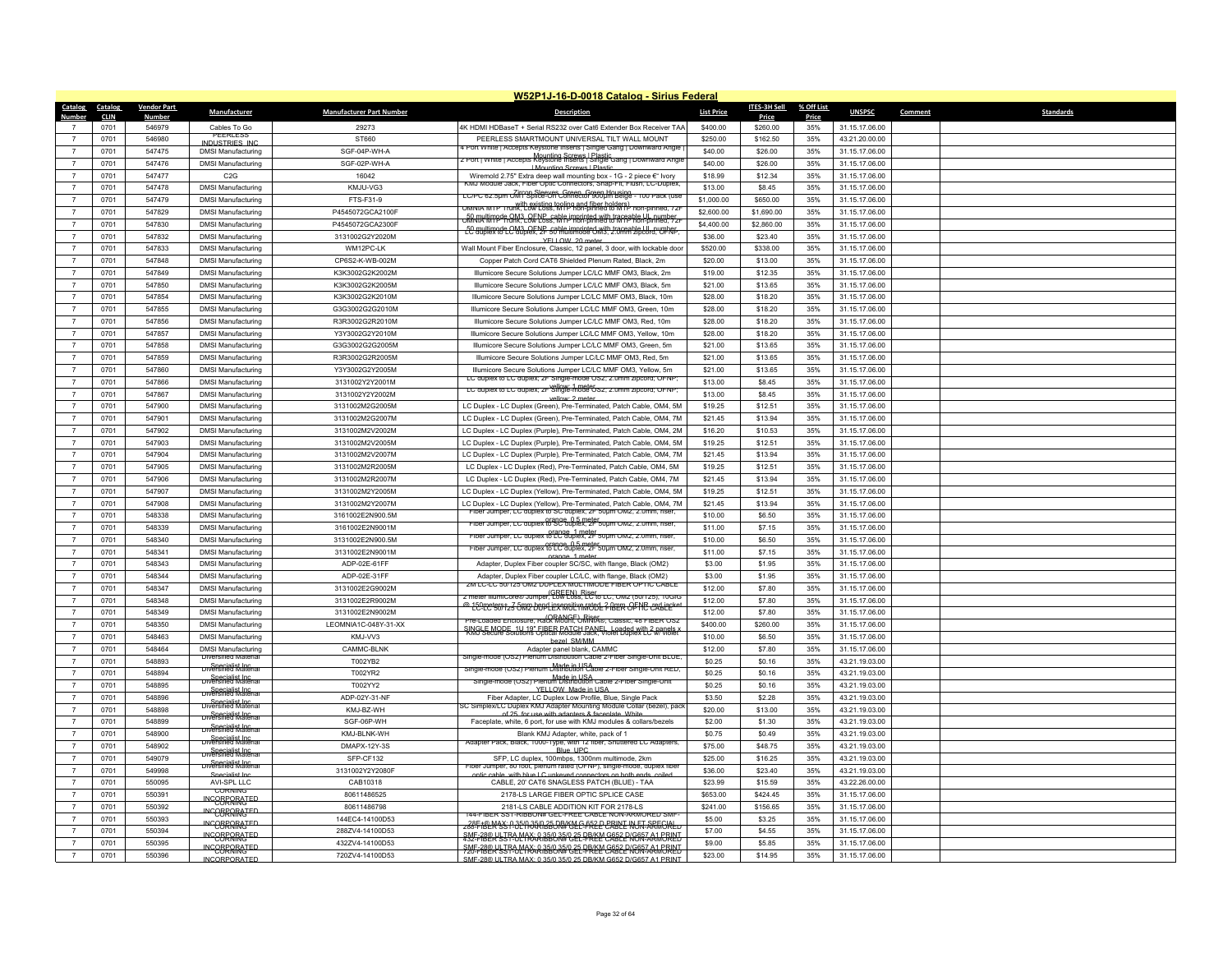|                        |                    |                                          |                                 | W52P1J-16-D-0018 Catalog - Sirius Federal                                                                                                                                                                                      |                   |              |            |                |                             |
|------------------------|--------------------|------------------------------------------|---------------------------------|--------------------------------------------------------------------------------------------------------------------------------------------------------------------------------------------------------------------------------|-------------------|--------------|------------|----------------|-----------------------------|
| Catalog<br>Catalog     | <b>Vendor Part</b> | Manufacturer                             | <b>Manufacturer Part Number</b> | <b>Description</b>                                                                                                                                                                                                             | <b>List Price</b> | ITES-3H Sell | % Off List | <b>UNSPSC</b>  | <b>Standards</b><br>Comment |
| Number<br><b>CLIN</b>  | Number             |                                          |                                 | 504-FIBER SST-ULTRARIBBON                                                                                                                                                                                                      |                   | <b>Price</b> | Price      |                |                             |
| 0701                   | 550397             | <b>INCOBRARATED</b>                      | 8647V4-14100D53                 | SME-28@ LILTRA MAX: 0.35/0.35/0.25 DR/KM G652 D/G657 A1 PRINT                                                                                                                                                                  | \$34.00           | \$22.10      | 35%        | 31.15.17.06.00 |                             |
| $\overline{7}$<br>0701 | 550398             | <b>INCOBRARATED</b>                      | 047202G5120001M                 | 1-meter fiber optic duplex (SC-LC) single-mode patch cables                                                                                                                                                                    | \$40.00           | \$26.00      | 35%        | 31.15.17.06.00 |                             |
| 0701                   | 550399             | <b>INCOBRARATED</b>                      | 047202G5120002M                 | 2-meter fiber optic duplex (SC-LC) single-mode patch cables                                                                                                                                                                    | \$57.00           | \$37.05      | 35%        | 31.15.17.06.00 |                             |
| 0701<br>$\overline{7}$ | 550400             | INCOBRARATED                             | 047202G5120003M                 | 3-meter fiber optic duplex (SC-LC) single-mode patch cables                                                                                                                                                                    | \$58.00           | \$37.70      | 35%        | 31.15.17.06.00 |                             |
| $\overline{7}$<br>0701 | 550401             | <b>INCOBRORATED</b>                      | 047202G5120005M                 | 5-meter fiber optic duplex (SC-LC) single-mode patch cables                                                                                                                                                                    | \$60.00           | \$39.00      | 35%        | 31.15.17.06.00 |                             |
| $\overline{7}$<br>0701 | 550402             | INCOBRARATED                             | 046102G5120001M                 | 1-meter fiber optic duplex (ST-LC) single-mode patch cables                                                                                                                                                                    | \$59.00           | \$38.35      | 35%        | 31.15.17.06.00 |                             |
| $\overline{7}$<br>0701 | 550403             | INCOBRARATED                             | 046102G5120002M                 | 2-meter fiber optic duplex (ST-LC) single-mode patch cables                                                                                                                                                                    | \$61.00           | \$39.65      | 35%        | 31.15.17.06.00 |                             |
| $\overline{7}$<br>0701 | 550404             | <b>INCORRORATED</b>                      | 046102G5120003M                 | 3-meter fiber optic duplex (ST-LC) single-mode patch cables                                                                                                                                                                    | \$63.00           | \$40.95      | 35%        | 31.15.17.06.00 |                             |
| $\overline{7}$<br>0701 | 550405             | <b>INCORPORATED</b>                      | 046102G5120005M                 | 5-meter fiber optic duplex (ST-LC) single-mode patch cables                                                                                                                                                                    | \$70.00           | \$45.50      | 35%        | 31.15.17.06.00 |                             |
| 0701<br>$\overline{7}$ | 550406             | MaxCell                                  | MXE86383BL                      | MAXCELL EDGE, 4 IN 3 CELL STANDARD, BLUE 1250# TAPE                                                                                                                                                                            | \$7.00            | \$4.55       | 35%        | 31.15.17.06.00 |                             |
| $\overline{7}$<br>0701 | 550407             | MaxCell                                  | MXE86383BK                      | <u>MAXUELL EDGE, 4 IN 3 UELL STANDARD, BLAUR 1250# TAPE,</u><br>10000ET                                                                                                                                                        | \$7.00            | \$4.55       | 35%        | 31.15.17.06.00 |                             |
| 0701<br>$\overline{7}$ | 550408             | MaxCell                                  | MXE86383RD                      | MAXCELL EDGE, 4 IN 3 CELL STANDARD, RED 1250# TAPE, 10000FT                                                                                                                                                                    | \$7.00            | \$4.55       | 35%        | 31.15.17.06.00 |                             |
| 0701<br>$\overline{7}$ | 550409             | <b>CORNING</b>                           | 432EV8-14101-20                 | 432-FIBER SST-ULTRARIBBON# GET-EREE CABLE PLENUM SME-<br>28F+® MAX: 0 4/0 4/0 3 DB/KM G 652 D PRINT IN FT                                                                                                                      | \$90.00           | \$58.50      | 35%        | 31.15.17.06.00 |                             |
| 0701<br>$\overline{7}$ | 550411             | <b>INCOBRARATED</b>                      | 2806031-012                     | 12 FIBER RIBBON SHRINK SLEEVE                                                                                                                                                                                                  | \$200.00          | \$130.00     | 35%        | 31.15.17.06.00 |                             |
| 0701<br>$\overline{7}$ | 550412             | <b>INCORPORATED</b>                      | 72SLTC-YY2150F                  | OMNIA® Slide-Lock Integrated Trunk, MTP Low Loss, Reverse Polarity                                                                                                                                                             | \$1,650.00        | \$1,072.50   | 35%        | 43.21.19.03.00 |                             |
| $\overline{7}$<br>0701 | 550413             | <b>Urversfried Materia</b>               | 24SLTC-MA2150F                  | <u>ZAF Single-mode OS2, OFNB. imprinted with traceable Annerican UIL file</u>                                                                                                                                                  | \$1,375.00        | \$893.75     | 35%        | 43.21.19.03.00 |                             |
| $\overline{7}$<br>0701 | 550414             | Diversified Material                     | 48SLTC-YY2025F                  | 35 Show with the Came imprinted with traceable American UL file<br>Confidence Cock Integrated Trunk, M It Pow Loss, Reverse Polarity,                                                                                          | \$750.00          | \$487.50     | 35%        | 43.21.19.03.00 |                             |
| 0701<br>$\overline{7}$ | 550415             | Diversified Material                     | 12TC-MA2025F                    | 48F Single-mode OS2 OF NB imprinted with traceable American LIL file<br>OMNTA® frunk, MTP LOW Loss, Reverse Polarity, 12F Amerimode UM4,                                                                                       | \$150.00          | \$97.50      | 35%        | 43.21.19.03.00 |                             |
| $\overline{7}$<br>0701 | 550416             | <b>Diversified Material</b>              | 48SLTC-YY2028F                  | .<br>OFNP_imprinted_with_traceable_American HJ_file_number_coiled_in a_bag<br>OMNTA® Slide-Lock Integrated_1runk, MHJ_Low Loss, Reverse Polarity                                                                               | \$750.00          | \$487.50     | 35%        | 43.21.19.03.00 |                             |
| 0701<br>$\overline{7}$ | 550417             | Specialist Inc.<br>Diversified Material  | 12TC-MA2028F                    | 48F Single-mode OS2 OF NP imprinted with traceable American U. file<br>CMNNA® Frunk, MP LOW Loss, Reverse Polarity, 12F American U.M4.                                                                                         | \$155.00          | \$100.75     | 35%        | 43.21.19.03.00 |                             |
| $\overline{7}$<br>0701 | 550419             | <del>ov<sup>Spenjalist Incru</sup></del> | 24SLTC-MK2031F                  | <del>OFNR Almorinted with Inaggable American I.U. file number coiled in a had</del>                                                                                                                                            | \$600.00          | \$390.00     | 35%        | 43.21.19.03.00 |                             |
| $\overline{7}$<br>0701 | 550420             | <b>Diversified Material</b>              | 24SLTC-MK2034F                  | <b>University of the CAMA, OFNP, imprinted with traceable American UL film</b><br>University Diace-Lock Integrated Trunk, MTP Low Loss, Reverse Polarity                                                                       | \$625.00          | \$406.25     | 35%        | 43.21.19.03.00 |                             |
| $\overline{7}$         | 550421             | Diversified Material                     |                                 | 35 3 de din differenti del distriction de la differential differential differential differential differential differential differential differential differential differential differential differential differential differen | \$650.00          |              | 35%        | 43.21.19.03.00 |                             |
| 0701                   |                    | <b>Diversified Material</b>              | 24SLTC-MK2037F                  | <b>36 50 willimode QM4, OFNP, imprinted with traceable American UL file</b><br>3 MMA Stige-Lock Integrated Trunk, MTP Low Coss, Reverse Polarity,                                                                              |                   | \$422.50     |            |                |                             |
| 0701<br>$\overline{7}$ | 550422             | Specialist Inc.<br>Diversified Material  | 24SLTC-MK2025F                  | <b>35 Routling of CM4 OFNP, imprinted with traceable American UL file</b><br>3 Routline-Lock Integrated Trunk, MTP Low Loss, Reverse Polarity,                                                                                 | \$615.00          | \$399.75     | 35%        | 43.21.19.03.00 |                             |
| $\overline{7}$<br>0701 | 550423             | Diversified Material                     | 24SLTC-MK2028F                  | <b>AFIRE Winede OM4 OFNP imprinted with traceable American UL file</b><br><b>AFIRE YORK OF START CONTRACT CONTRACT OF START CONTRACT</b>                                                                                       | \$575.00          | \$373.75     | 35%        | 43.21.19.03.00 |                             |
| 0701<br>$\overline{7}$ | 550426             | Diversified Material                     | P72SLTC-MA2085F                 | relationships of the CM4 OFNP imprinted with traceable American LIL fill<br>OMNIA® Slide-Lock Integrated Trunk, MTP Low Loss, Reverse Polarity                                                                                 | \$2,225.00        | \$1,446.25   | 35%        | 43.21.19.03.00 |                             |
| $\overline{7}$<br>0701 | 550427             | <b>Diversified Material</b>              | P72SLTC-MA2125F                 | <b>73 Than 19 April 1998</b> CM4, OFNP, imprinted with traceable American LIL file<br>To Shine Lock Integrated Trunk, MTP Low Loss, Reverse Polarity,                                                                          | \$2,500.00        | \$1,625.00   | 35%        | 43.21.19.03.00 |                             |
| $\overline{7}$<br>0701 | 550428             | <b>Diversified Material</b>              | 72SLTC-MA2180F                  | 24 E 50 multimode OM4, OFNP, imprinted with traceable American UL file<br>EMSI Hiber Rack Mount Enclosure, TRU, Classic, holds 3 panels or                                                                                     | \$3,300.00        | \$2,145.00   | 35%        | 43.21.19.03.00 |                             |
| 0701<br>$\overline{7}$ | 550430             | Specialist Inc.<br>Diversified Material  | DM1RUC-3P                       | modules (72F capacity)                                                                                                                                                                                                         | \$395.00          | \$256,75     | 35%        | 43.21.19.03.00 |                             |
| 0701<br>$\overline{7}$ | 550431             | Diversified Material                     | FCA-3161002M2A900.5F            | Fiber cable assembly, Adapter with SC male to LC female, 6€ cable<br>Secure Solutions MTP® Module, Low Loss Max .55dB IL through entire                                                                                        | \$11.00           | \$7.15       | 35%        | 43.21.19.03.00 |                             |
| $\overline{7}$<br>0701 | 550432             | <b>Diversified Material</b>              | CAMYC-46K                       | OMNIA® Slide-Lock Integrated Trunk, MTP Low Loss, Reverse Polarity                                                                                                                                                             | \$396.00          | \$257.40     | 35%        | 43.21.19.03.00 |                             |
| 0701<br>$\overline{7}$ | 550433             | <b>Diversified Material</b>              | 72SLTC-MA2170F                  | relation of the comparison of the contract of the comparison of the contract of the contract of the contract of the contract of the contract of the contract of the contract of the contract of the contract of the contract o | \$3,175.00        | \$2,063.75   | 35%        | 43.21.19.03.00 |                             |
| 0701<br>$\overline{7}$ | 550434             | <b>Diversified Material</b>              | 72SLTC-MA2125F                  | <b>73F 50 millimode OM4, OFNP, imprinted with traceable American UL file</b><br><b>75 MMA® Slide-Lock Integrated Trunk, MTP Low Loss, Reverse Polarity,</b>                                                                    | \$2,500.00        | \$1,625.00   | 35%        | 43.21.19.03.00 |                             |
| $\overline{7}$<br>0701 | 550435             |                                          | 72SLTC-MA2160F                  | 7<br>7 MMA Silac-Lock Integrated Trunk, MTP Low Loss, Reverse Polarity,                                                                                                                                                        | \$3,050.00        | \$1,982.50   | 35%        | 43.21.19.03.00 |                             |
| 0701<br>$\overline{7}$ | 550436             | Specialist Inc.<br>Diversified Material  | 72SLTC-MA2120F                  | 2F 50 multimode OM4 OFNP imprinted with traceable American LIL fill                                                                                                                                                            | \$2,550.00        | \$1,657.50   | 35%        | 43.21.19.03.00 |                             |
| $\overline{7}$<br>0701 | 550437             | Diversified Material                     | E1P1002M3A2180F                 | Eliment LC Uniboot -LC Uniboot OM4 2F 3MM OFNP Aqua, 180 feet                                                                                                                                                                  | \$215.00          | \$139.75     | 35%        | 43.21.19.03.00 |                             |
| 0701<br>$\overline{7}$ | 550906             | <b>Diversified Material</b>              | CP6S9-G-WB-006N                 | 6in Cat6 Snagless Shielded (STP) Network Patch Cable - Green                                                                                                                                                                   | \$9.80            | \$6.37       | 35%        | 43.21.19.03.00 |                             |
| 0701<br>$\overline{7}$ | 550907             | <b>Diversified Material</b>              | CP6S9-G-WB-001F                 | DMSI MANUFACTURING CAT6 Shielded Patch, CM, with boots, green                                                                                                                                                                  | \$10.22           | \$6.64       | 35%        | 43.21.19.03.00 |                             |
| $\overline{7}$<br>0701 | 550908             | Specialist Inc.<br>Diversified Materia   | CP6S9-G-WB-002F                 | DMSI MANUFACTURING CAT6 Shielded Patch, CM, with boots, green                                                                                                                                                                  | \$10.64           | \$6.92       | 35%        | 43 21 19 03 00 |                             |
| $\overline{7}$<br>0701 | 550909             | Specialist Inc.<br>Diversified Material  | CP6S9-G-WB-003F                 | DMSI MANUFACTURING CAT6 Shielded Patch, CM, with boots, green                                                                                                                                                                  | \$11.04           | \$7.18       | 35%        | 43.21.19.03.00 |                             |
| 0701<br>$\overline{7}$ | 550910             | <b>Diversified Material</b>              | CP6S9-G-WB-006F                 | UMSI Manufacturing CAT6 Copper Patch Cord, Shielded, non-rated,                                                                                                                                                                | \$12.32           | \$8.01       | 35%        | 43.21.19.03.00 |                             |
| $\overline{7}$<br>0701 | 550911             | Diversified Material                     | CP6S9-G-WB-010F                 | Green with boots 6 feet<br>DMSI MANUFACTURING CAT6 Shielded Patch, CM, with boots, green                                                                                                                                       | \$14.00           | \$9.10       | 35%        | 43.21.19.03.00 |                             |
| $\overline{7}$<br>0701 | 550912             | Diversified Material                     | CP6S9-G-WB-015F                 | 30ft Cat6 Snagless Shielded (STP) Network Patch Cable - Green                                                                                                                                                                  | \$16.10           | \$10.47      | 35%        | 43.21.19.03.00 |                             |
| $\overline{7}$<br>0701 | 550914             | Specialist Inc.<br>Diversified Material  | CP6S9-G-WB-060F                 | 60Ft Cat6 Shielded STP Ethernet Cable-Green                                                                                                                                                                                    | \$39.00           | \$25.35      | 35%        | 43.21.19.03.00 |                             |
| $\overline{7}$<br>0701 | 550915             | Specialist Inc.<br>Diversified Material  | CP6S9-R-WB-003F                 | DMSI MANUFACTURING CAT6 Shielded Patch, CM, with boots, red                                                                                                                                                                    | \$11.04           | \$7.18       | 35%        | 43.21.19.03.00 |                             |
| 0701<br>$\overline{7}$ | 550916             | Diversified Material                     | CP6S9-R-WB-006F                 | 0MSI Manufacturing CA16 Copper Patch Cord, Shielded, non-rated, Red                                                                                                                                                            | \$12.32           | \$8.01       | 35%        | 43.21.19.03.00 |                             |
| 0701<br>$\overline{7}$ | 550918             | Diversified Material                     | CP6S9-G-WB-025F                 | with hoots 6 feet<br>25Ft Cat6 STP Ethernet Patch Cable - Green                                                                                                                                                                | \$22.30           | \$14.50      | 35%        | 43.21.19.03.00 |                             |
| $\overline{7}$<br>0701 | 550919             | Diversified Material                     | CP6S9-G-WB-075F                 | DMSI MANUFACTURING CAT6 Shielded Patch, CM, with boots, green                                                                                                                                                                  | \$49.30           | \$32.05      | 35%        | 43.21.19.03.00 |                             |
| 0701<br>$\overline{7}$ | 550920             | Specialist Inc.<br>Diversified Materia   | CP6S9-R-WB-025E                 | 25ft Cat6 STP Ethernet Patch Cable - Red                                                                                                                                                                                       | \$22.30           | \$14.50      | 35%        | 43.21.19.03.00 |                             |
|                        |                    | <b>Diversified Materia</b>               |                                 | DMSI MANUFACTURING Fiber Jumper, Low Loss, LC duplex to LC                                                                                                                                                                     |                   |              |            |                |                             |
| $\overline{7}$<br>0701 | 550921             | Diversified Material                     | 3131002G2R2003F                 | <u>"BRS ?FraNDPACTORRGPM3_USA ULLISted OENP (plenum) ? (m</u>                                                                                                                                                                  | \$9.74            | \$6.33       | 35%        | 43.21.19.03.00 |                             |
| $\overline{7}$<br>0701 | 550922             | Diversified Material                     | 3131002G2R2006F                 | <u>Indexs?Franch additionals@M3_USA_ULListed OENP (plepure) &amp; Com</u>                                                                                                                                                      | \$10.94           | \$7.11       | 35%        | 43.21.19.03.00 |                             |
| 0701<br>$\overline{7}$ | 550923             | <b>Diversified Material</b>              | 3131002G2G2002F                 | upks ? Fa ROP RUTTRING Pher Jumper. Low Loss. EC dublex & Com                                                                                                                                                                  | \$9.34            | \$6.07       | 35%        | 43.21.19.03.00 |                             |
| $\overline{7}$<br>0701 | 550925             | <b>Diversified Material</b>              | 3131002G2G2003F                 | uples ?FraNOFAUTORIRG CM3_USA_UL_Listed CENP (plenum) 2 (mr<br>- UNIS ?FraNOFAUTORIRG Fiber Jumper, Low Loss, LC duplex to LC                                                                                                  | \$10.94           | \$7.11       | 35%        | 43.21.19.03.00 |                             |
| 0701<br>$\overline{7}$ | 550926             | Specialist Inc.<br>Diversified Material  | 3131002G2G2018F                 | <u>Iuplex 25 AND AUTORIAG Piper Jumper. Löw LOENP (plenum) 2 Pro</u>                                                                                                                                                           | \$13.40           | \$8.71       | 35%        | 43.21.19.03.00 |                             |
| 0701<br>$\overline{7}$ | 550927             | Diversified Material                     | 3131002G2G2024F                 | <u>uphy / Article of M3 LISA LILListed OENP (plenum) የ 10 M</u><br>http://www.com/community/www.com/community/www.com/community/www.com                                                                                        | \$16.04           | \$10.43      | 35%        | 43.21.19.03.00 |                             |
| $\overline{7}$<br>0701 | 550928             | Diversified Material                     | 3131002G2G2075F                 | lex 2F 50m multimode OM3 LISA LIL Listed OFNP (plenum) 2.0n                                                                                                                                                                    | \$38.02           | \$24.71      | 35%        | 43.21.19.03.00 |                             |
| $\overline{7}$<br>0701 | 550950             | Diversified Material                     | SFP-MY101                       | 1000BASE-LX/LH SFP transceiver module, MMF/SMF, 1310nm, DOM<br>3M ST/LC Duplex Single-mode 9/125 OS1 or Better Yellow Fiber Patch                                                                                              | \$38.20           | \$24.83      | 35%        | 43.21.19.03.00 |                             |
| 0701<br>$\overline{7}$ | 550951             | <b>Diversified Material</b>              | 3167002Y2Y2003M                 | Cable 3 meter ST-LC Individually Tested DUPLEX CABLE                                                                                                                                                                           | \$10.36           | \$6.73       | 35%        | 43.21.19.03.00 |                             |
| $\overline{7}$<br>0701 | 550953             | <b>Specialist Inc.</b>                   | 3131002G2A2015M                 | 15M LC/LC OM3 MMF 50/125 DUPLEXPATCH CABLE                                                                                                                                                                                     | \$21.98           | \$14.29      | 35%        | 43.21.19.03.00 |                             |
| 0701<br>$\overline{7}$ | 551148             | <b>UNCORPORATED</b>                      | 2121001Y2Y9003M                 | FC/APC to FC/APC, 1F, Single-mode (OS2), Corning® SMF-28® Ultra                                                                                                                                                                | \$10.00           | \$6.50       | 35%        | 31.15.17.06.00 |                             |
| 0701<br>$\overline{7}$ | 551303             | Specialist Inc.                          | T008GA2                         | Optical Cable, 8F, 50 multimode OM3 300, indoor, tight buffer, OFNP,<br>agua jacket                                                                                                                                            | \$1.50            | \$0.98       | 35%        | 43.21.19.03.00 |                             |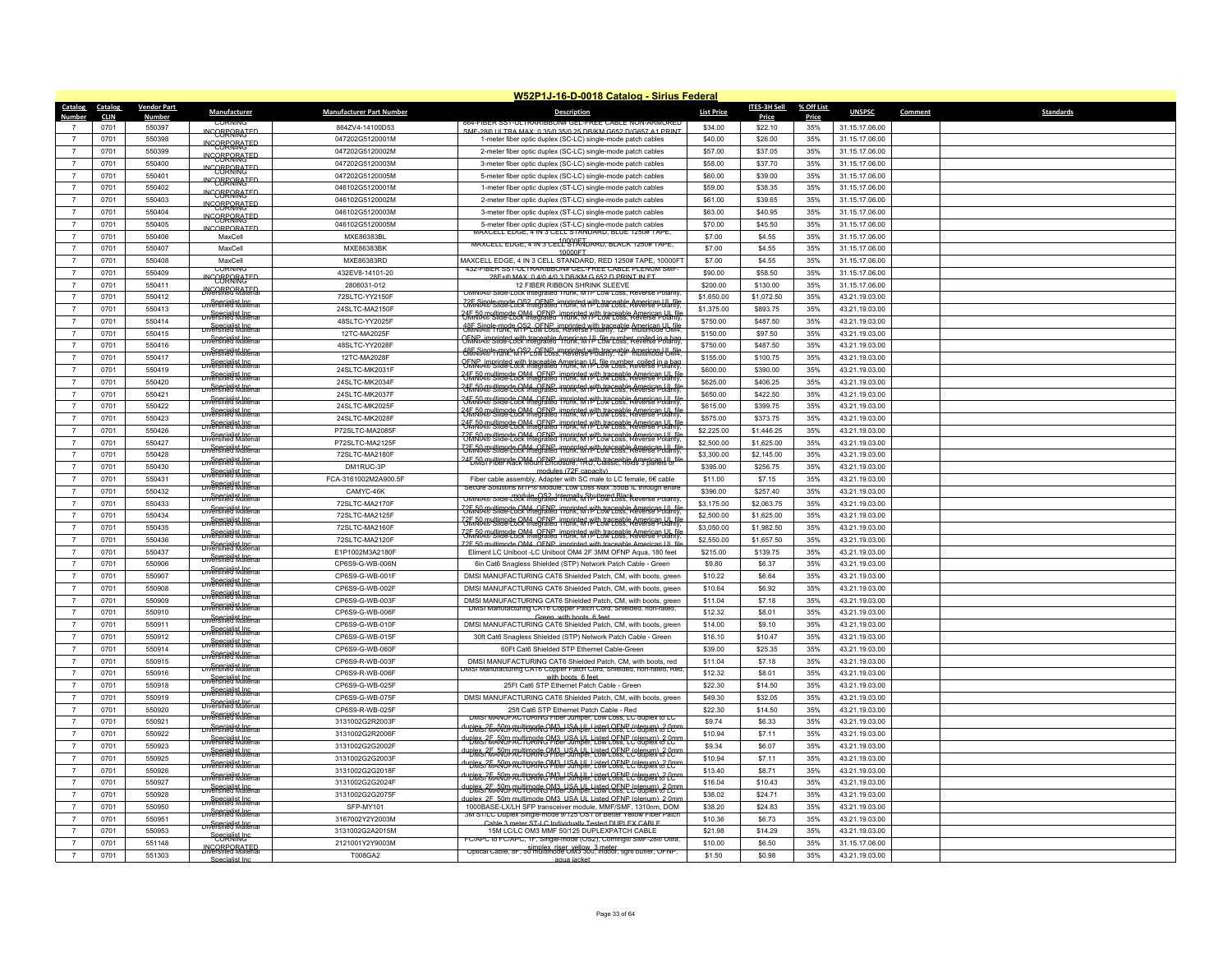|                |             |                    |                                                            |                                 | W52P1J-16-D-0018 Catalog - Sirius Federal                                                                                                                                 |                   |                     |            |                |                             |
|----------------|-------------|--------------------|------------------------------------------------------------|---------------------------------|---------------------------------------------------------------------------------------------------------------------------------------------------------------------------|-------------------|---------------------|------------|----------------|-----------------------------|
| Catalog        | Catalog     | <b>Vendor Part</b> | <b>Manufacturer</b>                                        | <b>Manufacturer Part Number</b> | <b>Description</b>                                                                                                                                                        | <b>List Price</b> | <b>ITES-3H Sell</b> | % Off List | <b>UNSPSC</b>  | <b>Standards</b><br>Comment |
| Number         | <b>CLIN</b> | <b>Number</b>      |                                                            |                                 | OWINIA WITH TRINK TOW LOSS. WITH NON-DINNEGRO WITH NON-DINNEGRAZ                                                                                                          |                   | Price               | Price      |                |                             |
|                | 0701        | 551315             | <b>Diversified Material</b>                                | P4545072GCA2150F                | 50 multimode OM3, OENP, cable imprinted with traceable UL number                                                                                                          | \$2,800.00        | \$1,820.00          | 35%        | 43.21.19.03.00 |                             |
| $\overline{7}$ | 0701        | 551318             | <b>Specialist Inc.</b><br>Diversified Material             | DMAPC-24V-X3                    | Adapter Panel, Classic, 24F, SM/MM, color TBD, Duplex LC, non-keyed<br>LC duplex to LC duplex, 2F 50 multimode OM3, 2.0mm zipcord. OFNP                                   | \$100.00          | \$65.00             | 35%        | 43.21.19.03.00 |                             |
|                | 0701        | 551319             | Specialist Inc.<br>Diversified Materia                     | 3131002G2Y2001F                 | IllumiCore HD Jumper, Reverse Polairty Uniboot to Reverse Polarity                                                                                                        | \$13.00           | \$8.45              | 35%        | 43.21.19.03.00 |                             |
| $\overline{7}$ | 0701        | 551320             | Specialist Inc.<br>Diversified Materia                     | E1P1002G3A2015M                 | Hniboot with intregrated push-pull 2 fiber Corning ClearCurve OM3                                                                                                         | \$49.00           | \$31.85             | 35%        | 43.21.19.03.00 |                             |
| $\overline{7}$ | 0701        | 551321             | <b>Diversified Materia</b>                                 | E1P1002G3A2020M                 | <b>Holbert with intrograted push-seril a fiber Gorning ClearCurve OM3</b>                                                                                                 | \$59.00           | \$38.35             | 35%        | 43.21.19.03.00 |                             |
|                | 0701        | 551322             | Diversified Material                                       | E1P1002G3A2030M                 | Leiboot with intregrated push-pull, 2 fiber Gerning ClearCurve CM3;                                                                                                       | \$69.00           | \$44.85             | 35%        | 43.21.19.03.00 |                             |
| $\overline{7}$ | 0701        | 551323             |                                                            | 3161002G2Y2003M                 | vellow: 3 meter                                                                                                                                                           | \$15.00           | \$9.75              | 35%        | 43.21.19.03.00 |                             |
| $\overline{7}$ | 0701        | 551324             | Diversified Material                                       | C6S-R-1000FTRL                  | Cat6 Sheilded Red plenum, 1000 foot reel                                                                                                                                  | \$950.00          | \$617.50            | 35%        | 43.21.19.03.00 |                             |
|                | 0701        | 551325             | Specialist Inc.<br>Diversified Material<br>Specialist Inc. | C6S-G-1000FTRL                  | Cat6 Sheilded Green plenum, 1000 foot reel                                                                                                                                | \$950.00          | \$617.50            | 35%        | 43.21.19.03.00 |                             |
| $\overline{7}$ | 0701        | 551787             | Unirise USA, LLC                                           | 1903-1-111-00-U                 | 3" D Flanged Lacing Bar, 10 PK                                                                                                                                            | \$117.00          | \$76.05             | 35%        | 81.11.22.01.00 |                             |
| $\overline{7}$ | 0701        | 551789             | STARTECH.COM LTD.                                          | ADJSHELFHD                      | Adjustable Depth Fixed Server Rack Cabinet Shelf                                                                                                                          | \$110.99          | \$72.14             | 35%        | 31.15.17.06.00 |                             |
| $\overline{7}$ | 0701        | 551795             | CISCO SYSTEMS, INC.                                        | SFP-H10GB-CU1M                  | Cisco Original 10GBASE-CU Twin-Ax SFP+ Passive Cable, 1M                                                                                                                  | \$108.35          | \$70.43             | 35%        | 43.23.29.00.00 |                             |
| $\overline{7}$ | 0701        | 552310             | <b>Ulversified Material</b>                                | 3131002G2Y2030M                 | LC duplex to LC duplex, 2F 50 multimode OM3, 2.0mm zipcord, OFNP                                                                                                          | \$38.00           | \$24.70             | 35%        | 31.15.17.06.00 |                             |
| $\overline{7}$ |             |                    | Specialist Inc.<br>Diversified Material                    |                                 | vellow 30 meters<br>LC duplex to LC duplex, 2F 50 multimode OM3, 2.0mm zipcord, OFNP,                                                                                     |                   |                     |            |                |                             |
|                | 0701        | 552311             | Specialist Inc.<br>Diversified Material                    | 3131002G2Y2100M                 | vellow 100 meters Reeled                                                                                                                                                  | \$130.00          | \$84.50             | 35%        | 31.15.17.06.00 |                             |
| $\overline{7}$ | 0701        | 552314             | <b>Diversified Materia</b>                                 | CP6S2-G-WB-15F                  | CAT6 Copper Patch Cord, shielded, plenum, Green, Booted 15FT                                                                                                              | \$30.00           | \$19.50             | 35%        | 43.21.19.03.00 |                             |
| $\overline{7}$ | 0701        | 552315             | Specialist Inc                                             | MDM-FP-K                        | Black Filler Plug for Mountable Desk Modules                                                                                                                              | \$0.39            | \$0.25              | 35%        | 31.15.17.06.00 |                             |
| $\overline{7}$ | 0701        | 552324             | MANUFACTURING                                              | U2BLOCK-A-KEY                   | USB-A Port Blockers with Reusable Key, 4 Pack<br>ENET Cat6 Black 14 Foot Non-Booted (No Boot) (UTP) High-Quality                                                          | \$68.97           | \$44.83             | 35%        | 31.15.17.06.00 |                             |
| $\overline{7}$ | 0701        | 552351             | ENET SOLUTIONS, INC                                        | C6-BK-NB-14-ENC                 | Network Batch Cable R145 to R145 in 14Et al ifetime Warranty                                                                                                              | \$15.00           | \$9.75              | 35%        | 31.15.17.06.00 |                             |
| $\overline{7}$ | 0701        | 552352             | ENET SOLUTIONS, INC                                        | C6-BK-NB-25-ENC                 | C2G YUILCatSe Non-Booted Unshielded (UTF) Network Patch Cable -                                                                                                           | \$21.00           | \$13.65             | 35%        | 31.15.17.06.00 |                             |
| $\overline{7}$ | 0701        | 552353             | C2G                                                        | 22695                           | <b>Black</b>                                                                                                                                                              | \$8.79            | \$5.71              | 35%        | 31.15.17.06.00 |                             |
| $\overline{7}$ | 0701        | 552455             | PLANTRONICS, INC.                                          | 214012-101                      | Blackwire 3320, BW3320-M USB-A                                                                                                                                            | \$54.95           | \$35.72             | 35%        | 31.16.23.00.00 |                             |
| $\overline{7}$ | 0701        | 552456             | PLANTRONICS, INC                                           | 203444-01                       | he all-day comfort, reliability, and durability our EncorePro Family is                                                                                                   | \$179.00          | \$116.35            | 35%        | 31.16.23.00.00 |                             |
| $\overline{7}$ | 0701        | 552457             | PLANTRONICS, INC.                                          | 203478-01                       | The all-day comfort, with the addition of built-in call control ramily is                                                                                                 | \$209.00          | \$135.85            | 35%        | 31.16.23.00.00 |                             |
| $\overline{7}$ | 0701        | 552528             | SHURE                                                      | SM58-LC                         | yown for with the addition of built-in call contr<br>CARDIOID CONDENSOR MICROPHONE, HANDHELD                                                                              | \$358.01          | \$232.71            | 35%        | 52.16.15.20.00 |                             |
| $\overline{7}$ | 0701        | 552529             | <b>INCORPORATED</b><br>Hamiltor                            | MP-MJS                          | 3.5mm Stereo Jack to 3.5mm Mono Plug Adapter                                                                                                                              | \$11.58           | \$7.53              | 35%        | 31.15.17.06.00 |                             |
| $\overline{7}$ | 0701        | 552530             | ENET SOLUTIONS, INC.                                       | XLRM-XLRF-6F                    | ENET XLR Male To XLR Female Copper 6FT Black Audio Cable - Lifetim                                                                                                        | \$35.25           | \$22.91             | 35%        | 31.15.17.06.00 |                             |
|                |             |                    |                                                            |                                 | Slim Stereo Splitter Cable - 3.5mm Male to 2x 3.5mm Female - 1 x Mini-                                                                                                    |                   |                     |            |                |                             |
| $\overline{7}$ | 0701        | 552531             | Rocstor                                                    | Y10A217-B1                      | phone Male StateM (UCINv2X Mini-phone Female Stereo Audio - 8- Black                                                                                                      | \$10.89           | \$7.08              | 35%        | 31.16.23.00.00 |                             |
| $\overline{7}$ | 0701        | 552532             | SIIG, INC.<br>CORNINO                                      | CE-SD0211-S1                    | FC/APC to FC/APC, 1F, Single-mode (OS2), Corning® SMF-28® Ultra,                                                                                                          | \$625.50          | \$406.58            | 35%        | 31.15.17.06.00 |                             |
| $\overline{7}$ | 0701        | 552750             | <b>INCORPORATED</b>                                        | 2121001Y3Y9003M                 | simplex riser vellow 3 meter.                                                                                                                                             | \$8.00            | \$5.20              | 35%        | 31.15.17.06.00 |                             |
| $\overline{7}$ | 0701        | 552850             | Diversified Materia                                        | CP6S2-K-WB-007F                 | CAT 6 STP Network Patch Cable, Black, 7FT                                                                                                                                 | \$11.00           | \$7.15              | 35%        | 43.21.19.03.00 |                             |
| $\overline{7}$ | 0701        | 552851             | Diversified Material                                       | CP6S2-K-WB-015F                 | CAT 6 STP Network Patch Cable, Black, 15FT                                                                                                                                | \$14.00           | \$9.10              | 35%        | 43.21.19.03.00 |                             |
| $\overline{7}$ | 0701        | 552852             |                                                            | 30154-8BK3                      | CAT 6 STP Plenum Network Cable, Solid Core, Black, Reel (1000FT)                                                                                                          | \$999.00          | \$649.35            | 35%        | 43.21.19.03.00 |                             |
| $\overline{7}$ | 0701        | 552853             | Diversified Material                                       | CC45-6S-PK                      | CAT6S RJ45 (Pack of 100)                                                                                                                                                  | \$160.00          | \$104.00            | 35%        | 43.21.19.03.00 |                             |
| $\overline{7}$ | 0701        | 552854             | <b>Specialist Inc.</b><br>Diversified Material             | CC45BT-K-PK                     | CAT6 Shielded RJ-45 Boot Black (Pack of 25)                                                                                                                               | \$12.00           | \$7.80              | 35%        | 43.21.19.03.00 |                             |
|                | 0701        | 552855             | Diversified Materia                                        | 3030001M2A2002M                 | LC Simplex - LC Simplex (Aqua), Pre-Terminated, Patch Cable, OM4, 2M                                                                                                      | \$8.00            | \$5.20              | 35%        | 43.21.19.03.00 |                             |
| $\overline{7}$ | 0701        | 552856             | <b>Diversified Material</b>                                | 3030001M2A2005M                 | LC Simplex - LC Simplex (Aqua), Pre-Terminated, Patch Cable, OM4, 5M                                                                                                      | \$9.00            | \$5.85              | 35%        | 43.21.19.03.00 |                             |
| $\overline{7}$ | 0701        | 552857             | <b>Diversified Material</b>                                | 3030001M2A2007M                 | LC Simplex - LC Simplex (Aqua), Pre-Terminated, Patch Cable, OM4, 7M                                                                                                      | \$9.50            | \$6.18              | 35%        | 43.21.19.03.00 |                             |
| $\overline{7}$ | 0701        | 552858             | <b>Diversified Materia</b>                                 | 3030001M2A2010M                 | LC Simplex - LC Simplex (Aqua), Pre-Terminated, Patch Cable, OM4, 10M                                                                                                     | \$9.75            | \$6.34              | 35%        | 43.21.19.03.00 |                             |
| $\overline{7}$ | 0701        | 552859             | Diversified Material                                       |                                 |                                                                                                                                                                           | \$13.00           |                     | 35%        |                |                             |
|                |             |                    | Specialist Inc.<br>Diversified Material                    | 3030001M2A2015M                 | LC Simplex - LC Simplex (Aqua), Pre-Terminated, Patch Cable, OM4, 15M                                                                                                     |                   | \$8.45              |            | 43.21.19.03.00 |                             |
|                | 0701        | 552860             | Diversified Material                                       | 3030001M2A2020M                 | LC Simplex - LC Simplex (Aqua), Pre-Terminated, Patch Cable, OM4, 20M<br>MTP® Trunk, Connectors: MTP non-pinned to non-pinned; Count: 12F;                                | \$18.00           | \$11.70             | 35%        | 43.21.19.03.00 |                             |
| $\overline{7}$ | 0701        | 552861             | Diversified Material                                       | AVTC-12F-MA2-75F                | Prince Frum multimode OM4; Cable: Shall be Made in the USA UL lister<br>Prince Frum Connectors: MTP non-pinned to non-pinned; Count: 12F;                                 | \$250.00          | \$162.50            | 35%        | 43.21.19.03.00 |                             |
| $\overline{7}$ | 0701        | 552862             | Diversitied Material                                       | AVTC-12F-MA2-100F               | Putical 50um multimode OM4; Cable: Shall be Made in the USA LIL liste                                                                                                     | \$275.00          | \$178.75            | 35%        | 43.21.19.03.00 |                             |
| $\overline{7}$ | 0701        | 552863             | Specialist Inc.<br>Diversified Material                    | AVTC-12F-MA2-125F               | <b>Potical</b> 50um multimode OM4; Cable: Shall be Made in the USA UL Jiste                                                                                               | \$325.00          | \$211.25            | 35%        | 43.21.19.03.00 |                             |
| $\overline{7}$ | 0701        | 552864             |                                                            | AVTC-12F-MA2-150F               |                                                                                                                                                                           | \$399.00          | \$259.35            | 35%        | 43.21.19.03.00 |                             |
| $\overline{7}$ | 0701        | 552865             | Specialist Inc.<br>Diversified Material                    | AVTC-12F-MA2-200F               | Optical, 50um multimode OM4; Cable: Shall be Made in the USA UL listed<br>Optical, 50um multimode OM4; Cable: Shall be Mod-pinned: Count: 12F:                            | \$450.00          | \$292.50            | 35%        | 43.21.19.03.00 |                             |
| $\overline{7}$ | 0701        | 552866             | Diversitied Material                                       | AVTC-12F-MA2-250F               | <b>Prince Frum multimode OM4; Cable: Shall be Made in the ISA H. Lister</b>                                                                                               | \$525.00          | \$341.25            | 35%        | 43.21.19.03.00 |                             |
| $\overline{7}$ | 0701        | 552867             | Diversified Material                                       | AVTC-12F-MA2-300F               | http://partner.org/index.com/index.com/index.partner/2011/1995/1999/2011                                                                                                  | \$615.00          | \$399.75            | 35%        | 43.21.19.03.00 |                             |
| $\overline{7}$ | 0701        | 552868             | Diversified Material                                       | AVTC-12F-MA2-350F               | Optical Spum multimode OM4; Cable: Shall be Made in the USA HILListe                                                                                                      | \$699.00          | \$454.35            | 35%        | 43.21.19.03.00 |                             |
| $\overline{7}$ | 0701        | 552869             | Specialist Inc.<br>Diversified Materia                     | AVTC-12F-MA2-400F               | Optical, 50um multimode OM4; Cable: Shall be Made in the USA ULL listed                                                                                                   | \$800.00          | \$520.00            | 35%        | 43.21.19.03.00 |                             |
|                |             |                    | <b>Specialist Inc.</b><br>Diversified Material             |                                 | Optical, 50um multimode OM4; Cable: Shall be Made in the USA LU Jiste<br>Optical, 50um multimode OM4; Cable: Shall be Made in the USA LU Jiste                            |                   |                     |            |                |                             |
| $\overline{7}$ | 0701        | 552870             | <b>Diversified Material</b>                                | AVTC-12F-MA2-700F               | Intical: 50um multimode OM4: Cable: Shall he Made in the USA UL liste                                                                                                     | \$1,299.00        | \$844.35            | 35%        | 43.21.19.03.00 |                             |
| $\overline{7}$ | 0701        | 552871             | Diversified Material                                       | WMAM-1M                         | DMSI Single Panel Wall Mount, AM Compatible, Double Door, 1 module                                                                                                        | \$200.00          | \$130.00            | 35%        | 43.21.19.03.00 |                             |
| $\overline{7}$ | 0701        | 552872             | <b>Diversified Material</b>                                | DM1RU-AMP-4P                    | 1RU Fiber Housing, 4 Modules, AM Compatible                                                                                                                               | \$365.00          | \$237.25            | 35%        | 43.21.19.03.00 |                             |
| $\overline{7}$ | 0701        | 552873             | <b>Diversified Material</b>                                | DM2RU-AMP-8P                    | 2RU Fiber Housing, 8 Modules, AM Compatible                                                                                                                               | \$415.00          | \$269.75            | 35%        | 43.21.19.03.00 |                             |
|                | 0701        | 552874             |                                                            | DM4RU-AMP-16P                   | 4RU Fiber Housing, 16 Modules, AM Compatible                                                                                                                              | \$699.00          | \$454.35            | 35%        | 43.21.19.03.00 |                             |
| $\overline{7}$ | 0701        | 552875             | Specialist Inc.<br>Diversified Materia                     | CAMCP-12                        | Secure Solutions MTP Module, Low Loss Max .55dB IL through entire                                                                                                         | \$205.00          | \$133.25            | 35%        | 43.21.19.03.00 |                             |
| $\overline{7}$ | 0701        | 552876             | <b>Diversified Material</b>                                | CAMCP-24                        | Secure Solutions MTP Module, Low Loss Max .55dB 1.2F<br>Secure Solutions MTP Module, Low Loss Max .55dB 1.2 through entire<br>module, OM4, internally Shuttered Agua, 24F | \$375.00          | \$243.75            | 35%        | 43.21.19.03.00 |                             |
| $\overline{7}$ | 0701        | 552877             | Diversified Material                                       | BLNK-CAMCP-4PK                  | Fiber Module, Blank Plate, 4 pack CAMCP spec                                                                                                                              | \$42.00           | \$27.30             | 35%        | 43.21.19.03.00 |                             |
| $\overline{7}$ | 0701        | 553131             | <b>Diversified Material</b>                                | CP6S9-R-WB-007F                 | DMSI Manufacturing CA16 Copper Patch Cord, Shielded, non-rated, Red                                                                                                       | \$12.00           | \$7.80              | 35%        | 43.21.19.03.00 |                             |
| $\overline{7}$ | 0701        | 553303             | Specialist Inc.<br><b>ENET SOLUTIONS, INC.</b>             | LC2-YLOM4-3M-ENT                | with boots 7 feet<br>ultimode Duplex 3 Meter Fiber Patch Cable Yellow TAA Compliant - NCNR & Eligible for de                                                              | \$97.00           | \$63.05             | 35%        | 31.15.17.06.00 |                             |
|                | 0701        | 553540             | <b>liversified Material Specialist In</b>                  | 6167002Y2Y9001M                 | single mode fiber ST to SC, 1 Meter                                                                                                                                       | \$10.72           | \$6.97              | 35%        | 43.21.19.03.00 |                             |
|                |             |                    |                                                            |                                 |                                                                                                                                                                           |                   |                     |            |                |                             |
| $\overline{7}$ | 0701        | 553542             | Viversified Material Specialist Inc                        | 6767002Y2Y9001M                 | single mode fiber ST to ST, 1 Meter                                                                                                                                       | \$10.72           | \$6.97              | 35%        | 43.21.19.03.00 |                             |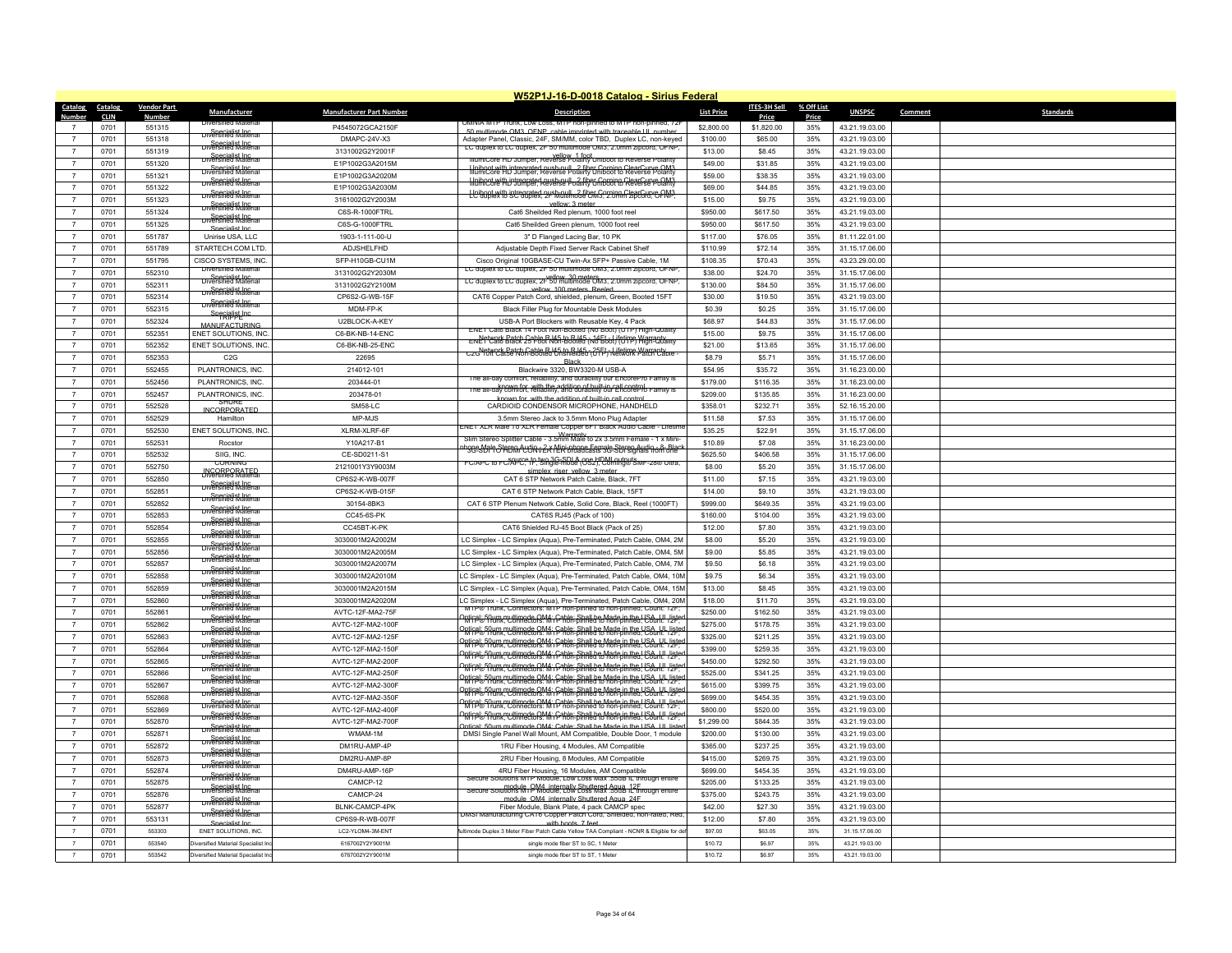|                |             |                    |                                           |                                 | W52P1J-16-D-0018 Catalog - Sirius Federal                                                    |                   |              |            |                |                             |
|----------------|-------------|--------------------|-------------------------------------------|---------------------------------|----------------------------------------------------------------------------------------------|-------------------|--------------|------------|----------------|-----------------------------|
| Catalog        | Catalog     | <b>Vendor Part</b> | <b>Manufacturer</b>                       | <b>Manufacturer Part Number</b> | <b>Description</b>                                                                           | <b>List Price</b> | ITES-3H Sell | % Off List | <b>UNSPSC</b>  | <b>Standards</b><br>Comment |
| Number         | <b>CLIN</b> | Number             |                                           |                                 |                                                                                              |                   | Price        | Price      |                |                             |
|                | 0701        | 553543             | Diversified Material Specialist Ind       | 6767002Y2Y9005M                 | single mode fiber ST to ST, 5 Meter                                                          | \$13.28           | \$8.63       | 35%        | 43.21.19.03.00 |                             |
|                | 0701        | 553546             | Iiversified Material Specialist In        | 6161002Y2Y9001M                 | single mode fiber SC to SC. 1 Meter                                                          | \$10.72           | \$6.97       | 35%        | 43.21.19.03.00 |                             |
|                | 0701        | 553551             | versified Material Specialist In          | HADP-02Y-6167                   | SC-ST Duplex Fiber Coupler                                                                   | \$7.00            | \$4.55       | 35%        | 43.21.19.03.00 |                             |
| $\overline{7}$ | 0701        | 553552             | Diversified Material Specialist Inc       | ADP-02Y-67                      | ST-ST Duplex Fiber Coupler                                                                   | \$3.80            | \$2.47       | 35%        | 43.21.19.03.00 |                             |
| $\overline{7}$ | 0701        | 553554             | <b>liversified Material Specialist In</b> | ADP-02Y-31-FF                   | LC-LC Duplex Fiber Couple                                                                    | \$3.40            | \$2.21       | 35%        | 43.21.19.03.00 |                             |
| $\overline{7}$ | 0701        | 554089             | EXMARK INTERNATIONAL INC                  | EZC615Q25-06                    | Ortronics EZPATCH CRD.C6.15FT.BLU. 25PK                                                      | \$560.56          | \$364.36     | 35%        | 81.11.18.18.00 |                             |
| $\overline{7}$ | 0701        | 554093             | Diversified Material Specialist In        | PK-0030012G9X9003M              | 3m, 12 Fiber LC Pigtail Kit, Multimode, OM3, 12 x color coded 900um pigtails                 | \$47.78           | \$31.06      | 35%        | 43.21.19.03.00 |                             |
| $\overline{7}$ | 0701        | 554094             | versified Material Specialist In          | FTS-31G-9                       | Splice On Connector, LC, 900 um Tight-Buffered 50 um multimode, Aqua                         | \$12.88           | \$8.37       | 35%        | 43.21.19.03.00 |                             |
| $\overline{7}$ | 0701        | 554095             | Diversified Material Specialist Ind       | SGF-04P-WH                      | Angled Faceplate, 1-Gang, 4-Port, White                                                      | \$3.00            | \$1.95       | 35%        | 43.21.19.03.00 |                             |
| $\overline{7}$ | 0701        | 554097             | <b>liversified Material Specialist In</b> | 3131002M2R9025F                 | Patch Cords 8m (25') (Red) non-keyed, LC-LC OM4                                              | \$18.44           | \$11.99      | 35%        | 43.21.19.03.00 |                             |
| $\overline{7}$ | 0701        | 554098             | iversified Material Specialist In         | 3131002M2R9035F                 | Patch Cords 11 (35') (Red) non-keyed, LC-LC OM4                                              | \$23.56           | \$15.31      | 35%        | 43.21.19.03.00 |                             |
| $\overline{7}$ | 0701        | 554099             | <b>iversified Material Specialist Ind</b> | 3131002M2R9050E                 | Patch Cords 15m (50') (Red) non-keyed, LC-LC OM4                                             | \$28.68           | \$18.64      | 35%        | 43.21.19.03.00 |                             |
| $\overline{7}$ | 0701        | 554100             | <b>liversified Material Specialist In</b> | CASFDPC-24Y-3146                | Cassettes, Black, Single-Mode Build to Spec, 24F, OS2, 184mm x 118mm x 24mm                  | \$354.00          | \$230.10     | 35%        | 43.21.19.03.00 |                             |
| $\overline{7}$ | 0701        | 554101             | ersified Material Specialist In           | CASFDPC-24M-3146                | Cassettes, Black, Multi-Mode Build to Spec, OM4, Type C                                      | \$354.00          | \$230.10     | 35%        | 43.21.19.03.00 |                             |
| $\overline{7}$ | 0701        | 554102             | <b>liversified Material Specialist In</b> | ARM-8RU-CUSTOM                  | 8RU Custom Rack Mount Enclosure (12 Cassette Capacity)                                       | \$696.00          | \$452.40     | 35%        | 43.21.19.03.00 |                             |
| $\overline{7}$ | 0701        | 554103             | Diversified Material Specialist In        | 3131002M2R9010F                 | 10 LC/LC OM4 50um 2.0mm DUPLEX OFNR RED JACKET                                               | \$12.04           | \$7.83       | 35%        | 43.21.19.03.00 |                             |
| $\overline{7}$ | 0701        | 554104             | Diversified Material Specialist Inc       | T012MR2                         | 1000ft roll Red Plenum 12 Fiber Distribution Cable, 50/125, OM4                              | \$1,998.00        | \$1,298.70   | 35%        | 43.21.19.03.00 |                             |
| $\overline{7}$ | 0701        | 554279             | Ergoguys, LLC                             | 3064-USB                        | multimedia lessons to enhance students education. Features include adjustable headband,      | \$45.55           | \$29.61      | 35%        | 43.21.19.03.00 |                             |
| $\overline{7}$ | 0701        | 554284             | Diversified Material Specialist In        | 3131002G2Y9003M                 | 3M 10G DPX 2.0MM LC-LC PVC Yellow                                                            | \$13.00           | \$8.45       | 35%        | 43.21.19.03.00 |                             |
|                | 0701        | 554285             | iversified Material Specialist In         | 3131002G2Y9005M                 | 5M 10G DPX 2.0MM LC-LC PVC Yellow                                                            | \$15.00           | \$9.75       | 35%        | 43.21.19.03.00 |                             |
| $\overline{7}$ |             | 554286             | iversified Material Specialist Ind        | 3131002G2Y9010M                 | 10M 10G DPX 2.0MM LC-LC PVC Yellow                                                           | \$22.00           | \$14.30      | 35%        | 43.21.19.03.00 |                             |
| $\overline{7}$ | 0701        | 554287             |                                           |                                 |                                                                                              |                   |              |            |                |                             |
|                | 0701        |                    | iversified Material Specialist In         | DMSI-CP669-Y-WB-010F            | 10' CAT6 PC YELLOW W/BOOT. CM                                                                | \$6.00            | \$3.90       | 35%        | 43.21.19.03.00 |                             |
|                | 0701        | 554291             | HNEIDER ELECTRIC IT USA II                | LEOMNIA1C-048Y-3S46             | Itra light; white finish; sliding tray; loaded with 2 x 24F MTP/APC pinned to Duplex LC UPC, | \$1,000.00        | \$650.00     | 35%        | 39.12.10.17.00 |                             |
| $\overline{7}$ | 0701        | 554298             | STARTECH.COM LTD.                         | <b>MCM110ST2</b>                | ernet connection up to 2 km over Multi Mode ST fiber - fiber converter - ethernet media con  | \$82.99           | \$53.94      | 35%        | 43.22.26.05.00 |                             |
| $\overline{7}$ | 0701        | 554300             | Unirise USA LLC                           | HDMI-MM-100F-UT                 | a7 Technology, 4K@30Hz, CL2 Rated, 100ft (approx 30.5 meters) Active 100ft HDMI Cable        | \$309.00          | \$200.85     | 35%        | 81.11.22.01.00 |                             |
| $\overline{7}$ | 0701        | 554301             | BLACK BOX CORPORATION                     | EVNPS06B-0100-MM                | Video Cable with Ferrite Core - Male/Male, Black, 100-ft (30.4-m), 45 Day Standard Return    | \$299.00          | \$194.35     | 35%        | 31 16 31 00 00 |                             |
| $\overline{7}$ | 0701        | 554783             | Diversified Material Specialist Ind       | 3131002F2R9003M                 | LC to LC, 62.5 OM1 duplex, red jacket, 3 meter                                               | \$13.00           | \$8.45       | 35%        | 43.21.19.03.00 |                             |
| $\overline{7}$ | 0701        | 554784             | Quiktron                                  | 3131002F2R9005M                 | LC to LC, 62.5 OM1 duplex, red jacket, 5 meter                                               | \$15.00           | \$9.75       | 35%        | 31.15.17.06.00 |                             |
| $\overline{7}$ | 0701        | 554785             | Wersified Material Specialist Inc         | 3131002E2R9007M                 | LC to LC, 62.5 OM1 duplex, red jacket, 7 meter                                               | \$18.00           | \$11.70      | 35%        | 43 21 19 03 00 |                             |
| $\overline{7}$ | 0701        | 554786             | <b>liversified Material Specialist In</b> | 3144002F2R9002M                 | MTRJ female to LC, 62.5 OM1 duplex, red jacket, 2 meter                                      | \$17.00           | \$11.05      | 35%        | 43.21.19.03.00 |                             |
| $\overline{7}$ | 0701        | 554849             | <b>Transcend Information</b>              | <b>TS8GCF200I</b>               | Transcend 8GB INDUSTRIAL CF CARD 200X (UltraDMA4)                                            | \$498.00          | \$323.70     | 35%        | 43.20.18.03.00 |                             |
| $\overline{7}$ | 0701        | 555062             | PLANTRONICS, INC.                         | 214572-01                       | PLANTRONICS, INC.: EncorePro 310, EP310 QD, WW                                               | \$59.95           | \$38.97      | 35%        | 31.16.23.00.00 |                             |
| $\overline{7}$ | 0701        | 555080             | ENET SOLUTIONS. INC                       | C-242412C288RLWLWH              | dule capacity, with cable management brackets for tool-less slide-lock preterminated trunk o | \$1,950.00        | \$1,267.50   | 35%        | 31.15.17.06.00 |                             |
|                | 0701        | 555081             | versified Material Specialist In          | P4545072GCA2075F                | imode OM3, OFNP, cable imprinted with traceable American UL number, micro-250. Type          | \$2,165.54        | \$1,407.60   | 35%        | 43.21.19.03.00 |                             |
| $\overline{7}$ | 0701        | 555082             | Viversified Material Specialist Ind       | P4545048GCA2100F                | imode OM3, OFNP, cable imprinted with traceable American UL number, micro-250, Type C        | \$1,580.80        | \$1,027.52   | 35%        | 43.21.19.03.00 |                             |
| $\overline{7}$ | 0701        | 555083             | <b>Iiversified Material Specialist In</b> | P4545048GCA2070E                | timode OM3, OFNP, cable imprinted with traceable American UL number, micro-250, Type         | \$1,357.92        | \$882.65     | 35%        | 43.21.19.03.00 |                             |
| $\overline{7}$ | 0701        | 555084             | Diversified Material Specialist Ind       | E1P1002G3A2010M                 | Reverse Polarity Uniboot with intregrated push-pull. 2 fiber Corning ClearCurve OM3 7.5m     | \$42.00           | \$27.30      | 35%        | 43.21.19.03.00 |                             |
| $\overline{7}$ | 0701        | 555087             | Carlon                                    | SGP-06P-WH                      | 6 port face plates white                                                                     | \$3.00            | \$1.95       | 35%        | 31.15.17.06.00 |                             |
| $\overline{7}$ | 0701        | 555088             | Iiversified Material Specialist In        | DGP-12P-WH                      | 12 port face plates white                                                                    | \$7.00            | \$4.55       | 35%        | 43 21 19 03 00 |                             |
| $\overline{7}$ | 0701        | 555142             | STARTECH.COM LTD.                         | <b>USB867WAC22</b>              | Joh USB 3.0 - USB 3.0 AC1200 Dual Band Wireless-AC Network Adapter - 802.11ac WiFi           | \$70.99           | \$46.14      | 35%        | 43.22.26.05.00 |                             |
| $\overline{7}$ | 0701        | 555295             | <b>Weltron Products</b>                   | T2404L6-BL                      | CAT6 UTP Solid CMR, Blue, Bulk Cable, 1000 ft per reel                                       | \$284.00          | \$184.60     | 35%        | 81.11.18.11.00 |                             |
| $\overline{7}$ | 0701        | 555296             | <b>Weltron Products</b>                   | 44-794WH                        | 4 Port White Keystone Wallplate                                                              | \$3.00            | \$1.95       | 35%        | 81.11.18.11.00 |                             |
| $\overline{7}$ | 0701        | 555614             | STARTECH.COM LTD.                         | LTRISERP                        | table angle settings - Portable Laptop Stand - Adiustable laptop stand for most laptops and  | \$31.99           | \$20.79      | 35%        | 43.22.26.05.00 |                             |
| $\overline{7}$ | 0701        | 555670             | <b>Allied Telesis</b>                     | AT-2711FX-LC-901                | fbos PCI Express Fast Ethernet Fiber Adapter Card: LC connector: includes both standard      | \$298.00          | \$193.70     | 35%        | 43.20.14.04.00 |                             |
| $\overline{7}$ | 0701        | 555863             | (IOM MEMORY SOLUTIONS, IN                 | C6BCS-O1000P-AX                 | Axiom CAT6 23AWG 4-Pair Solid 550MHz Plenum Bulk Cable Spool 1000FT (Orange)                 | \$589.00          | \$382.85     | 35%        | 43.21.15.15    |                             |
| $\overline{7}$ | 0701        | 555980             | Diversified Material Specialist Ind       | CPSA9-R-WB-001F                 | CAT6A Copper Patch Cord, Shielded, non-rated.Red, with boots, 1 foot                         | \$8.00            | \$5.20       | 35%        | 43.21.19.03.00 |                             |
| $\overline{7}$ | 0701        | 555981             |                                           | CPSA9-G-WB-001F                 | CAT6A Copper Patch Cord. Shielded, non-rated.Green, with boots, 1 foot                       | \$8.00            | \$5.20       | 35%        | 43.21.19.03.00 |                             |
|                |             |                    | Diversified Material Specialist In        |                                 |                                                                                              |                   |              |            |                |                             |
| $\overline{7}$ | 0701        | 556008             | SHURE INCORPORATED                        | <b>MX412D/C</b><br>MX396/C-TRI  | MICROPHONE, 12" GOOSENECK CARDIOID                                                           | \$374.00          | \$243.10     | 35%        | 52.16.15.20.00 |                             |
| $\overline{7}$ | 0701        | 556009             | <b>VSGI</b>                               |                                 | MICROPHONE. TRI-ELEMENT ADJUSTABLE TO 180° OR 360° COVERAGE                                  | \$675.00          | \$438.75     | 35%        | 43.21.19.03.00 |                             |
| $\overline{7}$ | 0701        | 556010             | Extron                                    | 60-1546-006335                  | <b>CUSTOM XTP SYSTEM</b>                                                                     | \$42,710.00       | \$27,761.50  | 35%        | 43.22.17.30.00 |                             |
| $\overline{7}$ | 0701        | 556011             | Extron                                    | 60-1494-21                      | SWITCH, 8x4 4K/60 HDMI W/2 AUDIO OUTPUTS                                                     | \$5,100.00        | \$3,315.00   | 35%        | 43.22.17.30.00 |                             |
| $\overline{7}$ | 0701        | 556012             | Extron                                    | 60-1496-21                      | SWITCH, 16 X 8 HDMI W/4 AUDIO OUTPUTS                                                        | \$12,990.00       | \$8,443.50   | 35%        | 43.22.17.30.00 |                             |
| $\overline{7}$ | 0701        | 556015             | Extron                                    | 60-1565-12                      | TOUCHPANEL, 10" TABLETOP NC TOUCHLINK PRO - BLK (QUOTE REQ)                                  | \$2,990.00        | \$1,943.50   | 35%        | 43.22.17.30.00 |                             |
|                | 0701        | 556016             | Extron                                    | 60-1512-10                      | SWITCHER. 12x8 PRODSP DM PROCESSOR W/AEC AND DANTE                                           | \$3,600.00        | \$2,340.00   | 35%        | 43.22.17.30.00 |                             |
| $\overline{7}$ | 0701        | 556017             | Extron                                    | 60-1760-02                      | AMPLIFIER, FOUR CHANNEL, 100W @ 70V                                                          | \$1,390.00        | \$903.50     | 35%        | 43.22.17.30.00 |                             |
| $\overline{7}$ | 0701        | 556018             | Extron                                    | 60-1823-01                      | DIGITAL MATRIX PROCESSOR W/ AEC. 6X4                                                         | \$2,200.00        | \$1,430.00   | 35%        | 43.22.17.30.00 |                             |
|                | 0701        | 556019             | Extron                                    | 42-999-001283                   | CUSTOM HD 4K 101 PLUS ISOLATOR PER QUOTE                                                     | \$550.00          | \$357.50     | 35%        | 43.22.17.30.00 |                             |
| $\overline{7}$ | 0701        | 556020             | Contemporary Research                     | 5114-001                        | TUNER, HDTV TUNER W/UNIVERSAL RACK MOUNT KIT (232-ATSC-4K)                                   | \$1,400.00        | \$910.00     | 35%        | 43.22.26.19    |                             |
|                | 0701        | 556022             | Extran                                    | 42-141-23                       | SPEAKER, CEILING 600X600 MM LOW PROFILE ENCLSR.FF 220, PAIR                                  | \$510.00          | \$331.50     | 35%        | 43.22.17.30.00 |                             |
|                | 0701        | 556033             | <b>ODLE ATLANTIC PRODUCTS.</b>            | CUT-EXCC200                     | CUTOUT FOR EXTRON CABLE CUBBY 200 60-716-XX                                                  | \$25.00           | \$16.25      | 35%        | 31.15.17.06.00 |                             |
| $\overline{7}$ | 0701        | 556034             | <b>DDLE ATLANTIC PRODUCTS, II</b>         | ACC-HANDLE1-MAT                 | ACCESSORY DOOR HANDLE 1-BAY MODERNO ALUMINUM                                                 | \$97.00           | \$63.05      | 35%        | 31.15.17.06.00 |                             |
|                |             |                    |                                           |                                 |                                                                                              |                   |              |            |                |                             |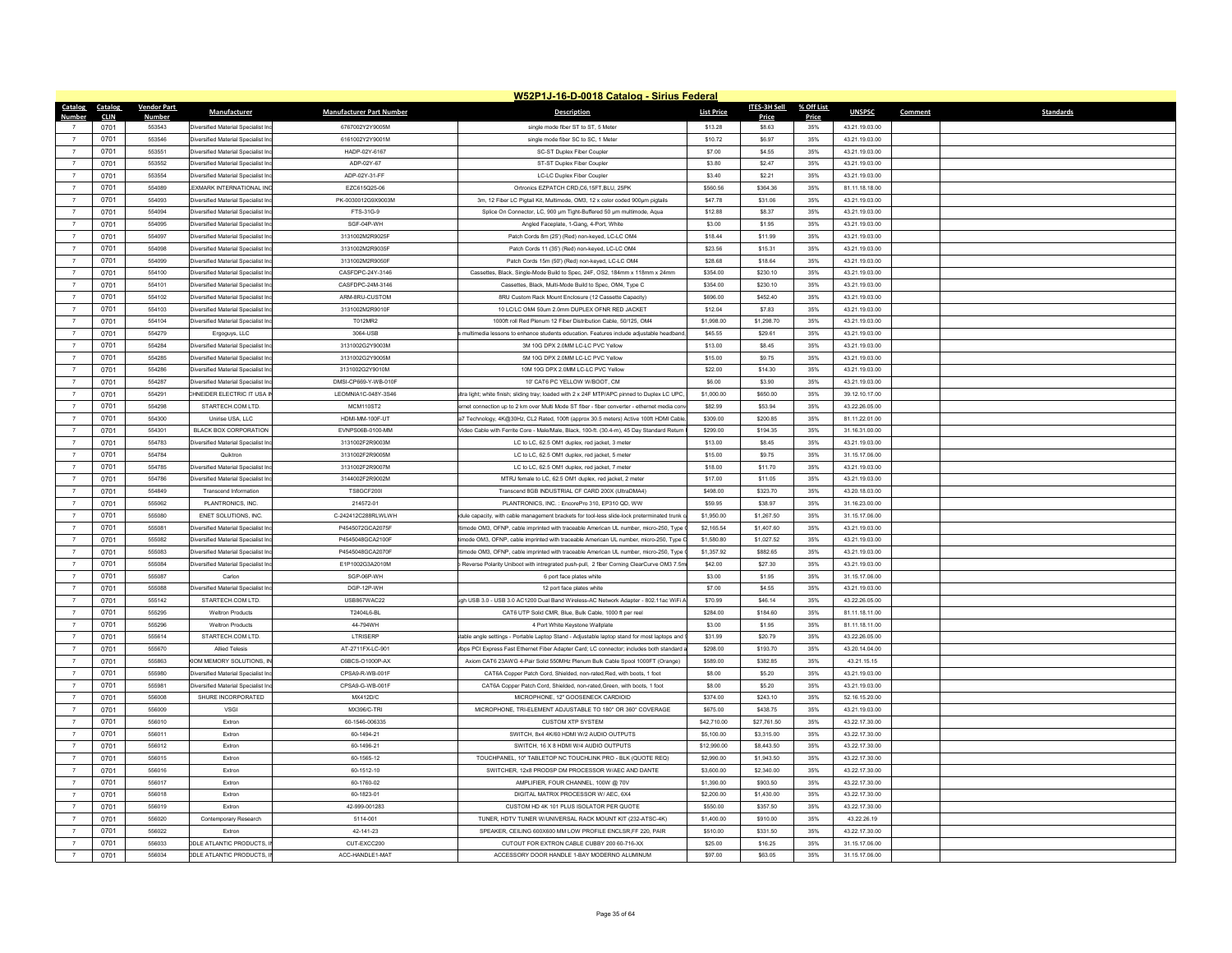|                                  |                 |                    |                                             |                                 | W52P1J-16-D-0018 Catalog - Sirius Federal                                                                |                   |              |            |                |                             |
|----------------------------------|-----------------|--------------------|---------------------------------------------|---------------------------------|----------------------------------------------------------------------------------------------------------|-------------------|--------------|------------|----------------|-----------------------------|
|                                  | Catalog Catalog | <b>Vendor Part</b> | Manufacturer                                | <b>Manufacturer Part Number</b> | <b>Description</b>                                                                                       | <b>List Price</b> | ITES-3H Sell | % Off List | <b>UNSPSC</b>  | Comment<br><b>Standards</b> |
| Number                           | <b>CLIN</b>     | Numbe              |                                             |                                 |                                                                                                          |                   | Price        | Price      |                |                             |
|                                  | 0701            | 556035             | <b>DDLE ATLANTIC PRODUCTS, I</b>            | C5-ARB31                        | BRACKET, 31D, D5 ADJUST RAIL BRACKET                                                                     | \$106.00          | \$68.90      | 35%        | 31.15.17.06.00 |                             |
|                                  | 0701            | 556043             | Da-Lite Corporation                         | 98219HMI                        | EQUIPMENT RACK 12RU HONEY MAPLE LAMINATE                                                                 | \$2,512.00        | \$1,632.80   | 35%        | 43.21.19.03.00 |                             |
| $\overline{7}$                   | 0701            | 556044             | <b>DDLE ATLANTIC PRODUCTS, I</b>            | UMS1-11.5                       | SHELF, 1SP UM SHELF, 11.5°D                                                                              | \$77.00           | \$50.05      | 35%        | 31.15.17.06.00 |                             |
| $\overline{7}$                   | 0701            | 556049             | AVI-SPL LLC                                 | FDB9-TB5+                       | Easy Adapters Female DB-9 5-Position Adapter                                                             | \$10.00           | \$6,50       | 35%        | 43.22.26.00.00 |                             |
| $\overline{7}$                   | 0701            | 556050             | AVI-SPL LLC                                 | MDB9-TB5+                       | Easy Adapters Male DB-9 5-Position Adapte                                                                | \$10.00           | \$6.50       | 35%        | 43.22.26.00.00 |                             |
| $\overline{7}$                   | 0701            | 556051             | AVI-SPI LLC                                 | XDB9-TB-H1                      | Hood and Thumbscrews for Easy Adapters DB9 Adapters                                                      | \$10.00           | \$6.50       | 35%        | 43 22 26 00 00 |                             |
| $\overline{7}$                   | 0701            | 556053             | AVI-SPL LLC                                 | NA3FDM                          | ADAPTER, 3 PIN FEMALE XLR TO 3 PIN MALE                                                                  | \$9.93            | \$6.45       | 35%        | 43.22.26.00.00 |                             |
| $\overline{7}$                   | 0701            | 556059             | AVI-SPL LLC                                 | DP-HDMI-MM-1N                   | 1ft DisplayPort Male to HDMI Male Cabl-                                                                  | \$10.99           | \$7.14       | 35%        | 43.22.26.00.00 |                             |
| $\overline{7}$                   | 0701            | 556060             | AVI-SPI LLC                                 | DP-HDMI-MM-6N                   | 6ft DisplayPort Male to HDMI Male Cable                                                                  | \$12.99           | \$8.44       | 35%        | 43 22 26 00 00 |                             |
| $\overline{7}$                   | 0701            | 556084             | VSGI                                        | <b>USB-335</b>                  | SmartPipe with on-board 2 port USB hub                                                                   | \$399.00          | \$259.35     | 35%        | 43.21.19.03.00 |                             |
|                                  | 0701            | 556085             | <b>ODLE ATLANTIC PRODUCTS,</b>              | PHBL-1                          | 1 SP (1 3/4") FLAT, 1/8" THICK ALUMINUM BLANK PA                                                         | \$17.00           | \$11.05      | 35%        | 31.15.17.06.00 |                             |
| $\overline{7}$<br>$\overline{7}$ | 0701            | 556089             | <b>EGRAND NORTH AMERICA, LI</b>             | CDI-15                          | 15 FT CORDUCT-IVORY                                                                                      | \$195.50          | \$127.08     | 35%        | 31.15.17.06.00 |                             |
|                                  | 0701            | 556090             | Wiremok                                     | 800BAC                          | NM RACEWAY BASE & COVER W/ADHES IV (MUST ORDER IN QTY 100)                                               | \$3.28            | \$2.13       | 35%        | 81.11.18.11.00 |                             |
| $\overline{7}$                   | 0701            | 556091             | <b>DDLE ATLANTIC PRODUCTS, I</b>            | HPS                             | SCREW, 25PC BLACK 10/32 PHILLIPS W/WASHERS                                                               | \$10.00           | \$6.50       | 35%        | 31.15.17.06.00 |                             |
| $\overline{7}$                   | 0701            | 556101             | CISCO SYSTEMS, INC.                         | BRKT-QCAM-WMK                   | Wall mounting bracket for Quad Camera                                                                    | \$0.00            | \$0.00       | 35%        | 43.23.30.00.00 |                             |
| $\overline{7}$                   | 0701            | 556208             | Griffin Technology                          | GFB-048-BLK                     | or Security Case with Smart Card Reader - Protective case for tablet - black - for Microsoft             | \$298.00          | \$193.70     | 35%        | 31.15.17.06.00 |                             |
|                                  | 0701            | 556889             | iversified Material Specialist In           | T2404L6SHP-BL                   | CAT6 FTP Shielded Solid CMP PPL, Blue, Bulk Cable, 1000 ft per reel   TAA COMPLIANT                      | \$867.00          | \$563.55     | 35%        | 43.21.19.03.00 |                             |
| $\overline{7}$                   | 0701            | 557217             | Diversified Material Specialist In          | 3131002G2G9005M                 | Fiber, Patch Cord, OM3 M/M, Duplex LC/LC, 5 meter, Green Jacket                                          | \$14.00           | \$9.10       | 35%        | 43.21.19.03.00 |                             |
| $\overline{7}$                   | 0701            | 557218             | Diversified Material Specialist In          | 3131002G2G9007M                 | Fiber, Patch Cord, OM3 M/M, Duplex LC/LC . 7 meter, Green Jacket                                         | \$16.00           | \$10.40      | 35%        | 43.21.19.03.00 |                             |
|                                  | 0701            | 557219             | iversified Material Specialist In           | 3131002G2R9002M                 | Fiber, Patch Cord, OM3 M/M, Duplex LC/LC, 2 meter, Red Jacket                                            | \$12.00           | \$7.80       | 35%        | 43.21.19.03.00 |                             |
| $\overline{7}$                   | 0701            | 557220             | Viversified Material Specialist Ind         | 3131002G2R9005M                 | Fiber, Patch Cord, OM3 M/M, Duplex LC/LC, 5 meter, Red Jacket                                            | \$14.00           | \$9.10       | 35%        | 43.21.19.03.00 |                             |
| $\overline{7}$                   | 0701            | 557221             | <b>liversified Material Specialist In</b>   | 3131002G2R9007M                 | Fiber, Patch Cord, OM3 M/M, Duplex LC/LC, 7 meter, Red Jacket                                            | \$16.00           | \$10.40      | 35%        | 43.21.19.03.00 |                             |
| $\overline{7}$                   | 0701            | 557222             | Viversified Material Specialist Ind         | 3161002G2R9007M                 | Fiber, Patch Cord, OM3 M/M, Duplex LC/SC, 7 meter, Red Jacket                                            | \$16.00           | \$10.40      | 35%        | 43.21.19.03.00 |                             |
| $\overline{7}$                   | 0701            | 557225             | <b>liversified Material Specialist In</b>   | T008RG2                         | Cable, fiber optic, 8 strand, plenum rated, Red jacket                                                   | \$3.00            | \$1.95       | 35%        | 43.21.19.03.00 |                             |
| $\overline{7}$                   | 0701            | 557227             | iversified Material Specialist In           | DGE-08P-WH                      | Faceplate, double gang, 8 position, white                                                                | \$4.00            | \$2.60       | 35%        | 43.21.19.03.00 |                             |
| $\overline{7}$                   | 0701            | 557228             | Diversified Material Specialist In          | SGF-02P-WH                      | Faceplate, single gang, 2 position, white                                                                | \$2.00            | \$1.30       | 35%        | 43.21.19.03.00 |                             |
| $\overline{7}$                   | 0701            | 557229             | Diversified Material Specialist In          | KMJ-K66                         | Adaptor, RJ45, Cat 6, Black                                                                              | \$9.00            | \$5.85       | 35%        | 43.21.19.03.00 |                             |
| $\overline{7}$                   | 0701            | 557483             | iversified Material Specialist In           | 3161002F2R9001M                 | LC duplex to SC duplex, 2F 62.5 multimode OM1, 2.0mm zipcord, OFNR, red, 1 meter                         | \$9.50            | \$6.18       | 35%        | 43.21.19.03.00 |                             |
| $\overline{7}$                   | 0701            | 557484             | Quiktron                                    | 3131002F2R9001M                 | LC duplex to LC duplex, 2F 62.5 multimode OM1, 2.0mm zipcord, OFNR, red, 1 meter                         | \$9.30            | \$6.05       | 35%        | 31.15.17.06.00 |                             |
| $\overline{7}$                   | 0701            | 557485             | Viversified Material Specialist Inc         | 3131002F2R9002M                 | LC duplex to LC duplex, 2F 62.5 multimode OM1, 2.0mm zipcord, OFNR, red, 2 meter                         | \$10.99           | \$7.14       | 35%        | 43.21.19.03.00 |                             |
| $\overline{7}$                   | 0701            | 557503             | PLANTRONICS, INC.                           | 89435-01                        | ENCOREPRO HW510V, NA, ROW                                                                                | \$90.00           | \$58.50      | 35%        | 31.16.23.00.00 |                             |
| $\overline{7}$                   | 0701            | 557524             | ASUSTEK COMPUTER. INC.                      | P702 ROG GLADIUS II             | S Gaming Mouse featuring 16000 DPI Optical, 50G Acceleration, 400 IPS sensor, swappab                    | \$702.00          | \$456.30     | 35%        | 81.11.18.11.00 |                             |
| $\overline{7}$                   | 0701            | 557621             | CORNING INCORPORATED                        | CCH-CP12-E4                     | ORPORATION : Closet Connector Housing (CCH) Panel, LC Adapters, Duplex, 12 F, 50 mu                      | \$154.92          | \$100.70     | 35%        | 43.22.15.22.00 |                             |
| $\overline{7}$                   | 0701            | 557625             | iversified Material Specialist In           | P3030024GTAA075M                | M3, Indoor, Armored, OFCP, Tight Buffer, Aqua jacket, 75 meters, w/ 18 inch 900 micron                   | \$1,718.30        | \$1,116.90   | 35%        | 43.21.19.03.00 |                             |
| $\overline{7}$                   | 0701            | 557819             | <b>Iiversified Material Specialist Inc.</b> | <b>HDMI-20-6F</b>               | foot long HDMI port version 2.0 (HDCP 2.2) (high speed and supports 4k resolution at 60FP!               | \$14.99           | \$9.74       | 35%        | 43.21.19.03.00 |                             |
| $\overline{7}$                   | 0701            | 558159             | Diversified Material Specialist In          | 3167002Y2Y2005M                 | LC duplex to ST, 2F Single-mode OS2, 2.0mm zipcord, OFNP, yellow, 5 meter                                | \$13.00           | \$8.45       | 35%        | 43.21.19.03.00 |                             |
| $\overline{7}$                   | 0701            | 558160             | ersified Material Specialist In             | 3167002Y2Y2001M                 | LC duplex to ST, 2F Single-mode OS2, 2.0mm zipcord, OFNP, yellow, 1 meter                                | \$11.00           | \$7.15       | 35%        | 43.21.19.03.00 |                             |
| $\overline{7}$                   | 0701            | 558223             | HNEIDER ELECTRIC IT USA I                   | WEXTWAR3YR-SP-03                | 3 YEAR EXTENDED WARRANTY (RENEWAL)                                                                       | \$278.00          | \$180.70     | 35%        | 39.12.10.17.00 |                             |
| $\overline{7}$                   | 0701            | 558224             | HNEIDER ELECTRIC IT USA                     | WEXTWAR3YR-SP-04                | 3 YEAR EXTENDED WARRANTY (RENEWAL)                                                                       | \$530.00          | \$344.50     | 35%        | 39.12.10.17.00 |                             |
|                                  | 0701            | 558237             | ARISTA NETWORKS, INC.                       | SFP-1G-SX                       | TRANSCEIVER, SFP MODULE, DUPLEX SINGLE MODE FIBER, 850 NM                                                | \$170.00          | \$110.50     | 35%        | 81.11.18.11.00 |                             |
| $\overline{7}$                   | 0701            | 558331             | DELL TECHNOLOGIES                           | WD19DC                          | Dell Performance Dock- WD19DC 210w PD TAA                                                                | \$692.55          | \$450.16     | 35%        | 43.21.15.01.00 |                             |
| $\overline{7}$                   | 0701            | 558514             | <b>ENOVO (UNITED STATES) INC.</b>           | 40AS0090US                      | TP USB-C Dock Gen2 - US                                                                                  | \$300.00          | \$195.00     | 35%        | 43.21.15.01.00 |                             |
|                                  | 0701            | 558720             | ADESSO INC                                  | AKB-150SB-TAA                   | Adesso TAA compliant USB Desktop Ergonomic Keyboard built in cac reader                                  | \$89.95           | \$58.47      | 35%        | 81.11.18.11.00 |                             |
| $\overline{7}$<br>$\overline{7}$ | 0701            | 558721             | ADESSO INC.                                 | AKB-150UB-TAA                   | Adesso TAA compliant USB Desktop Ergonomic Keyboard                                                      | \$69.95           | \$45.47      | 35%        | 81.11.18.11.00 |                             |
|                                  | 0701            | 558760             | Diversified Material Specialist In          | 39419-8BL2-A                    | 1000ft CAT5e 4/UTP Ethernet LAN Cable 24AWG Network Wire (Blue)                                          | \$354.00          | \$230.10     | 35%        | 43.21.19.03.00 |                             |
| $\overline{7}$                   | 0701            | 558761             | Diversified Material Specialist In          | CP669-B-WB-050F                 | Cat6 Ethernet Cable, 50 ft - RJ45, LAN, UTP CAT 6, Network, Internet Cable - 50 Feet                     | \$18.00           | \$11.70      | 35%        | 43.21.19.03.00 |                             |
| $\overline{7}$                   | 0701            | 558762             | <b>Viversified Material Specialist In</b>   | CP669-B-WB-015F-10P             | thernet Cable, 15 Feet (10 Pack) LAN, utp Cat 6, RJ45, Network Cord, Patch, Internet Cable               | \$71.50           | \$46.48      | 35%        | 43.21.19.03.00 |                             |
| $\overline{7}$                   | 0701            | 558854             | MICROSOFT CORPORATION                       | 3QM-00001                       | T CORP : Microsoft Docking Stn - Srf Pro 3 Commer SC English.Canadian French.Spanis                      | \$450.00          | \$292.50     | 35%        | 81.11.18.11.00 |                             |
| $\overline{7}$                   | 0701            | 559058             | STARTECH.COM LTD.                           | SV431DHD4KU                     | DMI computers with a single mouse, keyboard and dual monitors up to 4K at 30Hz - 4 port I                | \$800.00          | \$520.00     | 35%        | 43.22.26.05.00 |                             |
| $\overline{7}$                   | 0701            | 559141             | LOGITECH INC                                | 910-001799                      | LOGITECH M570 TRACKBALL MOUSE LASER WIRELESS                                                             | \$150.00          | \$97.50      | 35%        | 43.23.00.00.00 |                             |
| $\overline{7}$                   | 0701            | 559145             | PE MANUFACTURING COMP                       | U460-4A3C-IND                   | 7-Port Industrial-Grade USB 3.1 Gen 2 Hub - 10 Gbps, 4 USB-A & 3 USB-C,                                  | \$427.59          | \$277.93     | 35%        | 39.12.10.17.00 |                             |
| $\overline{7}$                   | 0701            | 559191             | <b>liversified Material Specialist Inc.</b> | 3131002E2G9001M                 | NIPR/DREN: Green 1 M Patch Cable                                                                         | \$12.00           | \$7.80       | 35%        | 43 21 19 03 00 |                             |
| $\overline{7}$                   | 0701            | 559193             | iversified Material Specialist In           | 3131002F2R9001M                 | SDREN: Red 1 M Patch Cable                                                                               | \$12.00           | \$7.80       | 35%        | 43.21.19.03.00 |                             |
| $\overline{7}$                   | 0701            | 559194             | versified Material Specialist In            | 3131002F2Y9001M                 | JWICS: Yellow 1 M Patch Cable                                                                            | \$12.00           | \$7.80       | 35%        | 43.21.19.03.00 |                             |
| $\overline{7}$                   | 0701            | 559195             | Wersified Material Specialist Inc           | 3131002E2G9003M                 | NIPR/DREN: Green 3 M Patch Cable                                                                         | \$13.50           | \$8.78       | 35%        | 43 21 19 03 00 |                             |
| $\overline{7}$                   | 0701            | 559196             | Diversified Material Specialist In          | 3131002F2Y9003N                 | JWICS: Yellow 3 M Patch Cable                                                                            | \$13.50           | \$8.78       | 35%        | 43.21.19.03.00 |                             |
|                                  | 0701            | 559343             | iversified Material Specialist In           | UHMC-12YT-313M                  | le (UHM), Splice Cassette, Adapter Panel and Pigtails, 12 Connector Ports (6 duplex LC/UP                | \$144.00          | \$93.60      | 35%        | 43.21.19.03.00 |                             |
| $\overline{7}$                   | 0701            | 559384             | Kensington                                  | K64435WW                        | ClickSafe 2.0 Keyed Laptop Lock                                                                          | \$198.00          | \$128.70     | 35%        | 43 21 15 03    |                             |
| $\overline{7}$                   | 0701            | 559708             | <b>liversified Material Specialist In</b>   | 3161002G22A9003M                | Multi mode fiber (LC - SC) 3M patch, 50um OM3, aqua, UL listed OFNR (riser)                              | \$22.00           | \$14.30      | 35%        | 43.21.19.03.00 |                             |
|                                  | 0701            | 559996             | Avocent Corporation                         | MPUIQ-VMCHD-G01                 | SVR MOD FOR HDMI VID TAA COMPLIANT<br>C2G 5m LC-LC 50/125 Duplex Multimode OM4 Fiber Cable - Aqua - 16ft | \$159.00          | \$103.35     | 35%        | 43.22.15.22.00 |                             |
| $\overline{7}$                   | 0701            | 560033             | C2G                                         | 1001                            | OM4 Cable - 16 Foot Fiber Cable - 5 Meter Multimode Fiber Cable - 16                                     | \$41.99           | \$27.29      | 35%        | 31.15.17.06.00 |                             |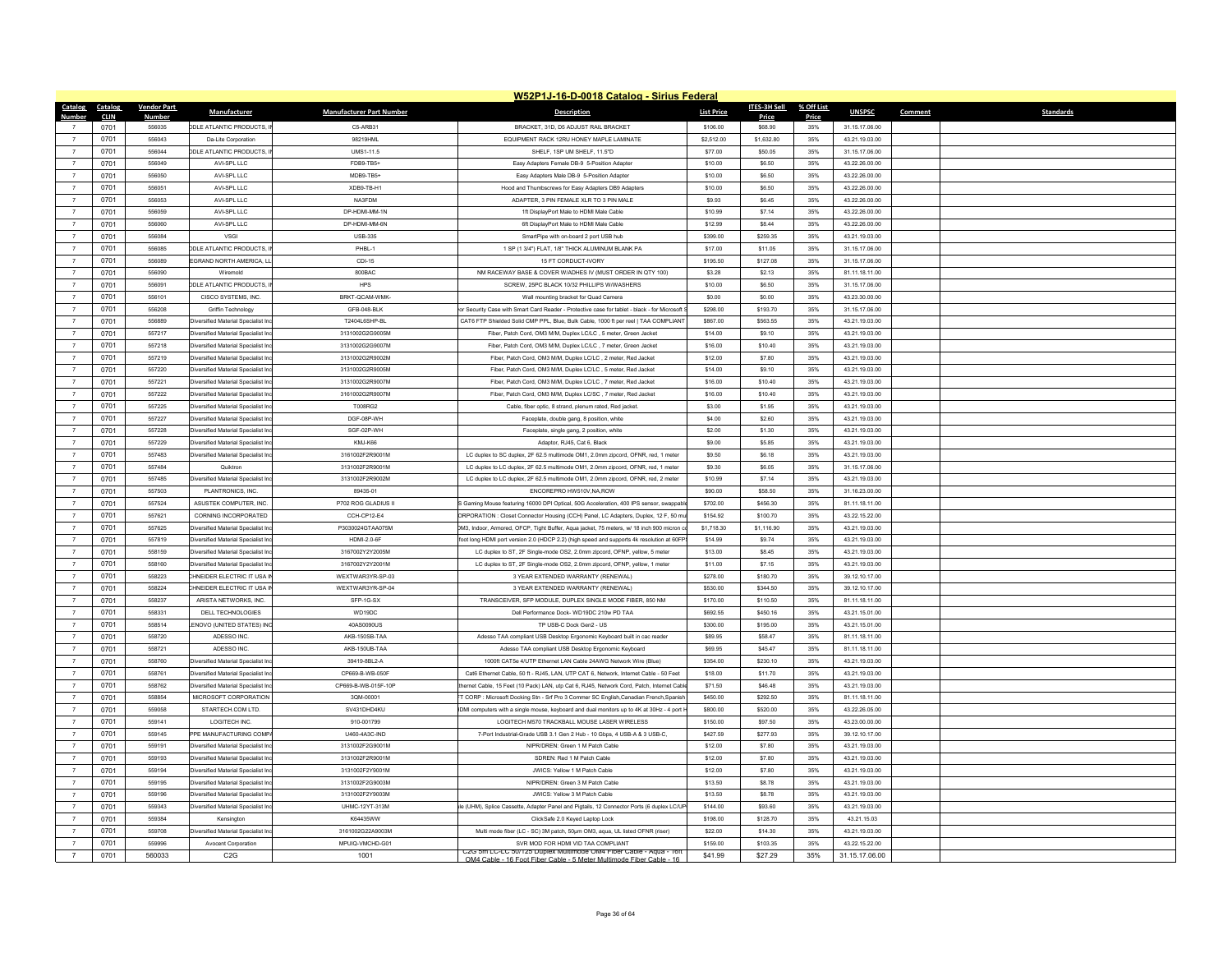|                 | W52P1J-16-D-0018 Catalog - Sirius Federal |                    |                                                |                                 |                                                                                                                                            |                   |              |            |                |         |                  |  |
|-----------------|-------------------------------------------|--------------------|------------------------------------------------|---------------------------------|--------------------------------------------------------------------------------------------------------------------------------------------|-------------------|--------------|------------|----------------|---------|------------------|--|
| Catalog         | Catalog                                   | <b>Vendor Part</b> | Manufacturer                                   | <b>Manufacturer Part Number</b> | <b>Description</b>                                                                                                                         | <b>List Price</b> | ITES-3H Sell | % Off List | <b>UNSPSC</b>  | Comment | <b>Standards</b> |  |
|                 | CLIN                                      | <u>Number</u>      |                                                |                                 | UZG ZM LU-LU 50/125 Duble)                                                                                                                 |                   | <b>Price</b> | Price      |                |         |                  |  |
|                 | 0701                                      | 560034             | Cables To Go                                   | 998                             | OM3 Cable - 6 Foot Fiber Cable - 2 Meter Multimode Fiber Cable - 6 fe                                                                      | \$35.99           | \$23.39      | 35%        | 31.15.17.06.00 |         |                  |  |
| $\overline{7}$  | 0701                                      | 560035             | Cables To Go                                   | 997                             | 1m LC-LC 50/125 OM4 Duplex Multimode PVC Fiber Optic Cable - Aqua                                                                          | \$34.99           | \$22.74      | 35%        | 31.15.17.06.00 |         |                  |  |
| $\overline{7}$  | 0701                                      | 560036             | C2G                                            | 1136                            | 0.5m LC-LC 50/125 OM4 Duplex Multimode PVC Fiber Optic Cable - Aqua                                                                        | \$33.99           | \$22.09      | 35%        | 31.15.17.06.00 |         |                  |  |
| $\overline{7}$  | 0701                                      | 560044             | Unirise USA 11 C                               | 10341                           | 6ft 14AWG 250 Volt Power Cord (IEC C14 to IEC C15) (TAA Compliant)                                                                         | \$29.99           | \$19.49      | 35%        | 81.11.22.01.00 |         |                  |  |
| $\overline{7}$  | 0701                                      | 560199             | <b>VERBATIM AMERICAS LLC</b>                   | 97334                           | erbatim BD-R DL 50GB 6X DataLifePlus White Inkiet Printable. Hub Printable - 25pk Sping                                                    | \$128.00          | \$83.20      | 35%        | 43.21.15.03    |         |                  |  |
| $\overline{7}$  | 0701                                      | 560258             | PE MANUFACTURING COMP.                         | B021-000-19-HD                  | Tripp Lite Rack Console KVM w/ 19inch LCD, DVI or VGA Adapter 1U                                                                           | \$1,435.20        | \$932.88     | 35%        | 39.12.10.17.00 |         |                  |  |
| $\overline{7}$  | 0701                                      | 560268             | C <sub>2</sub> G<br><b>Diversified Mate</b>    | 29191                           | 1m LC/LC Duplex Singlemode Fiber - 9                                                                                                       | \$43.99           | \$28.59      | 35%        | 31.15.17.06.00 |         |                  |  |
| $\overline{7}$  | 0701                                      | 571373             | Specialist Inc                                 | 0030001Y2Y9010M                 | Pigtail, LC/UPC, single-mode, simplex (1 fiber), 2.0mm, yellow, 10 meter                                                                   | \$9.00            | \$5.85       | 35%        | 43.21.19.03.00 |         |                  |  |
| $\overline{7}$  | 0701                                      | 571383             | <b>GN NETCOM</b>                               | GSA4993-823-109                 | GN Netcom Jabra Evolve 20 MS Mono GSA                                                                                                      | \$50.00           | \$32.50      | 35%        | 43.22.17.30.01 |         |                  |  |
| $\overline{7}$  | 0701                                      | 571411             | PFFRIFSS<br><b>INDUSTRIES INC</b>              | PT650                           | Peerless Paramount Universal Tilt Wall Mount 39-75 in                                                                                      | \$189.00          | \$122.85     | 35%        | 43.21.20.00.00 |         |                  |  |
| $\overline{7}$  | 0701                                      | 571629             | Netsource                                      | NLSM-LCLC 5M                    | 5M LC-LC SM fiber patch cable                                                                                                              | \$18.40           | \$11.96      | 35%        | 26.12.16.09.00 |         |                  |  |
| $\overline{7}$  | 0701                                      | 571761             | VERTIV CO.                                     | LRA185KMM16D-G01                | VERTIV Avocent LRA Console 19" LCD Widescreen 16-Port KVM Bundl<br>CA16 Copper Patch Cord, Shielded, non-rated, Slate, with boots, 3 feet, | \$3,898.00        | \$2,533.70   | 35%        | 31.15.17.06.00 |         |                  |  |
| $\overline{7}$  | 0701                                      | 571812             | <b>Diversified Materia</b>                     | CP6S9-T-WB-003F                 |                                                                                                                                            | \$12.50           | \$8.13       | 35%        | 43.21.19.03.00 |         |                  |  |
| $\overline{7}$  | 0701                                      | 571814             | <b>Diversified Material</b>                    | CP6S9-T-WB-004F                 | CAT6 Copper Patch Cord, Shielded, non-rated, Slate, with boots, 4 feet.                                                                    | \$13.00           | \$8.45       | 35%        | 43.21.19.03.00 |         |                  |  |
| $\overline{7}$  | 0701                                      | 571820             | Specialist Inc.<br>Diversified Material        | CP6S9-T-WB-007F                 | CAT6 Copper Patch Cord, Shielded, non-rated, Slate, with boots, 7 feet                                                                     | \$14.50           | \$9.43       | 35%        | 43.21.19.03.00 |         |                  |  |
| $\overline{7}$  | 0701                                      | 571821             | <del>Diversialist Incom</del>                  | CP6S9-T-WB-04.5F                | CAT6 Copper Patch Cord, Shielded, Non-rated, Siate, with boots, 4.5 ree                                                                    | \$13.50           | \$8.78       | 35%        | 43.21.19.03.00 |         |                  |  |
| $\overline{7}$  | 0701                                      | 571825             | <b>Diversified Material</b>                    | CP6S9-T-WB-005F                 | CAT6 Copper Patch Cord, Shielded, non-rated, Slate, with boots, 5 feet                                                                     | \$13.50           | \$8.78       | 35%        | 43.21.19.03.00 |         |                  |  |
| $\overline{7}$  | 0701                                      | 571826             | Diversitied Material                           | CP6S9-T-WB-05.5F                | CAT6 Copper Patch Cord, Shielded, non-rated, Slate, with boots, 5.5 fee                                                                    | \$13.75           | \$8.94       | 35%        | 43.21.19.03.00 |         |                  |  |
| $\overline{7}$  | 0701                                      | 571827             | Specialist Inc.<br>Diversified Material        | CP6S9-T-WB-006F                 | CAT6 Copper Patch Cord, Shielded, non-rated, Slate, with boots, 6 feet                                                                     | \$14.00           | \$9.10       | 35%        | 43.21.19.03.00 |         |                  |  |
| $\overline{7}$  | 0701                                      | 571828             | Specialist Inc.<br>Diversified Material        | CP6S9-T-WB-06.5F                | with custom labels.<br>CAT6 Copper Patch Cord, Shielded, non-rated, Slate, with boots, 6.5 fee!                                            | \$14.25           | \$9.26       | 35%        | 43.21.19.03.00 |         |                  |  |
| $\overline{7}$  | 0701                                      | 571839             | <del>ov§Pstrialist Incra</del>                 | CP6S9-T-WB-07.5F                | CAT6 Copper Patch Cord, Shielded, hon-rated, Siate, with poots, 7.5 fee                                                                    | \$14.80           | \$9.62       | 35%        | 43.21.19.03.00 |         |                  |  |
| $\overline{7}$  | 0701                                      | 571842             | <b>Diversified Material</b>                    | CP6S9-T-WB-010F                 | CAT6 Copper Patch Cord, Shielded, non-rated, Slate, with boots, 10 fee                                                                     | \$16.00           | \$10.40      | 35%        | 43.21.19.03.00 |         |                  |  |
| $\overline{7}$  | 0701                                      | 571844             | <b>Specialist Inc.</b><br>Diversified Material | CP6S9-T-WB-008F                 | CA16 Copper Patch Cord. With custom labels. Slate, with boots, 8 feet                                                                      | \$15.00           | \$9.75       | 35%        | 43.21.19.03.00 |         |                  |  |
| $\overline{7}$  | 0701                                      | 571851             | Specialist Inc.<br>Diversified Material        | CP6S9-T-WB-009F                 | CAT6 Copper Patch Cord, Shielded, non-rated, Slate, with boots, 9 feet                                                                     | \$15.50           | \$10.08      | 35%        | 43.21.19.03.00 |         |                  |  |
| $\overline{7}$  | 0701                                      | 571857             | Specialist Inc.<br>Diversified Material        |                                 | with custom labels.<br>A F6 Copper Patch Cord, Shielded, non-rated, Slate, with boots, 9.5 fee.                                            | \$15.75           | \$10.24      | 35%        |                |         |                  |  |
| $\overline{7}$  |                                           |                    | <b>Diversified Material</b>                    | CP6S9-T-WB-09.5F                | CAT6 Copper Patch Cord, with custom labels.<br>CAT6 Copper Patch Cord, Shielded, non-rated, Slate, with boots, 12 feet                     |                   |              |            | 43.21.19.03.00 |         |                  |  |
|                 | 0701                                      | 571858             | <b>Diversified Material</b>                    | CP6S9-T-WB-012F                 | with custom labels                                                                                                                         | \$17.00           | \$11.05      | 35%        | 43.21.19.03.00 |         |                  |  |
| $\overline{7}$  | 0701                                      | 571862             | Diversified Material                           | 3131002G2A9003M                 | LCLC Duplex Fiber Cable, OM3, Aqua, 3 meter                                                                                                | \$15.25           | \$9.91       | 35%        | 43.21.19.03.00 |         |                  |  |
| $\overline{7}$  | 0701                                      | 571863             | Specialist Inc.<br>Diversified Material        | 6167002F2N9005M                 | LCST Duplex Fiber Cable, OM1, Orange, 5 meter                                                                                              | \$18.50           | \$12.03      | 35%        | 43.21.19.03.00 |         |                  |  |
| $\overline{7}$  | 0701                                      | 571897             | Specialist Inc.<br>Diversified Material        | T2404L5E-RD                     | CAT5E UTP Solid CMR, Red, Bulk Cable, 1000 ft per reel                                                                                     | \$190.00          | \$123.50     | 35%        | 43.21.19.03.00 |         |                  |  |
| $\overline{7}$  | 0701                                      | 571898             | <b>BLACK BOX</b>                               | T2404L5E-BL                     | CAT5E UTP Solid CMR, Blue, Bulk Cable, 1000 ft per reel<br>BLACK BOX : Cable Tester with Tone Generation, GSA, TAA, 45 Day                 | \$190.00          | \$123.50     | 35%        | 43.21.19.03.00 |         |                  |  |
| $\overline{7}$  | 0701                                      | 571999             | <b>CORPORATION</b>                             | EZCT                            | tandard Return Poli                                                                                                                        | \$199.99          | \$129.99     | 35%        | 31.16.31.00.00 |         |                  |  |
| $\overline{7}$  | 0701                                      | 572072             | Diversified Material                           | CP669-G-WB-085F                 | CAT6 - Green - 85'                                                                                                                         | \$48.86           | \$31.76      | 35%        | 43.21.19.03.00 |         |                  |  |
| $\overline{7}$  | 0701                                      | 572073             | Specialist Inc.<br>Diversified Material        | CP669-G-WB-075F                 | CAT6 - Green - 75'                                                                                                                         | \$43.30           | \$28.15      | 35%        | 43.21.19.03.00 |         |                  |  |
| $\overline{7}$  | 0701                                      | 572074             | Specialist Inc.<br>Diversified Material        | CP669-G-WB-055F                 | CAT6 - Green - 55'                                                                                                                         | \$36.18           | \$23.52      | 35%        | 43.21.19.03.00 |         |                  |  |
| $\overline{7}$  | 0701                                      | 572075             | <b>Diversified Material</b>                    | CP669-G-WB-040F                 | CAT6 - Green - 40'                                                                                                                         | \$26.84           | \$17.45      | 35%        | 43.21.19.03.00 |         |                  |  |
| $\overline{7}$  | 0701                                      | 572076             | <b>Diversified Material</b>                    | CP669-G-WB-030F                 | CAT6 - Green - 30'                                                                                                                         | \$21.28           | \$13.83      | 35%        | 43.21.19.03.00 |         |                  |  |
| $\overline{7}$  | 0701                                      | 572077             | Specialist Inc.                                | CP669-G-WB-020F                 | CAT6 - Green - 20'                                                                                                                         | \$15.72           | \$10.22      | 35%        | 43.21.19.03.00 |         |                  |  |
| $\overline{7}$  | 0701                                      | 572154             | PI ANTRONICS. INC.                             | 209749-101                      | Plantronics Blackwire 3220 USB-C                                                                                                           | \$49.95           | \$32.47      | 35%        | 31.16.23.00.00 |         |                  |  |
| $\overline{7}$  | 0701                                      | 572167             | <b>LEGRAND NORTH</b><br>Dersitied Material     | SWM12RUPD-26-26                 | Legrand 12RU Swing Out Wall Mount Cabinet                                                                                                  | \$846.30          | \$550.10     | 35%        | 43.20.18.03.00 |         |                  |  |
| $\overline{7}$  | 0701                                      | 572301             | Specialist Inc.                                | 3131002G2A9010M                 | 10 Gig LC to LC Multi Mode OM3 10M Aqua                                                                                                    | \$22.00           | \$14.30      | 35%        | 43.21.19.03.00 |         |                  |  |
| $\overline{7}$  | 0701                                      | 572304             | Jabra                                          | 5393-823-309-N                  | JABRA EVOLVE 30 II MS MONO                                                                                                                 | \$99.00           | \$64.35      | 35%        | 32.10.16.17.01 |         |                  |  |
| $\overline{7}$  | 0701                                      | 572427             | <b>BLACK BOX</b><br>CORPORATION                | LMC1017A-SFP                    | FLEXPT MED CONV 10-1000BT 100/1000BASE-X SFP                                                                                               | \$900.00          | \$585.00     | 35%        | 31.16.31.00.00 |         |                  |  |
| $\overline{7}$  | 0701                                      | 572701             | Addon Technology. Ltd                          | ADD-GMCP-SX-5SC-ET              | his is a media converter that converts a 10/100/1000Base-LX(RJ-45) to                                                                      | \$300.00          | \$195.00     | 35%        | 43.20.15.00.00 |         |                  |  |
| $7\overline{ }$ | 0701                                      | 572704             | VERTIV CO.                                     | NI30201                         | 1000Base-SX(SC) via a 850nm multi-mode fiber (MME) SC connector<br>Horizontal (10) NEMA 5-20R 10ft nower cord with 5-20P Black Powde       | \$683.00          | \$443.95     | 35%        | 31.15.17.06.00 |         |                  |  |
| $\overline{7}$  | 0701                                      | 572863             | <b>CHNEIDER ELECTRIO</b><br><b>IT LISA IN</b>  | AP9827                          | APC USB Cable                                                                                                                              | \$48.00           | \$31.20      | 35%        | 39.12.10.00.00 |         |                  |  |
| $\overline{7}$  | 0701                                      | 572886             | <b>AXIOM</b>                                   | PF3-00005-AX                    | Axiom Surface Docking Station for Microsoft - PF3-00005                                                                                    | \$529.00          | \$343.85     | 35%        | 43.20.18.03.00 |         |                  |  |
| $\overline{7}$  | 0701                                      | 572936             | <b>Diversified Materia</b>                     | CP669-WB-G-012N                 | Green Cat6 patch cables (12€)                                                                                                              | \$4.20            | \$2.73       | 35%        | 43.21.19.03.00 |         |                  |  |
| $\overline{7}$  | 0701                                      | 572937             | <b>Diversified Material</b>                    | CP669-WB-G-006N                 | Green Cat6 patch cables (6€)                                                                                                               | \$5.50            | \$3.58       | 35%        | 43.21.19.03.00 |         |                  |  |
| $\overline{7}$  | 0701                                      | 572938             | Specialist Inc.<br>Diversified Material        | CP669-WB-G-024N                 | Green Cat6 patch cables (24€)                                                                                                              | \$5.20            | \$3.38       | 35%        | 43.21.19.03.00 |         |                  |  |
| $\overline{7}$  | 0701                                      | 573078             | Specialist Inc.<br>DELL TECHNOLOGIES           | CP6A9-X-WB-010F                 | CAT6A Patch Cord, with boots, CM rated, 10 feet                                                                                            | \$10.69           | \$6.95       | 35%        | 43.21.15.15    |         |                  |  |
| $\overline{7}$  | 0701                                      | 573166             | PLANTRONICS, INC.                              | 202652-101                      | Plantronics Poly Voyager Bluetooth HeadSe                                                                                                  | \$299.95          | \$194.97     | 35%        | 31.16.23.00.00 |         |                  |  |
| $\overline{7}$  | 0701                                      | 573168             | PLANTRONICS, INC.                              | 213937-101                      | Plantronics Blackwire 3315 USB-C                                                                                                           | \$79.95           | \$51.97      | 35%        | 31.16.23.00.00 |         |                  |  |
| $\overline{7}$  | 0701                                      | 573175             | STARTECH.COM LTD.                              | LTLOCKNBL                       |                                                                                                                                            | \$45.99           | \$29.89      | 35%        | 43.22.26.05.00 |         |                  |  |
| $\overline{7}$  |                                           |                    | <b>BELKIN</b>                                  |                                 | StarTech Laptop Cable Wedge Lock 6.5ft<br>BELKIN INTERNATIONAL INC: TAA HDMI/HDMI SKVM VIDEO CBL.                                          |                   |              |            |                |         |                  |  |
|                 | 0701                                      | 573642             | INTERNATIONAL INC                              | F1DN1VCBL-HH6t                  | BELKIN INTERNATIONAL INC. "MAYUJA"L HUMI/USB/AUD CBL, HUM                                                                                  | \$19.99           | \$12.99      | 35%        | 31.15.17.06.00 |         |                  |  |
| $\overline{7}$  | 0701                                      | 573643             | INTERNATIONAL INC.                             | F1DN2CCBL-HH6T                  | M/M: USB A/B 6ET                                                                                                                           | \$34.99           | \$22.74      | 35%        | 31.15.17.06.00 |         |                  |  |
| $\overline{7}$  | 0701                                      | 573819             | HP INC.                                        | CF360AM                         | HP 508A CYM Laserjet Toner                                                                                                                 | \$798.69          | \$519.15     | 35%        | 43.20.18.03    |         |                  |  |
| $\overline{7}$  | 0701                                      | 574003             | <b>Times Microwave</b>                         | <b>GK-S600TT</b>                | Std Ground Kit for LMR-600                                                                                                                 | \$33.95           | \$22.07      | 35%        | 43.22.26.05.01 |         |                  |  |
| $\overline{7}$  | 0701                                      | 574004             | <b>3M COMPANY</b>                              | 2510-3/4X60FT                   | Varnished Cambric Tape 3/4 x 60                                                                                                            | \$65.78           | \$42.76      | 35%        | 24.10.20.01.00 |         |                  |  |
| $\overline{7}$  | 0701                                      | 574005             | 3M COMPANY                                     | 2228-1X10FT                     | Rubber Mastic Tape 1 x 10                                                                                                                  | \$23.96           | \$15.57      | 35%        | 24.10.20.01.00 |         |                  |  |
| $\overline{7}$  | 0701                                      | 574006             | <b>3M COMPANY</b>                              | 33+SUPER-3/4X76FT               | Vinyl Tape 3/4 x 76                                                                                                                        | \$23.88           | \$15.52      | 35%        | 24.10.20.01.00 |         |                  |  |
| $\overline{7}$  | 0701                                      | 574007             | 3M COMPANY                                     | 88-SUPER-3/4X66FT               | Vinyl Electrical Tape 3/4 x 66                                                                                                             | \$10.54           | \$6.85       | 35%        | 24.10.20.01.00 |         |                  |  |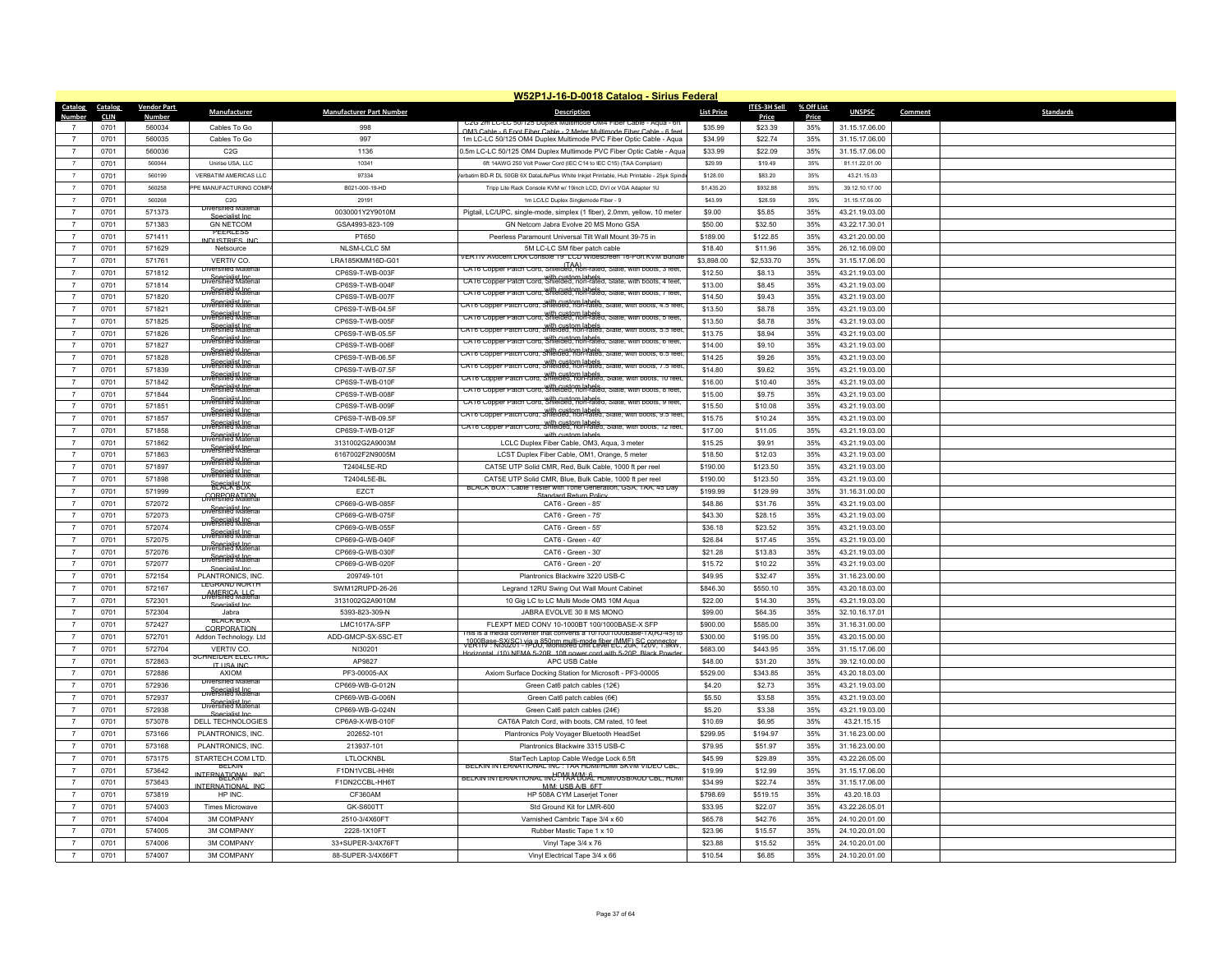|                | W52P1J-16-D-0018 Catalog - Sirius Federal |                    |                                                          |                                 |                                                                                                                                             |                   |                     |            |                |                             |  |
|----------------|-------------------------------------------|--------------------|----------------------------------------------------------|---------------------------------|---------------------------------------------------------------------------------------------------------------------------------------------|-------------------|---------------------|------------|----------------|-----------------------------|--|
| Catalog        | Catalog                                   | <b>Vendor Part</b> | Manufacturer                                             | <b>Manufacturer Part Number</b> | <b>Description</b>                                                                                                                          | <b>List Price</b> | <b>ITES-3H Sell</b> | % Off List | <b>UNSPSC</b>  | Comment<br><b>Standards</b> |  |
| Numher         | <b>CLIN</b>                               | Number             |                                                          |                                 |                                                                                                                                             |                   | Price               | Price      |                |                             |  |
|                | 0701                                      | 574008             | Greenlee<br><b>BROTHER</b>                               | 430G                            | TwineSpiral Wrap 1 ply Bucket                                                                                                               | \$85.00           | \$55.25             | 35%        | 43.21.16.00.00 |                             |  |
| $\overline{7}$ | 0701                                      | 574009             | <b>INTERNATIONA</b>                                      | <b>TZe231</b>                   | 1/2 Black/White Tape                                                                                                                        | \$27.83           | \$18.09             | 35%        | 44.10.15.03.00 |                             |  |
| $\overline{7}$ | 0701                                      | 574011             | <b>INTERNATIONAL</b>                                     | <b>TZE211</b>                   | 1/4 Black/White Tape                                                                                                                        | \$19.40           | \$12.61             | 35%        | 44.10.15.03.00 |                             |  |
| $\overline{7}$ | 0701                                      | 574013             | Brady People ID                                          | M71C-2000-595-WT                | 2in x 50ft Brady Co.                                                                                                                        | \$196.68          | \$127.84            | 35%        | 14.11.15.06.00 |                             |  |
| $\overline{7}$ | 0701                                      | 574014             | BRADY CORPORATION                                        | M71-r6000                       | BMP71 Black RibbonHF                                                                                                                        | \$149.92          | \$97.45             | 35%        | 14.11.15.06.00 |                             |  |
| $\overline{7}$ | 0701                                      | 574015             | <b>BRADY CORPORATION</b>                                 | M-187-075-342                   | Mseries B342 WT .75 x .335in                                                                                                                | \$93.39           | \$60.70             | 35%        | 14.11.15.06.00 |                             |  |
| $\overline{7}$ | 0701                                      | 574016             | <b>BRADY CORPORATION</b>                                 | M-53-427                        | Mseries B427 WHT 1 x 4 x 1in                                                                                                                | \$70.59           | \$45.88             | 35%        | 14.11.15.06.00 |                             |  |
| $\overline{7}$ | 0701                                      | 574017             | BRADY CORPORATION                                        | M-51-427                        | Mseries B427 WHT 1 x 2.5 x .75in                                                                                                            | \$73.99           | \$48.09             | 35%        | 14.11.15.06.00 |                             |  |
| $\overline{7}$ | 0701                                      | 574018             | <b>BRADY CORPORATION</b>                                 | M-34-427                        | Mseries B427 WHT 1.5 x 6 x 1.5in                                                                                                            | \$65.00           | \$42.25             | 35%        | 14.11.15.06.00 |                             |  |
| $\overline{7}$ | 0701                                      | 574019             | <b>BRADY CORPORATION</b>                                 | M-152-499                       | Mseries B499 WT 1.5 x .5in                                                                                                                  | \$65.00           | \$42.25             | 35%        | 14.11.15.06.00 |                             |  |
|                | 0701                                      | 574085             | <b>BELKIN</b><br>INTERNATIONAL INC                       | F1D9020B06T                     | I AA DUAL DP/USB/AUD SKVM CBL. DP W/M. US Beikin Duai-Head Di<br>BELKIN COMPONEN'IS PRÁY MÓGOOSBGAOD ĈET, HOMI M/M; USB A/B                 | \$55.99           | \$36.39             | 35%        | 31.15.17.06.00 |                             |  |
| $\overline{7}$ | 0701                                      | 574086             | NTERNATIONAL INC                                         | F1DN1CCBL-HH6T                  |                                                                                                                                             | \$34.99           | \$22.74             | 35%        | 31.15.17.06.00 |                             |  |
| $\overline{7}$ | 0701                                      | 574192             | BELDEN INC.                                              | 10GXW13 0041000                 | Belden CAT6A 4PR #23 U/UTP CMP REEL YEL                                                                                                     | \$980.49          | \$637.32            | 35%        | 31.15.17.06.00 |                             |  |
| $\overline{7}$ | 0701                                      | 574233             | Cables To Go                                             | 38637                           | C2G ST-ST 62.5/125 OM1 Duplex Multimode Fiber Optic Cable Orang                                                                             | \$51.99           | \$33.79             | 35%        | 31.15.17.06.00 |                             |  |
| $\overline{7}$ | 0701                                      | 574234             | Cables To Go                                             | 37137                           | C2G ST-ST 62.5/125 OM1 Duplex Multimode RED                                                                                                 | \$29.99           | \$19.49             | 35%        | 31.15.17.06.00 |                             |  |
| $\overline{7}$ | 0701                                      | 574345             | ersined mate                                             | CP5S9-B-WB-003F                 | CAT5E Copper Patch Cord, shielded, Blue, with boots, 3 feet                                                                                 | \$10.50           | \$6.83              | 35%        | 43.21.19.03.00 |                             |  |
| $\overline{7}$ | 0701                                      | 574346             | Diversified Material                                     | CP5S9-B-WB-009F                 | CAT5E Copper Patch Cord, shielded, Blue, with boots, 9 feet                                                                                 | \$12.25           | \$7.96              | 35%        | 43.21.19.03.00 |                             |  |
| $\overline{7}$ | 0701                                      | 574347             | Diversified Materia                                      | CP5S9-B-WB-016F                 | CAT5E Copper Patch Cord, shielded, Blue, with boots, 16 feet                                                                                | \$14.50           | \$9.43              | 35%        | 43.21.19.03.00 |                             |  |
| $\overline{7}$ | 0701                                      | 574348             | Specialist Inc.<br>Diversified Material<br>Specialist In | CP5S9-B-WB-032F                 | CAT5E Copper Patch Cord, shielded, Blue, with boots, 32 feet                                                                                | \$19.00           | \$12.35             | 35%        | 43.21.19.03.00 |                             |  |
| $\overline{7}$ | 0701                                      | 575162             | iKev. Ltd                                                | IK-PAN-FZG1-C1-V5               | IKEY FZ-G1 attachable keyboard                                                                                                              | \$560.45          | \$364.29            | 35%        | 31.15.17.06.00 |                             |  |
| $\overline{7}$ | 0701                                      | 575293             | <b>TRIPPF</b><br><b>JANI IFACTI IRIN</b>                 | P582-006-HD-V2A                 | DisplayPort to HDMI Adapter Cable Active DP 1.2a to HDMI 4K 6ft                                                                             | \$97.93           | \$63.65             | 35%        | 31.16.31.00.00 |                             |  |
| $\overline{7}$ | 0701                                      | 575416             | Cherry                                                   | JK-A0104EU-2                    | Cherry KC 1000 SC Security Keyboard                                                                                                         | \$74.00           | \$48.10             | 35%        | 43.20.21.05.01 |                             |  |
| $\overline{7}$ | 0701                                      | 575615             | Extron                                                   | 60-1512-01                      | DMP 128 PLUS C DIGITAL MATRIX PROCESSOR W/AEC                                                                                               | \$3,260.00        | \$2,119.00          | 35%        | 43.22.17.30.00 |                             |  |
| $\overline{7}$ | 0701                                      | 575618             | Extron                                                   | 60-1669-01                      | TLI PRO 201 4K TOUCHLINK INTERFACE                                                                                                          | \$4,190.00        | \$2,723.50          | 35%        | 43.22.17.30.00 |                             |  |
| $\overline{7}$ | 0701                                      | 575630             | Extron                                                   | 22-157-03                       | STP20 SERIAL CONTROL/AUDIO CABLE NON-PLENUM 1000' SPOOL                                                                                     | \$650.00          | \$422.50            | 35%        | 43.22.17.30.00 |                             |  |
| $\overline{7}$ | 0701                                      | 575658             | Extron                                                   | 60-1524-13                      | XTP R HD 4K RECEIVER                                                                                                                        | \$940.00          | \$611.00            | 35%        | 43.22.17.30.00 |                             |  |
| $\overline{7}$ | 0701                                      | 575661             | Extron                                                   | 60-1788-12                      | ILP PRO 12251 G 12<br>" TABLETOP TOUCHLINK PRO TOUCHPANEL NO                                                                                | \$5,030.00        | \$3,269.50          | 35%        | 43.22.17.30.00 |                             |  |
| $\overline{7}$ | 0701                                      | 575721             | <b>Diversified Mater</b>                                 | 3131002G2Y2004M                 | CAMERA<br>4 meter fiber patch cable, yellow                                                                                                 | \$15.00           | \$9.75              | 35%        | 43.21.19.03.00 |                             |  |
| $\overline{7}$ | 0701                                      | 575753             | Snegialist Inc                                           | B126-1A1                        | HDMI OVER CAT5 ACTIVE EXT KIT TAA GSA                                                                                                       | \$299.20          | \$194.48            | 35%        | 31.16.31.00.00 |                             |  |
| $\overline{7}$ | 0701                                      | 575754             | MANUFACTURING                                            | B126-2X2                        | HDMI OVER CAT5 CAT6 2X2 MATRIX EXTENDER                                                                                                     | \$316.80          | \$205.92            | 35%        | 31.16.31.00.00 |                             |  |
| $\overline{7}$ | 0701                                      | 575780             | <b>MANUFACTURING</b><br>STARTECH.COM LTD.                | HB30C3A1CFB                     | StarTech 4 Port USB C Hub - C to C, A - USB 3.0                                                                                             | \$53.99           | \$35.09             | 35%        | 43.22.26.05.00 |                             |  |
| $\overline{7}$ | 0701                                      | 576476             | PLANTRONICS INC.                                         | 209745-22                       | PLANTRONICS BLACKWIRE C3220 USB-A                                                                                                           | \$49.95           | \$32.47             | 35%        | 31.16.23.00.00 |                             |  |
| $\overline{7}$ | 0701                                      | 576565             | <b>Diversified Material</b>                              | 3131002Y2Y2015M                 | DMSI MANUFACTURING Fiber Jumper, Low Loss, LC duplex to LC                                                                                  | \$16.53           | \$10.74             | 35%        | 43.21.19.03.00 |                             |  |
|                | 0701                                      | 576566             | <b>Diversified Material</b>                              | 3131002Y2Y2010M                 | tunlex 25 Single-mode OS2, 2 0mm zincord, QENP, vellow, 15 meter<br>UNSK 25 Single-mode OS2, 2 0mm zincord, QENP, vellow, 15 meter          | \$14.46           | \$9.40              | 35%        | 43.21.19.03.00 |                             |  |
| $\overline{7}$ | 0701                                      | 576567             | <b>Specialist Inc.</b><br>Diversified Material           | 3131002Y2Y2007M                 | duplex 25 Single-mode OS2, 2 0mm zincord, QENP, vellow, 10 meter                                                                            | \$14.01           |                     | 35%        | 43.21.19.03.00 |                             |  |
| $\overline{7}$ | 0701                                      | 576568             | Diversified Material                                     |                                 | <b>UNSY MANOPAC TORING Fiber Jumper, Cow CENP, vellow 7 reter</b>                                                                           | \$13.55           | \$9.11<br>\$8.81    | 35%        | 43.21.19.03.00 |                             |  |
|                |                                           |                    | Specialist Inc.                                          | 3131002Y2Y2005M                 | dunlex 2F Single-mode OS2 2 0mm zincord OENP vellow 5 mete                                                                                  |                   |                     |            |                |                             |  |
| $\overline{7}$ | 0701                                      | 576688             | PLANTRONICS, INC.<br>Diversified Materia                 | 5048524                         | BLACKWIRE 5220,C5220 USB-C,WW TAA                                                                                                           | \$109.95          | \$71.47             | 35%        | 31.16.23.00.00 |                             |  |
| $\overline{7}$ | 0701                                      | 576871             | Specialist Inc.<br>Diversified Materia                   | ADSS096YKXX                     | 96F SM ADSS FO CABLE (GOOD UP TO 800' SPAIN IN HEAVY ZONE)<br>UMSI MANUFACTURING Fiber Jumper, Low Loss, LC duplex to SC                    | \$2.75            | \$1.79              | 35%        | 43.21.19.03.00 |                             |  |
| $\overline{7}$ | 0701                                      | 577256             | Specialist Inc.<br>Diversified Material                  | 3161002Y2Y2015M                 | duplex & E Single-mode QS2, 2 0mm zincord, QENP , yellow, 15 meter                                                                          | \$16.02           | \$10.41             | 35%        | 43.21.19.03.00 |                             |  |
|                | 0701                                      | 577257             | <b>Diversified Material</b>                              | 3161002Y2Y2010M                 | URIST MARTIPLE TORING Piper Jumper Cow Loss, LC Gublex to SC                                                                                | \$14.46           | \$9.40              | 35%        | 43.21.19.03.00 |                             |  |
| $\overline{7}$ | 0701                                      | 577258             | <b>Diversified Material</b>                              | 3161002Y2Y2007M                 | dunlex, 2E Single-mode OS2, 2 0mm zincord, OENP, vellow, 7 meter<br>A 16 Copper Patch Cord, Non-shielded, nonrated, Blue, with boots, 6 fee | \$14.01           | \$9.11              | 35%        | 43.21.19.03.00 |                             |  |
| $\overline{7}$ | 0701                                      | 577266             | Diversified Material                                     | CP669-B-WB-006F                 | **Custom length**                                                                                                                           | \$8.99            | \$5.84              | 35%        | 43.21.19.03.00 |                             |  |
| $\overline{7}$ | 0701                                      | 577391             | Specialist Inc.<br>Diversified Material                  | 90-C6CB-YL-006                  | CAT6 Yellow Ethernet Cable 6 Ft                                                                                                             | \$16.00           | \$10.40             | 35%        | 43.21.19.03.00 |                             |  |
| $\overline{7}$ | 0701                                      | 577392             | Specialist Inc.<br>Diversified Material                  | 90-C5ESB-YL-006                 | CAT5 Yellow Shielded Cable 6 Ft                                                                                                             | \$15.50           | \$10.08             | 35%        | 43.21.19.03.00 |                             |  |
| $\overline{7}$ | 0701                                      | 577393             | Diversified Material                                     | 90-C5ESB-YL-003                 | CAT5 Yellow Shielded Cable 3 Ft<br>3ft (0.9m) Cat6 Snagless Shielded (STP) Ethernet Network Patch Cable -                                   | \$14.50           | \$9.43              | 35%        | 43.21.19.03.00 |                             |  |
| $\overline{7}$ | 0701                                      | 577394             | Diversified Material                                     | CP6S9-V-WB-003F                 | Description: 3ft (0.9m) Cato Snagless Shielded (STP) Ethernet Network                                                                       | \$16.00           | \$10.40             | 35%        | 43.21.19.03.00 |                             |  |
| $\overline{7}$ | 0701                                      | 577395             | Specialist Inc.                                          | CP6S9-H-WB-003F                 | Patch Cable â€" White<br>Plantronics HIC Adapter Cable - Data Transfer Cable for Phone, Headset                                             | \$16.00           | \$10.40             | 35%        | 43.21.19.03.00 |                             |  |
| $\overline{7}$ | 0701                                      | 577802             | PLANTRONICS. INC.                                        | 49323-46                        | First Fnd: 1 x Quick Disconnect - 1 Fach FOR AVAYA 4400 6400/9400                                                                           | \$49.95           | \$32.47             | 35%        | 31.16.23.00.00 |                             |  |
| $\overline{7}$ | 0701                                      | 578074             | Unirise USA, LLC                                         | HDMI-MM-25F-UT                  | 25ft Active High Speed HDMI Cable M-M 4K                                                                                                    | \$74.86           | \$48.66             | 35%        | 81.11.22.01.00 |                             |  |
| $\overline{7}$ | 0701                                      | 578124             | CISCO SYSTEMS. INC.<br><b>Diversified Materia</b>        | QSFP-4X10G-AOC2M=               | 40GBASE Active Optical QSFP to 4SFP breakout Cable, 2m                                                                                      | \$1,301.17        | \$845.76            | 35%        | 43.20.15.00.00 |                             |  |
| $\overline{7}$ | 0701                                      | 578193             | Snecialist In                                            | CP6S9-G-WB-012F                 | Cat6 Shielded Snagless Patch Cable 12'                                                                                                      | \$18.00           | \$11.70             | 35%        | 43.21.19.03.00 |                             |  |
| $\overline{7}$ | 0701                                      | 0021012YM42001M    | <b>DMSI</b>                                              | 0021012YM42001M                 | Micro 250 Pigtail, FC/UPC, 12F, Single-Mode OS2, 1 meter                                                                                    | \$78.00           | \$50.70             | 35%        | 31.15.17.06.00 |                             |  |
| $\overline{7}$ | 0701                                      | 0028012YM42001M    | <b>DMSI</b>                                              | 0028012YM42001M                 | Micro 250 Pigtail, FC/APC, 12F, Single-Mode OS2, 1 meter                                                                                    | \$84.00           | \$54.60             | 35%        | 31.15.17.06.00 |                             |  |
| $\overline{7}$ | 0701                                      | 0031001Y249001M    | <b>DMSI</b>                                              | 0031001Y249001M                 | Fiber Optical Pigtail, LC/UPC, 1F, Single-Mode OS2, 2.0mm jacket, 1<br>meter                                                                | \$6.60            | \$4.29              | 35%        | 31.15.17.06.00 |                             |  |
| $\overline{7}$ | 0701                                      | 0031001Y949001M    | <b>DMSI</b>                                              | 0031001Y949001M                 | Fiber Optical Pigtail, SC/APC, 1F, Single-Mode OS2, 900m jacket, 1 meter                                                                    | \$7.05            | \$4.58              | 35%        | 31.15.17.06.00 |                             |  |
| $\overline{7}$ | 0701                                      | 0031012YM42001M    | <b>DMSI</b>                                              | 0031012YM42001M                 | Micro 250 Pigtail, LC/UPC, 12F, Single-Mode OS2, 1 meter                                                                                    | \$78.00           | \$50.70             | 35%        | 31.15.17.06.00 |                             |  |
| $\overline{7}$ | 0701                                      | 0038001Y249001M    | <b>DMSI</b>                                              | 0038001Y249001M                 | Fiber Optical Pigtail, LC/APC, 1F, Single-Mode OS2, 2.0mm jacket, 1<br>matar                                                                | \$8.10            | \$5.27              | 35%        | 31.15.17.06.00 |                             |  |
|                | 0701                                      | 0038001Y949001M    | <b>DMSI</b>                                              | 0038001Y949001M                 | Fiber Optical Pigtail, LC/UPC, 1F, Single-Mode OS2, 900m jacket, 1 meter                                                                    | \$6.60            | \$4.29              | 35%        | 31.15.17.06.00 |                             |  |
| $\overline{7}$ | 0701                                      | 0038012YM42001M    | <b>DMSI</b>                                              | 0038012YM42001M                 | Micro 250 Pigtail, LC/APC, 12F, Single-Mode OS2, 1 meter                                                                                    | \$110.16          | \$71.60             | 35%        | 31.15.17.06.00 |                             |  |
|                | 0701                                      | 00385              | C2G                                                      | 00385                           | 6FT CAT5E CBL SNAGLESS PATCH GRY                                                                                                            | \$5.79            | \$3.76              | 35%        | 31.15.17.06.00 |                             |  |
| $\overline{7}$ | 0701                                      | 00403              | C <sub>2</sub> G                                         | 00403                           | 6FT CAT5E CBL SNAGLESS PATCH BLK                                                                                                            | \$8.49            | \$5.52              | 35%        | 31.15.17.06.00 |                             |  |
|                |                                           |                    |                                                          |                                 |                                                                                                                                             |                   |                     |            |                |                             |  |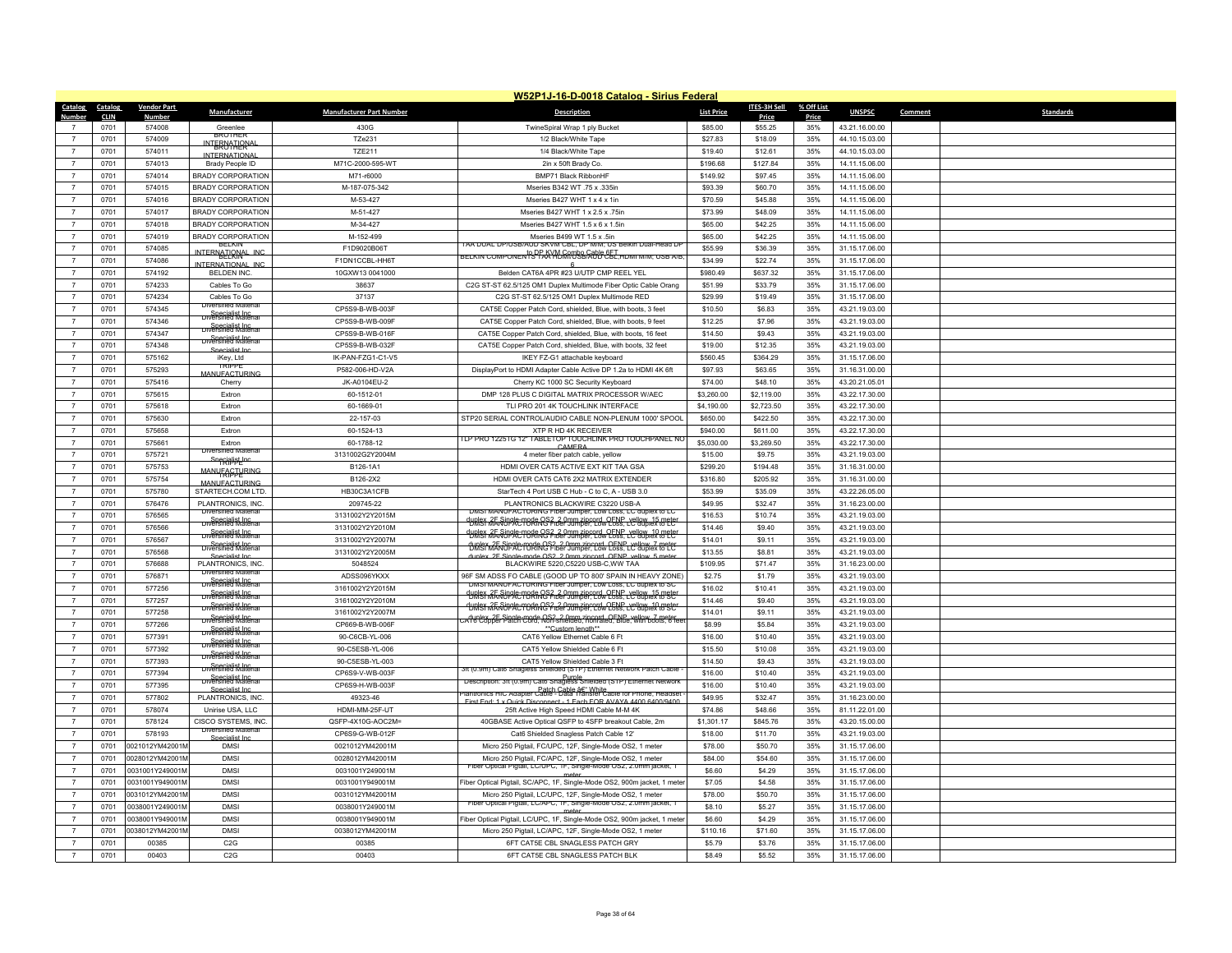|                | W52P1J-16-D-0018 Catalog - Sirius Federal |                    |                  |                                 |                                                                                                                             |                   |              |            |                |         |                  |  |
|----------------|-------------------------------------------|--------------------|------------------|---------------------------------|-----------------------------------------------------------------------------------------------------------------------------|-------------------|--------------|------------|----------------|---------|------------------|--|
|                | Catalog Catalog                           | <b>Vendor Part</b> | Manufacturer     | <b>Manufacturer Part Number</b> | <b>Description</b>                                                                                                          | <b>List Price</b> | ITES-3H Sell | % Off List | <b>UNSPSC</b>  | Comment | <b>Standards</b> |  |
| Number         | <b>CLIN</b>                               | <b>Number</b>      |                  |                                 |                                                                                                                             |                   | <b>Price</b> | Price      |                |         |                  |  |
|                | 0701                                      | 00407              | Belkin           | 00407                           | 20FT CAT5E CBL SNAGLESS PATCH BLK                                                                                           | \$15.49           | \$10.07      | 35%        | 31.15.17.06.00 |         |                  |  |
| $\overline{7}$ | 0701                                      | 00412              | C2G              | 00412                           | 6FT CAT5E CBL SNAGLESS PATCH GRN                                                                                            | \$8.49            | \$5.52       | 35%        | 31.15.17.06.00 |         |                  |  |
| $\overline{7}$ | 0701                                      | 00422              | C2G              | 00422                           | 6FT CAT5E CBL SNAGLESS PATCH RED                                                                                            | \$8.49            | \$5.52       | 35%        | 31.15.17.06.00 |         |                  |  |
| $\overline{7}$ | 0701                                      | 00426              | C2G              | 00426                           | 15FT CAT5E CBL SNAGLESS PATCH RED                                                                                           | \$13.99           | \$9.09       | 35%        | 31.15.17.06.00 |         |                  |  |
| $\overline{7}$ | 0701                                      | 00432              | C2G              | 00432                           | 6FT CAT5E CBL SNAGLESS PATCH YLW                                                                                            | \$8.49            | \$5.52       | 35%        | 31.15.17.06.00 |         |                  |  |
| $\overline{7}$ | 0701                                      | 00436              | C <sub>2</sub> G | 00436                           | 15FT CAT5E CBL SNAGLESS PATCH YLW                                                                                           | \$13.99           | \$9.09       | 35%        | 31.15.17.06.00 |         |                  |  |
| $\overline{7}$ | 0701                                      | 00440              | C2G              | 00440                           | 1FT CAT5E CBL SNAGLESS PATCH ORG                                                                                            | \$6.49            | \$4.22       | 35%        | 31.15.17.06.00 |         |                  |  |
| $\overline{7}$ | 0701                                      | 00442              | C2G              | 00442                           | 3FT CAT5E CBL SNAGLESS PATCH ORG                                                                                            | \$6.99            | \$4.54       | 35%        | 31.15.17.06.00 |         |                  |  |
| $\overline{7}$ | 0701                                      | 00445              | C <sub>2</sub> G | 00445                           | 6FT CAT5E CBL SNAGLESS PATCH ORG                                                                                            | \$8.49            | \$5.52       | 35%        | 31.15.17.06.00 |         |                  |  |
| $\overline{7}$ | 0701                                      | 00452              | C2G              | 00452                           | 15FT CAT5E CBL SNAGLESS PATCH ORG                                                                                           | \$13.99           | \$9.09       | 35%        | 31.15.17.06.00 |         |                  |  |
| $\overline{7}$ | 0701                                      | 00484              | C2G              | 00484                           | 6FT CAT5E CBL SNAGLESS PATCH WHT                                                                                            | \$8.49            | \$5.52       | 35%        | 31.15.17.06.00 |         |                  |  |
| $\overline{7}$ | 0701                                      | 00488              | C <sub>2</sub> G | 00488                           | 15FT CAT5F CBL SNAGLESS PATCH WHT                                                                                           | \$13.99           | \$9.09       | 35%        | 31.15.17.06.00 |         |                  |  |
| $\overline{7}$ | 0701                                      | 0061001Y249001M    | <b>DMSI</b>      | 0061001Y249001M                 | Fiber Optical Pigtail, SC/UPC, 1F, Single-Mode OS2, 2.0mm jacket, 1<br>meter                                                | \$6.45            | \$4.19       | 35%        | 31.15.17.06.00 |         |                  |  |
| $\overline{7}$ | 0701                                      | 0061001Y949001M    | <b>DMSI</b>      | 0061001Y949001M                 | Fiber Optical Pigtail, SC/UPC, 1F, Single-Mode OS2, 900m jacket, 1 meter                                                    | \$6.45            | \$4.19       | 35%        | 31.15.17.06.00 |         |                  |  |
| $\overline{7}$ | 0701                                      | 0061012YM42001N    | <b>DMSI</b>      | 0061012YM42001M                 | Micro 250 Pigtail, SC/UPC, 12F, Single-Mode OS2, 1 meter<br>er Optical Pigtali, ST/UPC, TF, Single-Mode OSZ, Z.Umm jacket,  | \$73.44           | \$47.74      | 35%        | 31.15.17.06.00 |         |                  |  |
| $\overline{7}$ | 0701                                      | 0067001Y249001M    | <b>DMSI</b>      | 0067001Y249001M                 |                                                                                                                             | \$6.45            | \$4.19       | 35%        | 31.15.17.06.00 |         |                  |  |
| $\overline{7}$ | 0701                                      | 0067001Y949001M    | <b>DMSI</b>      | 0067001Y949001M                 | Fiber Optical Pigtail, ST/UPC, 1F, Single-Mode OS2, 900m jacket, 1 meter                                                    | \$6.45            | \$4.19       | 35%        | 31.15.17.06.00 |         |                  |  |
| $\overline{7}$ | 0701                                      | 0067012YM42001N    | <b>DMSI</b>      | 0067012YM42001M                 | Micro 250 Pigtail, ST, 12F, Single-Mode OS2, 1 meter<br>Fiber Optical Pigtail, SC/APC, 1F, Single-Mode OS2, 2.0mm jacket, 1 | \$78.00           | \$50.70      | 35%        | 31.15.17.06.00 |         |                  |  |
| $\overline{7}$ | 0701                                      | 0068001Y249001M    | <b>DMSI</b>      | 0068001Y249001M                 | meter                                                                                                                       | \$7.05            | \$4.58       | 35%        | 31.15.17.06.00 |         |                  |  |
| $\overline{7}$ | 0701                                      | 068001Y949001M     | <b>DMSI</b>      | 0068001Y949001M                 | Fiber Optical Pigtail, SC/APC, 1F, Single-Mode OS2, 900m jacket, 1 meter                                                    | \$7.05            | \$4.58       | 35%        | 31.15.17.06.00 |         |                  |  |
| $\overline{7}$ | 0701                                      | 0068012YM42001N    | <b>DMSI</b>      | 0068012YM42001M                 | Micro 250 Pigtail, SC/APC, 12F, Single-Mode OS2, 1 meter                                                                    | \$96.72           | \$62.87      | 35%        | 31.15.17.06.00 |         |                  |  |
| $\overline{7}$ | 0701                                      | 03852              | C2G              | 03852                           | 24PT PATCH PANEL CAT5E 110 STYLE                                                                                            | \$58.99           | \$38.34      | 35%        | 31.15.17.06.00 |         |                  |  |
| $\overline{7}$ | 0701                                      | 03854              | C2G              | 03854                           | 48PT PATCH PANEL CAT5E 110 STYLE<br>C2G Catse Snagless Unshielded (UTP) Network Patch Cable (TAA                            | \$109.99          | \$71.49      | 35%        | 31.15.17.06.00 |         |                  |  |
| $\overline{7}$ | 0701                                      | 10258              | Cables To Go     | 10258                           | Compliant)<br>C2G Catse Snagless Unshielded (UTP) Network Patch Cable (TAA                                                  | \$6.79            | \$4.41       | 35%        | 26.12.16.09.00 |         |                  |  |
| $\overline{7}$ | 0701                                      | 10260              | Cables To Go     | 10260                           | C2G Catse Snagless Unshielded (UTP) Network Patch Cable (TAA                                                                | \$10.99           | \$7.14       | 35%        | 26.12.16.09.00 |         |                  |  |
| $\overline{7}$ | 0701                                      | 10261              | Cables To Go     | 10261                           | C2G Catbe Snagless Unshielded (UTP) Network Patch Cable (TAA                                                                | \$12.99           | \$8.44       | 35%        | 26.12.16.09.00 |         |                  |  |
| $\overline{7}$ | 0701                                      | 10264              | Cables To Go     | 10264                           | C2G Catse Snagless Unshielded (UTP) Network Patch Cable (TAA                                                                | \$19.59           | \$12.73      | 35%        | 26.12.16.09.00 |         |                  |  |
| $\overline{7}$ | 0701                                      | 10272              | Cables To Go     | 10272                           | C2G Catse Snagless Unshielded (UTP) Network Patch Cable (TAA                                                                | \$9.09            | \$5.91       | 35%        | 26.12.16.09.00 |         |                  |  |
| $\overline{7}$ | 0701                                      | 10273              | Cables To Go     | 10273                           | C2G Catse Snagless Unshielded (UTP) Network Patch Cable (TAA                                                                | \$13.49           | \$8.77       | 35%        | 26.12.16.09.00 |         |                  |  |
| $\overline{7}$ | 0701                                      | 10274              | Cables To Go     | 10274                           | C2G Catse Snagless Unshielded (UTP) Network Patch Cable (TAA                                                                | \$16.99           | \$11.04      | 35%        | 26.12.16.09.00 |         |                  |  |
| $\overline{7}$ | 0701                                      | 10275              | Cables To Go     | 10275                           | C2G Catse Snagless Unshielded (UTP) Network Patch Cable (TAA                                                                | \$19.59           | \$12.73      | 35%        | 26.12.16.09.00 |         |                  |  |
| $\overline{7}$ | 0701                                      | 10276              | Cables To Go     | 10276                           | C2G Catse Snagless Unshielded (UTP) Network Patch Cable (TAA                                                                | \$12.98           | \$8.44       | 35%        | 26.12.16.09.00 |         |                  |  |
| $\overline{7}$ | 0701                                      | 10277              | Cables To Go     | 10277                           | Compliant)<br>C2G Catse Snagless Unshielded (UTP) Network Patch Cable (TAA                                                  | \$28.98           | \$18.84      | 35%        | 26.12.16.09.00 |         |                  |  |
| $\overline{7}$ | 0701                                      | 10278              | Cables To Go     | 10278                           | C2G Catse Snagless Unshielded (UTP) Network Patch Cable (TAA                                                                | \$33.98           | \$22.09      | 35%        | 26.12.16.09.00 |         |                  |  |
| $\overline{7}$ | 0701                                      | 10280              | Cables To Go     | 10280                           | C2G Catse Snagless Unshielded (UTP) Network Patch Cable (TAA                                                                | \$8.99            | \$5.84       | 35%        | 26.12.16.09.00 |         |                  |  |
| $\overline{7}$ | 0701                                      | 10281              | Cables To Go     | 10281                           | C2G Catse Snagless Unshielded (UTP) Network Patch Cable (TAA                                                                | \$10.59           | \$6.88       | 35%        | 26.12.16.09.00 |         |                  |  |
| $\overline{7}$ | 0701                                      | 10282              | Cables To Go     | 10282                           | C2G Catse Snagless Unshielded (UTP) Network Patch Cable (TAA                                                                | \$10.99           | \$7.14       | 35%        | 26.12.16.09.00 |         |                  |  |
| $\overline{7}$ | 0701                                      | 10286              | Cables To Go     | 10286                           | C2G 1ft Cat6 Snagless UTP Unshielded Ethernet Network Patch Cable                                                           | \$19.99           | \$12.99      | 35%        | 26.12.16.09.00 |         |                  |  |
| $\overline{7}$ | 0701                                      | 10290              | Cables To Go     | 10290                           | (TAA)<br>C2G 3ft Cat6 Snagless UTP Unshielded Ethernet Network Patch Cable                                                  | \$9.99            | \$6.49       | 35%        | 26.12.16.09.00 |         |                  |  |
| $\overline{7}$ | 0701                                      | 10291              | Cables To Go     | 10291                           | C2G 5ft Cat6 Snagless UTP Unshielded Ethernet Network Patch Cable                                                           | \$10.99           | \$7.14       | 35%        | 26.12.16.09.00 |         |                  |  |
| $\overline{7}$ | 0701                                      | 10292              | Cables To Go     | 10292                           | C2G 7ft Cat6 Snagless UTP Unshielded Ethernet Network Patch Cable                                                           | \$11.99           | \$7.79       | 35%        | 26.12.16.09.00 |         |                  |  |
| $\overline{7}$ | 0701                                      | 10293              | Cables To Go     | 10293                           | C2G 1ft Cat6 Snagless UTP Unshielded Ethernet Network Patch Cable                                                           | \$10.99           | \$7.14       | 35%        | 26.12.16.09.00 |         |                  |  |
| $\overline{7}$ | 0701                                      | 10301              | Cables To Go     | 10301                           | (TAA)<br>C2G 5ft Cat6 Snagless UTP Unshielded Ethernet Network Patch Cable                                                  | \$7.99            | \$5.19       | 35%        | 26.12.16.09.00 |         |                  |  |
| $\overline{7}$ | 0701                                      | 10314              | Cables To Go     | 10314                           | (TAA)<br>C2G 7ft Cat6 Snagless UTP Unshielded Ethernet Network Patch Cable                                                  | \$11.99           | \$7.79       | 35%        | 26.12.16.09.00 |         |                  |  |
| $\overline{7}$ | 0701                                      | 10315              | Cables To Go     | 10315                           | C2G 20ft Cat6 Snagless UTP Unshielded Ethernet Network Patch Cable                                                          | \$13.99           | \$9.09       | 35%        | 26.12.16.09.00 |         |                  |  |
| $\overline{7}$ | 0701                                      | 10318              | Cables To Go     | 10318                           | CZG 50ft Cat6 Snagless UTP Unshielded Ethernet Network Patch Cable                                                          | \$25.99           | \$16.89      | 35%        | 26.12.16.09.00 |         |                  |  |
| $\overline{7}$ | 0701                                      | 10320              | Cables To Go     | 10320                           | (TAA)                                                                                                                       | \$51.99           | \$33.79      | 35%        | 26.12.16.09.00 |         |                  |  |
| $\overline{7}$ | 0701                                      | 11140              | C2G              | 11140                           | 2M MMF CBL SC-SC 62.5/125 OM1 DUPLX ORG                                                                                     | \$23.99           | \$15.59      | 35%        | 31.15.17.06.00 |         |                  |  |
| $\overline{7}$ | 0701                                      | 11143              | C2G              | 11143                           | 5M MMF OM1 DUPLX SC-SC 62.5/125 TAA ORG                                                                                     | \$28.99           | \$18.84      | 35%        | 31.15.17.06.00 |         |                  |  |
| $\overline{7}$ | 0701                                      | 11148              | C2G              | 11148                           | PATCH MGR LIC UPG PM2000 PM130000 W/ COT                                                                                    | \$258,510.00      | \$168,031.50 | 35%        | 31.15.17.06.00 |         |                  |  |
| $\overline{7}$ | 0701                                      | 11175              | C2G              | 11175                           | 1M PATCH CBL LC LC SMF 9/125 DUPLX YLW                                                                                      | \$79.99           | \$51.99      | 35%        | 31.15.17.06.00 |         |                  |  |
| $\overline{7}$ | 0701                                      | 11177              | C2G              | 11177                           | 3M SMF CBL LC-LC TAA DUPLX 9/125                                                                                            | \$87.99           | \$57.19      | 35%        | 31.15.17.06.00 |         |                  |  |
| $\overline{7}$ | 0701                                      | 11179              | C2G              | 11179                           | 5M PATCH CBL LC LC SMF 9/125 DUPLX YLW                                                                                      | \$92.99           | \$60.44      | 35%        | 31.15.17.06.00 |         |                  |  |
| $\overline{7}$ | 0701                                      | 11184              | C2G              | 11184                           | 10M PATCH CBL LC LC SMF 9/125 DUPLX YLW                                                                                     | \$104.99          | \$68.24      | 35%        | 31.15.17.06.00 |         |                  |  |
| $\overline{7}$ | 0701                                      | 15177              | C2G              | 15177                           | 3FT CAT5 ENH PATCH CABLE 350MHZ MOLDED R                                                                                    | \$3.79            | \$2.46       | 35%        | 31.15.17.06.00 |         |                  |  |
| $\overline{7}$ | 0701                                      | 15178              | C2G              | 15178                           | 3FT CAT5 ENH PATCH CABLE 350MHZ MOLDED R                                                                                    | \$3.79            | \$2.46       | 35%        | 31.15.17.06.00 |         |                  |  |
| $\overline{7}$ | 0701                                      | 15179              | C2G              | 15179                           | 3FT CAT5 ENH PATCH CABLE 350MHZ MOLDED R                                                                                    | \$5.29            | \$3.44       | 35%        | 31.15.17.06.00 |         |                  |  |
| $\overline{7}$ | 0701                                      | 15180              | C2G              | 15180                           | 3FT CAT5 ENH PATCH CBL 350MHZ MOLDED BLK                                                                                    | \$5.29            | \$3.44       | 35%        | 31.15.17.06.00 |         |                  |  |
| $\overline{7}$ | 0701                                      | 15221              | C2G              | 15221                           | 3FT CAT5 ENH PATCH CABLE 350MHZ MOLDED R                                                                                    | \$5.29            | \$3.44       | 35%        | 31.15.17.06.00 |         |                  |  |
|                | 0701                                      | 15223              | C2G              | 15223                           | 3FT CAT5 ENH PATCH CABLE 350MHZ MOLDED R<br>at5e Non-Booted Plenum-Rated Unshielded (UTP) Network Pat                       | \$5.29            | \$3.44       | 35%        | 31.15.17.06.00 |         |                  |  |
| $\overline{7}$ | 0701                                      | 15233              | Cables To Go     | 15233                           | Cable                                                                                                                       | \$18.09           | \$11.76      | 35%        | 31.16.28.00.00 |         |                  |  |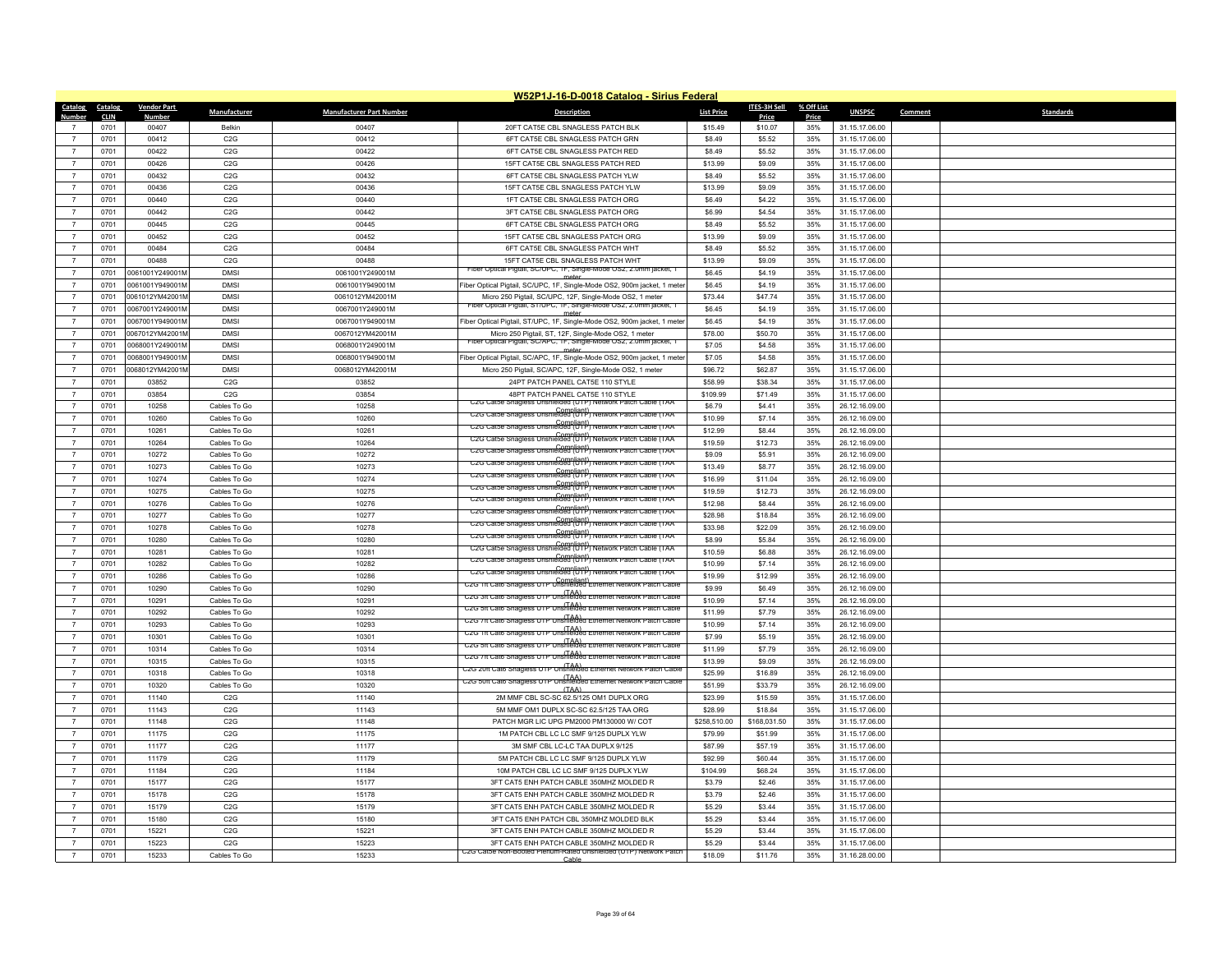|                          | W52P1J-16-D-0018 Catalog - Sirius Federal |                        |                     |                                 |                                                                                                                                                   |                   |                     |              |                |         |                  |  |
|--------------------------|-------------------------------------------|------------------------|---------------------|---------------------------------|---------------------------------------------------------------------------------------------------------------------------------------------------|-------------------|---------------------|--------------|----------------|---------|------------------|--|
| Catalog                  | Catalog                                   | <b>Vendor Part</b>     | <b>Manufacturer</b> | <b>Manufacturer Part Number</b> | <b>Description</b>                                                                                                                                | <b>List Price</b> | <b>ITES-3H Sell</b> | % Off List   | <b>UNSPSC</b>  | Comment | <b>Standards</b> |  |
| Number<br>$\overline{7}$ | <b>CLIN</b><br>0701                       | <b>Number</b><br>15235 | Cables To Go        | 15235                           | CZG Catbe Non-Booted                                                                                                                              | \$32.29           | Price<br>\$20.99    | Price<br>35% | 26.12.16.09.00 |         |                  |  |
| $\overline{7}$           | 0701                                      | 15237                  | Cables To Go        | 15237                           | C2G Catse Non-Booted Plenum-Rated Unshielded (UTP) Network Patch                                                                                  | \$69.99           | \$45.49             | 35%          | 26.12.16.09.00 |         |                  |  |
| $\overline{7}$           | 0701                                      | 15244                  | Cables To Go        | 15244                           | C2G Catse Non-Booted Plenum-Rated Unshielded (UTP) Network Patch                                                                                  | \$13.59           | \$8.83              | 35%          | 26.12.16.09.00 |         |                  |  |
| $\overline{7}$           |                                           |                        |                     |                                 | C2G Catse Non-Booted Plenum-Rated Unshielded (UTP)<br>Network Patch                                                                               | \$45.09           |                     |              |                |         |                  |  |
| $\overline{7}$           | 0701                                      | 15249                  | Cables To Go        | 15249                           | Cable<br>C2G Cat5e Non-Booted Plenum-Rated Unshielded (U                                                                                          |                   | \$29.31             | 35%          | 26.12.16.09.00 |         |                  |  |
|                          | 0701                                      | 15250                  | Cables To Go        | 15250                           | CzG Catse Non-Booted Pienum-Rable Unsnielded (UTP) Ne                                                                                             | \$69.99           | \$45.49             | 35%          | 26.12.16.09.00 |         |                  |  |
| $\overline{7}$           | 0701                                      | 15261                  | Cables To Go        | 15261                           | Cable                                                                                                                                             | \$30.09           | \$19.56             | 35%          | 26.12.16.09.00 |         |                  |  |
| $\overline{7}$           | 0701                                      | 15265                  | Cables To Go        | 15265                           | C2G 3ft Cat6 Non-Booted UTP Unshielded Ethernet Network Patch Cable                                                                               | \$31.99           | \$20.79             | 35%          | 26.12.16.09.00 |         |                  |  |
| $\overline{7}$           | 0701                                      | 15266                  | Cables To Go        | 15266                           | C2G 5ft Cat6 Non-Booted UTP Unshielded Ethernet Network Patch Cable<br>U2G 10ft Cat6 Non-Booted UTP Unshielded Ethernet Network Patch             | \$39.99           | \$25.99             | 35%          | 26.12.16.09.00 |         |                  |  |
| $\overline{7}$           | 0701                                      | 15268                  | Cables To Go        | 15268                           | Cable<br>C2G 100ft Cat6 Non-Booted UTP Unshielded Ethernet Network Patch                                                                          | \$41.99           | \$27.29             | 35%          | 26.12.16.09.00 |         |                  |  |
| $\overline{7}$           | 0701                                      | 15276                  | Cables To Go        | 15276                           | Cable                                                                                                                                             | \$119.99          | \$77.99             | 35%          | 26.12.16.09.00 |         |                  |  |
| $\overline{7}$           | 0701                                      | 15280                  | Cables To Go        | 15280                           | C2G 7ft Cat6 Non-Booted UTP Unshielded Ethernet Network Patch Cable<br>U2G 10ft Cat6 Non-Booted UTP Unshielded Ethernet Network Patch             | \$44.99           | \$29.24             | 35%          | 26.12.16.09.00 |         |                  |  |
| $\overline{7}$           | 0701                                      | 15281                  | Cables To Go        | 15281                           | C2G 15ft Cat6 Non-Booted UTP Unshielded Ethernet Network Patch                                                                                    | \$41.99           | \$27.29             | 35%          | 26.12.16.09.00 |         |                  |  |
| $\overline{7}$           | 0701                                      | 15283                  | Cables To Go        | 15283                           | Cable<br>C2G 20ft Cat6 Non-Booted UTP Unshielded Ethernet Network Patch                                                                           | \$52.99           | \$34.44             | 35%          | 26.12.16.09.00 |         |                  |  |
| $\overline{7}$           | 0701                                      | 15284                  | Cables To Go        | 15284                           | Cable<br>C2G 25ft Cat6 Non-Booted UTP Unshielded Ethernet Network Patch                                                                           | \$28.98           | \$18.84             | 35%          | 26.12.16.09.00 |         |                  |  |
| $\overline{7}$           | 0701                                      | 15285                  | Cables To Go        | 15285                           | UZG 3511 Uato Non-Booted UTP ONShi                                                                                                                | \$82.99           | \$53.94             | 35%          | 26.12.16.09.00 |         |                  |  |
| $\overline{7}$           | 0701                                      | 15286                  | Cables To Go        | 15286                           | C2G 50ft Cat6 Non-Booted UTP Unshielded Ethernet Network Patch                                                                                    | \$80.99           | \$52.64             | 35%          | 26.12.16.09.00 |         |                  |  |
| $\overline{7}$           | 0701                                      | 15287                  | Cables To Go        | 15287                           | C2G 100ft Cat6 Non-Booted UT PURShielded Ethernet Network Patch                                                                                   | \$106.99          | \$69.54             | 35%          | 26.12.16.09.00 |         |                  |  |
| $\overline{7}$           | 0701                                      | 15290                  | Cables To Go        | 15290                           | Cable                                                                                                                                             | \$119.99          | \$77.99             | 35%          | 26.12.16.09.00 |         |                  |  |
| $\overline{7}$           | 0701                                      | 15292                  | Cables To Go        | 15292                           | C2G 3ft Cat6 Non-Booted UTP Unshielded Ethernet Network Patch Cable                                                                               | \$31.99           | \$20.79             | 35%          | 26.12.16.09.00 |         |                  |  |
| $\overline{7}$           | 0701                                      | 15293                  | Cables To Go        | 15293                           | C2G 5ft Cat6 Non-Booted UTP Unshielded Ethernet Network Patch Cable<br>UZG TUIT Cato Non-Booted UTP Unshielded Ethernet Network Patch             | \$39.99           | \$25.99             | 35%          | 26.12.16.09.00 |         |                  |  |
| $\overline{7}$           | 0701                                      | 15295                  | Cables To Go        | 15295                           | C2G 14ft Cat6 Non-Booted UTP Unshielded Ethernet Network Patch                                                                                    | \$50.99           | \$33.14             | 35%          | 26.12.16.09.00 |         |                  |  |
| $\overline{7}$           | 0701                                      | 15296                  | Cables To Go        | 15296                           | C2G 15ft Cat6 Non-Booted UTP Unshielded Ethernet Network Patch                                                                                    | \$31.99           | \$20.79             | 35%          | 26.12.16.09.00 |         |                  |  |
| $\overline{7}$           | 0701                                      | 15297                  | Cables To Go        | 15297                           | Cable<br>C2G 20ft Cat6 Non-Booted UTP Unshielded Ethernet Network Patch                                                                           | \$27.98           | \$18.19             | 35%          | 26.12.16.09.00 |         |                  |  |
| $\overline{7}$           | 0701                                      | 15298                  | Cables To Go        | 15298                           | C2G 25ft Cat6 Non-Booted UTP Unshielded Ethernet Network Patch                                                                                    | \$35.98           | \$23.39             | 35%          | 26.12.16.09.00 |         |                  |  |
| $\overline{7}$           | 0701                                      | 15299                  | Cables To Go        | 15299                           | C2G 35ft Cat6 Non-Booted UTP Unshielded Ethernet Network Patch                                                                                    | \$82.99           | \$53.94             | 35%          | 26.12.16.09.00 |         |                  |  |
| $\overline{7}$           | 0701                                      | 15300                  | Cables To Go        | 15300                           | C2G 50ft Cat6 Non-Booted UTP Unshielded Ethernet Network Patch                                                                                    | \$80.99           | \$52.64             | 35%          | 26.12.16.09.00 |         |                  |  |
| $\overline{7}$           | 0701                                      | 15301                  | Cables To Go        | 15301                           | C2G 100ft Cat6 Non-Booted UT PURShielded Ethernet Network Patch                                                                                   | \$106.99          | \$69.54             | 35%          | 31.16.28.00.00 |         |                  |  |
| $\overline{7}$           | 0701                                      | 15303                  | Cables To Go        | 15303                           | Cable                                                                                                                                             | \$119.99          | \$77.99             | 35%          | 26.12.16.09.00 |         |                  |  |
| $\overline{7}$           | 0701                                      | 21-BLSSHW              | Pelican Cases       | 21-BLSSHW                       | Stainless Black Oxide HW                                                                                                                          | \$0.00            | \$0.00              | 35%          | 31.15.17.06.00 |         |                  |  |
| $\overline{7}$           | 0701                                      | 21-LH                  | Pelican Cases       | 21-LH                           | <b>Lid Hangers</b>                                                                                                                                | \$0.00            | \$0.00              | 35%          | 31.15.17.06.00 |         |                  |  |
| $\overline{7}$           | 0701                                      | 22011                  | C2G                 | 22011                           | 15FT CAT5E PATCH CBL SNAGLESS BLK                                                                                                                 | \$10.59           | \$6.88              | 35%          | 31.15.17.06.00 |         |                  |  |
| $\overline{7}$           | 0701                                      | 22012                  | C2G                 | 22012                           | 15FT CAT5E SNAGLESS PATCH CBL BLUE                                                                                                                | \$10.59           | \$6.88              | 35%          | 31.15.17.06.00 |         |                  |  |
| $\overline{7}$           | 0701                                      | 22013                  | C2G                 | 22013                           | 15FT CBL PATCH CAT5E SNAGLESS GRY                                                                                                                 | \$10.59           | \$6.88              | 35%          | 31.15.17.06.00 |         |                  |  |
| $\overline{7}$           | 0701                                      | 22105                  | C2G                 | 22105                           | CBL 1FT CAT5E RJ45 M/M SNAGLESS YLW                                                                                                               | \$4.99            | \$3.24              | 35%          | 31.15.17.06.00 |         |                  |  |
| $\overline{7}$           | 0701                                      | 22800                  | Cables To Go        | 22800                           | C2G 1ft Cat6 Snagless UTP Unshielded Ethernet Network Patch Cable<br>USA) (USA) C2G 3ft Cat6 Snagless UTP Unshielded Ethernet Network Patch Cable | \$9.99            | \$6.49              | 35%          | 26.12.16.09.00 |         |                  |  |
| $\overline{7}$           | 0701                                      | 22801                  | Cables To Go        | 22801                           | (ISA)<br>C2G 5ft Cat6 Snagless UTP Unshielded Ethernet Network Patch Cable                                                                        | \$12.99           | \$8.44              | 35%          | 26.12.16.09.00 |         |                  |  |
| $\overline{7}$           | 0701                                      | 22802                  | Cables To Go        | 22802                           | (ISA)<br>C2G 7ft Cat6 Snagless UTP Unshielded Ethernet Network Patch Cable                                                                        | \$14.99           | \$9.74              | 35%          | 26.12.16.09.00 |         |                  |  |
| $\overline{7}$           | 0701                                      | 22803                  | Cables To Go        | 22803                           | C2G 10ft Cat6 Snagless UTP Unshielded Ethernet Netw                                                                                               | \$15.99           | \$10.39             | 35%          | 26.12.16.09.00 |         |                  |  |
| $\overline{7}$           | 0701                                      | 22804                  | Cables To Go        | 22804                           | USA)<br>C2G 14ft Cat6 Snagless UTP Unshielded Ethernet Network Patch Cable                                                                        | \$18.99           | \$12.34             | 35%          | 26.12.16.09.00 |         |                  |  |
| $\overline{7}$           | 0701                                      | 22805                  | Cables To Go        | 22805                           | LISA)<br>C2G 20ft Cat6 Snagless UTP Unshielded Ethernet Network Patch Cable                                                                       | \$21.99           | \$14.29             | 35%          | 26.12.16.09.00 |         |                  |  |
| $\overline{7}$           | 0701                                      | 22806                  | Cables To Go        | 22806                           | LISA)<br>C2G 25ft Cat6 Snagless UTP Unshielded Ethernet Network Patch Cable                                                                       | \$17.99           | \$11.69             | 35%          | 26.12.16.09.00 |         |                  |  |
| $\overline{7}$           | 0701                                      | 22807                  | Cables To Go        | 22807                           | (ISA)<br>C2G 35ft Cat6 Snagless UTP Unshielded Ethernet Network                                                                                   | \$29.99           | \$19.49             | 35%          | 26.12.16.09.00 |         |                  |  |
| $\overline{7}$           | 0701                                      | 22808                  | Cables To Go        | 22808                           |                                                                                                                                                   | \$34.99           | \$22.74             | 35%          | 26.12.16.09.00 |         |                  |  |
| $\overline{7}$           | 0701                                      | 22810                  | Cables To Go        | 22810                           | (USA)<br>C2G 3ft Cat6 Snagless UTP Unshielded Ethernet Network I<br>(USA)<br>C2G 5ft Cat6 Snagless UTP Unshielded Ethernet Network Patch Cable    | \$13.99           | \$9.09              | 35%          | 26.12.16.09.00 |         |                  |  |
| $\overline{7}$           | 0701                                      | 22811                  | Cables To Go        | 22811                           |                                                                                                                                                   | \$14.99           | \$9.74              | 35%          | 26.12.16.09.00 |         |                  |  |
| $\overline{7}$           | 0701                                      | 22812                  | Cables To Go        | 22812                           | C2G 7ft Cat6 Snagless UTP Unshielded Ethernet Network Patch Cable<br>USA)<br>C2G 10ft Cat6 Snagless UTP Unshielded Ethernet Network Patch Cable   | \$16.99           | \$11.04             | 35%          | 26.12.16.09.00 |         |                  |  |
| $\overline{7}$           | 0701                                      | 22813                  | Cables To Go        | 22813                           |                                                                                                                                                   | \$18.99           | \$12.34             | 35%          | 26.12.16.09.00 |         |                  |  |
| $\overline{7}$           | 0701                                      | 22816                  | Cables To Go        | 22816                           | LISA)<br>C2G 25ft Cat6 Snagless UTP Unshielded Ethernet Network Patch Cable                                                                       | \$29.99           | \$19.49             | 35%          | 26.12.16.09.00 |         |                  |  |
| $\overline{7}$           | 0701                                      | 22826                  | Cables To Go        | 22826                           | USA)<br>-C2G Catbe Snagless Unshielded (UTP) Network Patch Cable (USA<br>Made <sup>'</sup>                                                        | \$16.99           | \$11.04             | 35%          | 26.12.16.09.00 |         |                  |  |
| $\overline{7}$           | 0701                                      | 23828                  | C2G                 | 23828                           | 1FT CAT5 ENH PATCH CBL 350MHZ MOLDED BLU                                                                                                          | \$3.49            | \$2.27              | 35%          | 31.15.17.06.00 |         |                  |  |
| $\overline{7}$           | 0701                                      | 24229                  | C2G                 | 24229                           | 1FT CAT5 ENH PATCH CABLE 350MHZ ASSY RJ4                                                                                                          | \$4.99            | \$3.24              | 35%          | 31.15.17.06.00 |         |                  |  |
| $\overline{7}$           | 0701                                      | 24814                  | C2G                 | 24814                           | CBL 1FT CAT5E RJ45 M/M SNAGLESS GREY                                                                                                              | \$3.49            | \$2.27              | 35%          | 31.15.17.06.00 |         |                  |  |
| $\overline{7}$           | 0701                                      | 2601-00844-003         | Quiktron            | 2601-00844-003                  | CAT 6 Patch Cord   Shielded   Red   1 Meter                                                                                                       | \$4.50            | \$2.93              | 35%          | 31.16.28.00.00 |         |                  |  |
| $\overline{7}$           | 0701                                      | 2601-00861-003         | Quiktron            | 2601-00861-003                  | CAT 6 Patch Cord   Shielded   Yellow   1 Meter                                                                                                    | \$4.50            | \$2.93              | 35%          | 31.16.28.00.00 |         |                  |  |
| $\overline{7}$           | 0701                                      | 2601-00878-003         | Quiktron            | 2601-00878-003                  | CAT 6 Patch Cord   Shielded   Orange   1 Meter                                                                                                    | \$4.50            | \$2.93              | 35%          | 31.16.28.00.00 |         |                  |  |
| $\overline{7}$           | 0701                                      | 26968                  | C2G                 | 26968                           | 1FT CBL CAT5E PATCH SNAGLESS RED                                                                                                                  | \$4.99            | \$3.24              | 35%          | 31.15.17.06.00 |         |                  |  |
| $\overline{7}$           | 0701                                      | 26969                  | C2G                 | 26969                           | 1FT CAT5 ENH PATCH CBL 350MHZ MOLDED BLK                                                                                                          | \$4.99            | \$3.24              | 35%          | 31.15.17.06.00 |         |                  |  |
| $\overline{7}$           | 0701                                      | 29952                  | C2G                 | 29952                           | 1FT CBL CAT5 EHN PATCH 550MHZ SNAGLESS R                                                                                                          | \$4.99            | \$3.24              | 35%          | 31.15.17.06.00 |         |                  |  |
| $\overline{7}$           | 0701                                      | 30154-8-YL3            | Hitachi             | 30154-8-YL3                     | CAT 6 Plenum rated cable   Shielded  Yellow                                                                                                       | \$0.87            | \$0.57              | 35%          | 31.16.28.00.00 |         |                  |  |
| $\overline{7}$           | 0701                                      | 30237-8-GR2            | Hitachi             | 30237-8-GR2                     | CAT 6 Plenum rated cable   Green                                                                                                                  | \$0.51            | \$0.33              | 35%          | 26.12.16.09.00 |         |                  |  |
| $\overline{7}$           | 0701                                      | 31216                  | Cables To Go        | 31216                           | C2G Cat6 Molded Shielded (STP) Network Patch Cable                                                                                                | \$14.99           | \$9.74              | 35%          | 31.16.28.00.00 |         |                  |  |
|                          |                                           |                        |                     |                                 |                                                                                                                                                   |                   |                     |              |                |         |                  |  |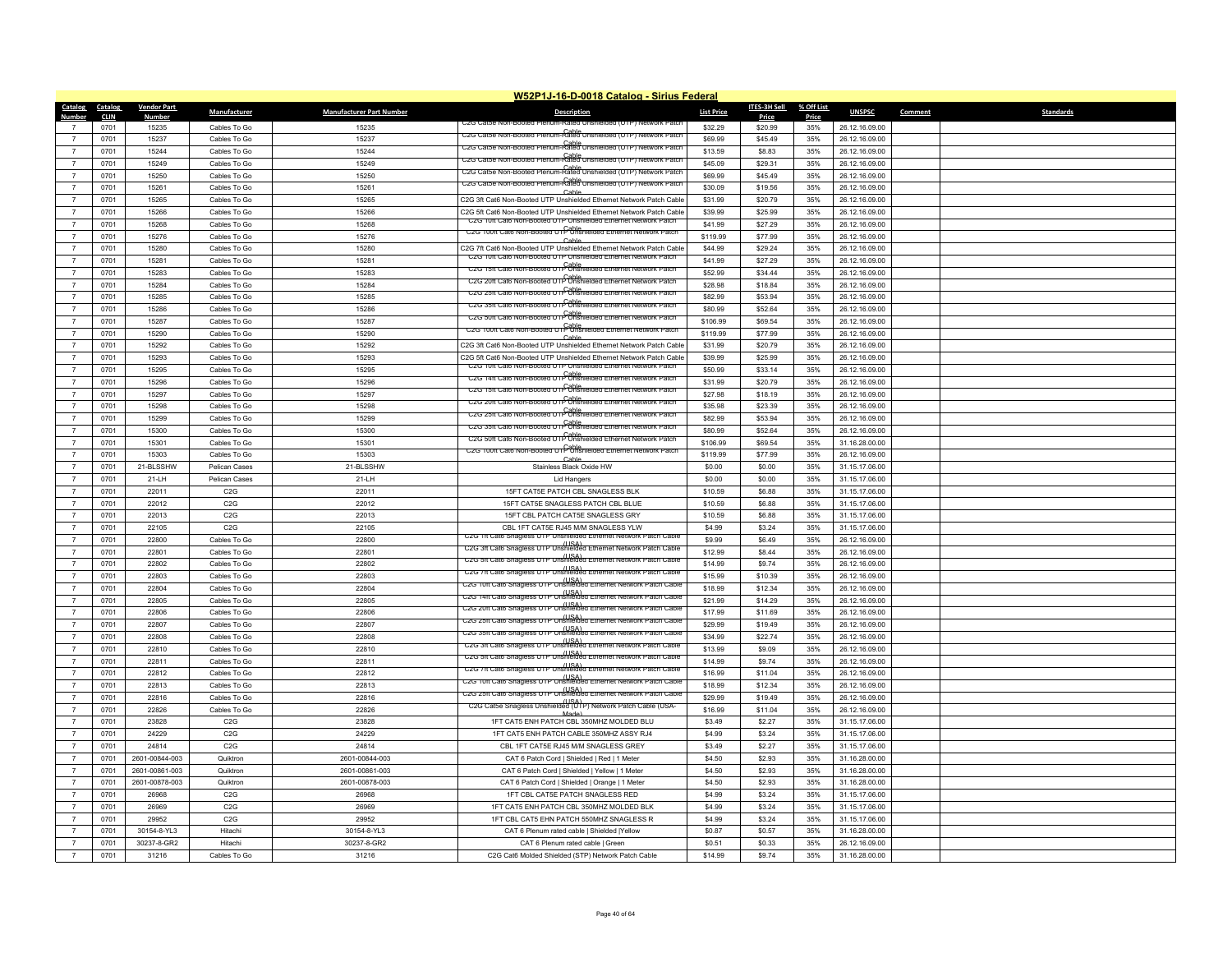|                          | W52P1J-16-D-0018 Catalog - Sirius Federal |                    |              |                                 |                                                                                                                                                                                                                                                                                                                                                           |                   |                       |                     |                |                             |  |  |
|--------------------------|-------------------------------------------|--------------------|--------------|---------------------------------|-----------------------------------------------------------------------------------------------------------------------------------------------------------------------------------------------------------------------------------------------------------------------------------------------------------------------------------------------------------|-------------------|-----------------------|---------------------|----------------|-----------------------------|--|--|
| <b>Catalog</b><br>Number | <b>Catalog</b><br><b>CLIN</b>             | <b>Vendor Part</b> | Manufacturer | <b>Manufacturer Part Number</b> | <b>Description</b>                                                                                                                                                                                                                                                                                                                                        | <b>List Price</b> | ITES-3H Sell<br>Price | % Off List<br>Price | <b>UNSPSC</b>  | Comment<br><b>Standards</b> |  |  |
|                          | 0701                                      | 3131001Y242001M    | <b>DMSI</b>  | 3131001Y242001M                 |                                                                                                                                                                                                                                                                                                                                                           | \$10.08           | \$6.55                | 35%                 | 31.15.17.06.00 |                             |  |  |
| $\overline{7}$           | 0701                                      | 3131001Y242002M    | <b>DMSI</b>  | 3131001Y242002M                 | IllumiCore® Jumper, LC to LC. TF. Simplex, Single-Mode OS2, 10mm                                                                                                                                                                                                                                                                                          | \$10.44           | \$6.79                | 35%                 | 31.15.17.06.00 |                             |  |  |
| $\overline{7}$           | 0701                                      | 3131001Y242003M    | <b>DMSI</b>  | 3131001Y242003M                 | IllumiCore® Jumper, LC to LC. 9FNS meter single-Mode OS2, 10mm                                                                                                                                                                                                                                                                                            | \$10.80           | \$7.02                | 35%                 | 31.15.17.06.00 |                             |  |  |
| $\overline{7}$           | 0701                                      | 3131001Y242004M    | <b>DMSI</b>  | 3131001Y242004M                 | IllumiCore® Jumper, LC to LC, 1F, Simplex, Single-Mode OS2, 10mm                                                                                                                                                                                                                                                                                          | \$11.16           | \$7.25                | 35%                 | 31.15.17.06.00 |                             |  |  |
| $\overline{7}$           | 0701                                      | 3131001Y242005M    | <b>DMSI</b>  | 3131001Y242005M                 | Jumper, LC to LC. OFNS 4 meter. Single-Mode OS2                                                                                                                                                                                                                                                                                                           | \$11.52           | \$7.49                | 35%                 | 31.15.17.06.00 |                             |  |  |
| $\overline{7}$           | 0701                                      | 3131001Y242007M    | <b>DMSI</b>  | 3131001Y242007M                 | er.cch8PC.OFNSmorekes.nom                                                                                                                                                                                                                                                                                                                                 | \$12.24           | \$7.96                | 35%                 | 31.15.17.06.00 |                             |  |  |
| $\overline{7}$           | 0701                                      | 3131001Y242010M    | <b>DMSI</b>  | 3131001Y242010M                 | LC REPL, RFN Simplex, Single-M                                                                                                                                                                                                                                                                                                                            | \$13.32           | \$8.66                | 35%                 | 31.15.17.06.00 |                             |  |  |
| $\overline{7}$           | 0701                                      | 3131001Y242015M    | <b>DMSI</b>  | 3131001Y242015M                 | Jumper, LC <sup>h</sup> fo LC FP Simplex, Single-Mode OSZ                                                                                                                                                                                                                                                                                                 | \$15.12           | \$9.83                | 35%                 | 31.15.17.06.00 |                             |  |  |
|                          | 0701                                      | 3131002F242001M    | <b>DMSI</b>  | 3131002F242001M                 | llumiCore® Jumper. LC to LC. 2F 62.5m multimode OM1. 2.0mm zipcord                                                                                                                                                                                                                                                                                        | \$14.97           | \$9.73                | 35%                 | 31.15.17.06.00 |                             |  |  |
| $\overline{7}$           | 0701                                      | 3131002F242002M    | <b>DMSI</b>  | 3131002F242002M                 | llumiCore® Jumper. LC to EU. 2F 62.5m multimode OM1. 2.0mm zipcord                                                                                                                                                                                                                                                                                        | \$16.17           | \$10.51               | 35%                 | 31.15.17.06.00 |                             |  |  |
| $\overline{7}$           | 0701                                      | 3131002F242003M    | <b>DMSI</b>  | 3131002F242003M                 | <del>per, LC ו-PENP orange ? המולח הספר</del>                                                                                                                                                                                                                                                                                                             | \$17.37           | \$11.29               | 35%                 | 31.15.17.06.00 |                             |  |  |
| $\overline{7}$           | 0701                                      | 3131002F242004M    | <b>DMSI</b>  | 3131002F242004M                 | llumiCore® Jumper. LC to ECP_crange. 3 meter.<br>IlumiCore® Jumper. LC to ECP_2F 62.5m multimode OM1. 2.0mm zipcord                                                                                                                                                                                                                                       | \$18.57           | \$12.07               | 35%                 | 31.15.17.06.00 |                             |  |  |
| $\overline{7}$           | 0701                                      | 3131002F242005M    | <b>DMSI</b>  | 3131002F242005M                 | illumiCore® Jumper. LC to EC. 2F 62.5m multimode OM1. 2.0mm zipcord                                                                                                                                                                                                                                                                                       | \$19.77           | \$12.85               | 35%                 | 31.15.17.06.00 |                             |  |  |
| $\overline{7}$           | 0701                                      | 3131002F242007M    | <b>DMSI</b>  | 3131002F242007M                 | per, LC to LC, 2F62.5m multimode OM1, 2.0mm zipcord                                                                                                                                                                                                                                                                                                       | \$22.17           | \$14.41               | 35%                 | 31.15.17.06.00 |                             |  |  |
|                          | 0701                                      | 3131002F242010M    | <b>DMSI</b>  | 3131002F242010M                 | LC to ELC, 2F 62.5m multimode OM1, 2.0mm zipcoro                                                                                                                                                                                                                                                                                                          | \$25.77           | \$16.75               | 35%                 | 31.15.17.06.00 |                             |  |  |
| $\overline{7}$           | 0701                                      | 3131002F242015M    | <b>DMSI</b>  | 3131002F242015M                 | Jumper, LC & ELL, Arange, 10 meter com 1, 2.0mm zipcoro                                                                                                                                                                                                                                                                                                   | \$31.77           | \$20.65               | 35%                 | 31.15.17.06.00 |                             |  |  |
| $\overline{7}$           | 0701                                      | 3131002G242001M    | <b>DMSI</b>  | 3131002G242001M                 | numiCore® Jumper, LC to LC, 2P 30m multimode OM3, 7.5n                                                                                                                                                                                                                                                                                                    | \$17.04           | \$11.08               | 35%                 | 31.15.17.06.00 |                             |  |  |
| $\overline{7}$           | 0701                                      | 3131002G242002M    | <b>DMSI</b>  | 3131002G242002M                 | <b>20mm 718 CCC: 2F5VFm AGUIRmode CM3.7.5r</b>                                                                                                                                                                                                                                                                                                            | \$18.84           | \$12.25               | 35%                 | 31.15.17.06.00 |                             |  |  |
| $\overline{7}$           | 0701                                      | 3131002G242003M    | <b>DMSI</b>  | 3131002G242003M                 | allumicore® Jumper PC Rene Communicate CM3. / 5mm bend.                                                                                                                                                                                                                                                                                                   | \$20.64           | \$13.42               | 35%                 | 31.15.17.06.00 |                             |  |  |
| $\overline{7}$           | 0701                                      | 3131002G242004M    | <b>DMSI</b>  | 3131002G242004M                 | IllumiCore® Jumper, LC16CC, 2FNP, agua, 3 meter<br>IllumiCore® Jumper, LC16CC, 2F50m multimode OM3. / .5mm bend.                                                                                                                                                                                                                                          | \$22.44           | \$14.59               | 35%                 | 31.15.17.06.00 |                             |  |  |
|                          | 0701                                      | 3131002G242005M    | <b>DMSI</b>  | 3131002G242005M                 | <u> 20mm zincerd. 2FNP anua 4 meter 3.7.51</u>                                                                                                                                                                                                                                                                                                            | \$24.24           | \$15.76               | 35%                 | 31.15.17.06.00 |                             |  |  |
| $\overline{7}$           | 0701                                      | 3131002G242007M    | <b>DMSI</b>  | 3131002G242007M                 | mumicore® Jumper. pc/16CC. 2F50m multimode OM3. / .5mm bend.                                                                                                                                                                                                                                                                                              | \$27.84           | \$18.10               | 35%                 | 31.15.17.06.00 |                             |  |  |
| $\overline{7}$           | 0701                                      | 3131002G242010M    | <b>DMSI</b>  | 3131002G242010M                 | Illumicore® Jumper. LC to LC. 2F50m anuamode 6M3.7                                                                                                                                                                                                                                                                                                        | \$33.24           | \$21.61               | 35%                 | 31.15.17.06.00 |                             |  |  |
| $\overline{7}$           | 0701                                      | 3131002G242015M    | <b>DMSI</b>  | 3131002G242015M                 | 2.0mm zipcord, OFNB agua 10 meter                                                                                                                                                                                                                                                                                                                         | \$42.24           | \$27.46               | 35%                 | 31.15.17.06.00 |                             |  |  |
| $\overline{7}$           | 0701                                      | 3131002M242001M    | <b>DMSI</b>  | 3131002M242001M                 | 2.0mm zipcord, OENP aqua, 15 meter<br>umper, LC 60 LC, 2F 50m multimode OM4, 7.5mm                                                                                                                                                                                                                                                                        | \$16.56           | \$10.76               | 35%                 | 31.15.17.06.00 |                             |  |  |
|                          | 0701                                      | 3131002M242002M    | <b>DMSI</b>  | 3131002M242002M                 | niumiCore® Jumper, LC to LC, 2F 50m multimode OM4, / .5mm bend,                                                                                                                                                                                                                                                                                           | \$18.66           | \$12.13               | 35%                 | 31.15.17.06.00 |                             |  |  |
| $\overline{7}$           | 0701                                      | 3131002M242003M    | <b>DMSI</b>  | 3131002M242003M                 | ammCore® Jumper, LCto CCt, 2F50m aqua. 2 meter                                                                                                                                                                                                                                                                                                            | \$20.76           | \$13.49               | 35%                 | 31.15.17.06.00 |                             |  |  |
| $\overline{7}$           | 0701                                      | 3131002M242004M    | <b>DMSI</b>  | 3131002M242004M                 | <u>20mm zierrei "2FBU multimode GM4, z. </u>                                                                                                                                                                                                                                                                                                              | \$22.86           | \$14.86               | 35%                 | 31.15.17.06.00 |                             |  |  |
| $\overline{7}$           | 0701                                      | 3131002M242005M    | <b>DMSI</b>  | 3131002M242005M                 | allumicore® Jumper. 22 Comme 210 cm 210 cm 2 Cm 2 Cm 2 Cm 2 Cm 3 mail and 3 meter                                                                                                                                                                                                                                                                         | \$24.96           | \$16.22               | 35%                 | 31.15.17.06.00 |                             |  |  |
| $\overline{7}$           | 0701                                      | 3131002M242007M    | <b>DMSI</b>  | 3131002M242007M                 | IllumiCore® Jumper, LC16CC, 2FNP, aqua, 5 meter.<br>IllumiCore® Jumper, LC16CC, 2F50m multimode OM4. / .5mm bend.                                                                                                                                                                                                                                         | \$29.16           | \$18.95               | 35%                 | 31.15.17.06.00 |                             |  |  |
| $\overline{7}$           | 0701                                      | 3131002M242010M    | <b>DMSI</b>  | 3131002M242010M                 | Reference to the CC of the Community of the Community of the Community of the Community of the Community of the                                                                                                                                                                                                                                           | \$35.46           | \$23.05               | 35%                 | 31.15.17.06.00 |                             |  |  |
|                          | 0701                                      | 3131002M242015M    | <b>DMSI</b>  | 3131002M242015M                 | ere umper Tripcord. OF NB aqua 10 meter / 5mm pend.                                                                                                                                                                                                                                                                                                       | \$45.96           | \$29.87               | 35%                 | 31.15.17.06.00 |                             |  |  |
| $\overline{7}$           | 0701                                      | 3131002Y242001M    | <b>DMSI</b>  | 3131002Y242001M                 | numiCore® Jumper, LC to LC, 2F, duplex, Single-Mode OS2, 10mm bend                                                                                                                                                                                                                                                                                        | \$16.08           | \$10.45               | 35%                 | 31.15.17.06.00 |                             |  |  |
| $\overline{7}$           | 0701                                      | 3131002Y242002M    | <b>DMSI</b>  | 3131002Y242002M                 | Jumper, CC to LC, Omm zincord, 1 meter                                                                                                                                                                                                                                                                                                                    | \$16.80           | \$10.92               | 35%                 | 31.15.17.06.00 |                             |  |  |
| $\overline{7}$           | 0701                                      | 3131002Y242003M    | <b>DMSI</b>  | 3131002Y242003M                 | Jumper, CC to C., Omm zincord, 2 meter<br>Jumper, CC to C., OF, duplex, Single-Mode                                                                                                                                                                                                                                                                       | \$17.52           | \$11.39               | 35%                 | 31.15.17.06.00 |                             |  |  |
| $\overline{7}$           | 0701                                      | 3131002Y242004M    | <b>DMSI</b>  | 3131002Y242004M                 | ilumiCore® Jumper. LCFNPC? Opmazincord. 3 meter.<br>IlumiCore® Jumper. LCFNPC? Opmazincord. Single-Mode OS2.                                                                                                                                                                                                                                              | \$18.24           | \$11.86               | 35%                 | 31.15.17.06.00 |                             |  |  |
| $\overline{7}$           | 0701                                      | 3131002Y242005M    | <b>DMSI</b>  | 3131002Y242005M                 | llumiCore® Jumper, CCRCC, 2P, quiplex, Single-Mode OS2, 10mm benc                                                                                                                                                                                                                                                                                         | \$18.96           | \$12.32               | 35%                 | 31.15.17.06.00 |                             |  |  |
| $\overline{7}$           | 0701                                      | 3131002Y242007M    | <b>DMSI</b>  | 3131002Y242007M                 | Jumper. CCFNPC? Omm zincord, 5 meter.<br>Jumper. CCFNPC? 2F. duplex, Single-Mode OS2,                                                                                                                                                                                                                                                                     | \$20.40           | \$13.26               | 35%                 | 31.15.17.06.00 |                             |  |  |
| $\overline{7}$           | 0701                                      | 3144002F242001M    | <b>DMSI</b>  | 3144002F242001M                 | umiCore® Jumper. (CENP, 2 0mm zipcord, 7 meter.<br>umiCore® Jumper. (CE16 MTRJ non-binned, 2F 62.5m multimode OM1                                                                                                                                                                                                                                         | \$14.97           | \$9.73                | 35%                 | 31.15.17.06.00 |                             |  |  |
| $\overline{7}$           | 0701                                      | 3144002F242002M    | <b>DMSI</b>  | 3144002F242002M                 | community of the Summary of the Summary of the Summary of the Summary of the Summary of the Summary of the Summary of the Summary of the Summary of the Summary of the Summary of the Summary of the Summary of the Summary of                                                                                                                            | \$16.17           | \$10.51               | 35%                 | 31.15.17.06.00 |                             |  |  |
| $\overline{7}$           | 0701                                      | 3144002F242003M    | <b>DMSI</b>  | 3144002F242003M                 | llumiCore® Jumper. LC to MIRJ non-pinned. 2r b2.5m multimode OM1                                                                                                                                                                                                                                                                                          | \$17.37           | \$11.29               | 35%                 | 31.15.17.06.00 |                             |  |  |
| $\overline{7}$           | 0701                                      | 3144002F242004M    | <b>DMSI</b>  | 3144002F242004M                 | 1 november, 10 mm 2 november 10 mm 2 november 2 november 2 november 3 meter<br>IlumiCore® Jumper, LC to MTRJ non-pinned, 2F 62.5m multimode OM1                                                                                                                                                                                                           | \$18.57           | \$12.07               | 35%                 | 31.15.17.06.00 |                             |  |  |
| $\overline{7}$           | 0701                                      | 3144002F242005M    | <b>DMSI</b>  | 3144002F242005M                 | llumiCore® Jumper. PC to COTR CENP arange, 4 meter<br>llumiCore® Jumper. PC to COTR J hon-pinned. 2r 62.5m multimode OM1                                                                                                                                                                                                                                  | \$19.77           | \$12.85               | 35%                 | 31.15.17.06.00 |                             |  |  |
| $\overline{7}$           | 0701                                      | 3144002F242007M    | <b>DMSI</b>  | 3144002F242007M                 | 2.0mm zipcord, OENP, orange, 5 meter<br>Jumper, LC to MTRJ non-pinned, 2F 62.5m multimode OM1.                                                                                                                                                                                                                                                            | \$22.17           | \$14.41               | 35%                 | 31.15.17.06.00 |                             |  |  |
| $\overline{7}$           | 0701                                      | 3144002F242010M    | <b>DMSI</b>  | 3144002F242010M                 | micore® Jumper, LC to MTRJ non-pinned, 2F 62.5m multimode OM*                                                                                                                                                                                                                                                                                             | \$25.77           | \$16.75               | 35%                 | 31.15.17.06.00 |                             |  |  |
| $\overline{7}$           | 0701                                      | 3144002F242015M    | <b>DMSI</b>  | 3144002F242015M                 | llumiCore® Jumper. LC7660ffkJFMP-prange_10.meter<br>llumiCore® Jumper. LC7660ffkJFMP-pinned. 2F62.5m multimode OM1                                                                                                                                                                                                                                        | \$31.77           | \$20.65               | 35%                 | 31.15.17.06.00 |                             |  |  |
| $\overline{7}$           | 0701                                      | 3144002G242001M    | <b>DMSI</b>  | 3144002G242001M                 | Illumicore® Jumper PC fd MFRJ non-pinned. 2P 50m multimode                                                                                                                                                                                                                                                                                                | \$16.14           | \$10.49               | 35%                 | 31.15.17.06.00 |                             |  |  |
| $\overline{7}$           | 0701                                      | 3144002G242002M    | <b>DMSI</b>  | 3144002G242002M                 | llumiCore®Jumper LC to MTRJ non-pinned, 2F 50m multimode<br>$\frac{OM3.7.5mm}{M1.05}$ humber $\frac{2.0mm}{M1.05}$ $\frac{1}{1.000}$ $\frac{1}{1.000}$ $\frac{1}{1.000}$ $\frac{1}{1.000}$ $\frac{1}{1.000}$ $\frac{1}{1.000}$ $\frac{1}{1.000}$ $\frac{1}{1.000}$ $\frac{1}{1.000}$ $\frac{1}{1.000}$ $\frac{1}{1.000}$ $\frac{1}{1.000}$ $\frac{1}{1.0$ | \$17.94           | \$11.66               | 35%                 | 31.15.17.06.00 |                             |  |  |
| $\overline{7}$           | 0701                                      | 3144002G242003M    | <b>DMSI</b>  | 3144002G242003M                 | numiCore®Jumber LC & MTRJ room OFNP agua_3 meter<br>IlumiCore®Jumber LC & MTRJ hon-pinned. 2F 50m multimode                                                                                                                                                                                                                                               | \$19.74           | \$12.83               | 35%                 | 31.15.17.06.00 |                             |  |  |
| $\overline{7}$           | 0701                                      | 3144002G242004M    | <b>DMSI</b>  | 3144002G242004M                 |                                                                                                                                                                                                                                                                                                                                                           | \$21.54           | \$14.00               | 35%                 | 31.15.17.06.00 |                             |  |  |
| $\overline{7}$           | 0701                                      | 3144002G242007M    | <b>DMSI</b>  | 3144002G242007M                 | numiCore® Jumber LC to MTRJ non-pinned. 2F 50m multimode<br>umiCore®50mber d 2.0mm zincord OENP agua 7 moter og                                                                                                                                                                                                                                           | \$26.94           | \$17.51               | 35%                 | 31.15.17.06.00 |                             |  |  |
|                          | 0701                                      | 3144002G242010M    | <b>DMSI</b>  | 3144002G242010M                 | <u>illumiCore® Jumber L 2 DMM RD AGN - OFNB agua 10 mater.</u>                                                                                                                                                                                                                                                                                            | \$32.34           | \$21.02               | 35%                 | 31.15.17.06.00 |                             |  |  |
| $\overline{7}$           | 0701                                      | 3144002G242015M    | <b>DMSI</b>  | 3144002G242015M                 |                                                                                                                                                                                                                                                                                                                                                           | \$41.34           | \$26.87               | 35%                 | 31.15.17.06.00 |                             |  |  |
| $\overline{7}$           | 0701                                      | 3144002G24205M     | <b>DMSI</b>  | 3144002G24205M                  | OM3.7.5mm bend 2 0mm rincord OENP agua 15 meter<br>IlumiCore® Jumper, LC 0mm RJ non-pinned, 2F 50m multimode                                                                                                                                                                                                                                              | \$23.34           | \$15.17               | 35%                 | 31.15.17.06.00 |                             |  |  |
| $\overline{7}$           | 0701                                      | 3144002M242001M    | <b>DMSI</b>  | 3144002M242001M                 | OM3.7.5mm hend 2.0mm zincord, OENP, agua, 5.meter<br>umiCore® Jumper, LC to MTRJ non-pinned, 2F 50m multimode<br><u>ijumiCore® Jumber L 2 (Pmm zin sori-oli FNP, aguja 1 meter ode</u>                                                                                                                                                                    | \$16.56           | \$10.76               | 35%                 | 31.15.17.06.00 |                             |  |  |
| $\overline{7}$           | 0701                                      | 3144002M242002M    | <b>DMSI</b>  | 3144002M242002M                 | <u>illumiCore® Jumbend 2 0mm zincord OENP agua 2 meter og</u>                                                                                                                                                                                                                                                                                             | \$18.66           | \$12.13               | 35%                 | 31.15.17.06.00 |                             |  |  |
| $\overline{7}$           | 0701                                      | 3144002M242003N    | <b>DMSI</b>  | 3144002M242003M                 |                                                                                                                                                                                                                                                                                                                                                           | \$20.76           | \$13.49               | 35%                 | 31.15.17.06.00 |                             |  |  |
|                          | 0701                                      | 3144002M242004M    | <b>DMSI</b>  | 3144002M242004M                 | nter CM4.7.5mm hend 2.0mm zincord, OENP, agua, 3 meter<br>llumiCore® Jumper, LC to MTRJ non-pinned, 2F 50m multimode<br>number of the community of the state of the community of the community of the community of the community of the community of the community of the community of the community of the community of the community of the communit    | \$22.86           | \$14.86               | 35%                 | 31.15.17.06.00 |                             |  |  |
|                          | 0701                                      | 3144002M242005M    | <b>DMSI</b>  | 3144002M242005M                 | <u>OM4 7 5mm bend 2 0mm zincord, OENP, agua, 5 meter</u><br>umiCore® Jumper, LC (8 MTR) non-pinned, 2F 50m multimode                                                                                                                                                                                                                                      | \$24.96           | \$16.22               | 35%                 | 31.15.17.06.00 |                             |  |  |
|                          | 0701                                      | 3144002M242007M    | <b>DMSI</b>  | 3144002M242007M                 | numiCore® Jumper L 2 0 mm zincord OENP aqua 7 meter                                                                                                                                                                                                                                                                                                       | \$29.16           | \$18.95               | 35%                 | 31.15.17.06.00 |                             |  |  |
| $\overline{7}$           | 0701                                      | 3144002M242010M    | <b>DMSI</b>  | 3144002M242010M                 | OM4 7.5mm hend 2.0mm zincord, OENP, agua, 10 meter                                                                                                                                                                                                                                                                                                        | \$35.46           | \$23.05               | 35%                 | 31.15.17.06.00 |                             |  |  |
|                          |                                           |                    |              |                                 |                                                                                                                                                                                                                                                                                                                                                           |                   |                       |                     |                |                             |  |  |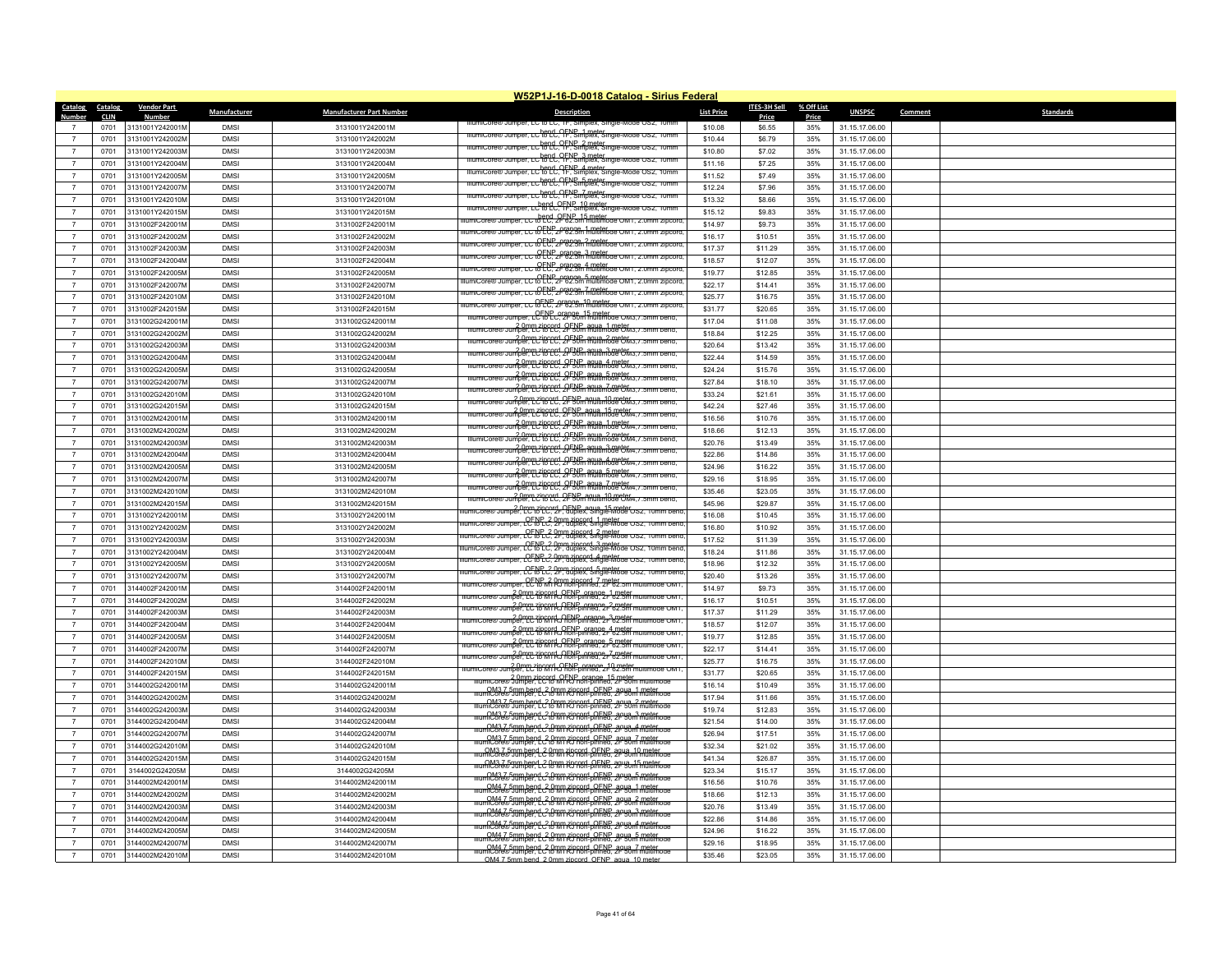|                                  | W52P1J-16-D-0018 Catalog - Sirius Federal |                           |              |                                    |                                                                                                                                                                                  |                   |                    |              |                                  |         |                  |  |
|----------------------------------|-------------------------------------------|---------------------------|--------------|------------------------------------|----------------------------------------------------------------------------------------------------------------------------------------------------------------------------------|-------------------|--------------------|--------------|----------------------------------|---------|------------------|--|
| <b>Catalog</b>                   | Catalog                                   | <b>Vendor Part</b>        | Manufacturer | <b>Manufacturer Part Number</b>    | <b>Description</b>                                                                                                                                                               | <b>List Price</b> | ITES-3H Sell       | % Off List   | <b>UNSPSC</b>                    | Comment | <b>Standards</b> |  |
| Number<br>$\overline{7}$         | <b>CLIN</b><br>0701                       | Number<br>3144002M242015M | <b>DMSI</b>  | 3144002M242015M                    | ® Jumper. LC to M I RJ non-pi                                                                                                                                                    | \$45.96           | Price<br>\$29.87   | Price<br>35% | 31.15.17.06.00                   |         |                  |  |
| $\overline{7}$                   | 0701                                      | 3161001Y242001M           | <b>DMSI</b>  | 3161001Y242001M                    | mumiCore®Jumper ed & 9cm ringerd, OFNP agua 15 meter                                                                                                                             | \$10.08           | \$6.55             | 35%          | 31.15.17.06.00                   |         |                  |  |
| $\overline{7}$                   | 0701                                      | 3161001Y242002M           | <b>DMSI</b>  | 3161001Y242002M                    | IllumiCore® Jumper, LC to SC, 1F, Simplex, Single-Mode OS2, 10mm                                                                                                                 | \$10.44           | \$6.79             | 35%          | 31.15.17.06.00                   |         |                  |  |
| $\overline{7}$                   |                                           | 3161001Y242003M           |              |                                    | IllumiCore® Jumper, LC to SC, 1F, Simplex, Single-Mode OS2, 10mm                                                                                                                 |                   |                    |              |                                  |         |                  |  |
|                                  | 0701                                      |                           | <b>DMSI</b>  | 3161001Y242003M                    | IllumiCore® Jumper, LC to SC. TF. Simplex, Single-Mode OS2, 10mm                                                                                                                 | \$10.80           | \$7.02             | 35%          | 31.15.17.06.00                   |         |                  |  |
| $\overline{7}$                   | 0701                                      | 3161001Y242004M           | <b>DMSI</b>  | 3161001Y242004M                    | ilumiCore® Jumper, LC f6 SC, YFN Simplex, Single-Mode OS2, 10mm                                                                                                                  | \$11.16           | \$7.25             | 35%          | 31.15.17.06.00                   |         |                  |  |
| $\overline{7}$                   | 0701                                      | 3161001Y242005M           | <b>DMSI</b>  | 3161001Y242005M                    | IllumiCore® Jumper, LC te SC, TF, Smolex, Single-Mode OS2, 10mm                                                                                                                  | \$11.52           | \$7,49             | 35%          | 31.15.17.06.00                   |         |                  |  |
| $\overline{7}$                   | 0701                                      | 3161001Y242007M           | <b>DMSI</b>  | 3161001Y242007M                    | IllumiCore® Jumper, LC to SC, TF, Simplex, Single-Mode OS2, 10mm                                                                                                                 | \$12.24           | \$7.96             | 35%          | 31.15.17.06.00                   |         |                  |  |
| $\overline{7}$                   | 0701                                      | 3161001Y242010M           | <b>DMSI</b>  | 3161001Y242010M                    | mper. LC to SC. 2FNP, 10 meter<br>mper. LC to SC. 2F 62.5m multimode OM1. 2.0mm zipcore                                                                                          | \$13.32           | \$8.66             | 35%          | 31.15.17.06.00                   |         |                  |  |
| $\overline{7}$                   | 0701                                      | 3161002F242001M           | <b>DMSI</b>  | 3161002F242001M                    | lumiCore® Jumper, LC to SC, 2r 62.5m multimode OM1, 2.0mm zipcord                                                                                                                | \$14.97           | \$9.73             | 35%          | 31.15.17.06.00                   |         |                  |  |
| $\overline{7}$                   | 0701                                      | 3161002F242002M           | <b>DMS</b>   | 3161002F242002M                    | mper, LC to SEC, 2r 62.3m multimode OM1, 2.0mm zipcoro                                                                                                                           | \$16.17           | \$10.51            | 35%          | 31.15.17.06.00                   |         |                  |  |
| $\overline{7}$                   | 0701                                      | 3161002F242003M           | <b>DMS</b>   | 3161002F242003M                    | nper. LC to SC, 2r 62.3m multimode OM1, 2.0mm zipcoro                                                                                                                            | \$17.37           | \$11.29            | 35%          | 31.15.17.06.00                   |         |                  |  |
| $\overline{7}$                   | 0701                                      | 3161002F242004M           | <b>DMSI</b>  | 3161002F242004M                    | Jumper. LC to SC, 2F 62.5m multimode OM1, 2.0mm zipcore                                                                                                                          | \$18.57           | \$12.07            | 35%          | 31.15.17.06.00                   |         |                  |  |
| $\overline{7}$                   | 0701                                      | 3161002F242005M           | <b>DMSI</b>  | 3161002F242005M                    | per. LC to SC, 2F 62.5m multimode OM1, 2.0m                                                                                                                                      | \$19.77           | \$12.85            | 35%          | 31.15.17.06.00                   |         |                  |  |
| $\overline{7}$                   | 0701                                      | 3161002F242007M           | <b>DMSI</b>  | 3161002F242007M                    | umper, LC to SC, 2F 62.5m multimode OM1, 2.0mm zipcord                                                                                                                           | \$22.17           | \$14.41            | 35%          | 31.15.17.06.00                   |         |                  |  |
| $\overline{7}$                   | 0701                                      | 3161002F242010M           | <b>DMSI</b>  | 3161002F242010M                    | umiCore® Jumper. LC to SC. 2F 62.5m multimode OM1. 2.0mm zipcord                                                                                                                 | \$25.77           | \$16.75            | 35%          | 31.15.17.06.00                   |         |                  |  |
| $\overline{7}$                   | 0701                                      | 3161002F242015M           | <b>DMSI</b>  | 3161002F242015M                    | imper, LC 16 SC, 2P 3um multimode OM3, / .5mm bend                                                                                                                               | \$31.77           | \$20.65            | 35%          | 31.15.17.06.00                   |         |                  |  |
| $\overline{7}$                   | 0701                                      | 3161002G242001M           | <b>DMSI</b>  | 3161002G242001M                    | numicore® Jumper. PC/RSPC 2FNP aqua_1 meter<br>Multimode CM3. 7.5mm bend.                                                                                                        | \$16.14           | \$10.49            | 35%          | 31.15.17.06.00                   |         |                  |  |
| $\overline{7}$                   | 0701                                      | 3161002G242002M           | <b>DMSI</b>  | 3161002G242002M                    |                                                                                                                                                                                  | \$17.94           | \$11.66            | 35%          | 31.15.17.06.00                   |         |                  |  |
| $\overline{7}$                   | 0701                                      | 3161002G242003M           | <b>DMSI</b>  | 3161002G242003M                    | Illumicore® Jumper, LCto SC, 2FNP, agua, 2 meter.<br>Illumicore® Jumper, LCto SC, 2FNP, multimode OM3. / 5mm bend.                                                               | \$19.74           | \$12.83            | 35%          | 31.15.17.06.00                   |         |                  |  |
| $\overline{7}$                   | 0701                                      | 3161002G242004M           | <b>DMSI</b>  | 3161002G242004M                    | mumicore® Jumper. pc/16°90. 2F5Um multimode OM3. / .5mm bend.                                                                                                                    | \$21.54           | \$14.00            | 35%          | 31.15.17.06.00                   |         |                  |  |
| $\overline{7}$                   | 0701                                      | 3161002G242005M           | <b>DMS</b>   | 3161002G242005M                    | Illumicore® Jumber, LC16°SC, 2FNPm aqua. 4 meter. 7.5mm bend.                                                                                                                    | \$23.34           | \$15.17            | 35%          | 31.15.17.06.00                   |         |                  |  |
| $\overline{7}$                   | 0701                                      | 3161002G242007M           | <b>DMS</b>   | 3161002G242007M                    | Jumper, LC 18 SC, 2F 50m multimode CM3, 7.5mm                                                                                                                                    | \$26.94           | \$17.51            | 35%          | 31.15.17.06.00                   |         |                  |  |
| $\overline{7}$                   | 0701                                      | 3161002G242010M           | <b>DMS</b>   | 3161002G242010M                    | 2.0mm zipcord QFNP agua 7 meter.<br>umper II Zipcord QFNP multimode OM3 / 5mm pend.                                                                                              | \$32.34           | \$21.02            | 35%          | 31.15.17.06.00                   |         |                  |  |
| $\overline{7}$                   | 0701                                      | 3161002G242015M           | <b>DMSI</b>  | 3161002G242015M                    | numicore® Jumper TChcord, OENE agua_10 meter<br>Illumicore® Jumper TChc Str. OENE multimode OM3 7 5mm bend                                                                       | \$41.34           | \$26.87            | 35%          | 31.15.17.06.00                   |         |                  |  |
| $\overline{7}$                   | 0701                                      | 3161002M242001M           | <b>DMS</b>   | 3161002M242001M                    | v Jumper, LC R69C, 2F9B aqua 15 meter 7.5r                                                                                                                                       | \$16.56           | \$10.76            | 35%          | 31.15.17.06.00                   |         |                  |  |
| $\overline{7}$                   | 0701                                      | 3161002M242002M           | <b>DMSI</b>  | 3161002M242002M                    | Illumicore® Jumper. PC/6CSC. 2F5Um multimode CM4. / .5mm bend.                                                                                                                   | \$18.66           | \$12.13            | 35%          | 31.15.17.06.00                   |         |                  |  |
| $\overline{7}$                   | 0701                                      | 3161002M242003M           | <b>DMSI</b>  | 3161002M242003M                    | mumicore® Jumper. pc/tococd_QFNR_aqua_2 meter<br>multimode CM4. r. smm pend.                                                                                                     | \$20.76           | \$13.49            | 35%          | 31.15.17.06.00                   |         |                  |  |
| $\overline{7}$                   | 0701                                      | 3161002M242004M           | <b>DMSI</b>  | 3161002M242004M                    | 2.0mm zincord, 2FNF, agua, 3 meter<br>e® Jumper, LC to SC, 2FSUm multimode OM4, 7.5mm bend                                                                                       | \$22.86           | \$14.86            | 35%          | 31.15.17.06.00                   |         |                  |  |
| $\overline{7}$                   | 0701                                      | 3161002M242005M           | <b>DMSI</b>  | 3161002M242005M                    | numicore® Jumper. Preference of Sumper Preference of the Sumper Preference of Sumper Division of the Millims o                                                                   | \$24.96           | \$16.22            | 35%          | 31.15.17.06.00                   |         |                  |  |
| $\overline{7}$                   | 0701                                      | 3161002M242007M           | <b>DMS</b>   | 3161002M242007M                    | 2.0mm 7:06 SU, 2F 5Um multimode CM4, 7.5mm bend,                                                                                                                                 | \$29.16           | \$18.95            | 35%          | 31.15.17.06.00                   |         |                  |  |
| $\overline{7}$                   | 0701                                      | 3161002M242010M           | <b>DMSI</b>  | 3161002M242010M                    | , umper 17 718°SC DESIGN <del>aqua, 7 metrua</del> 7                                                                                                                             | \$35.46           | \$23.05            | 35%          | 31.15.17.06.00                   |         |                  |  |
| $\overline{7}$                   | 0701                                      | 3161002M242015M           | <b>DMSI</b>  | 3161002M242015M                    | <del>.‱JunnBerreZiesse, 2FNB naum.18 metr</del>                                                                                                                                  | \$45.96           | \$29.87            | 35%          | 31.15.17.06.00                   |         |                  |  |
| $\overline{7}$                   | 0701                                      | 3161002Y242001M           | <b>DMSI</b>  | 3161002Y242001M                    | TumiCore® Jumper, LC to SC, 2F, duplex, Single-Mode OS2,                                                                                                                         | \$16.08           | \$10.45            | 35%          | 31.15.17.06.00                   |         |                  |  |
| $\overline{7}$                   | 0701                                      | 3161002Y242002M           | <b>DMSI</b>  | 3161002Y242002M                    | Illumicore® Jumber, LCFNB C. 2P. dublex, Single-Mode OS2, 10mm                                                                                                                   | \$16.80           | \$10.92            | 35%          | 31.15.17.06.00                   |         |                  |  |
| $\overline{7}$                   | 0701                                      | 3161002Y242003M           | <b>DMS</b>   | 3161002Y242003M                    | ere Jumper, LC-MB 2, 0mm zincord, 2 meter.<br>ere Jumper, LC-MB C, 2F, duplex, Single-Mode OS2, 10mm                                                                             | \$11.24           | \$7.31             | 35%          | 31.15.17.06.00                   |         |                  |  |
| $\overline{7}$                   | 0701                                      | 3161002Y242004M           | <b>DMSI</b>  | 3161002Y242004M                    | bend OFNB 2 0mm zincord, 3 meter<br>Jumper, LC to SC, 2F, duplex, Single-Mode OS2, 10mm                                                                                          | \$18.24           | \$11.86            | 35%          | 31.15.17.06.00                   |         |                  |  |
|                                  | 0701                                      | 3161002Y242005M           | <b>DMSI</b>  |                                    | heed CENS 2.0mm zineerd 4 meth on usz.                                                                                                                                           | \$18.96           |                    | 35%          |                                  |         |                  |  |
| $\overline{7}$<br>$\overline{7}$ | 0701                                      | 3161002Y242007M           | <b>DMS</b>   | 3161002Y242005M<br>3161002Y242007M | bend CFN Sc? Opm zincord, 5 meter<br>Jumper, CCFO Sc? 2F, auplex, Single-Mode OS2,                                                                                               | \$20.40           | \$12.32<br>\$13.26 | 35%          | 31.15.17.06.00<br>31.15.17.06.00 |         |                  |  |
|                                  |                                           | 3161002Y242010M           | <b>DMS</b>   | 3161002Y242010M                    |                                                                                                                                                                                  | \$22.56           | \$14.66            |              |                                  |         |                  |  |
| $\overline{7}$                   | 0701                                      |                           |              |                                    | liumiCore® Jumper, CC to SC, 2F, duplex, Single-Mode OS2, 10mm                                                                                                                   |                   |                    | 35%          | 31.15.17.06.00                   |         |                  |  |
| $\overline{7}$                   | 0701                                      | 3161002Y242015M           | <b>DMS</b>   | 3161002Y242015M                    | bend OFNP ? 0pm zincord 15 meter<br>Jumper, LC to S ?, 1F, Simplex, Single-Mode OS2, 10mm                                                                                        | \$26.16           | \$17.00            | 35%          | 31.15.17.06.00                   |         |                  |  |
| $\overline{7}$                   | 0701                                      | 3167001Y242001M           | <b>DMS</b>   | 3167001Y242001M                    | Jumper, LC Rend, OFNP 1 meter<br>Jumper, LC R6S1, TF, Simplex, Single-Mode USZ, Tumm                                                                                             | \$10.08           | \$6.55             | 35%          | 31.15.17.06.00                   |         |                  |  |
| $\overline{7}$                   | 0701                                      | 3167001Y242002M           | <b>DMS</b>   | 3167001Y242002M                    | nper, LC to S1, TF, Simplex, Single-Mode OS2, 10mm                                                                                                                               | \$10.44           | \$6.79             | 35%          | 31.15.17.06.00                   |         |                  |  |
| $\overline{7}$                   | 0701                                      | 3167001Y242003M           | <b>DMSI</b>  | 3167001Y242003M                    | per, LC Rend , OFN Bun plex, Single                                                                                                                                              | \$10.80           | \$7.02             | 35%          | 31.15.17.06.00                   |         |                  |  |
| $\overline{7}$                   | 0701                                      | 3167001Y242004M           | <b>DMSI</b>  | 3167001Y242004M                    | $t$ bend, $QENR_4$ meter<br>references Single-Mode $0.57$                                                                                                                        | \$11.16           | \$7.25             | 35%          | 31.15.17.06.00                   |         |                  |  |
| $\overline{7}$                   | 0701                                      | 3167001Y242005M           | <b>DMSI</b>  | 3167001Y242005M                    | LC Rend, OFNE, 5 meter<br>LC Rend, OFNE, 5 moles, Single-Mode OS2, 10mm                                                                                                          | \$11.52           | \$7.49             | 35%          | 31.15.17.06.00                   |         |                  |  |
| $\overline{7}$                   | 0701                                      | 3167001Y242007M           | <b>DMSI</b>  | 3167001Y242007M                    | LC RB991, OF Simplest Single                                                                                                                                                     | \$12.24           | \$7.96             | 35%          | 31.15.17.06.00                   |         |                  |  |
| $\overline{7}$                   | 0701                                      | 3167001Y242010M           | <b>DMSI</b>  | 3167001Y242010M                    | IllumiCore® Jumper, LC to S1, 1F, Simplex, Single-Mode OS2, 10mm                                                                                                                 | \$13.32           | \$8.66             | 35%          | 31.15.17.06.00                   |         |                  |  |
| $\overline{7}$                   | 0701                                      | 3167001Y242015M           | <b>DMS</b>   | 3167001Y242015M                    | per, LC to SI 4, 2FMP, 15 meter<br>per, LC to SI 4, 2F 62.5m multimode OM1, 2.0mm zipcoro                                                                                        | \$15.12           | \$9.83             | 35%          | 31.15.17.06.00                   |         |                  |  |
| $\overline{7}$                   | 0701                                      | 3167002F242001M           | <b>DMSI</b>  | 3167002F242001M                    | TC to SENE agus 1 meter open om                                                                                                                                                  | \$14.97           | \$9.73             | 35%          | 31.15.17.06.00                   |         |                  |  |
| $\overline{7}$                   | 0701                                      | 3167002F242002M           | <b>DMSI</b>  | 3167002F242002M                    | LC to SFP 2 F 82.5m multimode OM1                                                                                                                                                | \$16.17           | \$10.51            | 35%          | 31.15.17.06.00                   |         |                  |  |
| $\overline{7}$                   | 0701                                      | 3167002F242003M           | <b>DMSI</b>  | 3167002F242003M                    | _ <del>_ ი SFN 2r 82.3m M010 hode Own</del>                                                                                                                                      | \$17.37           | \$11.29            | 35%          | 31.15.17.06.00                   |         |                  |  |
| $\overline{7}$                   | 0701                                      | 3167002F242004M           | <b>DMS</b>   | 3167002F242004M                    | Jumper, LC to ST. 2r 62.5m multimode OM1, 2.0mm zipcord                                                                                                                          | \$18.57           | \$12.07            | 35%          | 31.15.17.06.00                   |         |                  |  |
| $\overline{7}$                   | 0701                                      | 3167002F242005M           | <b>DMSI</b>  | 3167002F242005M                    | per, LC to ST, 21-62.5m multimode OM1, 2.0mm zipcord                                                                                                                             | \$19.77           | \$12.85            | 35%          | 31.15.17.06.00                   |         |                  |  |
| $\overline{7}$                   | 0701                                      | 3167002F242007M           | <b>DMS</b>   | 3167002F242007M                    | mper. LC to ST, 2r 62.5m multimode OM1, 2.0mm zipcord                                                                                                                            | \$22.17           | \$14.41            | 35%          | 31.15.17.06.00                   |         |                  |  |
| $\overline{7}$                   | 0701                                      | 3167002F242010M           | <b>DMSI</b>  | 3167002F242010M                    | OFNP_aqua_10 meter<br>llumiCore® Jumper, LC to S1, 2F 62.5m multimode OM1, 2.0mm zipcord.                                                                                        | \$25.77           | \$16.75            | 35%          | 31.15.17.06.00                   |         |                  |  |
| $\overline{7}$                   | 0701                                      | 3167002F242015M           | <b>DMSI</b>  | 3167002F242015M                    |                                                                                                                                                                                  | \$31.77           | \$20.65            | 35%          | 31.15.17.06.00                   |         |                  |  |
| $\overline{7}$                   | 0701                                      | 3167002G242001M           | <b>DMS</b>   | 3167002G242001M                    | မာ Jumper, <del>LC 18 ST, 22 "ဒီပါဂ် Mültimode O</del> wi <i>s, i</i><br>nome 2.0mm zipcord OFNP aqua 1 meter<br>IllumiCore® Jumper, LC to S1, 2F 50m multimode OM3, 7.5mm bend, | \$16.14           | \$10.49            | 35%          | 31.15.17.06.00                   |         |                  |  |
| $\overline{7}$                   | 0701                                      | 3167002G242002M           | <b>DMSI</b>  | 3167002G242002M                    |                                                                                                                                                                                  | \$17.94           | \$11.66            | 35%          | 31.15.17.06.00                   |         |                  |  |
| $\overline{7}$                   | 0701                                      | 3167002G242003M           | <b>DMS</b>   | 3167002G242003M                    | nlumiCore® Jumper, LC to S1, 2F 50m multimode OM3, 7.5mm bend,                                                                                                                   | \$19.74           | \$12.83            | 35%          | 31.15.17.06.00                   |         |                  |  |
| $\overline{7}$                   | 0701                                      | 3167002G242004M           | <b>DMS</b>   | 3167002G242004M                    | 2.0mm zipcord, OFNP, agua, 3.meter<br>@ Jumper, LC to S1, 2F 50m multimode OM3, 7.5mm bend,                                                                                      | \$21.54           | \$14.00            | 35%          | 31.15.17.06.00                   |         |                  |  |
| $\overline{7}$                   | 0701                                      | 3167002G242005M           | <b>DMSI</b>  | 3167002G242005M                    | 2.0mm zincord OFNP agua_4 meter<br>IllumiCore® Jumper, LC to S1, 2F 50m multimode OM3, / .5mm bend,                                                                              | \$23.34           | \$15.17            | 35%          | 31.15.17.06.00                   |         |                  |  |
| $\overline{7}$                   | 0701                                      | 3167002G242007M           | <b>DMSI</b>  | 3167002G242007M                    | mumicore® Jumper PC 18 ST, 2FNm ARUMmS metch 3,7.51<br>2.0mm zincord, OENP, agua, 7 meter                                                                                        | \$26.94           | \$17.51            | 35%          | 31.15.17.06.00                   |         |                  |  |
|                                  |                                           |                           |              |                                    |                                                                                                                                                                                  |                   |                    |              |                                  |         |                  |  |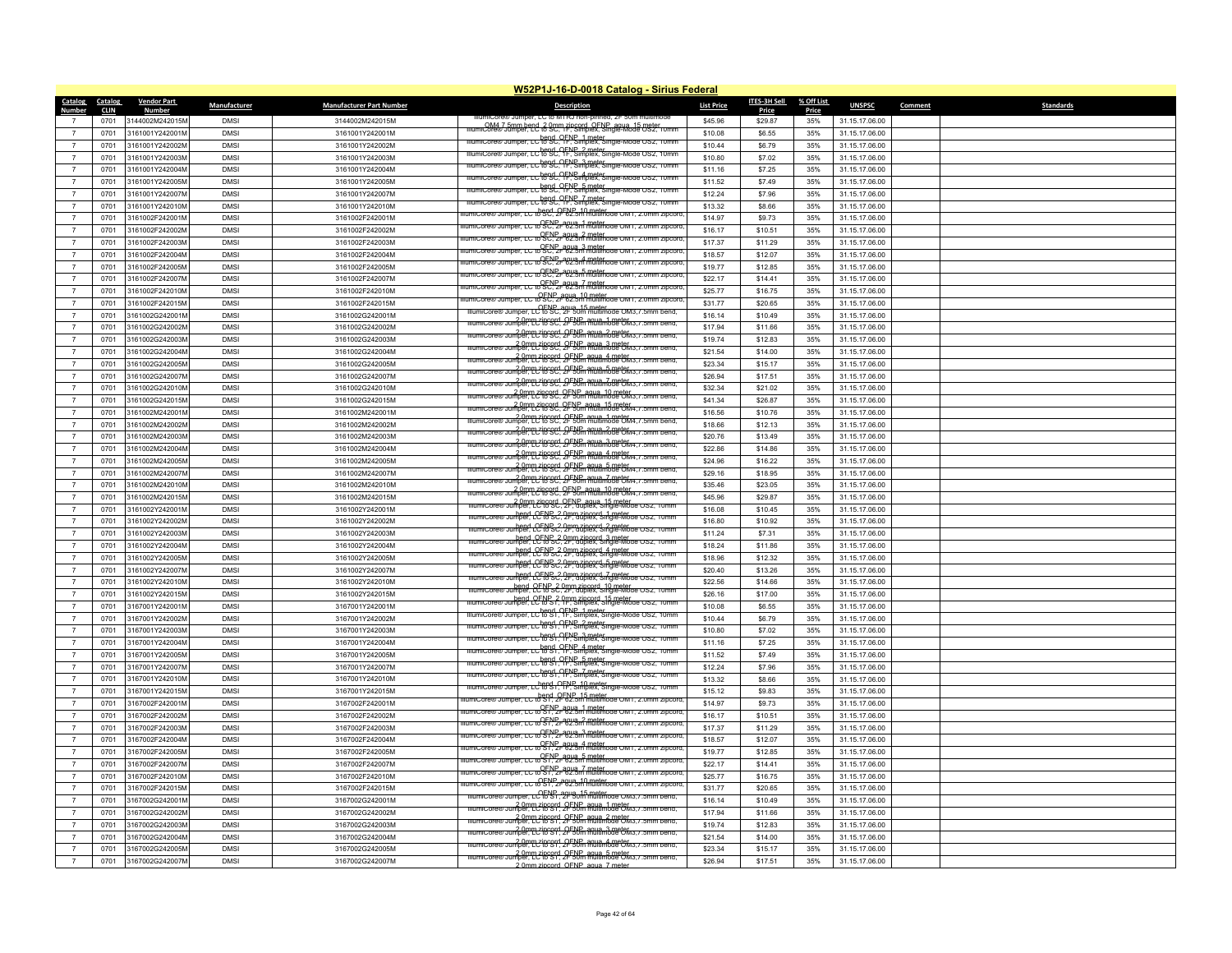|                          | W52P1J-16-D-0018 Catalog - Sirius Federal |                           |                                               |                                 |                                                                                                                                                    |                   |                  |              |                |         |                  |  |
|--------------------------|-------------------------------------------|---------------------------|-----------------------------------------------|---------------------------------|----------------------------------------------------------------------------------------------------------------------------------------------------|-------------------|------------------|--------------|----------------|---------|------------------|--|
| Catalog                  | Catalog                                   | <b>Vendor Part</b>        | Manufacturer                                  | <b>Manufacturer Part Number</b> | <b>Description</b>                                                                                                                                 | <b>List Price</b> | ITES-3H Sell     | % Off List   | <b>UNSPSC</b>  | Comment | <b>Standards</b> |  |
| Number<br>$\overline{7}$ | <b>CLIN</b><br>0701                       | Number<br>3167002G242010M | <b>DMSI</b>                                   | 3167002G242010M                 | iumicore® Jumper. LC to ST. ZF 50                                                                                                                  | \$32.34           | Price<br>\$21.02 | Price<br>35% | 31.15.17.06.00 |         |                  |  |
| $\overline{7}$           | 0701                                      | 3167002G242015M           | <b>DMSI</b>                                   | 3167002G242015M                 | mumicore® Jumper, Lc't6 S1, 2FNP aqua_10 meter. 7.5mm bend,                                                                                        | \$41.34           | \$26.87          | 35%          | 31.15.17.06.00 |         |                  |  |
| $\overline{7}$           | 0701                                      | 3167002M242001N           | <b>DMSI</b>                                   | 3167002M242001M                 | IllumiCore® Jumper, LC to S1, 2F 50m multimode CM4. / . 5mm bend.                                                                                  | \$16.56           | \$10.76          | 35%          | 31.15.17.06.00 |         |                  |  |
| $\overline{7}$           |                                           | 3167002M242002M           | <b>DMSI</b>                                   | 3167002M242002M                 | niumicore® Jumper, LC to S1, 2FNP, agua, 1 meter<br>Illumicore® Jumper, LC to S1, 2F 50m multimode OM4. / .5mm bend.                               | \$18.66           |                  | 35%          |                |         |                  |  |
| $\overline{7}$           | 0701<br>0701                              |                           | <b>DMS</b>                                    |                                 | 2 0mm zincord, OFNP, agua, 2 meter<br>imiCore® Jumper, LC to S1, 2F 50m multimode OM4, 7.5mm bend                                                  |                   | \$12.13          |              | 31.15.17.06.00 |         |                  |  |
|                          |                                           | 3167002M242003M           |                                               | 3167002M242003M                 |                                                                                                                                                    | \$20.76           | \$13.49          | 35%          | 31.15.17.06.00 |         |                  |  |
| $\overline{7}$           | 0701                                      | 3167002M242004M           | <b>DMSI</b>                                   | 3167002M242004M                 | niumicore® Jumper. PC to St. 2F50m multimode OM4. 7.5mm bend.                                                                                      | \$22.86           | \$14.86          | 35%          | 31.15.17.06.00 |         |                  |  |
| $\overline{7}$           | 0701                                      | 3167002M242005M           | <b>DMSI</b>                                   | 3167002M242005M                 | numiCore® Jumper, LCto Str, 2F50m aqua 5 meter                                                                                                     | \$24.96           | \$16.22          | 35%          | 31.15.17.06.00 |         |                  |  |
| $\overline{7}$           | 0701                                      | 3167002M242007M           | <b>DMS</b>                                    | 3167002M242007M                 | 2.0mm zipcord OFNP agus 7 meter<br>umper 1 sipcord OF 50m multimode OM4 7 5mm pend                                                                 | \$29.16           | \$18.95          | 35%          | 31.15.17.06.00 |         |                  |  |
| $\overline{7}$           | 0701                                      | 3167002M242010M           | <b>DMSI</b>                                   | 3167002M242010M                 | 2.0mm zipcord, OFNP, agua, 10 meter<br>IllumiCore® Jumper, LC to S1, 2F 50m multimode OM4. / 5mm bend.                                             | \$35.46           | \$23.05          | 35%          | 31.15.17.06.00 |         |                  |  |
| $\overline{7}$           | 0701                                      | 3167002M242015M           | <b>DMSI</b>                                   | 3167002M242015M                 | per, EC Riggery 2- 9 ENR agua 15 meter USZ                                                                                                         | \$45.96           | \$29.87          | 35%          | 31.15.17.06.00 |         |                  |  |
| $\overline{7}$           | 0701                                      | 3167002Y242001M           | <b>DMS</b>                                    | 3167002Y242001M                 | umiCore® Jumper, CCRB 2, Opm zincord, 1 meter<br>umiCore® Jumper, CCRB 2, 2F, duplex, Single-Mode OS2,                                             | \$16.08           | \$10.45          | 35%          | 31.15.17.06.00 |         |                  |  |
| $\overline{7}$           | 0701                                      | 3167002Y242002M           | <b>DMSI</b>                                   | 3167002Y242002M                 | lumiCore® Jumper, CC to S1, 2P, duplex, Single-Mode US2, 10<br>nm beno                                                                             | \$16.80           | \$10.92          | 35%          | 31.15.17.06.00 |         |                  |  |
| $\overline{7}$           | 0701                                      | 3167002Y242003M           | <b>DMSI</b>                                   | 3167002Y242003M                 | lumiCore® Jumper, LC to S1, 2F, duplex, Single-Mode OS2, 10mm bend                                                                                 | \$17.52           | \$11.39          | 35%          | 31.15.17.06.00 |         |                  |  |
| $\overline{7}$           | 0701                                      | 3167002Y242004M           | <b>DMS</b>                                    | 3167002Y242004M                 | Jumper, LC to S 7, 2F, duplex, Single-Mode OS2,                                                                                                    | \$18.24           | \$11.86          | 35%          | 31.15.17.06.00 |         |                  |  |
| $\overline{7}$           | 0701                                      | 3167002Y242005M           | <b>DMS</b>                                    | 3167002Y242005M                 | Jumber. LCFNPs ? Omm zingerd hameter usz                                                                                                           | \$18.96           | \$12.32          | 35%          | 31.15.17.06.00 |         |                  |  |
| $\overline{7}$           | 0701                                      | 3167002Y242007M           | <b>DMSI</b>                                   | 3167002Y242007M                 | umiCore® Jumper, LCFNB 2, 2mm zincord, 7 meter<br>umiCore® Jumper, LCFtoS 2, 2F, duplex, Single-Mode OS2, 10mm bend                                | \$20.40           | \$13.26          | 35%          | 31.15.17.06.00 |         |                  |  |
| $\overline{7}$           | 0701                                      | 3167002Y242010M           | <b>DMSI</b>                                   | 3167002Y242010M                 |                                                                                                                                                    | \$22.56           | \$14.66          | 35%          | 31.15.17.06.00 |         |                  |  |
| $\overline{7}$           | 0701                                      | 3167002Y242015M           | <b>DMS</b>                                    | 3167002Y242015M                 |                                                                                                                                                    | \$26.16           | \$17.00          | 35%          | 31.15.17.06.00 |         |                  |  |
| $\overline{7}$           | 0701                                      | 3434002G242001M           | <b>DMSI</b>                                   | 3434002G242001M                 | <u>G. 2F 50m multimode OM3, 7 5mm hend 2 0mm zincord QFNP L1 rete</u>                                                                              | \$28.05           | \$18.23          | 35%          | 31.15.17.06.00 |         |                  |  |
| $\overline{7}$           | 0701                                      | 3434002G242002M           | <b>DMS</b>                                    | 3434002G242002M                 | <u> "G. 2008 Salam Baltimode OM3 7 Fram hand 3 Oran sincold Wacal L2 pete</u>                                                                      | \$29.67           | \$19.29          | 35%          | 31.15.17.06.00 |         |                  |  |
| $\overline{7}$           | 0701                                      | 3434002G242003M           | <b>DMS</b>                                    | 3434002G242003M                 | lfumicofe+ Solutions Jumper, Premium Low Loss 3.07db typical iL, LC fr                                                                             | \$31.29           | \$20.34          | 35%          | 31.15.17.06.00 |         |                  |  |
| $\overline{7}$           | 0701                                      | 3434002G242004M           | <b>DMS</b>                                    | 3434002G242004M                 | C. 2E.50m multimode OM3, 7 5mm hend 2.0mm zincode GENP 4 meter                                                                                     | \$32.91           | \$21.39          | 35%          | 31.15.17.06.00 |         |                  |  |
| $\overline{7}$           | 0701                                      | 3434002G242005M           | <b>DMS</b>                                    | 3434002G242005M                 | n.<br>Inumicore+ Solutions Jumper, Premium Low Loss 3:07db typical it. LCN                                                                         | \$34.53           | \$22.44          | 35%          | 31.15.17.06.00 |         |                  |  |
| $\overline{7}$           | 0701                                      | 3434002G242006M           | <b>DMSI</b>                                   | 3434002G242006M                 | n. 2E 50m multimode OM3, 7 5mm hend 2 0mm zincord, OENP i 6 meter.<br>IllumiCore+ Solutions Jumper, Premium Low Loss 3.07db typical iL, LC to      | \$36.15           | \$23.50          | 35%          | 31.15.17.06.00 |         |                  |  |
| $\overline{7}$           | 0701                                      | 3434002G242007M           | <b>DMSI</b>                                   | 3434002G242007M                 | lfu. 2E.50m multimode OM3. 7 5mm hend 2 0mm zincord OENP i 7 rete                                                                                  | \$37.77           | \$24.55          | 35%          | 31.15.17.06.00 |         |                  |  |
| $\overline{7}$           | 0701                                      | 3434002G242008M           | <b>DMSI</b>                                   | 3434002G242008M                 | lfu. 2E.50m multimode OM3, 7 5mm hend 2 0mm zincord, OENP & meter<br>IllumiCore+ Solutions Jumper, Premium Low Loss 3:07db typical iL, LC t        | \$39.39           | \$25.60          | 35%          | 31.15.17.06.00 |         |                  |  |
| $\overline{7}$           | 0701                                      | 3434002G242009M           | <b>DMSI</b>                                   | 3434002G242009M                 | <u>G. 2E 50m multimode OM3, 7 5mm hend 2 0mm zin 646 tvocal L. PC fe</u>                                                                           | \$41.01           | \$26.66          | 35%          | 31.15.17.06.00 |         |                  |  |
| $\overline{7}$           | 0701                                      | 3434002G242010M           | <b>DMSI</b>                                   | 3434002G242010M                 | LC, 2F 50m multimode OM3, 7 5mm hend, 2 0mm zincord, OENP, 10<br>umiCore+ Solutions Jumper, Premium Low Coss s.07db typical IL, LC +               | \$42.63           | \$27.71          | 35%          | 31.15.17.06.00 |         |                  |  |
| $\overline{7}$           | 0701                                      | 3434002Y242001M           | <b>DMSI</b>                                   | 3434002Y242001M                 | <u>LC, 2E Single-Mode OS2, 10mm hend 2.0mm zincord, OENP. 1 meter</u><br>IllumiCore+ Solutions Jumper, Premium Low Loss s.07dp (voical L. LC t     | \$30.48           | \$19.81          | 35%          | 31.15.17.06.00 |         |                  |  |
| $\overline{7}$           | 0701                                      | 3434002Y242002M           | <b>DMSI</b>                                   | 3434002Y242002M                 | ul G. 2E. Single-Mode OS2, 10 mm hend 2.0 mm zincord, OENP, 2 meter.<br>UlumiCore+ Solutions Jumper, Premium Low Loss s.07dp (voical IL, LCC to    | \$31.20           | \$20.28          | 35%          | 31.15.17.06.00 |         |                  |  |
| $\overline{7}$           | 0701                                      | 3434002Y242003M           | <b>DMSI</b>                                   | 3434002Y242003M                 | LC, 2E Single Mode OS2, 10mm hend 2.0mm zincord, OENP, 3 meter.<br>IllumiCore+ Solutions Jumper, Premium Low Loss 3.07db typical IL, LC t          | \$31.92           | \$20.75          | 35%          | 31.15.17.06.00 |         |                  |  |
| $\overline{7}$           | 0701                                      | 3434002Y242004M           | <b>DMS</b>                                    | 3434002Y242004M                 | <u>LC, 2E Single Mode OS2, 10mm hend. 20mm zincord, OENP, 4 meter.</u><br>IlumiCore+ Solutions Jumper, Premium Low Loss 3.07db typical L. LC to    | \$32.64           | \$21.22          | 35%          | 31.15.17.06.00 |         |                  |  |
| $\overline{7}$           | 0701                                      | 3434002Y242005M           | <b>DMSI</b>                                   | 3434002Y242005M                 | <u>LC, 2F Single-Mode OS2, 10mm hend 2.0mm zincord, OENP, 5 meter.</u><br>IllumiCore+ Solutions Jumper, Premium Low Loss 3.07dp (voical L. LC to   | \$33.36           | \$21.68          | 35%          | 31.15.17.06.00 |         |                  |  |
| $\overline{7}$           | 0701                                      | 3434002Y242006M           | <b>DMSI</b>                                   | 3434002Y242006M                 | <u>LC, 2F Single-Mode OS2, 10mm hend 2.0mm zincord, OENP, 6 meter.</u><br>IllumiCore+ Solutions Jumper, Premium Low Loss 3.07dp typical L. LC to   | \$34.08           | \$22.15          | 35%          | 31.15.17.06.00 |         |                  |  |
| $\overline{7}$           | 0701                                      | 3434002Y242007M           | <b>DMSI</b>                                   | 3434002Y242007M                 | LC, 2E Single Mode OS2, 10mm hend, 20mm zincord, OENP, 7 meter.<br>IlumiCore+ Solutions Jumper, Premium Low Loss 3.07db typical IL, LC ti          | \$34.80           | \$22.62          | 35%          | 31.15.17.06.00 |         |                  |  |
| $\overline{7}$           | 0701                                      | 3434002Y242008M           | <b>DMS</b>                                    | 3434002Y242008M                 | <u>ILC, 2E Single Mode OS2, 10 mm hend 2.0mm zincord o CENE a meter.</u><br>IllumiCore+ Solutions Jumper, Premium Low Loss s.07dp (voical L. LC to | \$35.52           | \$23.09          | 35%          | 31.15.17.06.00 |         |                  |  |
| $\overline{7}$           | 0701                                      | 3434002Y242009M           | <b>DMSI</b>                                   | 3434002Y242009M                 | <u>ILC, 2E Single Mode OS2, 10 mm hend 2.0 mm zinc07dp PENE, 9 meter.</u><br>IllumiCore+Solutions Jumper, Premium Low Loss S.07dp Proical L. LC to | \$36.24           | \$23.56          | 35%          | 31.15.17.06.00 |         |                  |  |
| $\overline{7}$           | 0701                                      | 3434002Y242010M           | <b>DMSI</b>                                   | 3434002Y242010M                 | LC 2F Single-Mode OS2 10mm bend 2.0mm zincord OFNP 10 meter                                                                                        | \$36.96           | \$24.02          | 35%          | 31.15.17.06.00 |         |                  |  |
| $\overline{7}$           | 0701                                      | 35221                     | Cables To Go                                  | 35221                           | C2G Cat6 Toolless Keystone Jack                                                                                                                    | \$8.49            | \$5.52           | 35%          | 26.12.16.09.00 |         |                  |  |
| $\overline{7}$           | 0701                                      | 35225                     | Cables To Go                                  | 35225                           | C2G Cat5e Toolless Keystone Jack                                                                                                                   | \$5.99            | \$3.89           | 35%          | 26.12.16.09.00 |         |                  |  |
| $\overline{7}$           | 0701                                      | 35226                     | Cables To Go<br>Milestone AV                  | 35226                           | C2G Cat5E RJ45 UTP Toolless Keystone Jack<br>CHIEF MANUFACTURING: Medium Fusion Micro-Adjustable Tilt Wa                                           | \$5.99            | \$3.89           | 35%          | 26.12.16.09.00 |         |                  |  |
| $\overline{7}$           | 0701                                      | 372604                    | Technologies <sub>A</sub> U-C                 | MTM1U                           | CHIEF MANUFACTURING PISONALLA ABOVE/BELOW SHELF.                                                                                                   | \$192.00          | \$124.80         | 35%          | 31.15.17.06.00 |         |                  |  |
| $\overline{7}$           | 0701                                      | 372605                    | Technologies     0                            | <b>FCA801</b>                   | DISPLAYS                                                                                                                                           | \$119.00          | \$77.35          | 35%          | 31.15.17.06.00 |         |                  |  |
| $\overline{7}$           | 0701                                      | 372794                    | Quiktron                                      | 540-115-010                     | 10 Ft. Network Cables, Color: Yellow, CAT6 Ethernet                                                                                                | \$6.40            | \$4.16           | 35%          | 31.15.17.06.00 |         |                  |  |
| $\overline{7}$           | 0701                                      | 372795                    | Quiktron                                      | 540-115-025                     | 25 ft. Network Cables, Color: Yellow, CAT6 Ethernet                                                                                                | \$9.11            | \$5.92           | 35%          | 31.15.17.06.00 |         |                  |  |
| $\overline{7}$           | 0701                                      | 373419                    | Cisco                                         | STACK-T1-1M=                    | 1M Type 1 Stacking Cable                                                                                                                           | \$254.00          | \$165.10         | 35%          | 31.15.17.06.00 |         |                  |  |
| $\overline{7}$           | 0701                                      | 373883                    | Cisco                                         | CAB-C15-CBN                     | Cabinet Jumper Power Cord, 250 VAC 13A, C14-C15 Connectors                                                                                         | \$25.00           | \$16.25          | 35%          | 31.15.17.06.00 |         |                  |  |
| $\overline{7}$           | 0701                                      | 374137                    | <b>SCM Microsystems</b>                       | SCR3310V2                       | USB SMART CARD READER (ROM)<br>.C fiber optic connectors, blue, single mode, unkeyed, commscope QWII                                               | \$33.00           | \$21.45          | 35%          | 31.15.17.06.00 |         |                  |  |
| $\overline{7}$           | 0701                                      | 374346                    | Commscope                                     | 760117895                       | 50 toot, green jacket color, duplex fiber patch cord, plenum rated, single                                                                         | \$28.00           | \$18.20          | 35%          | 31.15.17.06.00 |         |                  |  |
| $\overline{7}$           | 0701                                      | 374347                    | Commscope                                     | FDWL4LC42-CXF050                | a green commscone keyed LC. Side B                                                                                                                 | \$96.00           | \$62.40          | 35%          | 31.15.17.06.00 |         |                  |  |
| $\overline{7}$           | 0701                                      | 374400                    | Panasonic                                     | TH-50LFC70U                     | 50INCH FULL HD INTERACTIVE LED DISPLAY                                                                                                             | \$3,100.00        | \$2,015.00       | 35%          | 31.15.17.06.00 |         |                  |  |
| $\overline{7}$           | 0701                                      | 374401                    | <b>SIIG</b>                                   | CE-MT0712-S1                    | UNIVERSAL TILTING TV MOUNT - 32 TO 60                                                                                                              | \$59.99           | \$38.99          | 35%          | 31.15.17.06.00 |         |                  |  |
| $\overline{7}$           | 0701                                      | 374402                    | <b>Link Depot Corporation</b><br>Milestone AV | HDMI-25-HDMI                    | 25FT HDMLTO HDMLOFM PACKAGING                                                                                                                      | \$50.75           | \$32.99          | 35%          | 31.15.17.06.00 |         |                  |  |
| $\overline{7}$           | 0701                                      | 375925                    | Technologies LLC                              | LTM1U-G                         | CHIEF MANUFACTURING : Large Fusion Micro-Adjustable Tilt Wall<br>Mount TAA Compliant                                                               | \$331.00          | \$215.15         | 35%          | 31.15.17.06.00 |         |                  |  |
| $\overline{7}$           | 0701                                      | 376244                    | <b>Crestron Electronics</b>                   | DM-CBL-ULTRA-P-SP500            | DigitalMedia Ultra Cable, Plenum Type CMP, 500 ft spool                                                                                            | \$2,260.00        | \$1,469.00       | 35%          | 31.15.17.06.00 |         |                  |  |
| $\overline{7}$           | 0701                                      | 376443                    | <b>Crestron Electronics</b>                   | DMC-4K-C                        | HD BaseT input card                                                                                                                                | \$1,100.00        | \$715.00         | 35%          | 31.15.17.06.00 |         |                  |  |
| $\overline{7}$           | 0701                                      | 376444                    | <b>Crestron Electronics</b>                   | DMC-DVI                         | DVI Card (For all Tower PC use)                                                                                                                    | \$800.00          | \$520.00         | 35%          | 31.15.17.06.00 |         |                  |  |
| $\overline{7}$           | 0701                                      | 376445                    | <b>Crestron Electronics</b>                   | DMC-4K-HD                       | <b>HDMI</b> input Card                                                                                                                             | \$800.00          | \$520.00         | 35%          | 31.15.17.06.00 |         |                  |  |
| $\overline{7}$           | 0701                                      | 376446                    | <b>Crestron Electronics</b>                   | DMC-HDO                         | 2 CH HDMI output card w/ aud                                                                                                                       | \$700.00          | \$455.00         | 35%          | 31.15.17.06.00 |         |                  |  |
| $\overline{7}$           | 0701                                      | 376447                    | <b>Crestron Flectronics</b>                   | DM-RMC-SCALER-C                 | HD BaseT RX w/ Room Controller w/ internal scaler (wall mount)                                                                                     | \$1,300.00        | \$845.00         | 35%          | 31.15.17.06.00 |         |                  |  |
| $\overline{7}$           | 0701                                      | 376454                    | Audio-Technica U.S.                           | AT8647QM/S                      | Microphone shock mount plate w/ lighted mute switch (pod)                                                                                          | \$130.00          | \$84.50          | 35%          | 31.15.17.06.00 |         |                  |  |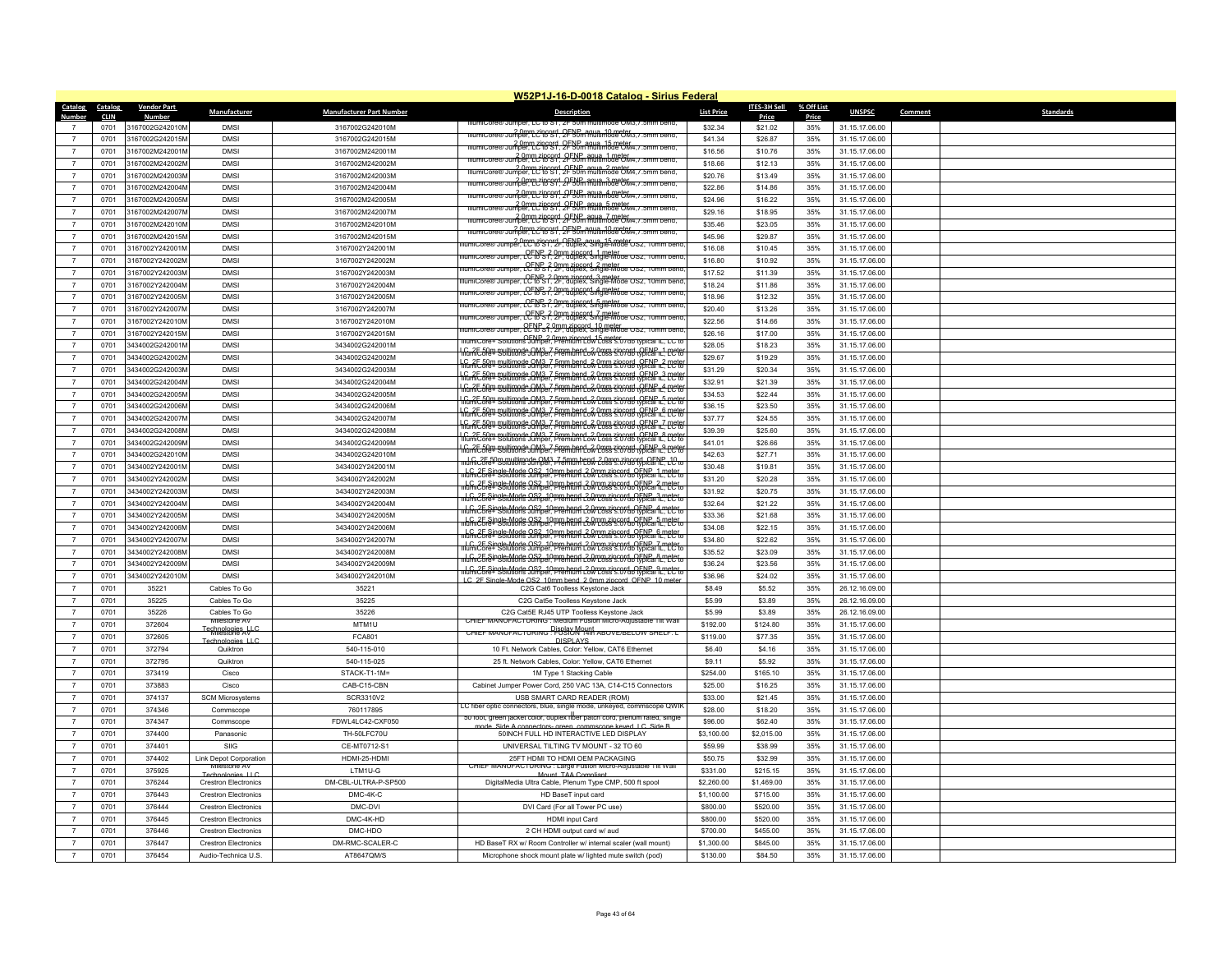|                | W52P1J-16-D-0018 Catalog - Sirius Federal |                    |                                                |                                 |                                                                                                              |                   |              |            |                |         |                  |  |
|----------------|-------------------------------------------|--------------------|------------------------------------------------|---------------------------------|--------------------------------------------------------------------------------------------------------------|-------------------|--------------|------------|----------------|---------|------------------|--|
| Catalog        | Catalog                                   | <b>Vendor Part</b> | Manufacturer                                   | <b>Manufacturer Part Number</b> | Description                                                                                                  | <b>List Price</b> | ITES-3H Sell | % Off List | <b>UNSPSC</b>  | Comment | <b>Standards</b> |  |
| Number         | <b>CLIN</b>                               | <b>Number</b>      |                                                |                                 |                                                                                                              |                   | Price        | Price      |                |         |                  |  |
| $\overline{7}$ | 0701                                      | 376455             | Clock Audio                                    | C901ES-RF                       | RF shielded cardiod Shotgun Table mic on/off sw (req table grommet)                                          | \$509.00          | \$330.85     | 35%        | 31.15.17.06.00 |         |                  |  |
| $\overline{7}$ | 0701                                      | 376456             | Audio-Technica U.S.                            | AT8615RS                        | Microphone shock mount base w/ lighted mute switch (desk)                                                    | \$86.00           | \$55.90      | 35%        | 31.15.17.06.00 |         |                  |  |
| $\overline{7}$ | 0701                                      | 376457             | Biamp                                          | 0398.900TesiraFORTETI           | 12 Mic/Line AEC Inputs, 8 mic/line out w/POTs w/USB                                                          | \$3,598.00        | \$2,338.70   | 35%        | 31.15.17.06.00 |         |                  |  |
| $\overline{7}$ | 0701                                      | 376458             | <b>Crestron Electronics</b>                    | PRO3                            | AV Control Processor w/ onboard net & 3 Expansion slots                                                      | \$5,300.00        | \$3,445.00   | 35%        | 31.15.17.06.00 |         |                  |  |
| $\overline{7}$ | 0701                                      | 376459             | <b>Crestron Electronics</b>                    | C3COM-3                         | 3 Additional COM Port Card                                                                                   | \$700.00          | \$455.00     | 35%        | 31.15.17.06.00 |         |                  |  |
| $\overline{7}$ | 0701                                      | 376460             | <b>Crestron Flectronics</b>                    | IRP <sub>2</sub>                | Infrared Emitter Probe                                                                                       | \$50.00           | \$32.50      | 35%        | 31.15.17.06.00 |         |                  |  |
| $\overline{7}$ | 0701                                      | 376468             | PureLink                                       | DVI-DOC-F                       | Digital Fiber Based Video Isolator w/ 232 control                                                            | \$1,530.00        | \$994.50     | 35%        | 31.15.17.06.00 |         |                  |  |
| $\overline{7}$ | 0701                                      | 376472             | Middle Atlantic                                | WR-44-32                        | 44 space slide out rotating rack                                                                             | \$2,190.00        | \$1,423.50   | 35%        | 31.15.17.06.00 |         |                  |  |
| $\overline{7}$ | 0701                                      | 376473             | Middle Atlantic                                | MW-LA                           | Rack ladder adapt top                                                                                        | \$85.00           | \$55.25      | 35%        | 31.15.17.06.00 |         |                  |  |
| $\overline{7}$ | 0701                                      | 376475             | Middle Atlantic                                | WRPFD-44                        | Plexi front door                                                                                             | \$768.00          | \$499.20     | 35%        | 31.15.17.06.00 |         |                  |  |
| $\overline{7}$ | 0701                                      | 376477             | Middle Atlantic                                | LACE-44-OWP                     | Vertical Lacer 3-1/2"w, 44 space w/ raised lances                                                            | \$296.00          | \$192.40     | 35%        | 31.15.17.06.00 |         |                  |  |
| $\overline{7}$ | 0701                                      | 376479             | Surgex                                         | SU-1000-Li                      | 2RU, 1000 VA Line Interactive UPS,6 Outlet (2UPS), 15A                                                       | \$1,299.00        | \$844.35     | 35%        | 31.15.17.06.00 |         |                  |  |
| $\overline{7}$ | 0701                                      | 376481             | Middle Atlantic                                | LBP-1A                          | 10 Pack Horizontal Lacer Bars                                                                                | \$70.00           | \$45.50      | 35%        | 31.15.17.06.00 |         |                  |  |
| $\overline{7}$ | 0701                                      | 376482             | Middle Atlantic                                | PBL1-CP12                       | Single Space Rack Blanks, 12, flanged                                                                        | \$129.00          | \$83.85      | 35%        | 31.15.17.06.00 |         |                  |  |
| $\overline{7}$ | 0701                                      | 376485             | Middle Atlantic                                | U <sub>2</sub> V                | 2 Space Rack Shelf, Vented                                                                                   | \$75.00           | \$48.75      | 35%        | 31.15.17.06.00 |         |                  |  |
| $\overline{7}$ | 0701                                      | 376486             | Middle Atlantic                                | D <sub>3</sub>                  | Rack Mounted Storage Drawer                                                                                  | \$225.00          | \$146.25     | 35%        | 31.15.17.06.00 |         |                  |  |
| $\overline{7}$ | 0701                                      | 376487             | Liberty Wire & Cable                           | E2-HDSEM-M-01                   | HDMI Cable, High Retention, 3ft, non-plenum                                                                  | \$14.74           | \$9.58       | 35%        | 31.15.17.06.00 |         |                  |  |
| $\overline{7}$ | 0701                                      | 376488             | Liberty Wire & Cable                           | E2-HDSEM-M-02                   | HDMI Cable, High Retention, 6ft, non-plenum                                                                  | \$18.44           | \$11.99      | 35%        | 31.15.17.06.00 |         |                  |  |
| $\overline{7}$ | 0701                                      | 376489             | Intelix                                        | DL-AR                           | Basic Multi connection Digital adaptor kit for HDMI cables (no apple)                                        | \$127.38          | \$82.80      | 35%        | 31.15.17.06.00 |         |                  |  |
| $\overline{7}$ | 0701                                      | 376490             | Liberty Wire & Cable                           | E-HD-DVI-02                     | Molded HDMI - DVI M-M 2m Cable, non-plenum                                                                   | \$22.12           | \$14.38      | 35%        | 31.15.17.06.00 |         |                  |  |
| $\overline{7}$ | 0701                                      | 376495             | Liberty Wire & Cable                           | E-HDVAM-M-06                    | 6' Tabletop HDMI, VGA and Audio hybrid cables                                                                | \$56.00           | \$36.40      | 35%        | 31.15.17.06.00 |         |                  |  |
| $\overline{7}$ | 0701                                      | 376496             | Liberty Wire & Cable                           | 22-4C-PSH-WHT                   | 22/4 OASH CMP White, Plenum, per ft                                                                          | \$1.06            | \$0.69       | 35%        | 31.15.17.06.00 |         |                  |  |
| $\overline{7}$ | 0701                                      | 376497             | Liberty Wire & Cable                           | 16-2C-P-WHT                     | 16/2 CMP Speaker Cable White, Plenum, per ft                                                                 | \$1.08            | \$0.70       | 35%        | 31.15.17.06.00 |         |                  |  |
| $\overline{7}$ | 0701                                      | 376498             | Middle Atlantic                                | <b>IEC-18X4</b>                 | IEC POWER CORDS, 18" LENGTH, 4 PIECES                                                                        | \$63.00           | \$40.95      | 35%        | 31.15.17.06.00 |         |                  |  |
| $\overline{7}$ | 0701                                      | 376499             | Liberty Wire & Cable                           | CD-9809M                        | D-Subminiature, 9 Pin Male                                                                                   | \$1.08            | \$0.70       | 35%        | 31.15.17.06.00 |         |                  |  |
| $\overline{7}$ | 0701                                      | 376500             | Liberty Wire & Cable                           | CD-9809S                        | D-Subminiature, 9 Pin Female                                                                                 | \$1.80            | \$1.17       | 35%        | 31.15.17.06.00 |         |                  |  |
| $\overline{7}$ | 0701                                      | 376503             | DigiKey                                        | 1003-1897-ND                    | DB-9 hood B/S KIT FOLD OVER W/THUMBSCREW                                                                     | \$9.86            | \$6.41       | 35%        | 31.15.17.06.00 |         |                  |  |
| $\overline{7}$ | 0701                                      | 376504             | Liberty Wire & Cable<br>Midlite Quality Custon | LV1                             | Liberty Wire & Cable Low Voltage Retrofit Box, single gang                                                   | \$2.72            | \$1.77       | 35%        | 31.15.17.06.00 |         |                  |  |
| $\overline{7}$ | 0701                                      | 376505             | Products                                       | MIDL 1G WH                      | Single Gang Wire Port Plate, White                                                                           | \$6,48            | \$4.21       | 35%        | 31.15.17.06.00 |         |                  |  |
| $\overline{7}$ | 0701                                      | 376506             | Liberty Wire & Cable                           | 24-4P-P-L6ASH-WHT               | 4K capable Category 6A F/UTP EN series 23 AWG 4 pair shielded CBL                                            | \$1,444.00        | \$938.60     | 35%        | 31.15.17.06.00 |         |                  |  |
| $\overline{7}$ | 0701                                      | 376817             | Cable Exchange                                 | CEX-STSCOM1D-2M                 | 2M OM1 FIBER CABLE ST/SC                                                                                     | \$32.00           | \$20.80      | 35%        | 31.15.17.06.00 |         |                  |  |
| $\overline{7}$ | 0701                                      | 376818             | Cable Exchange                                 | CEX-STSCOM1D-1M                 | 1M OM1 FIBER CABLE ST/SC                                                                                     | \$30.00           | \$19.50      | 35%        | 31.15.17.06.00 |         |                  |  |
| $\overline{7}$ | 0701                                      | 377252             | Cisco                                          | CAB-MIC20-EXT=                  | Extension cable for the Performance microphone                                                               | \$30.00           | \$19.50      | 35%        | 31.15.17.06.00 |         |                  |  |
| $\overline{7}$ | 0701                                      | 377411             | <b>DMSI Manufacturing</b>                      | C66STP-SL-BL                    | blue STP(SHIELDED, SOLID) 1000' per box                                                                      | \$244.00          | \$158.60     | 35%        | 31.15.17.06.00 |         |                  |  |
| $\overline{7}$ | 0701                                      | 377412             | <b>DMSI Manufacturing</b>                      | C66UTP-SL-BL                    | Blue UTP (SOLID) 1000' per box                                                                               | \$210.00          | \$136.50     | 35%        | 31.15.17.06.00 |         |                  |  |
| $\overline{7}$ | 0701                                      | 377413             | <b>DMSI Manufacturing</b>                      | C66-STP-SL-RD                   | Red CAT6 STP (SHIELDED, SOLID) 1000' per box                                                                 | \$220.00          | \$143.00     | 35%        | 31.15.17.06.00 |         |                  |  |
| $\overline{7}$ | 0701                                      | 377414             | <b>DMSI Manufacturing</b>                      | CBL-C61ES-PR-AM                 | Purple CAT6 STP(SHIELDED, SOLID) 1000' per box                                                               | \$220.00          | \$143.00     | 35%        | 31.15.17.06.00 |         |                  |  |
| $\overline{7}$ | 0701                                      | 377415             | <b>DMSI Manufacturing</b>                      | CAT6-007B-BLU                   | <b>BLUE CAT6 UTP</b>                                                                                         | \$2.38            | \$1.55       | 35%        | 31.15.17.06.00 |         |                  |  |
| $\overline{7}$ | 0701                                      | 377416             | <b>DMSI Manufacturing</b>                      | CAT6-007B-BLU-S                 | <b>BLUE CAT6 STP</b>                                                                                         | \$7.52            | \$4.89       | 35%        | 31.15.17.06.00 |         |                  |  |
| $\overline{7}$ | 0701                                      | 377417             | <b>DMSI Manufacturing</b>                      | CAT6-015B-BLU                   | <b>BLUE CAT6 UTP</b>                                                                                         | \$3.98            | \$2.59       | 35%        | 31.15.17.06.00 |         |                  |  |
| $\overline{7}$ | 0701                                      | 377418             | <b>DMSI Manufacturing</b>                      | CAT6-015B-BLU-S                 | <b>BLUE CAT6 STP</b>                                                                                         | \$11.50           | \$7.48       | 35%        | 31.15.17.06.00 |         |                  |  |
| $\overline{7}$ | 0701                                      | 377419             | <b>DMSI Manufacturing</b>                      | CAT6-003B-BLU                   | <b>BLUE CAT6 UTP</b>                                                                                         | \$1.76            | \$1.14       | 35%        | 31.15.17.06.00 |         |                  |  |
| $\overline{7}$ | 0701                                      | 377420             | <b>DMSI Manufacturing</b>                      | CAT6-007B-RED-S                 | RED CAT6 STP                                                                                                 | \$9.06            | \$5.89       | 35%        | 31.15.17.06.00 |         |                  |  |
| $\overline{7}$ | 0701                                      | 377421             | <b>DMSI Manufacturing</b>                      | CAT6-003B-RED-S                 | RED CAT6 STP                                                                                                 | \$5.76            | \$3.74       | 35%        | 31.15.17.06.00 |         |                  |  |
| $\overline{7}$ | 0701                                      | 377422             | <b>DMSI Manufacturing</b>                      | CAT6-010B-PUR-S                 | PURPLE CAT6 STP                                                                                              | \$9.06            | \$5.89       | 35%        | 31.15.17.06.00 |         |                  |  |
| $\overline{7}$ | 0701                                      | 377423             | <b>DMSI Manufacturing</b>                      | CAT6-003B-PUR-S                 | PURPLE CAT6 STP                                                                                              | \$5.76            | \$3.74       | 35%        | 31.15.17.06.00 |         |                  |  |
| $\overline{7}$ | 0701                                      | 377424             | <b>DMSI Manufacturing</b>                      | <b>NA-227</b>                   | 48 port patch panels                                                                                         | \$103.00          | \$66.95      | 35%        | 31.15.17.06.00 |         |                  |  |
| $\overline{7}$ | 0701                                      | 377425             | <b>DMSI Manufacturing</b>                      | <b>NA-225</b>                   | 24 port patch panels                                                                                         | \$77.00           | \$50.05      | 35%        | 31.15.17.06.00 |         |                  |  |
| $\overline{7}$ | 0701                                      | 377430             | <b>DMSI Manufacturing</b>                      | 2020-03J                        | RJ-45 connectors                                                                                             | \$0.50            | \$0.33       | 35%        | 31.15.17.06.00 |         |                  |  |
| $\overline{7}$ | 0701                                      | 377432             | <b>IDEAL</b> Industries                        | 35-485                          | Punchmaster II Punchdown tool w/110 Blade                                                                    | \$70.00           | \$45.50      | 35%        | 31.15.17.06.00 |         |                  |  |
| $\overline{7}$ | 0701                                      | 377433             | <b>Fluke Networks</b>                          | 44300000                        | D-Snips                                                                                                      | \$24.00           | \$15.60      | 35%        | 31.15.17.06.00 |         |                  |  |
| $\overline{7}$ | 0701                                      | 377434             | <b>Fluke Networks</b>                          | MS2-100                         | Fluke tester MicroScanner2 Cable Verifier<br>AddOn Cisco SFP-H10GB-ACU5M Compatible TAA Compliant 10GBase    | \$555.00          | \$360.75     | 35%        | 31.15.17.06.00 |         |                  |  |
| $\overline{7}$ | 0701                                      | 377442             | AddOncomputer.com                              | SFP-H10GB-ACU5M-AO              | CU SEP+ to SEP+ Direct Attach Cable (Active Twinax 5m)                                                       | \$172.00          | \$111.80     | 35%        | 31.15.17.06.00 |         |                  |  |
| $\overline{7}$ | 0701                                      | 377459             | Cisco                                          | CVR-QSFP-SFP10G=                | QSFP to SFP10G adapter                                                                                       | \$399.00          | \$259.35     | 35%        | 31.15.17.06.00 |         |                  |  |
| $\overline{7}$ | 0701                                      | 378342             | Pelican Cases                                  | RMC3-24-3                       | elican Hardigg 3Ux19" classic rackmount shipping case, 20" rack depth<br>2" lids DE2410-02/25401             | \$3,000.00        | \$1,950.00   | 35%        | 31.15.17.06.00 |         |                  |  |
| $\overline{7}$ | 0701                                      | 378790             | <b>DMSI Manufacturing</b>                      | 3161002Y249003M                 | LC-SC, Single-Mode duplex, yellow, 3 meter                                                                   | \$12.00           | \$7.80       | 35%        | 31.15.17.06.00 |         |                  |  |
| $\overline{7}$ | 0701                                      | 378791             | <b>DMSI Manufacturing</b>                      | 6161002Y249003M                 | SC-SC, Single-Mode duplex, yellow, 3 meter<br>LC-LC SM 3 METERS LONG, 9/125 m DUPLEX, Yellow Jacket, Tested, | \$12.00           | \$7.80       | 35%        | 31.15.17.06.00 |         |                  |  |
| $\overline{7}$ | 0701                                      | 378792             | <b>DMSI Manufacturing</b>                      | 3131002Y249003M                 |                                                                                                              | \$12.00           | \$7.80       | 35%        | 31.15.17.06.00 |         |                  |  |
| $\overline{7}$ | 0701                                      | 378793             | <b>DMSI Manufacturing</b>                      | 3161002G24Z003M                 | LC-SC, MMF 50/125 OM3, duplex, aqua, LSZH, 3 meter                                                           | \$12.00           | \$7.80       | 35%        | 31.15.17.06.00 |         |                  |  |
| $\overline{7}$ | 0701                                      | 378794             | <b>DMSI Manufacturing</b>                      | 3161002G2N9003M                 | LC-SC, MMF 50/125 OM3, duplex, orange jacket, riser, 3 meter                                                 | \$12.00           | \$7.80       | 35%        | 31.15.17.06.00 |         |                  |  |
| $\overline{7}$ | 0701                                      | 380871             | Seagate Technology                             | ST1000NM0023                    | 1TB 7200RPM 128MB CACHE SAS/6GB/S                                                                            | \$214.00          | \$139.10     | 35%        | 31.15.17.06.00 |         |                  |  |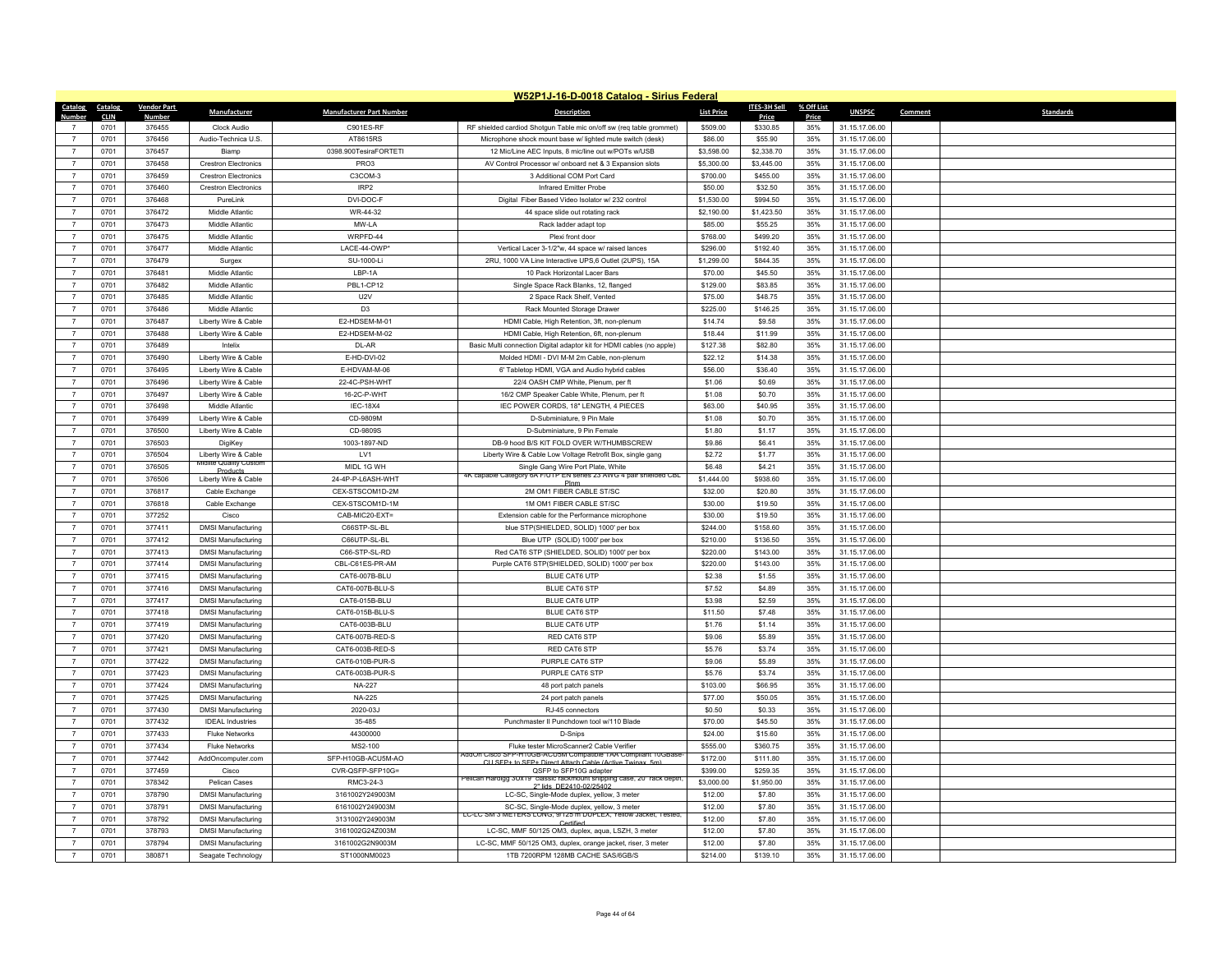|                                  | W52P1J-16-D-0018 Catalog - Sirius Federal |                         |                           |                                 |                                                                                                                                                                 |                   |                     |              |                |                             |  |  |
|----------------------------------|-------------------------------------------|-------------------------|---------------------------|---------------------------------|-----------------------------------------------------------------------------------------------------------------------------------------------------------------|-------------------|---------------------|--------------|----------------|-----------------------------|--|--|
| <b>Catalog</b>                   | Catalog                                   | <b>Vendor Part</b>      | Manufacturer              | <b>Manufacturer Part Number</b> | <b>Description</b>                                                                                                                                              | <b>List Price</b> | <b>ITES-3H Sell</b> | % Off List   | <b>UNSPSC</b>  | <b>Standards</b><br>Comment |  |  |
| Number                           | <b>CLIN</b><br>0701                       | <u>Number</u><br>380990 | Condumex Inc              | 5K-0601-5                       |                                                                                                                                                                 | \$2.50            | Price<br>\$1.63     | Price<br>35% | 31.15.17.06.00 |                             |  |  |
| $\overline{7}$                   | 0701                                      | 382213                  | <b>DMSI Manufacturing</b> | Cat5e-3-grshield                | Wire, Insulated Single conductor, 6 AWG, green jacket<br>Cat 5E shielded Ethernet cable, 3 feet in length                                                       | \$9.60            | \$6.24              | 35%          | 31.15.17.06.00 |                             |  |  |
|                                  | 0701                                      | 3U3U002G242001M         | <b>DMSI</b>               | 3U3U002G242001M                 | Reverse Polarity Uniboot Jumper, RPUTC to RPUTC, 2F Corning                                                                                                     | \$28.05           | \$18.23             | 35%          | 31.15.17.06.00 |                             |  |  |
|                                  |                                           | 3U3U002G242002M         | <b>DMSI</b>               | 3U3U002G242002M                 | ClearCurve® OM3, 7 5mm bend 2 0mm DFNF daug. 1 meter<br>ceverse Polarity Uniboot Jumper. RPU LC to RPU daug. 1 Coming®                                          | \$29.67           |                     | 35%          | 31.15.17.06.00 |                             |  |  |
| $\overline{7}$<br>$\overline{7}$ | 0701<br>0701                              | 3U3U002G242003M         | <b>DMSI</b>               |                                 | ClearCurve® OM3_7 5mm bend 2 0mm OENB 2011 2 meter                                                                                                              |                   | \$19.29             |              |                |                             |  |  |
|                                  |                                           |                         |                           | 3U3U002G242003M                 | Reverse Profit OM3 35 Tum ben R20 TC & RPC 2012 3 meter                                                                                                         | \$31.29           | \$20.34             | 35%          | 31.15.17.06.00 |                             |  |  |
|                                  | 0701                                      | 3U3U002G242004M         | <b>DMSI</b>               | 3U3U002G242004M                 | Reverse Polarity Uniboot Jumber R30 TC + RPG + CC + 2+ Common                                                                                                   | \$32.91           | \$21.39             | 35%          | 31.15.17.06.00 |                             |  |  |
| $\overline{7}$                   | 0701                                      | 3U3U002G242005M         | <b>DMSI</b>               | 3U3U002G242005M                 | keverse Polarity Oniboot Jumper, kP0 TC + GRPG 12, 2- Expeter والمحمد المستعمر                                                                                  | \$34.53           | \$22.44             | 35%          | 31.15.17.06.00 |                             |  |  |
| $\overline{7}$                   | 0701                                      | 3U3U002G242006M         | <b>DMSI</b>               | 3U3U002G242006M                 | ClearCurve® OM3, 7 5mm bend 2 0mm oCENF 1949-6 meter<br>Reverse Polarity Uniboot Jumber RPUTP to RNF 1949-Coming®                                               | \$36.15           | \$23.50             | 35%          | 31.15.17.06.00 |                             |  |  |
|                                  | 0701                                      | 3U3U002G242007N         | <b>DMSI</b>               | 3U3U002G242007M                 | Reverse Polarity Uniboot Jumbert R20 TC to RPP agus. 7 meter                                                                                                    | \$37.77           | \$24.55             | 35%          | 31.15.17.06.00 |                             |  |  |
| $\overline{7}$                   | 0701                                      | 3U3U002G242010M         | <b>DMSI</b>               | 3U3U002G242010M                 | REVERTE PORTA OM3635700 hBBP, RPOPP, OFPPG 2012-10 meter                                                                                                        | \$42.63           | \$27.71             | 35%          | 31.15.17.06.00 |                             |  |  |
| $\overline{7}$                   | 0701                                      | 3U3U002G242012M         | <b>DMSI</b>               | 3U3U002G242012M                 | Reverse Polarity Uniboot Jumper, RPUTC PEND LC 2 PC comings                                                                                                     | \$45.87           | \$29.82             | 35%          | 31.15.17.06.00 |                             |  |  |
| $\overline{7}$                   | 0701                                      | 3U3U002G242015M         | <b>DMSI</b>               | 3U3U002G242015M                 | Reverse Polarity Uniboot Jumber R-UTC (PRPL CC 2-15 meter                                                                                                       | \$50.73           | \$32.97             | 35%          | 31.15.17.06.00 |                             |  |  |
| $\overline{7}$                   | 0701                                      | 3U3U002M242001M         | <b>DMSI</b>               | 3U3U002M242001M                 | ClearCurve® OM4_7 5mm bend 20mm eClear 2012 L Deter                                                                                                             | \$32.70           | \$21.26             | 35%          | 31.15.17.06.00 |                             |  |  |
| $\overline{7}$                   | 0701                                      | 3U3U002M242002I         | <b>DMSI</b>               | 3U3U002M242002M                 | Reference of OM4, 7 Fmm bend R20mm OFNB 10, 2-2 meter<br>Reverse Polarity Oniboot Jumper, R20 LC to RPD 10, 2-2 comings                                         | \$34.80           | \$22.62             | 35%          | 31.15.17.06.00 |                             |  |  |
| $\overline{7}$                   | 0701                                      | 3U3U002M242003N         | <b>DMSI</b>               | 3U3U002M242003M                 | Reverse Horanco OM4 3 From bend 2 Onco RFNB 2012 3 meter                                                                                                        | \$36.90           | \$23.99             | 35%          | 31.15.17.06.00 |                             |  |  |
| $\overline{7}$                   | 0701                                      | 3U3U002M242004N         | <b>DMSI</b>               | 3U3U002M242004M                 | Reverse Polarity Uniboot Jumber 1, 20 TC + CRPG 2C 2- Coming®                                                                                                   | \$39.00           | \$25.35             | 35%          | 31.15.17.06.00 |                             |  |  |
| $\overline{7}$                   | 0701                                      | 3U3U002M242005M         | <b>DMSI</b>               | 3U3U002M242005M                 | Reverse Polarity Ontboot Jumper (R20TC + RPF) 2C, 2F Comings                                                                                                    | \$41.10           | \$26.72             | 35%          | 31.15.17.06.00 |                             |  |  |
| $\overline{7}$                   | 0701                                      | 3U3U002M242006N         | <b>DMSI</b>               | 3U3U002M242006M                 | ClearCurve® OM4_7.5mm bend 220mm PEND day 2-6 meter                                                                                                             | \$43.20           | \$28.08             | 35%          | 31.15.17.06.00 |                             |  |  |
| $\overline{7}$                   | 0701                                      | 3U3U002M242007M         | <b>DMSI</b>               | 3U3U002M242007M                 | ClearCurve®OM4_7.5mm.hend 20th 0CHNC day a 7 meter                                                                                                              | \$45.30           | \$29.45             | 35%          | 31.15.17.06.00 |                             |  |  |
|                                  | 0701                                      | 3U3U002M242010N         | <b>DMSI</b>               | 3U3U002M242010M                 | REVERTE PRETIRY UNIVERSITY IN HER RAPPORT OF THE POLICE TO THE RELEASE                                                                                          | \$51.60           | \$33.54             | 35%          | 31.15.17.06.00 |                             |  |  |
| $\overline{7}$                   | 0701                                      | 3U3U002M242012N         | <b>DMSI</b>               | 3U3U002M242012M                 | Reverse Polarity Uniboot Jumper, RPUTC RFRPUTC, 2FC meter                                                                                                       | \$55.80           | \$36.27             | 35%          | 31.15.17.06.00 |                             |  |  |
| $\overline{7}$                   | 0701                                      | 3U3U002M242015N         | <b>DMSI</b>               | 3U3U002M242015M                 | everse Polarity Uniboot Jumper RPU 2 Pm RPDPC 24 2 25 meter                                                                                                     | \$62.10           | \$40.37             | 35%          | 31.15.17.06.00 |                             |  |  |
| $\overline{7}$                   | 0701                                      | 3U3U002Y242001M         | <b>DMSI</b>               | 3U3U002Y242001M                 | .<br>28:0 Ultra_Single-Mode OS2_10mm bend, <del>2 NPU LC, VF Vellow, 1 met</del><br>reverse Polanty Uniboot Jumper, RPU LC <del>12 NPU LC, VF Velhing® SM</del> | \$28.98           | \$18.84             | 35%          | 31.15.17.06.00 |                             |  |  |
| $\overline{7}$                   | 0701                                      | 3U3U002Y242002M         | <b>DMSI</b>               | 3U3U002Y242002M                 | 28® Liltra, Single-Mode OS2, 10mm bend, 2 PPD DENF, vellow 2 meter<br>Reverse Polarity Uniboot Jumper, RPD LC & RPD DE, 2F Corning® SMF                         | \$29.70           | \$19.31             | 35%          | 31.15.17.06.00 |                             |  |  |
| $\overline{7}$                   | 0701                                      | 3U3U002Y242003M         | <b>DMSI</b>               | 3U3U002Y242003M                 | 28@ Liltra, Single Mode OS2, 10mm bend, 2 RPD CENE vellow 3 meter                                                                                               | \$30.42           | \$19.77             | 35%          | 31.15.17.06.00 |                             |  |  |
| $\overline{7}$                   | 0701                                      | 3U3U002Y242004M         | <b>DMSI</b>               | 3U3U002Y242004M                 | 28@ Liltra, Single, Mode OS2, 10mm bend, 2 RPD DEVE Vellow 4 metr                                                                                               | \$31.14           | \$20.24             | 35%          | 31.15.17.06.00 |                             |  |  |
| $\overline{7}$                   | 0701                                      | 3U3U002Y242005M         | <b>DMSI</b>               | 3U3U002Y242005M                 |                                                                                                                                                                 | \$31.86           | \$20.71             | 35%          | 31.15.17.06.00 |                             |  |  |
| $\overline{7}$                   | 0701                                      | 3U3U002Y242006M         | <b>DMSI</b>               | 3U3U002Y242006M                 | 28@ Liltra, Single, Mode OS2, 10mm bend; & RPD LC, 2F Cellning® SMF                                                                                             | \$32.58           | \$21.18             | 35%          | 31.15.17.06.00 |                             |  |  |
| $\overline{7}$                   | 0701                                      | 3U3U002Y242007M         | <b>DMSI</b>               | 3U3U002Y242007M                 | 28® Liltra, Single-Mode OS2, 10mm bend, 2 PPD CENE, vellow 6 meter<br>Reverse Polarity Uniboot Jumper, RPD LC & RPD CENE, 2F Corning® SMF                       | \$33.30           | \$21.65             | 35%          | 31.15.17.06.00 |                             |  |  |
| $\overline{7}$                   | 0701                                      | 3U3U002Y242008M         | <b>DMSI</b>               | 3U3U002Y242008M                 | 28@ Ultra, Single-Mode OS2, 10mm bend, 20mm PCPP vellow 7 metr                                                                                                  | \$34.02           | \$22.11             | 35%          | 31.15.17.06.00 |                             |  |  |
| $\overline{7}$                   | 0701                                      | 3U3U002Y242009M         | <b>DMSI</b>               | 3U3U002Y242009M                 | 28@ Liltra Single Mode OS2, 10mm bend, 2 RPD CE. LE Cellow & Toth                                                                                               | \$34.74           | \$22.58             | 35%          | 31.15.17.06.00 |                             |  |  |
| $\overline{7}$                   | 0701                                      | 3U3U002Y242010M         | <b>DMSI</b>               | 3U3U002Y242010M                 | 28@ Ultra Single Mode OS2, 10mm bend, 2 RPD CE. LE Cellow & metr                                                                                                | \$35.46           | \$23.05             | 35%          | 31.15.17.06.00 |                             |  |  |
| $\overline{7}$                   | 0701                                      | 3U3U002Y242012M         | <b>DMSI</b>               | 3U3U002Y242012M                 | 28@ Litra_Single-Mode OS2_10pm hend &PmTC PENE vellow 10                                                                                                        | \$36.90           | \$23.99             | 35%          | 31.15.17.06.00 |                             |  |  |
| $\overline{7}$                   | 0701                                      | 3U3U002Y242015M         | <b>DMSI</b>               | 3U3U002Y242015M                 | 28@ Ultra_Single-Mode OS2_10pm bend 20mm OENE vellow 12<br>Reverse Polarity Uniboot Jumper, RPU LC to 2PU LC, 2P Corning® SMH                                   | \$39.06           | \$25.39             | 35%          | 31.15.17.06.00 |                             |  |  |
|                                  | 0701                                      | 43400                   | Cables To Go              | 43400                           | 28% Ultra Single-Mode OS2_10mm bend_2.0mm OENP_vellow_15_<br>C2U Catse Bulk Unshielded (UTP) Network Cable with Stranded                                        | \$164.99          | \$107.24            | 35%          | 26.12.16.09.00 |                             |  |  |
| $\overline{7}$                   | 0701                                      | 43401                   | Cables To Go              | 43401                           | C2G Catse Bulk Unshielded (UTF) Network Cable with Stranded                                                                                                     | \$164.99          | \$107.24            | 35%          | 26.12.16.09.00 |                             |  |  |
| $\overline{7}$                   | 0701                                      | 43402                   | Cables To Go              | 43402                           | C2G Catse Bulk Unshielded (UTIP) Network Cable with Stranded                                                                                                    | \$164.99          | \$107.24            | 35%          | 26.12.16.09.00 |                             |  |  |
| $\overline{7}$                   | 0701                                      | 43403                   | Cables To Go              | 43403                           | C2G Catse Bulk Unshielded (UIIP) Network Cable with Stranded                                                                                                    | \$164.99          | \$107.24            | 35%          | 26.12.16.09.00 |                             |  |  |
| $\overline{7}$                   | 0701                                      | 4444002F242001N         | <b>DMSI</b>               | 4444002F242001M                 | Conductors<br>IllumiCore® Jumper, MTRJ non-pinned to MTRJ non-pinned, 2F 62.5m                                                                                  | \$14.97           | \$9.73              | 35%          | 31.15.17.06.00 |                             |  |  |
|                                  | 0701                                      | 4444002F242002M         | <b>DMSI</b>               | 4444002F242002M                 | mumic.org/0.jumper_0M1_2.0mm zincord_OENPc.orgnge_1_meter_62.5m                                                                                                 | \$16.17           | \$10.51             | 35%          | 31.15.17.06.00 |                             |  |  |
| $\overline{7}$                   | 0701                                      | 4444002F242003M         | <b>DMSI</b>               | 4444002F242003M                 | mumicore® Jumber. Mi RJ non-pinned to MRJ non-pinned. 2F 62.5m                                                                                                  | \$17.37           | \$11.29             | 35%          | 31.15.17.06.00 |                             |  |  |
| $\overline{7}$                   | 0701                                      | 4444002F242004M         | <b>DMSI</b>               | 4444002F242004M                 | mumicore® Jumber, Mi 20mm zincord CFNR Crange 3 meter 62.5n                                                                                                     | \$18.57           | \$12.07             | 35%          | 31.15.17.06.00 |                             |  |  |
| $\overline{7}$                   | 0701                                      | 4444002F242005M         | <b>DMSI</b>               | 4444002F242005M                 | Illumicore® Jumber, M1 RJ non-pinned to MTRJ nange 4 meter<br>Illumicore® Jumber, M1 RJ non-pinned to MTRJ non-pinned, 2F 62.5m                                 | \$19.77           | \$12.85             | 35%          | 31.15.17.06.00 |                             |  |  |
| $\overline{7}$                   | 0701                                      | 4444002F242007M         | <b>DMSI</b>               | 4444002F242007M                 | mumicore® Jumper, Mi 2,0mm zincord, OENP, orange, 5 meter<br>mumicore® Jumper, Mi RJ non-pinned to MTRJ non-pinned, 2F 62.5m                                    | \$22.17           | \$14.41             | 35%          | 31.15.17.06.00 |                             |  |  |
| $\overline{7}$                   | 0701                                      | 4444002F242010M         | <b>DMSI</b>               | 4444002F242010M                 | mumicore® Jumper, Mi 20mm zincord, OENP, orange, 7 meter<br>mumicore® Jumper, Mi 20mm-olnhed to MIRJ hon-pinned, 2F 62.5m                                       | \$25.77           | \$16.75             | 35%          | 31.15.17.06.00 |                             |  |  |
| $\overline{7}$                   | 0701                                      | 4444002F242015M         | <b>DMSI</b>               | 4444002F242015M                 | mumicore® Jumper, M1RJ non-pinned CENP orange_10 meter<br>mumicore® Jumper, M1RJ non-pinned CENP orange_10 meter                                                | \$31.77           | \$20.65             | 35%          | 31.15.17.06.00 |                             |  |  |
| $\overline{7}$                   | 0701                                      | 4444002G242001M         | <b>DMSI</b>               | 4444002G242001M                 | mumicore® Jumper, M1 A7 mon-pinced QENR Arange, 15 meter sum                                                                                                    | \$16.14           | \$10.49             | 35%          | 31.15.17.06.00 |                             |  |  |
| $\overline{7}$                   | 0701                                      | 4444002G242002M         | <b>DMSI</b>               | 4444002G242002M                 | multimode OM3.7 5mm bend, 2 0mm 7 ip 001 + OENP agua, 1 meter.                                                                                                  | \$17.94           | \$11.66             | 35%          | 31.15.17.06.00 |                             |  |  |
| $\overline{7}$                   | 0701                                      | 4444002G242003M         | <b>DMSI</b>               | 4444002G242003M                 | multimode OM3.7 5mm bend 2.0mm zincord, OENP_agua, 2 meter<br>IllumiCore® Jumper, MI RJ Ron-pinned to MTRJ non-pinned, 2F 50m                                   | \$19.74           | \$12.83             | 35%          | 31.15.17.06.00 |                             |  |  |
| $\overline{7}$                   | 0701                                      | 4444002G242004M         | <b>DMSI</b>               | 4444002G242004M                 | multimode OM3.7 5mm bend, 2 0mm zipcord QFNP aqua, 3 meter.<br>IllumiCore® Jumper, MI RJ non-pinned to M1 RJ non-pinned. 2F 50m                                 | \$21.54           | \$14.00             | 35%          | 31.15.17.06.00 |                             |  |  |
| $\overline{7}$                   | 0701                                      | 4444002G242005M         | <b>DMSI</b>               | 4444002G242005M                 | multimode OM3.7 5mm bend, 2 0mm 7 ip 001 + OENP agus, 4 meter.                                                                                                  | \$23.34           | \$15.17             | 35%          | 31.15.17.06.00 |                             |  |  |
| $\overline{7}$                   | 0701                                      | 4444002G242007M         | <b>DMSI</b>               | 4444002G242007M                 | multimode OM3.7 5mm bend, 2 0mm 7 ip 001 k OENP agus, 5 meter.                                                                                                  | \$26.94           | \$17.51             | 35%          | 31.15.17.06.00 |                             |  |  |
| $\overline{7}$                   | 0701                                      | 4444002G242010M         | <b>DMSI</b>               | 4444002G242010M                 | multimode OM3.7-5mm bend, 2.0mm zip cord OENP_aqua_7 meter                                                                                                      | \$32.34           | \$21.02             | 35%          | 31.15.17.06.00 |                             |  |  |
|                                  | 0701                                      | 4444002G242015M         | <b>DMSI</b>               | 4444002G242015M                 | multimode OM3.7 5mm bend, 2 0mm zipcord, OFNP, agua, 10 meter                                                                                                   | \$41.34           | \$26.87             | 35%          | 31.15.17.06.00 |                             |  |  |
| $\overline{7}$                   | 0701                                      | 4444002M242001M         | <b>DMSI</b>               | 4444002M242001M                 | multimode OM3.7 5mm bend. 2 0mm zincord, OFNP, agua. 15 meter<br>IllumiCore® Jumper, MTRJ non-pinned to MTRJ non-pinned, 2F 50m                                 | \$16.56           | \$10.76             | 35%          | 31.15.17.06.00 |                             |  |  |
| $\overline{7}$                   | 0701                                      | 4444002M242002M         | <b>DMSI</b>               | 4444002M242002M                 | multimode 0M4.7-5mm bend, 2 0mm zip or dr. 0ENP, agua, 1 meter.<br>IllumiCore® 0Mmper: M1 R5 non-pinned to M1 RJ non-pinned. 2F 50m                             | \$18.66           | \$12.13             | 35%          | 31.15.17.06.00 |                             |  |  |
|                                  | 0701                                      | 4444002M242003M         | <b>DMSI</b>               | 4444002M242003M                 | multimode 0M4.7-5mm bend, 2.0mm zip ort LOENP agus, 2 meter                                                                                                     | \$20.76           | \$13.49             | 35%          | 31.15.17.06.00 |                             |  |  |
| $\overline{7}$                   | 0701                                      | 4444002M242004M         | <b>DMSI</b>               | 4444002M242004M                 | multimode 0M4.7 5mm bend, 2 0mm 7 ip 0ft of RP agua, 3 meter.                                                                                                   | \$22.86           | \$14.86             | 35%          | 31.15.17.06.00 |                             |  |  |
| $\overline{7}$                   | 0701                                      | 4444002M242005M         | <b>DMSI</b>               | 4444002M242005M                 | multimode OM4.7.5mm bend. 2.0mm zipcord, OENP, agua, 4 meter.<br>IllumiCore® Jumper, MTRJ non-pinned to MTRJ non-pinned, 2F 50m                                 | \$24.96           | \$16.22             | 35%          | 31.15.17.06.00 |                             |  |  |
|                                  | 0701                                      | 4444002M242007M         | <b>DMSI</b>               | 4444002M242007M                 | multimode OM4.7 5mm bend. 2 0mm zipcord OENP, agua, 5 meter.<br>IllumiCore® Jumper, M1 R5 Ron-pinned to M1 RJ Ron-pinned, 2P 50m                                | \$29.16           | \$18.95             | 35%          | 31.15.17.06.00 |                             |  |  |
| $\overline{7}$                   | 0701                                      | 4444002M242010M         | <b>DMSI</b>               | 4444002M242010M                 | multimode OM4.7 5mm bend.2 0mm zipcord ROENP agua 7 meter                                                                                                       | \$35.46           | \$23.05             | 35%          | 31.15.17.06.00 |                             |  |  |
|                                  |                                           |                         |                           |                                 | multimode OM4 7 5mm hend 2 0mm zincord, OENP, agua, 10 meter                                                                                                    |                   |                     |              |                |                             |  |  |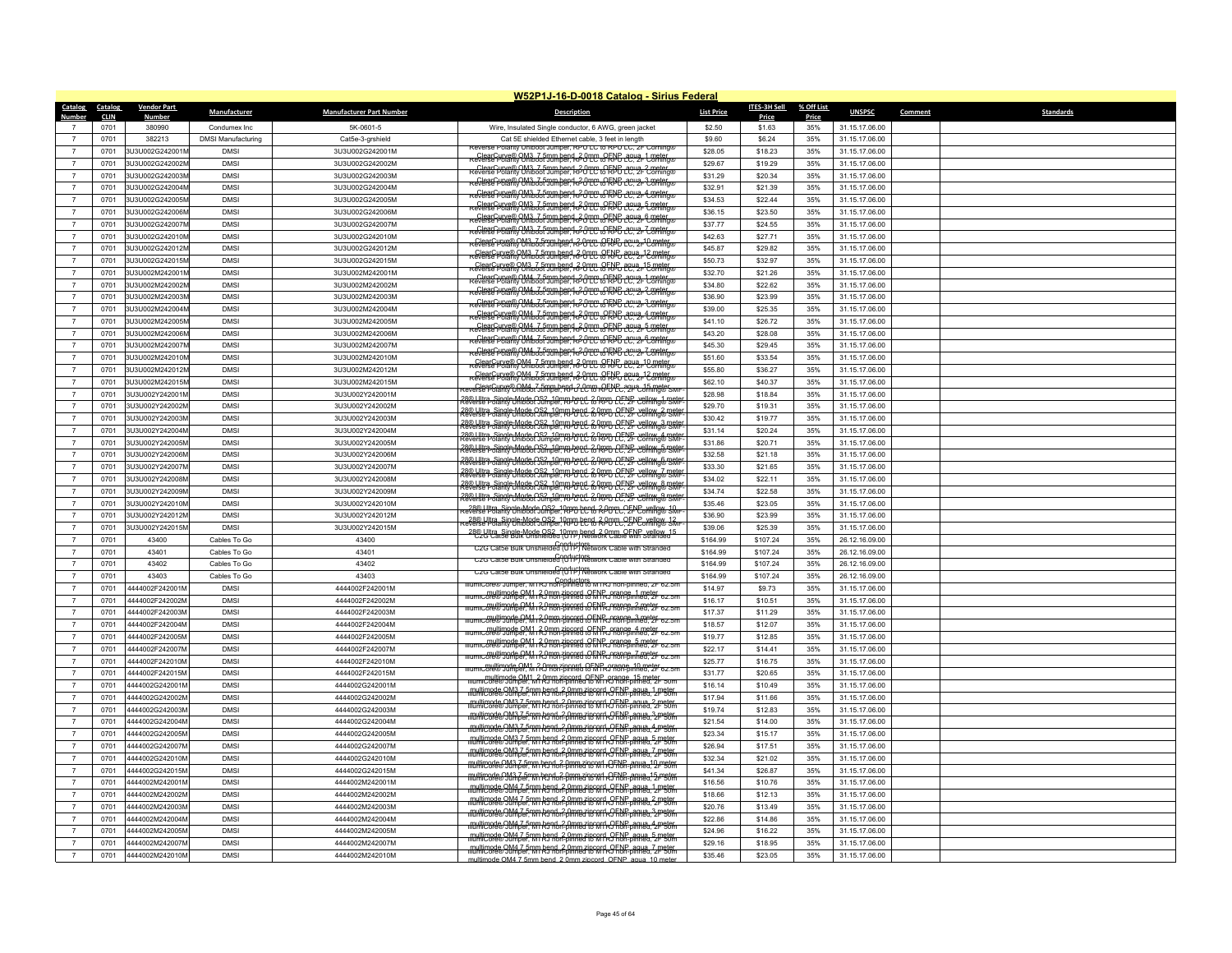|                                  |              |                    |              |                                 | W52P1J-16-D-0018 Catalog - Sirius Federal                                                                                                            |                      |                  |              |                |         |                  |
|----------------------------------|--------------|--------------------|--------------|---------------------------------|------------------------------------------------------------------------------------------------------------------------------------------------------|----------------------|------------------|--------------|----------------|---------|------------------|
| Catalog                          | Catalog      | <b>Vendor Part</b> | Manufacturer | <b>Manufacturer Part Number</b> | <b>Description</b>                                                                                                                                   | <b>List Price</b>    | ITES-3H Sell     | % Off List   | <b>UNSPSC</b>  | Comment | <b>Standards</b> |
|                                  | CLIN<br>0701 | 4444002M242015N    | <b>DMSI</b>  | 4444002M242015M                 | e® Jumper. MTRJ non-pinned to MTRJ non-p                                                                                                             | \$45.96              | Price<br>\$29.87 | Price<br>35% | 31.15.17.06.00 |         |                  |
| $\overline{7}$                   | 0701         | 453U012GA42010F    | <b>DMS</b>   | 453U012GA42010F                 | nultimode QM4 7 5mm hend, 2 0mm zin cord, OENP, agua -15 mete                                                                                        | \$253.20             | \$164.58         | 35%          | 31.15.17.06.00 |         |                  |
| $\overline{7}$                   | 0701         | 453U012GA42015F    | <b>DMSI</b>  | 453U012GA42015F                 | Reverse Polarity   C. 12F 50m multimode OM3, 7 5mm hend, agua, w/ 18<br>IlliumiCore® M   P® Hamess, Low Loss, MTP non-pinned to Duplex               | \$270.00             | \$175.50         | 35%          | 31.15.17.06.00 |         |                  |
| $\overline{7}$                   | 0701         | 453U012GA42020F    | <b>DMSI</b>  | 453U012GA42020F                 | everse Polarity   C. 12E 50m multimode OM3, 7 5mm hend, agua, w/ 18<br>"IllumiCore® M   C. 17E famess, Low Loss, M I P non-pinned to Dublex          | \$286.80             | \$186.42         | 35%          | 31.15.17.06.00 |         |                  |
|                                  |              |                    | <b>DMS</b>   |                                 | Reverse Polarity   C 37E 50m multimode OM3 7.5mm hend, agua w/ 18                                                                                    |                      |                  |              |                |         |                  |
| $\overline{7}$                   | 0701         | 453U012GA42025F    |              | 453U012GA42025F                 | Reverse Polarity   C 12 50m multimode OM3, 7.5mm hend, agua, w/ 18                                                                                   | \$303.60             | \$197.34         | 35%          | 31.15.17.06.00 |         |                  |
| $\overline{7}$<br>$\overline{7}$ | 0701         | 453U012GA42030F    | <b>DMSI</b>  | 453U012GA42030F                 | verse Polarit W G 375 50m multimode OM3, 7 5mm hend, agua, w/ 18                                                                                     | \$320.40             | \$208.26         | 35%          | 31.15.17.06.00 |         |                  |
|                                  | 0701         | 453U012GA42035F    | <b>DMSI</b>  | 453U012GA42035F                 | Reverse Polarity   C 12E 50m multimode OM3, 7 5mm hend, agua, w/ 18                                                                                  | \$337.20             | \$219.18         | 35%          | 31.15.17.06.00 |         |                  |
| $\overline{7}$                   | 0701         | 453U012GA42040F    | <b>DMS</b>   | 453U012GA42040F                 | leverse Polarity   C 32E 50m multimode OM3, 7 5mm hend, agua, w/ 18                                                                                  | \$354.00             | \$230.10         | 35%          | 31.15.17.06.00 |         |                  |
| $\overline{7}$                   | 0701         | 453U012GA42045F    | <b>DMSI</b>  | 453U012GA42045F                 | Reverse Polarity   C. 12E 50m multimode OM3, 7 5mm hend, agua, w/ 18<br>IllumiCore® M   P.® Hamess, Low Loss, M I P non-pinned to Duplex             | \$370.80             | \$241.02         | 35%          | 31.15.17.06.00 |         |                  |
| $\overline{7}$                   | 0701         | 453U012GA42050     | <b>DMS</b>   | 453U012GA42050                  | Reverse Polarity   C 37F 50m multimode OM3, 7 5mm bend agua w/ 18<br>Thum Core® M (P 37F amess, Low Coss, MTP non-pinned to Dublex                   | \$387.60             | \$251.94         | 35%          | 31.15.17.06.00 |         |                  |
| $\overline{7}$                   | 0701         | 453U012YA42010F    | <b>DMSI</b>  | 453U012YA42010F                 | <b>Reverse Polarity LCAUPC, 12E Single Mode OS2, 10mm hend insensitive</b>                                                                           | \$231.30             | \$150.35         | 35%          | 31.15.17.06.00 |         |                  |
| $\overline{7}$                   | 0701         | 453U012YA42015F    | <b>DMSI</b>  | 453U012YA42015F                 | Reverse Polarity   C/UPC, 12F Single-Mode OS2, 10mm bend insensitive<br>  Reverse Polarity   C/W Harness, Low Loss, MTP non-pinned to Dublex         | \$241.95             | \$157.27         | 35%          | 31.15.17.06.00 |         |                  |
| $\overline{7}$                   | 0701         | 453U012YA42020F    | <b>DMS</b>   | 453U012YA42020F                 | Reverse Polarity   CAUPC, 12E Single-Mode OS2, 10mm bend insensitiv                                                                                  | \$252.60             | \$164.19         | 35%          | 31.15.17.06.00 |         |                  |
| -7                               | 0701         | 453U012YA42025F    | <b>DMSI</b>  | 453U012YA42025F                 | werse Polarity   CAUPC, 12E Single Mode OS2, 10mm bend insensit<br>"MumCore® M CA® Harness, Low Loss, MTP non-pinned to Duplex                       | \$263.25             | \$171.11         | 35%          | 31.15.17.06.00 |         |                  |
| $\overline{7}$                   | 0701         | 453U012YA42030F    | <b>DMS</b>   | 453U012YA42030F                 | everse Polarity   CAUPC, 12E Single Mode OS2, 10mm bend insensitiv<br>"IllumiCore® M CA® Harness, Low Loss, MTP non-pinned to Duplex                 | \$273.90             | \$178.04         | 35%          | 31.15.17.06.00 |         |                  |
| $\overline{7}$                   | 0701         | 453U012YA42035F    | <b>DMS</b>   | 453U012YA42035F                 | everse Polarity   C4 JPC, 12E Single Mode OS2, 10mm bend insensitively                                                                               | \$284.55             | \$184.96         | 35%          | 31.15.17.06.00 |         |                  |
| $\overline{7}$                   | 0701         | 453U012YA42040F    | <b>DMS</b>   | 453U012YA42040F                 | Reverse Polarity   C/UPC, 12F Single-Mode OS2, 10mm bend insensitiv<br>IllumiCore® M (P® Harness, Low Loss, MTP non-pinned to Duplex                 | \$295.20             | \$191.88         | 35%          | 31.15.17.06.00 |         |                  |
| $\overline{7}$                   | 0701         | 453U012YA42045F    | DMSI         | 453U012YA42045F                 |                                                                                                                                                      | \$305.85             | \$198.80         | 35%          | 31.15.17.06.00 |         |                  |
| $\overline{7}$                   | 0701         | 453U012YA42050     | <b>DMS</b>   | 453U012YA42050                  | Reverse Polarity   C/UPC, 12F Single-Mode OS2, 10mm bend insensitiv<br>IllumiCore® M IP® Harness, Low Loss, MTP non-pinned to Duplex                 | \$316.50             | \$205.73         | 35%          | 31.15.17.06.00 |         |                  |
| $\overline{7}$                   | 0701         | 4545012GA42010F    | <b>DMS</b>   | 4545012GA42010F                 | Reverse Polarity & CAUPC, 12E Single Mode OS2, 10mm bend insensitive<br>TumiCore®MTP& CHunk, Low Loss, MTP hon-pinned to MTP non-pinned              | \$228.00             | \$148.20         | 35%          | 31.15.17.06.00 |         |                  |
| $\overline{7}$                   | 0701         | 4545012GA42020F    | <b>DMSI</b>  | 4545012GA42020F                 | tumiCore® M i P 87 50m multimode QM3, OENP, 10 foot<br>tumiCore® M i P 8 Frunk, Low Loss, M I P non-pinned to M i P non-pinned                       | \$252.00             | \$163.80         | 35%          | 31.15.17.06.00 |         |                  |
| $\overline{7}$                   | 0701         | 4545012GA42030F    | <b>DMSI</b>  | 4545012GA42030F                 | miCore® MTP® Frühk, Low Loss, M13 OENP 20 foot<br>miCore® MTP® Frühk, Low Loss, M19 non-pinned to MTP n                                              | \$276.00             | \$179.40         | 35%          | 31.15.17.06.00 |         |                  |
| $\overline{7}$                   | 0701         | 4545012GA42040F    | <b>DMSI</b>  | 4545012GA42040F                 | umiCore® M I P F 50m multimode QM3, OENP_30 foot<br>umiCore® M I P F Funk, Low Loss, M I P non-pinned to M I P non-pinned                            | \$300.00             | \$195.00         | 35%          | 31.15.17.06.00 |         |                  |
| $\overline{7}$                   | 0701         | 4545012GA42050F    | <b>DMS</b>   | 4545012GA42050F                 | umiCore® M i P® Frunk. Low Loss. MTP non-binned to M i P_non-pinned<br>I                                                                             | \$324.00             | \$210.60         | 35%          | 31.15.17.06.00 |         |                  |
| $\overline{7}$                   | 0701         | 4545012GA42060F    | <b>DMSI</b>  | 4545012GA42060F                 | umiCore® M i P ® F 50m multimode QM3 .QENP_50 foot<br>umiCore® M i P ® F funk, Low Loss, M 1 P non-pinned to M i P non-pinned                        | \$348.00             | \$226.20         | 35%          | 31.15.17.06.00 |         |                  |
| $\overline{7}$                   | 0701         | 4545012GA42070F    | <b>DMSI</b>  | 4545012GA42070F                 | umicore® M i P & F 50m multimode QM3 QENP 60 f 00 M i P non-pinned                                                                                   | \$372.00             | \$241.80         | 35%          | 31.15.17.06.00 |         |                  |
| $\overline{7}$                   | 0701         | 4545012GA42080F    | <b>DMS</b>   | 4545012GA42080F                 | MIP® Trunk, Low Loss, MTP non-pinned to MIP non-pinned<br>MIP® Trunk, Low Loss, MTP non-pinned to MIP non-pinned                                     | \$396.00             | \$257.40         | 35%          | 31.15.17.06.00 |         |                  |
| $\overline{7}$                   | 0701         | 4545012GA42090F    | <b>DMS</b>   | 4545012GA42090F                 | MIP 850m multimode OM3 OFNP 80 foot                                                                                                                  | \$420.00             | \$273.00         | 35%          | 31.15.17.06.00 |         |                  |
| $\overline{7}$                   | 0701         | 4545012GA42100F    | <b>DMS</b>   | 4545012GA42100F                 | MTP 3F 50m multimode QM3 QENP 90 foot<br>MTP 8 Frunk, Low Loss, MTP non-pinned to MTP non-pinned                                                     | \$444.00             | \$288.60         | 35%          | 31.15.17.06.00 |         |                  |
| $\overline{7}$                   | 0701         | 4545012GA42110F    | <b>DMS</b>   | 4545012GA42110F                 |                                                                                                                                                      | \$468.00             | \$304.20         | 35%          | 31.15.17.06.00 |         |                  |
| $\overline{7}$                   | 0701         | 4545012GA42120F    | <b>DMSI</b>  | 4545012GA42120F                 | tumiCore® M i <del>18F 50m multimode QM3, QENP, 110 font i P</del> non-pinned                                                                        | \$492.00             | \$319.80         | 35%          | 31.15.17.06.00 |         |                  |
| $\overline{7}$                   | 0701         | 4545012GA42130F    | <b>DMS</b>   | 4545012GA42130F                 | M11 <sup>3</sup> Funk, Low Loss, M11 05NP, 120 font IP non-pinned                                                                                    | \$516.00             | \$335.40         | 35%          | 31.15.17.06.00 |         |                  |
| -7                               | 0701         | 4545012GA42140F    | <b>DMSI</b>  | 4545012GA42140F                 | imiCore® M i 12F, 50m multimode QM3, OENP_130 foot<br>imiCore® M i 1® i funk, Low Loss, M i P non-pinned to M i P non-pinned                         | \$540.00             | \$351.00         | 35%          | 31.15.17.06.00 |         |                  |
| $\overline{7}$                   | 0701         | 4545012GA42150F    | <b>DMSI</b>  | 4545012GA42150F                 | MILE 50m multimode QM3, OENP 140 foot                                                                                                                | \$564.00             | \$366.60         | 35%          | 31.15.17.06.00 |         |                  |
| $\overline{7}$                   | 0701         | 4545012GA42175F    | <b>DMS</b>   | 4545012GA42175F                 | MIT 12 50m multimode OM3 OF NE 150 font IP non-pinner                                                                                                | \$624.00             | \$405.60         | 35%          | 31.15.17.06.00 |         |                  |
| $\overline{7}$                   | 0701         | 4545012GA42200F    | <b>DMS</b>   | 4545012GA42200F                 | lumiCore® M i <del>12F 50m multimode OM3, OENP_175 font</del><br>lumiCore® M i <del>12F i funk,</del> Low Loss, M I P non-pinned to M I P non-pinned | \$684.00             | \$444.60         | 35%          | 31.15.17.06.00 |         |                  |
|                                  |              |                    | <b>DMS</b>   |                                 | lumiCore® M i <del>12F 50m multimode OM3, OENP, 200 foot</del><br>lumiCore® M i <del>12F 10</del> mk, Low Loss, M I P non-pinned to M I P non-pinned |                      |                  |              |                |         |                  |
| $\overline{7}$<br>$\overline{7}$ | 0701         | 4545012MA42010F    | <b>DMS</b>   | 4545012MA42010F                 | MIP 8 From multimode RM4 RENP 10 feet in                                                                                                             | \$237.30             | \$154.25         | 35%          | 31.15.17.06.00 |         |                  |
| $\overline{7}$                   | 0701         | 4545012MA42020F    | <b>DMS</b>   | 4545012MA42020F                 | umiCore® M I + 12F 50m multimode OM4_OENP_20 foot<br>umiCore® M I + ® Trunk, Low Loss, M I + non-pinned to M I + non-pinned                          | \$270.60<br>\$303.90 | \$175.89         | 35%          | 31.15.17.06.00 |         |                  |
|                                  | 0701         | 4545012MA42030F    |              | 4545012MA42030F                 | MIP 3F 50m multimode OM4 OFNP 30 foot IIP non-pinned                                                                                                 |                      | \$197.54         | 35%          | 31.15.17.06.00 |         |                  |
| $\overline{7}$<br>$\overline{7}$ | 0701         | 4545012MA42040F    | <b>DMSI</b>  | 4545012MA42040F                 | P& Frunk, Low Loss, M12, OENE, 40 foot, IP non-pinne                                                                                                 | \$337.20             | \$219.18         | 35%          | 31.15.17.06.00 |         |                  |
|                                  | 0701         | 4545012MA42050F    | <b>DMSI</b>  | 4545012MA42050F                 | P&F 50m multimode QM4 QENP 50 for u P non-pinned                                                                                                     | \$370.50             | \$240.83         | 35%          | 31.15.17.06.00 |         |                  |
| $\overline{7}$                   | 0701         | 4545012MA42060F    | <b>DMSI</b>  | 4545012MA42060F                 | MIP 3F 50m multimode OM4_OENP_60 foot<br>MIP 8 Trunk, Low Loss, MIP non-pinned to MIP non-pinned                                                     | \$403.80             | \$262.47         | 35%          | 31.15.17.06.00 |         |                  |
| $\overline{7}$                   | 0701         | 4545012MA42070F    | <b>DMSI</b>  | 4545012MA42070F                 | P&F 50m multimode QM4 QFNP 70 foot                                                                                                                   | \$437.10             | \$284.12         | 35%          | 31.15.17.06.00 |         |                  |
| $\overline{7}$                   | 0701         | 4545012MA42080F    | <b>DMSI</b>  | 4545012MA42080F                 | umiCore® M i P & F 50m multimode QM4 QENP, 80 foot<br>umiCore® M i P & F runk, Low Loss, M1P non-pinned to M i P non-pinned                          | \$470.40             | \$305.76         | 35%          | 31.15.17.06.00 |         |                  |
| $\overline{7}$                   | 0701         | 4545012MA42090F    | <b>DMS</b>   | 4545012MA42090F                 | umiCore® MTP® Trumk, Low Loss, MTP non-pinned to MTP non-pinned.                                                                                     | \$503.70             | \$327.41         | 35%          | 31.15.17.06.00 |         |                  |
| $\overline{7}$                   | 0701         | 4545012MA42100F    | <b>DMS</b>   | 4545012MA42100F                 | umiCore® M i 12F 50m multimode QM4, QENP, 100 foot<br>umiCore® M i 12F i funk, Low Loss, M I P non-pinned to M I P non-pinned                        | \$537.00             | \$349.05         | 35%          | 31.15.17.06.00 |         |                  |
| $\overline{7}$                   | 0701         | 4545012MA42110     | <b>DMS</b>   | 4545012MA42110F                 | MIT 125 50m multimode QM4, OFNP, 110 foot IP non-pinned                                                                                              | \$570.30             | \$370.70         | 35%          | 31.15.17.06.00 |         |                  |
| $\overline{7}$                   | 0701         | 4545012MA42120F    | <b>DMS</b>   | 4545012MA42120F                 | m 12F ROm multimode OM4 OFNP 128 foot r r non-pinne                                                                                                  | \$603.60             | \$392.34         | 35%          | 31.15.17.06.00 |         |                  |
| $\overline{7}$                   | 0701         | 4545012MA42130F    | <b>DMSI</b>  | 4545012MA42130F                 | <u>iumiCore® MTP ซี่ FOm multimode QM4 OENE, 138 forti i P non-pinned</u>                                                                            | \$636.90             | \$413.99         | 35%          | 31.15.17.06.00 |         |                  |
| $\overline{7}$                   | 0701         | 4545012MA42140F    | <b>DMSI</b>  | 4545012MA42140F                 | MIT 16 50m multimode OM4, OENP, 140 foot<br>MIT 16 Frunk, Low Loss, MTP hon-pinned to MTP non-pinned                                                 | \$670.20             | \$435.63         | 35%          | 31.15.17.06.00 |         |                  |
| $\overline{7}$                   | 0701         | 4545012MA42150F    | <b>DMS</b>   | 4545012MA42150F                 | micore@win4&Fifam.multimode.cM4-8FNFm458-f89&n-n                                                                                                     | \$703.50             | \$457.28         | 35%          | 31.15.17.06.00 |         |                  |
| $\overline{7}$                   | 0701         | 4545012MA42175F    | <b>DMSI</b>  | 4545012MA42175F                 | lumiCore® M i <del>1</del> ซ้ Fann multimode QM4, QENP, 175 fe9t i P non-pinned                                                                      | \$786.75             | \$511.39         | 35%          | 31.15.17.06.00 |         |                  |
| $\overline{7}$                   | 0701         | 4545012MA42200F    | <b>DMSI</b>  | 4545012MA42200F                 | irCore® M T P® Thunk, Low Loss, M14 AFNP, 200 foot TP non-pinned                                                                                     | \$870.00             | \$565.50         | 35%          | 31.15.17.06.00 |         |                  |
| $\overline{7}$                   | 0701         | 4545012YA42010F    | <b>DMS</b>   | 4545012YA42010F                 | micore® MIP® Mode OS2_10mm hend insensitive QENP 10 feet                                                                                             | \$261.90             | \$170.24         | 35%          | 31.15.17.06.00 |         |                  |
| $\overline{7}$                   | 0701         | 4545012YA42020F    | <b>DMSI</b>  | 4545012YA42020F                 | micore® M1P® Mode OS2, 10mm hend insensitive OENP_20 feet_<br>umicore® M1P® Mink. Cow Loss. M1P_non-pinned to M1P_non-pinned                         | \$271.80             | \$176.67         | 35%          | 31.15.17.06.00 |         |                  |
| $\overline{7}$                   | 0701         | 4545012YA42030F    | <b>DMS</b>   | 4545012YA42030F                 | <del>. 12Fe Single Mode RS 2. 10 pm hand insansitive a RENR P<sup>3</sup>h feet</del>                                                                | \$281.70             | \$183.11         | 35%          | 31.15.17.06.00 |         |                  |
| $\overline{7}$                   | 0701         | 4545012YA42040F    | <b>DMS</b>   | 4545012YA42040F                 | umicore® M1P® Mode OS2, 10mm hend insensitive OENPL40 feet_<br>umicore® M1P® Mank. Low Loss. M1P non-pinned to M1P non-pinned                        | \$291.60             | \$189.54         | 35%          | 31.15.17.06.00 |         |                  |
| $\overline{7}$                   | 0701         | 4545012YA42050F    | <b>DMSI</b>  | 4545012YA42050F                 | umicore® M1P® 99th CS2, 10mm hend insensitive QENP 50 feet<br>umicore® M1P® 99thR, Low Loss, M1P non-pinned to M1P non-pinned                        | \$301.50             | \$195.98         | 35%          | 31.15.17.06.00 |         |                  |
| $\overline{7}$                   | 0701         | 4545012YA42060F    | <b>DMS</b>   | 4545012YA42060F                 | 12E Single-Mode OS2, 10mm hend insensitive, OENP 60 feet                                                                                             | \$311.40             | \$202.41         | 35%          | 31.15.17.06.00 |         |                  |
| $\overline{7}$                   | 0701         | 4545012YA42070F    | <b>DMSI</b>  | 4545012YA42070F                 | micore® MIP® Mode OS2, 10mm bend insensitive QENP 70 feet                                                                                            | \$321.30             | \$208.85         | 35%          | 31.15.17.06.00 |         |                  |
| $\overline{7}$                   | 0701         | 4545012YA42080F    | <b>DMSI</b>  | 4545012YA42080F                 |                                                                                                                                                      | \$331.20             | \$215.28         | 35%          | 31.15.17.06.00 |         |                  |
| $\overline{7}$                   | 0701         | 4545012YA42090F    | <b>DMS</b>   | 4545012YA42090F                 | <del>J2Fe Single Mode OS 2 J Orng hand insensitive OF NR Phon-pinne</del><br>12E Single Mode OS2 10mm hend insensitive OENP 90 feet                  | \$341.10             | \$221.72         | 35%          | 31.15.17.06.00 |         |                  |
|                                  |              |                    |              |                                 |                                                                                                                                                      |                      |                  |              |                |         |                  |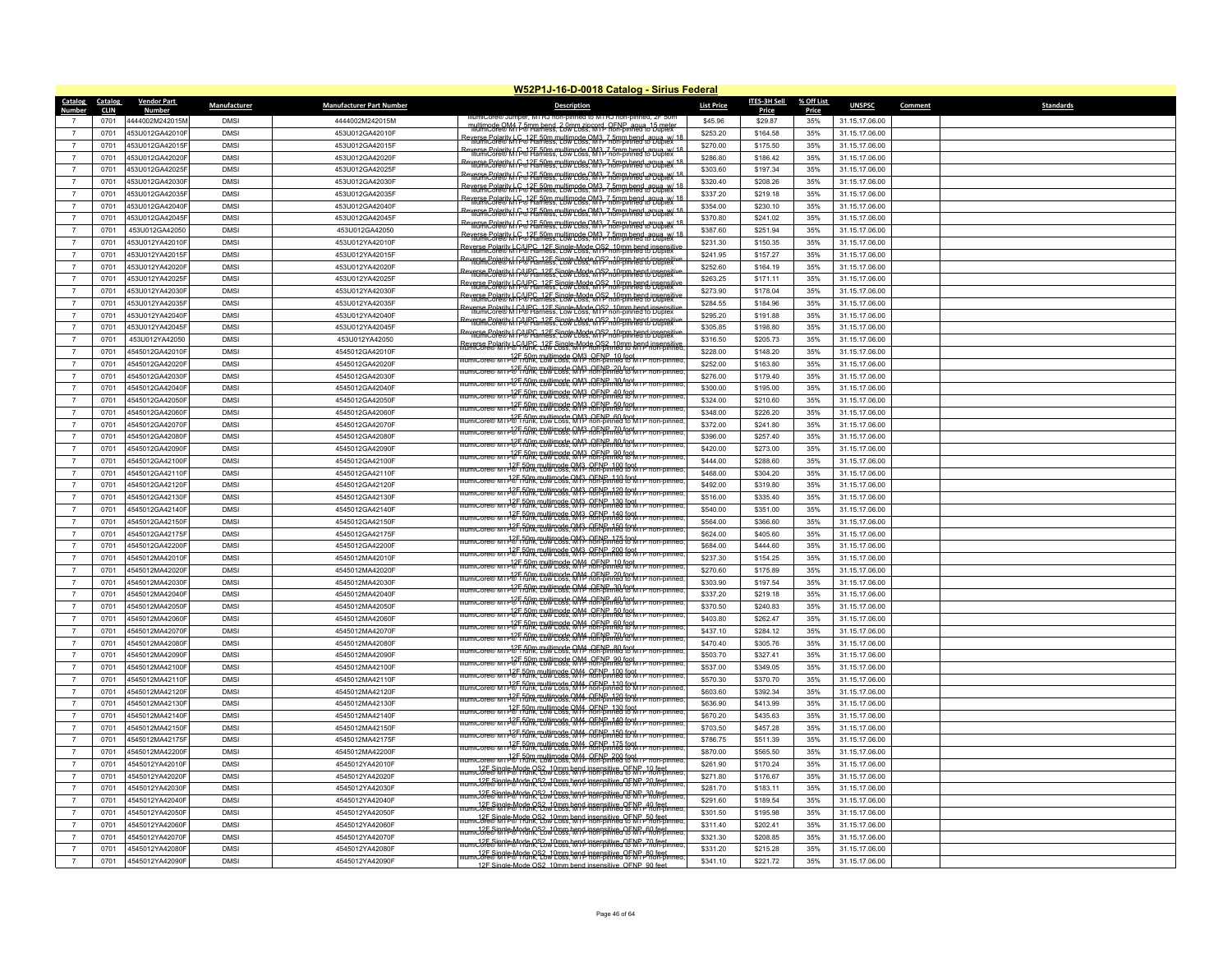| <b>Catalog</b> | W52P1J-16-D-0018 Catalog - Sirius Federal<br>Catalog |                    |              |                                 |                                                                                                                                                                                                        |                   |                              |                     |                |         |                  |  |
|----------------|------------------------------------------------------|--------------------|--------------|---------------------------------|--------------------------------------------------------------------------------------------------------------------------------------------------------------------------------------------------------|-------------------|------------------------------|---------------------|----------------|---------|------------------|--|
| Numbe          | <b>CLIN</b>                                          | <b>Vendor Part</b> | Manufacturer | <b>Manufacturer Part Number</b> | <b>Description</b>                                                                                                                                                                                     | <b>List Price</b> | <b>ITES-3H Sell</b><br>Price | % Off List<br>Price | <b>UNSPSC</b>  | Comment | <b>Standards</b> |  |
|                | 0701                                                 | 4545012YA42100F    | <b>DMS</b>   | 4545012YA42100F                 |                                                                                                                                                                                                        | \$351.00          | \$228.15                     | 35%                 | 31.15.17.06.00 |         |                  |  |
| $\overline{7}$ | 0701                                                 | 4545012YA42110F    | <b>DMSI</b>  | 4545012YA42110F                 |                                                                                                                                                                                                        | \$360.90          | \$234.59                     | 35%                 | 31.15.17.06.00 |         |                  |  |
| $\overline{7}$ | 0701                                                 | 4545012YA42120F    | <b>DMS</b>   | 4545012YA42120F                 | micore® MPP® Think, Cow Loss, MTP non-pinned to MTP non-pinned                                                                                                                                         | \$370.80          | \$241.02                     | 35%                 | 31.15.17.06.00 |         |                  |  |
| $\overline{7}$ | 0701                                                 | 4545012YA42130F    | <b>DMS</b>   | 4545012YA42130F                 | 12E Single-Mode OS2_10mm bend insensitive_OENR_120 feet_<br>jcore® M fP® ffunk. Cow Loss. M f Phon-pinned & M i Phon-pinned                                                                            | \$380.70          | \$247.46                     | 35%                 | 31.15.17.06.00 |         |                  |  |
| $\overline{7}$ | 0701                                                 | 4545012YA42140F    | <b>DMSI</b>  | 4545012YA42140F                 | nicore® Mitchen CS2, 10mm bend insensitive OENP 130 feet                                                                                                                                               | \$390.60          | \$253.89                     | 35%                 | 31.15.17.06.00 |         |                  |  |
| $\overline{7}$ | 0701                                                 | 4545012YA42150F    | <b>DMSI</b>  | 4545012YA42150F                 | . <del>.22FeSingleMode.QS2.JOrgs.hend.insensitive.QENR1.40.fest.j</del>                                                                                                                                | \$400.50          | \$260.33                     | 35%                 | 31.15.17.06.00 |         |                  |  |
| $\overline{7}$ | 0701                                                 | 4545024GA42020F    | <b>DMS</b>   | 4545024GA42020F                 | nicore® M P® Mode OS2, 10mm hend insensitive OENR 150 feet                                                                                                                                             | \$599.40          | \$389.61                     | 35%                 | 31.15.17.06.00 |         |                  |  |
| $\overline{7}$ | 0701                                                 | 4545024GA42030F    | <b>DMSI</b>  | 4545024GA42030F                 | umiCore® Mine Pulltimode CM3, OFNP w/ 33" legs_20 foot<br>umiCore® Mine Pitchk, Low Loss, MTP non-pinned to MTP non-pinner                                                                             | \$647.10          | \$420.62                     | 35%                 | 31.15.17.06.00 |         |                  |  |
| $\overline{7}$ | 0701                                                 | 4545024GA42040F    | <b>DMSI</b>  | 4545024GA42040F                 | umicore® ff rp® multimode OM3, OFNP, w/33" legs, 30 foot<br>umicore® ff rp® multimode Coss, MTP non-pinned to MTP non-pinned                                                                           | \$694.80          | \$451.62                     | 35%                 | 31.15.17.06.00 |         |                  |  |
| $\overline{7}$ | 0701                                                 | 4545024GA42050F    | <b>DMSI</b>  | 4545024GA42050F                 | iumiCore®Min <sup>50</sup> Pulltimode OM3, OFNP w/33" legs, 40 foot.<br>IumiCore®Min9® Punk, Low Coss, MTP non-pinned to MTP non-pinned.                                                               | \$742.50          | \$482.63                     | 35%                 | 31.15.17.06.00 |         |                  |  |
| $\overline{7}$ | 0701                                                 | 4545024GA42060F    | <b>DMS</b>   | 4545024GA42060F                 | ncore& <del>ff pW multimed&amp; CM3. RFNPnoY-317" leg&amp; 50 foot on own</del>                                                                                                                        | \$790.20          | \$513.63                     | 35%                 | 31.15.17.06.00 |         |                  |  |
| $\overline{7}$ | 0701                                                 | 4545024GA42070F    | <b>DMSI</b>  | 4545024GA42070F                 | umicore®15 f9® multimede CM3, QFNP w/ 33" legs, 60 foot.<br>umicore®15 f9® multimede CM3, QFNP non-pinned to MTP non-pinned                                                                            | \$837.90          | \$544.64                     | 35%                 | 31.15.17.06.00 |         |                  |  |
| $\overline{7}$ | 0701                                                 | 4545024GA42080F    | <b>DMS</b>   | 4545024GA42080F                 | umicore® Mi FA® multimede CM3, QFPP pw/33" legs, 70 foot punned.                                                                                                                                       | \$885.60          | \$575.64                     | 35%                 | 31.15.17.06.00 |         |                  |  |
| $\overline{7}$ | 0701                                                 | 4545024GA42090F    | <b>DMSI</b>  | 4545024GA42090F                 | 24F-50m multimode OM3, OFNP, w/ 33" legs, 80 foot<br>24F 50m multimode OM3, OFNP, w/ 33" legs, 90 foot                                                                                                 | \$933.30          | \$606.65                     | 35%                 | 31.15.17.06.00 |         |                  |  |
| $\overline{7}$ | 0701                                                 | 4545024GA42100F    | <b>DMSI</b>  | 4545024GA42100F                 |                                                                                                                                                                                                        | \$981.00          | \$637.65                     | 35%                 | 31.15.17.06.00 |         |                  |  |
| $\overline{7}$ | 0701                                                 | 4545024GA42110F    | <b>DMSI</b>  | 4545024GA42110F                 | umicore@h fP@ THUtimode QM3, QFNP w/ 33" legs 100 fPpt                                                                                                                                                 | \$1,028.70        | \$668.66                     | 35%                 | 31.15.17.06.00 |         |                  |  |
| $\overline{7}$ | 0701                                                 | 4545024GA42120F    | <b>DMS</b>   | 4545024GA42120F                 | 245 PM THIM COM3 OF NP w/33" legs 110 foot                                                                                                                                                             | \$1,076.40        | \$699.66                     | 35%                 | 31.15.17.06.00 |         |                  |  |
| $\overline{7}$ | 0701                                                 | 4545024GA42130F    | <b>DMSI</b>  | 4545024GA42130F                 | umicore® M fP® multimode OM3, OFNP, w/ 33" legs 120 froit.<br>Imicore® M fP® multik, Low Loss, M IP non-pinned to M I P non-pinned                                                                     | \$1,124.10        | \$730.67                     | 35%                 | 31.15.17.06.00 |         |                  |  |
| $\overline{7}$ | 0701                                                 | 4545024GA42140F    | <b>DMS</b>   | 4545024GA42140F                 | amicore®Kippe multimode OM3, OFNP, w/33" legs 130 foot                                                                                                                                                 | \$1,171.80        | \$761.67                     | 35%                 | 31.15.17.06.00 |         |                  |  |
| $\overline{7}$ | 0701                                                 | 4545024GA42150F    | <b>DMSI</b>  | 4545024GA42150F                 | amicore®h fP® multimode OM3, OFNP, w/ 33" legs 140 fpot                                                                                                                                                | \$1,219.50        | \$792.68                     | 35%                 | 31.15.17.06.00 |         |                  |  |
| $\overline{7}$ | 0701                                                 | 4545024GA42175F    | <b>DMSI</b>  | 4545024GA42175F                 | micore@ M 1P® THUllimode OM3 OFNP w/33" lease 150 feat                                                                                                                                                 | \$1,338.75        | \$870.19                     | 35%                 | 31.15.17.06.00 |         |                  |  |
| $\overline{7}$ | 0701                                                 | 4545024GA42200F    | <b>DMS</b>   | 4545024GA42200F                 | umic.org 845 FP 8 multimode OM3, OFNP avi 33" legs 175 foot punned                                                                                                                                     | \$1,458.00        | \$947.70                     | 35%                 | 31.15.17.06.00 |         |                  |  |
| $\overline{7}$ | 0701                                                 | 4545024GE42020F    | <b>DMSI</b>  | 4545024GE42020F                 | DGE® Compatible MIP® Funk, Low Doss, MIP hon-pinned to MIP no-                                                                                                                                         | \$778.80          | \$506.22                     | 35%                 | 31.15.17.06.00 |         |                  |  |
| $\overline{7}$ | 0701                                                 | 4545024GE42030F    | <b>DMS</b>   | 4545024GE42030F                 | -Digged <del>C4E</del> Coming® ClearCurve® OM3, 7 5mm hend, OENP TVP Bo                                                                                                                                | \$868.20          | \$564.33                     | 35%                 | 31.15.17.06.00 |         |                  |  |
| $\overline{7}$ | 0701                                                 | 4545024GE42040F    | <b>DMS</b>   | 4545024GE42040F                 | Dipped 24F Coming® ClearCurve® OM3_7 5mm bend_OENP_Type B<br>DCE® Compatible MTP® Trunk, Low Loss, MTP non-pinned to MTP non-                                                                          | \$957.60          | \$622.44                     | 35%                 | 31.15.17.06.00 |         |                  |  |
| $\overline{7}$ | 0701                                                 | 4545024GE42050F    | <b>DMS</b>   | 4545024GE42050F                 | Dissert Compatible MT Fig. 17 Fig. 2003, 7 Fig. 2 Fig. 2 Fig. 2 Fig. 2 Fig. 2 Fig.                                                                                                                     | \$1,047.00        | \$680.55                     | 35%                 | 31.15.17.06.00 |         |                  |  |
| $\overline{7}$ | 0701                                                 | 4545024GE42060F    | <b>DMSI</b>  | 4545024GE42060F                 | -Di326 Compatible MI F& Trunk Cow Loss, MTP hend, OENE, Type B                                                                                                                                         | \$1,136.40        | \$738.66                     | 35%                 | 31.15.17.06.00 |         |                  |  |
| $\overline{7}$ | 0701                                                 | 4545024GE42070F    | <b>DMS</b>   | 4545024GE42070F                 | Dissert Compatible MT Fig. 11 Fig. 1 February 25, MTP hend, OENE, Type B                                                                                                                               | \$1,225.80        | \$796.77                     | 35%                 | 31.15.17.06.00 |         |                  |  |
| $\overline{7}$ | 0701                                                 | 4545024GE42080F    | <b>DMSI</b>  | 4545024GE42080F                 | -Binned 24E Coming® ClearCurve® OM3, 7 5mm hend, OENP, Type B                                                                                                                                          | \$1,315.20        | \$854.88                     | 35%                 | 31.15.17.06.00 |         |                  |  |
| $\overline{7}$ | 0701                                                 | 4545024GE42090F    | <b>DMSI</b>  | 4545024GE42090F                 | -Digged Cambauble Mi P® Tunk, Low Loss, MTP hon-pinned to MTP ho                                                                                                                                       | \$1,404.60        | \$912.99                     | 35%                 | 31.15.17.06.00 |         |                  |  |
| $\overline{7}$ | 0701                                                 | 4545024GE42100F    | <b>DMSI</b>  | 4545024GE42100F                 | DCES Compatible MI P& TGHK E& CM3 7 5mm hend OEN & TYP R                                                                                                                                               | \$1,494.00        | \$971.10                     | 35%                 | 31.15.17.06.00 |         |                  |  |
| $\overline{7}$ | 0701                                                 | 4545024GE42110F    | <b>DMSI</b>  | 4545024GE42110F                 | -Dissert Companing® GlearCurre® OM3, 7 5mm bend OENP Type Bo                                                                                                                                           | \$1,583.40        | \$1,029.21                   | 35%                 | 31.15.17.06.00 |         |                  |  |
| $\overline{7}$ | 0701                                                 | 4545024GE42120F    | <b>DMSI</b>  | 4545024GE42120F                 | -Dige & Compatible Mil File a Curve ® CM3 - 7 Amp hend CENE Type Ro                                                                                                                                    | \$1,672.80        | \$1,087.32                   | 35%                 | 31.15.17.06.00 |         |                  |  |
| $\overline{7}$ | 0701                                                 | 4545024GE42130F    | <b>DMS</b>   | 4545024GE42130F                 | Digest 24F Coming® ClearCurve® OM3, 7 5mm hend, OENP TVPP Bo<br>Digeed 24F Coming® ClearCurve® OM3, 7 5mm hend, OENP, Type B.<br>Digeed 23F Compatible MT P® Trunk, Low Loss, MTP hon-pinned to MTP Ro | \$1,762.20        | \$1,145.43                   | 35%                 | 31.15.17.06.00 |         |                  |  |
| $\overline{7}$ | 0701                                                 | 4545024GE42140F    | <b>DMS</b>   | 4545024GE42140F                 | Diges Campauple of PearCurre QOM3 7 5mm hend OESP Type Bo                                                                                                                                              | \$1,851.60        | \$1,203.54                   | 35%                 | 31.15.17.06.00 |         |                  |  |
| $\overline{7}$ | 0701                                                 | 4545024GE42150F    | <b>DMSI</b>  | 4545024GE42150F                 |                                                                                                                                                                                                        | \$1,941.00        | \$1,261.65                   | 35%                 | 31.15.17.06.00 |         |                  |  |
| $\overline{7}$ | 0701                                                 | 4545024GE42175F    | <b>DMS</b>   | 4545024GE42175F                 | Dige & Compatible MT P& Trung & OM3 7 5mm hend. OEN & Trip Bord                                                                                                                                        | \$2,164.50        | \$1,406.93                   | 35%                 | 31.15.17.06.00 |         |                  |  |
| $\overline{7}$ | 0701                                                 | 4545024GE42200F    | <b>DMS</b>   | 4545024GE42200F                 | Diges Campauble Mil PortGurye® OM3, 7 5mm hend OEN & Type B<br>-Digged 24F Coming® GlearCurve® OM3, 7 5mm hend, OENP TVPP Bo                                                                           | \$2,388.00        | \$1,552.20                   | 35%                 | 31.15.17.06.00 |         |                  |  |
| $\overline{7}$ | 0701                                                 | 4545024GE42225F    | <b>DMSI</b>  | 4545024GF42225F                 | -Digged 24F Coming® GlearCurve® OM3, 7 5mm hend, OENP TVPP Bo                                                                                                                                          | \$2,611.50        | \$1,697.48                   | 35%                 | 31.15.17.06.00 |         |                  |  |
| $\overline{7}$ | 0701                                                 | 4545024GE42250F    | <b>DMSI</b>  | 4545024GE42250F                 |                                                                                                                                                                                                        | \$2,835.00        | \$1,842.75                   | 35%                 | 31.15.17.06.00 |         |                  |  |
| $\overline{7}$ | 0701                                                 | 4545024GE42275F    | <b>DMSI</b>  | 4545024GE42275F                 |                                                                                                                                                                                                        | \$3,058.50        | \$1,988.03                   | 35%                 | 31.15.17.06.00 |         |                  |  |
| $\overline{7}$ | 0701                                                 | 4545024GE42300F    | <b>DMSI</b>  | 4545024GE42300F                 | -Dicreel <i>Co</i> lf Coming® GlearCurve® OM3-7 5mm hend. OENE Tyme B<br>ninned_24 Frf Proincin ClearCurre® OM3_7 5mm bend OFP Pon-pinned                                                              | \$3,282.00        | \$2,133.30                   | 35%                 | 31.15.17.06.00 |         |                  |  |
| $\overline{7}$ | 0701                                                 | 4545024MA42020F    | <b>DMS</b>   | 4545024MA42020F                 | iumiCore®Min <sup>50</sup> Pulltimode OM4, OFNP w/ 33" legs, 20 foot.<br>IumiCore®Min9® Punk, Low Coss, MTP non-pinned to MTP non-pinned.                                                              | \$613,80          | \$398.97                     | 35%                 | 31.15.17.06.00 |         |                  |  |
| $\overline{7}$ | 0701                                                 | 4545024MA42030F    | <b>DMS</b>   | 4545024MA42030F                 | 24F 50m multimode OM4, OFNP, w/ 33" legs, 30 foot.<br>imicore® M i P® Hunk, Low Loss, M i P non-pinned to M i P non-pinned                                                                             | \$668.70          | \$434.66                     | 35%                 | 31.15.17.06.00 |         |                  |  |
| $\overline{7}$ | 0701                                                 | 4545024MA42040F    | <b>DMS</b>   | 4545024MA42040F                 | umic ore® f F9® multimode OM4 QFNP w/33" legs 40 foot                                                                                                                                                  | \$723.60          | \$470.34                     | 35%                 | 31.15.17.06.00 |         |                  |  |
| $\overline{7}$ | 0701                                                 | 4545024MA42050F    | <b>DMSI</b>  | 4545024MA42050F                 | umicore® Min Pl® Pluhk, Low Loss, MTP non-pinned to M1 P non-pinned                                                                                                                                    | \$778.50          | \$506.03                     | 35%                 | 31.15.17.06.00 |         |                  |  |
| $\overline{7}$ | 0701                                                 | 4545024MA42060F    | <b>DMSI</b>  | 4545024MA42060F                 | umicore® Min Pl® Plunk, Low Loss, MTP non-pinned to MTP non-pinned                                                                                                                                     | \$833.40          | \$541.71                     | 35%                 | 31.15.17.06.00 |         |                  |  |
| $\overline{7}$ | 0701                                                 | 4545024MA42070F    | <b>DMS</b>   | 4545024MA42070F                 | and 245 50m multimode OM4 OFNP w/33" legs 70 foot                                                                                                                                                      | \$888.30          | \$577.40                     | 35%                 | 31.15.17.06.00 |         |                  |  |
| $\overline{7}$ | 0701                                                 | 4545024MA42080F    | <b>DMSI</b>  | 4545024MA42080F                 | umic.org 345.50 multimode 0.044 QFNP w/33" legs 80 foot                                                                                                                                                | \$943.20          | \$613.08                     | 35%                 | 31.15.17.06.00 |         |                  |  |
| $\overline{7}$ | 0701                                                 | 4545024MA42090F    | <b>DMS</b>   | 4545024MA42090F                 | umicore®1\fr <sup>50</sup> % multimode CM4, QFNP w/33" legs, 90 foot.<br>umicore®1\fr <sup>50</sup> % multimode CM4, QFNP non-pinned to MTP non-pinned                                                 | \$998.10          | \$648.77                     | 35%                 | 31.15.17.06.00 |         |                  |  |
| $\overline{7}$ | 0701                                                 | 4545024MA42100F    | <b>DMSI</b>  | 4545024MA42100F                 | micore® M7P® Thutimode, OM4, OFNP, w/33" legs, 100 foot                                                                                                                                                | \$1,053.00        | \$684.45                     | 35%                 | 31.15.17.06.00 |         |                  |  |
| $\overline{7}$ | 0701                                                 | 4545024MA42110F    | <b>DMS</b>   | 4545024MA42110F                 | umicore® M fP® multimode OM4, OFNP w/33" legs_110 from pinner                                                                                                                                          | \$1,107.90        | \$720.14                     | 35%                 | 31.15.17.06.00 |         |                  |  |
| $\overline{7}$ | 0701                                                 | 4545024MA42120F    | <b>DMSI</b>  | 4545024MA42120F                 | at 120 foot and 100 milliprode OM4, OFNP w/33" legs 120 foot                                                                                                                                           | \$1,162.80        | \$755.82                     | 35%                 | 31.15.17.06.00 |         |                  |  |
| $\overline{7}$ | 0701                                                 | 4545024MA42130F    | <b>DMSI</b>  | 4545024MA42130F                 | iumicore@fanp@multimode.cnd_ofFNP_w/33" legs_130 foot_<br>iumicore@fanp@multimode.cnd_cow_coss_MTP_non-pinned_to_MTP_non-pinned                                                                        | \$1,217.70        | \$791.51                     | 35%                 | 31.15.17.06.00 |         |                  |  |
| $\overline{7}$ | 0701                                                 | 4545024MA42140F    | <b>DMSI</b>  | 4545024MA42140F                 |                                                                                                                                                                                                        | \$1,272.60        | \$827.19                     | 35%                 | 31.15.17.06.00 |         |                  |  |
| $\overline{7}$ | 0701                                                 | 4545024MA42150F    | <b>DMS</b>   | 4545024MA42150F                 | umicore&h fP® multimode OM4, OFNP w/33" legs 150 fent pont                                                                                                                                             | \$1,327.50        | \$862.88                     | 35%                 | 31.15.17.06.00 |         |                  |  |
| $\overline{7}$ | 0701                                                 | 4545024MA42175F    | <b>DMSI</b>  | 4545024MA42175F                 |                                                                                                                                                                                                        | \$1,464.75        | \$952.09                     | 35%                 | 31.15.17.06.00 |         |                  |  |
| $\overline{7}$ | 0701                                                 | 4545024MA42200F    | <b>DMS</b>   | 4545024MA42200F                 | micore® MTP® multimode OM4, OFNP_w/ 33" legs_200 foot_<br>micore® MTP® Trunk, Low Loss, MTP non-pinned to MTP non-pinned                                                                               | \$1,602.00        | \$1,041.30                   | 35%                 | 31.15.17.06.00 |         |                  |  |
| $\overline{7}$ | 0701                                                 | 4545024YA42010F    | <b>DMS</b>   | 4545024YA42010F                 | 24E Single-Mode OS2, 10mm bend insensitive, OENP, w/ 33" legs, 10 fee<br>IllumiCore® MTP® Trunk, Low Loss, MTP non-pinned to MTP non-pinned                                                            | \$600.30          | \$390.20                     | 35%                 | 31.15.17.06.00 |         |                  |  |
| $\overline{7}$ | 0701                                                 | 4545024YA42020F    | <b>DMS</b>   | 4545024YA42020F                 | 24E Single-Mode OS2, 10mm hend insensitive, OENP w/ 33" legs, 20 fee<br>IllumiCore® MTP® Trunk, Low Loss, MTP non-pinned to MTP hon-pinned                                                             | \$624.60          | \$405.99                     | 35%                 | 31.15.17.06.00 |         |                  |  |
| $\overline{7}$ | 0701                                                 | 4545024YA42030F    | <b>DMSI</b>  | 4545024YA42030F                 | 24F Single-Mode OS2 10mm hend insensitive OFNP w/ 33" legs 30 fee                                                                                                                                      | \$648.90          | \$421.79                     | 35%                 | 31.15.17.06.00 |         |                  |  |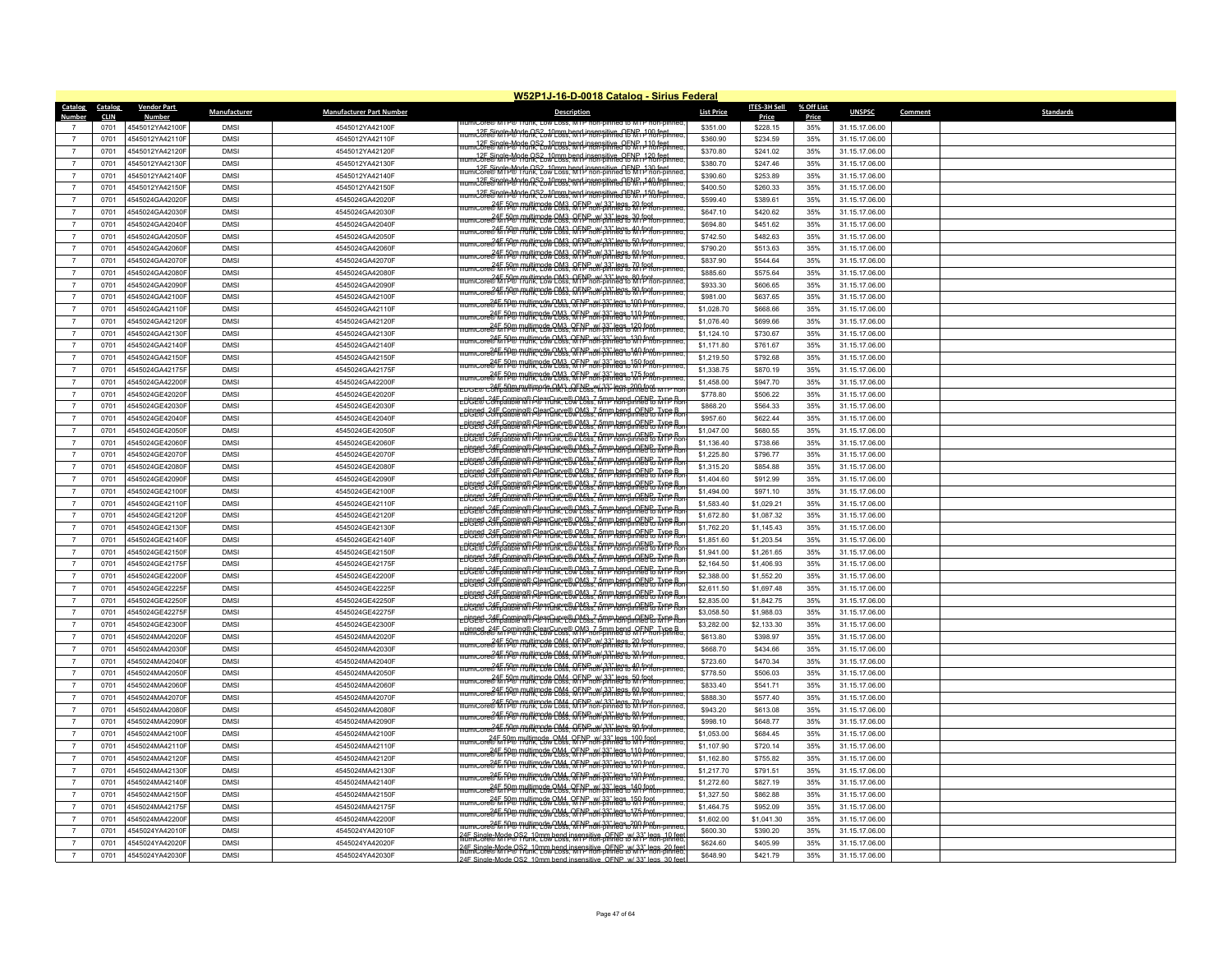| Catalog        | Catalog     | <b>Vendor Part</b> | Manufacturer | <b>Manufacturer Part Number</b> | <b>Description</b>                                                                                                                                         | <b>List Price</b> | ITES-3H Sell | % Off List | <b>UNSPSC</b>  | Comment | <b>Standards</b> |
|----------------|-------------|--------------------|--------------|---------------------------------|------------------------------------------------------------------------------------------------------------------------------------------------------------|-------------------|--------------|------------|----------------|---------|------------------|
| Numhe          | <b>CLIN</b> |                    |              |                                 | IIU.OTAW MIPW TRIAK TOW LOSS MIP AO                                                                                                                        |                   | Price        | Price      |                |         |                  |
|                | 0701        | 1545024YA42040F    | <b>DMSI</b>  | 4545024YA42040F                 | 24E Single-Mode OS2, 10mm hend insensitive, OENB w/33" legs. 40 fer<br>IllumiCore® MTP® Trunk, Low Loss, MTP non-pinned to MTP hon-pinned                  | \$673.20          | \$437.58     | 35%        | 31.15.17.06.00 |         |                  |
| $\overline{7}$ | 0701        | 4545024YA42050F    | <b>DMS</b>   | 4545024YA42050F                 | 24E Single Morte OS2, 10mm hend insensitive, OENP w/ 33" legs, 50 fee<br>IllumiCore® MTP® Trunk, Low Loss, MTP non-pinned to MTP hon-pinned                | \$697.50          | \$453.38     | 35%        | 31.15.17.06.00 |         |                  |
| $\overline{7}$ | 0701        | 4545024YA42060F    | <b>DMSI</b>  | 4545024YA42060F                 | 24E Single-Mode OS2, 10mm hend insensitive OENE W 33" legs, 60 fee<br>IllumiCore® M1P® frunk. Low Loss. M1P non-pinned to M1P non-pinned                   | \$721.80          | \$469.17     | 35%        | 31.15.17.06.00 |         |                  |
| $\overline{7}$ | 0701        | 4545024YA42070F    | <b>DMSI</b>  | 4545024YA42070F                 | 24E Single-Mode OS2, 10mm bend insensitive, OENP w/ 33" legs, 70 fee<br>IllumiCore® MTP® Trunk, Low Loss, MTP non-pinned to MTP non-pinned                 | \$746.10          | \$484.97     | 35%        | 31.15.17.06.00 |         |                  |
| $\overline{7}$ | 0701        | 4545024YA42080F    | <b>DMS</b>   | 4545024YA42080F                 |                                                                                                                                                            | \$770.40          | \$500.76     | 35%        | 31.15.17.06.00 |         |                  |
| $\overline{7}$ | 0701        | 4545024YA42090F    | <b>DMS</b>   | 4545024YA42090F                 | <u>af Single Mode OS2, 10mm hend insensitive OFNE w/33" legs BAfee</u>                                                                                     | \$794.70          | \$516.56     | 35%        | 31.15.17.06.00 |         |                  |
| $\overline{7}$ | 0701        | 4545024YA42100F    | <b>DMSI</b>  | 4545024YA42100F                 | 24E Single Mode OS2, 10mm hend insensitive OENB w/33" legs 90 fee<br>IllumiCore® Mode O Frunk, Low Loss, MTP hon-pinned to MTP hon-pinned                  | \$819.00          | \$532.35     | 35%        | 31.15.17.06.00 |         |                  |
| $\overline{7}$ | 0701        | 4545024YA42110F    | <b>DMS</b>   | 4545024YA42110F                 | 24E Single Mode 0S2, 10mm hend insensitive OENP W/33" legs 100                                                                                             | \$843.30          | \$548.15     | 35%        | 31.15.17.06.00 |         |                  |
| $\overline{7}$ | 0701        | 4545024YA42120F    | <b>DMS</b>   | 4545024YA42120F                 | 24E Single-Mode OS2, 10mm bend insensitive, OENP, W/33" legs, 110<br>jumiCore® MTP® Trunk, Low Loss, MTP non-pinned to MTP non-pinned                      | \$867.60          | \$563.94     | 35%        | 31.15.17.06.00 |         |                  |
| $\overline{7}$ | 0701        | 4545024YA42130F    | <b>DMSI</b>  | 4545024YA42130F                 | 24E Single-Mode OS2, 10mm bend insensitive, OENP, w/33" legs, 120                                                                                          | \$891.90          | \$579.74     | 35%        | 31.15.17.06.00 |         |                  |
| $\overline{7}$ | 0701        | 4545024YA42140F    | <b>DMS</b>   | 4545024YA42140F                 | 2 <del>1 An</del> Single Myde <del>W</del> 28 A 120 Loss, Mysensitive RENE W 23" legs 130                                                                  | \$916.20          | \$595.53     | 35%        | 31.15.17.06.00 |         |                  |
| $\overline{7}$ | 0701        | 4545024YA42150F    | <b>DMS</b>   | 4545024YA42150F                 | 24E Single Mode OS2, 10mm bend insensitive OENP W/33" legs 140<br>jumiCore® M P® Prunk, Low Loss, M IP non-pinned to M IP non-pinned                       | \$940.50          | \$611.33     | 35%        | 31.15.17.06.00 |         |                  |
| $\overline{7}$ | 0701        | 4545024YE42020F    | <b>DMS</b>   | 4545024YF42020F                 | 245 Single Mode OS? 10mm bend insensitive OFNP w/33" legs 150                                                                                              | \$742.20          | \$482.43     | 35%        | 31.15.17.06.00 |         |                  |
| $\overline{7}$ | 0701        | 4545024YE42030F    | <b>DMS</b>   | 4545024YE42030F                 | -pinned_24F_Corning® SMF-28® Ultra_Single-Mode_OS2_10mm hend<br>-DGE® Compatible MTP® Trunk, Low Loss, MTP non-pinned to MTP ho                            | \$801.30          | \$520.85     | 35%        | 31.15.17.06.00 |         |                  |
| $\overline{7}$ | 0701        | 4545024YE42040F    | <b>DMSI</b>  | 4545024YE42040F                 | -DUBLES Corning®SMF-28® Ultra_Single-Mode OS2_10mm hend<br>-DUBLES Compatible MTP® Frunk, Low Loss, MTP non-pinned to MTP ho                               | \$860.40          | \$559.26     | 35%        | 31.15.17.06.00 |         |                  |
| $\overline{7}$ | 0701        | 4545024YE42050F    | <b>DMS</b>   | 4545024YE42050F                 | -Di9E@C34F Corning®SMF-28®LUtra_Single-Mode OS2_10mm hepd.                                                                                                 | \$919.50          | \$597.68     | 35%        | 31.15.17.06.00 |         |                  |
| $\overline{7}$ | 0701        | 4545024YE42060F    | <b>DMSI</b>  | 4545024YE42060F                 | -DGE® C34E Coming® SMF 38® Liltra_Single-Mode 0S3_10mm hepd<br>-DGE® C34E Coming® SMF + & Frünk, Low Loss, MTP non-pinned to MTP no                        | \$978.60          | \$636.09     | 35%        | 31.15.17.06.00 |         |                  |
|                |             |                    |              |                                 | DUBE Campatible MTP Frink, Low Loss, MTP non-pinned to MTP flor-                                                                                           |                   |              |            |                |         |                  |
| $\overline{7}$ | 0701        | 4545024YE42070F    | <b>DMSI</b>  | 4545024YE42070F                 | - pinned-24F Corning® SMF-28® Ultra. Single-Mode OS2, 10mm hend<br>-DGE® Compatible MTP® Frunk. Low Loss. MTP non-pinned to MTP no                         | \$1,037.70        | \$674.51     | 35%        | 31.15.17.06.00 |         |                  |
| $\overline{7}$ | 0701        | 4545024YE42080F    | <b>DMSI</b>  | 4545024YE42080I                 | .pig <u>ped. 24F. Corning® SMF-28® Liltra, Single-Mode OS2, 10mm hend.</u><br>DGE® Compatible MTP® Trunk, Low Loss, MTP non-pinned to MTP ho               | \$1,096.80        | \$712.92     | 35%        | 31.15.17.06.00 |         |                  |
| $\overline{7}$ | 0701        | 4545024YF42090F    | <b>DMS</b>   | 4545024YE42090F                 | .<br>DI9BBd C34F Corping® SMF GAR, LUtra Sigg IG Mode OS2, 10mm hep Ho                                                                                     | \$1,155.90        | \$751.34     | 35%        | 31.15.17.06.00 |         |                  |
| $\overline{7}$ | 0701        | 4545024YE42100F    | <b>DMSI</b>  | 4545024YE42100F                 | EDGE® Cale Coming PD Frink Low Loss, MTP non-pinned to MP ho                                                                                               | \$1,215.00        | \$789.75     | 35%        | 31.15.17.06.00 |         |                  |
| $\overline{7}$ | 0701        | 4545024YE42110F    | <b>DMS</b>   | 4545024YE42110F                 | .<br><del>DCE® C34F Corning® SMF (38® LUtra_Single Mode OS3_10mm hepd.</del>                                                                               | \$1,274.10        | \$828.17     | 35%        | 31.15.17.06.00 |         |                  |
| $\overline{7}$ | 0701        | 4545024YE42120F    | <b>DMSI</b>  | 4545024YE42120F                 | -pinned_24F_Corning® SMF-28® Ultra_Single-Mode_OS2_10mm hend<br>-DGE® Compatible MTP® Trunk, Low Loss, MTP non-pinned to MTP ho                            | \$1,333.20        | \$866.58     | 35%        | 31.15.17.06.00 |         |                  |
| $\overline{7}$ | 0701        | 4545024YE42130F    | <b>DMSI</b>  | 4545024YE42130F                 | -DUBLING CAF Corning® SMF-28® Liltra, Single-Mode OS2, 10mm hend<br>-DUBLING Compatible MTP® Frunk, Low Loss, MTP non-pinned to MTP ho                     | \$1,392.30        | \$905.00     | 35%        | 31.15.17.06.00 |         |                  |
| $\overline{7}$ | 0701        | 4545024YE42140F    | <b>DMS</b>   | 4545024YE42140F                 | -DUBE Compatible MTP& Frink, Low Loss, MTP non-pinned to MTP no                                                                                            | \$1,451.40        | \$943.41     | 35%        | 31.15.17.06.00 |         |                  |
| $\overline{7}$ | 0701        | 4545024YE42150F    | <b>DMS</b>   | 4545024YE42150F                 |                                                                                                                                                            | \$1,510.50        | \$981.83     | 35%        | 31.15.17.06.00 |         |                  |
| -7             | 0701        | 4545024YE42175F    | <b>DMSI</b>  | 4545024YE42175F                 | Dispert Carping SMF-28® Litra Single Mode OS2, 10mm hepd.<br>Dispert Compatible MTP® Frunk, Low Loss, MTP Ron-pinned to MTP Ro.                            | \$1,658.25        | \$1,077.86   | 35%        | 31.15.17.06.00 |         |                  |
| $\overline{7}$ | 0701        | 4545024YE42200F    | <b>DMS</b>   | 4545024YE42200F                 | -DOBE Carning PSMF CAR Liltra Single Mode OS2, 10mm hepd.<br>-DOBE Compatible MTPSMF runk, Low Loss, MTP non-pinned to MTP ho                              | \$1,806.00        | \$1,173.90   | 35%        | 31.15.17.06.00 |         |                  |
| $\overline{7}$ | 0701        | 4545024YE42225F    | <b>DMSI</b>  | 4545024YE42225F                 | Digned 24F Corning®SMF-28® Ultra Single-Mode OS2, 10mm hend<br>Digned Compatible MTP® Frunk, Low Loss, MTP non-pinned to MTP ho                            | \$1,953.75        | \$1,269.94   | 35%        | 31.15.17.06.00 |         |                  |
| $\overline{7}$ | 0701        | 4545024YE42250F    | <b>DMSI</b>  | 4545024YE42250F                 | -pinned-24F Corning® SMF-28® Ultra_Single-Mode OS2_10mm hend<br>-DGE® Compatible MTP® Trunk, Low Loss, MTP non-pinned to MTP no                            | \$2,101.50        | \$1,365.98   | 35%        | 31.15.17.06.00 |         |                  |
| $\overline{7}$ | 0701        | 4545024YE42300F    | <b>DMS</b>   | 4545024YE42300F                 | -Di9Eed-Cale Coming® SME-28® Liltra_Single-Mode-OS2_10mm hend<br>-Di9Eed-Calipatible MTP® Frunk, Low Loss, MTP non-pinned to MTP ho                        | \$2,397.00        | \$1,558.05   | 35%        | 31.15.17.06.00 |         |                  |
| $\overline{7}$ | 0701        | 4545024YE4275F     | <b>DMSI</b>  | 4545024YE4275F                  | -DUBER Carping® SMF-28® Liltra_Single-Mode-OS2_10mm hepd<br>-DUBER Compatible MTP® Frunk, Low Loss, MTP non-pinned to MTP hoi                              | \$2,249.25        | \$1,462.01   | 35%        | 31.15.17.06.00 |         |                  |
| $\overline{7}$ | 0701        | 4545048GE42020F    | <b>DMS</b>   | 4545048GE42020F                 | -DUBLING CAF Corping® SMF-28® Liltra Single-Mode OS2, 10mm hepdo<br>-DUBLING Compatible MTP® Frunk, Low Loss, MTP non-binned to MTP doi                    | \$1,499.40        | \$974.61     | 35%        | 31.15.17.06.00 |         |                  |
| $\overline{7}$ | 0701        | 4545048GF42030F    | <b>DMS</b>   | 4545048GF42030F                 | -Digged 48E Coming® ClearCurve® OM3, 7 5mm hend, OENP TVP B.<br>-Digged 48E Compatible M1 P® Tunk, Low Loss, MTP non-pinned to MTP no                      | \$1,649.10        | \$1,071.92   | 35%        | 31.15.17.06.00 |         |                  |
| $\overline{7}$ | 0701        | 4545048GE42040F    | <b>DMS</b>   | 4545048GE42040F                 | -Binned (85 Coming® GlearCurve® OM3, 7 5mm hend, OENP, Type B                                                                                              | \$1,798.80        | \$1,169.22   | 35%        | 31.15.17.06.00 |         |                  |
| $\overline{7}$ | 0701        | 4545048GE42050F    | <b>DMSI</b>  | 4545048GE42050F                 | DCES Compatible MI P& TGHK E& CM3 7 5mm hend OEN & TYP R                                                                                                   | \$1,948.50        | \$1,266.53   | 35%        | 31.15.17.06.00 |         |                  |
| $\overline{7}$ | 0701        | 4545048GE42060F    | <b>DMS</b>   | 4545048GE42060F                 | Dice & Compatible MTP® Trunk Cow Loss, MTP hon-pinned to MTP ho                                                                                            | \$2,098.20        | \$1,363.83   | 35%        | 31.15.17.06.00 |         |                  |
| $\overline{7}$ | 0701        | 4545048GE42070F    | <b>DMSI</b>  | 4545048GE42070F                 | -Dispert companies of Programme CM3, 7 5mm hend, OENE, Type Bo                                                                                             | \$2,247.90        | \$1,461.14   | 35%        | 31.15.17.06.00 |         |                  |
| $\overline{7}$ | 0701        | 4545048GE42080F    | <b>DMSI</b>  | 4545048GE42080F                 | -Digged 48E Coming® ClearCurve® OM3, 7 5mm hend, OENP TVP B.<br>-Digged 48E Compatible M1 P® Tunk, Low Loss, MTP non-pinned to MTP no                      | \$2,397.60        | \$1,558.44   | 35%        | 31.15.17.06.00 |         |                  |
| $\overline{7}$ |             |                    |              |                                 | -Digged <i>Company</i> ClearCurve® OM3, 7 5mm hend, OENP <sub>c</sub> Type Bor<br>-Digged <i>Company</i> ClearCurve® OM3, 7 5mm hend not Formed to MTP Bor |                   |              |            |                |         |                  |
|                | 0701        | 4545048GE42090F    | <b>DMS</b>   | 4545048GE42090F                 | Digeed compatible MT FierrCurve® OM3 7 5mm hend OEN & Type B                                                                                               | \$2,547.30        | \$1,655.75   | 35%        | 31.15.17.06.00 |         |                  |
| $\overline{7}$ | 0701        | 4545048GE42100F    | <b>DMS</b>   | 4545048GE42100F                 | Digeed Compatible MT Fleet First Cow Loss, MTP hend, OENE, TYPE Ro                                                                                         | \$2,697.00        | \$1,753.05   | 35%        | 31.15.17.06.00 |         |                  |
| $\overline{7}$ | 0701        | 4545048GE42110F    | <b>DMSI</b>  | 4545048GE42110F                 | Dissert Compatible MT Fig. 17 Fig. 2003, 7 Fig. 2 Fig. 2 For Bonding To The Bonding Bonding Bonding Bonding Bo                                             | \$2,846.70        | \$1,850.36   | 35%        | 31.15.17.06.00 |         |                  |
| $\overline{7}$ | 0701        | 4545048GE42120F    | <b>DMSI</b>  | 4545048GE42120F                 | Digged 38E Coming® ClearCurve® OM3_7 5mm hend, OENP, Type B<br>Digged 38E Compatible M1 P® Trunk, Low Loss, M1P hon-pinned to M1P Ro                       | \$2,996.40        | \$1,947.66   | 35%        | 31.15.17.06.00 |         |                  |
| $\overline{7}$ | 0701        | 4545048GE42130F    | <b>DMS</b>   | 4545048GF42130F                 | Digged 38E Coming® ClearCurve® OM3_7 5mm bend, OENP, Type B<br>Digged Compatible MTP® Trunk, Low Loss, MTP hon-pinned to MTP ho                            | \$3,146.10        | \$2,044.97   | 35%        | 31.15.17.06.00 |         |                  |
| $\overline{7}$ | 0701        | 4545048GE42140F    | <b>DMSI</b>  | 4545048GF42140F                 | -Di326 Compatible MTP® Trunce® OM3, 7 5mm hend, OENE TVPP Ro                                                                                               | \$3,295.80        | \$2,142.27   | 35%        | 31.15.17.06.00 |         |                  |
| $\overline{7}$ | 0701        | 4545048GE42150F    | <b>DMS</b>   | 4545048GE42150F                 | DCES Compatible MI P& TGHK E& CM3 7 5mm hend OEN & TYP R                                                                                                   | \$3,445.50        | \$2,239.58   | 35%        | 31.15.17.06.00 |         |                  |
| $\overline{7}$ | 0701        | 4545048GF42175F    | <b>DMS</b>   | 4545048GE42175F                 | pleged <i>Co</i> fficeming® ClearCupye® OM3, 7 fmp hond OENP The B                                                                                         | \$3,819.75        | \$2,482.84   | 35%        | 31.15.17.06.00 |         |                  |
| $\overline{7}$ | 0701        | 4545048GE42200F    | <b>DMS</b>   | 4545048GF42200F                 | -Binned (85 Coming® GlearCurve® OM3, 7 5mm hend, OENP, Type B                                                                                              | \$4,194.00        | \$2,726.10   | 35%        | 31.15.17.06.00 |         |                  |
| $\overline{7}$ | 0701        | 4545048GE42225F    | <b>DMS</b>   | 4545048GE42225F                 | -Bigger (38E Coming® GlearCurve® OM3, 7 5mm hend, OENP, Type B.                                                                                            | \$4,568.25        | \$2,969.36   | 35%        | 31.15.17.06.00 |         |                  |
| $\overline{7}$ | 0701        | 4545048GE42250F    | <b>DMSI</b>  | 4545048GE42250F                 |                                                                                                                                                            | \$4,942.50        | \$3,212.63   | 35%        | 31.15.17.06.00 |         |                  |
| $\overline{7}$ | 070         | 4545048GE42275F    | <b>DMS</b>   | 4545048GE42275F                 | -Dicred <i>C</i> &F Coming® GlearCurve® OM3-7 5mm hend. OENE Tyme B<br>Digeed compatible MT FierrCurve® OM3 7 5mm hend OEN & Type B                        | \$5,316.75        | \$3,455.89   | 35%        | 31.15.17.06.00 |         |                  |
| $\overline{7}$ | 0701        | 4545048GE42300F    | <b>DMS</b>   | 4545048GE42300F                 |                                                                                                                                                            | \$5,691.00        | \$3,699.15   | 35%        | 31.15.17.06.00 |         |                  |
| $\overline{7}$ | 0701        | 4545048MA42020F    | <b>DMSI</b>  | 4545048MA42020F                 | ninned 485 (project LearCurre® OM3, 7 5mm bend OFP Fon-pinned                                                                                              | \$1,227.00        | \$797.55     | 35%        | 31.15.17.06.00 |         |                  |
| $\overline{7}$ | 0701        | 4545048MA42030F    | <b>DMS</b>   | 4545048MA42030F                 | umiCore@MTP@Tulltimode.QM4_QFNP_w/.33" legs_20 foot_<br>umiCore@MTP@Tulik, Low Loss, MTP non-pinned to MTP non-pinned                                      | \$1,336.50        | \$868.73     | 35%        | 31.15.17.06.00 |         |                  |
| $\overline{7}$ | 0701        | 4545048MA42040     | <b>DMS</b>   | 4545048MA42040F                 |                                                                                                                                                            | \$1,446.00        | \$939.90     | 35%        | 31.15.17.06.00 |         |                  |
| $\overline{7}$ | 0701        | 4545048MA42050F    | <b>DMS</b>   | 4545048MA42050F                 | llumiCore®MiP® multimode CM4, QFPP w/33" legs, 40 foot.<br>llumiCore®MiP® rlunk, Cow Coss, MTP non-pinned to MTP non-pinned                                | \$1,555.50        | \$1,011.08   | 35%        | 31.15.17.06.00 |         |                  |
| $\overline{7}$ | 0701        | 4545048MA42060F    | <b>DMS</b>   | 4545048MA42060F                 | umicore®\ffif>@" multimode OM4, OFNP_w/.33" legs_50.fpqt<br>umicore®\ffif>@" munk, Low Coss, MTP non-pinned to MTP non-pinned                              | \$1,665.00        | \$1,082.25   | 35%        | 31.15.17.06.00 |         |                  |
| $\overline{7}$ | 0701        | 4545048MA42070F    | <b>DMS</b>   | 4545048MA42070F                 | umicore®MTP® Pluhk, Cow Coss, MTPP, w/33" legs 60 fpot_<br>umicore®MTP® Pluhk, Cow Coss, MTP non-pinned to MTP non-pinne                                   | \$1,774.50        | \$1,153.43   | 35%        | 31.15.17.06.00 |         |                  |
| $\overline{7}$ | 0701        | 4545048MA42080F    | <b>DMSI</b>  | 4545048MA42080F                 | umiCore® MTP® Pulltimode OM4, OFNP w/ 33" legs. 70 foot<br>umiCore® MTP® Pulltk, Low Loss, MTP non-pinned to MTP non-pinne                                 | \$1,884.00        | \$1,224.60   | 35%        | 31.15.17.06.00 |         |                  |
| $\overline{7}$ | 0701        | 4545048MA42090F    | <b>DMSI</b>  | 4545048MA42090F                 | umiCore®MTP® Pulltimode OM4 OFNP_w/33" legs, 80 foot                                                                                                       | \$1,993.50        | \$1,295.78   | 35%        | 31.15.17.06.00 |         |                  |
| $\overline{7}$ | 0701        | 4545048MA42100F    | <b>DMS</b>   | 4545048MA42100F                 |                                                                                                                                                            | \$2,103.00        | \$1,366.95   |            |                |         |                  |
|                |             |                    |              |                                 | 48F 50m multimode OM4, OENP w/ 33" legs. 100 foot                                                                                                          |                   |              | 35%        | 31.15.17.06.00 |         |                  |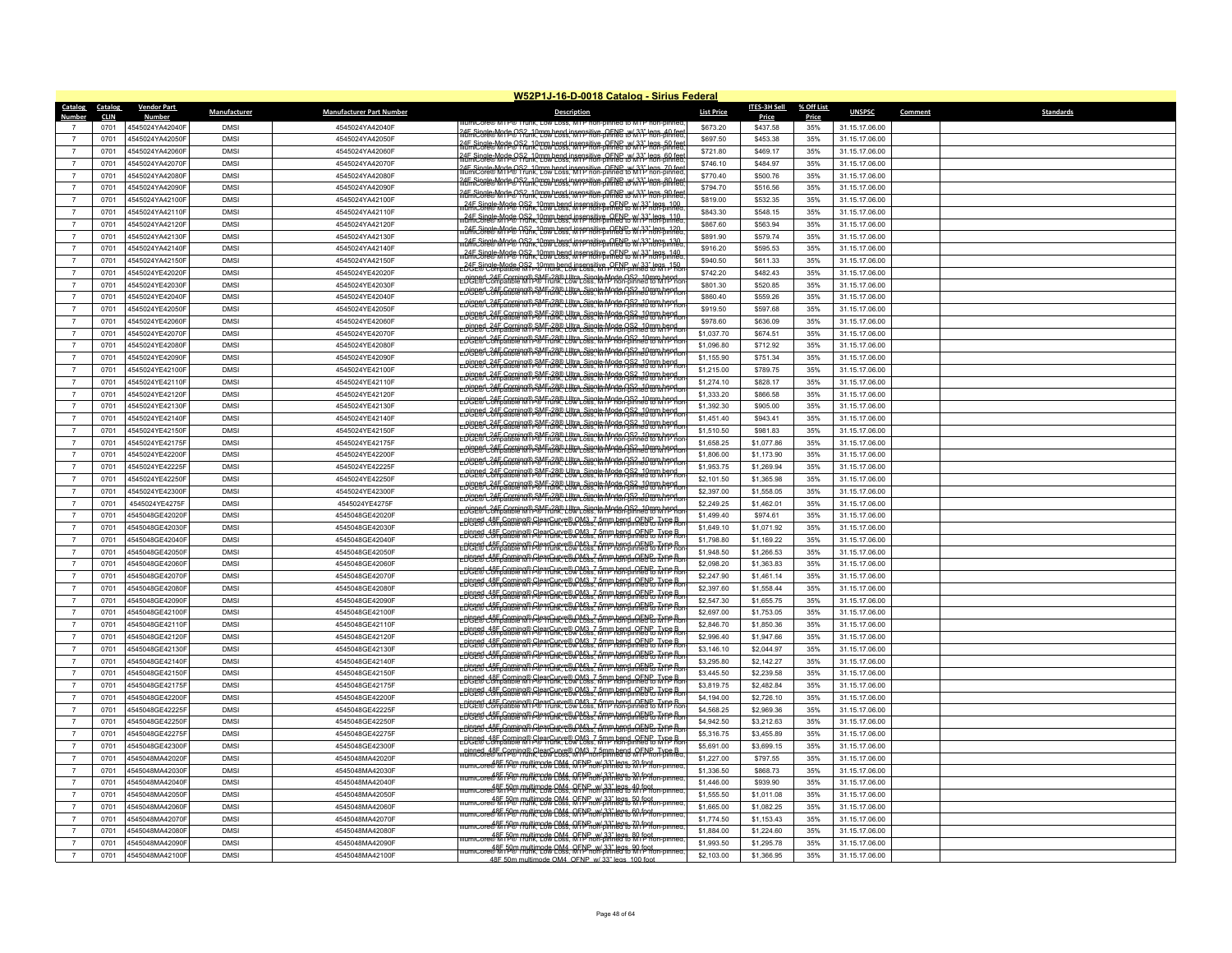|                                  |                        |                                    |                           |                                    | <b>W52P1J-16-D-0018 Catalog - Sirius Federal</b>                                                                                                                                                                          |                          |                              |                     |                                  |         |                  |
|----------------------------------|------------------------|------------------------------------|---------------------------|------------------------------------|---------------------------------------------------------------------------------------------------------------------------------------------------------------------------------------------------------------------------|--------------------------|------------------------------|---------------------|----------------------------------|---------|------------------|
| Catalog<br><b>Number</b>         | Catalog<br><b>CLIN</b> | <b>Vendor Part</b><br>Number       | Manufacturer              | <b>Manufacturer Part Number</b>    | <b>Description</b>                                                                                                                                                                                                        | <b>List Price</b>        | <b>ITES-3H Sell</b><br>Price | % Off List<br>Price | <b>UNSPSC</b>                    | Comment | <b>Standards</b> |
| $\overline{7}$                   | 0701                   | 4545048MA42110F                    | <b>DMSI</b>               | 4545048MA42110F                    | re® M I P® I N⊓K. LO                                                                                                                                                                                                      | \$2,212.50               | \$1,438.13                   | 35%                 | 31.15.17.06.00                   |         |                  |
| $\overline{7}$                   | 0701                   | 4545048MA42120F                    | <b>DMS</b>                | 4545048MA42120F                    |                                                                                                                                                                                                                           | \$2,322.00               | \$1,509.30                   | 35%                 | 31.15.17.06.00                   |         |                  |
| $\overline{7}$                   | 0701                   | 4545048MA42130F                    | <b>DMS</b>                | 4545048MA42130F                    | umicore®h fP® multimode OM4, OFNP w/33" legs, 120 fent<br>umicore®h fP® multik, Low Loss, MTP non-pinned to MTP non-pinned                                                                                                | \$2,431.50               | \$1,580.48                   | 35%                 | 31.15.17.06.00                   |         |                  |
| $\overline{7}$                   | 0701                   | 4545048MA42140F                    | <b>DMSI</b>               | 4545048MA42140F                    | umit ore 00 B FD Pullimode OM4 OFNP w/ 33" legs 130 foot                                                                                                                                                                  | \$2,541.00               | \$1,651.65                   | 35%                 | 31.15.17.06.00                   |         |                  |
| $\overline{7}$                   | 0701                   | 4545048MA42150F                    | <b>DMSI</b>               | 4545048MA42150F                    | iumicore®h fP® multimode OM4, OFNP, w/.33" legs 140 fpot.<br>Iumicore®h fP® multimode OM4, OFNP non-pinned to 140 fpot-pinned                                                                                             | \$2,650.50               | \$1,722.83                   | 35%                 | 31.15.17.06.00                   |         |                  |
| $\overline{7}$                   | 0701                   | 4545048MA42175F                    | <b>DMS</b>                | 4545048MA42175F                    | .ore 85 hP@ THUHR.com CM4, RFNP n81-Bin1895 o150 fPR6n-pmr                                                                                                                                                                | \$2,924.25               | \$1,900.76                   | 35%                 | 31.15.17.06.00                   |         |                  |
| -7                               | 0701                   | 4545048MA42200F                    | <b>DMSI</b>               | 4545048MA42200F                    | umiCore®MinP® Thunk, Low Loss, MTP non-pinned to MTP non-pinned                                                                                                                                                           | \$3,198.00               | \$2,078.70                   | 35%                 | 31.15.17.06.00                   |         |                  |
| $\overline{7}$                   | 0701                   | 4545048YA42010F                    | <b>DMS</b>                | 4545048YA42010F                    | llumiCore®MTP® multimode OM4 OFNP w/33" legs 200 foot                                                                                                                                                                     | \$1,184.10               | \$769.67                     | 35%                 | 31.15.17.06.00                   |         |                  |
| $\overline{7}$                   | 0701                   | 4545048YA42020F                    | <b>DMS</b>                | 4545048YA42020F                    | 18F Single-Mode OS2, 10mm bend insensitive, OENP, w/ 33" legs, 10 fee<br>liumiCore® MTP® Trunk, Low Loss, MTP non-pinned to MTP non-pinned                                                                                | \$1,216.20               | \$790.53                     | 35%                 | 31.15.17.06.00                   |         |                  |
| $\overline{7}$                   | 0701                   | 4545048YA42030F                    | <b>DMS</b>                | 4545048YA42030F                    | 18F Single-Mode OS2, 10mm bend insensitive, OENP w/ 33" legs, 20 fee<br>liumiCore® MTP® Trunk, Low Loss, MTP non-pinned to MTP non-pinned<br><u>18F Single Worle OS? . 10mm bend insensitive OFNE . w/33" legs 30 fee</u> | \$1,248.30               | \$811.40                     | 35%                 | 31.15.17.06.00                   |         |                  |
| $\overline{7}$                   | 0701                   | 4545048YA42040F                    | <b>DMS</b>                | 4545048YA42040F                    | 48E.Single.Mode.OS2_10mm.hend.insensitive_OENE+%(33)" legs_40 fee<br>IllumiCore® MTP® Trunk, Low Loss, MTP non-pinned to MTP non-pinned                                                                                   | \$1,280.40               | \$832.26                     | 35%                 | 31.15.17.06.00                   |         |                  |
| $\overline{7}$                   | 0701                   | 4545048YA42050F                    | <b>DMSI</b>               | 4545048YA42050F                    | 18E Single Mode OS2, 10mm hend insensitive, OENE to (33" legs, 50 fer<br>liumiCore® MTP® Trunk, Low Loss, MTP non-pinned to MTP hon-pinned                                                                                | \$1,312.50               | \$853.13                     | 35%                 | 31.15.17.06.00                   |         |                  |
| $\overline{7}$                   | 0701                   | 4545048YA42060F                    | <b>DMS</b>                | 4545048YA42060F                    | IRE Single-Mode OS2, 10mm hend insensitive, OENP, w/ 33" legs, 60 fee<br>liumiCore® MTP® Trunk, Low Loss, MTP non-pinned to MTP non-pinned                                                                                | \$1,344.60               | \$873.99                     | 35%                 | 31.15.17.06.00                   |         |                  |
| $\overline{7}$                   | 0701                   | 4545048YA42070F                    | <b>DMS</b>                | 4545048YA42070F                    | 48E Single-Mode OS2, 10mm hend insensitive, OENP w/ 33" legs. 70 fee<br>IllumiCore® MTP® Trunk, Low Loss, MTP hon-pinned to MTP hon-pinned                                                                                | \$1,376.70               | \$894.86                     | 35%                 | 31.15.17.06.00                   |         |                  |
| $\overline{7}$                   | 0701                   | 4545048YA42080F                    | <b>DMS</b>                | 4545048YA42080F                    | <u>18E Single-Mode OS2, 10mm bend insepsitive OFNB v/ 33" legs 80 fee</u>                                                                                                                                                 | \$1,408.80               | \$915.72                     | 35%                 | 31.15.17.06.00                   |         |                  |
| $\overline{7}$                   | 0701                   | 4545048YA42090F                    | <b>DMSI</b>               | 4545048YA42090F                    | 18E Single Morte OS2, 10mm hend insensitive, OENP w/ 33" legs, 90 fee<br>IllumiCore® MOP® Trunk, Low Loss, MTP non-pinned to MTP hon-pinned                                                                               | \$1,440.90               | \$936.59                     | 35%                 | 31.15.17.06.00                   |         |                  |
| $\overline{7}$                   | 0701                   | 4545048YA42100F                    | <b>DMS</b>                | 4545048YA42100I                    | 48E Single MOde OS2, 10mm hend insensitive, OENP W 13" legs, 100                                                                                                                                                          | \$1,473.00               | \$957.45                     | 35%                 | 31.15.17.06.00                   |         |                  |
| $\overline{7}$                   | 0701                   | 4545048YA42110F                    | <b>DMSI</b>               | 4545048YA42110F                    | 48F Single-Mode OS2, 10mm bend insensitive, OENP, w/33" legs, 110<br>jumicore® MOde Onnk, Low Loss, MTP non-pinned to MTP non-pinned                                                                                      | \$1,505.10               | \$978.32                     | 35%                 | 31.15.17.06.00                   |         |                  |
| $\overline{7}$                   | 0701                   | 4545048YA42120F                    | <b>DMSI</b>               | 4545048YA42120F                    | 48F Single-Mode OS2, 10mm bend insensitive, OENP W 33" legs, 120.<br>jumiCore® MTP® Prunk, Low Loss, MTP non-pinned to WTP non-pinned                                                                                     | \$1,537.20               | \$999.18                     | 35%                 | 31.15.17.06.00                   |         |                  |
| $\overline{7}$                   | 0701                   | 4545048YA42130F                    | <b>DMSI</b>               | 4545048YA42130F                    | 48FCSipele=Mode OS2_108m bend insensitive_OENP_w/33" legs_130                                                                                                                                                             | \$1,569.30               | \$1,020.05                   | 35%                 | 31.15.17.06.00                   |         |                  |
| $\overline{7}$                   | 0701                   | 4545048YA42140F                    | <b>DMS</b>                | 4545048YA42140F                    | 48E Single Mode OS2, 10mm hend insensitive, OENP w/ 33" legs 140<br>lumiCore® MTP® Trunk, Low Loss, MTP non-pinned to MTP non-pinned                                                                                      | \$1,601.40               | \$1,040.91                   | 35%                 | 31.15.17.06.00                   |         |                  |
| $\overline{7}$                   | 0701                   | 4545048YA42150F                    | <b>DMSI</b>               | 4545048YA42150F                    | -08E-Single-Mode OS? -10mm bend insensitive OENP w/33" legs +150<br>-08E-@J Compatible M ( P @ Trunk, Low Loss, M I P non-pinned to M I P no                                                                              | \$1,633.50               | \$1,061.78                   | 35%                 | 31.15.17.06.00                   |         |                  |
| $\overline{7}$                   | 0701                   | 4545048YE42020F                    | <b>DMS</b>                | 4545048YE42020F                    | -pinned-48F Corning® SMF-28® Ultra_Single-Mode OS2_10mm hend<br>-DGE® Compatible MTP® Trunk, Low Loss, MTP non-pinned to MTP no                                                                                           | \$1,385.40               | \$900.51                     | 35%                 | 31.15.17.06.00                   |         |                  |
| $\overline{7}$                   | 0701                   | 4545048YE42030F                    | <b>DMSI</b>               | 4545048YE42030F                    | -pinned-48F Corning® SMF-28® Ultra_Single-Mode-OS2_10mm hend<br>-DGE® Compatible MTP® Trunk, Low Loss, MTP non-pinned to MTP no                                                                                           | \$1,454.10               | \$945.17                     | 35%                 | 31.15.17.06.00                   |         |                  |
| $\overline{7}$                   | 0701                   | 4545048YE42040F                    | <b>DMSI</b>               | 4545048YE42040F                    | -DUBE Compatible MTP® Frunk, Low Loss, MTP non-pinned to MTP noi                                                                                                                                                          | \$1,522.80               | \$989.82                     | 35%                 | 31.15.17.06.00                   |         |                  |
| $\overline{7}$                   | 0701                   | 4545048YE42050F                    | <b>DMS</b>                | 4545048YE42050F                    | -DUBE Compatible MTP& Frink, Low Loss, MTP non-pinned to MTP no                                                                                                                                                           | \$1,591.50               | \$1,034.48                   | 35%                 | 31.15.17.06.00                   |         |                  |
| $\overline{7}$                   | 0701                   | 4545048YF42060F                    | <b>DMS</b>                | 4545048YF42060F                    | Dispert 48F Corning® SMF-28® Litra Single Mode OS2, 10mm hepd.<br>Dispert Compatible MTP® Frunk, Low Loss, MTP Ron-pinned to MTP Ro.                                                                                      | \$1,660.20               | \$1,079.13                   | 35%                 | 31.15.17.06.00                   |         |                  |
| $\overline{7}$                   | 0701                   | 4545048YE42070F                    | <b>DMSI</b>               | 4545048YE42070F                    | -DUBBE Coming® SMF-28® Liltra, Single-Mode OS2, 10mm hend<br>-DUBBE Compatible MTP® Frunk, Low Loss, MTP non-pinned to MTP ho                                                                                             | \$1,728.90               | \$1,123.79                   | 35%                 | 31.15.17.06.00                   |         |                  |
| $\overline{7}$                   | 0701                   | 4545048YE42080F                    | <b>DMS</b>                | 4545048YE42080F                    | EDGE® Coming® SMF-28® Ultra_Single-Mode OS2_10mm hend<br>EDGE® Compatible MTP® Frunk, Low Loss, MTP non-pinned to MTP no                                                                                                  | \$1,797.60               | \$1.168.44                   | 35%                 | 31.15.17.06.00                   |         |                  |
| $\overline{7}$                   | 0701                   | 4545048YE42090F                    | <b>DMS</b>                | 4545048YE42090F                    | Digeed ARE Corning TDM Frink, Low Loss, MTP non-pinned to MTP hotel                                                                                                                                                       | \$1,866.30               | \$1,213.10                   | 35%                 | 31.15.17.06.00                   |         |                  |
| $\overline{7}$                   | 0701                   | 4545048YE42100F                    | <b>DMS</b>                | 4545048YE42100F                    | -Di3P80 A8E Coming PSM F-28® Liltra Single-Mode OS2, 10mm hepd.                                                                                                                                                           | \$1,935.00               | \$1,257.75                   | 35%                 | 31.15.17.06.00                   |         |                  |
| $\overline{7}$                   | 0701                   | 4545048YE42110F                    | <b>DMS</b>                | 4545048YE42110F                    | EDGE® Compatible MTP® Frunk, Low Loss, MTP non-pinned to MTP noi                                                                                                                                                          | \$2,003.70               | \$1,302.41                   | 35%                 | 31.15.17.06.00                   |         |                  |
| $\overline{7}$                   | 0701                   | 4545048YE42120F                    | <b>DMSI</b>               | 4545048YE42120F                    | -DUBLES Corning® SMF-28® Liltra, Single-Mode OS2, 10mm hend<br>-DUBLES Compatible MTP® Frunk, Low Loss, MTP non-pinned to MTP ho                                                                                          | \$2,072.40               | \$1,347.06                   | 35%                 | 31.15.17.06.00                   |         |                  |
| $\overline{7}$                   | 0701                   | 4545048YE42130F                    | <b>DMS</b>                | 4545048YE42130F                    | -pinned_48F_Corning® SMF-28® Ultra_Single-Mode_OS2_10mm hend<br>-DCE® Compatible MTP® Trunk, Low Loss, MTP non-pinned to MTP no                                                                                           | \$2,141.10               | \$1,391.72                   | 35%                 | 31.15.17.06.00                   |         |                  |
| $\overline{7}$                   | 0701                   | 4545048YF42140F                    | <b>DMS</b>                | 4545048YE42140F                    | -DUBE Compatible MTP Frank Low Loss, MTP non-pinned to MTP no                                                                                                                                                             | \$2,209.80               | \$1,436.37                   | 35%                 | 31.15.17.06.00                   |         |                  |
| $\overline{7}$                   | 0701                   | 4545048YE42150F                    | <b>DMS</b>                | 4545048YE42150F                    | -DUBER Compatible MTP Frank, Low Loss, MTP non-pinned to MTP flor<br>-DUBER Compatible MTP Frank, Low Loss, MTP non-pinned to MTP flor                                                                                    | \$2,278.50               | \$1,481.03                   | 35%                 | 31.15.17.06.00                   |         |                  |
| $\overline{7}$                   | 0701                   | 4545048YE42175F                    | <b>DMS</b>                | 4545048YE42175F                    | -DUBE Compatible MTP Frank Low Loss, MTP non-pinned to MTP no                                                                                                                                                             | \$2,450.25               | \$1,592.66                   | 35%                 | 31.15.17.06.00                   |         |                  |
| $\overline{7}$                   | 0701                   | 4545048YF42200F                    | <b>DMS</b>                | 4545048YE42200F                    | $-$ pinned, 48F Corning® SMF $-28$ ® Ultra, Single-Mode, OS2, 10mm hend                                                                                                                                                   | \$2,622.00               | \$1,704.30                   | 35%                 | 31.15.17.06.00                   |         |                  |
| $\overline{7}$                   | 0701                   | 4545048YE42225F                    | <b>DMSI</b>               | 4545048YE42225F                    | $\frac{1}{10}$                                                                                                                                                                                                            | \$2,793.75               | \$1,815.94                   | 35%                 | 31.15.17.06.00                   |         |                  |
| $\overline{7}$                   | 0701                   | 4545048YE42250F                    | <b>DMSI</b>               | 4545048YE42250F                    | -DGE® Compatible MTP® Frunk, Low Loss, MTP non-pinned to MTP no                                                                                                                                                           | \$2,965.50               | \$1,927.58                   | 35%                 | 31.15.17.06.00                   |         |                  |
| $\overline{7}$                   | 0701                   | 4545048YE42300F                    | <b>DMS</b>                | 4545048YE42300F                    | -DOBE Compatible MTP& Frunk, Low Loss, MTP non-pinned to MTP ho                                                                                                                                                           | \$3,309.00               | \$2,150.85                   | 35%                 | 31.15.17.06.00                   |         |                  |
| $\overline{7}$                   | 0701                   | 4545048YE4275F                     | <b>DMSI</b>               | 4545048YE4275F                     | inned_485 Coming® SME-28® Liltra, Single Mode OS2, 10 mm bend<br>jumiCore® h Coming Low Loss, MTP non-pinned to MTP non-pinned                                                                                            | \$3,137.25               | \$2,039.21                   | 35%                 | 31.15.17.06.00                   |         |                  |
| $\overline{7}$                   | 0701                   | 4545096GA42020F                    | <b>DMSI</b>               | 4545096GA42020F                    | llumiCore®M r <sup>50</sup> m multimode QM3, QFNP w/ 33" legs, 20 foot.<br>llumiCore®M rP® Hunk, Low Loss, MTP non-pinned to MTP non-pinned.                                                                              | \$2,697.00               | \$1,753.05                   | 35%                 | 31.15.17.06.00                   |         |                  |
| $\overline{7}$                   | 0701                   | 4545096GA42030F                    | <b>DMS</b>                | 4545096GA42030F                    | imicore® M i <sup>p</sup> ® multimode OM3, QFNP, w/ 33" legs, 30 foot.<br>imicore® M iP® multimode OM3, MTP non-pinned to M iP non-pinned                                                                                 | \$2,893.50               | \$1,880.78                   | 35%                 | 31.15.17.06.00                   |         |                  |
| $\overline{7}$<br>$\overline{7}$ | 0701                   | 4545096GA42040F                    | <b>DMS</b>                | 4545096GA42040F                    | umicore®MiP® multimede CM3, QFNP w/ 33" legs, 40 foot                                                                                                                                                                     | \$3,090.00               | \$2,008.50                   | 35%                 | 31.15.17.06.00                   |         |                  |
| $\overline{7}$                   | 0701                   | 4545096GA42050F                    | <b>DMSI</b>               | 4545096GA42050F                    | umiCore®M rP® Pultimode CM3, RFNP, w/ 33" legs, 50 fpot                                                                                                                                                                   | \$3,286.50               | \$2,136.23                   | 35%                 | 31.15.17.06.00                   |         |                  |
| $\overline{7}$                   | 0701<br>0701           | 4545096GA42060F<br>4545096GA42070F | <b>DMSI</b><br><b>DMS</b> | 4545096GA42060F<br>4545096GA42070F | umicore®MTP®TRultimode OM3, OFNP, w/33" legs, 60 fpot                                                                                                                                                                     | \$3,483.00<br>\$3,679.50 | \$2,263.95<br>\$2,391.68     | 35%<br>35%          | 31.15.17.06.00<br>31.15.17.06.00 |         |                  |
| $\overline{7}$                   | 0701                   | 4545096GA42080F                    | <b>DMSI</b>               | 4545096GA42080F                    | umiCore®M pulltimode OM3 OFNP_w/33" legs 70.fpot                                                                                                                                                                          | \$3,876.00               | \$2,519.40                   | 35%                 | 31.15.17.06.00                   |         |                  |
| $\overline{7}$                   |                        | 4545096GA42090F                    | <b>DMS</b>                |                                    | llumiCore®M r <sup>50</sup> . Pulltimode QM3, QFNP, w/.33" legs, 80 foot.<br>llumiCore®M rP® Pullti, Low Loss, MTP non-pinned to MTP non-pinned                                                                           |                          |                              |                     |                                  |         |                  |
| $\overline{7}$                   | 0701                   |                                    | <b>DMS</b>                | 4545096GA42090F                    | umicore®MTP® Pulltimode OM3, OFNP, w/ 33" legs, 90 fpot.<br>umicore®MTP® Plunk, Low Loss, MTP non-pinned to MTP non-pinned                                                                                                | \$4,072.50               | \$2,647.13                   | 35%                 | 31.15.17.06.00                   |         |                  |
| $\overline{7}$                   | 0701<br>0701           | 4545096GA42100F<br>4545096GA42110F | <b>DMS</b>                | 4545096GA42100F<br>4545096GA42110F | mic.org 06 5 50 million de OM3, OFNP w/33" legs 100 foot proton-                                                                                                                                                          | \$4,269.00<br>\$4,465.50 | \$2,774.85<br>\$2,902.58     | 35%<br>35%          | 31.15.17.06.00<br>31.15.17.06.00 |         |                  |
| $\overline{7}$                   | 0701                   | 4545096GA42120F                    | <b>DMSI</b>               | 4545096GA42120F                    | lumiCore®MTP® Thultimode OM3, OFNP w/33" legs 110 foot.<br>IumiCore®MTP® Thunk, Low Loss, MTP non-pinned to MTP non-pinned                                                                                                | \$4,662.00               | \$3,030.30                   | 35%                 | 31.15.17.06.00                   |         |                  |
| $\overline{7}$                   | 0701                   | 4545096GA42130F                    | <b>DMSI</b>               | 4545096GA42130F                    | get film multimode OM3, OFNP w/ 33" legs 120 foot                                                                                                                                                                         | \$4,858.50               | \$3,158.03                   | 35%                 | 31.15.17.06.00                   |         |                  |
| $\overline{7}$                   |                        | 4545096GA42140F                    | <b>DMS</b>                | 4545096GA42140F                    | iumicore®h 198 Tullimode OM3, OFNP w/33" legs 130 foot<br>Iumicore®h 198 Tullimode OM3, OFNP non-pinned to MI P non-pinned                                                                                                | \$5,055.00               | \$3,285.75                   | 35%                 | 31.15.17.06.00                   |         |                  |
| $\overline{7}$                   | 0701<br>0701           | 4545096GA42150F                    | <b>DMS</b>                | 4545096GA42150F                    |                                                                                                                                                                                                                           | \$5,251.50               |                              | 35%                 |                                  |         |                  |
| $\overline{7}$                   | 0701                   | 4545096GA42175F                    | <b>DMSI</b>               | 4545096GA42175F                    | umiCore®h fP® multimode OM3, OFNP w/33" legs 150 foot                                                                                                                                                                     | \$5,742.75               | \$3,413.48<br>\$3,732.79     | 35%                 | 31.15.17.06.00<br>31.15.17.06.00 |         |                  |
| $\overline{7}$                   | 0701                   | 4545096GA42200F                    | <b>DMS</b>                | 4545096GA42200F                    | llumiCore®M fP® multimode QM3, QFNP pon-binned to M1 P non-pinned                                                                                                                                                         | \$6,234.00               | \$4,052.10                   | 35%                 | 31.15.17.06.00                   |         |                  |
| $\overline{7}$                   | 0701                   | 4545096MA42020F                    | <b>DMS</b>                | 4545096MA42020F                    | micore® MTP® multimode OM3, OFNP w/ 33" legs 200 foot<br>imicore® MTP® Trufik, Low Loss, MTP non-pinned to MTP non-pinned                                                                                                 | \$2,748.00               | \$1,786.20                   | 35%                 | 31.15.17.06.00                   |         |                  |
| $\overline{7}$                   | 0701                   | 4545096MA42030F                    | <b>DMS</b>                | 4545096MA42030F                    | of FOR multimode OM4 OFNP w/33" legs 20 foot                                                                                                                                                                              | \$2,970.00               | \$1,930.50                   | 35%                 | 31.15.17.06.00                   |         |                  |
| $\overline{7}$                   | 0701                   | 4545096MA42040F                    | <b>DMSI</b>               | 4545096MA42040F                    | llumiCore®标rp® multimode QM4, QFNP w/ 33" legs, 30 foot.<br>llumiCore®标rp® frunk, Low Coss, MTP non-pinned to MTP non-pinned.                                                                                             | \$3,192.00               | \$2,074.80                   | 35%                 | 31.15.17.06.00                   |         |                  |
|                                  |                        |                                    |                           |                                    | 96E 50m multimode OM4, OENP w/ 33" legs. 40 foot                                                                                                                                                                          |                          |                              |                     |                                  |         |                  |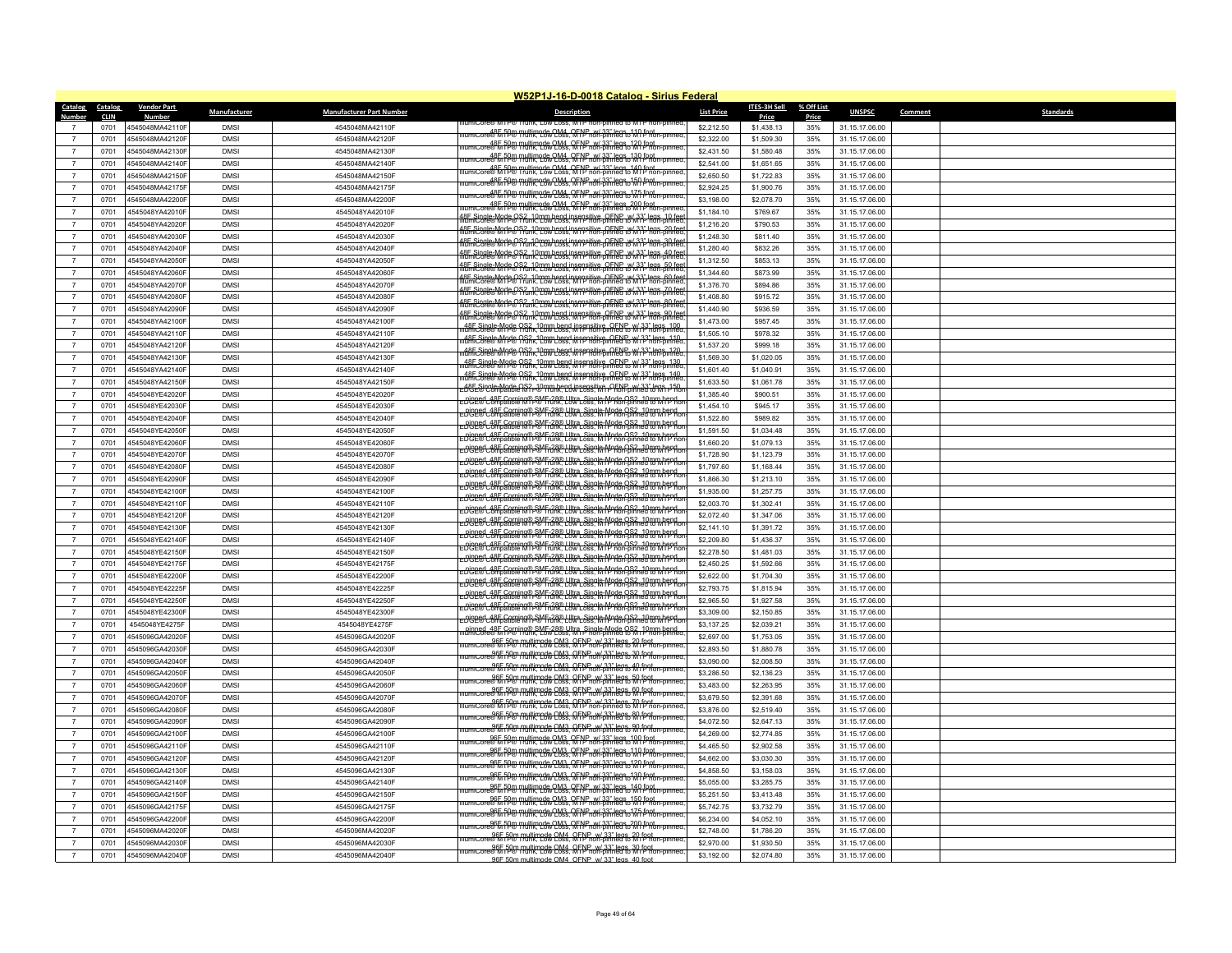|                         |                        |                             |              |                                 | W52P1J-16-D-0018 Catalog - Sirius Federal                                                                                                                                               |                   |                       |                     |                |         |                  |
|-------------------------|------------------------|-----------------------------|--------------|---------------------------------|-----------------------------------------------------------------------------------------------------------------------------------------------------------------------------------------|-------------------|-----------------------|---------------------|----------------|---------|------------------|
| <b>Catalog</b><br>Numbe | Catalog<br><b>CLIN</b> | <b>Vendor Part</b><br>Numbe | Manufacturer | <b>Manufacturer Part Number</b> | <b>Description</b>                                                                                                                                                                      | <b>List Price</b> | ITES-3H Sell<br>Price | % Off List<br>Price | <b>UNSPSC</b>  | Comment | <b>Standards</b> |
|                         | 0701                   | 4545096MA42050F             | <b>DMS</b>   | 4545096MA42050F                 |                                                                                                                                                                                         | \$3,414.00        | \$2,219.10            | 35%                 | 31.15.17.06.00 |         |                  |
| $\overline{7}$          | 0701                   | 4545096MA42060F             | <b>DMSI</b>  | 4545096MA42060F                 |                                                                                                                                                                                         | \$3,636.00        | \$2,363.40            | 35%                 | 31.15.17.06.00 |         |                  |
| $\overline{7}$          | 0701                   | 4545096MA42070F             | <b>DMS</b>   | 4545096MA42070F                 | umicore®MiP® multimode CM4, QFPP on S3" legs, 60 foot                                                                                                                                   | \$3,858.00        | \$2,507.70            | 35%                 | 31.15.17.06.00 |         |                  |
| $\overline{7}$          | 0701                   | 4545096MA42080F             | <b>DMS</b>   | 4545096MA42080F                 | umicore®MTP® [funk, Low Loss, MTP non-pinned to MTP non-pinned<br>umicore®MTP® [funk, Low Loss, MTP non-pinned to MTP non-pinned                                                        | \$4,080.00        | \$2,652.00            | 35%                 | 31.15.17.06.00 |         |                  |
| $\overline{7}$          | 0701                   | 4545096MA42090F             | <b>DMSI</b>  | 4545096MA42090F                 | umic ore 06F 50m multimode OM4 OFNP w/ 33" legs, 80 foot                                                                                                                                | \$4,302.00        | \$2,796.30            | 35%                 | 31.15.17.06.00 |         |                  |
| $\overline{7}$          | 0701                   | 4545096MA42100F             | <b>DMSI</b>  | 4545096MA42100F                 | ncore@for.fP@_multimed&QM4_QFP_non-binne8%QQ_fP9ton-pin                                                                                                                                 | \$4,524.00        | \$2,940.60            | 35%                 | 31.15.17.06.00 |         |                  |
| $\overline{7}$          | 0701                   | 4545096MA42110F             | <b>DMS</b>   | 4545096MA42110F                 | umicore®h fP® multimode OM4 RFNP w/33" legs 100 foot_<br>umicore®h fP® munk, Low Loss, MTP non-pinned to M1 f^non-pinne                                                                 | \$4,746.00        | \$3,084.90            | 35%                 | 31.15.17.06.00 |         |                  |
| $\overline{7}$          | 0701                   | 4545096MA42120F             | <b>DMSI</b>  | 4545096MA42120F                 | lumiCore®h 198 Thultimode OM4 OFNP w/33" legs_110 foot<br>lumiCore®h 198 Thunk, Low Loss, MTP non-pinned to MTP non-pinned                                                              | \$4,968.00        | \$3,229.20            | 35%                 | 31.15.17.06.00 |         |                  |
|                         | 0701                   | 4545096MA42130F             | <b>DMSI</b>  | 4545096MA42130F                 | umiCore®h PD® multimode OM4_OFNP_w/.33" legs_120 foot_<br>umiCore®h PD® multimode OM4_OFNP_non-pinned to M P_non-pinned                                                                 | \$5,190.00        | \$3,373.50            | 35%                 | 31.15.17.06.00 |         |                  |
| $\overline{7}$          | 0701                   | 4545096MA42140F             | <b>DMSI</b>  | 4545096MA42140F                 | umicore®h fP® multimode OM4, OFNP, w/ 33" legs, 130 fpgt<br>umicore®h fP® multimode OM4, OFNP non-pinned to M1 Phon-pinned.                                                             | \$5,412.00        | \$3,517.80            | 35%                 | 31.15.17.06.00 |         |                  |
| $\overline{7}$          | 0701                   | 4545096MA42150F             | <b>DMS</b>   | 4545096MA42150F                 | ncore@h fP@ THUtimede 2M4, OFNP MY 33" legs 340 feet on                                                                                                                                 | \$5,634.00        | \$3,662.10            | 35%                 | 31.15.17.06.00 |         |                  |
| $\overline{7}$          | 0701                   | 4545096MA42175F             | <b>DMSI</b>  | 4545096MA42175F                 | umicore®h fP® multimode OM4, OFNP, w/33" legs 150 from pinned                                                                                                                           | \$6,189.00        | \$4,022.85            | 35%                 | 31.15.17.06.00 |         |                  |
| $\overline{7}$          | 0701                   | 4545096MA42200F             | <b>DMS</b>   | 4545096MA42200F                 | umiCore®MhP® multimode OM4 OFNP w/ 33" legs 175 foot                                                                                                                                    | \$6,744.00        | \$4,383.60            | 35%                 | 31.15.17.06.00 |         |                  |
| $\overline{z}$          | 0701                   | 4545144GA42020F             | <b>DMSI</b>  | 4545144GA42020F                 | micore® MTP® Thultimode OM4 OFNP w/33" legs 200 foot                                                                                                                                    | \$4,167.00        | \$2,708.55            | 35%                 | 31.15.17.06.00 |         |                  |
| $\overline{7}$          | 0701                   | 4545144GA42030F             | <b>DMSI</b>  | 4545144GA42030F                 | umiCore®14Fip®n multimode OM3_OFNP_w/_33" legs_20 feot___________________________<br>umiCore®14Fip®n Runk, Low Loss, MTP_non-pinne816_M1 fron-pinne                                     | \$4,432.50        | \$2.881.13            | 35%                 | 31.15.17.06.00 |         |                  |
| $\overline{7}$          | 0701                   | 4545144GA42040F             | <b>DMSI</b>  | 4545144GA42040F                 | umicore& 4F P&M Rullimode OM3 OFPRox-033" legs 3A Poot -pinned                                                                                                                          | \$4,698.00        | \$3,053.70            | 35%                 | 31.15.17.06.00 |         |                  |
| $\overline{7}$          | 0701                   | 4545144GA42050F             | <b>DMSI</b>  | 4545144GA42050F                 | umicore® MFi P®" Rultimode OM3, OENP, w/ 33" legs 40 foot                                                                                                                               | \$4,963.50        | \$3,226.28            | 35%                 | 31.15.17.06.00 |         |                  |
| $\overline{7}$          | 0701                   | 4545144GA42060F             | <b>DMSI</b>  | 4545144GA42060F                 | micore® MF P® Rultimode OM3 OFNP w/33" legs of P foot                                                                                                                                   | \$5,229.00        | \$3,398.85            | 35%                 | 31.15.17.06.00 |         |                  |
| $\overline{7}$          | 0701                   | 4545144GA42070F             | <b>DMS</b>   | 4545144GA42070F                 | umiCore® MT P® H Rultimode OM3_OFNP_w/_33" legs_60_foot_<br>umiCore® MT P® H Runk, Low Loss, MTP non-pinned to MTP non-pinned                                                           | \$5,494.50        | \$3,571.43            | 35%                 | 31.15.17.06.00 |         |                  |
|                         | 0701                   | 4545144GA42080F             | <b>DMSI</b>  | 4545144GA42080F                 | lumiCore® MT P®" Rilltimode OM3_OENP_w/_33" legs_70 foot_<br>lumiCore® MT P®" Rillk, Low Loss, MTP non-pinned to MTP non-pinned                                                         | \$5,760.00        | \$3,744.00            | 35%                 | 31.15.17.06.00 |         |                  |
| $\overline{7}$          | 0701                   | 4545144GA42090F             | <b>DMSI</b>  | 4545144GA42090F                 | micore®#FFP®91 F0HK, C8W-C8SS, MFPFon-pinhe898 A9 P9Rbn-pinn                                                                                                                            | \$6,025.50        | \$3,916.58            | 35%                 | 31.15.17.06.00 |         |                  |
| $\overline{7}$          | 0701                   | 4545144GA42100F             | <b>DMS</b>   | 4545144GA42100F                 | imit cress 144F 585 millimode OM3 OF PROP-010 edg & 99 foot                                                                                                                             | \$6,291.00        | \$4,089.15            | 35%                 | 31.15.17.06.00 |         |                  |
|                         | 0701                   | 4545144GA42110F             | <b>DMSI</b>  | 4545144GA42110F                 | umicore® MTP® multimode DM3, QFNP w/33" legs 100 Pmd.                                                                                                                                   | \$6,556.50        | \$4,261.73            | 35%                 | 31.15.17.06.00 |         |                  |
| $\overline{7}$          | 0701                   | 4545144GA42120F             | <b>DMSI</b>  | 4545144GA42120F                 | umicore@15 F90 multimode OM3, OFNP w/ 33" legs, 110 foot.<br>umicore@15 F90 Hunk, Low Coss, MTP non-pinned to M1P non-pinned                                                            | \$6,822.00        | \$4,434.30            | 35%                 | 31.15.17.06.00 |         |                  |
| $\overline{7}$          | 0701                   | 4545144GA42130F             | <b>DMS</b>   | 4545144GA42130F                 | niCore® MTP® Trunk, Low Loss, MTP non-pinned to MTP non-pinne<br>miCore® MTP® Trunk, Low Loss, MTP non-pinned to MTP non-pinne                                                          | \$7,087.50        | \$4,606.88            | 35%                 | 31.15.17.06.00 |         |                  |
|                         | 0701                   | 4545144GA42140F             | <b>DMSI</b>  | 4545144GA42140F                 | rumicore® M p® multimode CM3, QFNP non-pinned to M1P non-pinned                                                                                                                         | \$7,353.00        | \$4,779.45            | 35%                 | 31.15.17.06.00 |         |                  |
| $\overline{7}$          | 0701                   | 4545144GA42150F             | <b>DMS</b>   | 4545144GA42150F                 | umicore® fifth multimode CM3, QFNP, w/33" legs, 140 foot.<br>umicore® fifth Funk, Low Coss, MTP non-pinned to MTP non-pinned                                                            | \$7,618.50        | \$4,952.03            | 35%                 | 31.15.17.06.00 |         |                  |
| $\overline{7}$          | 0701                   | 4545144GA42175F             | <b>DMS</b>   | 4545144GA42175F                 | umicore® Min P98 multimode CM3, QFNP w/33" legs 150 foot pinned                                                                                                                         | \$8,282.25        | \$5,383.46            | 35%                 | 31.15.17.06.00 |         |                  |
|                         | 0701                   | 4545144GA42200F             | <b>DMSI</b>  | 4545144GA42200F                 | imic ore % 1445. Pun multimode OM3, OENP w/33" legs, 175 foot                                                                                                                           | \$8,946.00        | \$5,814.90            | 35%                 | 31.15.17.06.00 |         |                  |
| $\overline{7}$          | 0701                   | 4545144GA42225F             | <b>DMSI</b>  | 4545144GA42225F                 | umiCore® ff i <sup>50</sup> tmultimode OM3, OFNP_w/.33" legs, 200 foot<br>umiCore® ff i <sup>50</sup> tmulk. Low Loss, MTP non-pinned to MTP non-pinned                                 | \$9,609.75        | \$6,246.34            | 35%                 | 31.15.17.06.00 |         |                  |
|                         | 0701                   | 4545144GA42250F             | <b>DMS</b>   | 4545144GA42250F                 | imicore® MFP® Pulltimede OM3, OFNP, w/33" leas 22Fi foot                                                                                                                                | \$10,273.50       | \$6,677.78            | 35%                 | 31.15.17.06.00 |         |                  |
| $\overline{7}$          | 0701                   | 4545144GA42275F             | <b>DMSI</b>  | 4545144GA42275F                 | umicore®MiP® multimode CM3, QFPP p.w/33" legs, 250 foot pinner                                                                                                                          | \$10,937.25       | \$7,109.21            | 35%                 | 31.15.17.06.00 |         |                  |
| $\overline{7}$          | 0701                   | 4545144GA42300F             | <b>DMSI</b>  | 4545144GA42300F                 | ilumicore® M iP® multimode CM3, QFPP w/33" legs, 275 foot                                                                                                                               | \$11,601.00       | \$7,540.65            | 35%                 | 31.15.17.06.00 |         |                  |
| $\overline{7}$          | 0701                   | 4545144GE42020F             | <b>DMS</b>   | 4545144GE42020F                 | EDGE® Combatible MI P® CRAIL OF NP_w/33" legs_300 foot<br>EDGE® Combatible MI P® CRAIK, Low Loss, MI P non-pinned to MI P no                                                            | \$4,409.40        | \$2,866.11            | 35%                 | 31.15.17.06.00 |         |                  |
|                         | 0701                   | 4545144GE42030F             | <b>DMS</b>   | 4545144GE42030F                 | pinged, 144F Coming® ClearCurve® OM3, 7 5mm bend, OENE, Type B                                                                                                                          | \$4,814.10        | \$3,129.17            | 35%                 | 31.15.17.06.00 |         |                  |
| $\overline{7}$          | 0701                   | 4545144GE42040F             | <b>DMSI</b>  | 4545144GE42040F                 | PUCE & 244E Coming® ClearCurve® OM3, 7 5mm bend, OENE Type B                                                                                                                            | \$5,218.80        | \$3,392.22            | 35%                 | 31.15.17.06.00 |         |                  |
| $\overline{7}$          | 0701                   | 4545144GE42050F             | <b>DMS</b>   | 4545144GE42050F                 | PUCE & Compatible MTP® Frunk Cow Loss, MTP hon-pinned to MTP hon-                                                                                                                       | \$5,623.50        | \$3,655.28            | 35%                 | 31.15.17.06.00 |         |                  |
| $\overline{7}$          | 0701                   | 4545144GE42060F             | <b>DMS</b>   | 4545144GE42060F                 | PUCE & 244E Coming® ClearCunce® OM3, 7 5mm bend, OENE, Type B.<br>PUCE & Compatible MTP® Trunk, Low Loss, MTP non-pinned to MTP no                                                      | \$6,028.20        | \$3,918.33            | 35%                 | 31.15.17.06.00 |         |                  |
| $\overline{7}$          | 0701                   | 4545144GE42070F             | <b>DMSI</b>  | 4545144GE42070F                 | pinned, 144F Corning® ClearCurve® OM3, 7 5mm bend, OENP, Type B<br>2008 Compatible MTP® Trunk, Low Loss, MTP hon-pinned to MTP ho                                                       | \$6,432.90        | \$4,181.39            | 35%                 | 31.15.17.06.00 |         |                  |
|                         | 0701                   | 4545144GE42080F             | <b>DMSI</b>  | 4545144GE42080F                 | pinged, 144F Coming® ClearCurve® OM3, 7 5mm bend, OENP, Type B.<br>Pinged, 144F Coming® ClearCurve® OM3, 7 5mm bend, OENP, Type B.                                                      | \$6,837.60        | \$4,444.44            | 35%                 | 31.15.17.06.00 |         |                  |
| $\overline{7}$          | 0701                   | 4545144GE42090F             | <b>DMS</b>   | 4545144GE42090F                 | PUCE & Compatible MTP® Flunk, Low Loss, MTP non-pinned to MYP R                                                                                                                         | \$7,242.30        | \$4,707.50            | 35%                 | 31.15.17.06.00 |         |                  |
| $\overline{7}$          | 0701                   | 4545144GE42100F             | <b>DMSI</b>  | 4545144GE42100F                 | PUCE & Compatible MTP® Frunk Cow Loss, MTP hon-pinned to MTP ho                                                                                                                         | \$7,647.00        | \$4,970.55            | 35%                 | 31.15.17.06.00 |         |                  |
|                         | 0701                   | 4545144GE42110F             | <b>DMSI</b>  | 4545144GE42110F                 | PUCE & Compatible MTP Gencurre QUA3 75mm bend OENE TYPE                                                                                                                                 | \$8,051.70        | \$5,233.61            | 35%                 | 31.15.17.06.00 |         |                  |
| $\overline{7}$          | 0701                   | 4545144GE42120F             | <b>DMS</b>   | 4545144GE42120F                 | pipped, 144F Corning® ClearCurve® OM3, 7 5mm bend, OENP, Type B.<br>2002® Compatible MTP® Trunk, Low Loss, MTP non-pinned to MTP no                                                     | \$8,456.40        | \$5,496.66            | 35%                 | 31.15.17.06.00 |         |                  |
| $\overline{7}$          | 0701                   | 4545144GE42130F             | <b>DMS</b>   | 4545144GE42130F                 | pipped, 144F Corning® ClearCurve® OM3, 7 5mm bend, OENP, Type B.<br>2002® Compatible MTP® Trunk, Low Loss, MTP non-pinned to MTP noi                                                    | \$8,861.10        | \$5,759.72            | 35%                 | 31.15.17.06.00 |         |                  |
| $\overline{7}$          | 0701                   | 4545144GE42140F             | <b>DMSI</b>  | 4545144GE42140F                 | PUCE & 244E Coming® ClearCunce® OM3, 7 5mm bend, OENE, Type B.<br>PUCE & Compatible MTP® Trunk, Low Loss, MTP non-pinned to MTP no                                                      | \$9,265.80        | \$6.022.77            | 35%                 | 31.15.17.06.00 |         |                  |
| $\overline{7}$          | 0701                   | 4545144GE42150F             | <b>DMSI</b>  | 4545144GE42150F                 | PUCE & Compatible MTP® Frunk Cow Loss, MTP hon-pinned to MTP ho                                                                                                                         | \$9,670.50        | \$6,285.83            | 35%                 | 31.15.17.06.00 |         |                  |
| $\overline{7}$          | 0701                   | 4545144GE42175F             | <b>DMS</b>   | 4545144GE42175F                 | PUCE & Compatible MTP Fire Frunce OM3, 7 5mm bend, OENE Type B                                                                                                                          | \$10,682.25       | \$6,943.46            | 35%                 | 31.15.17.06.00 |         |                  |
| $\overline{7}$          | 0701                   | 4545144GE42200F             | <b>DMSI</b>  | 4545144GE42200F                 | pinged, 144E Coming® ClearCurve® OM3, 7 5mm bend, OENP, TYpe B                                                                                                                          | \$11,694.00       | \$7,601.10            | 35%                 | 31.15.17.06.00 |         |                  |
| $\overline{7}$          | 0701                   | 4545144GE42225F             | <b>DMSI</b>  | 4545144GE42225F                 | Pinged, 144E Coming® ClearCurve® OM3, 7 5mm bend, OENP, TYPe B                                                                                                                          | \$12,705.75       | \$8,258.74            | 35%                 | 31.15.17.06.00 |         |                  |
| $\overline{7}$          | 0701                   | 4545144GE42250F             | <b>DMSI</b>  | 4545144GE42250F                 | PUCCE Compatible MTP Firm Curve @ OM3, 7 5mm bend, OENE J vpe B                                                                                                                         | \$13,717.50       | \$8,916.38            | 35%                 | 31.15.17.06.00 |         |                  |
| $\overline{7}$          | 0701                   | 4545144GF42275F             | <b>DMS</b>   | 4545144GE42275F                 | pinged 344E Coming® ClearCurre® OM3, 7 5mm bend, OENB J vne B                                                                                                                           | \$14,729.25       | \$9,574.01            | 35%                 | 31.15.17.06.00 |         |                  |
| $\overline{7}$          | 0701                   | 4545144GE42300F             | <b>DMSI</b>  | 4545144GE42300F                 | PUCES 244E Coming® ClearCunc® OM3, 7 5mm bend, OENP TYPE B                                                                                                                              | \$15,741.00       | \$10,231.65           | 35%                 | 31.15.17.06.00 |         |                  |
|                         | 0701                   | 4545144MA42020F             | <b>DMSI</b>  | 4545144MA42020F                 | pinned 1445 Coming® ClearCurve® OM3 7 5mm bend OFNP Type B<br>jumiCore® M [P®   Rink, Low Loss, M   P non-pinned to M   P non-pinned                                                    | \$4,118.40        | \$2,676.96            | 35%                 | 31.15.17.06.00 |         |                  |
| $\overline{7}$          | 0701                   | 4545144MA42030F             | <b>DMSI</b>  | 4545144MA42030F                 | iumicore®MTi <u>P® i ruiltimode OM4, OENP_w/ 33" legs_20 foot</u><br>iumicore®MTi P® i runk, Low Loss, MTP non-pinned to MTP non-pinned                                                 | \$4,449.60        | \$2,892.24            | 35%                 | 31.15.17.06.00 |         |                  |
| $\overline{7}$          | 0701                   | 4545144MA42040F             | <b>DMS</b>   | 4545144MA42040F                 |                                                                                                                                                                                         | \$4,780.80        | \$3,107.52            | 35%                 | 31.15.17.06.00 |         |                  |
|                         | 0701                   | 4545144MA42050F             | <b>DMSI</b>  | 4545144MA42050F                 | umicore&MFD&M multimode OM4 OFNP w/33" legs 40 fent.                                                                                                                                    | \$5,112.00        | \$3,322.80            | 35%                 | 31.15.17.06.00 |         |                  |
| $\overline{7}$          | 0701                   | 4545144MA42060F             | <b>DMSI</b>  | 4545144MA42060F                 | tumiCore&MT p&m multimode OM4 OFNP w/33" legs 50 fept<br>jumiCore&MT p&m runk, Low Loss, MTP hon-pinned to MTP non-pinned                                                               | \$5,443.20        | \$3,538.08            | 35%                 | 31.15.17.06.00 |         |                  |
| $\overline{7}$          | 0701                   | 4545144MA42070F             | <b>DMS</b>   | 4545144MA42070F                 | 144F 50m multimode OM4 OFNP w/ 33" legs 60 foot                                                                                                                                         | \$5,774.40        | \$3,753.36            | 35%                 | 31.15.17.06.00 |         |                  |
|                         | 0701                   | 4545144MA42080F             | <b>DMS</b>   | 4545144MA42080F                 | 1445 50m multimode OM4 OFNP w/33" legs 70 foot                                                                                                                                          | \$6,105.60        | \$3,968.64            | 35%                 | 31.15.17.06.00 |         |                  |
| $\overline{7}$          | 0701                   | 4545144MA42090F             | <b>DMS</b>   | 4545144MA42090F                 | ilumiCore&MFi P&M multimode OM4_OENP_w/ 33" lefts_80 f/pat_<br>ilumiCore&MFi P&M Runk, Low Loss, MTP non-pinned to MTP non-pinned.<br>144F 50m multimode OM4, OENP w/ 33" legs, 90 foot | \$6,436.80        | \$4,183.92            | 35%                 | 31.15.17.06.00 |         |                  |
|                         |                        |                             |              |                                 |                                                                                                                                                                                         |                   |                       |                     |                |         |                  |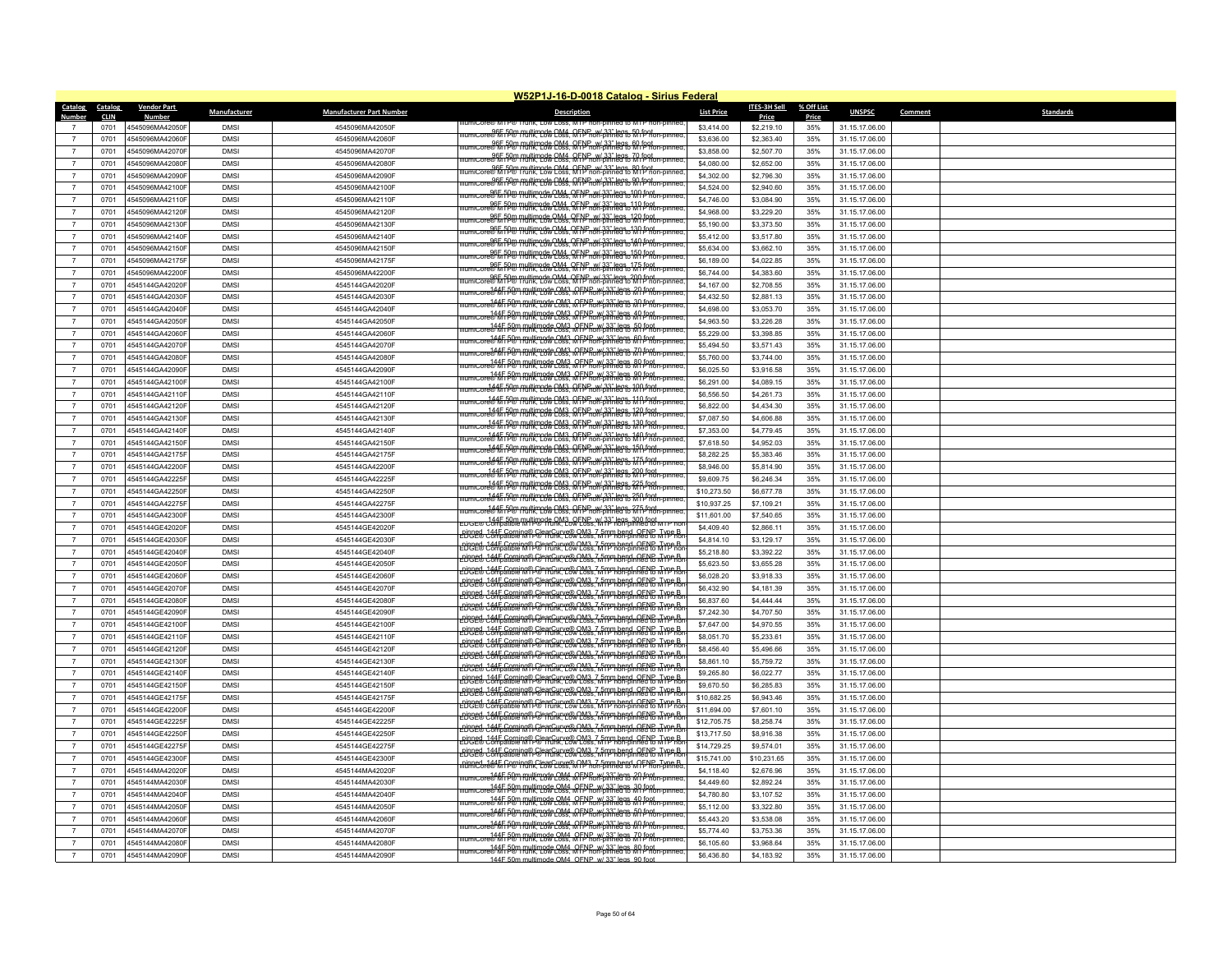|                                  |                        |                                    |                           |                                    | W52P1J-16-D-0018 Catalog - Sirius Federal                                                                                                                                                              |                          |                              |                     |                                  |         |                  |
|----------------------------------|------------------------|------------------------------------|---------------------------|------------------------------------|--------------------------------------------------------------------------------------------------------------------------------------------------------------------------------------------------------|--------------------------|------------------------------|---------------------|----------------------------------|---------|------------------|
| <b>Catalog</b><br>Number         | Catalog<br><b>CLIN</b> | <b>Vendor Part</b>                 | Manufacturer              | <b>Manufacturer Part Number</b>    | <b>Description</b>                                                                                                                                                                                     | <b>List Price</b>        | <b>ITES-3H Sell</b><br>Price | % Off List<br>Price | <b>UNSPSC</b>                    | Comment | <b>Standards</b> |
|                                  | 0701                   | 4545144MA42100F                    | <b>DMS</b>                | 4545144MA42100F                    |                                                                                                                                                                                                        | \$6,768.00               | \$4,399.20                   | 35%                 | 31.15.17.06.00                   |         |                  |
| $\overline{7}$                   | 0701                   | 4545144MA42110F                    | <b>DMSI</b>               | 4545144MA42110F                    | illumiCore®标序® multimode QM4, QFPP aw/33" legs, 100 foot pmed<br>IllumiCore®标序® Hunk, Low Coss, MTP non-pinned to MTP non-pinned                                                                       | \$7,099.20               | \$4,614.48                   | 35%                 | 31.15.17.06.00                   |         |                  |
| $\overline{7}$                   | 0701                   | 4545144MA42120F                    | <b>DMSI</b>               | 4545144MA42120F                    | llumicore®MinP® multimode CM4, QFPP w/33" legs, 110 foot punned                                                                                                                                        | \$7,430.40               | \$4,829.76                   | 35%                 | 31.15.17.06.00                   |         |                  |
| $\overline{7}$                   | 0701                   | 4545144MA42130                     | <b>DMS</b>                | 4545144MA42130F                    |                                                                                                                                                                                                        | \$7,761.60               | \$5,045.04                   | 35%                 | 31.15.17.06.00                   |         |                  |
| $\overline{7}$                   | 0701                   | 4545144MA42140F                    | <b>DMSI</b>               | 4545144MA42140F                    | umiCore® M n <sup>00</sup> Pulltimode QM4, QFNP, w/ 33" legs, 130 foot.<br>umiCore® M n <sup>0</sup> ® Punk, Low Loss, MTP non-pinned to MTP non-pinned                                                | \$8,092.80               | \$5,260.32                   | 35%                 | 31.15.17.06.00                   |         |                  |
| $\overline{7}$                   | 0701                   | 4545144MA42150F                    | <b>DMSI</b>               | 4545144MA42150F                    | <del>.ord\$4F,FQ@ multimed&amp; C&amp;s. QFPF.oX.33" leg&amp; 1.4N f981.commer</del>                                                                                                                   | \$8,424.00               | \$5,475.60                   | 35%                 | 31.15.17.06.00                   |         |                  |
| $\overline{7}$                   | 0701                   | 4545144MA42175F                    | <b>DMS</b>                | 4545144MA42175F                    | imicore® M f <sup>0</sup> ® ffunk, cow Coss, MTPP, w/ 33" legs, 150 foot,<br>http://www.pinnecess.com/pinnecess.com/                                                                                   | \$9,252.00               | \$6,013.80                   | 35%                 | 31.15.17.06.00                   |         |                  |
| $\overline{7}$                   | 0701                   | 4545144MA42200F                    | <b>DMSI</b>               | 4545144MA42200F                    | umicore® MTP® Pulltimode OM4 OFNP w/33" legs 17ft Poth-pinne                                                                                                                                           | \$10,080.00              | \$6,552.00                   | 35%                 | 31.15.17.06.00                   |         |                  |
| $\overline{7}$                   | 0701                   | 4545144MA42225F                    | <b>DMSI</b>               | 4545144MA42225F                    | umicore® ff rp® multimode OM4, OFNP_w/33" legs, 200 foot                                                                                                                                               | \$10,908.00              | \$7,090.20                   | 35%                 | 31.15.17.06.00                   |         |                  |
| $\overline{7}$                   | 0701                   | 4545144MA42250F                    | <b>DMSI</b>               | 4545144MA42250F                    | iumicore® ff r9® multimode QM4, QFNP, w/.33" legs, 225 foot.<br>Iumicore® ff r9® runk. Low Coss, MTP non-pinned to MTP non-pinned                                                                      | \$11,736.00              | \$7,628.40                   | 35%                 | 31.15.17.06.00                   |         |                  |
| $\overline{7}$                   | 0701                   | 4545144MA42275F                    | <b>DMS</b>                | 4545144MA42275F                    | mcore <del>415 PM Multimeds CM4, QFM non-pinneers 250 Protn-pinn</del><br>umicore® MFP® multimode CM4, QFPP_w/33" leg& 271-foot                                                                        | \$12,564.00              | \$8,166.60                   | 35%                 | 31.15.17.06.00                   |         |                  |
| $\overline{7}$                   | 0701                   | 4545144MA42300F                    | <b>DMSI</b>               | 4545144MA42300F                    | rumicore&ff p9@ multimode QM4, QFNP w/ 33" legs, 300 foot pont                                                                                                                                         | \$13,392.00              | \$8,704.80                   | 35%                 | 31.15.17.06.00                   |         |                  |
| $\overline{7}$                   | 0701                   | 4545144YA42010F                    | <b>DMS</b>                | 4545144YA42010F                    | 144E Single-Mode OS2, 10mm bend insensitive, OENP w/33" legs, 10<br>141E Single-Mode Disn, Low Loss, MTP non-pinned to MTP non-pinned                                                                  | \$3,574.80               | \$2,323.62                   | 35%                 | 31.15.17.06.00                   |         |                  |
| $\overline{7}$                   | 0701                   | 4545144YA42020F                    | <b>DMSI</b>               | 4545144YA42020F                    | 144E Single-Mode OS2, 10mm bend insensitive, OENE W/33" legs, 20<br>JumiCore® M Mode Runk, Low Loss, M IP non-pinned to MYP non-pinned                                                                 | \$3,693.60               | \$2,400.84                   | 35%                 | 31.15.17.06.00                   |         |                  |
| $\overline{7}$                   | 0701                   | 4545144YA42030F                    | <b>DMSI</b>               | 4545144YA42030F                    | 144E Siegle Made RS2, 19w coss, whereasity RGENE WY 23" legs, 30                                                                                                                                       | \$3,812.40               | \$2,478.06                   | 35%                 | 31.15.17.06.00                   |         |                  |
| $\overline{7}$                   | 0701                   | 4545144YA42040F                    | <b>DMS</b>                | 4545144YA42040F                    | 144E Single Mode OS2, 10mm bend insensitive OENP w/33" legs 40                                                                                                                                         | \$3,931.20               | \$2,555.28                   | 35%                 | 31.15.17.06.00                   |         |                  |
| $\overline{7}$                   | 0701                   | 4545144YA42050F                    | <b>DMS</b>                | 4545144YA42050F                    | 1445 Single Mode OS2, 10mm bend insensitive, OENP, w/33" legs, 50<br>UmCore® MM9@   Nnk. Low Loss. MTP non-pinned to MTP non-pinned                                                                    | \$4,050.00               | \$2,632.50                   | 35%                 | 31.15.17.06.00                   |         |                  |
| $\overline{7}$                   | 0701                   | 4545144YA42060F                    | <b>DMSI</b>               | 4545144YA42060F                    | 144E Single-Mode OS2, 10mm bend insensitive, OENE W/33" legs, 60.<br>JumiCore® M Mode Runk, Low Loss, M IP non-pinned to M IP non-pinned                                                               | \$4,168.80               | \$2,709.72                   | 35%                 | 31.15.17.06.00                   |         |                  |
| $\overline{7}$                   | 0701                   | 4545144YA42070F                    | <b>DMS</b>                | 4545144YA42070F                    | 144F Single-Mode OS2, 10mm bend insensitive, OFNP, w/33" legs, 70<br>umiCore® MTP® Trunk, Low Loss, MTP non-pinned to MTP non-pinned                                                                   | \$4,287.60               | \$2,786.94                   | 35%                 | 31.15.17.06.00                   |         |                  |
| $\overline{7}$                   | 0701                   | 4545144YA42080F                    | <b>DMSI</b>               | 4545144YA42080F                    | 144E Siegler Mader RGR, 190 m bend insensitive, OENP W/33" legs, 80                                                                                                                                    | \$4,406.40               | \$2,864.16                   | 35%                 | 31.15.17.06.00                   |         |                  |
| $\overline{7}$                   | 0701                   | 4545144YA42090F                    | <b>DMSI</b>               | 4545144YA42090F                    | 1445 Single Mode OS2, 10mm hend insensitive, OENP, w/33" legs, 90<br>lumicare@ MM9@   Runk, Low Loss, MTP non-pinned to MTP non-pinned                                                                 | \$4,525.20               | \$2,941.38                   | 35%                 | 31.15.17.06.00                   |         |                  |
| $\overline{7}$                   | 0701                   | 4545144YA42100F                    | <b>DMS</b>                | 4545144YA42100F                    | L44E Single Mpde AS2, 10mm hend insensitive, OENB W/33" legs. 100<br>umiCore® MTP® Hunk, Low Loss, MTP non-pinned to M/P non-pinned                                                                    | \$4,644.00               | \$3,018.60                   | 35%                 | 31.15.17.06.00                   |         |                  |
| $\overline{7}$                   | 0701                   | 4545144YA42110F                    | <b>DMSI</b>               | 4545144YA42110F                    | 144E Single-Mode OS2, 10mm bend insensitive, OENE W/33" legs, 110<br>lumicore®MMP®   runk, Low Loss, MTP non-pinned to MTP non-pinned                                                                  | \$4,762.80               | \$3,095.82                   | 35%                 | 31.15.17.06.00                   |         |                  |
| $\overline{7}$                   | 0701                   | 4545144YA42120F                    | <b>DMS</b>                | 4545144YA42120F                    | 144F Single-Mode OS2, 10mm bend insensitive, OENP, w/ 33" legs, 120<br>liumiCore® MTP®   fünk, Low Loss, MTP non-pinned to MTP non-pinned                                                              | \$4,881.60               | \$3.173.04                   | 35%                 | 31.15.17.06.00                   |         |                  |
| $\overline{7}$                   | 0701                   | 4545144YA42130F                    | <b>DMS</b>                | 4545144YA42130F                    | 144E Single Mpde OS2, 10mm bend insensitive, OENP w/33" Jegs. 130<br>JumiCore® MPde Punk, Low Loss, MTP non-pinned to MTP non-pinned                                                                   | \$5,000.40               | \$3,250.26                   | 35%                 | 31.15.17.06.00                   |         |                  |
| $\overline{7}$                   | 0701                   | 4545144YA42140F                    | <b>DMS</b>                | 4545144YA42140F                    | 144E Single Mpde RS2, 10mm bend insensitive, OENE W/33" legs, 140                                                                                                                                      | \$5,119.20               | \$3,327.48                   | 35%                 | 31.15.17.06.00                   |         |                  |
| $\overline{7}$                   | 0701                   | 4545144YA42150F                    | <b>DMSI</b>               | 4545144YA42150F                    | 144E Single Mode OS2, 10mm bend insensitive, OENE W 33" legs, 150<br>umiCore® MMP® Ounk, Low Loss, MTP non-pinned to MTP hon-pinned                                                                    | \$5,238.00               | \$3,404.70                   | 35%                 | 31.15.17.06.00                   |         |                  |
| $\overline{7}$<br>$\overline{7}$ | 0701                   | 4545144YA42160F                    | <b>DMS</b>                | 4545144YA42160F                    | 144E Single-Mode OS2, 10mm bend insensitive, OENE, W/33" legs, 160<br>jumicore®MMP®   runk, Low Loss, MTP non-pinned to MTP non-pinned                                                                 | \$5,356.80               | \$3,481.92                   | 35%                 | 31.15.17.06.00                   |         |                  |
|                                  | 0701                   | 4545144YA42170F                    | <b>DMSI</b>               | 4545144YA42170F                    | 144F Single-Mode OS2, 10mm bend insensitive, OENP, w/33" legs, 170                                                                                                                                     | \$5,475.60               | \$3,559.14                   | 35%                 | 31.15.17.06.00                   |         |                  |
| $\overline{7}$<br>$\overline{7}$ | 0701                   | 4545144YA42180F                    | <b>DMSI</b>               | 4545144YA42180F                    | 144E Single Mode OS2, 10mm bend insensitive, OENP w/33" legs. 180                                                                                                                                      | \$5,594.40               | \$3,636.36                   | 35%                 | 31.15.17.06.00                   |         |                  |
| $\overline{7}$                   | 0701<br>0701           | 4545144YA42190F<br>4545144YA42200F | <b>DMS</b><br><b>DMSI</b> | 4545144YA42190F<br>4545144YA42200F | 144E Single-Mode OS2, 10mm bend insensitive, OENP w/ 33" legs, 190<br>lumiCore® MTP®   runk, Low Loss, MTP non-pinned to MTP non-pinned                                                                | \$5,713.20<br>\$5,832.00 | \$3,713.58<br>\$3,790.80     | 35%<br>35%          | 31.15.17.06.00<br>31.15.17.06.00 |         |                  |
| $\overline{7}$                   | 0701                   | 4545144YA42225F                    | <b>DMSI</b>               | 4545144YA42225F                    | 144E Single-Mode OS2, 10mm bend insensitive, OENP w/ 33" legs, 200<br>lumiCore® MTP®   runk, Low Loss, MTP non-pinned to MTP non-pinned                                                                | \$6,129.00               | \$3,983.85                   | 35%                 | 31.15.17.06.00                   |         |                  |
| $\overline{7}$                   | 0701                   | 4545144YA42250F                    | <b>DMS</b>                | 4545144YA42250F                    | 144F Single-Mode OS2, 10mm bend insensitive, OENP, w/ 33" legs, 225                                                                                                                                    | \$6,426.00               | \$4,176.90                   | 35%                 | 31.15.17.06.00                   |         |                  |
| $\overline{7}$                   | 0701                   | 4545144YA42275F                    | <b>DMSI</b>               | 4545144YA42275F                    | 144F Single-Mode OS2, 10mm bend insensitive, OFNP, w/ 33" legs, 250<br>liumiCore® MTP® Trunk, Low Loss, MTP non-pinned to MTP non-pinned                                                               | \$6,723.00               | \$4,369.95                   | 35%                 | 31.15.17.06.00                   |         |                  |
| $\overline{7}$                   | 0701                   | 4545144YA42300F                    | <b>DMSI</b>               | 4545144YA42300F                    | 144E Single Mode CS2, 10mm bend insensitive, OENP w/33" legs 275                                                                                                                                       | \$7,020.00               | \$4,563.00                   | 35%                 | 31.15.17.06.00                   |         |                  |
| $\overline{7}$                   | 0701                   | 4545144YE42020F                    | <b>DMS</b>                | 4545144YE42020F                    | 166 Single Mode OS2 10mm bend insensitive OENP w/33" legs 300                                                                                                                                          | \$3,974.40               | \$2,583.36                   | 35%                 | 31.15.17.06.00                   |         |                  |
| $\overline{7}$                   | 0701                   | 4545144YE42030F                    | <b>DMS</b>                | 4545144YF42030F                    | -DCPEd Campatible MTP® Tunk, Low Loss, MTP non-pinned to MTP no                                                                                                                                        | \$4,089.60               | \$2,658.24                   | 35%                 | 31.15.17.06.00                   |         |                  |
| $\overline{7}$                   | 0701                   | 4545144YE42040F                    | <b>DMSI</b>               | 4545144YE42040F                    | PIPPER (144E Corning® SME-28® Ultra_Single-Mode OS2_10mm bend<br>PIPPER (144E Corning® SME-28® Ultra_Single-Mode OS2_10mm bend                                                                         | \$4,204.80               | \$2,733.12                   | 35%                 | 31.15.17.06.00                   |         |                  |
| $\overline{7}$                   | 0701                   | 4545144YE42050F                    | <b>DMSI</b>               | 4545144YE42050F                    | -Digeed 244E Corning® SMF-28® Ultra Single-Mode OS2 10mm bend.<br>-Digeed 23mpatible MTP® Trink. Low Loss. MTP non-pinned to MTP no                                                                    | \$4,320.00               | \$2,808.00                   | 35%                 | 31.15.17.06.00                   |         |                  |
| $\overline{7}$                   | 0701                   | 4545144YE42060F                    | <b>DMSI</b>               | 4545144YE42060F                    | DCE J44F Corning® SMF-28® Liltra_Single Mode OS2_10mm hend                                                                                                                                             | \$4,435.20               | \$2,882.88                   | 35%                 | 31.15.17.06.00                   |         |                  |
| $\overline{7}$                   | 0701                   | 4545144YE42070F                    | <b>DMSI</b>               | 4545144YE42070F                    | <u>-DCCEd Jaar Corning®SMF-2R® Llltra SinglerMade OS2-10mm hend.</u>                                                                                                                                   | \$4,550.40               | \$2,957.76                   | 35%                 | 31.15.17.06.00                   |         |                  |
| $\overline{7}$                   | 0701                   | 4545144YE42080F                    | <b>DMS</b>                | 4545144YE42080F                    | -Digged J44E Corning® SMF-28® Liltra Single Mode OS2, 10mm hend.<br>-Digged Jompatible MTP® Funk. Low Loss. MrP non-binned to M hend.                                                                  | \$4,665.60               | \$3,032.64                   | 35%                 | 31.15.17.06.00                   |         |                  |
| $\overline{7}$                   | 0701                   | 4545144YE42090F                    | <b>DMS</b>                | 4545144YE42090F                    | -Digged J44E Corning® SMF-28® Ultra_Single-Mode OS2_10mm hend<br>-Digged Jompatible MTP® Funk. Low Loss. MTP non-pinned to M hend                                                                      | \$4,780.80               | \$3,107.52                   | 35%                 | 31.15.17.06.00                   |         |                  |
| $\overline{7}$                   | 0701                   | 4545144YF42100F                    | <b>DMS</b>                | 4545144YE42100F                    | -Digned J44F Corning® SMF-28® Ultra_Single-Mode OS2_10mm bend<br>-Dignes Jompatible MTP® Trunk, Low Loss, MTP non-pinned to MTP no<br>-Dispert (144E Corning® SME-28® Liltra Single Mode OS2-10mm bend | \$4,896.00               | \$3,182.40                   | 35%                 | 31.15.17.06.00                   |         |                  |
| $\overline{7}$                   | 0701                   | 4545144YE42110F                    | <b>DMSI</b>               | 4545144YF42110F                    | -Dicred J44E Corning® SMF-28® Liltra Single Mode OS2, 10mm hend<br>-Dicred Jompatible MTP® Trunk, Low Loss, MTP non-pinned to MTP no                                                                   | \$5,011.20               | \$3,257.28                   | 35%                 | 31.15.17.06.00                   |         |                  |
| $\overline{7}$                   | 0701                   | 4545144YE42120F                    | <b>DMSI</b>               | 4545144YE42120F                    | -Dicred J44E Corning® SMF-28® Liltra_Single-Mode OS2_10mm hend<br>-Dicred Jompatible MTP® Funk, Low Loss, MTP non-pinned to MTP noi                                                                    | \$5,126.40               | \$3,332.16                   | 35%                 | 31.15.17.06.00                   |         |                  |
| $\overline{7}$                   | 0701                   | 4545144YE42130F                    | <b>DMS</b>                | 4545144YE42130F                    | .<br>Diched J44F Corning® SMF-28® Ultra_Single-Mode OS2_10mm bend.<br>Diched to MTP® Trunk, Low Loss, MTP non-pinned to MTP no                                                                         | \$5,241.60               | \$3,407.04                   | 35%                 | 31.15.17.06.00                   |         |                  |
| $\overline{7}$                   | 0701                   | 4545144YE42140F                    | <b>DMSI</b>               | 4545144YF42140F                    | -Digged J44E Corning® SMF-28® Ultra_Single-Mode OS2_10mm hend<br>-Digged Jompatible MTP® Funk. Low Loss. MTP non-pinned to M hend                                                                      | \$5,356.80               | \$3.481.92                   | 35%                 | 31.15.17.06.00                   |         |                  |
| $\overline{7}$                   | 0701                   | 4545144YE42150F                    | <b>DMS</b>                | 4545144YE42150F                    |                                                                                                                                                                                                        | \$5,472.00               | \$3,556.80                   | 35%                 | 31.15.17.06.00                   |         |                  |
| $\overline{7}$                   | 0701                   | 4545144YE42175F                    | <b>DMSI</b>               | 4545144YE42175F                    | picced J44E Corping® SME-28® Liltra Single Mode OS2, 10mm hend.<br>Dicced Jompatible MTP SMEunk, Low Loss, MTP non-pinned to MTP no                                                                    | \$5,760.00               | \$3,744.00                   | 35%                 | 31.15.17.06.00                   |         |                  |
| $\overline{7}$                   | 0701                   | 4545144YF42200F                    | <b>DMS</b>                | 4545144YE42200F                    |                                                                                                                                                                                                        | \$6,048.00               | \$3,931.20                   | 35%                 | 31.15.17.06.00                   |         |                  |
| $\overline{7}$                   | 0701                   | 4545144YE42225F                    | <b>DMSI</b>               | 4545144YE42225F                    | -Digned J44E Corning®&ME-28® Ultra_Single-Mode OS2_10mm hend<br>-Digned Jompatible MTP&MFunk, Low Loss, MTP non-pinned to MTP noi                                                                      | \$6,336.00               | \$4,118.40                   | 35%                 | 31.15.17.06.00                   |         |                  |
| $\overline{7}$                   | 0701                   | 4545144YE42250F                    | <b>DMSI</b>               | 4545144YE42250F                    | -pinned -144F Corning® SMF-28® Ultra_Single-Mode OS2_10mm bend<br>-DiCle® Compatible MTP® Trunk, Low Loss, MTP non-pinned to MTP no                                                                    | \$6,624.00               | \$4,305.60                   | 35%                 | 31.15.17.06.00                   |         |                  |
| $\overline{7}$                   | 0701                   | 4545144YE42300F                    | <b>DMSI</b>               | 4545144YE42300F                    | -Dicred J44E Corning®&ME-28® Ultra_Single-Mode OS2_10mm hend<br>-Dicred Jombatible MTP&M runk, Low Loss, MTP non-binned to MTP no                                                                      | \$7,200.00               | \$4,680.00                   | 35%                 | 31.15.17.06.00                   |         |                  |
| $\overline{7}$                   | 0701                   | 4545144YE4275F                     | <b>DMS</b>                | 4545144YE4275F                     | ninned 1445 Gorring® SME-28® Ultra Single Mode OS2, 10mm bend<br>jumiCore®M (P®") runk, Low Loss, M1P non-pinned to M1P non-pinned                                                                     | \$6,912.00               | \$4,492.80                   | 35%                 | 31.15.17.06.00                   |         |                  |
| $\overline{7}$                   | 0701                   | 4646048GA42020F                    | <b>DMSI</b>               | 4646048GA42020F                    |                                                                                                                                                                                                        | \$1,102.80               | \$716.82                     | 35%                 | 31.15.17.06.00                   |         |                  |
| $\overline{7}$<br>$\overline{7}$ | 0701                   | 4646048GA42030F<br>4646048GA42040F | <b>DMS</b><br><b>DMS</b>  | 4646048GA42030F                    | 48F 50m multimode OM3, OFNP w/ 33" legs. 30 foot<br>imiCore® MTP® Trunk, Low Loss, MTP non-pinned to MTP non-pinned                                                                                    | \$1,198.20               | \$778.83                     | 35%                 | 31.15.17.06.00                   |         |                  |
| $\overline{7}$                   | 0701                   |                                    | <b>DMS</b>                | 4646048GA42040F                    | 48E 50m multimode OM3 OFNP w/33" legs 40 foot                                                                                                                                                          | \$1,293.60               | \$840.84                     | 35%                 | 31.15.17.06.00                   |         |                  |
| $\overline{7}$                   | 0701<br>0701           | 4646048GA42050F<br>4646048GA42060F | <b>DMSI</b>               | 4646048GA42050F<br>4646048GA42060F | ilumiCore®MTP® Pluhk, Low Loss, MTP non-pinned to MTP non-pinned.                                                                                                                                      | \$1,389.00<br>\$1,484.40 | \$902.85<br>\$964.86         | 35%<br>35%          | 31.15.17.06.00<br>31.15.17.06.00 |         |                  |
|                                  |                        |                                    |                           |                                    | 48E 50m multimode OM3, OENP w/ 33" legs, 60 foot                                                                                                                                                       |                          |                              |                     |                                  |         |                  |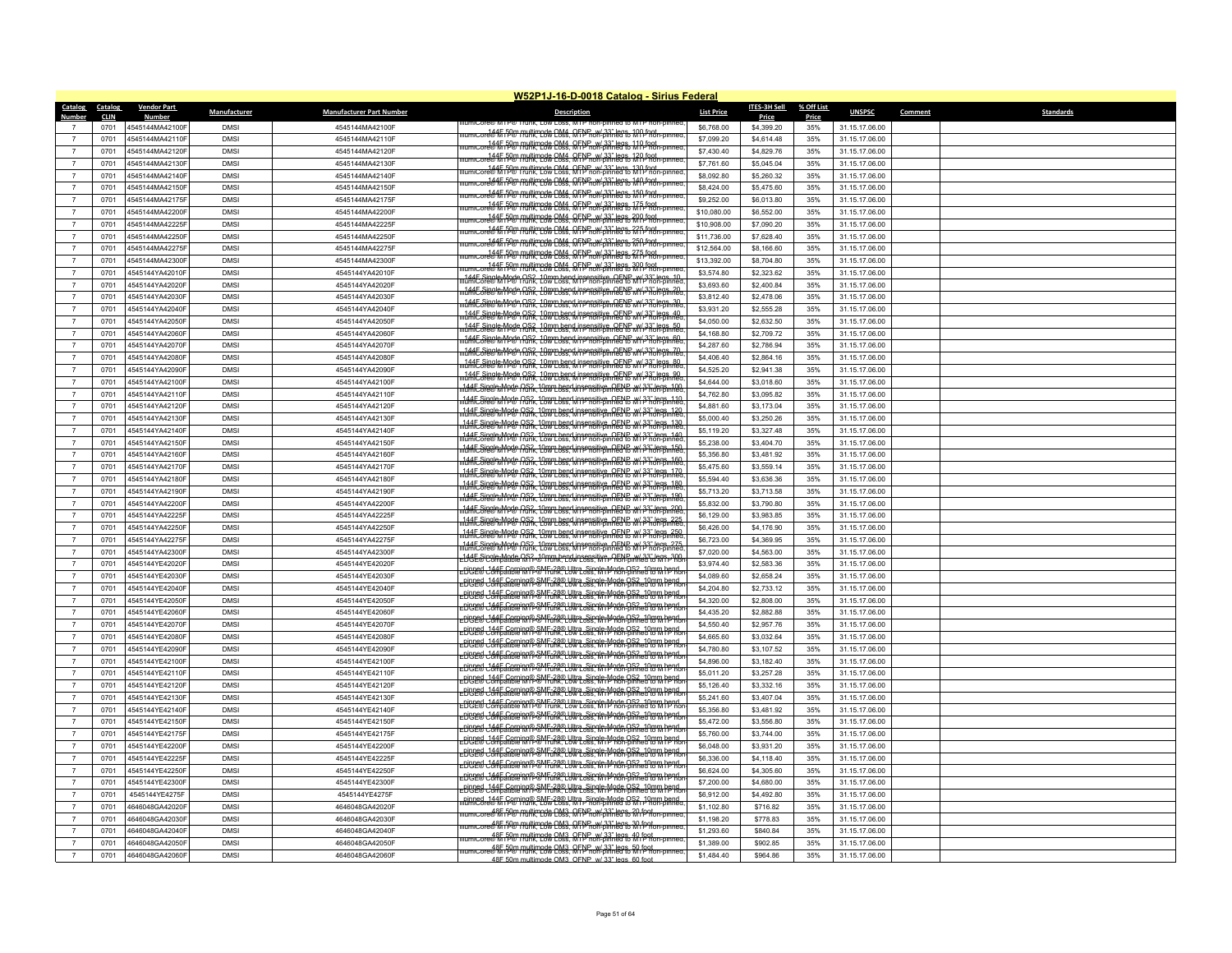|                                  |                        |                                    |                            |                                    | W52P1J-16-D-0018 Catalog - Sirius Federal                                                                                                                                                                                        |                    |                       |                     |                                  |         |                  |
|----------------------------------|------------------------|------------------------------------|----------------------------|------------------------------------|----------------------------------------------------------------------------------------------------------------------------------------------------------------------------------------------------------------------------------|--------------------|-----------------------|---------------------|----------------------------------|---------|------------------|
| <b>Catalog</b><br>Number         | Catalog<br><b>CLIN</b> | <b>Vendor Part</b>                 | Manufacturer               | <b>Manufacturer Part Number</b>    | <b>Description</b>                                                                                                                                                                                                               | <b>List Price</b>  | ITES-3H Sell<br>Price | % Off List<br>Price | <b>UNSPSC</b>                    | Comment | <b>Standards</b> |
|                                  | 0701                   | 4646048GA42070F                    | <b>DMSI</b>                | 4646048GA42070F                    | umicore یا umicore است است) umicore                                                                                                                                                                                              | \$1,579.80         | \$1.026.87            | 35%                 | 31.15.17.06.00                   |         |                  |
| $\overline{7}$                   | 0701                   | 4646048GA42080F                    | <b>DMSI</b>                | 4646048GA42080F                    | illumiCore&MiTP® Trunk. Low Loss, MTP non-pinned to MTP non-pinned                                                                                                                                                               | \$1,675.20         | \$1,088.88            | 35%                 | 31.15.17.06.00                   |         |                  |
| $\overline{7}$                   | 0701                   | 4646048GA42090F                    | <b>DMS</b>                 | 4646048GA42090F                    | ilumiCore®M iP® multimode CM3, QFPP w/33" legs, 80 foot.<br>IlumiCore®M iP® runk, Cow Coss, MTP non-pinned to MTP non-pinned                                                                                                     | \$1,770.60         | \$1,150.89            | 35%                 | 31.15.17.06.00                   |         |                  |
| $\overline{7}$                   | 0701                   | 4646048GA42100F                    | <b>DMSI</b>                | 4646048GA42100F                    | llumiCore® M i P®   ruiltimode OM3, OFNP, w/.33" legs, 90 foot<br>llumiCore® M i P®   runk, Low Loss, M i P non-pinned to M i P non-pinned                                                                                       | \$1,866.00         | \$1,212.90            | 35%                 | 31.15.17.06.00                   |         |                  |
| $\overline{7}$                   | 0701                   | 4646048GA42110F                    | <b>DMSI</b>                | 4646048GA42110F                    | lumiCore®MTP® multimode OM3, OFNP w/33" legs, 100 foot                                                                                                                                                                           | \$1,961.40         | \$1,274.91            | 35%                 | 31.15.17.06.00                   |         |                  |
| $\overline{7}$                   | 0701                   | 4646048GA42120F                    | <b>DMSI</b>                | 4646048GA42120F                    | imicore®h fP® multimode OM3, OFNP w/ 33" legs 110 fept connect                                                                                                                                                                   | \$2,056.80         | \$1,336.92            | 35%                 | 31.15.17.06.00                   |         |                  |
| $\overline{7}$                   | 0701                   | 4646048GA42130F                    | <b>DMS</b>                 | 4646048GA42130F                    | umiCore®MinP® multimode OM3, OFNP, w/ 33" legs 120 froit.<br>IumiCore®MinP® munk, Low Loss, MTP non-pinned to MTP non-pinned                                                                                                     | \$2,152.20         | \$1,398.93            | 35%                 | 31.15.17.06.00                   |         |                  |
| $\overline{7}$                   | 0701                   | 4646048GA42140F                    | <b>DMSI</b>                | 4646048GA42140F                    | umiCore®MinP® multimode OM3, OFNP, w/33" legs, 130 foot                                                                                                                                                                          | \$2,247.60         | \$1,460.94            | 35%                 | 31.15.17.06.00                   |         |                  |
| $\overline{7}$                   | 0701                   | 4646048GA42150F                    | <b>DMS</b>                 | 4646048GA42150F                    | iumicore@h fP@ multimode.OM3, QFNP, w/33" legs, 140 fpot                                                                                                                                                                         | \$2,343.00         | \$1,522.95            | 35%                 | 31.15.17.06.00                   |         |                  |
| $\overline{7}$                   | 0701                   | 4646048GA42175F                    | <b>DMSI</b>                | 4646048GA42175F                    | llumiCore®MTP® multimode OM3_OFNP_w/33" legs_150 foot_<br>llumiCore®MTP® munk, Low Loss, MTP non-pinned to MTP non-pinned.                                                                                                       | \$2,581.50         | \$1,677.98            | 35%                 | 31.15.17.06.00                   |         |                  |
| $\overline{7}$                   | 0701                   | 4646048GA42200F                    | <b>DMS</b>                 | 4646048GA42200F                    |                                                                                                                                                                                                                                  | \$2,820.00         | \$1,833.00            | 35%                 | 31.15.17.06.00                   |         |                  |
| $\overline{7}$                   | 0701                   | 4G31002F2G2001M                    | <b>DMSI</b>                | 4G31002F2G2001M                    | ceved Greef MTR multimode QM3 LC 2F, 62.5m multimode OM1, 2.0mr                                                                                                                                                                  | \$24.27            | \$15.78               | 35%                 | 31.15.17.06.00                   |         |                  |
| $\overline{7}$                   | 0701                   | 4G31002F2G2002M                    | <b>DMSI</b>                | 4G31002F2G2002M                    | keyed Green MTR Thond OFNP green jacket, 1 meter<br>Reyed Green MTR Thon-pinned to LC, 2F, 62.5m multimode OM1, 2.0mr                                                                                                            | \$25.47            | \$16.56               | 35%                 | 31.15.17.06.00                   |         |                  |
| $\overline{7}$                   | 0701                   | 4G31002F2G2003M                    | <b>DMSI</b>                | 4G31002F2G2003M                    | keyed Green MTRJ non-d_OENP_green jacket_2 meter<br>Keyed Green MTRJ non-pinned to LC, 2F, 62.5m multimode OM1, 2.0mi                                                                                                            | \$26.67            | \$17.34               | 35%                 | 31.15.17.06.00                   |         |                  |
| $\overline{7}$                   | 0701                   | 4G31002F2G2005M                    | <b>DMS</b>                 | 4G31002F2G2005M                    |                                                                                                                                                                                                                                  | \$29.07            | \$18.90               | 35%                 | 31.15.17.06.00                   |         |                  |
| $\overline{7}$                   | 0701                   | 4G31002F2G2007N                    | <b>DMSI</b>                | 4G31002F2G2007M                    | keyea Green אחר ל Rond, OENP, areen jacket, 5 mater.<br>לאור השפט האיז ל האליך לא האליך או האליך לא האליך לא האליך לא האליך לא האליך לא האליך לא האליך לא האליך לא האל                                                           | \$31.47            | \$20.46               | 35%                 | 31.15.17.06.00                   |         |                  |
| $\overline{7}$                   | 0701                   | 4G44002F2G2001I                    | <b>DMS</b>                 | 4G44002F2G2001M                    | Keyed Green MTRJ non-binned to non-keyed MTRJ non-pinned. 2F.                                                                                                                                                                    | \$24.27            | \$15.78               | 35%                 | 31.15.17.06.00                   |         |                  |
| $\overline{7}$                   | 0701                   | 4G44002F2G2002M                    | <b>DMSI</b>                | 4G44002F2G2002M                    | Reveal Creen MIRJ non-pinned to non-keyed MIRJ non-pinned. 2F.                                                                                                                                                                   | \$25.47            | \$16.56               | 35%                 | 31.15.17.06.00                   |         |                  |
| $\overline{7}$                   | 0701                   | 4G44002F2G2003M                    | <b>DMSI</b>                | 4G44002F2G2003M                    | 62.5m multimode OM1, 2.0mm zipcord, OENP, orgen jacket, 2 meter                                                                                                                                                                  | \$26.67            | \$17.34               | 35%                 | 31.15.17.06.00                   |         |                  |
| $\overline{7}$                   | 0701                   | 4G44002F2G2005M                    | <b>DMSI</b>                | 4G44002F2G2005M                    | Reveal cultimode OM1, 2 0mm zipcord, OENP areen jacket, 3 meter                                                                                                                                                                  | \$29.07            | \$18.90               | 35%                 | 31.15.17.06.00                   |         |                  |
| $\overline{7}$                   | 0701                   | 4G44002F2G2007N                    | <b>DMS</b>                 | 4G44002F2G2007M                    | R& Fe Cyllimode RM1 2 Amme 7 18 A64 RENP with a cyclin Templer                                                                                                                                                                   | \$31.47            | \$20.46               | 35%                 | 31.15.17.06.00                   |         |                  |
| $\overline{7}$                   | 0701                   | 4G61002F2G2001N                    | <b>DMSI</b>                | 4G61002F2G2001M                    |                                                                                                                                                                                                                                  | \$24.27            | \$15.78               | 35%                 | 31.15.17.06.00                   |         |                  |
| $\overline{7}$                   | 0701                   | 4G61002F2G2002M                    | <b>DMS</b>                 | 4G61002F2G2002M                    | .<br>Keyed Green M I RJ non-pinned to SC, 2F, 62.5m multimode OM1, 2.0mr                                                                                                                                                         | \$25.47            | \$16.56               | 35%                 | 31.15.17.06.00                   |         |                  |
| $\overline{7}$                   | 0701                   | 4G61002F2G2003M                    | <b>DMSI</b>                | 4G61002F2G2003M                    | The Transform of the Paris of the Transform of the SC, 21, 62.5m multimode OM1, 2.0mm                                                                                                                                            | \$26.67            | \$17.34               | 35%                 | 31.15.17.06.00                   |         |                  |
| $\overline{7}$                   | 0701                   | 4G61002F2G2005M                    | <b>DMS</b>                 | 4G61002F2G2005M                    | keyed Green MTRJ non-d_OENP_green.jacket_3_meter_<br>Keyed Green MTRJ non-pinned to SC, 2F, 62.5m multimode OM1, 2.0mr                                                                                                           | \$29.07            | \$18.90               | 35%                 | 31.15.17.06.00                   |         |                  |
| $\overline{7}$                   | 0701                   | 4G61002F2G2007M                    | <b>DMSI</b>                | 4G61002F2G2007M                    | keyed Green MTR2incord, OENP, green jacket, 5 meter<br>Keyed Green MTR2incord, DENP, arc 2C, 2F, 62.5m multimode OM1, 2.0mr                                                                                                      | \$31.47            | \$20.46               | 35%                 | 31.15.17.06.00                   |         |                  |
| $\overline{7}$                   | 0701                   | 4R31002F2R2001M                    | <b>DMSI</b>                | 4R31002F2R2001M                    | keved Red MTRJ hon-pinned to LC. 21, 62.5m multimode OM1, 2.0mm                                                                                                                                                                  | \$24.27            | \$15.78               | 35%                 | 31.15.17.06.00                   |         |                  |
| $\overline{7}$                   | 0701                   | 4R31002F2R2002M                    | <b>DMS</b>                 | 4R31002F2R2002M                    |                                                                                                                                                                                                                                  | \$25.47            | \$16.56               | 35%                 | 31.15.17.06.00                   |         |                  |
| $\overline{7}$                   | 0701                   | 4R31002F2R2003M                    | <b>DMSI</b>                | 4R31002F2R2003M                    | zincord_OENP_red_jacket_2_meter_<br>Keyed Red MTRJ non-pinned to LC, 2F, 62.5m multimode OM1, 2.0mm                                                                                                                              | \$26.67            | \$17.34               | 35%                 | 31.15.17.06.00                   |         |                  |
| $\overline{7}$                   | 0701                   | 4R31002F2R2005M                    | <b>DMS</b>                 | 4R31002F2R2005M                    | Keyed Red MTRJ zincord, OENP, red jacket, 3 meter<br>Keyed Red MTRJ non-pinned to LC, 2P, 62.5m multimode OM1, 2.0mm                                                                                                             | \$29.07            | \$18.90               | 35%                 | 31.15.17.06.00                   |         |                  |
| $\overline{7}$                   | 0701                   | 4R31002F2R2007M                    | <b>DMSI</b>                | 4R31002F2R2007M                    | Keyed Red MTRJ zincord OENP (ed jacket 5 meter<br>Keyed Red MTRJ non-pinned to LC, 2F, 62.5m multimode OM1, 2.0mm                                                                                                                | \$31.47            | \$20.46               | 35%                 | 31.15.17.06.00                   |         |                  |
| $\overline{7}$                   | 0701                   | 4R44002F2R2001M                    | <b>DMS</b>                 | 4R44002F2R2001M                    | Keyed Red MTRJ non-pinned to non-keyed MTRJ non-pinned, 2F, 62.5n                                                                                                                                                                | \$24.27            | \$15.78               | 35%                 | 31.15.17.06.00                   |         |                  |
| $\overline{7}$                   | 0701                   | 4R44002F2R2002M                    | <b>DMSI</b>                | 4R44002F2R2002M                    | eved Red M1RJ non-pinned to hon-keved M1RJ non-pinned, 2F, 62.5                                                                                                                                                                  | \$25.47            | \$16.56               | 35%                 | 31.15.17.06.00                   |         |                  |
| $\overline{7}$                   | 0701                   | 4R44002F2R2003M                    | <b>DMSI</b>                | 4R44002F2R2003M                    | eved Red MIRJ Roh-pinned to hon-keved Mr Rightacket 2 meter والمستخدمة المستخدمة المستخدمة المستخدمة<br>Reved Red MIRJ Roh-pinned to hon-keved Mr RJ Roh-pinned. 2F. 62.5n                                                       | \$26.67            | \$17.34               | 35%                 | 31.15.17.06.00                   |         |                  |
| $\overline{7}$                   | 0701                   | 4R44002F2R2005M                    | <b>DMSI</b>                | 4R44002F2R2005M                    | keyed Red MTRJ non-pinned to non-keyed MTRJ non-pinned, 2F, 62.5n<br>Keyed Red MTRJ non-pinned to non-keyed MTRJ non-pinned, 2F, 62.5n                                                                                           | \$29.07            | \$18.90               | 35%                 | 31.15.17.06.00                   |         |                  |
| $\overline{7}$                   | 0701                   | 4R44002F2R2007M                    | <b>DMS</b>                 |                                    | eyed Red M1RJ Roh-pinned to hon-keyed M1RJ hon-pinned, 2F, 62.5n دوم المسلم المسلم بالمسلم المسلم بالمسلم المس<br>حوالي المسلم المسلم المسلم المسلم المسلم المسلم المسلم المسلم المسلم المسلم المسلم المسلم المسلم المسلم المسلم | \$31.47            |                       |                     |                                  |         |                  |
| $\overline{7}$                   | 0701                   | 4R61002F2R2001M                    | <b>DMS</b>                 | 4R44002F2R2007M<br>4R61002F2R2001M | keyed Red M1RJ hon-pinned to SC, 2r, 62.5m multimode OM1, 2.0mm                                                                                                                                                                  | \$24.27            | \$20.46<br>\$15.78    | 35%<br>35%          | 31.15.17.06.00<br>31.15.17.06.00 |         |                  |
| $\overline{7}$                   | 0701                   | 4R61002F2R2002M                    | <b>DMSI</b>                | 4R61002F2R2002M                    | Keyed Red MTRJ zincord, OENP Ced jacket, 1 meter<br>Keyed Red MTRJ non-pinned to SC, 2F, 62.5m multimode OM1, 2.0mm                                                                                                              | \$25.47            | \$16.56               | 35%                 | 31.15.17.06.00                   |         |                  |
| $\overline{7}$                   | 0701                   | 4R61002F2R2003M                    | <b>DMS</b>                 |                                    | Keyed Red MTRJ rincord, OFNP, red jacket, 2 meter<br>Keyed Red MTRJ non-pinned to SC, 2F, 62.5m multimode OM1, 2.0mm                                                                                                             | \$26.67            | \$17.34               | 35%                 |                                  |         |                  |
| $\overline{7}$                   | 0701                   | 4R61002F2R2005M                    | <b>DMS</b>                 | 4R61002F2R2003M<br>4R61002F2R2005M | .<br>Teyed Red MTRJ non-pinned to SC, 2F, 62.5m multimode OM?                                                                                                                                                                    | \$29.07            | \$18.90               | 35%                 | 31.15.17.06.00<br>31.15.17.06.00 |         |                  |
| $\overline{7}$                   | 0701                   | 4R61002F2R2007M                    | <b>DMS</b>                 | 4R61002F2R2007M                    | Keyed Red MTRJ zincord_OENP ced_iacket_5 meter<br>Keyed Red MTRJ non-pinned to SC, 2P, 62.5m multimode OM1, 2.0mm                                                                                                                | \$31.47            | \$20.46               | 35%                 | 31.15.17.06.00                   |         |                  |
| $\overline{7}$                   | 0701                   | 4Y31002F2Y2001N                    | <b>DMS</b>                 |                                    | keyed Yellow MTRJ incord. OENB_ted iacket_7 meter<br>Reyed Yellow MTRJ non-pinned to LC, 2F, 62.5m multimode OM1, 2.0mr                                                                                                          | \$24.27            |                       | 35%                 |                                  |         |                  |
| $\overline{7}$                   | 0701                   | 4Y31002F2Y2002M                    | <b>DMSI</b>                | 4Y31002F2Y2001M<br>4Y31002F2Y2002M | eyed Yellow MTRJncord, OENP vellow jacket, 1 meter web comt, 2.0mm كeyed Yellow                                                                                                                                                  | \$25.47            | \$15.78<br>\$16.56    | 35%                 | 31.15.17.06.00<br>31.15.17.06.00 |         |                  |
| $\overline{7}$                   |                        |                                    |                            |                                    | keyed Yellow M LKJ non-pinned to LC, 2F, 62.5m multimode OM1, 2.0mm                                                                                                                                                              |                    |                       |                     |                                  |         |                  |
| $\overline{7}$                   | 0701<br>0701           | 4Y31002F2Y2003M<br>4Y31002F2Y2005M | <b>DMSI</b><br><b>DMSI</b> | 4Y31002F2Y2003M<br>4Y31002F2Y2005M | ceved Yellow MinkJ non-pinned to LC: 2F, 62.5m multimode OM1, 2.0mm هو المسلمين                                                                                                                                                  | \$26.67<br>\$29.07 | \$17.34<br>\$18.90    | 35%<br>35%          | 31.15.17.06.00<br>31.15.17.06.00 |         |                  |
|                                  |                        |                                    |                            |                                    | ceyed Yellow MTR/Drord, OENR vellow jacket & meter دو wellow MTR/Dron-pinned to LC, 2-, 62.5m multimode                                                                                                                          |                    |                       |                     |                                  |         |                  |
| $\overline{7}$<br>$\overline{7}$ | 0701<br>0701           | 4Y31002F2Y2007M<br>4Y44002F2Y2001M | <b>DMSI</b><br><b>DMSI</b> | 4Y31002F2Y2007M<br>4Y44002F2Y2001M | Keyed Yellow MTRT non-pinned to non-keyed MTRT non-pinned, 2F,                                                                                                                                                                   | \$31.47<br>\$24.27 | \$20.46<br>\$15.78    | 35%<br>35%          | 31.15.17.06.00<br>31.15.17.06.00 |         |                  |
|                                  |                        |                                    |                            |                                    | 62.5m multimode OM1, 2.0mm zincord, OENR vellow jacket, 1 meter                                                                                                                                                                  |                    |                       |                     |                                  |         |                  |
| $\overline{7}$                   | 0701                   | 4Y44002F2Y2002M                    | <b>DMSI</b>                | 4Y44002F2Y2002M                    | 62.5m multimode OM1, 2.0mm zipcord, OENP, vellow jacket, 2 meter<br>Reved Yellow MTRJ non-pinned to non-keyed MTRJ non-pinned. 2F                                                                                                | \$25.47            | \$16.56               | 35%                 | 31.15.17.06.00                   |         |                  |
| $\overline{7}$                   | 0701                   | 4Y44002F2Y2003M                    | <b>DMS</b>                 | 4Y44002F2Y2003M                    | 62.5m multimode QM1, 2.0mm zipcord, QENP wellow jacket, 3 meter                                                                                                                                                                  | \$26.67            | \$17.34               | 35%                 | 31.15.17.06.00                   |         |                  |
| $\overline{7}$<br>$\overline{7}$ | 0701                   | 4Y44002F2Y2005M                    | <b>DMS</b>                 | 4Y44002F2Y2005M                    | 62-5m multimode QM1, 2 0mm zincord, QENR Wellow jacket, 5 meter                                                                                                                                                                  | \$29.07            | \$18.90               | 35%                 | 31.15.17.06.00                   |         |                  |
|                                  | 0701                   | 4Y44002F2Y2007M                    | <b>DMSI</b>                | 4Y44002F2Y2007M                    | eyed Yellow MTRJ non-pinned to SC, 2- OENP vellow jacket, 7 meter.<br>eyed Yellow MTRJ non-pinned to SC, 2- 62.5m multimode OM1, 2.0mm                                                                                           | \$31.47            | \$20.46               | 35%                 | 31.15.17.06.00                   |         |                  |
| $\overline{7}$<br>$\overline{7}$ | 0701                   | 4Y61002F2Y2001M                    | <b>DMSI</b>                | 4Y61002F2Y2001M                    | .<br>Reyed Yellow MTRJ hon-pinned to SC, 2F, 62.5m multimode OM1, 2.0m                                                                                                                                                           | \$24.27            | \$15.78               | 35%                 | 31.15.17.06.00                   |         |                  |
|                                  | 0701                   | 4Y61002F2Y2002M                    | <b>DMSI</b>                | 4Y61002F2Y2002M                    | eyed Yellow MTRU Thond OFNP vellow jacket 2 meter.<br>eyed Yellow MTRU hon-pinned to SC, 2F, 62.5m multimode OM1, 2.0mi                                                                                                          | \$25.47            | \$16.56               | 35%                 | 31.15.17.06.00                   |         |                  |
| $\overline{7}$                   | 0701                   | 4Y61002F2Y2003M                    | <b>DMSI</b>                | 4Y61002F2Y2003M                    | .<br>Keyed Yellow M i KJ non-pinned to SC, 2F, 62.5m multimode OM1, 2.0mm د.                                                                                                                                                     | \$26.67            | \$17.34               | 35%                 | 31.15.17.06.00                   |         |                  |
| $\overline{7}$                   | 0701                   | 4Y61002F2Y2005M                    | <b>DMS</b>                 | 4Y61002F2Y2005M                    | keyed Yellow MTRJnford, OENP, vellow jacket, 5 meter.<br>Reyed Yellow MTRJnfon-pinned to SC, 2F, 62.5m multimode OM1, 2.0mr                                                                                                      | \$29.07            | \$18.90               | 35%                 | 31.15.17.06.00                   |         |                  |
| $\overline{7}$                   | 0701                   | 4Y61002F2Y2007M                    | <b>DMSI</b>                | 4Y61002F2Y2007M                    | zincord OFNP vellow jacket 7 meter                                                                                                                                                                                               | \$31.47            | \$20.46               | 35%                 | 31.15.17.06.00                   |         |                  |
| $\overline{7}$                   | 0701                   | 56000                              | C2G                        | 56000                              | 500FT CAT5E SOLID PLENUM CMP CBL BLUE                                                                                                                                                                                            | \$199.99           | \$129.99              | 35%                 | 31.15.17.06.00                   |         |                  |
| $\overline{7}$                   | 0701                   | 56001                              | C2G                        | 56001                              | 500FT CAT5E CBL SOLID PLENUM CMP GRY                                                                                                                                                                                             | \$199.99           | \$129.99              | 35%                 | 31.15.17.06.00                   |         |                  |
|                                  | 0701                   | 56002                              | C2G                        | 56002                              | 500FT CAT5E SOLID PLENUM CMP CBL WHT                                                                                                                                                                                             | \$199.99           | \$129.99              | 35%                 | 31.15.17.06.00                   |         |                  |
| $\overline{7}$                   | 0701                   | 56003                              | C2G                        | 56003                              | 1000FT CAT5E SOLID PLENUM CMP CBL BLUE                                                                                                                                                                                           | \$349.99           | \$227.49              | 35%                 | 31.15.17.06.00                   |         |                  |
| $\overline{7}$                   | 0701                   | 56004                              | C2G                        | 56004                              | 1000FT CAT5E SOLID PLENM CMP CBL GRY TAA                                                                                                                                                                                         | \$349.99           | \$227.49              | 35%                 | 31.15.17.06.00                   |         |                  |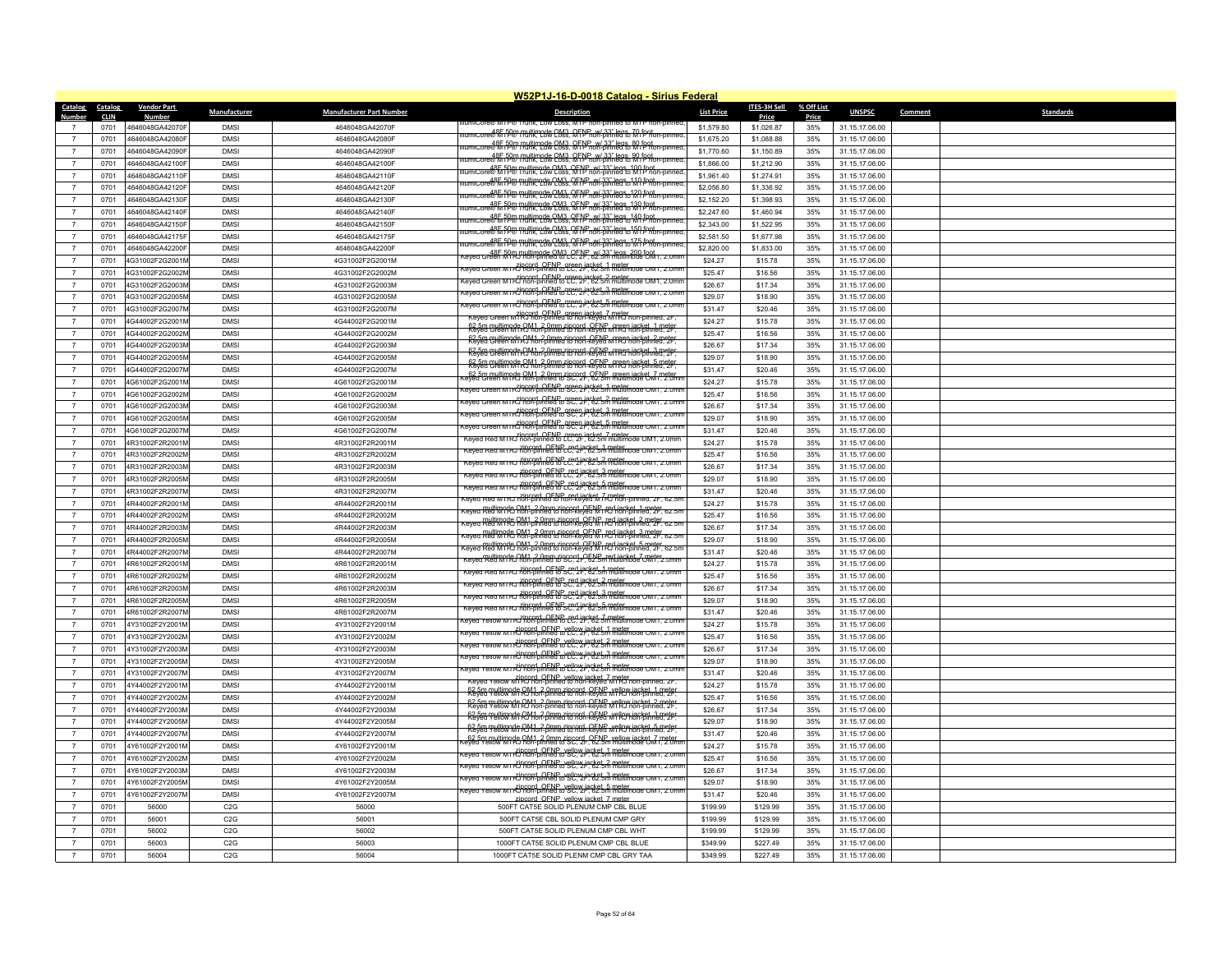|                 |             |                    |                  |                                 | W52P1J-16-D-0018 Catalog - Sirius Federal                                                                                       |                   |              |            |                |         |                  |
|-----------------|-------------|--------------------|------------------|---------------------------------|---------------------------------------------------------------------------------------------------------------------------------|-------------------|--------------|------------|----------------|---------|------------------|
| Catalog Catalog |             | <b>Vendor Part</b> | Manufacturer     | <b>Manufacturer Part Number</b> | Description                                                                                                                     | <b>List Price</b> | ITES-3H Sell | % Off List | <b>UNSPSC</b>  | Comment | <b>Standards</b> |
| Number          | <b>CLIN</b> | <b>Number</b>      |                  |                                 |                                                                                                                                 |                   | Price        | Price      |                |         |                  |
| $\overline{7}$  | 0701        | 56005              | Cables To Go     | 56005                           | C2G Cat5e Bulk Unshielded (UTP) Network Cable with Solid Conductors                                                             | \$389.99          | \$253.49     | 35%        | 26.12.16.09.00 |         |                  |
| $\overline{7}$  | 0701        | 56006              | C <sub>2</sub> G | 56006                           | 500FT CAT5E CBL SOLID PVC CMR BLUE                                                                                              | \$84.99           | \$55.24      | 35%        | 31.15.17.06.00 |         |                  |
| $\overline{7}$  | 0701        | 56007              | C2G              | 56007                           | 500FT CAT5E SOLID PVC CMR CBL GREY<br>500ft Cat5e Bulk Unshielded (UTP) Network Cable with Solid Conductors                     | \$84.99           | \$55.24      | 35%        | 31.15.17.06.00 |         |                  |
| $\overline{7}$  | 0701        | 56008              | Cables To Go     | 56008                           | Riser CMR-Rated - Red                                                                                                           | \$84.99           | \$55.24      | 35%        | 26.12.16.09.00 |         |                  |
| $\overline{7}$  | 0701        | 56009              | C2G              | 56009                           | 500FT CAT5E ETH CBL SOLID PVC CMR WHT                                                                                           | \$89.99           | \$58.49      | 35%        | 31.15.17.06.00 |         |                  |
| $\overline{7}$  | 0701        | 56010              | C <sub>2</sub> G | 56010                           | 1000FT CAT5E SOLID PVC CMR CBL BLUE TAA                                                                                         | \$159.99          | \$103.99     | 35%        | 31.15.17.06.00 |         |                  |
| $\overline{7}$  | 0701        | 56011              | C2G              | 56011                           | 1000FT CAT5E SOLID PVC CMR CBL GRY TAA                                                                                          | \$144.99          | \$94.24      | 35%        | 31.15.17.06.00 |         |                  |
| $\overline{7}$  | 0701        | 56013              | C2G              | 56013                           | 1000FT CAT5E SOLID PVC CMR CBL WHT<br>22G 500ft Cat6 Bulk Unshielded (UTP) Ethernet Network Cable with Sol                      | \$159.99          | \$103.99     | 35%        | 31.15.17.06.00 |         |                  |
| $\overline{7}$  | 0701        | 56015              | Cables To Go     | 56015                           | Conductors.<br>ZG 500ft Cat6 Bulk Unshielded (UTP) Ethernet Network Cable with Solid                                            | \$129.99          | \$84.49      | 35%        | 26.12.16.09.00 |         |                  |
| $\overline{7}$  | 0701        | 56016              | Cables To Go     | 56016                           | C2G 1000ft Cate Buik Onsnie 6886 (CPP)                                                                                          | \$141.99          | \$92.29      | 35%        | 26.12.16.09.00 |         |                  |
| $\overline{7}$  | 0701        | 56018              | Cables To Go     | 56018                           | C2G 1000ft Cat6 Bulk Unshielded (UTP) Ethernet Network Cable with                                                               | \$209.99          | \$136.49     | 35%        | 26.12.16.09.00 |         |                  |
| $\overline{7}$  | 0701        | 56020              | Cables To Go     | 56020                           | Solid Conductor                                                                                                                 | \$589.99          | \$383.49     | 35%        | 26.12.16.09.00 |         |                  |
| $\overline{7}$  | 0701        | 56024              | Cables To Go     | 56024                           | C2G Cat5e Bulk Unshielded (UTP) Network Cable with Solid Conductors                                                             | \$99.99           | \$64.99      | 35%        | 26.12.16.09.00 |         |                  |
| $\overline{7}$  | 0701        | 56025              | Cables To Go     | 56025                           | C2G Cat5e Bulk Unshielded (UTP) Network Cable with Solid Conductors                                                             | \$154.99          | \$100.74     | 35%        | 26.12.16.09.00 |         |                  |
| $\overline{7}$  | 0701        | 56026              | Cables To Go     | 56026                           | C2G Bulk Cat6 Unshielded (UTP) Network Cable with Solid Conductors                                                              | \$141.99          | \$92.29      | 35%        | 26.12.16.09.00 |         |                  |
| $\overline{7}$  | 0701        | 576-110-003        | Quiktron         | 576-110-003                     | CAT 6 Patch Cord   Blue   1 Meter                                                                                               | \$2.08            | \$1.35       | 35%        | 31.16.28.00.00 |         |                  |
| $\overline{7}$  | 0701        | 576-120-003        | Quiktron         | 576-120-003                     | CAT 6 Patch Cord   Green   1 Meter<br>llumiCore® Jumper, SC to MTRJ non-pinned, 2F 62.5m multimode OM1                          | \$2.08            | \$1.35       | 35%        | 31.16.28.00.00 |         |                  |
| $\overline{7}$  | 0701        | 6144002F242001M    | <b>DMSI</b>      | 6144002F242001M                 | 2.0mm zipcord, OENP, orange, 1 meter<br>nper, SC to MTRJ non-pinned, 21-62.5mm                                                  | \$14.97           | \$9.73       | 35%        | 31.15.17.06.00 |         |                  |
| $\overline{7}$  | 0701        | 6144002F242002M    | <b>DMS</b>       | 6144002F242002M                 | numiCore® Jumper. 3C to MIR, OFNP arange_2 meter<br>IllumiCore® Jumper. 3C to MIR, OFNP pinned. 2F 62.5m multimode OM1          | \$16.17           | \$10.51      | 35%        | 31.15.17.06.00 |         |                  |
| $\overline{7}$  | 0701        | 6144002F242003M    | <b>DMSI</b>      | 6144002F242003M                 | rumrcore@ Jumper, SC 78 KATA J Fon-pinned, 2r <sup>3</sup> 62.5ff                                                               | \$17.37           | \$11.29      | 35%        | 31.15.17.06.00 |         |                  |
| $\overline{7}$  | 0701        | 6144002F242004M    | <b>DMS</b>       | 6144002F242004M                 | lumiCore® Jumper, SC to MTRJ non-pinned, 2r 62.5m mul<br>ode OM                                                                 | \$18.57           | \$12.07      | 35%        | 31.15.17.06.00 |         |                  |
| $\overline{7}$  | 0701        | 6144002F242005M    | <b>DMS</b>       | 6144002F242005M                 | rumiCore® Jumper. SC to MTRJ RENP arange 5 meter multimode OM1                                                                  | \$19.77           | \$12.85      | 35%        | 31.15.17.06.00 |         |                  |
| $\overline{7}$  | 0701        | 6144002F242007M    | <b>DMSI</b>      | 6144002F242007M                 | ilumiCore® Jumper. St. 20mm algorid, OENP, orange, 7 meter<br>IlumiCore® Jumper. St. 20 MTRJ hon-pinned. 2F 62.5m multimode OM1 | \$22.17           | \$14.41      | 35%        | 31.15.17.06.00 |         |                  |
| $\overline{7}$  | 0701        | 6144002F242010M    | <b>DMSI</b>      | 6144002F242010M                 | 2.0mm 2.0mm 7ipcord OENP_orange_10 meter<br>umiCore® Jumper, SC to MTRJ non-pinned, 2F 62.5m multimode OM1                      | \$25.77           | \$16.75      | 35%        | 31.15.17.06.00 |         |                  |
| $\overline{7}$  | 0701        | 6144002F242015M    | <b>DMSI</b>      | 6144002F242015M                 | Illumicore® 3ummer 9C 16 MFNP of ange 15 meter multimode                                                                        | \$31.77           | \$20.65      | 35%        | 31.15.17.06.00 |         |                  |
| $\overline{7}$  | 0701        | 6144002G242001M    | <b>DMSI</b>      | 6144002G242001M                 | <u>mumiCore® Jumber SC to MIRJ non-oinned. 2F 50m muttimode</u>                                                                 | \$16.14           | \$10.49      | 35%        | 31.15.17.06.00 |         |                  |
| $\overline{7}$  | 0701        | 6144002G242002M    | <b>DMSI</b>      | 6144002G242002M                 | numiCore® Jumper Sc <sup>2</sup> t0 MTRJ non-pinned, 2F 50m multimode                                                           | \$17.94           | \$11.66      | 35%        | 31.15.17.06.00 |         |                  |
| $\overline{7}$  | 0701        | 6144002G242003M    | <b>DMS</b>       | 6144002G242003M                 | <u>numiCore® Jumber SC (Imm zincord, OENP, agua, 3 meter</u><br>llumiCore® Jumber SC (Imm RJ non-pinned, 2F 50m multimode       | \$19.74           | \$12.83      | 35%        | 31.15.17.06.00 |         |                  |
| $\overline{7}$  | 0701        | 6144002G242004M    | <b>DMSI</b>      | 6144002G242004M                 | OM3.7.5mm.bend 2.0mm.ripcord_OENP_aqua_4_meter_<br>llumiCore®Jumber, SC to MTRJ non-pinned, 2F 50m multimode                    | \$21.54           | \$14.00      | 35%        | 31.15.17.06.00 |         |                  |
| $\overline{7}$  | 0701        | 6144002G242005M    | <b>DMSI</b>      | 6144002G242005M                 | OM3.7 5mm bend C 0mm zincord OENP agus 5 meter<br>IllumiCore® Jumper, SC to M1 RJ non-pinned, 2F 50m multimode                  | \$23.34           | \$15.17      | 35%        | 31.15.17.06.00 |         |                  |
| $\overline{7}$  | 0701        | 6144002G242007M    | <b>DMS</b>       | 6144002G242007M                 | umCore®Jumber Sc? (amm zincord OENP, agua, 7 meter.org                                                                          | \$26.94           | \$17.51      | 35%        | 31.15.17.06.00 |         |                  |
| $\overline{7}$  | 0701        | 6144002G242010M    | <b>DMSI</b>      | 6144002G242010M                 | <u>ilumiCore® Jumber 52 font rin cort. OENP, agus 10 meter og</u>                                                               | \$32.34           | \$21.02      | 35%        | 31.15.17.06.00 |         |                  |
| $\overline{7}$  | 0701        | 6144002G242015M    | <b>DMSI</b>      | 6144002G242015M                 | OM3.7.5mm bend 32 0mm zincord, OENP, agua, 15 meter<br>JurniCore® Jumber: SC 0mm RJ non-pinned. 2F 50m multimode                | \$41.34           | \$26.87      | 35%        | 31.15.17.06.00 |         |                  |
| $\overline{7}$  | 0701        | 6144002M242001N    | <b>DMSI</b>      | 6144002M242001M                 | numiCore® Jumper, Sc to M1 RJ non-DENP_aqua_1 meter<br>IlumiCore® Jumper, Sc to M1 RJ non-pinned, 2F 50m multimode              | \$16.56           | \$10.76      | 35%        | 31.15.17.06.00 |         |                  |
| $\overline{7}$  | 0701        | 6144002M242002M    | <b>DMSI</b>      | 6144002M242002M                 | numiCore® Jumper, SC to MTRJ non-pinned, 2F 50m multimode                                                                       | \$18.66           | \$12.13      | 35%        | 31.15.17.06.00 |         |                  |
| $\overline{7}$  | 0701        | 6144002M242003M    | <b>DMSI</b>      | 6144002M242003M                 | <u>numiCore® Jumbend, 2 0mm zincord, OENP, agua, 3 meter.</u><br>IlumiCore® Jumber, SC to MTRJ non-pinned. 2F 50m multimode     | \$20.76           | \$13.49      | 35%        | 31.15.17.06.00 |         |                  |
| $\overline{7}$  | 0701        | 6144002M242004N    | <b>DMSI</b>      | 6144002M242004M                 | numiCore® Jumper SC to MI RJ non-pinned, 2F 50m multimode                                                                       | \$22.86           | \$14.86      | 35%        | 31.15.17.06.00 |         |                  |
| $\overline{7}$  | 0701        | 6144002M242005N    | <b>DMS</b>       | 6144002M242005M                 | OM4 7.5mm bend, 2.0mm zincord, OENP, agua, 5 meter<br>imiCore® Jumper, SC to MTRJ non-pinned. 2F 50m multimode                  | \$24.96           | \$16.22      | 35%        | 31.15.17.06.00 |         |                  |
| $\overline{7}$  | 0701        | 6144002M242007N    | <b>DMSI</b>      | 6144002M242007M                 | OM4 7.5mm bend 2.0mm zincord OENP agua 7 meter<br>IllumiCore® Jumper, SC to MTRJ non-pinned. 2F 50m multimode                   | \$29.16           | \$18.95      | 35%        | 31.15.17.06.00 |         |                  |
| $\overline{7}$  | 0701        | 6144002M242010M    | <b>DMSI</b>      | 6144002M242010M                 | mumiCore® Jumper SC RMM RD GRAP agus 10 meter<br>mumiCore® Jumper SC RMM RD Gon-pinned, 2F 50m multimode                        | \$35.46           | \$23.05      | 35%        | 31.15.17.06.00 |         |                  |
| $\overline{7}$  | 0701        | 6144002M242015M    | <b>DMSI</b>      | 6144002M242015M                 | mumiCore®Jumper, SC to Scripting and OFNP agua 15 mster.<br>MumiCore®Jumper, SC to Scripting Simplex, Single-Mode OS2, 10mm     | \$45.96           | \$29.87      | 35%        | 31.15.17.06.00 |         |                  |
| $\overline{7}$  | 0701        | 6161001Y242001M    | <b>DMSI</b>      | 6161001Y242001M                 | IllumiCore® Jumper, SC to SC, TF, Simplex, Single-Mode OS2, 10mm                                                                | \$10.08           | \$6.55       | 35%        | 31.15.17.06.00 |         |                  |
| $\overline{7}$  | 0701        | 6161001Y242002M    | <b>DMSI</b>      | 6161001Y242002M                 | IllumiCore® Jumper, SC to SC, TF, Simplex, Single-Mode OS2, 10mm                                                                | \$10.44           | \$6.79       | 35%        | 31.15.17.06.00 |         |                  |
| $\overline{7}$  | 0701        | 6161001Y242003M    | <b>DMSI</b>      | 6161001Y242003M                 | llumiCore® Jumper, SC to SC, 1F, Simplex, Single-Mode OS2, 10mm                                                                 | \$10.80           | \$7.02       | 35%        | 31.15.17.06.00 |         |                  |
| $\overline{7}$  | 0701        | 6161001Y242004M    | <b>DMSI</b>      | 6161001Y242004M                 | illumiCore® Jumper, SC to SC, TF, Simplex, Single-Mode OS2, 10mm                                                                | \$11.16           | \$7.25       | 35%        | 31.15.17.06.00 |         |                  |
| $\overline{7}$  | 0701        | 6161001Y242005M    | <b>DMSI</b>      | 6161001Y242005M                 | IllumiCore® Jumper, SC to SC, 1F, Simplex, Single-Mode OS2, 10mm                                                                | \$11.52           | \$7.49       | 35%        | 31.15.17.06.00 |         |                  |
| $\overline{7}$  | 0701        | 6161001Y242007M    | <b>DMSI</b>      | 6161001Y242007M                 | lllumiCore® Jumper, SC <sup>1</sup> t6°SC, TF, Simplex, Single-Mode OS2, 10mm                                                   | \$12.24           | \$7.96       | 35%        | 31.15.17.06.00 |         |                  |
| $\overline{7}$  | 0701        | 6161001Y242010M    | <b>DMSI</b>      | 6161001Y242010M                 |                                                                                                                                 | \$13.32           | \$8.66       | 35%        | 31.15.17.06.00 |         |                  |
| $\overline{7}$  | 0701        | 6161001Y242015M    | <b>DMSI</b>      | 6161001Y242015M                 | Jumper, SC to SC, 2F 62.5m multimode OM1, 2.0mm zipcord<br>llumit ore                                                           | \$15.12           | \$9.83       | 35%        | 31.15.17.06.00 |         |                  |
| $\overline{7}$  | 0701        | 6161002F242001M    | <b>DMSI</b>      | 6161002F242001M                 | nper, SC to SC, 2r <sup>2</sup> 62.3m multimode OM1, 2.0mm                                                                      | \$14.97           | \$9.73       | 35%        | 31.15.17.06.00 |         |                  |
| $\overline{7}$  | 0701        | 6161002F242002M    | <b>DMS</b>       | 6161002F242002M                 | SC to SEC 2r <sup>8023</sup> meter own, 2.0ml                                                                                   | \$16.17           | \$10.51      | 35%        | 31.15.17.06.00 |         |                  |
| $\overline{7}$  | 0701        | 6161002F242003M    | <b>DMSI</b>      | 6161002F242003M                 | lumiCore® Jumper, SC to SC, 2r 62.5m multimode OM1, 2.0mm zipcore                                                               | \$17.37           | \$11.29      | 35%        | 31.15.17.06.00 |         |                  |
| $\overline{7}$  | 0701        | 6161002F242004M    | <b>DMSI</b>      | 6161002F242004M                 | LumiCore® Jumper, SC to SC, 2F 62.5m multimode OM1, 2.0mm zipcord                                                               | \$18.57           | \$12.07      | 35%        | 31.15.17.06.00 |         |                  |
| $\overline{7}$  | 0701        | 6161002F242005M    | <b>DMS</b>       | 6161002F242005M                 | Jumper, SC to SC, 2F 62.5m multimode OM1, 2.0mm zipcord                                                                         | \$19.77           | \$12.85      | 35%        | 31.15.17.06.00 |         |                  |
| $\overline{7}$  | 0701        | 6161002F242007M    | <b>DMSI</b>      | 6161002F242007M                 | lumiCore® Jumper, SC to SC, 2r 62.5m multimode OM1, 2.0mm zipcord                                                               | \$22.17           | \$14.41      | 35%        | 31.15.17.06.00 |         |                  |
| $\overline{7}$  | 0701        | 6161002F242010M    | <b>DMSI</b>      | 6161002F242010M                 | umiCore® Jumper, SC to SC, 2F 62.5m multimode OM1, 2.0mm zipcore                                                                | \$25.77           | \$16.75      | 35%        | 31.15.17.06.00 |         |                  |
| $\overline{7}$  | 0701        | 6161002F242015M    | <b>DMSI</b>      | 6161002F242015M                 | illumiCore® Jumper, SC to SC, 2F 50m multimode OM3, / 5mm bend,                                                                 | \$31.77           | \$20.65      | 35%        | 31.15.17.06.00 |         |                  |
| $\overline{7}$  | 0701        | 6161002G242001M    | <b>DMSI</b>      | 6161002G242001M                 | niumiCore® Jumper, SC to SC, 2F SUm multimode OM3, 7.5mm bend                                                                   | \$16.14           | \$10.49      | 35%        | 31.15.17.06.00 |         |                  |
| $\overline{7}$  | 0701        | 6161002G242002M    | <b>DMSI</b>      | 6161002G242002M                 | niumicore® Jumper. Scribcord. OFNP aqua. 2 meter                                                                                | \$17.94           | \$11.66      | 35%        | 31.15.17.06.00 |         |                  |
| $\overline{7}$  | 0701        | 6161002G242003M    | <b>DMSI</b>      | 6161002G242003M                 | niumiCore® Jumper, SC to SC, 2F 50m multimode CM3, 7.5mm bend,                                                                  | \$19.74           | \$12.83      | 35%        | 31.15.17.06.00 |         |                  |
| $\overline{7}$  | 0701        | 6161002G242004M    | <b>DMSI</b>      | 6161002G242004M                 | 2.0mm zincord, OENP, agua, 4 meter                                                                                              | \$21.54           | \$14.00      | 35%        | 31.15.17.06.00 |         |                  |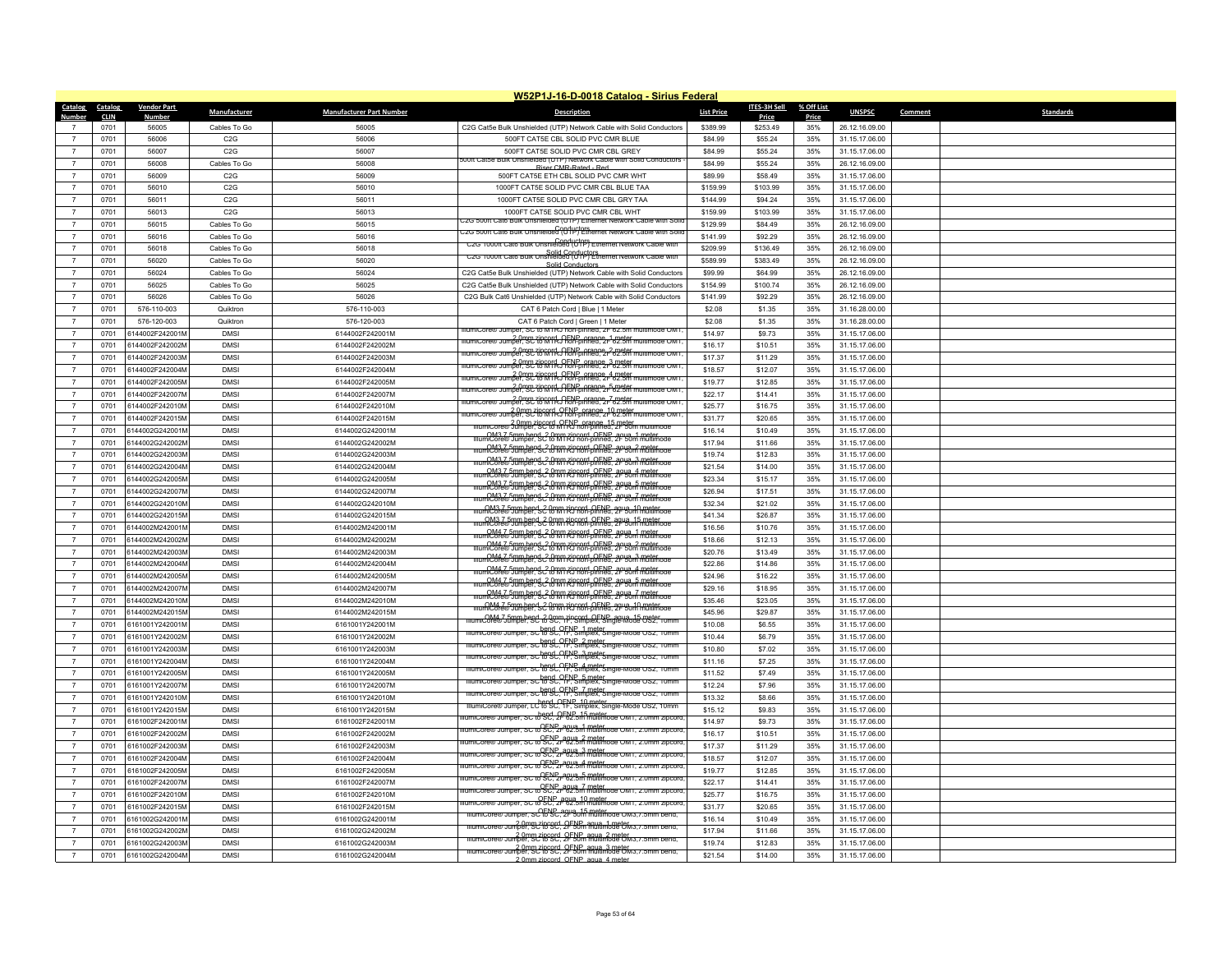|                          |                        |                                    |              |                                 | W52P1J-16-D-0018 Catalog - Sirius Federal                                                                                                                                                                                                                                                                                                                       |                   |                       |                     |                |         |                  |
|--------------------------|------------------------|------------------------------------|--------------|---------------------------------|-----------------------------------------------------------------------------------------------------------------------------------------------------------------------------------------------------------------------------------------------------------------------------------------------------------------------------------------------------------------|-------------------|-----------------------|---------------------|----------------|---------|------------------|
| <b>Catalog</b><br>Number | Catalog<br><b>CLIN</b> | <b>Vendor Part</b><br><b>Numbe</b> | Manufacturer | <b>Manufacturer Part Number</b> | <b>Description</b>                                                                                                                                                                                                                                                                                                                                              | <b>List Price</b> | ITES-3H Sell<br>Price | % Off List<br>Price | <b>UNSPSC</b>  | Comment | <b>Standards</b> |
|                          | 0701                   | 6161002G242005M                    | <b>DMS</b>   | 6161002G242005M                 | iumiCore® Jumper, SC to SC, ZF 50m r                                                                                                                                                                                                                                                                                                                            | \$23.34           | \$15.17               | 35%                 | 31.15.17.06.00 |         |                  |
| $\overline{7}$           | 0701                   | 6161002G242007M                    | <b>DMSI</b>  | 6161002G242007M                 | IllumiCore® Jumper SC to SC 2FSDm multimode OM3. / .5mm bend.                                                                                                                                                                                                                                                                                                   | \$26.94           | \$17.51               | 35%                 | 31.15.17.06.00 |         |                  |
| $\overline{7}$           | 0701                   | 6161002G242010M                    | <b>DMS</b>   | 6161002G242010M                 | niumicore® Jumper Scrib GC 2FNP agua_7 meter<br>mutimode CM3.7.5mm bend.                                                                                                                                                                                                                                                                                        | \$32.34           | \$21.02               | 35%                 | 31.15.17.06.00 |         |                  |
| $\overline{7}$           | 0701                   | 6161002G242015M                    | <b>DMSI</b>  | 6161002G242015M                 | 2.0mm zipcord, OFNP agua, 10 meter<br>IllumiCore® Jumper, SC to SC, 2F 50m multimode CM3, 7.5mm bend,                                                                                                                                                                                                                                                           | \$41.34           | \$26.87               | 35%                 | 31.15.17.06.00 |         |                  |
| $\overline{7}$           | 0701                   | 6161002M242001M                    | <b>DMSI</b>  | 6161002M242001M                 | 2.0mm zipcord, OFNP, agua, 15 meter<br>IllumiCore® Jumper, SC to SC, 2F 50m multimode CM4, 7.5mm bend.                                                                                                                                                                                                                                                          | \$16.56           | \$10.76               | 35%                 | 31.15.17.06.00 |         |                  |
| $\overline{7}$           | 0701                   | 6161002M242002M                    | <b>DMSI</b>  | 6161002M242002M                 | Jumber 92 1899 4 2FNPm ARVA mbartok                                                                                                                                                                                                                                                                                                                             | \$18.66           | \$12.13               | 35%                 | 31.15.17.06.00 |         |                  |
| $\overline{7}$           | 0701                   | 6161002M242003M                    | <b>DMS</b>   | 6161002M242003M                 | Jumper, SC 18 SC, 2FSUm multimode CM4, / . 5m                                                                                                                                                                                                                                                                                                                   | \$20.76           | \$13.49               | 35%                 | 31.15.17.06.00 |         |                  |
| $\overline{7}$           | 0701                   | 6161002M242004M                    | <b>DMSI</b>  | 6161002M242004M                 | ommy riprord, OFNP mula 3 meter<br>IllumiCore® Jumper, SC to SC, 2F 50m multimode CM4, / .5mm bend,                                                                                                                                                                                                                                                             | \$22.86           | \$14.86               | 35%                 | 31.15.17.06.00 |         |                  |
|                          | 0701                   | 6161002M242005M                    | <b>DMSI</b>  | 6161002M242005M                 | omm zincord, OFNP any 4 meter (2.5mm bend)                                                                                                                                                                                                                                                                                                                      | \$24.96           | \$16.22               | 35%                 | 31.15.17.06.00 |         |                  |
| $\overline{7}$           | 0701                   | 6161002M242007M                    | <b>DMSI</b>  | 6161002M242007M                 | niumicore® Jumper, Scrib Scrib Street, agua, 5 meter.<br>Illumicore® Jumper, Scrib Scrib Street, 2F 50m multimode OM4. / 5mm bend.                                                                                                                                                                                                                              | \$29.16           | \$18.95               | 35%                 | 31.15.17.06.00 |         |                  |
| $\overline{7}$           | 0701                   | 6161002M242010M                    | <b>DMS</b>   | 6161002M242010M                 | Junnel Bridge Ler Stein Annual Tourism                                                                                                                                                                                                                                                                                                                          | \$35.46           | \$23.05               | 35%                 | 31.15.17.06.00 |         |                  |
| $\overline{7}$           | 0701                   | 6161002M242015M                    | <b>DMSI</b>  | 6161002M242015M                 | numiCore® Jumper BCtocsd OFNB agua_10 meter<br>IllumiCore® Jumper SCtocsd OF 50m multimode CM4. / 5mm bend.                                                                                                                                                                                                                                                     | \$45.96           | \$29.87               | 35%                 | 31.15.17.06.00 |         |                  |
| $\overline{7}$           | 0701                   | 6161002Y242001M                    | <b>DMS</b>   | 6161002Y242001M                 | ew Jumper, SC to SC, 2F, duplex, Single-Mode OS2,<br>lllumit.com                                                                                                                                                                                                                                                                                                | \$16.08           | \$10.45               | 35%                 | 31.15.17.06.00 |         |                  |
| $\overline{z}$           | 0701                   | 6161002Y242002M                    | <b>DMSI</b>  | 6161002Y242002M                 | bend QFNP32 0mm zincord 1 meter<br>Jumper, SC to Sc, 2F, duplex, Single-Mode OS2,                                                                                                                                                                                                                                                                               | \$16.80           | \$10.92               | 35%                 | 31.15.17.06.00 |         |                  |
| $\overline{7}$           | 0701                   | 6161002Y242003M                    | <b>DMSI</b>  | 6161002Y242003M                 |                                                                                                                                                                                                                                                                                                                                                                 | \$17.52           | \$11.39               | 35%                 | 31.15.17.06.00 |         |                  |
| $\overline{7}$           | 0701                   | 6161002Y242004M                    | <b>DMSI</b>  | 6161002Y242004M                 | bend OFNS 2,9pm zincord 3 methode USz, Tumm                                                                                                                                                                                                                                                                                                                     | \$18.24           | \$11.86               | 35%                 | 31.15.17.06.00 |         |                  |
| $\overline{7}$           | 0701                   | 6161002Y242005M                    | <b>DMSI</b>  | 6161002Y242005M                 | llumicore® Jumper, SC to SC, 2P, auplex, Single-Mode OS2,                                                                                                                                                                                                                                                                                                       | \$18.96           | \$12.32               | 35%                 | 31.15.17.06.00 |         |                  |
| $\overline{7}$           | 0701                   | 6161002Y242007M                    | <b>DMSI</b>  | 6161002Y242007M                 | hend OFN S.C. 2P. adplex. Single-Mode Ox                                                                                                                                                                                                                                                                                                                        | \$20.40           | \$13.26               | 35%                 | 31.15.17.06.00 |         |                  |
| $\overline{7}$           | 0701                   | 6161002Y242010M                    | <b>DMS</b>   | 6161002Y242010M                 | bend, OENB 2,0mm zincord, 7 meter<br>Jumper, SC to Sc, 2F, duplex, Single-Mode OS2,                                                                                                                                                                                                                                                                             | \$22.56           | \$14.66               | 35%                 | 31.15.17.06.00 |         |                  |
| $\overline{7}$           | 0701                   | 6161002Y242015M                    | <b>DMSI</b>  | 6161002Y242015M                 | litumiCore® Jumper, SC to SC, 2F, duplex, Single-Mode OS2, 10mm                                                                                                                                                                                                                                                                                                 | \$26.16           | \$17.00               | 35%                 | 31.15.17.06.00 |         |                  |
| $\overline{7}$           | 0701                   | 6167001Y242001M                    | <b>DMSI</b>  | 6167001Y242001M                 | uuhper, SCT8Ps ?, Imm zingerd, Stage Mode Osz, Tumm                                                                                                                                                                                                                                                                                                             | \$10.08           | \$6.55                | 35%                 | 31.15.17.06.00 |         |                  |
| $\overline{7}$           | 0701                   | 6167001Y242002M                    | <b>DMS</b>   | 6167001Y242002M                 | lllumiCore® Jumper, SC to ST, TF, Simplex, Single-Mode OS2, 10mm                                                                                                                                                                                                                                                                                                | \$10.44           | \$6.79                | 35%                 | 31.15.17.06.00 |         |                  |
| $\overline{7}$           | 0701                   | 6167001Y242003M                    | <b>DMSI</b>  | 6167001Y242003M                 | IllumiCore® Jumper, SC <sup>hend</sup> , OFNB 2 meter.<br>IllumiCore® Jumper, SChend, OFF, Simplex, Single-Mode OS2, 10mm                                                                                                                                                                                                                                       | \$10.80           | \$7.02                | 35%                 | 31.15.17.06.00 |         |                  |
| $\overline{7}$           | 0701                   | 6167001Y242004M                    | <b>DMSI</b>  | 6167001Y242004M                 | IllumiCore® Jumper, SC <sup>hend</sup> , OFNB, 3 meter.<br>IllumiCore® Jumper, SC <sup>heng</sup> L. T. Simplex, Single-Mode OS2, 10mm                                                                                                                                                                                                                          | \$11.16           | \$7.25                | 35%                 | 31.15.17.06.00 |         |                  |
| $\overline{7}$           | 0701                   | 6167001Y242005M                    | <b>DMS</b>   | 6167001Y242005M                 | Jumper, SC hend, OFNB 4 meter<br>Jumper, SC to S1, 1F, Simplex, Single-M                                                                                                                                                                                                                                                                                        | \$11.52           | \$7.49                | 35%                 | 31.15.17.06.00 |         |                  |
|                          | 0701                   | 6167001Y242007M                    | <b>DMSI</b>  | 6167001Y242007M                 | IllumiCore® Jumper, SC to S1, TF, Simplex, Single-Mode OS2, 10mm                                                                                                                                                                                                                                                                                                | \$12.24           | \$7.96                | 35%                 | 31.15.17.06.00 |         |                  |
| $\overline{7}$           | 0701                   | 6167001Y242010M                    | <b>DMS</b>   | 6167001Y242010M                 | IllumiCore® Jumper, SC to S1, 1F, Simplex, Single-Mode OS2, 10mm                                                                                                                                                                                                                                                                                                | \$13.32           | \$8.66                | 35%                 | 31.15.17.06.00 |         |                  |
| $\overline{7}$           | 0701                   | 6167001Y242015M                    | <b>DMS</b>   | 6167001Y242015M                 | Jumper, sc <sup>b</sup> fold, OFNP, 10 meter<br>Jumper, sc <sup>b</sup> fold, TF, Simplex, Single-Mode OS2, 10mm                                                                                                                                                                                                                                                | \$15.12           | \$9.83                | 35%                 | 31.15.17.06.00 |         |                  |
| $\overline{7}$           | 0701                   | 6167002F242001M                    | <b>DMSI</b>  | 6167002F242001M                 | umper, SC to ST, 2F 62.5m multimode OM1, 2.0mm zipcoro                                                                                                                                                                                                                                                                                                          | \$14.97           | \$9.73                | 35%                 | 31.15.17.06.00 |         |                  |
| $\overline{7}$           | 0701                   | 6167002F242002M                    | <b>DMSI</b>  | 6167002F242002M                 | Jumper, SC to ST, 2F 62.5m multimode OM1, 2.0mm zipcoro                                                                                                                                                                                                                                                                                                         | \$16.17           | \$10.51               | 35%                 | 31.15.17.06.00 |         |                  |
| $\overline{7}$           | 0701                   | 6167002F242003M                    | <b>DMS</b>   | 6167002F242003M                 | mper, SC to ST, 2r 62.5m multimode OM1, 2.0mm zipcor                                                                                                                                                                                                                                                                                                            | \$17.37           | \$11.29               | 35%                 | 31.15.17.06.00 |         |                  |
| $\overline{7}$           | 0701                   | 6167002F242004M                    | <b>DMS</b>   | 6167002F242004M                 | Jumper, SC to ST, 2r 62.5m multimode OM1, 2.0mm zipcoro                                                                                                                                                                                                                                                                                                         | \$18.57           | \$12.07               | 35%                 | 31.15.17.06.00 |         |                  |
| $\overline{7}$           | 0701                   | 6167002F242005M                    | <b>DMSI</b>  | 6167002F242005M                 | llumiCore® Jumper, SC to ST, 2F 62.5m multimode OM1, 2.0mm zipcord                                                                                                                                                                                                                                                                                              | \$19.77           | \$12.85               | 35%                 | 31.15.17.06.00 |         |                  |
| $\overline{7}$           | 0701                   | 6167002F242007M                    | <b>DMS</b>   | 6167002F242007M                 | lumiCore® Jumper, SC to ST, 2F 62.5m multimode OM1, 2.0mm zipcoro                                                                                                                                                                                                                                                                                               | \$22.17           | \$14.41               | 35%                 | 31.15.17.06.00 |         |                  |
|                          | 0701                   | 6167002F242010M                    | <b>DMS</b>   | 6167002F242010M                 | Jumper, SC to ST, 2F 62.5m multimode OM1, 2.0mm zipcord                                                                                                                                                                                                                                                                                                         | \$25.77           | \$16.75               | 35%                 | 31.15.17.06.00 |         |                  |
| $\overline{7}$           | 0701                   | 6167002F242015M                    | <b>DMSI</b>  | 6167002F242015M                 | lumiCore® Jumper, SC to S1, 2F 62.5m multimode OM1, 2.0mm zipcoro                                                                                                                                                                                                                                                                                               | \$31.77           | \$20.65               | 35%                 | 31.15.17.06.00 |         |                  |
| $\overline{7}$           | 0701                   | 6167002G242001M                    | <b>DMS</b>   | 6167002G242001M                 | IllumiCore® Jumper, SC to S1, 2H 30m multimode OM3, 7.5mm bend,                                                                                                                                                                                                                                                                                                 | \$16.14           | \$10.49               | 35%                 | 31.15.17.06.00 |         |                  |
| $\overline{7}$           | 0701                   | 6167002G242002M                    | <b>DMS</b>   | 6167002G242002M                 | nlumiCore® Jumper, SC to St1, 2F 50m multimode CM3, 7.5mm bend,                                                                                                                                                                                                                                                                                                 | \$17.94           | \$11.66               | 35%                 | 31.15.17.06.00 |         |                  |
| $\overline{7}$           | 0701                   | 6167002G242003M                    | <b>DMSI</b>  | 6167002G242003M                 | omm zincord, OFNP agua_2 meter<br>IllumiCore® Jumper, SC to S1, 2F 50m multimode OM3, 7.5mm bend,                                                                                                                                                                                                                                                               | \$19.74           | \$12.83               | 35%                 | 31.15.17.06.00 |         |                  |
|                          | 0701                   | 6167002G242004M                    | <b>DMSI</b>  | 6167002G242004M                 | numicore® Jumper. Betererd OFNP aqua 3 meter<br>Multimode CM3. 7.5mm bend.                                                                                                                                                                                                                                                                                      | \$21.54           | \$14.00               | 35%                 | 31.15.17.06.00 |         |                  |
| $\overline{7}$           | 0701                   | 6167002G242005M                    | <b>DMS</b>   | 6167002G242005M                 | 2.0mg/zipc9rf, 2FNP agua. 4 metros, 7.5mm bend,                                                                                                                                                                                                                                                                                                                 | \$23.34           | \$15.17               | 35%                 | 31.15.17.06.00 |         |                  |
| $\overline{7}$           | 0701                   | 6167002G242007M                    | <b>DMSI</b>  | 6167002G242007M                 | 20mm 716°ST. 2F5Um multimode OM3.7.5mm                                                                                                                                                                                                                                                                                                                          | \$26.94           | \$17.51               | 35%                 | 31.15.17.06.00 |         |                  |
|                          | 0701                   | 6167002G242010M                    | <b>DMSI</b>  | 6167002G242010M                 | Illumicore® Jumper. Scrib Strict OF NP Rule 7 meters / 5mm bend.                                                                                                                                                                                                                                                                                                | \$32.34           | \$21.02               | 35%                 | 31.15.17.06.00 |         |                  |
| $\overline{7}$           | 0701                   | 6167002G242015M                    | <b>DMS</b>   | 6167002G242015M                 | illumicore® Jumper, SC16CS1, 2FNP, aqua, 10 meter<br>Illumicore® Jumper, SC16CS1, 2FS0m multimode OM3. / .5mm bend.                                                                                                                                                                                                                                             | \$41.34           | \$26.87               | 35%                 | 31.15.17.06.00 |         |                  |
| $\overline{7}$           | 0701                   | 6167002M242001M                    | <b>DMS</b>   | 6167002M242001M                 | er 20mm zincord, OFNP aqua 15 meter<br>er Jumper, SC to S1, OF 50m multimode OM4, / .5mm                                                                                                                                                                                                                                                                        | \$16.56           | \$10.76               | 35%                 | 31.15.17.06.00 |         |                  |
| $\overline{7}$           | 0701                   | 6167002M242002M                    | <b>DMSI</b>  | 6167002M242002M                 | Illumit ore w. Jumper St. To Str. OF NB aqua 1 meter / 5mm bend                                                                                                                                                                                                                                                                                                 | \$18.66           | \$12.13               | 35%                 | 31.15.17.06.00 |         |                  |
| $\overline{7}$           | 0701                   | 6167002M242003M                    | <b>DMSI</b>  | 6167002M242003M                 | numicore® Jumper Scripcord OFNP aqua 2 meter comm bend                                                                                                                                                                                                                                                                                                          | \$20.76           | \$13.49               | 35%                 | 31.15.17.06.00 |         |                  |
| $\overline{7}$           | 0701                   | 6167002M242004M                    | <b>DMSI</b>  | 6167002M242004M                 | ew Jumper, SC to ST, 2FNP, agus, 3 meter.<br>ew Jumper, SC to ST, 2F50m multimode OM4, 7.5mm bend,<br>2.0mm zipcord, OFNP aqua, 4 meter<br>nper. SC to St1, OFNP aqua, 4 meter                                                                                                                                                                                  | \$22.86           | \$14.86               | 35%                 | 31.15.17.06.00 |         |                  |
| $\overline{7}$           | 0701                   | 6167002M242005M                    | <b>DMSI</b>  | 6167002M242005M                 |                                                                                                                                                                                                                                                                                                                                                                 | \$24.96           | \$16.22               | 35%                 | 31.15.17.06.00 |         |                  |
| $\overline{7}$           | 0701                   | 6167002M242007M                    | <b>DMSI</b>  | 6167002M242007M                 | $\frac{20 \text{mm}}{\text{mum} \cdot \text{core}}$ $\frac{20 \text{mm}}{\text{cm} \cdot \text{sec}}$ $\frac{10 \text{mm}}{\text{cm} \cdot \text{sec}}$ $\frac{10 \text{mm}}{\text{cm} \cdot \text{sec}}$ $\frac{10 \text{mm}}{\text{cm} \cdot \text{sec}}$ $\frac{10 \text{mm}}{\text{cm} \cdot \text{sec}}$ $\frac{10 \text{mm}}{\text{cm} \cdot \text{sec}}$ | \$29.16           | \$18.95               | 35%                 | 31.15.17.06.00 |         |                  |
| $\overline{7}$           | 0701                   | 6167002M242010M                    | <b>DMSI</b>  | 6167002M242010M                 | niumiCore® Jumber. SC to St1. 2F 50m multimode OM4. / .5mm bend.                                                                                                                                                                                                                                                                                                | \$35.46           | \$23.05               | 35%                 | 31.15.17.06.00 |         |                  |
| $\overline{7}$           | 0701                   | 6167002M242015M                    | <b>DMSI</b>  | 6167002M242015M                 | 2.0mm zincord, QENB, agua, 10 meter<br>Jumper, SC to S1, QE 50m multimode OM4, / 5mm pend.                                                                                                                                                                                                                                                                      | \$45.96           | \$29.87               | 35%                 | 31.15.17.06.00 |         |                  |
| $\overline{7}$           | 0701                   | 6167002Y242001M                    | <b>DMSI</b>  | 6167002Y242001M                 | <u>, 20mm Zincerd, OENR agus 15 meter.</u><br>Jumber: SChord, OENR agus 3 maie-Mode OSZ. 10mm                                                                                                                                                                                                                                                                   | \$16.08           | \$10.45               | 35%                 | 31.15.17.06.00 |         |                  |
|                          | 0701                   | 6167002Y242002M                    | <b>DMSI</b>  | 6167002Y242002M                 | bend SCFNS 2 0mm zincord, 1 meter<br>Jumper: SCFNS 2, 2F, duplex, Single-Mode OS2, 10mm                                                                                                                                                                                                                                                                         | \$16.80           | \$10.92               | 35%                 | 31.15.17.06.00 |         |                  |
| $\overline{7}$           | 0701                   | 6167002Y242003M                    | <b>DMSI</b>  | 6167002Y242003M                 | ere Jumper, SC RPS 2, Omm zincord, 2 meter.<br>ere Jumper, SC RPS 2, 2F, auplex, Single-Mode OS2, 10mm                                                                                                                                                                                                                                                          | \$17.52           | \$11.39               | 35%                 | 31.15.17.06.00 |         |                  |
| $\overline{7}$           | 0701                   | 6167002Y242004M                    | <b>DMS</b>   | 6167002Y242004M                 | IllumiCore® Jumper, SCFNB ?, Omm Zincerd, 3 meter Mode OS2, 10mm                                                                                                                                                                                                                                                                                                | \$18.24           | \$11.86               | 35%                 | 31.15.17.06.00 |         |                  |
| $\overline{7}$           | 0701                   | 6167002Y242005M                    | <b>DMSI</b>  | 6167002Y242005M                 | mumicore® Jumper, SCFNB 2.0mm zincord, 4 meter<br>mumicore® Jumper, SCFNB 2.2F, duplex, Single-Mode OS2, 10mm                                                                                                                                                                                                                                                   | \$18.96           | \$12.32               | 35%                 | 31.15.17.06.00 |         |                  |
| $\overline{7}$           | 0701                   | 6167002Y242007M                    | <b>DMSI</b>  | 6167002Y242007M                 | mumicore® Jumper, SCFNB 2.0mm zincord, 5 meter<br>mumicore® Jumper, SCFNB 2.2F, duplex, Single-Mode OS2, 10mm                                                                                                                                                                                                                                                   | \$20.40           | \$13.26               | 35%                 | 31.15.17.06.00 |         |                  |
| $\overline{7}$           | 0701                   | 6167002Y242010M                    | <b>DMS</b>   | 6167002Y242010M                 | bend QFNP 2 0mm zincord_7 meter<br>ilumiCore® Jumper, SC to S 1, 2F, duplex, Single-Mode OS2, 10mm                                                                                                                                                                                                                                                              | \$22.56           | \$14.66               | 35%                 | 31.15.17.06.00 |         |                  |
|                          | 0701                   | 6167002Y242015M                    | <b>DMS</b>   | 6167002Y242015M                 | Illumicore® Jumper, SCNP S1, 2F, duplex, Single-Mode OS2, 10mn                                                                                                                                                                                                                                                                                                  | \$26.16           | \$17.00               | 35%                 | 31.15.17.06.00 |         |                  |
| $\overline{7}$           | 0701                   | 6744002F242001M                    | <b>DMSI</b>  | 6744002F242001M                 | llumiCore® Jumper, S ( ISM RJ non-zincord, 15 meter<br>llumiCore® Jumper, S ( ISM RJ non-pinned, 2F 62.5m multimode OM 1,<br>2.0mm zincord, OENP, orange, 1 meter                                                                                                                                                                                               | \$14.97           | \$9.73                | 35%                 | 31.15.17.06.00 |         |                  |
|                          |                        |                                    |              |                                 |                                                                                                                                                                                                                                                                                                                                                                 |                   |                       |                     |                |         |                  |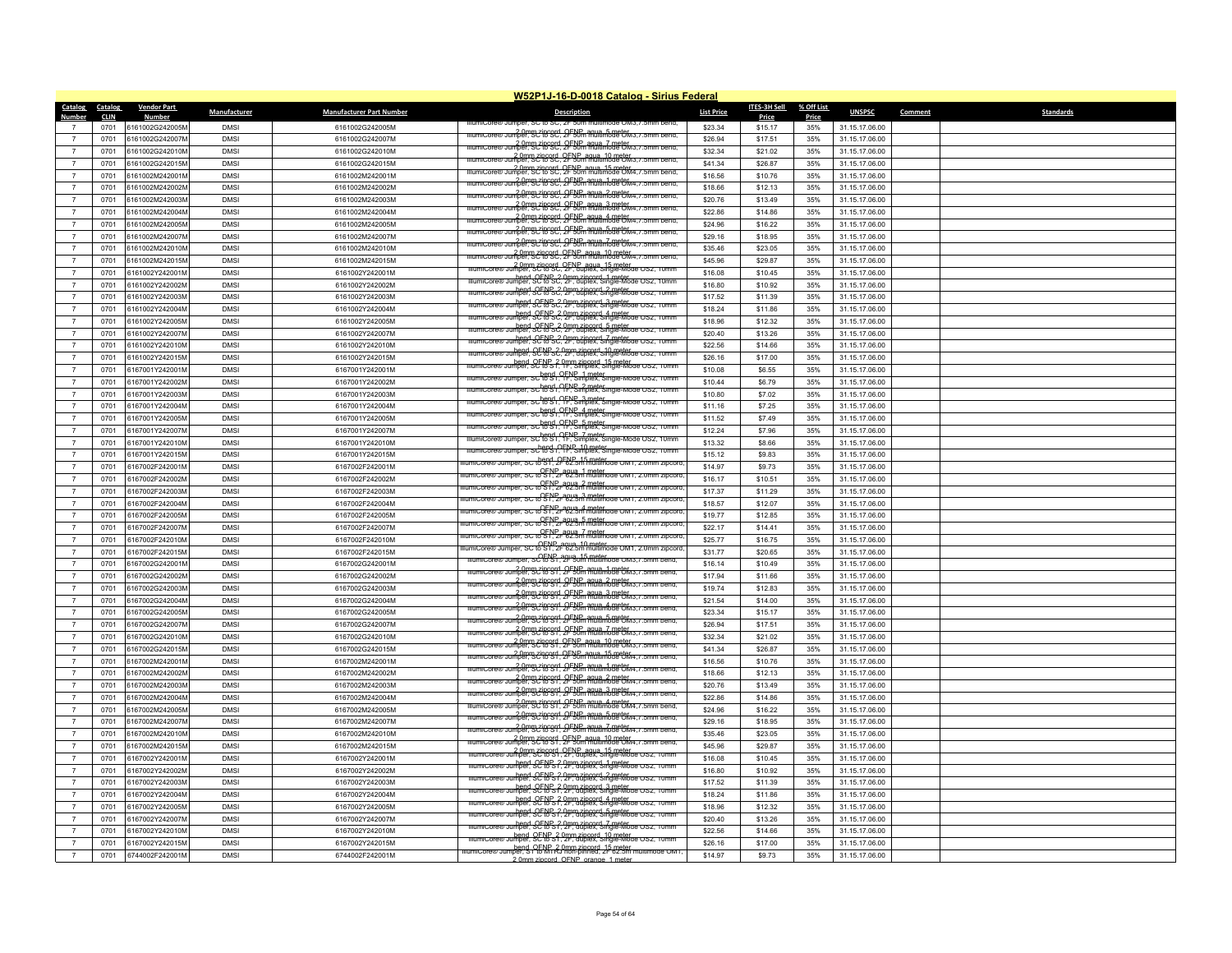|                                  |                        |                                    |                            |                                    | W52P1J-16-D-0018 Catalog - Sirius Federal                                                                                               |                    |                       |                     |                                  |         |                  |
|----------------------------------|------------------------|------------------------------------|----------------------------|------------------------------------|-----------------------------------------------------------------------------------------------------------------------------------------|--------------------|-----------------------|---------------------|----------------------------------|---------|------------------|
| <b>Catalog</b><br>Number         | Catalog<br><b>CLIN</b> | <b>Vendor Part</b>                 | Manufacturer               | <b>Manufacturer Part Number</b>    | <b>Description</b>                                                                                                                      | <b>List Price</b>  | ITES-3H Sell<br>Price | % Off List<br>Price | <b>UNSPSC</b>                    | Comment | <b>Standards</b> |
|                                  | 0701                   | 6744002F242002M                    | <b>DMS</b>                 | 6744002F242002M                    |                                                                                                                                         | \$16.17            | \$10.51               | 35%                 | 31.15.17.06.00                   |         |                  |
| $\overline{7}$                   | 0701                   | 6744002F242003M                    | <b>DMSI</b>                | 6744002F242003M                    | illumiCore® Jumper. ST {bronrd, OENP, orange, 2 meter<br>IllumiCore® Jumper. ST {bronrd, OENP, orange 2F 62.5m multimode OM1            | \$17.37            | \$11.29               | 35%                 | 31.15.17.06.00                   |         |                  |
| $\overline{7}$                   | 0701                   | 6744002F242004M                    | <b>DMS</b>                 | 6744002F242004M                    | llumiCore® Jumper. 91 Text Text CENP orange 3 meter                                                                                     | \$18.57            | \$12.07               | 35%                 | 31.15.17.06.00                   |         |                  |
| $\overline{7}$                   | 0701                   | 6744002F242005M                    | <b>DMS</b>                 | 6744002F242005M                    | 10mm zincord, OENP, orange, 4 meter<br>10Mm Turnicore® Jumper, ST to MTRJ non-pinned, 2F 62.5m multimode OM1                            | \$19.77            | \$12.85               | 35%                 | 31.15.17.06.00                   |         |                  |
| $\overline{7}$                   | 0701                   | 6744002F242007M                    | <b>DMSI</b>                | 6744002F242007M                    | lumiCore® Jumper, Street OFNP orange, 5 meter<br>lumiCore® Jumper, Street to MTRJ non-pinned, 2F 62.5m multimode OM1                    | \$22.17            | \$14.41               | 35%                 | 31.15.17.06.00                   |         |                  |
| $\overline{7}$                   | 0701                   | 6744002F242010M                    | <b>DMSI</b>                | 6744002F242010M                    | umicore® Jumper SP 710 ROTA RENE prance 7 02.5m                                                                                         | \$25.77            |                       | 35%                 | 31.15.17.06.00                   |         |                  |
| $\overline{7}$                   | 0701                   | 6744002F242015M                    | <b>DMS</b>                 | 6744002F242015M                    | umiCore® Jumper. St To MTRJ hon-pinned. 2F 62.5m multimode OM1                                                                          | \$31.77            | \$16.75<br>\$20.65    | 35%                 | 31.15.17.06.00                   |         |                  |
| $\overline{7}$                   | 0701                   | 6744002G242001M                    | <b>DMSI</b>                | 6744002G242001M                    | lumiCore® Jumper, ST16 MTRJ hon-pinned, 2F 50m multii                                                                                   | \$16.14            | \$10.49               | 35%                 | 31.15.17.06.00                   |         |                  |
| $\overline{7}$                   | 0701                   | 6744002G242002M                    | <b>DMSI</b>                | 6744002G242002M                    | <u>CM3 7 5mm bend 20mm zincord, OENP, agua 1 meter</u><br>umiCore® Jumper, S 2 0 M RJ 600-pinned, 2F 50m multimode                      | \$17.94            | \$11.66               | 35%                 | 31.15.17.06.00                   |         |                  |
| $7\phantom{.0}$                  | 0701                   | 6744002G242003M                    | <b>DMSI</b>                | 6744002G242003M                    | <u>numiCore®Jumbend 20mm zincord OENP agua 2 meter</u><br>jumiCore®Jumber S 20mm RJ non-pinned. 2F 50m multimode                        | \$19.74            | \$12.83               | 35%                 | 31.15.17.06.00                   |         |                  |
| $\overline{7}$                   | 0701                   | 6744002G242004M                    | <b>DMS</b>                 | 6744002G242004M                    | <u>mnCore®50mber s 20mm zinggri OENP agus 3 matemaa</u>                                                                                 | \$21.54            | \$14.00               | 35%                 | 31.15.17.06.00                   |         |                  |
| $\overline{7}$                   | 0701                   | 6744002G242005M                    | <b>DMSI</b>                | 6744002G242005M                    | <u>numiCore® Jumber &amp; 2 0 mm zin sort-ol FNP, agua 4 meter og e</u>                                                                 | \$23.34            | \$15.17               | 35%                 | 31.15.17.06.00                   |         |                  |
| $\overline{7}$                   | 0701                   | 6744002G242007M                    | <b>DMS</b>                 | 6744002G242007M                    | <u>numiCore® Jumbend, 2 0 mm zincord, OENP, agua, 5 moter, or</u>                                                                       | \$26.94            | \$17.51               | 35%                 | 31.15.17.06.00                   |         |                  |
| $\overline{7}$                   | 0701                   | 6744002G242010M                    | <b>DMSI</b>                | 6744002G242010M                    | OM3 7 5mm bend 2 0mm zincord, OENP, agua 7 meter<br>umiCore® Jumper, S 2 to MTRJ non-pinned, 2F 50m multimode                           | \$32.34            | \$21.02               | 35%                 | 31.15.17.06.00                   |         |                  |
| $\overline{7}$                   | 0701                   | 6744002G242015M                    | <b>DMSI</b>                | 6744002G242015M                    | OM3.7 5mm bend - 2 0mm zincord OENP agua, 10 meter                                                                                      | \$41.34            | \$26.87               | 35%                 | 31.15.17.06.00                   |         |                  |
| $\overline{7}$                   | 0701                   | 6744002M242001N                    | <b>DMSI</b>                | 6744002M242001M                    | mlCore®tinibend ? Omn Richard DENE, 2018 17 millimore                                                                                   | \$16.56            | \$10.76               | 35%                 | 31.15.17.06.00                   |         |                  |
| $\overline{7}$                   | 0701                   | 6744002M242002M                    | <b>DMS</b>                 | 6744002M242002M                    | umiCore® Jumper, S1 to MTRJ non-pinned, 2F 50m multimode                                                                                | \$18.66            | \$12.13               | 35%                 | 31.15.17.06.00                   |         |                  |
| $\overline{7}$                   | 0701                   | 6744002M242003M                    | <b>DMSI</b>                | 6744002M242003M                    | umiCore®50mbend 20mm zincord OENP agua 2 meter.org                                                                                      | \$20.76            | \$13.49               | 35%                 | 31.15.17.06.00                   |         |                  |
| $\overline{7}$                   | 0701                   | 6744002M242004M                    | <b>DMSI</b>                | 6744002M242004M                    | <u>CM4.7 5mm bend. 2 0mm zincord, OENP, agua, 3 meter.</u><br>umiCore® Jumper, S ( CM) RJ 606-pinned, 2F 50m multimode                  | \$22.86            | \$14.86               | 35%                 | 31.15.17.06.00                   |         |                  |
| $\overline{7}$                   | 0701                   | 6744002M242005M                    | <b>DMSI</b>                | 6744002M242005M                    | <u>lumiCore®Jumbend 2.0mm zincord OENP agua 4 meter</u><br>lumiCore®Jumber S 2.0mm RJ non-pinned. 2F 50m multimode                      | \$24.96            | \$16.22               | 35%                 | 31.15.17.06.00                   |         |                  |
| $\overline{7}$                   | 0701                   | 6744002M242007M                    | <b>DMSI</b>                | 6744002M242007M                    | m <u>C&amp;Ae&amp;Stum.bend 2.0mm zincord of ENP, agua. 5 militimode</u>                                                                | \$29.16            | \$18.95               | 35%                 | 31.15.17.06.00                   |         |                  |
| $\overline{7}$                   | 0701                   | 6744002M242010M                    | <b>DMS</b>                 | 6744002M242010M                    | <u>numiCore®Jumper Sir to MTRJ Rond OENP agus 7 mater.</u>                                                                              | \$35.46            | \$23.05               | 35%                 | 31.15.17.06.00                   |         |                  |
| $\overline{7}$                   | 0701                   | 6744002M242015N                    | <b>DMSI</b>                | 6744002M242015M                    | <u>iumiCore®Jumber S? {8mm zin 661 OENB agus 10 meter</u>                                                                               | \$45.96            | \$29.87               | 35%                 | 31.15.17.06.00                   |         |                  |
| $\overline{7}$                   | 0701                   | 6767001Y242001M                    | <b>DMS</b>                 | 6767001Y242001M                    | mumiCore®Jumper, SC & ST., Tr. Simplex, Single-Mode OS2, 10mm                                                                           | \$10.08            | \$6.55                | 35%                 | 31.15.17.06.00                   |         |                  |
| $\overline{7}$                   | 0701                   | 6767001Y242002M                    | <b>DMS</b>                 | 6767001Y242002M                    | IllumiCore® Jumper, SC to S1, 1F, Simplex, Single-Mode OS2, 10mm                                                                        | \$10.44            | \$6.79                | 35%                 | 31.15.17.06.00                   |         |                  |
| $\overline{7}$                   | 0701                   | 6767001Y242003M                    | <b>DMS</b>                 | 6767001Y242003M                    | IllumiCore® Jumper, SC <sup>hend</sup> , OFNB 2 meter.<br>IllumiCore® Jumper, SChend, OFF, Simplex, Single-Mode OS2, 10mm               | \$10.80            | \$7.02                | 35%                 | 31.15.17.06.00                   |         |                  |
| $\overline{7}$                   | 0701                   | 6767001Y242004M                    | <b>DMSI</b>                | 6767001Y242004M                    | IllumiCore® Jumper, SC to S1, TF Simplex, Single-Mode OS2, 10mm                                                                         | \$11.16            | \$7.25                | 35%                 | 31.15.17.06.00                   |         |                  |
| $\overline{7}$                   | 0701                   | 6767001Y242005M                    | <b>DMS</b>                 | 6767001Y242005M                    | imper, SC <sup>heng</sup> t, <sup>OEN</sup> S implex, Single-Mode OS2, 10mm                                                             | \$11.52            | \$7.49                | 35%                 | 31.15.17.06.00                   |         |                  |
| $\overline{7}$                   | 0701                   | 6767001Y242007M                    | <b>DMSI</b>                | 6767001Y242007M                    | Jumper, SC to St. Tr. Simplex, Single-Mode OS2, 10mm                                                                                    | \$12.24            | \$7.96                | 35%                 | 31.15.17.06.00                   |         |                  |
| $\overline{7}$                   | 0701                   | 6767001Y242010M                    | <b>DMSI</b>                | 6767001Y242010M                    | illumiCore® Jumper, SC to St. 1F, Simplex, Single-Mode OS2, 10mm                                                                        | \$13.32            | \$8.66                | 35%                 | 31.15.17.06.00                   |         |                  |
| $\overline{7}$                   | 0701                   | 6767001Y242015M                    | <b>DMSI</b>                | 6767001Y242015M                    | 80 Jumper, SC to S I ( FNP, 10 meter<br>80 Jumper, SC to S I ( FF, Simplex, Single-Mode OS2, 10mm                                       | \$15.12            | \$9.83                | 35%                 | 31.15.17.06.00                   |         |                  |
| $\overline{7}$                   | 0701                   | 6767002F242001M                    | <b>DMSI</b>                | 6767002F242001M                    | Jumper. ST to ST, 2F 62.5m multimode OM1, 2.0mm zipcor                                                                                  | \$14.97            | \$9.73                | 35%                 | 31.15.17.06.00                   |         |                  |
| $\overline{7}$                   | 0701                   | 6767002F242002M                    | <b>DMSI</b>                | 6767002F242002M                    | ilumiCore® Jumper. S1 to S1. 2F 62.5m müttmode OM1. 2.0mm zipcord<br>llumiCore® Jumper, ST to ST, 2F 62.5m multimode OM1, 2.0mm zipcoro | \$16.17            | \$10.51               | 35%                 | 31.15.17.06.00                   |         |                  |
| $\overline{7}$                   | 0701                   | 6767002F242003M                    | <b>DMS</b>                 | 6767002F242003M                    | nper. ST to ST. 2F 62.5m multimode OM1. 2.0r                                                                                            | \$17.37            | \$11.29               | 35%                 | 31.15.17.06.00                   |         |                  |
| $\overline{7}$                   | 0701                   | 6767002F242004M                    | <b>DMSI</b>                | 6767002F242004M                    | llumiCore® Jumper, ST to ST, 2r 62.5m multimode OM1, 2.0mm zipcord                                                                      | \$18.57            | \$12.07               | 35%                 | 31.15.17.06.00                   |         |                  |
| $\overline{7}$                   | 0701                   | 6767002F242005M                    | <b>DMSI</b>                | 6767002F242005M                    | lumiCore® Jumper, ST to ST, 2r 62.5m multimode OM1, 2.0mm zipcord                                                                       | \$19.77            | \$12.85               | 35%                 | 31.15.17.06.00                   |         |                  |
| $\overline{7}$                   | 0701                   | 6767002F242007M                    | <b>DMS</b>                 | 6767002F242007M                    | llumiCore® Jumper, ST to ST, 2r-62.5m multimode OM1, 2.0mm zipcord                                                                      | \$22.17            | \$14.41               | 35%                 | 31.15.17.06.00                   |         |                  |
| $\overline{7}$                   | 0701                   | 6767002F242010M                    | <b>DMS</b>                 | 6767002F242010M                    | OFNP_aqua_10 meter<br>umiCore® Jumper, ST to ST, 2F 62.5m multimode OM1, 2.0mm zipcoro                                                  | \$25.77            | \$16.75               | 35%                 | 31.15.17.06.00                   |         |                  |
| $\overline{7}$                   | 0701                   | 6767002F242015M                    | <b>DMSI</b>                | 6767002F242015M                    | IllumiCore® Jumper, SOENP, agua, 15 meter<br>IllumiCore® Jumper, SOENP, 2F 50m multimode OM3. / .5mm bend.                              | \$31.77            | \$20.65               | 35%                 | 31.15.17.06.00                   |         |                  |
| $\overline{7}$                   | 0701                   | 6767002G242001M                    | <b>DMSI</b>                | 6767002G242001M                    | nlumiCore® Jumper, S116 Sf1, 2F50m aqua, 1 meter.<br>MumiCore® Jumper, S116 Sf1, 2F50m multimode OM3, / .5mm bend,                      | \$16.14            | \$10.49               | 35%                 | 31.15.17.06.00                   |         |                  |
| $\overline{7}$                   | 0701                   | 6767002G242002M                    | <b>DMSI</b>                | 6767002G242002M                    | IllumiCore® Jumper, S1'to S1', 2F50m multimode OM3, / .5mm bend                                                                         | \$17.94            | \$11.66               | 35%                 | 31.15.17.06.00                   |         |                  |
| $\overline{7}$                   | 0701                   | 6767002G242003M                    | <b>DMSI</b>                | 6767002G242003M                    | Illumicore® Jumper, S716 Stri 2F50m multimode OM3. / 5mm bend.                                                                          | \$19.74            | \$12.83               | 35%                 | 31.15.17.06.00                   |         |                  |
| $\overline{7}$                   | 0701                   | 6767002G242004N                    | <b>DMSI</b>                | 6767002G242004M                    | niumicore® Jumper. S716 S1, 2FNP, agua, 4 meter.<br>Illumicore® Jumper. S716 S1, 2F50m multimode OM3. / .5mm bend.                      | \$21.54            | \$14.00               | 35%                 | 31.15.17.06.00                   |         |                  |
| $\overline{7}$                   | 0701                   | 6767002G242005M                    | DMSI                       | 6767002G242005M                    | 2.0mm zipcord, OFNP, agua, 5 meter<br>IllumiCore® Jumper, ST to ST, 2F 50m multimode OM3, 7.5mm bend,                                   | \$23.34            | \$15.17               | 35%                 | 31.15.17.06.00                   |         |                  |
| $\overline{7}$                   | 0701                   | 6767002G242007M                    | <b>DMS</b>                 | 6767002G242007M                    | Illumit core w. Jumper St To Std - OFNP aqua - 7 meters / 5 mm bend                                                                     | \$26.94            | \$17.51               | 35%                 | 31.15.17.06.00                   |         |                  |
| $\overline{7}$                   | 0701                   | 6767002G242010M                    | <b>DMSI</b>                | 6767002G242010M                    | llumit ore w. Jumper Stroogd OF Som multimode OM3 / 5mm bend                                                                            | \$32.34            | \$21.02               | 35%                 | 31.15.17.06.00                   |         |                  |
| $\overline{7}$<br>$\overline{7}$ | 0701                   | 6767002G242015M<br>6767002M242001M | <b>DMSI</b><br><b>DMSI</b> | 6767002G242015M                    | nlumiCore® Jumper, ST16 ST, 2F 50m multimode OM4, / .5mm bend,                                                                          | \$41.34<br>\$16.56 | \$26.87               | 35%<br>35%          | 31.15.17.06.00                   |         |                  |
| $\overline{7}$                   | 0701<br>0701           | 6767002M242002M                    | <b>DMSI</b>                | 6767002M242001M<br>6767002M242002M | 2.0mm zincord, OFNP, aqua, 1 meter<br>imper. ST to ST, 2F 50m multimode OM4, 7.5mm bend                                                 | \$18.66            | \$10.76<br>\$12.13    | 35%                 | 31.15.17.06.00<br>31.15.17.06.00 |         |                  |
| $\overline{7}$                   |                        |                                    | <b>DMS</b>                 |                                    | 2.0mm zincord QENP, aqua 2 meter<br>IllumiCore® Jumper S 710 Sf1 QENP, aqua 2 meter                                                     |                    |                       |                     |                                  |         |                  |
| $\overline{7}$                   | 0701<br>0701           | 6767002M242003M<br>6767002M242004N | <b>DMSI</b>                | 6767002M242003M<br>6767002M242004M | niumicore® Jumper. Si to St. 2F50m multimode OM4. / .5mm bend.                                                                          | \$20.76<br>\$22.86 | \$13.49<br>\$14.86    | 35%<br>35%          | 31.15.17.06.00<br>31.15.17.06.00 |         |                  |
| $\overline{7}$                   | 0701                   | 6767002M242005M                    | <b>DMSI</b>                | 6767002M242005M                    | 20mm 7ipcstd of BUL and the CM4. / .pmm bend.                                                                                           | \$24.96            | \$16.22               | 35%                 | 31.15.17.06.00                   |         |                  |
| $\overline{7}$                   | 0701                   | 6767002M242007M                    | <b>DMSI</b>                | 6767002M242007M                    | 2.0mm zipcerd, OFNP anua 5 meter.<br>umper, ST16 ST1, 2F50m multimode OM4.7.5mm bend.                                                   | \$29.16            | \$18.95               | 35%                 | 31.15.17.06.00                   |         |                  |
| $\overline{7}$                   | 0701                   | 6767002M242010M                    | <b>DMSI</b>                | 6767002M242010M                    | Illumic.org/P. Jumper St. Thomas OFNP agus 7 meter.                                                                                     | \$35.46            | \$23.05               | 35%                 | 31.15.17.06.00                   |         |                  |
| $\overline{7}$                   | 0701                   | 6767002M242015M                    | <b>DMSI</b>                | 6767002M242015M                    | illumicore® Jumper, ST to ST, 2F 50m multimode OM4. (.5mm bend.                                                                         | \$45.96            | \$29.87               | 35%                 | 31.15.17.06.00                   |         |                  |
| $\overline{7}$                   | 0701                   | 6767002Y242001M                    | <b>DMS</b>                 | 6767002Y242001M                    | lumiCore® Jumper, ST & ST, 2F, duplex, Single-Mode OS2, 10mm benc                                                                       | \$16.08            | \$10.45               | 35%                 | 31.15.17.06.00                   |         |                  |
| $\overline{7}$                   | 0701                   | 6767002Y242002M                    | <b>DMSI</b>                | 6767002Y242002M                    | umiCore® Jumper, SF18B ? Opmazincord, 1 meter.<br>ImmiCore® Jumper, SF18B ? 2P. aublex, Single-Mode OS2.<br>mm beno                     | \$16.80            | \$10.92               | 35%                 | 31.15.17.06.00                   |         |                  |
| $\overline{7}$                   | 0701                   | 6767002Y242003M                    | <b>DMSI</b>                | 6767002Y242003M                    | lumiCore® Jumper, SFRB 2.0pm zincord, 2 meter<br>lumiCore® Jumper, SFRB 3.2P, duplex, Single-Mode OS2.                                  | \$17.52            | \$11.39               | 35%                 | 31.15.17.06.00                   |         |                  |
| $\overline{7}$                   | 0701                   | 6767002Y242004M                    | <b>DMS</b>                 | 6767002Y242004M                    | umiCore® Jumper, ST to ST, 2F, duplex, Single-Mode OS2, 10mm benc                                                                       | \$18.24            | \$11.86               | 35%                 | 31.15.17.06.00                   |         |                  |
| $\overline{7}$                   | 0701                   | 6767002Y242005M                    | <b>DMS</b>                 | 6767002Y242005M                    | umiCore® Jumper, SFRP, 2 0mm zincord, 4 meter<br>JumiCore® Jumper, SFRS (, 2F, duplex, Single-Mode OS2, 10mm beng                       | \$18.96            | \$12.32               | 35%                 | 31.15.17.06.00                   |         |                  |
| $\overline{7}$                   | 0701                   | 6767002Y242007M                    | <b>DMSI</b>                | 6767002Y242007M                    | llumiCore® Jumper, SFMS ? 2mm zincord, 5 meter<br>llumiCore® Jumper, SFMS ?, 2F, duplex, Single-Mode OS2, 10mm bend,                    | \$20.40            | \$13.26               | 35%                 | 31.15.17.06.00                   |         |                  |
|                                  |                        |                                    |                            |                                    | OENP 2.0mm zincord 7 meter                                                                                                              |                    |                       |                     |                                  |         |                  |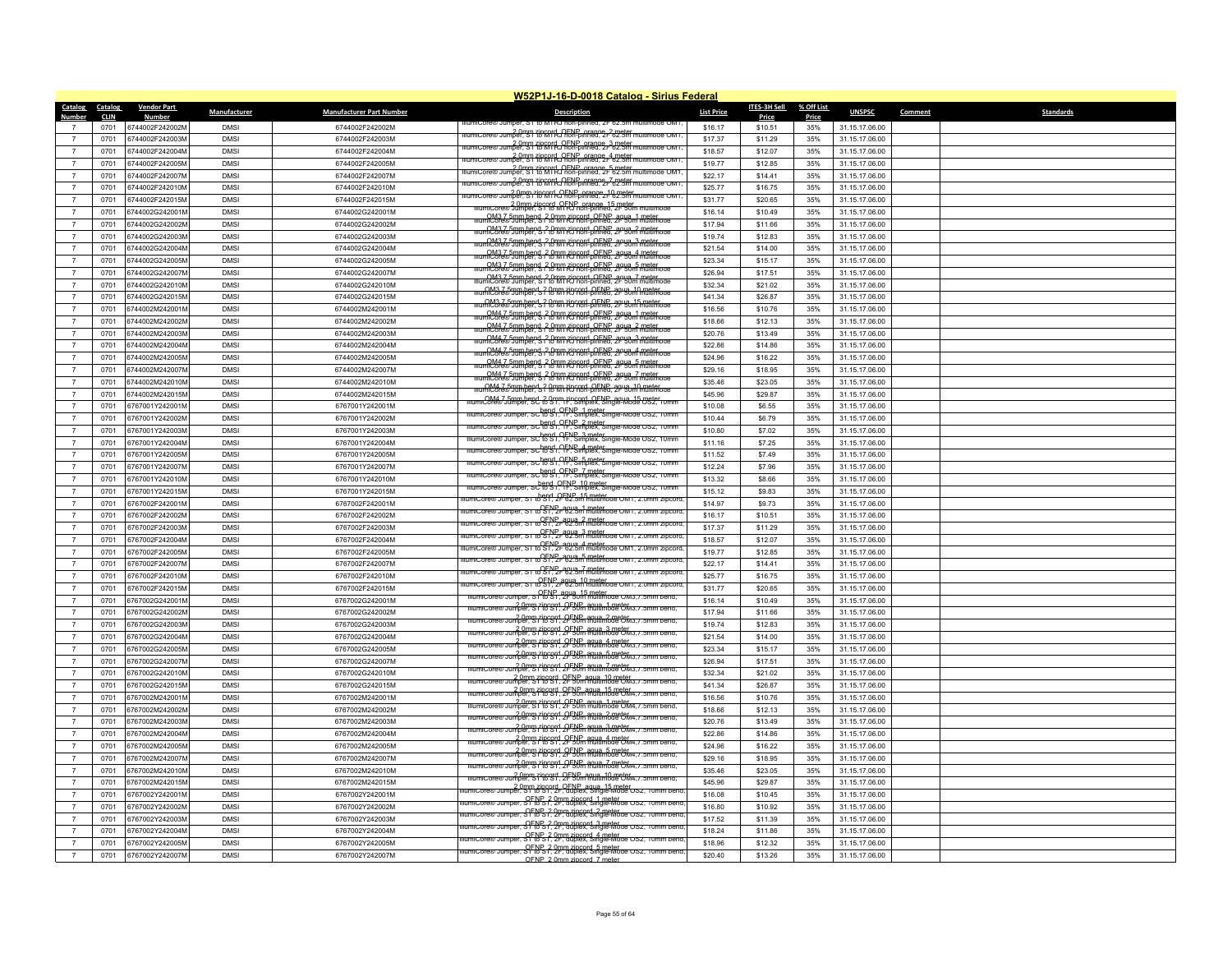| <b>Catalog</b> | Catalog      | <b>Vendor Part</b> |                          |                                  | W52P1J-16-D-0018 Catalog - Sirius Federal                                                                                |                   | <b>ITES-3H Sell</b> | % Off List |                |         |                  |
|----------------|--------------|--------------------|--------------------------|----------------------------------|--------------------------------------------------------------------------------------------------------------------------|-------------------|---------------------|------------|----------------|---------|------------------|
| <b>Number</b>  | <b>CLIN</b>  | <b>Number</b>      | Manufacturer             | <b>Manufacturer Part Number</b>  | <b>Description</b>                                                                                                       | <b>List Price</b> | Price               | Price      | <b>UNSPSC</b>  | Comment | <b>Standards</b> |
| $\overline{7}$ | 0701         | 6767002Y242010M    | <b>DMSI</b>              | 6767002Y242010M                  | umicore with umper, sit to sit, zir, auplex, single-ivit                                                                 | \$22.56           | \$14.66             | 35%        | 31.15.17.06.00 |         |                  |
| $\overline{7}$ | 0701         | 6767002Y242015M    | <b>DMS</b>               | 6767002Y242015M                  | llumiCore® Jumper, SF18-S? Omm zincord, 10 meter.<br>llumiCore® Jumper, SF18-S?, 2F, duplex, Single-Mode OS2, 10mm bend. | \$26.16           | \$17.00             | 35%        | 31.15.17.06.00 |         |                  |
| $\overline{7}$ | 0701         | C3B31002G2B2001    | <b>DMS</b>               | C3B31002G2B2001M                 | .<br>Corning Keyed LC Blue to non-keyed LC, 21-50m multimode OM3, 2.0mr                                                  | \$63.00           | \$40.95             | 35%        | 31.15.17.06.00 |         |                  |
| $\overline{7}$ | 0701         | C3B31002G2B2002    | <b>DMSI</b>              | C3B31002G2B2002M                 | .<br>Torning Keyed LC Blue to non-keyed LC, 2F 50m multimode OM3, 2.0mm                                                  | \$64.50           | \$41.93             | 35%        | 31.15.17.06.00 |         |                  |
| $\overline{7}$ | 0701         | C3B31002G2B2003    | <b>DMSI</b>              | C3B31002G2B2003M                 | .<br>Corning Keved LC Blue to non-keved LC: 2F 50m multimode OM3, 2.0mm                                                  | \$66.00           | \$42.90             | 35%        | 31.15.17.06.00 |         |                  |
| $\overline{7}$ | 0701         | C3B31002G2B2005    | <b>DMS</b>               | C3B31002G2B2005M                 | <u>ing Keyea LC Bille to non-keyed LC, 2F sun militimoae Oms, 2.0m</u>                                                   | \$69.00           | \$44.85             | 35%        | 31.15.17.06.00 |         |                  |
| $\overline{7}$ | 0701         | C3B31002G2B2007    | <b>DMSI</b>              | C3B31002G2B2007M                 | .<br>Corning Keyed LC Blue to non-keyed LC, 2F 50m multimode OM3, 2.0mm                                                  | \$72.00           | \$46.80             | 35%        | 31.15.17.06.00 |         |                  |
| $\overline{7}$ | 0701         | 3G31002G2G2001     | <b>DMS</b>               | C3G31002G2G2001M                 | Corning Keyed LC Green to non-keyed LC, 2- 50m multimode OM3,                                                            | \$63.00           | \$40.95             | 35%        | 31.15.17.06.00 |         |                  |
| $\overline{7}$ | 0701         | 3G31002G2G2002     | <b>DMSI</b>              | C3G31002G2G2002M                 | Corning Keyed LC Green to non-keyed LC, 2F 50m multimode OM3,                                                            | \$64.50           | \$41.93             | 35%        | 31.15.17.06.00 |         |                  |
| $\overline{7}$ | 0701         | 3G31002G2G2003     | <b>DMS</b>               | C3G31002G2G2003M                 | Corning Keyed LC Green to non-keyed LC, 2F 50m multimode OM3,                                                            | \$66.00           | \$42.90             | 35%        | 31.15.17.06.00 |         |                  |
| $\overline{7}$ | 0701         | 23G31002G2G2005    | <b>DMS</b>               | C3G31002G2G2005M                 | <del>coming Keved LC Cleen to RENP ergen Lacket 3 meter mode Owis.</del>                                                 | \$69.00           | \$44.85             | 35%        | 31.15.17.06.00 |         |                  |
| $\overline{7}$ | 0701         | 3G31002G2G2007     | <b>DMSI</b>              | C3G31002G2G2007M                 | Coming Keyed LC Green to hon-keyed LC: 24 50m multimode OM3.                                                             | \$72.00           | \$46.80             | 35%        | 31.15.17.06.00 |         |                  |
| $\overline{7}$ |              | C3R31002G2R2001    | <b>DMSI</b>              | C3R31002G2R2001M                 | coming Keved LC Red to non-keved LC. 2F 50m multimode OM3, 2.0mm                                                         | \$63.00           | \$40.95             | 35%        | 31.15.17.06.00 |         |                  |
| $\overline{7}$ | 0701<br>0701 | 23R31002G2R2002    | <b>DMS</b>               | C3R31002G2R2002M                 | .<br>Forning Keyed LC Red to hon-keyed LC, 2F 50m multimode OM3, 2.0m                                                    | \$64.50           | \$41.93             | 35%        |                |         |                  |
|                |              |                    |                          |                                  | Coming Keyed LC Red to hon-keyed LC, 2F 50m multimode OM3, 2.0mm سان Coming Keyed LC                                     |                   |                     |            | 31.15.17.06.00 |         |                  |
| $\overline{7}$ | 0701         | C3R31002G2R2003    | <b>DMS</b>               | C3R31002G2R2003M                 | <u>zomina kevea LC Rea (a hon-Revert direket 3 metat impore Owis, 2.0m</u>                                               | \$66.00           | \$42.90             | 35%        | 31.15.17.06.00 |         |                  |
| $\overline{7}$ | 0701         | C3R31002G2R2005    | <b>DMSI</b>              | C3R31002G2R2005M                 | oming Keyed LC Red to hon-keyed LC, 2F 50m multimode OM3, 2.0m                                                           | \$69.00           | \$44.85             | 35%        | 31.15.17.06.00 |         |                  |
| $\overline{7}$ | 0701         | C3R31002G2R2007    | <b>DMS</b>               | C3R31002G2R2007M                 | Corning Keyed LC Yellow to non-keyed LC, 2r 50m multimode OM3,                                                           | \$72.00           | \$46.80             | 35%        | 31.15.17.06.00 |         |                  |
| $\overline{7}$ | 0701         | C3Y31002G2Y2001    | <b>DMSI</b>              | C3Y31002G2Y2001M                 | Corning Keyed LC Yellow to non-keyed LC, 2F 50m multimode OM3,                                                           | \$63.00           | \$40.95             | 35%        | 31.15.17.06.00 |         |                  |
| $\overline{7}$ | 0701         | C3Y31002G2Y2002    | <b>DMSI</b>              | C3Y31002G2Y2002M                 | Corning Keyed LC Yellow to hon-keyed LC, 2F 50m multimode OM3,                                                           | \$64.50           | \$41.93             | 35%        | 31.15.17.06.00 |         |                  |
| $\overline{7}$ | 0701         | C3Y31002G2Y2003    | <b>DMS</b>               | C3Y31002G2Y2003M                 | Coming Reveal LC Felfalvio REN-Revelove inclusion multimode Owis,                                                        | \$66.00           | \$42.90             | 35%        | 31.15.17.06.00 |         |                  |
| $\overline{7}$ | 0701         | C3Y31002G2Y2005    | <b>DMS</b>               | C3Y31002G2Y2005M                 | Corning Keyed LC Yellow to hon-keyed LC, 2F 50m multimode OM3,                                                           | \$69.00           | \$44.85             | 35%        | 31.15.17.06.00 |         |                  |
| $\overline{7}$ | 0701         | C3Y31002G2Y2007    | <b>DMS</b>               | C3Y31002G2Y2007M                 | 2 0mm zincord OENP vellow jacket 7 meter                                                                                 | \$72.00           | \$46.80             | 35%        | 31.15.17.06.00 |         |                  |
| $\overline{7}$ | 0701         | DAFCC-12E-3146     | <b>DMSI</b>              | DAFCC-12E-3146                   | MTP® Module, Classic, MTP pinned to duplex LC, 12F, OM2, black                                                           | \$285.00          | \$185.25            | 35%        | 31.15.17.06.00 |         |                  |
| $\overline{7}$ | 0701         | DAFCC-12E-6146     | <b>DMSI</b>              | DAFCC-12E-6146                   | MTP® Module, Classic, MTP pinned to duplex SC, 12F, OM2, black                                                           | \$270.00          | \$175.50            | 35%        | 31.15.17.06.00 |         |                  |
| $\overline{7}$ | 0701         | DAFCC-12F-3146     | <b>DMS</b>               | DAFCC-12F-3146                   | MTP® Module, Classic, MTP pinned to duplex LC, 12F, OM1, beige                                                           | \$285.00          | \$185.25            | 35%        | 31.15.17.06.00 |         |                  |
| $\overline{7}$ | 0701         | DAFCC-12F-6146     | <b>DMS</b>               | DAFCC-12F-6146                   | MTP® Module, Classic, MTP pinned to duplex SC, 12F, OM1, beige                                                           | \$270.00          | \$175.50            | 35%        | 31.15.17.06.00 |         |                  |
| $\overline{7}$ | 0701         | DAFCC-12G-3146     | <b>DMS</b>               | DAFCC-12G-3146                   | MTP® Module, Classic, MTP pinned to duplex LC, 12F, OM3, agua                                                            | \$285.00          | \$185.25            | 35%        | 31.15.17.06.00 |         |                  |
| $\overline{7}$ | 0701         | DAFCC-12G-6146     | <b>DMS</b>               | DAFCC-12G-6146                   | MTP® Module, Classic, MTP pinned to duplex SC, 12F, OM3, aqua                                                            | \$270.00          | \$175.50            | 35%        | 31.15.17.06.00 |         |                  |
| $\overline{7}$ | 0701         | DAFCC-12G-S146     | <b>DMSI</b>              | DAFCC-12G-S146                   | MTP® Module, Classic, MTP pinned to internally shuttered duplex LC,<br>12F OM3 agua                                      | \$360.00          | \$234.00            | 35%        | 31.15.17.06.00 |         |                  |
| $\overline{7}$ | 0701         | DAFCC-12M-3146     | <b>DMSI</b>              | DAFCC-12M-3146                   | MTP® Module, Classic, MTP pinned to duplex LC, 12F, OM4, aqua                                                            | \$297.00          | \$193.05            | 35%        | 31.15.17.06.00 |         |                  |
| $\overline{7}$ | 0701         | DAFCC-12M-6146     | <b>DMS</b>               | DAFCC-12M-6146                   | MTP® Module, Classic, MTP pinned to duplex SC, 12F, OM4, aqua                                                            | \$270.00          | \$175.50            | 35%        | 31.15.17.06.00 |         |                  |
| $\overline{7}$ | 0701         | DAFCC-12Y-3156     | <b>DMSI</b>              | DAFCC-12Y-3156                   | MTP® Module, Classic, MTP pinned to duplex LC/UPC, 12F, OS2, blue                                                        | \$285.00          | \$185.25            | 35%        | 31.15.17.06.00 |         |                  |
| $\overline{7}$ | 0701         | DAFCC-12Y-3846     | <b>DMSI</b>              | DAFCC-12Y-3846                   | MTP® Module, Classic, MTP pinned to duplex LC/APC, 12F, OS2, green                                                       | \$300.00          | \$195.00            | 35%        | 31.15.17.06.00 |         |                  |
| $\overline{7}$ | 0701         | DAFCC-12Y-6146     | <b>DMS</b>               | DAFCC-12Y-6146                   | MTP® Module, Classic, MTP pinned to duplex SC/UPC, 12F, OS2, blue                                                        | \$270.00          | \$175.50            | 35%        | 31.15.17.06.00 |         |                  |
| $\overline{7}$ | 0701         | DAFCC-12Y-6846     | <b>DMSI</b>              | DAFCC-12Y-6846                   | MTP® Module, Classic, MTP pinned to duplex SC/APC, 12F, OS2, green                                                       | \$285.00          | \$185.25            | 35%        | 31.15.17.06.00 |         |                  |
| $\overline{7}$ | 0701         | DAFCC-12Y-S146     | <b>DMSI</b>              | DAFCC-12Y-S146                   | MIP® Module, Classic, MIP pinned to internally shuttered duplex                                                          | \$360.00          | \$234.00            | 35%        | 31.15.17.06.00 |         |                  |
| $\overline{7}$ | 0701         | DAFCC-24E-3146     | <b>DMSI</b>              | DAFCC-24E-3146                   | LC/LIPC 12E OS2 blue<br>MTP® Module, Classic, MTP pinned to duplex LC, 24F, OM2, black                                   | \$510.00          | \$331.50            | 35%        | 31.15.17.06.00 |         |                  |
| $\overline{7}$ | 0701         | DAFCC-24F-3146     | <b>DMS</b>               | DAFCC-24F-3146                   | MTP® Module, Classic, MTP pinned to duplex LC, 24F, OM1, beige                                                           | \$510.00          | \$331.50            | 35%        | 31.15.17.06.00 |         |                  |
| $\overline{7}$ | 0701         | DAFCC-24G-3146     | <b>DMS</b>               | DAFCC-24G-3146                   | MTP® Module, Classic, MTP pinned to duplex LC, 24F, OM3, agua                                                            | \$510.00          | \$331.50            | 35%        | 31.15.17.06.00 |         |                  |
| $\overline{7}$ | 0701         | DAFCC-24G-S146     | <b>DMS</b>               | DAFCC-24G-S146                   | MTP® Module, Classic, MTP pinned to internally shuttered duplex LC,                                                      | \$630.00          | \$409.50            | 35%        | 31.15.17.06.00 |         |                  |
| $\overline{7}$ | 0701         | DAFCC-24M-3146     | <b>DMSI</b>              | DAFCC-24M-3146                   | 24F OM3 agua<br>MTP® Module, Classic, MTP pinned to duplex LC, 24F, OM4, aqua                                            | \$510.00          | \$331.50            | 35%        | 31.15.17.06.00 |         |                  |
| $\overline{7}$ | 0701         | DAFCC-24Y-3146     | <b>DMS</b>               | DAFCC-24Y-3146                   | MTP® Module, Classic, MTP pinned to duplex LC/UPC, 24F, OS2, blue                                                        | \$510.00          | \$331.50            | 35%        | 31.15.17.06.00 |         |                  |
| $\overline{7}$ | 0701         | DAFCC-24Y-3846     | <b>DMS</b>               | DAFCC-24Y-3846                   | MTP® Module, Classic, MTP pinned to duplex LC/APC, 24F, OS2, green                                                       | \$540.00          | \$351.00            | 35%        | 31.15.17.06.00 |         |                  |
| $\overline{7}$ | 0701         | DAFCC-24Y-S146     | <b>DMSI</b>              | DAFCC-24Y-S146                   | MIP® Module, Classic, MIP pinned to internally shuttered duplex                                                          | \$612.00          | \$397.80            | 35%        | 31.15.17.06.00 |         |                  |
| $\overline{7}$ | 0701         | DAFCP-12E-3146     | <b>DMSI</b>              |                                  | LC/HPC 24F OS2 blue                                                                                                      | \$285.00          | \$185.25            | 35%        | 31.15.17.06.00 |         |                  |
| $\overline{7}$ | 0701         | DAFCP-12E-6146     | <b>DMSI</b>              | DAFCP-12E-3146<br>DAFCP-12E-6146 | MTP® Module, PRM, MTP pinned to duplex LC, 12F, OM2, black<br>MTP® Module, PRM, MTP pinned to duplex SC, 12F, OM2, black | \$270.00          | \$175.50            | 35%        | 31.15.17.06.00 |         |                  |
| $\overline{7}$ | 0701         | DAFCP-12F-3146     | <b>DMSI</b>              | DAFCP-12F-3146                   | MTP® Module, PRM, MTP pinned to duplex LC, 12F, OM1, beige                                                               | \$285.00          | \$185.25            | 35%        | 31.15.17.06.00 |         |                  |
| $\overline{7}$ |              |                    |                          |                                  |                                                                                                                          |                   |                     |            |                |         |                  |
|                | 0701         | DAFCP-12F-6146     | <b>DMS</b><br><b>DMS</b> | DAFCP-12F-6146                   | MTP® Module, PRM, MTP pinned to duplex SC, 12F, OM1, beige                                                               | \$270.00          | \$175.50            | 35%        | 31.15.17.06.00 |         |                  |
| $\overline{7}$ | 0701         | DAFCP-12G-3146     |                          | DAFCP-12G-3146                   | MTP® Module, PRM, MTP pinned to duplex LC, 12F, OM3, aqua                                                                | \$285.00          | \$185.25            | 35%        | 31.15.17.06.00 |         |                  |
| $\overline{7}$ | 0701         | DAFCP-12G-6146     | <b>DMSI</b>              | DAFCP-12G-6146                   | MTP® Module, PRM, MTP pinned to duplex SC, 12F, OM3, aqua                                                                | \$270.00          | \$175.50            | 35%        | 31.15.17.06.00 |         |                  |
| $\overline{7}$ | 0701         | DAFCP-12M-3146     | <b>DMS</b>               | DAFCP-12M-3146                   | MTP® Module, PRM, MTP pinned to duplex LC, 12F, OM4, aqua                                                                | \$285.00          | \$185.25            | 35%        | 31.15.17.06.00 |         |                  |
| $\overline{7}$ | 0701         | DAFCP-12M-6146     | <b>DMSI</b>              | DAFCP-12M-6146                   | MTP® Module, PRM, MTP pinned to duplex SC, 12F, OM4, aqua                                                                | \$270.00          | \$175.50            | 35%        | 31.15.17.06.00 |         |                  |
| $\overline{7}$ | 0701         | DAFCP-12Y-3146     | <b>DMS</b>               | DAFCP-12Y-3146                   | MTP® Module, PRM, MTP pinned to duplex LC/UPC, 12F, OS2, blue                                                            | \$285.00          | \$185.25            | 35%        | 31.15.17.06.00 |         |                  |
| $\overline{7}$ | 0701         | DAFCP-12Y-6146     | <b>DMS</b>               | DAFCP-12Y-6146                   | MTP® Module, PRM, MTP pinned to duplex SC/UPC, 12F, OS2, blue                                                            | \$270.00          | \$175.50            | 35%        | 31.15.17.06.00 |         |                  |
| $\overline{7}$ | 0701         | DAFCP-24E-3146     | <b>DMSI</b>              | DAFCP-24E-3146                   | MTP® Module, PRM, MTP pinned to duplex LC, 24F, OM2, black                                                               | \$495.00          | \$321.75            | 35%        | 31.15.17.06.00 |         |                  |
| $\overline{7}$ | 0701         | DAFCP-24F-3146     | <b>DMS</b>               | DAFCP-24F-3146                   | MTP® Module, PRM, MTP pinned to duplex LC, 24F, OM1, beige                                                               | \$495.00          | \$321.75            | 35%        | 31.15.17.06.00 |         |                  |
| $\overline{7}$ | 0701         | DAFCP-24G-3146     | <b>DMSI</b>              | DAFCP-24G-3146                   | MTP® Module, PRM, MTP pinned to duplex LC, 24F, OM3, aqua                                                                | \$495.00          | \$321.75            | 35%        | 31.15.17.06.00 |         |                  |
| $\overline{7}$ | 0701         | DAFCP-24M-3146     | <b>DMSI</b>              | DAFCP-24M-3146                   | MTP® Module, PRM, MTP pinned to duplex LC, 24F, OM4, aqua                                                                | \$495.00          | \$321.75            | 35%        | 31.15.17.06.00 |         |                  |
| $\overline{7}$ | 0701         | DAFCP-24Y-3146     | <b>DMS</b>               | DAFCP-24Y-3146                   | MTP® Module, PRM, MTP pinned to duplex LC/UPC, 24F, OS2, blue                                                            | \$495.00          | \$321.75            | 35%        | 31.15.17.06.00 |         |                  |
| $\overline{7}$ | 0701         | DAFCX-12F-3146     | <b>DMS</b>               | DAFCX-12F-3146                   | MTP® Module, LGX compatible, MTP pinned to duplex LC, 12F, OM2                                                           | \$285.00          | \$185.25            | 35%        | 31.15.17.06.00 |         |                  |
| $\overline{7}$ | 0701         | DAFCX-12E-6146     | <b>DMS</b>               | DAFCX-12E-6146                   | MTP® Module, LGX compatible, MTP pinned to duplex SC, 12F, OM2,<br>hlack                                                 | \$270.00          | \$175.50            | 35%        | 31.15.17.06.00 |         |                  |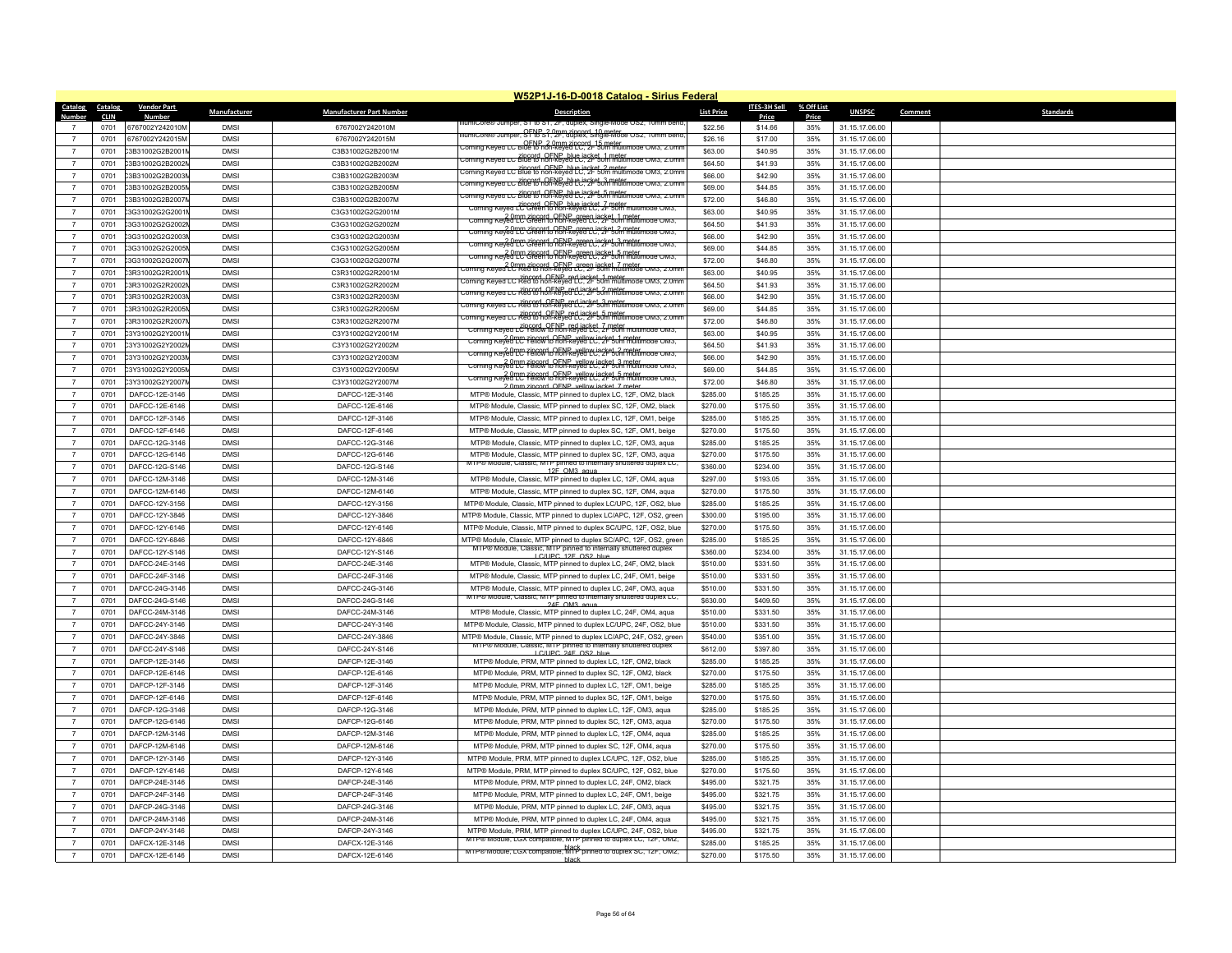|                         |                        |                             |              |                                 | W52P1J-16-D-0018 Catalog - Sirius Federal                                                                                                    |                   |                       |                     |                |                             |  |
|-------------------------|------------------------|-----------------------------|--------------|---------------------------------|----------------------------------------------------------------------------------------------------------------------------------------------|-------------------|-----------------------|---------------------|----------------|-----------------------------|--|
| <b>Catalog</b><br>Numbe | Catalog<br><b>CLIN</b> | <b>Vendor Part</b><br>Numbe | Manufacturer | <b>Manufacturer Part Number</b> | <b>Description</b>                                                                                                                           | <b>List Price</b> | ITES-3H Sell<br>Price | % Off List<br>Price | <b>UNSPSC</b>  | <b>Standards</b><br>Comment |  |
|                         | 0701                   | DAFCX-12F-3146              | <b>DMSI</b>  | DAFCX-12F-3146                  | wirrow module, LGX compatible, MTP pinned to duplex LC, 12F, OM1,                                                                            | \$285.00          | \$185.25              | 35%                 | 31.15.17.06.00 |                             |  |
| $\overline{7}$          | 0701                   | DAFCX-12F-6146              | <b>DMSI</b>  | DAFCX-12F-6146                  | MIP® Module, LGX compatible, MIP pinned to duplex SC, 12F, OM1,                                                                              | \$270.00          | \$175.50              | 35%                 | 31.15.17.06.00 |                             |  |
| $\overline{7}$          | 0701                   | DAFCX-12G-3146              | <b>DMSI</b>  | DAFCX-12G-3146                  | MTP® Module, LGX compatible, MTP pinned to duplex LC, 12F, OM3,                                                                              | \$285.00          | \$185.25              | 35%                 | 31.15.17.06.00 |                             |  |
| $\overline{7}$          | 0701                   | DAFCX-12G-6146              | <b>DMSI</b>  | DAFCX-12G-6146                  | MTP® Module, LGX compatible, MTP pinned to duplex SC, 12F, OM3,                                                                              | \$270.00          | \$175.50              | 35%                 | 31.15.17.06.00 |                             |  |
| $\overline{7}$          | 0701                   | DAFCX-12M-3146              | <b>DMSI</b>  | DAFCX-12M-3146                  | MTP® Module, LGX compatible, MTP pinned to duplex LC, 12F, OM4,                                                                              | \$285.00          | \$185.25              | 35%                 | 31.15.17.06.00 |                             |  |
| $\overline{7}$          |                        | DAFCX-12M-6146              | <b>DMSI</b>  | DAFCX-12M-6146                  | MTP® Module, LGX comaptible, MTP pinned to duplex SC, T2F, OM4                                                                               | \$270.00          |                       | 35%                 | 31.15.17.06.00 |                             |  |
| $\overline{7}$          | 0701<br>0701           | DAFCX-12Y-3146              | <b>DMSI</b>  | DAFCX-12Y-3146                  | MTP® Module, LGX compatible, MTP pinned to duplex LC/UPC, 12F,                                                                               | \$285.00          | \$175.50<br>\$185.25  | 35%                 | 31.15.17.06.00 |                             |  |
| $\overline{7}$          | 0701                   | DAFCX-12Y-3846              | <b>DMSI</b>  | DAFCX-12Y-3846                  | MTP® Module, LGX compatible, MIP pinned to duplex LC/APC, 12F,                                                                               | \$300.00          | \$195.00              | 35%                 | 31.15.17.06.00 |                             |  |
| $\overline{7}$          | 0701                   | DAFCX-12Y-6146              | <b>DMSI</b>  | DAFCX-12Y-6146                  | OS2 orgen<br>MTP® Module, LGX compatible, MTP pinned to duplex SC/APC, 12F,                                                                  | \$285.00          | \$185.25              | 35%                 | 31.15.17.06.00 |                             |  |
| $\overline{7}$          | 0701                   | DAFCX-24E-3146              | <b>DMSI</b>  | DAFCX-24E-3146                  | MTP® Module, LGX compatible, MTP pinned to duplex LC, 24F, OM2,                                                                              | \$495.00          | \$321.75              | 35%                 | 31.15.17.06.00 |                             |  |
| $\overline{7}$          | 0701                   | DAFCX-24F-3146              | <b>DMSI</b>  | DAFCX-24F-3146                  | MTP® Module, LGX compatible, MTP pinned to duplex LC, Z4F, OMT                                                                               | \$495.00          | \$321.75              | 35%                 | 31.15.17.06.00 |                             |  |
| $\overline{7}$          | 0701                   | DAFCX-24G-3146              | <b>DMSI</b>  | DAFCX-24G-3146                  | MTP® Module, LGX compatible, MTP pinned to duplex LC, 24F, OM3,                                                                              | \$495.00          | \$321.75              | 35%                 | 31.15.17.06.00 |                             |  |
| $\overline{7}$          | 0701                   | DAFCX-24M-3146              | <b>DMSI</b>  | DAFCX-24M-3146                  | MTP® Module, LGX compatible, MTP pinned to duplex LC, 24F, OM4.                                                                              | \$495.00          | \$321.75              | 35%                 | 31.15.17.06.00 |                             |  |
| $\overline{7}$          | 0701                   | DAFCX-24Y-3146              | <b>DMSI</b>  | DAFCX-24Y-3146                  | MTP® Module, LGX compatible, MTP pinned to duplex LC/UPC, 24F,                                                                               | \$495.00          | \$321.75              | 35%                 | 31.15.17.06.00 |                             |  |
| $\overline{7}$          | 0701                   | DGF-06P-BK                  | <b>DMSI</b>  | DGF-06P-BK                      | OS2 blue<br>Face Plate, Double Gang, with label windows, 6 port, black                                                                       | \$3.75            | \$2.44                | 35%                 | 31.15.17.06.00 |                             |  |
| $\overline{7}$          | 0701                   | DGF-06P-GY                  | <b>DMSI</b>  | DGF-06P-GY                      | Face Plate, Double Gang, with label windows, 6 port, slate                                                                                   | \$3.75            | \$2.44                | 35%                 | 31.15.17.06.00 |                             |  |
| $\overline{7}$          | 0701                   | DGF-06P-VY                  | <b>DMSI</b>  | DGF-06P-VY                      | Face Plate, Double Gang, with label windows, 6 port, ivory                                                                                   | \$3.75            | \$2.44                | 35%                 | 31.15.17.06.00 |                             |  |
| $\overline{7}$          | 0701                   | DGF-06P-WH                  | <b>DMSI</b>  | DGF-06P-WH                      | Face Plate, Double Gang, with label windows, 6 port, white                                                                                   | \$3.75            | \$2.44                | 35%                 | 31.15.17.06.00 |                             |  |
| $\overline{7}$          | 0701                   | DGF-08P-BK                  | <b>DMSI</b>  | DGF-08P-BK                      | Face Plate, Double Gang, with label windows, 8 port, black                                                                                   | \$3.75            | \$2.44                | 35%                 | 31.15.17.06.00 |                             |  |
| $\overline{7}$          | 0701                   | DGF-08P-GY                  | <b>DMSI</b>  | DGF-08P-GY                      | Face Plate, Double Gang, with label windows, 8 port, slate                                                                                   | \$3.75            | \$2.44                | 35%                 | 31.15.17.06.00 |                             |  |
| $\overline{7}$          | 0701                   | DGF-08P-VY                  | <b>DMSI</b>  | DGF-08P-VY                      | Face Plate, Double Gang, with label windows, 8 port, ivory                                                                                   | \$3.75            | \$2.44                | 35%                 | 31.15.17.06.00 |                             |  |
| $\overline{7}$          | 0701                   | DGF-08P-WH                  | <b>DMSI</b>  | DGF-08P-WH                      | Face Plate, Double Gang, with label windows, 8 port, white                                                                                   | \$3.75            | \$2.44                | 35%                 | 31.15.17.06.00 |                             |  |
| $\overline{7}$          | 0701                   | DGF-12P-BK                  | <b>DMSI</b>  | DGF-12P-BK                      | Face Plate, Double Gang, with label windows, 12 port, black                                                                                  | \$3.75            | \$2.44                | 35%                 | 31.15.17.06.00 |                             |  |
| $\overline{7}$          | 0701                   | DGF-12P-GY                  | <b>DMSI</b>  | DGF-12P-GY                      | Face Plate, Double Gang, with label windows, 12 port, slate                                                                                  | \$3.75            | \$2.44                | 35%                 | 31.15.17.06.00 |                             |  |
| $\overline{z}$          | 0701                   | DGF-12P-VY                  | <b>DMSI</b>  | DGF-12P-VY                      | Face Plate, Double Gang, with label windows, 12 port, ivory                                                                                  | \$3.75            | \$2.44                | 35%                 | 31.15.17.06.00 |                             |  |
| $\overline{7}$          | 0701                   | DGF-12P-WH                  | <b>DMSI</b>  | DGF-12P-WH                      | Face Plate, Double Gang, with label windows, 12 port, white                                                                                  | \$3.75            | \$2.44                | 35%                 | 31.15.17.06.00 |                             |  |
| $\overline{7}$          | 0701                   | DM1RUC                      | <b>DMSI</b>  | DM1RUC                          | umiCore® Enclosure, Rack Mount, Classic, 1U, holds 2 panels or                                                                               | \$315.00          | \$204.75              | 35%                 | 31.15.17.06.00 |                             |  |
| $\overline{7}$          | 0701                   | DM1RUP                      | <b>DMSI</b>  | DM1RUP                          | <u>lumiCore® modules, includes rear cable strain relief brackets.</u><br>lumiCore® Enclosure, Rack Mount, PRM, 1U, holds 3 panels or modules | \$330.00          | \$214.50              | 35%                 | 31.15.17.06.00 |                             |  |
| $\overline{7}$          | 0701                   | DM1RUP-4P                   | <b>DMSI</b>  | DM1RUP-4P                       | includes rear cable strain relief brackets.<br>IumiCore® Enclosure, Rack Mount, PRM, 1U, holds 4 panels or modules                           | \$465.00          | \$302.25              | 35%                 | 31.15.17.06.00 |                             |  |
| $\overline{7}$          | 0701                   | DM1RUX                      | <b>DMSI</b>  | DM1RUX                          | includes rear cable strain relief brackets.<br>IllumiCore® Enclosure, Rack Mount, LGX compatible, 1U, holds 3 panels                         | \$330.00          | \$214.50              | 35%                 | 31.15.17.06.00 |                             |  |
| $\overline{7}$          | 0701                   | DM2RUC                      | <b>DMSI</b>  | DM2RUC                          | Illumicore® Enclosure, Rack Mount, Classic, 2U, holds 4 panels or                                                                            | \$435.00          | \$282.75              | 35%                 | 31.15.17.06.00 |                             |  |
| $\overline{7}$          | 0701                   | DM2RUP                      | <b>DMSI</b>  | DM2RUP                          | lumiCore® Enclosure, Rack Mount, PRM, 2U, holds 6 panels or module                                                                           | \$495.00          | \$321.75              | 35%                 | 31.15.17.06.00 |                             |  |
| $\overline{7}$          | 0701                   | DM2RUX                      | <b>DMSI</b>  | DM2RUX                          | includes rear cable strain relief brackets.<br>IlumiCore® Enclosure, Rack Mount, LGX compatible, 2U, holds 6 panels                          | \$465.00          | \$302.25              | 35%                 | 31.15.17.06.00 |                             |  |
| $\overline{7}$          | 0701                   | DM4RUC                      | <b>DMSI</b>  | DM4RUC                          | nr modules, includes rear cable strain relief brackets.<br>IllumiCore® Enclosure, Rack Mount, Classic, 4U, holds 12 panels or                | \$540.00          | \$351.00              | 35%                 | 31.15.17.06.00 |                             |  |
| $\overline{7}$          | 0701                   | DM4RUP                      | <b>DMSI</b>  | DM4RUP                          | modules_includes.rear.cable.strain.relief.brackets<br>IllumiCore® Enclosure, Rack Mount, PRM, 40, holds 12 panels or                         | \$540.00          | \$351.00              | 35%                 | 31.15.17.06.00 |                             |  |
| $\overline{7}$          | 0701                   | DM4RUX                      | <b>DMSI</b>  | DM4RUX                          | llumiCore® modules, includes rear cable strain relief brackets.<br>llumiCore® Enclosure, Rack Mount, LGX compatible, 4U, holds 12 panel      | \$540.00          | \$351.00              | 35%                 | 31.15.17.06.00 |                             |  |
| $\overline{7}$          | 0701                   | DMAPC-06E-60                | <b>DMSI</b>  | DMAPC-06E-60                    | r modules includes rear cable strain relief bracket<br>Adapter Panel, Classic, 6F, simplex SC, OM2, black                                    | \$27.00           | \$17.55               | 35%                 | 31.15.17.06.00 |                             |  |
| $\overline{7}$          | 0701                   | DMAPC-06E-67                | <b>DMSI</b>  | DMAPC-06E-67                    | Adapter Panel, Classic, 6F, simplex ST, OM2, metal body                                                                                      | \$30.00           | \$19.50               | 35%                 | 31.15.17.06.00 |                             |  |
| $\overline{7}$          | 0701                   | DMAPC-06F-60                | <b>DMSI</b>  | DMAPC-06E-60                    | Adapter Panel, Classic, 6F, simplex SC, OM1, beige                                                                                           | \$27.00           | \$17.55               | 35%                 | 31.15.17.06.00 |                             |  |
| $\overline{7}$          | 0701                   | DMAPC-06F-67                | <b>DMSI</b>  | DMAPC-06F-67                    | Adapter Panel, Classic, 6F, simplex ST, OM1, metal body                                                                                      | \$30.00           | \$19.50               | 35%                 | 31.15.17.06.00 |                             |  |
| $\overline{7}$          | 0701                   | DMAPC-06G-60                | <b>DMSI</b>  | DMAPC-06G-60                    | Adapter Panel, Classic, 6F, simplex SC, OM3/4, aqua                                                                                          | \$27.00           | \$17.55               | 35%                 | 31.15.17.06.00 |                             |  |
| $\overline{7}$          | 0701                   | DMAPC-06G-67                | <b>DMSI</b>  | DMAPC-06G-67                    | Adapter Panel, Classic, 6F, simplex ST, OM3/4, metal body                                                                                    | \$30.00           | \$19.50               | 35%                 | 31.15.17.06.00 |                             |  |
| $\overline{7}$          | 0701                   | DMAPC-06Y-60                | <b>DMSI</b>  | DMAPC-06Y-60                    | Adapter Panel, Classic, 6F, simplex SC/UPC, OS2, blue                                                                                        | \$27.00           | \$17.55               | 35%                 | 31.15.17.06.00 |                             |  |
| $\overline{7}$          | 0701                   | DMAPC-06Y-67                | <b>DMSI</b>  | DMAPC-06Y-67                    | Adapter Panel, Classic, 6F, simplex ST, OS2, metal body                                                                                      | \$30.00           | \$19.50               | 35%                 | 31.15.17.06.00 |                             |  |
| $\overline{7}$          | 0701                   | DMAPC-06Y-69                | <b>DMSI</b>  | DMAPC-06Y-69                    | Adapter Panel, Classic, 6F, simplex SC/APC, OS2, green                                                                                       | \$27.00           | \$17.55               | 35%                 | 31.15.17.06.00 |                             |  |
| $\overline{7}$          | 0701                   | DMAPC-12E-31                | <b>DMSI</b>  | DMAPC-12E-31                    | Adapter Panel, Classic, 12F, duplex, LC, OM2, black                                                                                          | \$66.00           | \$42.90               | 35%                 | 31.15.17.06.00 |                             |  |
| $\overline{7}$          | 0701                   | DMAPC-12E-61                | <b>DMSI</b>  | DMAPC-12E-61                    | Adapter Panel, Classic, 12F, duplex SC, OM2, black                                                                                           | \$54.00           | \$35.10               | 35%                 | 31.15.17.06.00 |                             |  |
| $\overline{7}$          | 0701                   | DMAPC-12E-67                | <b>DMSI</b>  | DMAPC-12E-67                    | Adapter Panel, Classic, 12F, simplex ST, OM2, metal body                                                                                     | \$60.00           | \$39.00               | 35%                 | 31.15.17.06.00 |                             |  |
| $\overline{7}$          | 0701                   | DMAPC-12F-31                | <b>DMSI</b>  | DMAPC-12F-31                    | Adapter Panel, Classic, 12F, duplex, LC, OM1, beige                                                                                          | \$66.00           | \$42.90               | 35%                 | 31.15.17.06.00 |                             |  |
| $\overline{7}$          | 0701                   | DMAPC-12F-61                | <b>DMSI</b>  | DMAPC-12F-61                    | Adapter Panel, Classic, 12F, duplex SC, OM1, beige                                                                                           | \$54.00           | \$35.10               | 35%                 | 31.15.17.06.00 |                             |  |
|                         | 0701                   | DMAPC-12F-67                | <b>DMSI</b>  | DMAPC-12F-67                    | Adapter Panel, Classic, 12F, simplex ST, OM1, metal body                                                                                     | \$60.00           | \$39.00               | 35%                 | 31.15.17.06.00 |                             |  |
| $\overline{7}$          | 0701                   | DMAPC-12G-31                | <b>DMSI</b>  | DMAPC-12G-31                    | Adapter Panel, Classic, 12F, duplex, LC, OM3/4, aqua                                                                                         | \$66.00           | \$42.90               | 35%                 | 31.15.17.06.00 |                             |  |
| $\overline{7}$          | 0701                   | DMAPC-12G-61                | <b>DMSI</b>  | DMAPC-12G-61                    | Adapter Panel, Classic, 12F, duplex SC, OM3/4, aqua                                                                                          | \$54.00           | \$35.10               | 35%                 | 31.15.17.06.00 |                             |  |
| $\overline{7}$          | 0701                   | DMAPC-12G-67                | <b>DMSI</b>  | <b>DMAPC-12G-67</b>             | Adapter Panel, Classic, 12F, simplex ST, OM3/4, metal body                                                                                   | \$60.00           | \$39.00               | 35%                 | 31.15.17.06.00 |                             |  |
| $\overline{7}$          | 0701                   | DMAPC-12G-B3                | <b>DMSI</b>  | DMAPC-12G-B3                    | Adapter Panel, Classic, 12F, duplex LC, non-keyed, blue                                                                                      | \$66.00           | \$42.90               | 35%                 | 31.15.17.06.00 |                             |  |
| $\overline{7}$          | 0701                   | DMAPC-12G-G3                | <b>DMSI</b>  | DMAPC-12G-G3                    | Adapter Panel, Classic, 12F, duplex LC, non-keyed, green                                                                                     | \$66.00           | \$42.90               | 35%                 | 31.15.17.06.00 |                             |  |
|                         | 0701                   | DMAPC-12G-N3                | <b>DMSI</b>  | DMAPC-12G-N3                    | Adapter Panel, Classic, 12F, duplex LC, non-keyed, orange                                                                                    | \$66.00           | \$42.90               | 35%                 | 31.15.17.06.00 |                             |  |
| $\overline{7}$          | 0701                   | DMAPC-12G-R3                | <b>DMSI</b>  | DMAPC-12G-R3                    | Adapter Panel, Classic, 12F, duplex LC, non-keyed, red                                                                                       | \$66.00           | \$42.90               | 35%                 | 31.15.17.06.00 |                             |  |
| $\overline{7}$          | 0701                   | DMAPC-12G-V3                | <b>DMSI</b>  | DMAPC-12G-V3                    | Adapter Panel, Classic, 12F, duplex LC, non-keyed, violet                                                                                    | \$66.00           | \$42.90               | 35%                 | 31.15.17.06.00 |                             |  |
| $\overline{7}$          | 0701                   | DMAPC-12G-Y3                | <b>DMSI</b>  | DMAPC-12G-Y3                    | Adapter Panel, Classic, 12F, duplex LC, non-keyed, yellow                                                                                    | \$66.00           | \$42.90               | 35%                 | 31.15.17.06.00 |                             |  |
| $\overline{7}$          | 0701                   | DMAPC-12Y-31                | <b>DMSI</b>  | DMAPC-12Y-31                    | Adapter Panel, Classic, 12F, duplex LC/UPC, OS2, blue                                                                                        | \$66.00           | \$42.90               | 35%                 | 31.15.17.06.00 |                             |  |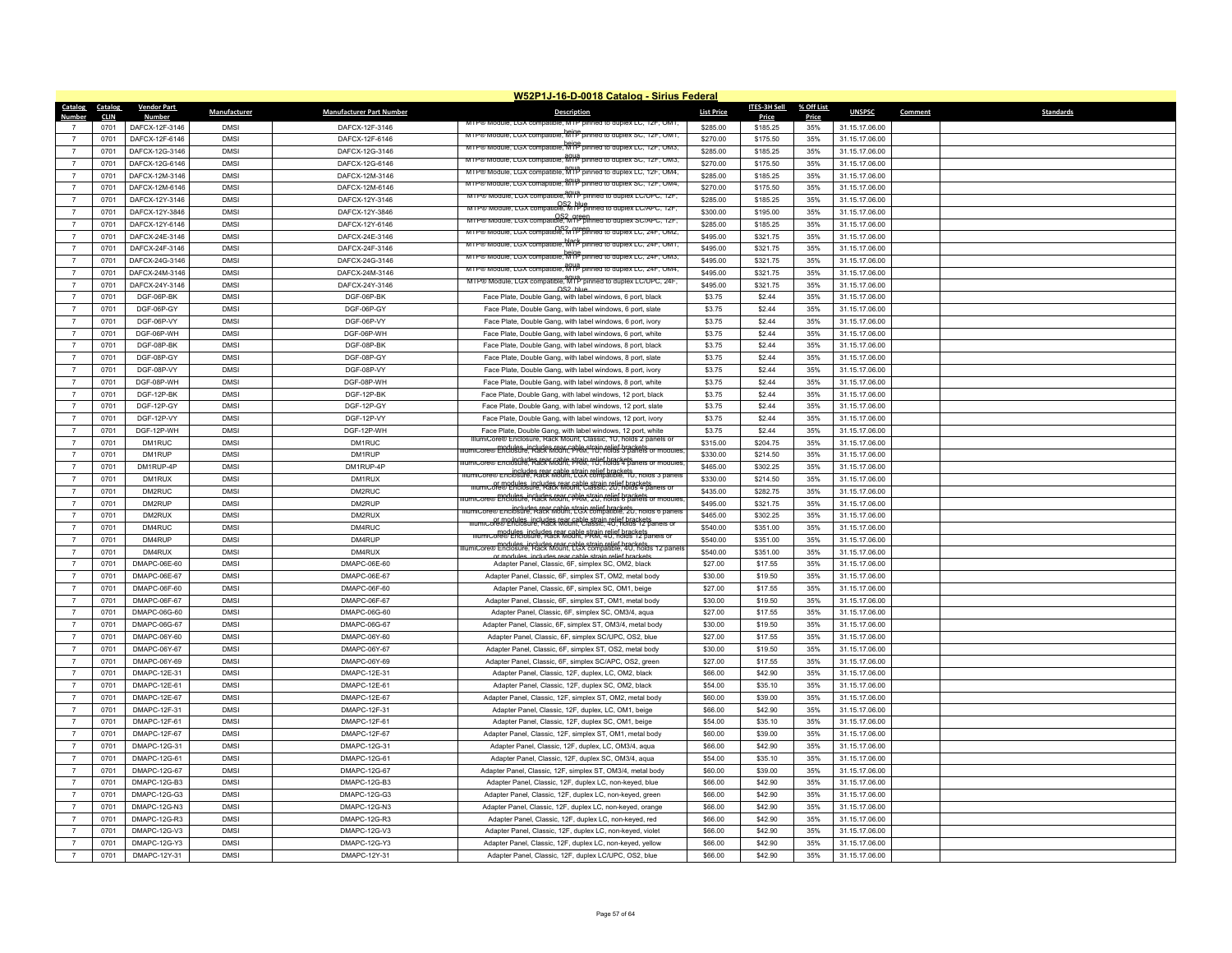|                |                     |                              |              |                                 | W52P1J-16-D-0018 Catalog - Sirius Federal                                                            |                   |                    |              |                                  |         |                  |
|----------------|---------------------|------------------------------|--------------|---------------------------------|------------------------------------------------------------------------------------------------------|-------------------|--------------------|--------------|----------------------------------|---------|------------------|
|                | Catalog Catalog     | <b>Vendor Part</b>           | Manufacturer | <b>Manufacturer Part Number</b> | <b>Description</b>                                                                                   | <b>List Price</b> | ITES-3H Sell       | % Off List   | <b>UNSPSC</b>                    | Comment | <b>Standards</b> |
| Number         | <b>CLIN</b><br>0701 | <b>Numbe</b><br>DMAPC-12Y-38 | <b>DMSI</b>  | DMAPC-12Y-38                    | Adapter Panel, Classic, 12F, duplex LC/APC, OS2, green                                               | \$66.00           | Price<br>\$42.90   | Price<br>35% | 31.15.17.06.00                   |         |                  |
| $\overline{7}$ | 0701                | DMAPC-12Y-61                 | <b>DMSI</b>  | DMAPC-12Y-61                    |                                                                                                      | \$54.00           | \$35.10            | 35%          |                                  |         |                  |
|                |                     |                              |              |                                 | Adapter Panel, Classic, 12F, duplex SC/UPC, OS2, blue                                                |                   |                    |              | 31.15.17.06.00                   |         |                  |
| $\overline{7}$ | 0701                | DMAPC-12Y-67                 | <b>DMSI</b>  | DMAPC-12Y-67                    | Adapter Panel, Classic, 12F, simplex ST, OS2, metal body                                             | \$60.00           | \$39.00            | 35%          | 31.15.17.06.00                   |         |                  |
| $\overline{7}$ | 0701                | DMAPC-12Y-68                 | <b>DMSI</b>  | DMAPC-12Y-68                    | Adapter Panel, Classic, 12F, duplex SC/APC, OS2, green                                               | \$54.00           | \$35.10            | 35%          | 31.15.17.06.00                   |         |                  |
| $\overline{7}$ | 0701                | DMAPC-144E-45                | <b>DMSI</b>  | DMAPC-144E-45                   | Adapter Panel, Classic, 144F, MTP®, OM2, black                                                       | \$234.00          | \$152.10           | 35%          | 31.15.17.06.00                   |         |                  |
| $\overline{7}$ | 0701                | DMAPC-144F-45                | <b>DMSI</b>  | DMAPC-144F-45                   | Adapter Panel, Classic, 144F, MTP®, OM1, beige                                                       | \$234.00          | \$152.10           | 35%          | 31.15.17.06.00                   |         |                  |
| $\overline{7}$ | 0701                | DMAPC-144G-45                | <b>DMSI</b>  | DMAPC-144G-45                   | Adapter Panel, Classic, 144F, MTP®, OM3/4, aqua                                                      | \$234.00          | \$152.10           | 35%          | 31.15.17.06.00                   |         |                  |
| $\overline{7}$ | 0701                | DMAPC-144Y-45                | <b>DMSI</b>  | DMAPC-144Y-45                   | Adapter Panel, Classic, 144F, MTP®, OS2, green                                                       | \$234.00          | \$152.10           | 35%          | 31.15.17.06.00                   |         |                  |
| $\overline{7}$ | 0701                | DMAPC-24F-31                 | <b>DMSI</b>  | DMAPC-24E-31                    | Adapter Panel, Classic, 24F, duplex, LC, OM2, black                                                  | \$126.00          | \$81.90            | 35%          | 31.15.17.06.00                   |         |                  |
| $\overline{7}$ | 0701                | DMAPC-24F-31                 | <b>DMSI</b>  | DMAPC-24F-31                    | Adapter Panel, Classic, 24F, duplex, LC, OM1, beige                                                  | \$126.00          | \$81.90            | 35%          | 31.15.17.06.00                   |         |                  |
| $\overline{7}$ | 0701                | DMAPC-24G-31                 | <b>DMSI</b>  | DMAPC-24G-31                    | Adapter Panel, Classic, 24F, duplex, LC, OM3/4, aqua                                                 | \$126.00          | \$81.90            | 35%          | 31.15.17.06.00                   |         |                  |
| $\overline{7}$ | 0701                | DMAPC-24G-B3                 | <b>DMSI</b>  | DMAPC-24G-B3                    | Adapter Panel, Classic, 24F, duplex LC, non-keyed, blue                                              | \$126.00          | \$81.90            | 35%          | 31.15.17.06.00                   |         |                  |
| $\overline{7}$ | 0701                | DMAPC-24G-G3                 | <b>DMSI</b>  | DMAPC-24G-G3                    | Adapter Panel, Classic, 24F, duplex LC, non-keyed, green                                             | \$126.00          | \$81.90            | 35%          | 31.15.17.06.00                   |         |                  |
| $\overline{7}$ | 0701                | DMAPC-24G-N3                 | <b>DMSI</b>  | DMAPC-24G-N3                    | Adapter Panel, Classic, 24F, duplex LC, non-keyed, orange                                            | \$126.00          | \$81.90            | 35%          | 31.15.17.06.00                   |         |                  |
| $\overline{7}$ | 0701                | DMAPC-24G-R3                 | <b>DMSI</b>  | DMAPC-24G-R3                    | Adapter Panel, Classic, 24F, duplex LC, non-keyed, red                                               | \$126.00          | \$81.90            | 35%          | 31.15.17.06.00                   |         |                  |
| $\overline{7}$ | 0701                | DMAPC-24G-V3                 | <b>DMSI</b>  | DMAPC-24G-V3                    | Adapter Panel, Classic, 24F, duplex LC, non-keyed, violet                                            | \$126.00          | \$81.90            | 35%          | 31.15.17.06.00                   |         |                  |
| $\overline{7}$ | 0701                | DMAPC-24G-Y3                 | <b>DMSI</b>  | DMAPC-24G-Y3                    | Adapter Panel, Classic, 24F, duplex LC, non-keyed, yellow                                            | \$126.00          | \$81.90            | 35%          | 31.15.17.06.00                   |         |                  |
| $\overline{7}$ | 0701                | DMAPC-24Y-31                 | <b>DMSI</b>  | DMAPC-24Y-31                    | Adapter Panel, Classic, 24F, duplex LC/UPC, OS2, blue                                                | \$126.00          | \$81.90            | 35%          | 31.15.17.06.00                   |         |                  |
| $\overline{7}$ | 0701                | DMAPC-24Y-38                 | <b>DMSI</b>  | DMAPC-24Y-38                    | Adapter Panel, Classic, 24F, duplex LC/APC, OS2, green                                               | \$126.00          | \$81.90            | 35%          | 31.15.17.06.00                   |         |                  |
| $\overline{7}$ | 0701                | <b>DMAPC-72E-45</b>          | <b>DMSI</b>  | <b>DMAPC-72E-45</b>             | Adapter Panel, Classic, 72F, MTP®, OM2, black                                                        | \$135.60          | \$88.14            | 35%          | 31.15.17.06.00                   |         |                  |
| $\overline{7}$ | 0701                | DMAPC-72F-45                 | <b>DMSI</b>  | DMAPC-72F-45                    | Adapter Panel, Classic, 72F, MTP®, OM1, beige                                                        | \$135.60          | \$88.14            | 35%          | 31.15.17.06.00                   |         |                  |
| $\overline{7}$ | 0701                | <b>DMAPC-72G-45</b>          | <b>DMSI</b>  | <b>DMAPC-72G-45</b>             | Adapter Panel, Classic, 72F, MTP®, OM3/4, aqua                                                       | \$135.60          | \$88.14            | 35%          | 31.15.17.06.00                   |         |                  |
| $\overline{7}$ | 0701                | DMAPC-72Y-45                 | <b>DMSI</b>  | <b>DMAPC-72Y-45</b>             | Adapter Panel, Classic, 72F, MTP®, OS2, green                                                        | \$135.60          | \$88.14            | 35%          | 31.15.17.06.00                   |         |                  |
| $\overline{7}$ | 0701                | DMAPC-96E-45                 | <b>DMSI</b>  | DMAPC-96E-45                    | Adapter Panel, Classic, 96F, MTP®, OM2, black                                                        | \$159.60          | \$103.74           | 35%          | 31.15.17.06.00                   |         |                  |
| $\overline{7}$ | 0701                | DMAPC-96F-45                 | <b>DMSI</b>  | DMAPC-96F-45                    | Adapter Panel, Classic, 96F, MTP®, OM1, beige                                                        | \$159.60          | \$103.74           | 35%          | 31.15.17.06.00                   |         |                  |
|                | 0701                | DMAPC-96G-45                 | <b>DMSI</b>  | DMAPC-96G-45                    | Adapter Panel, Classic, 96F, MTP®, OM3/4, aqua                                                       | \$159.60          | \$103.74           | 35%          | 31.15.17.06.00                   |         |                  |
| $\overline{7}$ | 0701                | DMAPC-96Y-45                 | <b>DMSI</b>  | DMAPC-96Y-45                    | Adapter Panel, Classic, 96F, MTP®, OS2, green                                                        | \$159.60          | \$103.74           | 35%          | 31.15.17.06.00                   |         |                  |
| $\overline{7}$ | 0701                | DMAPP-06F-60                 | <b>DMSI</b>  | DMAPP-06E-60                    | Adapter Panel, PRM, 6F, simplex SC, OM2, black                                                       | \$30.00           | \$19.50            | 35%          | 31.15.17.06.00                   |         |                  |
| $\overline{7}$ | 0701                | DMAPP-06F-67                 | <b>DMSI</b>  | DMAPP-06E-67                    | Adapter Panel, PRM, 6F, simplex ST, OM2, metal body                                                  | \$30.00           | \$19.50            | 35%          | 31.15.17.06.00                   |         |                  |
| $\overline{7}$ | 0701                | DMAPP-06F-60                 | <b>DMSI</b>  | DMAPP-06F-60                    | Adapter Panel, PRM, 6F, simplex SC, OM1, beige                                                       | \$30.00           | \$19.50            | 35%          | 31.15.17.06.00                   |         |                  |
| $\overline{7}$ | 0701                | DMAPP-06F-67                 | <b>DMSI</b>  | DMAPP-06F-67                    | Adapter Panel, PRM, 6F, simplex ST, OM1, metal body                                                  | \$30.00           | \$19.50            | 35%          | 31.15.17.06.00                   |         |                  |
| $\overline{7}$ | 0701                | DMAPP-06G-60                 | <b>DMSI</b>  | DMAPP-06G-60                    | Adapter Panel, PRM, 6F, simplex SC, OM3/4, aqua                                                      | \$30.00           | \$19.50            | 35%          | 31.15.17.06.00                   |         |                  |
| $\overline{7}$ | 0701                | DMAPP-06G-67                 | <b>DMSI</b>  | DMAPP-06G-67                    | Adapter Panel, PRM, 6F, simplex ST, OM3/4, metal body                                                | \$30.00           | \$19.50            | 35%          | 31.15.17.06.00                   |         |                  |
| $\overline{7}$ | 0701                | DMAPP-06Y-60                 | <b>DMSI</b>  | DMAPP-06Y-60                    | Adapter Panel, PRM, 6F, simplex SC/UPC, OS2, blue                                                    | \$30.00           | \$19.50            | 35%          | 31.15.17.06.00                   |         |                  |
| $\overline{7}$ | 0701                | DMAPP-06Y-67                 | <b>DMSI</b>  | DMAPP-06Y-67                    | Adapter Panel, PRM, 6F, simplex ST/UPC, OS2, metal body                                              | \$30.00           | \$19.50            | 35%          | 31.15.17.06.00                   |         |                  |
| $\overline{7}$ | 0701                | DMAPP-06Y-69                 | <b>DMSI</b>  | DMAPP-06Y-69                    | Adapter Panel, PRM, 6F, simplex SC/APC, OS2, green                                                   | \$30.00           | \$19.50            | 35%          | 31.15.17.06.00                   |         |                  |
| $\overline{7}$ | 0701                | DMAPP-12E-31                 | <b>DMSI</b>  | DMAPP-12E-31                    | Adapter Panel, PRM, 12F, duplex LC, OM2, black                                                       | \$66.00           | \$42.90            | 35%          | 31.15.17.06.00                   |         |                  |
| $\overline{7}$ | 0701                | DMAPP-12E-61                 | <b>DMSI</b>  | DMAPP-12E-61                    | Adapter Panel, PRM, 12F, duplex SC, OM2, black                                                       | \$51.00           | \$33.15            | 35%          | 31.15.17.06.00                   |         |                  |
| $\overline{7}$ | 0701                | DMAPP-12E-67                 | <b>DMSI</b>  | DMAPP-12E-67                    | Adapter Panel, PRM, 12F, simplex ST, OM2, metal body                                                 | \$60.00           | \$39.00            | 35%          | 31.15.17.06.00                   |         |                  |
| $\overline{7}$ | 0701                | DMAPP-12F-31                 | <b>DMSI</b>  | DMAPP-12F-31                    | Adapter Panel, PRM, 12F, duplex LC, OM1, beige                                                       | \$66.00           | \$42.90            | 35%          | 31.15.17.06.00                   |         |                  |
| $\overline{7}$ | 0701                | DMAPP-12F-61                 | <b>DMSI</b>  | DMAPP-12F-61                    | Adapter Panel, PRM, 12F, duplex SC, OM1, beige                                                       | \$51.00           | \$33.15            | 35%          | 31.15.17.06.00                   |         |                  |
| $\overline{7}$ | 0701                | DMAPP-12F-67                 | <b>DMSI</b>  | DMAPP-12F-67                    | Adapter Panel, PRM, 12F, simplex ST, OM1, metal body                                                 | \$60.00           | \$39.00            | 35%          | 31.15.17.06.00                   |         |                  |
| $\overline{7}$ | 0701                | DMAPP-12G-31                 | <b>DMSI</b>  | DMAPP-12G-31                    | Adapter Panel, PRM, 12F, duplex LC, OM3/4, aqua                                                      | \$66.00           | \$42.90            | 35%          | 31.15.17.06.00                   |         |                  |
| $\overline{7}$ | 0701                | DMAPP-12G-61                 | <b>DMSI</b>  | DMAPP-12G-61                    | Adapter Panel, PRM, 12F, duplex SC, OM3/4, aqua                                                      | \$51.00           | \$33.15            | 35%          | 31.15.17.06.00                   |         |                  |
| $\overline{7}$ | 0701                | DMAPP-12G-67                 | <b>DMSI</b>  | DMAPP-12G-67                    | Adapter Panel, PRM, 12F, simplex ST, OM3/4, metal body                                               | \$60.00           | \$39.00            | 35%          | 31.15.17.06.00                   |         |                  |
| $\overline{7}$ | 0701                | DMAPP-12Y-31                 | <b>DMSI</b>  | DMAPP-12Y-31                    | Adapter Panel, PRM, 12F, duplex LC/UPC, OS2, blue                                                    | \$66.00           | \$42.90            | 35%          | 31.15.17.06.00                   |         |                  |
| $\overline{7}$ | 0701                | DMAPP-12Y-38                 | <b>DMSI</b>  | DMAPP-12Y-38                    | Adapter Panel, PRM, 12F, duplex LC/APC, OS2, green                                                   | \$66.00           | \$42.90            | 35%          | 31.15.17.06.00                   |         |                  |
| $\overline{7}$ | 0701                | DMAPP-12Y-61                 | <b>DMSI</b>  | DMAPP-12Y-61                    | Adapter Panel, PRM, 12F, duplex SC/UPC, OS2, blue                                                    | \$51.00           | \$33.15            | 35%          | 31.15.17.06.00                   |         |                  |
| $\overline{7}$ | 0701                | DMAPP-12Y-67                 | <b>DMSI</b>  | DMAPP-12Y-67                    | Adapter Panel, PRM, 12F, simplex ST/UPC, OS2, metal body                                             | \$60.00           | \$39.00            | 35%          | 31.15.17.06.00                   |         |                  |
| $\overline{7}$ | 0701                | DMAPP-12Y-68                 | <b>DMSI</b>  | DMAPP-12Y-68                    |                                                                                                      | \$51.00           |                    | 35%          |                                  |         |                  |
| $\overline{7}$ | 0701                | DMAPP-24E-31                 | <b>DMSI</b>  | DMAPP-24E-31                    | Adapter Panel, PRM, 12F, duplex SC/APC, OS2, green<br>Adapter Panel, PRM, 24F, duplex LC, OM2, black | \$126.00          | \$33.15<br>\$81.90 | 35%          | 31.15.17.06.00<br>31.15.17.06.00 |         |                  |
| $\overline{7}$ | 0701                | DMAPP-24F-31                 | <b>DMSI</b>  | DMAPP-24F-31                    | Adapter Panel, PRM, 24F, duplex LC, OM1, beige                                                       | \$126.00          | \$81.90            | 35%          | 31.15.17.06.00                   |         |                  |
| $\overline{7}$ |                     |                              |              |                                 |                                                                                                      |                   |                    |              |                                  |         |                  |
|                | 0701                | DMAPP-24G-31                 | <b>DMSI</b>  | DMAPP-24G-31                    | Adapter Panel, PRM, 24F, duplex LC, OM3/4, aqua                                                      | \$126.00          | \$81.90            | 35%          | 31.15.17.06.00                   |         |                  |
| $\overline{7}$ | 0701                | DMAPP-24Y-31                 | <b>DMSI</b>  | DMAPP-24Y-31                    | Adapter Panel, PRM, 24F, duplex LC/UPC, OS2, blue                                                    | \$126.00          | \$81.90            | 35%          | 31.15.17.06.00                   |         |                  |
| $\overline{7}$ | 0701                | DMAPP-24Y-38                 | <b>DMSI</b>  | DMAPP-24Y-38                    | Adapter Panel, PRM, 24F, duplex LC/APC, OS2, green                                                   | \$126.00          | \$81.90            | 35%          | 31.15.17.06.00                   |         |                  |
| $\overline{7}$ | 0701                | DMAPX-06E-21                 | <b>DMSI</b>  | DMAPX-06E-21                    | Adapter Panel, LGX compatible, 6F, simplex FC, OM2, metal body                                       | \$30.00           | \$19.50            | 35%          | 31.15.17.06.00                   |         |                  |
| $\overline{7}$ | 0701                | DMAPX-06F-60                 | <b>DMSI</b>  | DMAPX-06E-60                    | Adapter Panel, LGX compatible, 6F, simplex SC, OM2, black                                            | \$27.00           | \$17.55            | 35%          | 31.15.17.06.00                   |         |                  |
|                | 0701                | DMAPX-06E-67                 | <b>DMSI</b>  | DMAPX-06E-67                    | Adapter Panel, LGX compatible, 6F, simplex ST, OM2, metal body                                       | \$30.00           | \$19.50            | 35%          | 31.15.17.06.00                   |         |                  |
| $\overline{7}$ | 0701                | DMAPX-06F-21                 | <b>DMSI</b>  | DMAPX-06F-21                    | Adapter Panel, LGX compatible, 6F, simplex FC, OM1, metal body                                       | \$30.00           | \$19.50            | 35%          | 31.15.17.06.00                   |         |                  |
|                | 0701                | DMAPX-06F-60                 | <b>DMSI</b>  | DMAPX-06F-60                    | Adapter Panel, LGX compatible, 6F, simplex SC, OM1, beige                                            | \$27.00           | \$17.55            | 35%          | 31.15.17.06.00                   |         |                  |
|                | 0701                | DMAPX-06F-67                 | <b>DMSI</b>  | DMAPX-06F-67                    | Adapter Panel, LGX compatible, 6F, simplex ST, OM1, metal body                                       | \$30.00           | \$19.50            | 35%          | 31.15.17.06.00                   |         |                  |
| $\overline{7}$ | 0701                | DMAPX-06G-21                 | <b>DMSI</b>  | DMAPX-06G-21                    | Adapter Panel, LGX compatible, 6F, simplex FC, OM3/4, metal body                                     | \$30.00           | \$19.50            | 35%          | 31.15.17.06.00                   |         |                  |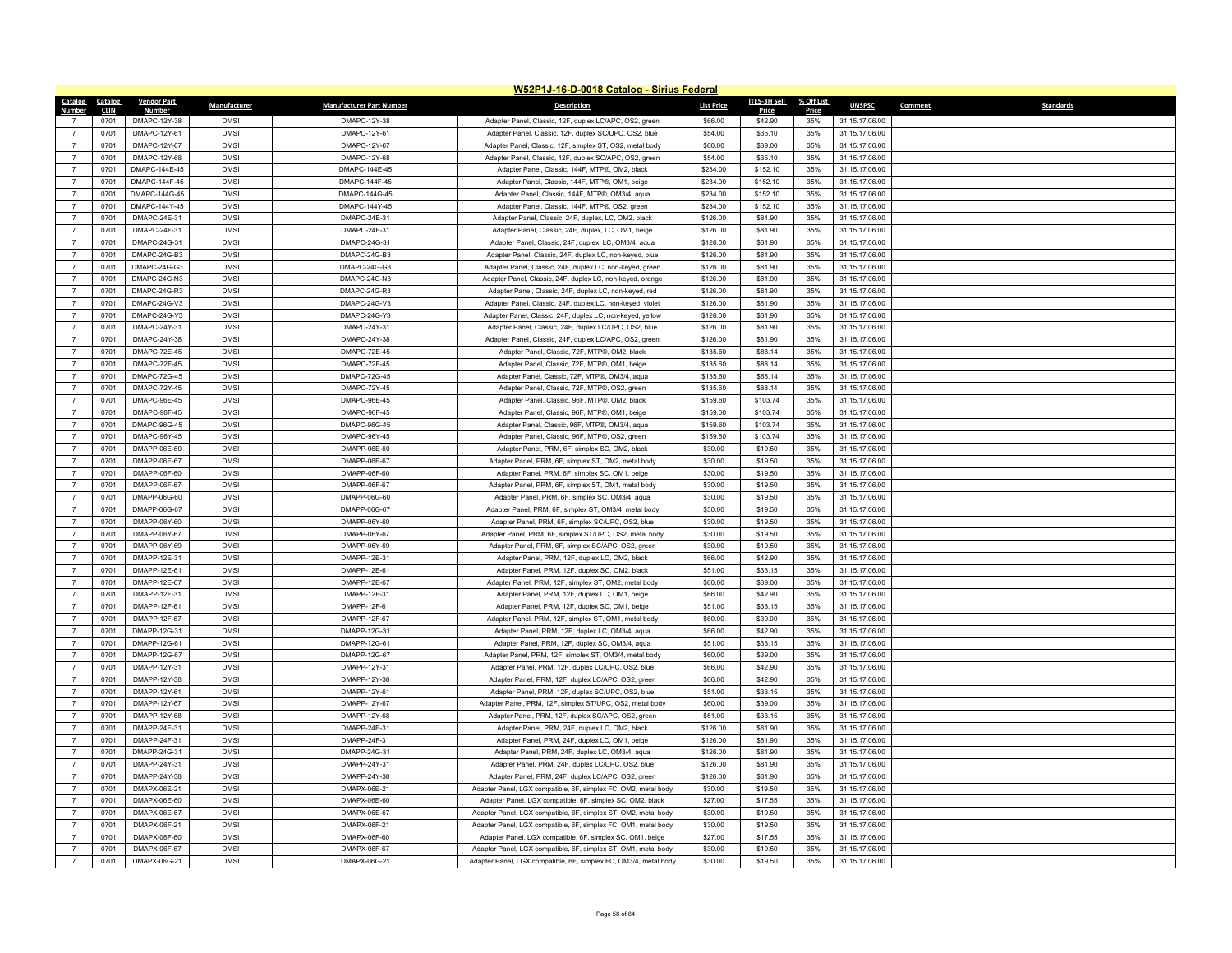|                                  | W52P1J-16-D-0018 Catalog - Sirius Federal |                                    |                            |                                        |                                                                                                                                   |                      |                      |            |                                  |                             |  |
|----------------------------------|-------------------------------------------|------------------------------------|----------------------------|----------------------------------------|-----------------------------------------------------------------------------------------------------------------------------------|----------------------|----------------------|------------|----------------------------------|-----------------------------|--|
|                                  | Catalog Catalog                           | <b>Vendor Part</b>                 | Manufacturer               | <b>Manufacturer Part Number</b>        | <b>Description</b>                                                                                                                | <b>List Price</b>    | ITES-3H Sell         | % Off List | <b>UNSPSC</b>                    | Comment<br><b>Standards</b> |  |
| Number                           | <b>CLIN</b>                               | <b>Number</b>                      |                            |                                        |                                                                                                                                   |                      | Price                | Price      |                                  |                             |  |
| $\overline{7}$                   | 0701<br>0701                              | DMAPX-06G-60<br>DMAPX-06G-67       | <b>DMSI</b><br><b>DMSI</b> | DMAPX-06G-60<br>DMAPX-06G-67           | Adapter Panel, LGX compatible, 6F, simplex SC, OM3/4, aqua<br>Adapter Panel, LGX compatible, 6F, simplex ST, OM3/4, metal body    | \$27.00<br>\$30.00   | \$17.55<br>\$19.50   | 35%<br>35% | 31.15.17.06.00                   |                             |  |
|                                  |                                           |                                    |                            |                                        |                                                                                                                                   |                      |                      |            | 31.15.17.06.00                   |                             |  |
|                                  | 0701                                      | DMAPX-06Y-21                       | <b>DMSI</b>                | DMAPX-06Y-21                           | Adapter Panel, LGX compatible, 6F, simplex FC/UPC, OS2, metal body                                                                | \$30.00              | \$19.50              | 35%        | 31.15.17.06.00                   |                             |  |
| $\overline{7}$                   | 0701                                      | DMAPX-06Y-28                       | <b>DMSI</b>                | DMAPX-06Y-28                           | Adapter Panel, LGX compatible, 6F, simplex FCAPC, OS2, metal body                                                                 | \$30.00              | \$19.50              | 35%        | 31.15.17.06.00                   |                             |  |
| $\overline{7}$                   | 0701                                      | DMAPX-06Y-60                       | <b>DMSI</b>                | DMAPX-06Y-60                           | Adapter Panel, LGX compatible, 6F, simplex SC/UPC, OS2, blue                                                                      | \$27.00              | \$17.55              | 35%        | 31.15.17.06.00                   |                             |  |
| $\overline{7}$                   | 0701                                      | DMAPX-06Y-67                       | <b>DMSI</b>                | DMAPX-06Y-67                           | Adapter Panel, LGX compatible, 6F, simplex ST/UPC, OS2, metal body                                                                | \$30.00              | \$19.50              | 35%        | 31.15.17.06.00                   |                             |  |
| $\overline{7}$                   | 0701                                      | DMAPX-06Y-68                       | <b>DMSI</b>                | DMAPX-06Y-68                           | Adapter Panel, LGX compatible, 6F, simplex SC/APC, OS2, green                                                                     | \$27.00              | \$17.55              | 35%        | 31.15.17.06.00                   |                             |  |
| $\overline{7}$                   | 0701                                      | DMAPX-12E-21                       | <b>DMSI</b>                | DMAPX-12E-21                           | Adapter Panel, LGX compatible, 12F, simplex FC, OM2, metal body                                                                   | \$60.00              | \$39.00              | 35%        | 31.15.17.06.00                   |                             |  |
| $\overline{7}$                   | 0701                                      | DMAPX-12F-31                       | <b>DMSI</b>                | DMAPX-12E-31                           | Adapter Panel, LGX compatible, 12F, duplex LC, OM2, black                                                                         | \$66.00              | \$42.90              | 35%        | 31.15.17.06.00                   |                             |  |
| $\overline{7}$                   | 0701                                      | DMAPX-12E-61                       | <b>DMSI</b>                | DMAPX-12E-61                           | Adapter Panel, LGX compatible, 12F, duplex SC, OM2, black                                                                         | \$51.00              | \$33.15              | 35%        | 31.15.17.06.00                   |                             |  |
| $\overline{7}$                   | 0701<br>0701                              | DMAPX-12E-67<br>DMAPX-12F-21       | <b>DMSI</b><br><b>DMSI</b> | DMAPX-12E-67<br>DMAPX-12F-21           | Adapter Panel, LGX compatible, 12F, simplex ST, OM2, metal body                                                                   | \$60.00<br>\$60.00   | \$39.00<br>\$39.00   | 35%<br>35% | 31.15.17.06.00<br>31.15.17.06.00 |                             |  |
| $\overline{7}$<br>$\overline{7}$ |                                           |                                    | <b>DMSI</b>                |                                        | Adapter Panel, LGX compatible, 12F, simplex FC, OM1, metal body                                                                   |                      |                      | 35%        |                                  |                             |  |
|                                  | 0701                                      | DMAPX-12F-31                       |                            | DMAPX-12F-31                           | Adapter Panel, LGX compatible, 12F, duplex LC, OM1, beige                                                                         | \$66.00              | \$42.90              |            | 31.15.17.06.00                   |                             |  |
| $\overline{7}$                   | 0701                                      | DMAPX-12F-61                       | <b>DMSI</b>                | DMAPX-12F-61                           | Adapter Panel, LGX compatible, 12F, duplex SC, OM1, beige                                                                         | \$51.00              | \$33.15              | 35%        | 31.15.17.06.00                   |                             |  |
| $\overline{7}$                   | 0701                                      | DMAPX-12F-67                       | <b>DMSI</b>                | DMAPX-12F-67                           | Adapter Panel, LGX compatible, 12F, simplex ST, OM1, metal body                                                                   | \$60.00              | \$39.00              | 35%        | 31.15.17.06.00                   |                             |  |
| $\overline{7}$                   | 0701                                      | DMAPX-12G-21                       | <b>DMSI</b>                | DMAPX-12G-21                           | Adapter Panel, LGX compatible, 12F, simplex FC, OM3/4, metal body                                                                 | \$60.00              | \$39.00              | 35%        | 31.15.17.06.00                   |                             |  |
|                                  | 0701                                      | DMAPX-12G-31                       | <b>DMSI</b><br><b>DMSI</b> | DMAPX-12G-31                           | Adapter Panel, LGX compatible, 12F, duplex LC, OM3/4, aqua                                                                        | \$66.00              | \$42.90              | 35%        | 31.15.17.06.00                   |                             |  |
| $\overline{7}$                   | 0701                                      | DMAPX-12G-61                       |                            | DMAPX-12G-61                           | Adapter Panel, LGX compatible, 12F, duplex SC, OM3/4, aqua                                                                        | \$51.00              | \$33.15              | 35%        | 31.15.17.06.00                   |                             |  |
| $\overline{7}$                   | 0701                                      | DMAPX-12G-67                       | <b>DMSI</b>                | DMAPX-12G-67                           | Adapter Panel, LGX compatible, 12F, simplex ST, OM3/4, metal body                                                                 | \$60.00              | \$39.00              | 35%        | 31.15.17.06.00                   |                             |  |
| $\overline{7}$                   | 0701                                      | DMAPX-12Y-21                       | <b>DMSI</b>                | DMAPX-12Y-21                           | Adapter Panel, LGX compatible, 12F, simplex FC/UPC, OS2, metal body                                                               | \$60.00              | \$39.00              | 35%        | 31.15.17.06.00                   |                             |  |
| $\overline{7}$<br>$\overline{7}$ | 0701<br>0701                              | DMAPX-12Y-28<br>DMAPX-12Y-31       | <b>DMSI</b><br><b>DMSI</b> | DMAPX-12Y-28                           | Adapter Panel, LGX compatible, 12F, simplex FCAPC, OS2, metal body                                                                | \$60.00              | \$39.00              | 35%        | 31.15.17.06.00                   |                             |  |
|                                  |                                           |                                    |                            | DMAPX-12Y-31                           | Adapter Panel, LGX compatible, 12F, duplex LC/UPC, OS2, blue                                                                      | \$66.00              | \$42.90              | 35%        | 31.15.17.06.00                   |                             |  |
|                                  | 0701                                      | DMAPX-12Y-38                       | <b>DMSI</b>                | DMAPX-12Y-38                           | Adapter Panel, LGX compatible, 12F, duplex LC/APC, OS2, green                                                                     | \$66.00              | \$42.90              | 35%        | 31.15.17.06.00                   |                             |  |
| $\overline{7}$                   | 0701                                      | DMAPX-12Y-61                       | <b>DMSI</b>                | DMAPX-12Y-61                           | Adapter Panel, LGX compatible, 12F, duplex SC/UPC, OS2, blue                                                                      | \$51.00              | \$33.15              | 35%        | 31.15.17.06.00                   |                             |  |
| $\overline{7}$                   | 0701                                      | DMAPX-12Y-67                       | <b>DMSI</b>                | DMAPX-12Y-67                           | Adapter Panel, LGX compatible, 12F, simplex ST/UPC, OS2, metal body                                                               | \$60.00              | \$39.00              | 35%        | 31.15.17.06.00                   |                             |  |
| $\overline{7}$                   | 0701                                      | DMAPX-12Y-68                       | <b>DMSI</b>                | DMAPX-12Y-68                           | Adapter Panel, LGX compatible, 12F, duplex SC/APC, OS2, green                                                                     | \$51.00              | \$33.15              | 35%        | 31.15.17.06.00                   |                             |  |
| $\overline{7}$                   | 0701                                      | DMAPX-12Y-B3                       | <b>DMSI</b>                | DMAPX-12Y-B3                           | Adapter Panel, LGX compatible, 12F, duplex LC, non-keyed, blue                                                                    | \$72.00              | \$46.80              | 35%        | 31.15.17.06.00                   |                             |  |
| $\overline{7}$                   | 0701                                      | DMAPX-12Y-G3                       | <b>DMSI</b>                | DMAPX-12Y-G3                           | Adapter Panel, LGX compatible, 12F, duplex LC, non-keyed, green                                                                   | \$72.00              | \$46.80              | 35%        | 31.15.17.06.00                   |                             |  |
| $\overline{7}$                   | 0701                                      | DMAPX-12Y-N3                       | <b>DMSI</b>                | DMAPX-12Y-N3                           | Adapter Panel, LGX compatible, 12F, duplex LC, non-keyed, orange                                                                  | \$72.00              | \$46.80              | 35%        | 31.15.17.06.00                   |                             |  |
| $\overline{7}$                   | 0701                                      | DMAPX-12Y-R3                       | <b>DMSI</b>                | DMAPX-12Y-R3                           | Adapter Panel, LGX compatible, 12F, duplex LC, non-keyed, Red                                                                     | \$72.00              | \$46.80              | 35%        | 31.15.17.06.00                   |                             |  |
| $\overline{7}$                   | 0701<br>0701                              | DMAPX-12Y-V3<br>DMAPX-12Y-Y3       | <b>DMSI</b><br><b>DMSI</b> | DMAPX-12Y-V3<br>DMAPX-12Y-Y3           | Adapter Panel, LGX compatible, 12F, duplex LC, non-keyed, violet                                                                  | \$72.00<br>\$72.00   | \$46.80<br>\$46.80   | 35%<br>35% | 31.15.17.06.00<br>31.15.17.06.00 |                             |  |
| $\overline{7}$                   |                                           |                                    | <b>DMSI</b>                |                                        | Adapter Panel, LGX compatible, 12F, duplex LC, non-keyed, yellow                                                                  |                      |                      |            |                                  |                             |  |
| $\overline{7}$                   | 0701                                      | DMAPX-24E-31                       |                            | DMAPX-24E-31                           | Adapter Panel, LGX compatible, 24F, duplex LC, OM2, black                                                                         | \$126.00             | \$81.90              | 35%        | 31.15.17.06.00                   |                             |  |
| $\overline{7}$                   | 0701                                      | DMAPX-24F-31                       | <b>DMSI</b>                | DMAPX-24F-31                           | Adapter Panel, LGX compatible, 24F, duplex LC, OM1, beige                                                                         | \$126.00             | \$81.90              | 35%        | 31.15.17.06.00                   |                             |  |
| $\overline{7}$<br>$\overline{7}$ | 0701                                      | DMAPX-24G-31                       | <b>DMSI</b>                | DMAPX-24G-31                           | Adapter Panel, LGX compatible, 24F, duplex LC, OM3/4, aqua                                                                        | \$126.00             | \$81.90              | 35%        | 31.15.17.06.00                   |                             |  |
|                                  | 0701                                      | DMAPX-24Y-31                       | <b>DMSI</b>                | DMAPX-24Y-31                           | Adapter Panel, LGX compatible, 24F, duplex LC/UPC, OS2, blue                                                                      | \$126.00             | \$81.90              | 35%        | 31.15.17.06.00                   |                             |  |
|                                  | 0701                                      | DMAPX-24Y-38                       | <b>DMSI</b><br><b>DMSI</b> | DMAPX-24Y-38                           | Adapter Panel, LGX compatible, 24F, duplex LC/APC, OS2, green                                                                     | \$126.00             | \$81.90              | 35%        | 31.15.17.06.00                   |                             |  |
| $\overline{7}$<br>$\overline{7}$ | 0701<br>0701                              | DMAPX-24Y-B3<br>DMAPX-24Y-G3       | <b>DMSI</b>                | DMAPX-24Y-B3<br>DMAPX-24Y-G3           | Adapter Panel, LGX compatible, 24F, duplex LC, non-keyed, blue                                                                    | \$126.00             | \$81.90              | 35%        | 31.15.17.06.00                   |                             |  |
|                                  |                                           |                                    | <b>DMSI</b>                |                                        | Adapter Panel, LGX compatible, 24F, duplex LC, non-keyed, green                                                                   | \$126.00             | \$81.90              | 35%        | 31.15.17.06.00                   |                             |  |
| $\overline{7}$                   | 0701                                      | DMAPX-24Y-N3                       |                            | DMAPX-24Y-N3                           | Adapter Panel, LGX compatible, 24F, duplex LC, non-keyed, orange                                                                  | \$126.00             | \$81.90              | 35%        | 31.15.17.06.00                   |                             |  |
| $\overline{7}$<br>$\overline{7}$ | 0701<br>0701                              | DMAPX-24Y-R3<br>DMAPX-24Y-V3       | <b>DMSI</b><br><b>DMSI</b> | DMAPX-24Y-R3<br>DMAPX-24Y-V3           | Adapter Panel, LGX compatible, 24F, duplex LC, non-keyed, Red<br>Adapter Panel, LGX compatible, 24F, duplex LC, non-keved, violet | \$126.00<br>\$126.00 | \$81.90<br>\$81.90   | 35%<br>35% | 31.15.17.06.00                   |                             |  |
| $\overline{7}$                   | 0701                                      | DMAPX-24Y-Y3                       | <b>DMSI</b>                | DMAPX-24Y-Y3                           | Adapter Panel, LGX compatible, 24F, duplex LC, non-keyed, yellow                                                                  | \$126.00             | \$81.90              | 35%        | 31.15.17.06.00<br>31.15.17.06.00 |                             |  |
| $\overline{7}$                   | 0701                                      | MPPC-12FB-31003                    | <b>DMSI</b>                | DMPPC-12FB-31003M                      | CCH Compatible Pigtailed Panel, 12F, LC/UPC, 62.5m OM1, w/3 meter                                                                 | \$171.00             |                      | 35%        | 31.15.17.06.00                   |                             |  |
| $\overline{7}$                   |                                           |                                    |                            |                                        | CCH Compatible Pigtailed Panel, 12F, SC/UPC, 62.5m OM1, w/ 3 meter                                                                |                      | \$111.15             |            |                                  |                             |  |
|                                  | 0701<br>0701                              | MPPC-12FB-61003<br>MPPC-12FB-68003 | <b>DMSI</b><br><b>DMSI</b> | DMPPC-12FB-61003M<br>DMPPC-12FB-68003M | CCH Compatible Pigtailed Panel, 12F, SC/UPC, 62.5m OM1, w/3 mete                                                                  | \$171.00<br>\$195.00 | \$111.15<br>\$126.75 | 35%<br>35% | 31.15.17.06.00<br>31.15.17.06.00 |                             |  |
| $\overline{7}$                   | 0701                                      | MPPC-12FT-31003                    | <b>DMSI</b>                | DMPPC-12FT-31003M                      | CCH Compatible Pictailed Panel. 12P. LC/UPC, 62.5m OM1, w/3 meter                                                                 | \$171.00             | \$111.15             | 35%        | 31.15.17.06.00                   |                             |  |
| $\overline{7}$                   | 0701                                      | MPPC-12FT-61003                    | <b>DMSI</b>                | DMPPC-12FT-61003M                      | CCH Compatible Pigtailed Panel, 12F, SCOBC, 62.5m OM1, w/3 meter                                                                  | \$171.00             | \$111.15             | 35%        | 31.15.17.06.00                   |                             |  |
| $\overline{7}$                   | 0701                                      | MPPC-12FT-68003                    | <b>DMSI</b>                | DMPPC-12FT-68003M                      | CCH Compatible Pigtailed Panel, 12F, SC/UPC, 62.5m OM1, w/ 3 meter                                                                | \$195.00             | \$126.75             | 35%        | 31.15.17.06.00                   |                             |  |
| $\overline{7}$                   | 0701                                      | MPPC-12GB-31003                    | <b>DMSI</b>                | DMPPC-12GB-31003M                      | CCH Compatible Pigtailed Panel. 12P. LC/OPC. 50m OM3. W/ 3 meter                                                                  | \$171.00             | \$111.15             | 35%        | 31.15.17.06.00                   |                             |  |
|                                  | 0701                                      | MPPC-12GB-61003                    | <b>DMSI</b>                | DMPPC-12GB-61003M                      | CCH Compatible Pigtailed Panel, 12F, SC/UPC, 50m OM3, w/ 3 meter                                                                  | \$171.00             | \$111.15             | 35%        | 31.15.17.06.00                   |                             |  |
| $\overline{7}$                   | 0701                                      | MPPC-12GB-68003                    | <b>DMSI</b>                | DMPPC-12GB-68003M                      | CCH Compatible Pigtailed Panel, 12F, SC/UPC, 50m OM3, w/3 meter                                                                   | \$195.00             | \$126.75             | 35%        | 31.15.17.06.00                   |                             |  |
| $\overline{7}$                   | 0701                                      | MPPC-12GT-31003                    | <b>DMSI</b>                | DMPPC-12GT-31003M                      | CCH Compatible Pigtailed Panel, 12F, LC/UPC, 50m OM3, W/3 meter                                                                   | \$171.00             | \$111.15             | 35%        | 31.15.17.06.00                   |                             |  |
| $\overline{7}$                   | 0701                                      | MPPC-12GT-61003                    | <b>DMSI</b>                | DMPPC-12GT-61003M                      | CCH Compatible Pigtailed Panel, 12F, SCOPC, 50m OM3, w/3 meter                                                                    | \$171.00             | \$111.15             | 35%        | 31.15.17.06.00                   |                             |  |
| $\overline{7}$                   | 0701                                      | MPPC-12GT-68003                    | <b>DMSI</b>                | DMPPC-12GT-68003M                      | tight buffered bigtail-c. sum OM3, w/3 meter<br>CCH Compatible Pigtailed Panel, 12P, SC/OPC, 50m OM3, w/3 meter                   | \$195.00             | \$126.75             | 35%        | 31.15.17.06.00                   |                             |  |
| $\overline{7}$                   | 0701                                      | MPPC-12YB-31003                    | <b>DMSI</b>                | DMPPC-12YB-31003M                      | CCH Compatible Pigtailed Panel, 12F, LC/UPC, Single-Mode OS2, w/3                                                                 | \$171.00             | \$111.15             | 35%        | 31.15.17.06.00                   |                             |  |
|                                  | 0701                                      | MPPC-12YB-61003                    | <b>DMSI</b>                | DMPPC-12YB-61003M                      | CCH Compatible Pigtailed Panel, 12P, SCIUPC, Single-Mode OS2, W/3                                                                 | \$171.00             | \$111.15             | 35%        | 31.15.17.06.00                   |                             |  |
| $\overline{7}$                   | 0701                                      | MPPC-12YB-68003                    | <b>DMSI</b>                | DMPPC-12YB-68003M                      | CCH Compatible Pigtailed Panel, 12P, SCIUPC, Single-Mode OS2, W/3                                                                 | \$195.00             | \$126.75             | 35%        | 31.15.17.06.00                   |                             |  |
| $\overline{7}$                   | 0701                                      | MPPC-12YT-31003                    | <b>DMSI</b>                | DMPPC-12YT-31003M                      | CCH Compatible Pigtailed Panel, 12F, LC/UPC, Single-Mode OS2, w/3                                                                 | \$171.00             | \$111.15             | 35%        | 31.15.17.06.00                   |                             |  |
|                                  | 0701                                      | MPPC-12YT-61003                    | <b>DMSI</b>                | DMPPC-12YT-61003M                      | meter tight buffered pigtail.<br>CCH Compatible Pigtailed Panel, 12F, SC/UPC, Single-Mode OS2, wi 3                               | \$171.00             | \$111.15             | 35%        | 31.15.17.06.00                   |                             |  |
| $\overline{7}$                   | 0701                                      | MPPC-12YT-68003                    | <b>DMSI</b>                | DMPPC-12YT-68003M                      | CCH Compatible Pigtailed Panel, 12F, SC/APC, Single-Mode OS2, w/3                                                                 | \$195.00             | \$126.75             | 35%        | 31.15.17.06.00                   |                             |  |
|                                  |                                           |                                    |                            |                                        | meter tight buffered nintail                                                                                                      |                      |                      |            |                                  |                             |  |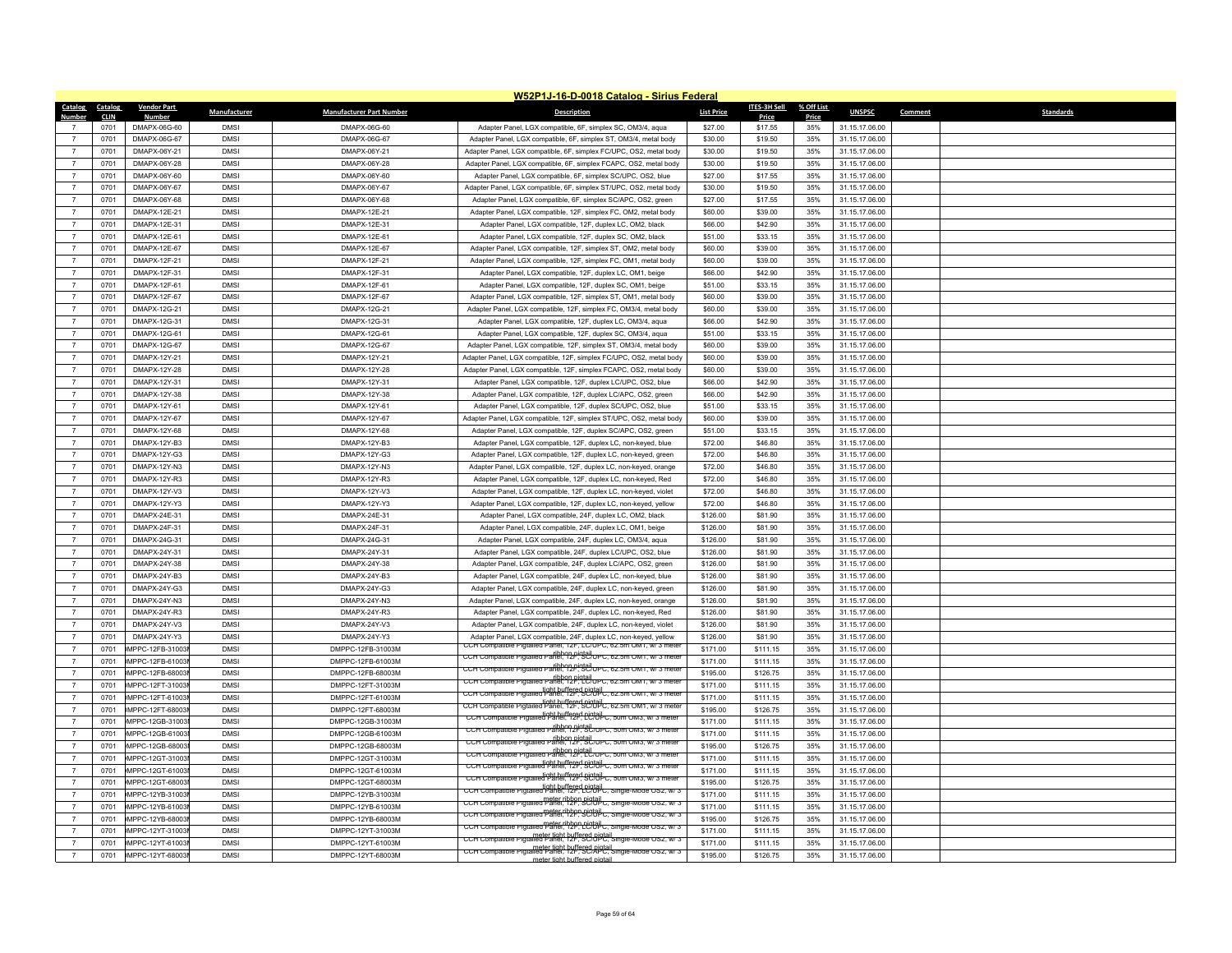|                                  |                     |                           |                  |                                   | W52P1J-16-D-0018 Catalog - Sirius Federal                                                                     |                   |                          |              |                |         |                  |
|----------------------------------|---------------------|---------------------------|------------------|-----------------------------------|---------------------------------------------------------------------------------------------------------------|-------------------|--------------------------|--------------|----------------|---------|------------------|
| Catalog                          | Catalog             | <b>Vendor Part</b>        | Manufacturer     | <b>Manufacturer Part Number</b>   | <b>Description</b>                                                                                            | <b>List Price</b> | <b>ITES-3H Sell</b>      | % Off List   | <b>UNSPSC</b>  | Comment | <b>Standards</b> |
| <b>Number</b><br>$\overline{7}$  | <b>CLIN</b><br>0701 | Number<br>MSCC-12YM-31001 | <b>DMSI</b>      | DMSCC-12YM-31001M                 | Corning® CCH-CS Splice Cas                                                                                    | \$495.00          | <b>Price</b><br>\$321.75 | Price<br>35% | 31.15.17.06.00 |         |                  |
| $\overline{7}$                   | 0701                | MSCC-12YM-38001           | <b>DMSI</b>      | DMSCC-12YM-38001M                 | Corning® CCH-CS Splice Cassette, loaded with 12F, LC/APC, Single-                                             | \$522.00          | \$339.30                 | 35%          | 31.15.17.06.00 |         |                  |
| $\overline{7}$                   | 0701                | MSCC-12YM-61001           | <b>DMSI</b>      | DMSCC-12YM-61001M                 | Corning® CCH-CS Splice Cassette, loaded with 12F, SC/UPC, Single                                              | \$495.00          | \$321.75                 | 35%          | 31.15.17.06.00 |         |                  |
| $\overline{7}$                   | 0701                | MSCC-12YM-68001           | <b>DMSI</b>      | DMSCC-12YM-68001M                 | Mode 250m single fibers<br>Corning® CCH-CS Splice Cassette, loaded with 12F, SC/APC, Single-                  | \$495.00          | \$321.75                 | 35%          | 31.15.17.06.00 |         |                  |
| $\overline{7}$                   | 0701                | MSCC-24YM-31001           | <b>DMS</b>       | DMSCC-24YM-31001M                 | ng® CCH-CS Splice Cassette, loaded with 24F. LC/UP                                                            | \$816.00          | \$530.40                 | 35%          | 31.15.17.06.00 |         |                  |
|                                  |                     | MSCC-24YM-38001           | <b>DMSI</b>      |                                   | Coming CCH-CS Spile Cassette, idaded With Z4F. LC/APC.                                                        | \$816.00          | \$530.40                 |              | 31.15.17.06.00 |         |                  |
| $\overline{7}$<br>$\overline{7}$ | 0701<br>0701        | DPMJB-02P-WH              | <b>DMSI</b>      | DMSCC-24YM-38001M<br>DPMJB-02P-WH | Dual Port Module Jack Bezel, white, holds two duplex LC, or two simplex                                       | \$0.90            |                          | 35%<br>35%   | 31.15.17.06.00 |         |                  |
| $\overline{7}$                   | 0701                | DPMJB-04P-WH              | <b>DMS</b>       | DPMJB-04P-WH                      | ر SC/ST/FC<br>Dual Port Duplex Module Jacket Bezel, holds two quad LC, or two duple:                          | \$0.90            | \$0.59<br>\$0.59         | 35%          | 31.15.17.06.00 |         |                  |
| $\overline{7}$                   | 0701                | EPC-21E                   | <b>DMSI</b>      | $EPC-21E$                         | SC/ST/EC<br>mination connector, anaerobic, epoxy and polish. EC, 50m                                          | \$5.70            | \$3.71                   | 35%          | 31.15.17.06.00 |         |                  |
| $\overline{7}$                   | 0701                | EPC-21F                   | <b>DMSI</b>      | EPC-21F                           | multimode OM2, single pack<br>nnector, anaerobic, epoxy and polish,                                           | \$5.70            | \$3.71                   | 35%          | 31.15.17.06.00 |         |                  |
| $\overline{7}$                   | 0701                | EPC-21G                   | <b>DMS</b>       | EPC-21G                           | .<br><del>.comector, anaeropic, epoxy and</del>                                                               | \$5.70            | \$3.71                   | 35%          | 31.15.17.06.00 |         |                  |
| $\overline{7}$                   | 0701                | EPC-21M                   | <b>DMS</b>       | EPC-21M                           | mination connector, anaerobic, epoxy and polish, FC, 50m                                                      | \$5.70            | \$3.71                   | 35%          | 31.15.17.06.00 |         |                  |
| $\overline{7}$                   | 0701                | EPC-21Y                   | <b>DMSI</b>      | EPC-21Y                           | multimode OM4, single nack<br>rector, anaerobic, epoxy and polish, FC/UPC, Single                             | \$5.70            | \$3.71                   | 35%          | 31.15.17.06.00 |         |                  |
| $\overline{7}$                   | 0701                | EPC-28Y                   | <b>DMS</b>       | EPC-28Y                           | Mode OS2 single pack<br>nnector, anaerobic, epoxy and polish, FC/APC, Single                                  | \$7.20            | \$4.68                   | 35%          | 31.15.17.06.00 |         |                  |
| $\overline{7}$                   | 0701                | EPC-31E                   | <b>DMSI</b>      | EPC-31E                           | Mode OS2 single pack<br>connector, anaerobic, epoxy and polish, LC, 50m                                       | \$6.60            | \$4.29                   | 35%          | 31.15.17.06.00 |         |                  |
| $\overline{7}$                   | 0701                | EPC-31F                   | <b>DMS</b>       | EPC-31F                           | <br>multimode OM2, single pack<br>multimode OM2, spoxy and polish, LC, 62.5m                                  | \$6.60            | \$4.29                   | 35%          | 31.15.17.06.00 |         |                  |
| $\overline{7}$                   | 0701                | EPC-31G                   | <b>DMSI</b>      | EPC-31G                           | multimode OM1, single pack<br>connector, anaerobic, epoxy and polish, LC, 50m                                 | \$6.60            | \$4.29                   | 35%          | 31.15.17.06.00 |         |                  |
| $\overline{7}$                   | 0701                | EPC-31M                   | <b>DMSI</b>      | EPC-31M                           | multimode OM3, single pack<br>connector, anaerobic, epoxy and polish,                                         | \$6.60            | \$4.29                   | 35%          | 31.15.17.06.00 |         |                  |
| $\overline{7}$                   | 0701                | EPC-31Y                   | <b>DMSI</b>      | EPC-31Y                           | ----<br>_multimode OM4_single_pack<br>lector, anaerobic, epoxy and polish, LC/UPC, Single                     | \$6.60            | \$4.29                   | 35%          | 31.15.17.06.00 |         |                  |
| $\overline{7}$                   | 0701                | EPC-38Y                   | <b>DMSI</b>      | EPC-38Y                           | Mode OS2 single pack<br>connector, anaerobic, epoxy and polish, LC/APC, Single                                | \$8.10            | \$5.27                   | 35%          | 31.15.17.06.00 |         |                  |
| $\overline{7}$                   | 0701                | EPC-61E                   | <b>DMSI</b>      | EPC-61E                           | , Mode OS2, single B86ky and poiisn, S⊂, sun<br>mector, anaerobic, eβ6xy and poiisn, S⊂, sun                  | \$5.70            | \$3.71                   | 35%          | 31.15.17.06.00 |         |                  |
| $\overline{7}$                   | 0701                | EPC-61F                   | <b>DMSI</b>      | EPC-61F                           | multimode OM2 single pack<br>pnnector, anaerobic, epoxy and polish,                                           | \$5.70            | \$3.71                   | 35%          | 31.15.17.06.00 |         |                  |
| $\overline{7}$                   | 0701                | EPC-61G                   | <b>DMSI</b>      | EPC-61G                           | rield termination connector, anaerobic, epoxy and polish, SC, 50n                                             | \$5.70            | \$3.71                   | 35%          | 31.15.17.06.00 |         |                  |
| $\overline{7}$                   | 0701                | EPC-61M                   | <b>DMSI</b>      | EPC-61M                           | multimode OM3, single pack<br>connector, anaerobic, epoxy and polish, SC, 50m                                 | \$5.70            | \$3.71                   | 35%          | 31.15.17.06.00 |         |                  |
| $\overline{7}$                   | 0701                | EPC-61Y                   | <b>DMS</b>       | EPC-61Y                           | multimode OM4 single pack<br>nector, anaerobic, epoxy and polish, SC/UP                                       | \$5.70            | \$3.71                   | 35%          | 31.15.17.06.00 |         |                  |
| $\overline{7}$                   | 0701                | EPC-67E                   | <b>DMSI</b>      | EPC-67E                           | Mode OS2, single pack<br>reid termination connector, anaerobic, epoxy and polish, S1, 50m                     | \$5.70            | \$3.71                   | 35%          | 31.15.17.06.00 |         |                  |
| $7\phantom{.0}$                  | 0701                | EPC-67F                   | <b>DMSI</b>      | EPC-67F                           | multimode OM2, single pack<br>connector, anaeropic, epoxy and polish, S.I. 62.5m                              | \$5.70            | \$3.71                   | 35%          | 31.15.17.06.00 |         |                  |
| $\overline{7}$                   | 0701                | EPC-67G                   | <b>DMS</b>       | EPC-67G                           | multimode OM1, single pack<br>ion connector, anaerobic, epoxy and polish, ST.                                 | \$5.70            | \$3.71                   | 35%          | 31.15.17.06.00 |         |                  |
| $\overline{7}$                   | 0701                | EPC-67M                   | <b>DMSI</b>      | EPC-67M                           | multimode OM3 single pack<br>connector anaeropic epoxy and polish ST 50m                                      | \$5.70            | \$3.71                   | 35%          | 31.15.17.06.00 |         |                  |
| $\overline{7}$                   | 0701                | EPC-67Y                   | <b>DMSI</b>      | EPC-67Y                           | multimode OM4 single pack<br>connector, anaerobic, epoxy and polish, ST/UPC, Single                           | \$5.70            | \$3.71                   | 35%          | 31.15.17.06.00 |         |                  |
| $\overline{7}$                   | 0701                | EPC-FKIT                  | <b>DMS</b>       | EPC-FKIT                          | Mode OS2, single pack<br>Connector Tool Rit, Anaerobic, includes: jacket stripper<br>rs marker fiber dis      | \$1,920.00        | \$1,248.00               | 35%          | 31.15.17.06.00 |         |                  |
| $\overline{7}$                   | 0701                | <b>FCCRMT</b>             | <b>DMSI</b>      | <b>FCCRMT</b>                     | Hand crimp tool                                                                                               | \$27.00           | \$17.55                  | 35%          | 31.15.17.06.00 |         |                  |
| $\overline{7}$                   | 0701                | <b>FJSTRP</b>             | <b>DMSI</b>      | <b>FJSTRP</b>                     | Fiber Cable Jacket Strippers, for jacketed cable and coated fiber                                             | \$16.20           | \$10.53                  | 35%          | 31.15.17.06.00 |         |                  |
| $\overline{7}$                   | 0701                | <b>FKSCS</b>              | <b>DMSI</b>      | <b>FKSCS</b>                      | <b>Fiber Kevlar Scissors</b>                                                                                  | \$8.70            | \$5.66                   | 35%          | 31.15.17.06.00 |         |                  |
| $\overline{7}$                   | 0701                | FOK-06-25                 | <b>DMSI</b>      | FOK-06-25                         | Fan Out Kit, 6 fiber, indoor, 25 inch 900m legs                                                               | \$33.00           | \$21.45                  | 35%          | 31.15.17.06.00 |         |                  |
| $\overline{7}$                   | 0701                | FOK-06-36                 | <b>DMSI</b>      | FOK-06-36                         | Fan Out Kit, 6 fiber, indoor, 36 inch 900m legs                                                               | \$36.00           | \$23.40                  | 35%          | 31.15.17.06.00 |         |                  |
| $\overline{7}$                   | 0701                | FOK-12-25                 | <b>DMSI</b>      | FOK-12-25                         | Fan Out Kit, 12 fiber, indoor, 25 inch 900m legs                                                              | \$42.00           | \$27.30                  | 35%          | 31.15.17.06.00 |         |                  |
| $\overline{7}$                   | 0701                | FOK-12-36                 | <b>DMS</b>       | FOK-12-36                         | Fan Out Kit, 12 fiber, indoor, 36 inch 900m legs                                                              | \$48.00           | \$31.20                  | 35%          | 31.15.17.06.00 |         |                  |
| $\overline{7}$                   | 0701                | FSS-40-PK                 | <b>DMSI</b>      | <b>FSS-40-PK</b>                  | Fusion splice sleeves, 40mm, with steel wire, pack of 50                                                      | \$36.00           | \$23.40                  | 35%          | 31.15.17.06.00 |         |                  |
| $\overline{7}$                   | 0701                | <b>FSS-60-PK</b>          | <b>DMSI</b>      | <b>FSS-60-PK</b>                  | Fusion splice sleeves, 60mm, with steel wire, pack of 50                                                      | \$36.00           | \$23.40                  | 35%          | 31.15.17.06.00 |         |                  |
| $\overline{7}$                   | 0701                | FTC-31E                   | <b>DMSI</b>      | FTC-31E                           | ermination connector, no epoxy and no polish, LC, 50m multimode                                               | \$21.00           | \$13.65                  | 35%          | 31.15.17.06.00 |         |                  |
| $\overline{7}$                   | 0701                | FTC-31F                   | <b>DMSI</b>      | FTC-31F                           | connector, no epoxy and no polish, LC, 62.5m multimod<br>connector, no epoxy and no polish, LC, 50m multimode | \$21.00           | \$13.65                  | 35%          | 31.15.17.06.00 |         |                  |
| $\overline{7}$                   | 0701                | FTC-31G                   | <b>DMSI</b>      | FTC-31G                           | OM3_single.pack<br>rector, no epoxy and no polish, LC, 50m multimode                                          | \$21.00           | \$13.65                  | 35%          | 31.15.17.06.00 |         |                  |
| $7\phantom{.0}$                  | 0701                | FTC-31M                   | <b>DMSI</b>      | FTC-31M                           | n connector, no epoxy and no polish, LC/UPC,<br>in connector, no epoxy and no polish, LC/UPC,                 | \$21.00           | \$13.65                  | 35%          | 31.15.17.06.00 |         |                  |
| $\overline{7}$                   | 0701                | FTC-31Y                   | <b>DMSI</b>      | FTC-31Y                           | Field termination connector, no epoxy and no bolish. LC/APC, Single-                                          | \$23.10           | \$15.02                  | 35%          | 31.15.17.06.00 |         |                  |
| $\overline{7}$                   | 0701                | FTC-38Y                   | <b>DMSI</b>      | FTC-38Y                           | Mode OS2, single pack<br>connector, no epoxy and no polish, SC, 50m i                                         | \$24.60           | \$15.99                  | 35%          | 31.15.17.06.00 |         |                  |
| $\overline{7}$                   | 0701                | FTC-61E                   | <b>DMSI</b>      | FTC-61E                           | onnector, no epoxy and no polish, SC, 62.5m                                                                   | \$18.30           | \$11.90                  | 35%          | 31.15.17.06.00 |         |                  |
| $\overline{7}$                   | 0701                | FTC-61F                   | <b>DMS</b>       | FTC-61F                           | OM1_single.pack<br>onnector, no epoxy and no polish, SC, 50m multimode                                        | \$18.30           | \$11.90                  | 35%          | 31.15.17.06.00 |         |                  |
| $\overline{7}$                   | 0701                | <b>FTC-61G</b>            | <b>DMSI</b>      | FTC-61G                           | OM3_single.pack<br>onnector, no epoxy and no polish, SC, 50m is<br>nultimode                                  | \$18.30           | \$11.90                  | 35%          | 31.15.17.06.00 |         |                  |
| $\overline{7}$                   | 0701                | FTC-61M                   | <b>DMSI</b>      | FTC-61M                           | connector, no epoxy and ho polish,                                                                            | \$18.30           | \$11.90                  | 35%          | 31.15.17.06.00 |         |                  |
| $\overline{7}$                   | 0701                | FTC-61Y                   | <b>DMS</b>       | FTC-61Y                           | Mode OS2 single pack<br>Field Termination Connector Tool Kit, No Epoxy and No Polish, includes                | \$23.10           | \$15.02                  | 35%          | 31.15.17.06.00 |         |                  |
| $\overline{7}$                   | 0701                | FTC-FKIT                  | <b>DMSI</b>      | FTC-FKIT                          |                                                                                                               | \$2,934.00        | \$1,907.10               | 35%          | 31.15.17.06.00 |         |                  |
| $\overline{7}$                   | 0701                | JPM054-R2                 | <b>Black Box</b> | JPM054-R2                         | 4U BRACKET, 19"W X 7"H X 4"D                                                                                  | \$150.00          | \$97.50                  | 35%          | 31.16.23.13.00 |         |                  |
| $\overline{7}$                   | 0701                | JPM114A-R5                | <b>Black Box</b> | JPM114A-R5                        | ECONOMY CAT5E PATCH PANEL -96 PORT                                                                            | \$625.00          | \$406.25                 | 35%          | 43.22.15.22.00 |         |                  |
| $\overline{7}$                   | 0701                | KMJ-B-5E                  | <b>DMSI</b>      | KMJ-B-5E                          | Copper Module Jack, CAT5E, Blue                                                                               | \$7.80            | \$5.07                   | 35%          | 31.15.17.06.00 |         |                  |
| $\overline{7}$                   | 0701                | KMJ-B-66                  | <b>DMSI</b>      | KMJ-B-66                          | Copper Module Jack, CAT6, Blue                                                                                | \$10.80           | \$7.02                   | 35%          | 31.15.17.06.00 |         |                  |
| $\overline{7}$                   | 0701                | KMJ-B-6A                  | <b>DMSI</b>      | KMJ-B-6A                          | Copper Module Jack, CAT6A, Blue                                                                               | \$16.77           | \$10.90                  | 35%          | 31.15.17.06.00 |         |                  |
| $\overline{7}$                   | 0701                | KMJ-BLNK                  | <b>DMSI</b>      | KMJ-BLNK                          | Blank Jack Inserts, white                                                                                     | \$0.45            | \$0.29                   | 35%          | 31.15.17.06.00 |         |                  |
| $\overline{7}$                   | 0701                | KMJ-E-21                  | <b>DMSI</b>      | KMJ-E-21                          | Fiber Module Jack, simplex, OM2, FC, metal body                                                               | \$8.10            | \$5.27                   | 35%          | 31.15.17.06.00 |         |                  |
| $\overline{7}$                   | 0701                | KMJ-E-31                  | <b>DMSI</b>      | KMJ-E-31                          | Fiber Module Jack, duplex, OM2, LC, black                                                                     | \$9.00            | \$5.85                   | 35%          | 31.15.17.06.00 |         |                  |
| $\overline{7}$                   | 0701                | KMJ-E-44                  | <b>DMSI</b>      | KMJ-E-44                          | Fiber Module Jack, duplex, OM2, MTRJ                                                                          | \$12.15           | \$7.90                   | 35%          | 31.15.17.06.00 |         |                  |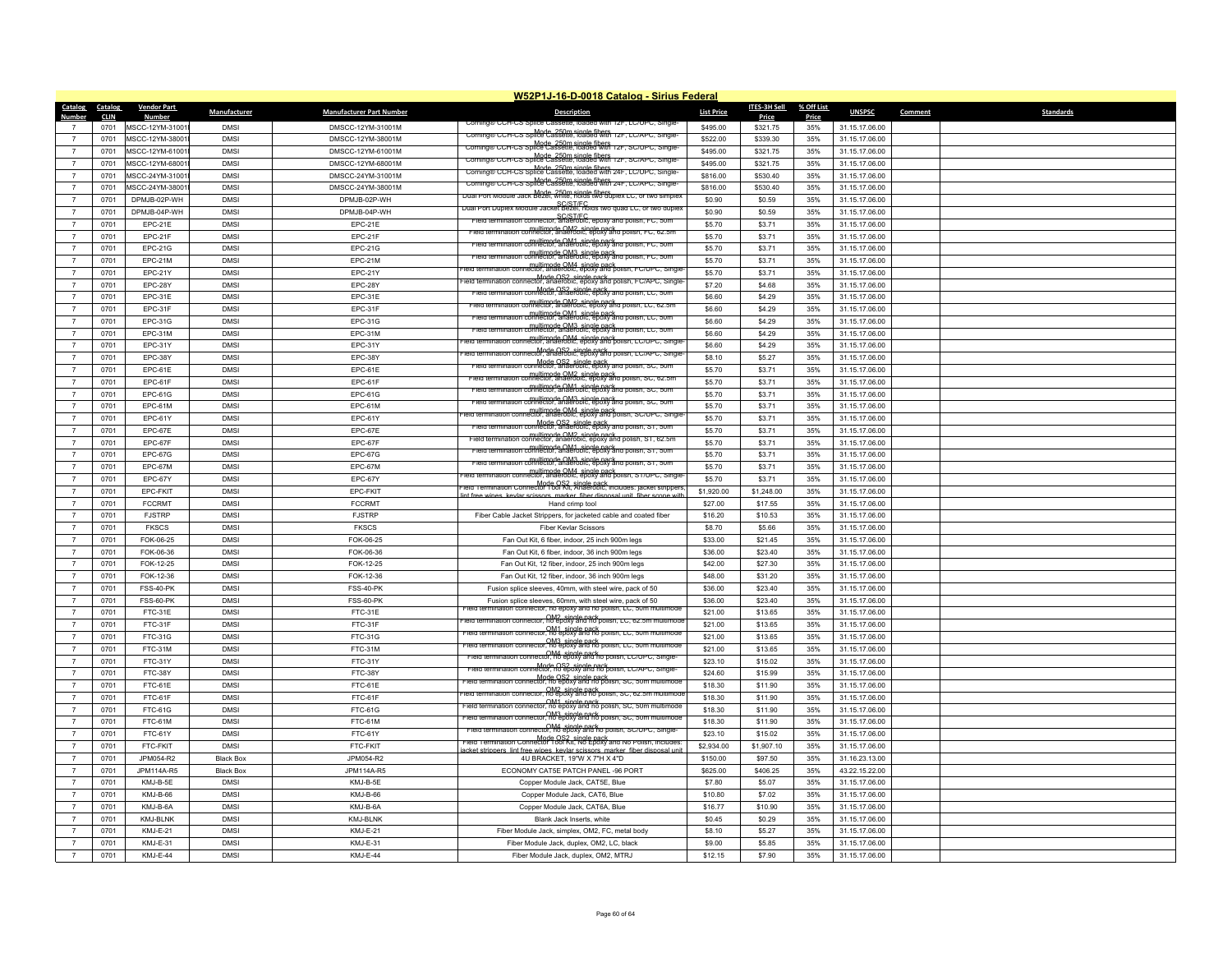|                                  | W52P1J-16-D-0018 Catalog - Sirius Federal |                    |                            |                                 |                                                                                         |                   |              |            |                |                             |
|----------------------------------|-------------------------------------------|--------------------|----------------------------|---------------------------------|-----------------------------------------------------------------------------------------|-------------------|--------------|------------|----------------|-----------------------------|
| Catalog                          | Catalog                                   | <b>Vendor Part</b> | Manufacturer               | <b>Manufacturer Part Number</b> | <b>Description</b>                                                                      | <b>List Price</b> | ITES-3H Sell | % Off List | <b>UNSPSC</b>  | Comment<br><b>Standards</b> |
| Number                           | <b>CLIN</b>                               | <b>Number</b>      |                            |                                 |                                                                                         |                   | Price        | Price      |                |                             |
|                                  | 0701                                      | KMJ-E-45           | <b>DMSI</b>                | KMJ-E-45                        | Fiber Module Jack, MTP®, OM2, black                                                     | \$19.08           | \$12.40      | 35%        | 31.15.17.06.00 |                             |
| $\overline{7}$                   | 0701                                      | KMJ-F-60           | <b>DMSI</b>                | KMJ-E-60                        | Fiber Module Jack, simplex, OM2, SC, black                                              | \$8.10            | \$5.27       | 35%        | 31.15.17.06.00 |                             |
| $\overline{7}$                   | 0701                                      | KM.I-F-67          | <b>DMSI</b>                | KMJ-E-67                        | Fiber Module Jack, simplex, OM2, ST, metal body                                         | \$9.30            | \$6.05       | 35%        | 31.15.17.06.00 |                             |
| $\overline{7}$                   | 0701                                      | KMJ-F-21           | <b>DMSI</b>                | KMJ-F-21                        | Fiber Module Jack, simplex, OM1, FC, metal body                                         | \$8.10            | \$5.27       | 35%        | 31.15.17.06.00 |                             |
| $\overline{7}$                   | 0701                                      | KMJ-F-31           | <b>DMSI</b>                | KMJ-F-31                        | Fiber Module Jack, duplex, OM1, LC, beige                                               | \$9.00            | \$5.85       | 35%        | 31.15.17.06.00 |                             |
| $\overline{7}$                   | 0701                                      | KMJ-F-44           | <b>DMSI</b>                | KMJ-F-44                        | Fiber Module Jack, duplex, OM1, MTRJ                                                    | \$12.15           | \$7.90       | 35%        | 31.15.17.06.00 |                             |
| $\overline{7}$                   | 0701                                      | KMJ-F-45           | <b>DMSI</b>                | KMJ-F-45                        | Fiber Module Jack, MTP®, OM1, beige                                                     | \$19.08           | \$12.40      | 35%        | 31.15.17.06.00 |                             |
| $\overline{7}$                   | 0701                                      | KMJ-F-60           | <b>DMSI</b>                | KMJ-F-60                        | Fiber Module Jack, simplex, OM1, SC, beige                                              | \$8.10            | \$5.27       | 35%        | 31.15.17.06.00 |                             |
| $\overline{7}$                   | 0701                                      | KMJ-F-67           | <b>DMSI</b>                | KMJ-F-67                        | Fiber Module Jack, simplex, OM1, ST, metal body                                         | \$9.30            | \$6.05       | 35%        | 31.15.17.06.00 |                             |
| $\overline{7}$                   | 0701                                      | KMJ-G-21           | <b>DMSI</b>                | KMJ-G-21                        | Fiber Module Jack, simplex, OM3, FC, metal body                                         | \$8.10            | \$5.27       | 35%        | 31.15.17.06.00 |                             |
| $\overline{7}$                   | 0701                                      | KMJ-G-31           | <b>DMSI</b>                | KMJ-G-31                        | Fiber Module Jack, duplex, OM3, LC, aqua                                                | \$9.00            | \$5.85       | 35%        | 31.15.17.06.00 |                             |
| $\overline{7}$                   | 0701                                      | KMJ-G-44           | <b>DMSI</b>                | KMJ-G-44                        | Fiber Module Jack, duplex, OM3, MTRJ                                                    | \$12.15           | \$7.90       | 35%        | 31.15.17.06.00 |                             |
| $\overline{7}$                   | 0701                                      | KMJ-G-45           | <b>DMSI</b>                | KMJ-G-45                        | Fiber Module Jack, MTP®, OM3, aqua                                                      | \$19.08           | \$12.40      | 35%        | 31.15.17.06.00 |                             |
| $\overline{7}$                   | 0701                                      | KMJ-G-5E           | <b>DMSI</b>                | KMJ-G-5E                        | Copper Module Jack, CAT5E, Green                                                        | \$7.80            | \$5.07       | 35%        | 31.15.17.06.00 |                             |
| $\overline{7}$                   | 0701                                      | KMJ-G-60           | <b>DMSI</b>                | KMJ-G-60                        | Fiber Module Jack, simplex, OM3, SC, aqua                                               | \$8.10            | \$5.27       | 35%        | 31.15.17.06.00 |                             |
| $\overline{7}$                   | 0701                                      | KMJ-G-66           | <b>DMSI</b>                | KMJ-G-66                        | Copper Module Jack, CAT6, Green                                                         | \$10.80           | \$7.02       | 35%        | 31.15.17.06.00 |                             |
| $\overline{7}$                   | 0701                                      | KMJ-G-67           | <b>DMSI</b>                | KMJ-G-67                        | Fiber Module Jack, simplex, OM3, ST, metal body                                         | \$9.30            | \$6.05       | 35%        | 31.15.17.06.00 |                             |
| $\overline{7}$                   | 0701                                      | KMJ-G-6A           | <b>DMSI</b>                | KMJ-G-6A                        | Copper Module Jack, CAT6A, Green                                                        | \$16.77           | \$10.90      | 35%        | 31.15.17.06.00 |                             |
| $\overline{7}$                   | 0701                                      | KMJ-H-5E           | <b>DMSI</b>                | KMJ-H-5E                        | Copper Module Jack, CAT5E, White                                                        | \$7.80            | \$5.07       | 35%        | 31.15.17.06.00 |                             |
| $\overline{7}$                   | 0701                                      | KMJ-H-66           | <b>DMSI</b>                | KMJ-H-66                        | Copper Module Jack, CAT6, White                                                         | \$10.80           | \$7.02       | 35%        | 31.15.17.06.00 |                             |
| $\boldsymbol{7}$                 | 0701                                      | KMJ-H-6A           | <b>DMSI</b>                | KMJ-H-6A                        | Copper Module Jack, CAT6A, White                                                        | \$16.77           | \$10.90      | 35%        | 31.15.17.06.00 |                             |
| $\overline{7}$                   | 0701                                      | KMJ-K-5E           | <b>DMSI</b>                | KMJ-K-5E                        | Copper Module Jack, CAT5E, Black                                                        | \$7.80            | \$5.07       | 35%        | 31.15.17.06.00 |                             |
| $\overline{7}$                   | 0701                                      | <b>KMJ-K-66</b>    | <b>DMSI</b>                | KMJ-K-66                        | Copper Module Jack, CAT6, Black                                                         | \$10.80           | \$7.02       | 35%        | 31.15.17.06.00 |                             |
| $\overline{7}$                   | 0701                                      | KMJ-K-6A           | <b>DMSI</b>                | KMJ-K-6A                        | Copper Module Jack, CAT6A, Black                                                        | \$16.77           | \$10.90      | 35%        | 31.15.17.06.00 |                             |
| $\overline{7}$                   | 0701                                      | KMJ-M-21           | <b>DMSI</b>                | <b>KMJ-M-21</b>                 | Fiber Module Jack, simplex, OM4, FC, metal body                                         | \$8.10            | \$5.27       | 35%        | 31.15.17.06.00 |                             |
| $\overline{7}$                   | 0701                                      | KMJ-M-31           | <b>DMSI</b>                | KMJ-M-31                        | Fiber Module Jack, duplex, OM4, LC, aqua                                                | \$9.00            | \$5.85       | 35%        | 31.15.17.06.00 |                             |
| $\overline{7}$                   | 0701                                      | KMJ-M-44           | <b>DMSI</b>                | KMJ-M-44                        | Fiber Module Jack, duplex, OM4, MTRJ                                                    | \$12.15           | \$7.90       | 35%        | 31.15.17.06.00 |                             |
| $\overline{7}$                   | 0701                                      | KMJ-M-45           | <b>DMSI</b>                | KMJ-M-45                        | Fiber Module Jack, MTP®, OM4, aqua                                                      | \$19.08           | \$12.40      | 35%        | 31.15.17.06.00 |                             |
| $\overline{7}$                   | 0701                                      | KMJ-M-60           | <b>DMSI</b>                | KMJ-M-60                        | Fiber Module Jack, simplex, OM4, SC, agua                                               | \$8.10            | \$5.27       | 35%        | 31.15.17.06.00 |                             |
| $\overline{7}$                   | 0701                                      | KMJ-M-67           | <b>DMSI</b>                | KMJ-M-67                        | Fiber Module Jack, simplex, OM4, ST, metal body                                         | \$9.30            | \$6.05       | 35%        | 31.15.17.06.00 |                             |
| $\overline{7}$                   | 0701                                      | KMJ-N-5E           | <b>DMSI</b>                | KMJ-N-5E                        | Copper Module Jack, CAT5E, Orange                                                       | \$7.80            | \$5.07       | 35%        | 31.15.17.06.00 |                             |
| $\overline{7}$                   | 0701                                      | <b>KMJ-N-66</b>    | <b>DMSI</b>                | <b>KMJ-N-66</b>                 | Copper Module Jack, CAT6, Orange                                                        | \$10.80           | \$7.02       | 35%        | 31.15.17.06.00 |                             |
| $\overline{7}$                   | 0701                                      | KMJ-N-6A           | <b>DMSI</b>                | KMJ-N-6A                        | Copper Module Jack, CAT6A, Orange                                                       | \$16.77           | \$10.90      | 35%        | 31.15.17.06.00 |                             |
| $\overline{7}$                   | 0701                                      | KMJ-R-5E           | <b>DMSI</b>                | KMJ-R-5E                        | Copper Module Jack, CAT5E, Red                                                          | \$10.80           | \$7.02       | 35%        | 31.15.17.06.00 |                             |
| $\overline{7}$                   | 0701                                      | KM.I-R-66          | <b>DMSI</b>                | KMJ-R-66                        | Copper Module Jack, CAT6, Red                                                           | \$10.80           | \$7.02       | 35%        | 31.15.17.06.00 |                             |
| $\overline{7}$                   | 0701                                      | KMJ-R-6A           | <b>DMSI</b>                | KMJ-R-6A                        | Copper Module Jack, CAT6A, Red                                                          | \$16.77           | \$10.90      | 35%        | 31.15.17.06.00 |                             |
| $\overline{7}$                   | 0701                                      | KMJ-T-5E           | <b>DMSI</b>                | KMJ-T-5E                        | Copper Module Jack, CAT5E, Slate                                                        | \$7.80            | \$5.07       | 35%        | 31.15.17.06.00 |                             |
| $\overline{7}$                   | 0701                                      | KMJ-T-66           | <b>DMSI</b>                | KMJ-T-66                        | Copper Module Jack, CAT6, Slate                                                         | \$10.80           | \$7.02       | 35%        | 31.15.17.06.00 |                             |
| $\overline{7}$                   | 0701                                      | KMJ-T-6A           | <b>DMSI</b>                | KMJ-T-6A                        | Copper Module Jack, CAT6A, Slate                                                        | \$16,77           | \$10.90      | 35%        | 31.15.17.06.00 |                             |
| $\overline{7}$                   | 0701                                      | KMJ-V-5E           | <b>DMSI</b>                | KMJ-V-5E                        | Copper Module Jack, CAT5E, Ivory                                                        | \$7.80            | \$5.07       | 35%        | 31.15.17.06.00 |                             |
| $\overline{7}$                   | 0701                                      | KMJ-V-66           | <b>DMSI</b>                | KMJ-V-66                        | Copper Module Jack, CAT6, Ivory                                                         | \$10.80           | \$7.02       | 35%        | 31.15.17.06.00 |                             |
| $\overline{7}$                   | 0701                                      | KMJ-V-6A           | <b>DMSI</b>                | KMJ-V-6A                        | Copper Module Jack, CAT6A, Ivory                                                        | \$16.77           | \$10.90      | 35%        | 31.15.17.06.00 |                             |
| $\overline{7}$                   | 0701                                      | $KM.I-X-6S$        | <b>DMSI</b>                | KMJ-X-6S                        | Copper Module Jack, CAT6 Shielded, metal body                                           | \$19.20           | \$12.48      | 35%        | 31.15.17.06.00 |                             |
| $\boldsymbol{7}$                 | 0701                                      | <b>KMJ-Y-21</b>    | <b>DMSI</b>                | KMJ-Y-21                        | Fiber Module Jack, simplex, OS2, FC/UPC, metal body                                     | \$8.10            | \$5.27       | 35%        | 31.15.17.06.00 |                             |
| $\overline{7}$                   | 0701                                      | KMJ-Y-28           | <b>DMSI</b>                | KMJ-Y-28                        | Fiber Module Jack, simplex, OS2, FC/APC, metal body                                     | \$8.10            | \$5.27       | 35%        | 31.15.17.06.00 |                             |
| $\overline{7}$                   | 0701                                      | KMJ-Y-31           | <b>DMSI</b>                | KMJ-Y-31                        | Fiber Module Jack, duplex, OS2, LC/UPC, blue                                            | \$9.00            | \$5.85       | 35%        | 31.15.17.06.00 |                             |
| $\overline{7}$                   | 0701                                      | KMJ-Y-31-AQ        | <b>DMSI</b>                | KMJ-Y-31-AQ                     | Hber Module Jack, duplex, LC, color coded non-keyed, for use with both                  | \$9.00            | \$5.85       | 35%        | 31.15.17.06.00 |                             |
| $\overline{7}$                   | 0701                                      | KMJ-Y-31-BB        | <b>DMSI</b>                | KMJ-Y-31-BB                     | Fiber Module Jack, duplex, LC, color coded non-keyed, for use with both                 | \$9.00            | \$5.85       | 35%        | 31.15.17.06.00 |                             |
| $\overline{7}$                   | 0701                                      | KMJ-Y-31-GG        | <b>DMSI</b>                | KMJ-Y-31-GG                     | MM/SM_blue<br>Fiber Module Jack, duplex, LC, color coded non-keyed, for use with both   | \$9.00            | \$5.85       | 35%        | 31.15.17.06.00 |                             |
| $\overline{7}$                   | 0701                                      | KMJ-Y-31-HH        | <b>DMSI</b>                | KMJ-Y-31-HH                     | hiber Module Jack, duplex, LC, color coded non-keyed, for use<br>nth both               | \$9.00            | \$5.85       | 35%        | 31.15.17.06.00 |                             |
| $\overline{7}$                   | 0701                                      | KMJ-Y-31-KK        | <b>DMSI</b>                | KMJ-Y-31-KK                     | MM/SM_white<br>Fiber Module Jack, duplex, LC, color coded non-keyed                     | \$9.00            | \$5.85       | 35%        | 31.15.17.06.00 |                             |
|                                  | 0701                                      | KMJ-Y-31-NN        | <b>DMSI</b>                | KMJ-Y-31-NN                     | MM/SM_black<br>Fiber Module Jack, duplex, LC, color coded non-keyed,                    | \$9.00            | \$5.85       | 35%        | 31.15.17.06.00 |                             |
| $\overline{7}$                   | 0701                                      | KMJ-Y-31-RR        | <b>DMSI</b>                | KMJ-Y-31-RR                     | MM/SM_crange<br>Fiber Module Jack, duplex, LC, color coded non-keyed, for use with both | \$9.00            | \$5.85       | 35%        | 31.15.17.06.00 |                             |
| $\overline{7}$                   |                                           |                    | <b>DMSI</b>                | <b>KMJ-Y-31-SS</b>              | MM/SM_red_<br>Fiber Module Jack, duplex, LC, color coded non-keyed, for use with both   |                   | \$5.85       |            |                |                             |
|                                  | 0701                                      | <b>KMJ-Y-31-SS</b> | <b>DMSI</b>                |                                 |                                                                                         | \$9.00            |              | 35%        | 31.15.17.06.00 |                             |
| $\overline{7}$                   | 0701                                      | KMJ-Y-31-VV        |                            | KMJ-Y-31-VV                     | MM/SM_violet<br>Fiber Module Jack, duplex, LC, color coded non-keyed, for use with both | \$9.00            | \$5.85       | 35%        | 31.15.17.06.00 |                             |
| $\overline{7}$<br>$\overline{7}$ | 0701                                      | KMJ-Y-31-WW        | <b>DMSI</b>                | KMJ-Y-31-WW                     | MM/SM brown<br>Fiber Module Jack, duplex, LC, color coded non-keyed, for use with both  | \$9.00            | \$5.85       | 35%        | 31.15.17.06.00 |                             |
|                                  | 0701                                      | KMJ-Y-31-YY        | <b>DMSI</b><br><b>DMSI</b> | KMJ-Y-31-YY                     | MM/SM vello                                                                             | \$9.00            | \$5.85       | 35%        | 31.15.17.06.00 |                             |
| $\overline{7}$                   | 0701                                      | KMJ-Y-38           |                            | KMJ-Y-38                        | Fiber Module Jack, duplex, OS2, LC/APC, green                                           | \$9.00            | \$5.85       | 35%        | 31.15.17.06.00 |                             |
|                                  | 0701                                      | KMJ-Y-44           | <b>DMSI</b>                | KMJ-Y-44                        | Fiber Module Jack, duplex, OS2, MTRJ                                                    | \$12.15           | \$7.90       | 35%        | 31.15.17.06.00 |                             |
| $\overline{7}$                   | 0701                                      | KMJ-Y-45           | <b>DMSI</b>                | KMJ-Y-45                        | Fiber Module Jack, MTP®, OS2, green                                                     | \$19.08           | \$12.40      | 35%        | 31.15.17.06.00 |                             |
| $\overline{7}$                   | 0701                                      | KMJ-Y-5E           | <b>DMSI</b>                | KMJ-Y-5E                        | Copper Module Jack, CAT5E, Yellow                                                       | \$10.80           | \$7.02       | 35%        | 31.15.17.06.00 |                             |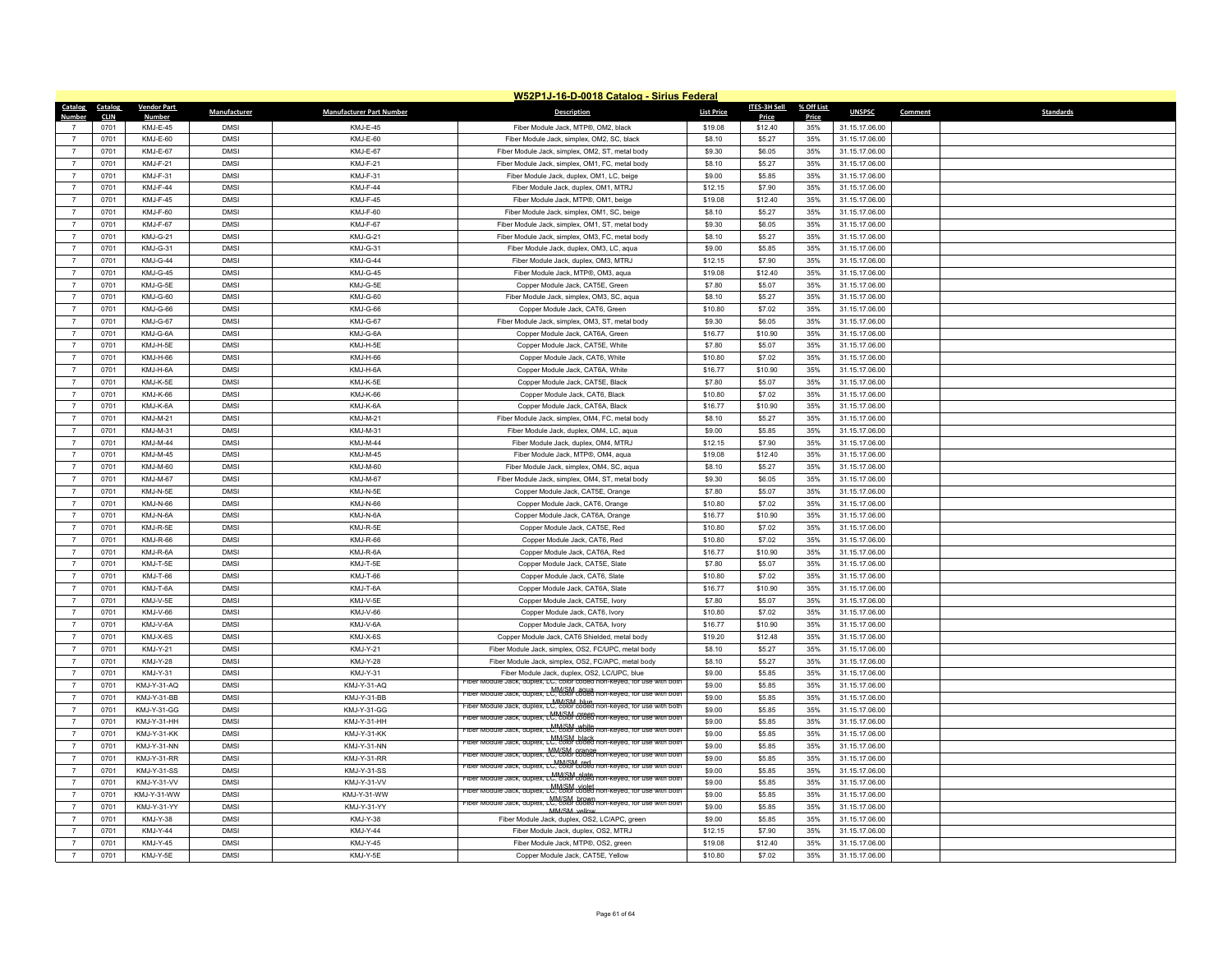|                                  | W52P1J-16-D-0018 Catalog - Sirius Federal |                    |               |                                 |                                                                                                                     |                   |                     |            |                |                             |
|----------------------------------|-------------------------------------------|--------------------|---------------|---------------------------------|---------------------------------------------------------------------------------------------------------------------|-------------------|---------------------|------------|----------------|-----------------------------|
| Catalog Catalog                  |                                           | <b>Vendor Part</b> | Manufacturer  | <b>Manufacturer Part Number</b> | <b>Description</b>                                                                                                  | <b>List Price</b> | <b>ITES-3H Sell</b> | % Off List | <b>UNSPSC</b>  | Comment<br><b>Standards</b> |
| Number                           | <b>CLIN</b>                               | <b>Numbe</b>       |               |                                 |                                                                                                                     |                   | Price               | Price      |                |                             |
|                                  | 0701                                      | KMJ-Y-60           | <b>DMSI</b>   | KMJ-Y-60                        | Fiber Module Jack, simplex, OS2, SC/UPC, blue                                                                       | \$8.10            | \$5.27              | 35%        | 31.15.17.06.00 |                             |
| $\overline{7}$                   | 0701                                      | KMJ-Y-65           | <b>DMSI</b>   | KM.I-Y-65                       | Fiber Module Jack, simplex, OS2, SC/APC, green                                                                      | \$8.10            | \$5.27              | 35%        | 31.15.17.06.00 |                             |
| $\overline{7}$                   | 0701                                      | KMJ-Y-66           | <b>DMSI</b>   | KMJ-Y-66                        | Copper Module Jack, CAT6, Yellow                                                                                    | \$10.80           | \$7.02              | 35%        | 31.15.17.06.00 |                             |
| $\overline{7}$                   | 0701                                      | KMJ-Y-67           | <b>DMSI</b>   | KM.I-Y-67                       | Fiber Module Jack, simplex, OS2, ST/UPC, metal body                                                                 | \$9.30            | \$6.05              | 35%        | 31.15.17.06.00 |                             |
| $\overline{7}$                   | 0701                                      | KMJ-Y-6A           | <b>DMSI</b>   | KMJ-Y-6A                        | Copper Module Jack, CAT6A, Yellow                                                                                   | \$16.77           | \$10.90             | 35%        | 31.15.17.06.00 |                             |
| $\overline{7}$                   | 0701                                      | LCLC083-01M-TAA    | <b>Belkin</b> | I CLC083-01M-TAA                | 1M FIBER CBL LC/LC DUPLX 8.3/125 TAA                                                                                | \$103.99          | \$67.59             | 35%        | 31.15.17.06.00 |                             |
| $\overline{7}$                   | 0701                                      | LCLC083-03M-TAA    | Belkin        | LCLC083-03M-TAA                 | 3M FIBER CBL LC/LC DUPLX 8.3/125 TAA                                                                                | \$111.99          | \$72.79             | 35%        | 31.15.17.06.00 |                             |
| $\overline{7}$                   | 0701                                      | LCLC083-05M-TAA    | Belkin        | LCLC083-05M-TAA                 | 5M FIBER CBL LC/LC DUPLX 8.3/125 TAA                                                                                | \$118.99          | \$77.34             | 35%        | 31.15.17.06.00 |                             |
| $\overline{7}$                   | 0701                                      | LCLC083-10M-TAA    | <b>Belkin</b> | I CLC083-10M-TAA                | 10M FIBER CBL LC/LC DUPLX 8 3/125 TAA<br>e® 144 MTP® Pre-Terminated Enclosure, 1U, 144F, 50n                        | \$130.99          | \$85.14             | 35%        | 31.15.17.06.00 |                             |
| $\overline{7}$                   | 0701                                      | LE1RUF-144G-3S46   | <b>DMSI</b>   | LE1RUF-144G-3S46                | multimade RM3 44 TR pinned in 36 internally shuttered quad LC, somled                                               | \$3,294.00        | \$2,141.10          | 35%        | 31.15.17.06.00 |                             |
| $\overline{7}$                   | 0701                                      | LE1RUF-144M-3S4    | <b>DMSI</b>   | LE1RUF-144M-3S46                | multimode 944 MTC pipped to 36 internally shuttered quad LC, angled                                                 | \$3,831.00        | \$2,490.15          | 35%        | 31.15.17.06.00 |                             |
| $\overline{7}$<br>$\overline{7}$ | 0701                                      | LE1RUF-144Y-3S46   | <b>DMSI</b>   | LE1RUF-144Y-3S46                | OS2 MTP ninned to 36 internally shuttered quad LC, angled front face                                                | \$3,594.00        | \$2,336.10          | 35%        | 31.15.17.06.00 |                             |
|                                  | 0701                                      | I FW-PK            | <b>DMSI</b>   | I FW-PK                         | Lint Free Wipes, pack of 280                                                                                        | \$12.00           | \$7.80              | 35%        | 31.15.17.06.00 |                             |
| $\overline{7}$                   | 0701                                      | N001-003-GN        | Belkin        | N001-003-GN                     | 3FT CAT5E CAT5 SNAGLESS CBL RJ45 GRN                                                                                | \$3.59            | \$2.33              | 35%        | 31.15.17.06.00 |                             |
| $\overline{7}$                   | 0701                                      | N001-003-WH        | Belkin        | N001-003-WH                     | 3FT CAT5E CAT5 SNAGLESS CBL RJ45 WHT                                                                                | \$3.59            | \$2.33              | 35%        | 31.15.17.06.00 |                             |
| $\overline{7}$                   | 0701                                      | N001-007-WH        | Belkin        | N001-007-WH                     | 7FT CAT5E CAT5 SNAGLESS CBL RJ45 WHT                                                                                | \$5.38            | \$3.50              | 35%        | 31.15.17.06.00 |                             |
| $\overline{7}$                   | 0701                                      | N001-020-GN        | <b>Belkin</b> | N001-020-GN                     | 20FT CAT5E CAT5 SNAGLESS CBL RJ45 GRN                                                                               | \$10.76           | \$6.99              | 35%        | 31.15.17.06.00 |                             |
| $\overline{7}$                   | 0701                                      | OR-KS6A-36         | Ortronics     | OR-KS6A-36                      | CAT6 KEYSTONEJACK INDIVIDUALBAG BLUE                                                                                | \$9.49            | \$6.17              | 35%        | 31.16.28.00.00 |                             |
| $\overline{7}$                   | 0701                                      | RMCC-HDP-60        | Pelican Cases | RMCC-HDP-60                     | 60-80 LBS Shock Mount System<br>Fiber inspection scope, 200x magnification, with 2.5mm and 1.25mm                   | \$0.00            | \$0.00              | 35%        | 31.15.17.06.00 |                             |
| $\overline{7}$                   | 0701                                      | SCP200X            | <b>DMSI</b>   | SCP200X                         |                                                                                                                     | \$375.00          | \$243.75            | 35%        | 31.15.17.06.00 |                             |
| $\overline{7}$                   | 0701                                      | SCSC625-01M-TAA    | <b>Belkin</b> | SCSC625-01M-TAA                 | 1M FIBER CBL SC/SC DUPLX 62.5/125 TAA                                                                               | \$38.99           | \$25.34             | 35%        | 31.15.17.06.00 |                             |
| $\overline{7}$                   | 0701                                      | SCSC625-03M-TAA    | Belkin        | SCSC625-03M-TAA                 | 3M FIBER CBL SC/SC DUPLX 62.5/125 TAA                                                                               | \$43.99           | \$28.59             | 35%        | 31.15.17.06.00 |                             |
| $\overline{7}$                   | 0701                                      | SCSC625-05M-TAA    | <b>Belkin</b> | SCSC625-05M-TAA                 | 5M FIBER CBL SC/SC DUPLX 62.5/125 TAA                                                                               | \$49.99           | \$32.49             | 35%        | 31.15.17.06.00 |                             |
| $\overline{7}$                   | 0701                                      | SCSC625-10M-TAA    | <b>Belkin</b> | SCSC625-10M-TAA                 | 10M FIBER CBL SC/SC DUPLX 62.5/125 TAA<br>Multimedia Surface Mount Box, 6 position (dual per position), white, with | \$64.99           | \$42.24             | 35%        | 31.15.17.06.00 |                             |
| $\overline{7}$                   | 0701                                      | SFM-06PH           | <b>DMSI</b>   | SFM-06PH                        |                                                                                                                     | \$54.00           | \$35.10             | 35%        | 31.15.17.06.00 |                             |
| $\overline{7}$                   | 0701                                      | SGF-01P-BK         | <b>DMSI</b>   | SGF-01P-BK                      | Face Plate, Single Gang, with label windows, 1 port, black                                                          | \$1.95            | \$1.27              | 35%        | 31.15.17.06.00 |                             |
| $\overline{7}$                   | 0701                                      | SGF-01P-GY         | <b>DMSI</b>   | SGF-01P-GY                      | Face Plate, Single Gang, with label windows, 1 port, slate                                                          | \$1.95            | \$1.27              | 35%        | 31.15.17.06.00 |                             |
| $\overline{7}$                   | 0701                                      | SGF-01P-VY         | <b>DMSI</b>   | SGF-01P-VY                      | Face Plate, Single Gang, with label windows, 1 port, ivory                                                          | \$1.95            | \$1.27              | 35%        | 31.15.17.06.00 |                             |
| $\overline{7}$                   | 0701                                      | SGF-01P-WH         | <b>DMSI</b>   | SGF-01P-WH                      | Face Plate, Single Gang, with label windows, 1 port, white                                                          | \$1.95            | \$1.27              | 35%        | 31.15.17.06.00 |                             |
| $\overline{7}$                   | 0701                                      | SGF-02P-BK         | <b>DMSI</b>   | SGF-02P-BK                      | Face Plate, Single Gang, with label windows, 2 port, black                                                          | \$1.95            | \$1.27              | 35%        | 31.15.17.06.00 |                             |
| $\overline{7}$                   | 0701                                      | SGF-02P-GY         | <b>DMSI</b>   | SGF-02P-GY                      | Face Plate, Single Gang, with label windows, 2 port, slate                                                          | \$1.95            | \$1.27              | 35%        | 31.15.17.06.00 |                             |
| $\overline{7}$                   | 0701                                      | SGF-02P-VY         | <b>DMSI</b>   | SGF-02P-VY                      | Face Plate, Single Gang, with label windows, 2 port, ivory                                                          | \$1.95            | \$1.27              | 35%        | 31.15.17.06.00 |                             |
| $\overline{7}$                   | 0701                                      | SGF-02P-WH         | <b>DMSI</b>   | SGF-02P-WH                      | Face Plate, Single Gang, with label windows, 2 port, white                                                          | \$1.95            | \$1.27              | 35%        | 31.15.17.06.00 |                             |
| $\overline{7}$                   | 0701                                      | SGF-03P-BK         | <b>DMSI</b>   | SGF-03P-BK                      | Face Plate, Single Gang, with label windows, 3 port, black                                                          | \$1.95            | \$1.27              | 35%        | 31.15.17.06.00 |                             |
| $\overline{7}$                   | 0701                                      | SGF-03P-GY         | <b>DMSI</b>   | SGF-03P-GY                      | Face Plate, Single Gang, with label windows, 3 port, slate                                                          | \$1.95            | \$1.27              | 35%        | 31.15.17.06.00 |                             |
| $\overline{7}$                   | 0701                                      | SGF-03P-VY         | <b>DMSI</b>   | SGF-03P-VY                      | Face Plate, Single Gang, with label windows, 3 port, ivory                                                          | \$1.95            | \$1.27              | 35%        | 31.15.17.06.00 |                             |
| $\overline{7}$                   | 0701                                      | SGF-03P-WH         | <b>DMSI</b>   | SGF-03P-WH                      | Face Plate, Single Gang, with label windows, 3 port, white                                                          | \$1.95            | \$1.27              | 35%        | 31.15.17.06.00 |                             |
| $\overline{7}$                   | 0701                                      | SGF-04P-BK         | <b>DMSI</b>   | SGF-04P-BK                      | Face Plate, Single Gang, with label windows, 4 port, black                                                          | \$1.95            | \$1.27              | 35%        | 31.15.17.06.00 |                             |
| $\overline{7}$                   | 0701                                      | SGF-04P-GY         | <b>DMSI</b>   | SGF-04P-GY                      | Face Plate, Single Gang, with label windows, 4 port, slate                                                          | \$1.95            | \$1.27              | 35%        | 31.15.17.06.00 |                             |
| $\overline{7}$                   | 0701                                      | SGF-04P-VY         | <b>DMSI</b>   | SGF-04P-VY                      | Face Plate, Single Gang, with label windows, 4 port, ivory                                                          | \$1.95            | \$1.27              | 35%        | 31.15.17.06.00 |                             |
| $\overline{7}$                   | 0701                                      | SGF-04P-WH         | <b>DMSI</b>   | SGF-04P-WH                      | Face Plate, Single Gang, with label windows, 4 port, white                                                          | \$1.95            | \$1.27              | 35%        | 31.15.17.06.00 |                             |
| $\overline{7}$                   | 0701                                      | SGF-06P-BK         | <b>DMSI</b>   | SGF-06P-BK                      | Face Plate, Single Gang, with label windows, 6 port, black                                                          | \$1.95            | \$1.27              | 35%        | 31.15.17.06.00 |                             |
| $\overline{7}$                   | 0701                                      | SGF-06P-GY         | <b>DMSI</b>   | SGF-06P-GY                      | Face Plate, Single Gang, with label windows, 6 port, slate                                                          | \$1.95            | \$1.27              | 35%        | 31.15.17.06.00 |                             |
| $\overline{7}$                   | 0701                                      | SGF-06P-VY         | <b>DMSI</b>   | SGF-06P-VY                      | Face Plate, Single Gang, with label windows, 6 port, ivory                                                          | \$1.95            | \$1.27              | 35%        | 31.15.17.06.00 |                             |
| $\overline{7}$                   | 0701                                      | SOC-21E            | <b>DMSI</b>   | SOC-21E                         | Fusion Splice On Connector, FC, 62.5m multimode OM2, single pack                                                    | \$24.15           | \$15.70             | 35%        | 31.15.17.06.00 |                             |
| $\overline{7}$                   | 0701                                      | SOC-21F            | <b>DMSI</b>   | SOC-21F                         | Fusion Splice On Connector, FC, 62.5m multimode OM1, single pack                                                    | \$24.15           | \$15.70             | 35%        | 31.15.17.06.00 |                             |
| $\overline{7}$                   | 0701                                      | SOC-21G            | <b>DMSI</b>   | SOC-21G                         | Fusion Splice On Connector, FC, 62.5m multimode OM3, single pack                                                    | \$24.15           | \$15.70             | 35%        | 31.15.17.06.00 |                             |
| $\overline{7}$                   | 0701                                      | <b>SOC-21M</b>     | <b>DMSI</b>   | <b>SOC-21M</b>                  | Fusion Splice On Connector, FC, 62.5m multimode OM4, single pack                                                    | \$24.15           | \$15.70             | 35%        | 31.15.17.06.00 |                             |
| $\overline{7}$                   | 0701                                      | SOC-21Y            | <b>DMSI</b>   | SOC-21Y                         | Fusion Splice On Connector, FC/UPC, Single-Mode OS2, single pack                                                    | \$24.15           | \$15.70             | 35%        | 31.15.17.06.00 |                             |
| $\overline{7}$                   | 0701                                      | SOC-28Y            | <b>DMSI</b>   | SOC-28Y                         | Fusion Splice On Connector, FC/APC, Single-Mode OS2, single pack                                                    | \$24.15           | \$15.70             | 35%        | 31.15.17.06.00 |                             |
| $\overline{7}$                   | 0701                                      | SOC-31E            | <b>DMSI</b>   | SOC-31E                         | Fusion Splice On Connector, LC, 62.5m multimode OM2, single pack                                                    | \$24.15           | \$15.70             | 35%        | 31.15.17.06.00 |                             |
| $\overline{7}$                   | 0701                                      | SOC-31F            | <b>DMSI</b>   | SOC-31F                         | Fusion Splice On Connector, LC, 62.5m multimode OM1, single pack                                                    | \$24.15           | \$15.70             | 35%        | 31.15.17.06.00 |                             |
| $\overline{7}$                   | 0701                                      | SOC-31G            | <b>DMSI</b>   | SOC-31G                         | Fusion Splice On Connector, LC, 62.5m multimode OM3, single pack                                                    | \$24.15           | \$15.70             | 35%        | 31.15.17.06.00 |                             |
| $\overline{7}$                   | 0701                                      | SOC-31M            | <b>DMSI</b>   | SOC-31M                         | Fusion Splice On Connector, LC, 62.5m multimode OM4, single pack                                                    | \$24.15           | \$15.70             | 35%        | 31.15.17.06.00 |                             |
| $\overline{7}$                   | 0701                                      | SOC-31Y            | <b>DMSI</b>   | SOC-31Y                         | Fusion Splice On Connector, LC/UPC, Single-Mode OS2, single pack                                                    | \$24.15           | \$15.70             | 35%        | 31.15.17.06.00 |                             |
| $\overline{7}$                   | 0701                                      | SOC-38Y            | <b>DMSI</b>   | SOC-38Y                         | Fusion Splice On Connector, LC/APC, Single-Mode OS2, single pack                                                    | \$24.15           | \$15.70             | 35%        | 31.15.17.06.00 |                             |
| $\overline{7}$                   | 0701                                      | SOC-61E            | <b>DMSI</b>   | SOC-61E                         | Fusion Splice On Connector, SC, 62.5m multimode OM2, single pack                                                    | \$24.15           | \$15.70             | 35%        | 31.15.17.06.00 |                             |
| $\overline{7}$                   | 0701                                      | SOC-61F            | <b>DMSI</b>   | SOC-61F                         | Fusion Splice On Connector, SC, 62.5m multimode OM1, single pack                                                    | \$24.15           | \$15.70             | 35%        | 31.15.17.06.00 |                             |
| $\overline{7}$                   | 0701                                      | SOC-61G            | <b>DMSI</b>   | SOC-61G                         | Fusion Splice On Connector, SC, 62.5m multimode OM3, single pack                                                    | \$24.15           | \$15.70             | 35%        | 31.15.17.06.00 |                             |
| $\overline{7}$                   | 0701                                      | SOC-61M            | <b>DMSI</b>   | SOC-61M                         | Fusion Splice On Connector, SC, 62.5m multimode OM4, single pack                                                    | \$24.15           | \$15.70             | 35%        | 31.15.17.06.00 |                             |
| $\overline{7}$                   | 0701                                      | SOC-61Y            | <b>DMSI</b>   | SOC-61Y                         | Fusion Splice On Connector, SC/UPC, Single-Mode OS2, single pack                                                    | \$24.15           | \$15.70             | 35%        | 31.15.17.06.00 |                             |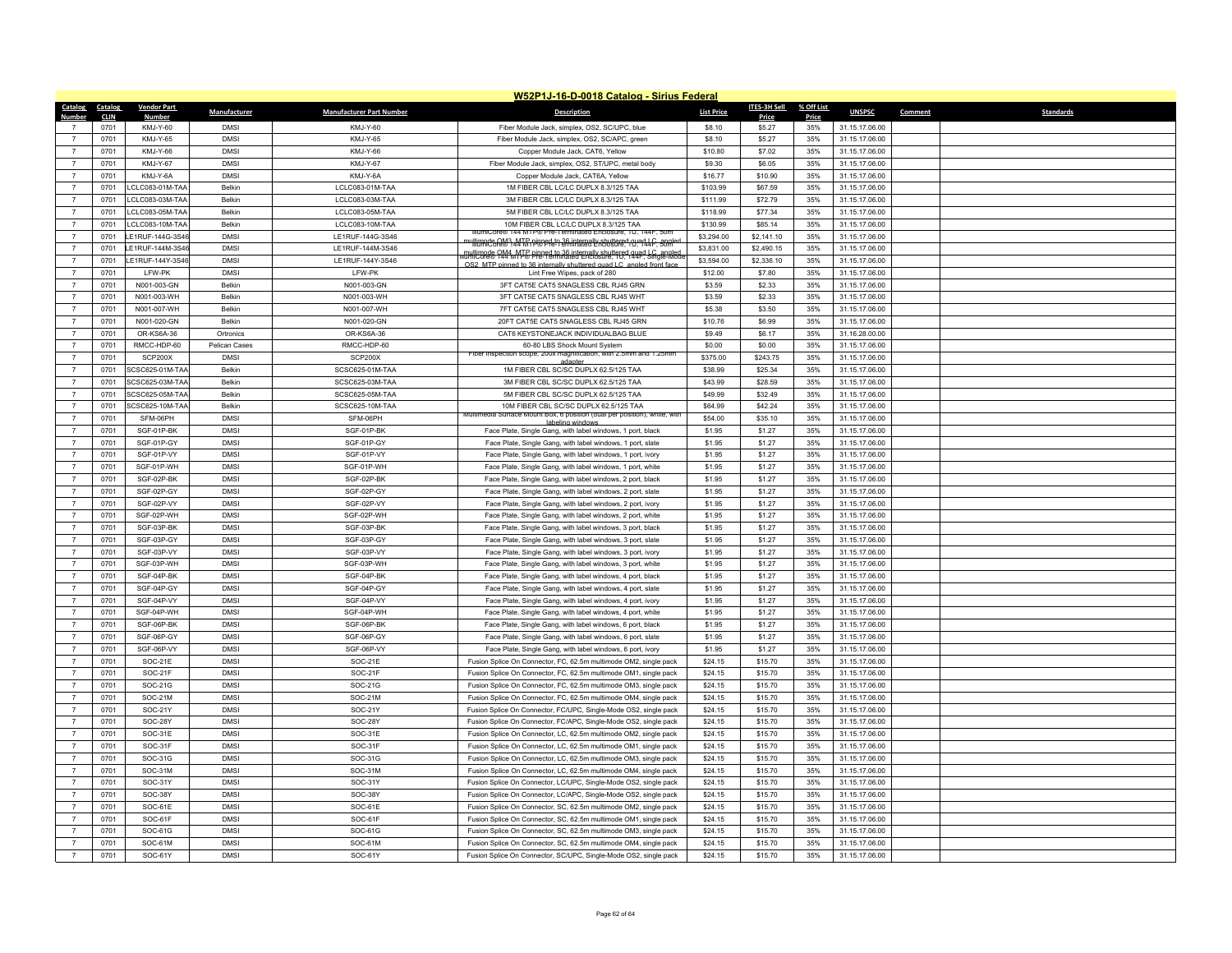|                                  | W52P1J-16-D-0018 Catalog - Sirius Federal |                                     |                            |                                    |                                                                                                                                           |                    |                    |            |                                  |                             |
|----------------------------------|-------------------------------------------|-------------------------------------|----------------------------|------------------------------------|-------------------------------------------------------------------------------------------------------------------------------------------|--------------------|--------------------|------------|----------------------------------|-----------------------------|
| Catalog                          | Catalog                                   | <b>Vendor Part</b>                  | Manufacturer               | <b>Manufacturer Part Number</b>    | <b>Description</b>                                                                                                                        | <b>List Price</b>  | ITES-3H Sell       | % Off List | <b>UNSPSC</b>                    | <b>Standards</b><br>Comment |
| Number                           | <b>CLIN</b>                               | <b>Number</b>                       |                            |                                    |                                                                                                                                           |                    | Price              | Price      |                                  |                             |
| $\overline{7}$                   | 0701<br>0701                              | SOC-67E<br>SOC-67F                  | <b>DMSI</b><br><b>DMSI</b> | SOC-67E<br>SOC-67F                 | Fusion Splice On Connector, ST, 62.5m multimode OM2, single pack                                                                          | \$24.15<br>\$24.15 | \$15.70            | 35%<br>35% | 31.15.17.06.00                   |                             |
|                                  |                                           |                                     |                            |                                    | Fusion Splice On Connector, ST, 62.5m multimode OM1, single pack                                                                          |                    | \$15.70            |            | 31.15.17.06.00                   |                             |
| $\overline{7}$                   | 0701                                      | $SOC-67G$                           | <b>DMSI</b>                | SOC-67G                            | Fusion Splice On Connector, ST, 62.5m multimode OM3, single pack                                                                          | \$24.15            | \$15.70            | 35%        | 31.15.17.06.00                   |                             |
| $\overline{7}$                   | 0701                                      | SOC-67M                             | <b>DMSI</b>                | SOC-67M                            | Fusion Splice On Connector, ST, 62.5m multimode OM4, single pack                                                                          | \$24.15            | \$15.70            | 35%        | 31.15.17.06.00                   |                             |
| $\overline{7}$                   | 0701                                      | SOC-67Y                             | <b>DMSI</b>                | SOC-67Y                            | Fusion Splice On Connector, ST/UPC, Single-Mode OS2, single pack                                                                          | \$24.15            | \$15.70            | 35%        | 31.15.17.06.00                   |                             |
| $\overline{7}$                   | 0701                                      | SOC-68Y                             | <b>DMSI</b>                | SOC-68Y                            | Fusion Splice On Connector, SC/APC, Single-Mode OS2, single pack                                                                          | \$24.15            | \$15.70            | 35%        | 31.15.17.06.00                   |                             |
| $\overline{7}$                   | 0701                                      | SOC-FSPL                            | <b>DMSI</b>                | SOC-FSPL                           | Fusion Splicer, Core alignment, LCD Touchscreen, single fiber<br>single Port Module Jack Bezel, white, holds one duplex LC or one simplex | \$22,197.00        | \$14,428.05        | 35%        | 31.15.17.06.00                   |                             |
| $\overline{7}$                   | 0701                                      | SPMJB-01P-WH                        | <b>DMSI</b>                | SPMJB-01P-WH                       | SC/ST/FC                                                                                                                                  | \$0.90             | \$0.59             | 35%        | 31.15.17.06.00                   |                             |
| $\overline{7}$                   | 0701                                      | ST-12-07                            | <b>DMSI</b>                | ST-12-07                           | Splice Trav. 12 fiber. 7 inch                                                                                                             | \$24.00            | \$15.60            | 35%        | 31.15.17.06.00                   |                             |
| $\overline{7}$                   | 0701                                      | ST-12-12                            | <b>DMSI</b>                | ST-12-12                           | Splice Tray, 12 fiber, 12 inch                                                                                                            | \$24.00            | \$15.60            | 35%        | 31.15.17.06.00                   |                             |
| $\overline{7}$                   | 0701<br>0701                              | STST625-01M-TAA<br>STST625-03M-TAA  | Belkin<br><b>Belkin</b>    | STST625-01M-TAA<br>STST625-03M-TAA | 1M FIBER CBL ST/ST DUPLX 62.5/125 TAA<br>3M FIBER CBL ST/ST DUPLX 62.5/125 TAA                                                            | \$38.99<br>\$43.99 | \$25.34<br>\$28.59 | 35%<br>35% | 31.15.17.06.00<br>31.15.17.06.00 |                             |
| $\overline{7}$<br>$\overline{7}$ |                                           | STST625-05M-TAA                     | <b>Belkin</b>              |                                    | 5M CBL FO ST ST DUPLX MMF 62.5/125 TAA C                                                                                                  | \$46.99            |                    |            |                                  |                             |
| $\overline{7}$                   | 0701                                      |                                     |                            | STST625-05M-TAA                    |                                                                                                                                           |                    | \$30.54            | 35%        | 31.15.17.06.00                   |                             |
| $\overline{7}$                   | 0701                                      | STST625-10M-TAA<br><b>T004FTNN2</b> | Belkin<br><b>DMSI</b>      | STST625-10M-TAA<br>T004ETNN2       | 10M FIBER CBL ST/ST DUPLX 62.5/125 TAA<br>llumiCore® Optical Cable, 4F Corning® ClearCurve® OM2, 7.5mm benc                               | \$49.99<br>\$1.23  | \$32.49<br>\$0.80  | 35%<br>35% | 31.15.17.06.00                   |                             |
| $\overline{7}$                   | 0701<br>0701                              | T004EYYL2                           | <b>DMSI</b>                | T004EYYL2                          | mumic50ee/"UblicanCable, 4F Confingle SMF-280 Uffa, 9ENP, pend                                                                            | \$0.76             | \$0.49             | 35%        | 26.12.16.04.00                   |                             |
| $\overline{7}$                   | 0701                                      | T004FT442                           | <b>DMSI</b>                | T004FT442                          | llumiCore® Optical Cable, 4F Corning® InfiniCor® 300, 62.5m multimode                                                                     | \$1.79             | \$1.16             | 35%        | 26.12.16.04.00<br>26.12.16.04.00 |                             |
| $\overline{7}$                   | 0701                                      | T004GT442                           | <b>DMSI</b>                | T004GT442                          | llumiCore® Optical Cable, 4F Corning® ClearCurve® OM3, 7.5mm bend                                                                         | \$1.56             | \$1.01             | 35%        | 26.12.16.04.00                   |                             |
| $\overline{7}$                   | 0701                                      | T004MT442                           | <b>DMSI</b>                | T004MT442                          | nenne er er<br>ilumiCore® Optical Cable, 4F Coming® ClearCurve® OM4, 7.5mm                                                                | \$2.16             | \$1.40             | 35%        | 26.12.16.04.00                   |                             |
| $\overline{7}$                   |                                           | <b>T006FTNN2</b>                    | <b>DMSI</b>                | <b>T006ETNN2</b>                   | <u>numicore® Onited Politicode OM2</u> indoor tight buffer agua OFNP<br>Ilumicore® Onited Lable, 6F Coming® ClearCurve® OM2, 7.5mm bend   | \$1.66             |                    | 35%        |                                  |                             |
| $\overline{7}$                   | 0701                                      |                                     | <b>DMSI</b>                |                                    | mumic50e9/TUHilearce OM2, indoor, tight buffer arange. 9ENP pend.                                                                         |                    | \$1.08             |            | 26.12.16.04.00                   |                             |
| $\overline{7}$                   | 0701<br>0701                              | T006EYYL2<br>T006FT442              | <b>DMSI</b>                | T006EYYL2<br>T006FT442             | rumiCore® Optical Cable, 6F Corning® InfiniCor® 300, 62.5m multimode                                                                      | \$0.94<br>\$2.05   | \$0.61<br>\$1.33   | 35%<br>35% | 26.12.16.04.00<br>26.12.16.04.00 |                             |
| $\overline{7}$                   | 0701                                      | T006GT442                           | <b>DMSI</b>                | T006GT442                          | llumiCore® Optical Cable 8F Corning® ClearCurve® OM3, 7.5mm bend                                                                          | \$2.15             | \$1.40             | 35%        | 26.12.16.04.00                   |                             |
| $\overline{7}$                   | 0701                                      | T006MT442                           | <b>DMSI</b>                | T006MT442                          | for multimode OM2 indoor tight buffer agua. OFNP<br>llumiCore® Optical Cable, 6F Coming® ClearCurve® OM4, 7.5mm bend                      | \$3.04             | \$1.98             | 35%        | 26.12.16.04.00                   |                             |
| $\overline{7}$                   | 0701                                      |                                     | <b>DMSI</b>                | <b>T012ETNN2</b>                   | Form multimode OM2 indoor tight buffer agua. OENP<br>Illumicore® Optical Cable, 12F Coming® Clear curve® OM2, 7.5mm                       | \$2.91             | \$1.89             | 35%        |                                  |                             |
| $\overline{7}$                   | 0701                                      | T012ETNN2<br>T012EYYL2              | <b>DMSI</b>                | T012EYYL2                          | mumicore® Obtical Cable . 9M2 - indone tight huffer orange OENP                                                                           | \$1.68             | \$1.09             | 35%        | 26.12.16.04.00<br>26.12.16.04.00 |                             |
| $\overline{7}$                   | 0701                                      | T012FT442                           | <b>DMSI</b>                | T012FT442                          | Single-Mode OS2 indoor tight buffer vellow OENP<br>IllumiCore® Optical Cable, 12F Corning® IntifilCor® 300, 62.5m                         | \$3.74             | \$2.43             | 35%        | 26.12.16.04.00                   |                             |
| $\overline{7}$                   | 0701                                      | T012GT442                           | <b>DMSI</b>                | T012GT442                          | mumicore® Optical Cable, 12F Coming® ClearCurve® OM3, 7.5mm                                                                               | \$3.94             | \$2.56             | 35%        | 26.12.16.04.00                   |                             |
| $\overline{7}$                   | 0701                                      | T012MT442                           | <b>DMSI</b>                | T012MT442                          | mumiCore® Optical Cable, 12F Coming® ClearCurve® OM4, 7.5mm                                                                               | \$5.73             | \$3.72             | 35%        | 26.12.16.04.00                   |                             |
| $\overline{7}$                   | 0701                                      | T024ETNN2                           | <b>DMSI</b>                | T024ETNN2                          | liumiCore® Optical Cable, 24F Coming® ClearCurve® OM2, 7.5mm                                                                              | \$5.30             | \$3.45             | 35%        | 26.12.16.04.00                   |                             |
| $\overline{7}$                   | 0701                                      | T024EYYL2                           | <b>DMSI</b>                | T024EYYL2                          | mumicore® Optical Cable, 24F Coming® SMF-28® Oftra, 10mm bend                                                                             | \$3.33             | \$2.16             | 35%        | 26.12.16.04.00                   |                             |
| $\overline{7}$                   | 0701                                      | T024FT442                           | <b>DMSI</b>                | T024FT442                          | mumiCore® Obtical Cable, 24F Coming® Intificor® 300, 62.5n                                                                                | \$7.62             | \$4.95             | 35%        | 26.12.16.04.00                   |                             |
| $\overline{7}$                   | 0701                                      | T024GT442                           | <b>DMSI</b>                | T024GT442                          | mumicore® Optical Cable, 24F Coming® ClearCurve® OM3, 7.5mm                                                                               | \$7.37             | \$4.79             | 35%        | 26.12.16.04.00                   |                             |
| $\overline{7}$                   | 0701                                      | T024MT442                           | <b>DMSI</b>                | T024MT442                          | hend_50m multimode OM2_indoor_tight buffer_agua_OENP_<br>illumiCore® Optical Cable, 24F_Coming® ClearCurve® OM4, 7.5mm                    | \$11.12            | \$7.23             | 35%        | 26.12.16.04.00                   |                             |
| $\overline{7}$                   | 0701                                      | T048FTNN2                           | <b>DMSI</b>                | T048ETNN2                          | hend_50m multimode OM2_indoor_tight_buffer_agua_OENP_<br>illumiCore® Optical Cable, 48F_Coming® ClearCurve® OM2, 7.5mm                    | \$13.85            | \$9.00             | 35%        | 26.12.16.04.00                   |                             |
| $\overline{7}$                   | 0701                                      | T048FT442                           | <b>DMSI</b>                | T048FT442                          | hend, 50m multimode OM2, indoor, tight buffer, orange, OENP                                                                               | \$18.00            | \$11.70            | 35%        | 26.12.16.04.00                   |                             |
| $\overline{7}$                   | 0701                                      | T048GT442                           | <b>DMSI</b>                | T048GT442                          | mumicore® Obtical Cable, 48F Coming® ClearCurce® ENR3, 7.5mm                                                                              | \$18.08            | \$11.75            | 35%        | 26.12.16.04.00                   |                             |
| $\overline{7}$                   | 0701                                      | T048MT442                           | <b>DMSI</b>                | <b>T048MT442</b>                   | mumhcode® Obtical cable. 48F Coming® ClearCurve® OM4. 7.5mm                                                                               | \$21.02            | \$13.66            | 35%        | 26.12.16.04.00                   |                             |
| $\overline{7}$                   | 0701                                      | T3B31002G2B2001                     | <b>DMSI</b>                | T3B31002G2B2001M                   | hend 50m multimode OM2 indogr tight buffer agua OENP                                                                                      | \$63.00            | \$40.95            | 35%        | 31.15.17.06.00                   |                             |
| $\overline{7}$                   | 0701                                      | T3B31002G2B2002                     | <b>DMSI</b>                | T3B31002G2B2002M                   | TE Keved LC Blue to non-keved LC. 2F 50m multimode OM3, 2.0mm                                                                             | \$64.50            | \$41.93            | 35%        | 31.15.17.06.00                   |                             |
| $\overline{7}$                   | 0701                                      | T3B31002G2B2003M                    | <b>DMSI</b>                | T3B31002G2B2003M                   | TE Keyed LC Blue to non-keyed LUC 2P Som multimode OM3, 2.0mm                                                                             | \$66.00            | \$42.90            | 35%        | 31.15.17.06.00                   |                             |
| $\overline{7}$                   | 0701                                      | T3B31002G2B2005M                    | <b>DMSI</b>                | T3B31002G2B2005M                   | TE Keyed LC Blue to non-keyed LUC 2P 50m multimode OM3, 2.0mm                                                                             | \$69.00            | \$44.85            | 35%        | 31.15.17.06.00                   |                             |
|                                  | 0701                                      | T3B31002G2B2007                     | <b>DMSI</b>                | T3B31002G2B2007M                   | TE Keyed LC Blue to non-keyed LC, 2F 50m multimode OM3, 2.0mm                                                                             | \$72.00            | \$46.80            | 35%        | 31.15.17.06.00                   |                             |
| $\overline{7}$                   | 0701                                      | T3G31002G2G2001                     | <b>DMSI</b>                | T3G31002G2G2001M                   | TE Reved LC Green to non-keyed LC, 2F 50m multimode OM3, 2.0mm                                                                            | \$63.00            | \$40.95            | 35%        | 31.15.17.06.00                   |                             |
| $\overline{7}$                   | 0701                                      | 3G31002G2G2002                      | <b>DMSI</b>                | T3G31002G2G2002M                   | TE Keyed LC Green to hon-keyed LC, 2F 50m multimode OM3, 2.0mm                                                                            | \$64.50            | \$41.93            | 35%        | 31.15.17.06.00                   |                             |
| $\overline{7}$                   | 0701                                      | 3G31002G2G2003                      | <b>DMSI</b>                | T3G31002G2G2003M                   | TE Keyed LC Green to hon-keyed LC, 2F 50m multimode OM3, 2.0mm                                                                            | \$66.00            | \$42.90            | 35%        | 31.15.17.06.00                   |                             |
| $\overline{7}$                   | 0701                                      | T3G31002G2G2005                     | <b>DMSI</b>                | T3G31002G2G2005M                   | TE Keyed LC Green to hon-keyed LC, 2F 50m multimode OM3, 2.0mm                                                                            | \$69.00            | \$44.85            | 35%        | 31.15.17.06.00                   |                             |
| $\overline{7}$                   | 0701                                      | 3G31002G2G2007                      | <b>DMSI</b>                | T3G31002G2G2007M                   | TE Keyed LC Green to hon-keyed LC, 2F 50m multimode OM3, 2.0mm                                                                            | \$72.00            | \$46.80            | 35%        | 31.15.17.06.00                   |                             |
| $\overline{7}$                   | 0701                                      | T3R31002G2R2001                     | <b>DMSI</b>                | T3R31002G2R2001M                   | TE Keyed LC Red to non-keyed LC, 2F 50m multimode OM3, 2.0mm                                                                              | \$63.00            | \$40.95            | 35%        | 31.15.17.06.00                   |                             |
| $\overline{7}$                   | 0701                                      | T3R31002G2R2002                     | <b>DMSI</b>                | T3R31002G2R2002M                   | TE Reved LC Red to non-keyed LC. 2F 50m multimode OM3, 2.0mm                                                                              | \$64.50            | \$41.93            | 35%        | 31.15.17.06.00                   |                             |
| $\overline{7}$                   | 0701                                      | T3R31002G2R2003                     | <b>DMSI</b>                | T3R31002G2R2003M                   | TE Keyed LC Red to non-keyed LC, 2F 50m multimode OM3, 2.0mm                                                                              | \$66.00            | \$42.90            | 35%        | 31.15.17.06.00                   |                             |
|                                  | 0701                                      | T3R31002G2R2005M                    | <b>DMSI</b>                | T3R31002G2R2005M                   | IE Keyed LC Red to non-keyed LC, 2F 50m multimode OM3, 2.0mm                                                                              | \$69.00            | \$44.85            | 35%        | 31.15.17.06.00                   |                             |
| $\overline{7}$                   | 0701                                      | T3R31002G2R2007                     | <b>DMSI</b>                | T3R31002G2R2007M                   | IE Keyed LC Red to non-keyed LC, 2F 50m multimode OM3, 2.0mm                                                                              | \$72.00            | \$46.80            | 35%        | 31.15.17.06.00                   |                             |
| $\overline{7}$                   | 0701                                      | T3Y31002G2Y2001M                    | <b>DMSI</b>                | T3Y31002G2Y2001M                   | TE Keyed LC Yellow to non-keyed LC, 2F 50m multimode OM3, 2.0mm                                                                           | \$63.00            | \$40.95            | 35%        | 31.15.17.06.00                   |                             |
| $\overline{7}$                   | 0701                                      | T3Y31002G2Y2002M                    | <b>DMSI</b>                | T3Y31002G2Y2002M                   | TE Keyed LC Yellow to non-keyed LC, 2F 50m multimode OM3, 2.0mm                                                                           | \$64.50            | \$41.93            | 35%        | 31.15.17.06.00                   |                             |
| $\overline{7}$                   | 0701                                      | T3Y31002G2Y2003M                    | <b>DMSI</b>                | T3Y31002G2Y2003M                   | TE Reved LC Yellow to non-keved LC. 2F 50th multimode OM3, 2.0mm                                                                          | \$66.00            | \$42.90            | 35%        | 31.15.17.06.00                   |                             |
| $\overline{7}$                   | 0701                                      | T3Y31002G2Y2005M                    | <b>DMSI</b>                | T3Y31002G2Y2005M                   | TE Keyed LC Yellow to non-keyed LC, 2F 50m multimode OM3, 2.0mm                                                                           | \$69.00            | \$44.85            | 35%        | 31.15.17.06.00                   |                             |
|                                  | 0701                                      | T3Y31002G2Y2007M                    | <b>DMSI</b>                | T3Y31002G2Y2007M                   | TE Keyed LC Yellow to non-keyed LC, 2F 50m multimode OM3, 2.0mm<br>rincord OFNP vellow jacket 7 meter                                     | \$72.00            | \$46.80            | 35%        | 31.15.17.06.00                   |                             |
|                                  | 0701                                      | TAA791-01-BLK-S                     | Belkin                     | TAA791-01-BLK-S                    | 1FT CAT5E CBL RJ45M/M BLK PATCH TAA                                                                                                       | \$7.99             | \$5.19             | 35%        | 31.15.17.06.00                   |                             |
|                                  | 0701                                      | TAA791-01-BLU-S                     | Belkin                     | TAA791-01-BLU-S                    | 1FT CAT5E CBL RJ45M/M BLUE PATCH TAA                                                                                                      | \$7.99             | \$5.19             | 35%        | 31.15.17.06.00                   |                             |
| $\overline{7}$                   | 0701                                      | TAA791-01-GRN-S                     | Belkin                     | TAA791-01-GRN-S                    | 1ft CAT5E CBL RJ45M/M GRN PATCH TAA                                                                                                       | \$7.99             | \$5.19             | 35%        | 31.15.17.06.00                   |                             |
|                                  |                                           |                                     |                            |                                    |                                                                                                                                           |                    |                    |            |                                  |                             |